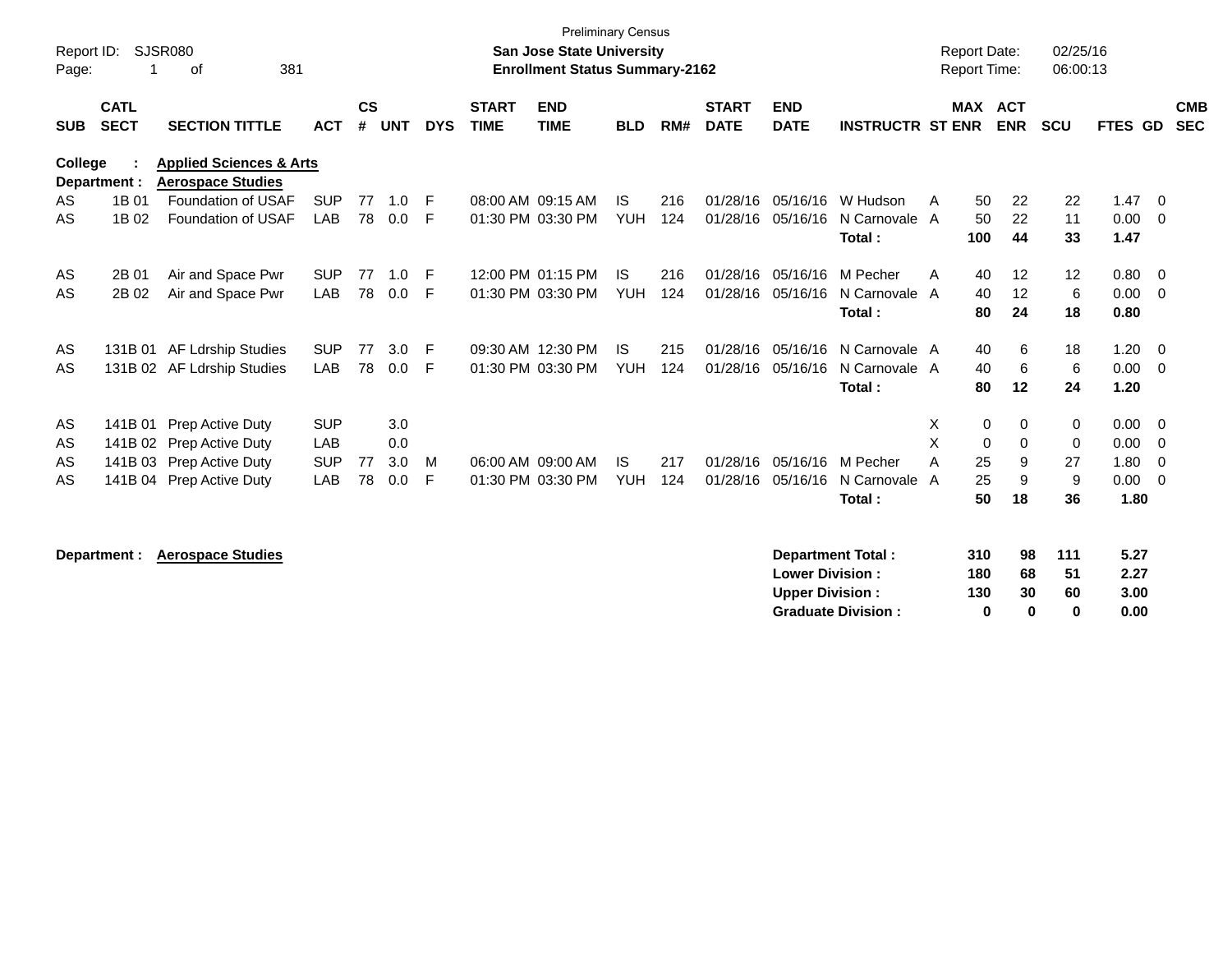| Page:                      | Report ID: SJSR080<br>2           | 381<br>оf                                                                                                        |                          |                    |                                   |                             |                             | <b>Preliminary Census</b><br>San Jose State University<br><b>Enrollment Status Summary-2162</b> |                                         |                   |                             |                                                                                                                      |                                        |                  | <b>Report Date:</b><br>Report Time: |                             | 02/25/16<br>06:00:13                  |                                                            |                                            |                          |
|----------------------------|-----------------------------------|------------------------------------------------------------------------------------------------------------------|--------------------------|--------------------|-----------------------------------|-----------------------------|-----------------------------|-------------------------------------------------------------------------------------------------|-----------------------------------------|-------------------|-----------------------------|----------------------------------------------------------------------------------------------------------------------|----------------------------------------|------------------|-------------------------------------|-----------------------------|---------------------------------------|------------------------------------------------------------|--------------------------------------------|--------------------------|
| <b>SUB</b>                 | <b>CATL</b><br><b>SECT</b>        | <b>SECTION TITTLE</b>                                                                                            | <b>ACT</b>               | $\mathsf{cs}$<br># | <b>UNT</b>                        | <b>DYS</b>                  | <b>START</b><br><b>TIME</b> | <b>END</b><br><b>TIME</b>                                                                       | <b>BLD</b>                              | RM#               | <b>START</b><br><b>DATE</b> | <b>END</b><br><b>DATE</b>                                                                                            | <b>INSTRUCTR ST ENR</b>                |                  | MAX ACT                             | <b>ENR</b>                  | <b>SCU</b>                            | <b>FTES GD</b>                                             |                                            | <b>CMB</b><br><b>SEC</b> |
| <b>College</b>             | Department :                      | <b>Applied Sciences &amp; Arts</b><br><b>Nutrition &amp; Food Science</b>                                        |                          |                    |                                   |                             |                             |                                                                                                 |                                         |                   |                             |                                                                                                                      |                                        |                  |                                     |                             |                                       |                                                            |                                            |                          |
| <b>NUFS</b>                | 8 0 1                             | Nutr Health Prof                                                                                                 | <b>LEC</b>               | 01                 | 3.0                               | MW                          | 10:30 AM 11:45 AM           |                                                                                                 | WSQ 109                                 |                   |                             | 01/28/16 05/16/16                                                                                                    | K Mauldin<br>Total:                    | A                | 175<br>175                          | 52<br>52                    | 156<br>156                            | $10.40 \quad 0$<br>10.40                                   |                                            |                          |
| <b>NUFS</b><br><b>NUFS</b> | 901<br>902                        | Intro Human Nutr<br>Intro Human Nutr                                                                             | <b>LEC</b><br><b>LEC</b> | 01                 | 3.0<br>3.0                        | MW                          |                             | 12:00 PM 01:15 PM                                                                               | <b>BBC</b>                              | 201               |                             |                                                                                                                      | 01/28/16 05/16/16 K Knoblaugh A        | X.               | 45<br>$\mathbf 0$                   | 45<br>$\mathbf 0$           | 135<br>0                              | $9.00 \t 0$<br>$0.00 \t 0$                                 |                                            |                          |
| <b>NUFS</b><br><b>NUFS</b> | 903<br>904                        | Intro Human Nutr<br>Intro Human Nutr                                                                             | <b>LEC</b><br><b>LEC</b> | 01<br>01           | 3.0<br>3.0                        | <b>MW</b><br>MW             |                             | 01:30 PM 02:45 PM<br>12:00 PM 01:15 PM                                                          | IS<br>IS                                | 230<br>230        |                             | 01/28/16 05/16/16<br>01/28/16 05/16/16                                                                               | K Harvey<br>K Harvey<br>Total:         | A<br>A           | 45<br>45<br>135                     | 26<br>21<br>92              | 78<br>63<br>276                       | 5.20<br>4.20<br>18.40                                      | $\overline{0}$<br>$\overline{\phantom{0}}$ |                          |
| <b>NUFS</b><br><b>NUFS</b> | 16 01<br>16 02                    | Sci, Physio, Nutr<br>Sci, Physio, Nutr                                                                           | <b>LEC</b><br><b>LEC</b> | 02<br>02           | 3.0<br>3.0                        | MW<br><b>TR</b>             |                             | 12:00 PM 01:15 PM<br>01:30 PM 02:45 PM                                                          | CL.<br>HB                               | 302<br>407        |                             | 01/28/16 05/16/16<br>01/28/16 05/16/16                                                                               | J Morrill<br>I Chou<br>Total:          | A<br>A           | 45<br>45<br>90                      | 43<br>50<br>93              | 129<br>150<br>279                     | $8.60 \quad 0$<br>$10.00 \t 0$<br>18.60                    |                                            |                          |
| <b>NUFS</b>                | 20 01<br>HSPM 2001                | Sanitatn & Env Iss<br>Sanitatn & Env Iss                                                                         | <b>SEM</b><br>SEM        | 04<br>04           | 2.0<br>2.0                        | Т<br>$\top$                 |                             | 03:00 PM 04:50 PM<br>03:00 PM 04:50 PM                                                          | <b>CCB</b><br><b>CCB</b>                | 122<br>122        |                             | 01/28/16 05/16/16<br>01/28/16 05/16/16                                                                               | A Finkelstei<br>A Finkelstei<br>Total: | A<br>A           | 30<br>$\mathbf 0$<br>30             | 21<br>$\overline{4}$<br>25  | 42<br>8<br>50                         | 2.80<br>0.53<br>3.33                                       |                                            | $0\,C$<br>$0\,$ C        |
| <b>NUFS</b>                | NUFS 21 01<br>21 02<br>NUFS 21 03 | Culinary Prin & Prac<br><b>Culinary Prin &amp; Prac</b><br><b>Culinary Prin &amp; Prac</b>                       | <b>LEC</b><br>LAB<br>LAB | 02<br>16<br>16     | 3.0<br>0.0<br>0.0                 | W<br>W<br>F                 |                             | 08:30 AM 10:10 AM<br>10:15 AM 01:00 PM<br>09:00 AM 11:45 AM                                     | <b>CCB</b><br><b>CCB</b><br><b>CCB</b>  | 122<br>125<br>125 |                             | 01/28/16 05/16/16<br>01/28/16 05/16/16 R Larson<br>01/28/16 05/16/16                                                 | R Larson<br>R Larson<br>Total:         | A<br>A<br>A      | 36<br>18<br>18<br>72                | 29<br>16<br>13<br>58        | 58<br>16<br>13<br>87                  | 5.80 0<br>$0.00 \t 0$<br>$0.00 \t 0$<br>5.80               |                                            |                          |
| <b>NUFS</b>                | 25 01<br>NUFS 25 02               | Intern Fdserv Mgmt<br>Intern Fdserv Mgmt                                                                         | <b>SUP</b><br><b>SUP</b> | 36                 | 1.0<br>36 2.0                     | <b>TBA</b><br><b>TBA</b>    |                             |                                                                                                 |                                         |                   |                             | 01/28/16 05/16/16<br>01/28/16 05/16/16                                                                               | A Wagle<br>A Wagle<br>Total:           | A<br>A           | 20<br>20<br>40                      | 0<br>1<br>1                 | 0<br>$\overline{2}$<br>$\overline{2}$ | $0.00 \t 0$<br>$0.13 \ 0$<br>0.13                          |                                            |                          |
|                            | NUFS 31 01                        | Prof in Nufs and Pkg                                                                                             | LEC                      |                    | 02 1.0 T                          |                             |                             | 01:30 PM 02:20 PM                                                                               | <b>IS</b>                               | 230               |                             | 01/28/16 05/16/16                                                                                                    | A Wagle<br>Total:                      | Α                | 40<br>40                            | 48<br>48                    | 48<br>48                              | $3.20 \ 0$<br>3.20                                         |                                            |                          |
|                            |                                   | NUFS 101A 01 Food Science<br>NUFS 101A 02 Food Science<br>NUFS 101A 03 Food Science<br>NUFS 101A 04 Food Science | SEM<br>LAB<br>LAB<br>LAB | 16                 | 04 4.0<br>0.0<br>16 0.0<br>16 0.0 | TR<br>$\top$<br>R<br>$\top$ |                             | 10:30 AM 11:45 AM<br>12:00 PM 02:40 PM<br>12:00 PM 02:40 PM<br>03:00 PM 05:40 PM                | CL.<br><b>CCB</b><br>CCB 125<br>CCB 125 | 302<br>125        |                             | 01/28/16 05/16/16 J Kubota<br>01/28/16 05/16/16 J Kubota<br>01/28/16 05/16/16 J Kubota<br>01/28/16 05/16/16 J Kubota | Total:                                 | Α<br>A<br>A<br>A | 60<br>20<br>20<br>20<br>120         | 61<br>19<br>20<br>22<br>122 | 183<br>19<br>20<br>22<br>244          | 16.33 1<br>$0.00$ 1<br>$0.00 \t 0$<br>$0.00 \t 0$<br>16.33 |                                            |                          |
|                            | NUFS 103 01                       | Food Proc & Pkg I                                                                                                | SEM 02 2.0 R             |                    |                                   |                             |                             | 03:00 PM 04:40 PM CCB 102                                                                       |                                         |                   |                             |                                                                                                                      | 01/28/16 05/16/16 S Spencer<br>Total:  | A                | 45<br>45                            | 48<br>48                    | 96<br>96                              | 6.53 4<br>6.53                                             |                                            |                          |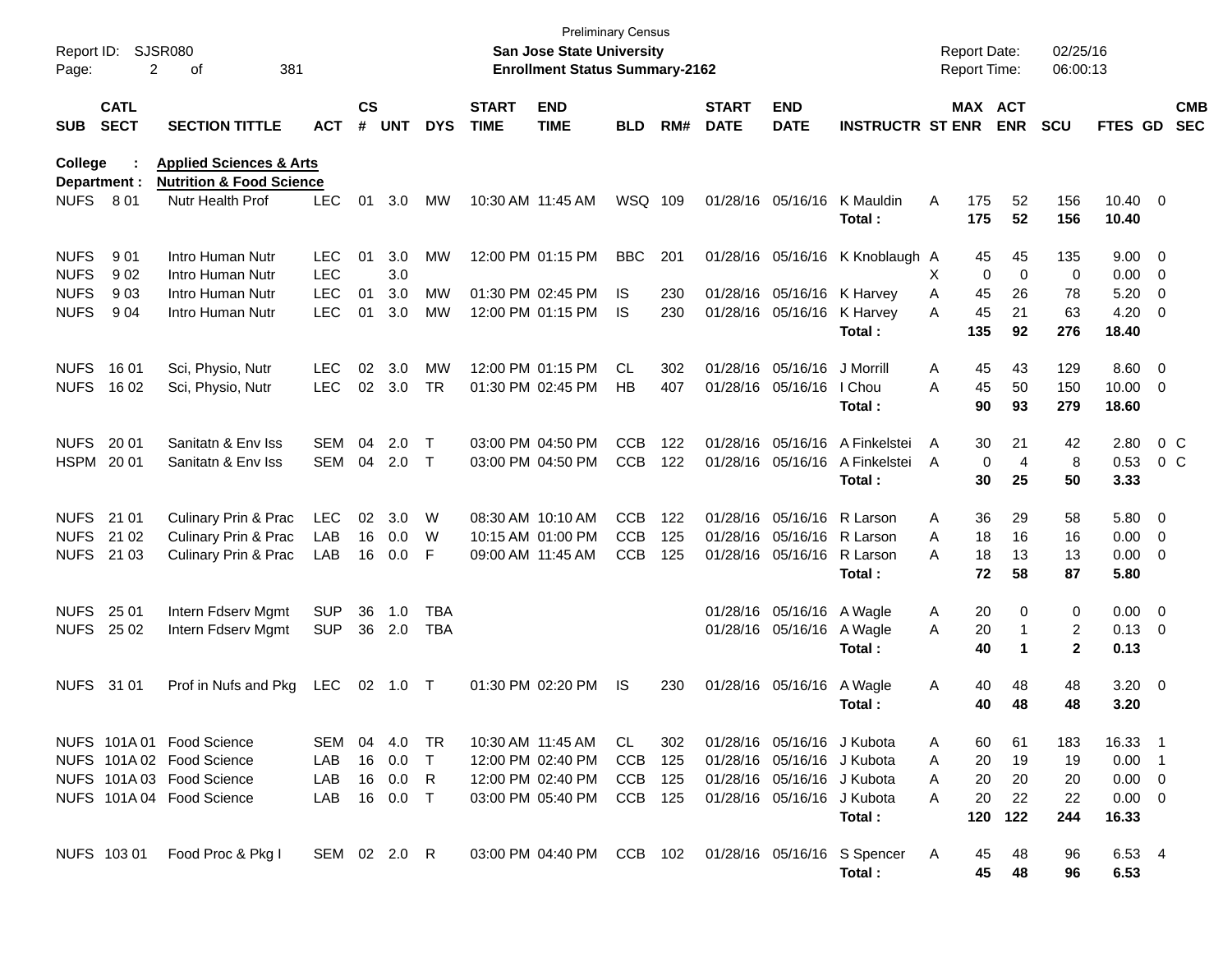| Page:             | Report ID: SJSR080<br>3<br>381<br>οf |                                                                    |                          |                             |               |                        |                             | <b>Preliminary Census</b><br><b>San Jose State University</b><br><b>Enrollment Status Summary-2162</b> |                          |            |                             |                                                        |                                                                      | <b>Report Date:</b><br><b>Report Time:</b> |                         | 02/25/16<br>06:00:13 |                                  |                           |            |
|-------------------|--------------------------------------|--------------------------------------------------------------------|--------------------------|-----------------------------|---------------|------------------------|-----------------------------|--------------------------------------------------------------------------------------------------------|--------------------------|------------|-----------------------------|--------------------------------------------------------|----------------------------------------------------------------------|--------------------------------------------|-------------------------|----------------------|----------------------------------|---------------------------|------------|
| <b>SUB</b>        | <b>CATL</b><br><b>SECT</b>           | <b>SECTION TITTLE</b>                                              | <b>ACT</b>               | $\mathbf{c}\mathbf{s}$<br># | <b>UNT</b>    | <b>DYS</b>             | <b>START</b><br><b>TIME</b> | <b>END</b><br><b>TIME</b>                                                                              | <b>BLD</b>               | RM#        | <b>START</b><br><b>DATE</b> | <b>END</b><br><b>DATE</b>                              | <b>INSTRUCTR ST ENR</b>                                              |                                            | MAX ACT<br><b>ENR</b>   | <b>SCU</b>           | FTES GD SEC                      |                           | <b>CMB</b> |
|                   | NUFS 103L 01                         | <b>Food Process Lab</b>                                            | LAB                      | 16                          | 1.0           | W                      |                             | 03:00 PM 05:30 PM                                                                                      | <b>CCB</b>               | 216        |                             |                                                        | 01/28/16 05/16/16 S Spencer<br>Total:                                | A<br>16<br>16                              | 18<br>18                | 18<br>18             | $1.20 \t 0$<br>1.20              |                           |            |
|                   |                                      | NUFS 104A 01 Cultural Food<br>NUFS 104A 02 Cultural Food           | <b>LEC</b><br><b>ACT</b> | 02<br>09                    | 3.0<br>0.0    | W<br>W                 |                             | 01:30 PM 03:10 PM<br>03:15 PM 04:55 PM                                                                 | <b>CCB</b><br><b>CCB</b> | 125<br>125 |                             | 01/28/16 05/16/16<br>01/28/16 05/16/16                 | A Finkelstei<br>A Finkelstei<br>Total:                               | 20<br>A<br>20<br>A<br>40                   | 24<br>24<br>48          | 48<br>24<br>72       | $4.80\ 0$<br>$0.00 \t 0$<br>4.80 |                           |            |
| <b>NUFS</b><br>HS | 105 01<br>105 01                     | Curr Issues in Nutr<br><b>Curr Issues in Nutr</b>                  | <b>LEC</b><br><b>LEC</b> | 01<br>01                    | 3.0<br>3.0    | <b>MW</b><br><b>MW</b> |                             | 01:30 PM 02:45 PM<br>01:30 PM 02:45 PM                                                                 | CL.<br><b>CL</b>         | 302<br>302 |                             | 01/28/16 05/16/16<br>01/28/16 05/16/16                 | K Cahill<br>K Cahill<br>Total :                                      | 35<br>A<br>0<br>A<br>35                    | 35<br>$\mathbf 1$<br>36 | 105<br>3<br>108      | 7.00<br>0.20<br>7.20             | 0 <sup>o</sup><br>$0\,$ C |            |
|                   |                                      | NUFS 106A 01 Nutr in Life Span<br>NUFS 106A 02 Nutr in Life Span   | <b>LEC</b><br><b>LEC</b> | 02                          | 3.0<br>02 3.0 | MW<br>TR               |                             | 01:30 PM 02:45 PM<br>01:30 PM 02:45 PM                                                                 | <b>CCB</b><br><b>BBC</b> | 102<br>201 |                             | 01/28/16 05/16/16<br>01/28/16 05/16/16                 | E Brown<br>L Steinberg<br>Total:                                     | 35<br>Α<br>35<br>A<br>70                   | 26<br>21<br>47          | 78<br>63<br>141      | $5.20 \ 0$<br>$4.20 \ 0$<br>9.40 |                           |            |
|                   | NUFS 106B 01                         | <b>Resrch Method NufS</b>                                          | LEC                      |                             | 01 2.0        | W                      |                             | 12:00 PM 01:40 PM                                                                                      | <b>CCB</b>               | 122        |                             | 01/28/16 05/16/16                                      | C Hollenbeck A<br>Total :                                            | 30<br>30                                   | 28<br>28                | 56<br>56             | $3.73 \quad 0$<br>3.73           |                           |            |
|                   |                                      | NUFS 108A 01 Nutr & Metab                                          | <b>LEC</b>               | 02                          | 3.0           | TR                     |                             | 01:30 PM 02:45 PM                                                                                      | <b>CCB</b>               | 102        |                             | 01/28/16 05/16/16                                      | C Hollenbeck A<br>Total:                                             | 45<br>45                                   | 41<br>41                | 123<br>123           | 8.50 6<br>8.50                   |                           |            |
|                   |                                      | NUFS 108L 01 Nutrition Lab                                         | LAB                      | 16                          | 1.0           | M                      |                             | 02:00 PM 04:45 PM                                                                                      | <b>CCB</b>               | 221        |                             | 01/28/16 05/16/16                                      | K Mauldin<br>Total :                                                 | Α<br>16<br>16                              | 16<br>16                | 16<br>16             | $1.13 \quad 4$<br>1.13           |                           |            |
|                   |                                      | NUFS 110B 01 Med Nutrition Ther<br>NUFS 110B 02 Med Nutrition Ther | SEM<br>ACT               | 04                          | 3.0<br>13 0.0 | М<br>W                 |                             | 12:00 PM 01:50 PM<br>12:00 PM 01:40 PM                                                                 | <b>IRC</b><br><b>IRC</b> | 306<br>306 |                             | 01/28/16 05/16/16<br>01/28/16 05/16/16                 | C LaSalle<br>C LaSalle<br>Total :                                    | A<br>45<br>45<br>A<br>90                   | 31<br>31<br>62          | 62<br>31<br>93       | 6.40 4<br>0.004<br>6.40          |                           |            |
|                   | NUFS 111 01                          | <b>Fdserv Prod Mgmt</b>                                            | <b>LEC</b>               |                             | 02 2.0        | R                      |                             | 08:30 AM 10:10 AM                                                                                      | <b>IS</b>                | 230        |                             | 01/28/16 05/16/16                                      | A Finkelstei<br>Total :                                              | 40<br>A<br>40                              | 18<br>18                | 36<br>36             | $2.53$ 4<br>2.53                 |                           |            |
|                   |                                      | NUFS 111L 01 Fdserv Prod Mgmt                                      | LAB 16 2.0 T             |                             |               |                        |                             |                                                                                                        |                          |            |                             |                                                        | 07:30 AM 01:20 PM CCB 122 01/28/16 05/16/16 A Finkelstei A<br>Total: | 20<br>20                                   | 32<br>32                | 64<br>64             | 4.47 6<br>4.47                   |                           |            |
|                   | NUFS 11301<br>NUFS 113 02            | Fdserv Systems Mgt SEM 04 3.0 T<br>Fdserv Systems Mgt LAB 16 0.0 R |                          |                             |               |                        |                             | 10:00 AM 11:50 AM<br>10:30 AM 01:20 PM                                                                 | IS.<br>IS.               | 230<br>230 |                             | 01/28/16 05/16/16 A Wagle<br>01/28/16 05/16/16 A Wagle | Total:                                                               | 30<br>A<br>30<br>A                         | 51<br>51<br>60 102      | 102<br>51<br>153     | 10.45 5<br>0.00 5<br>10.45       |                           |            |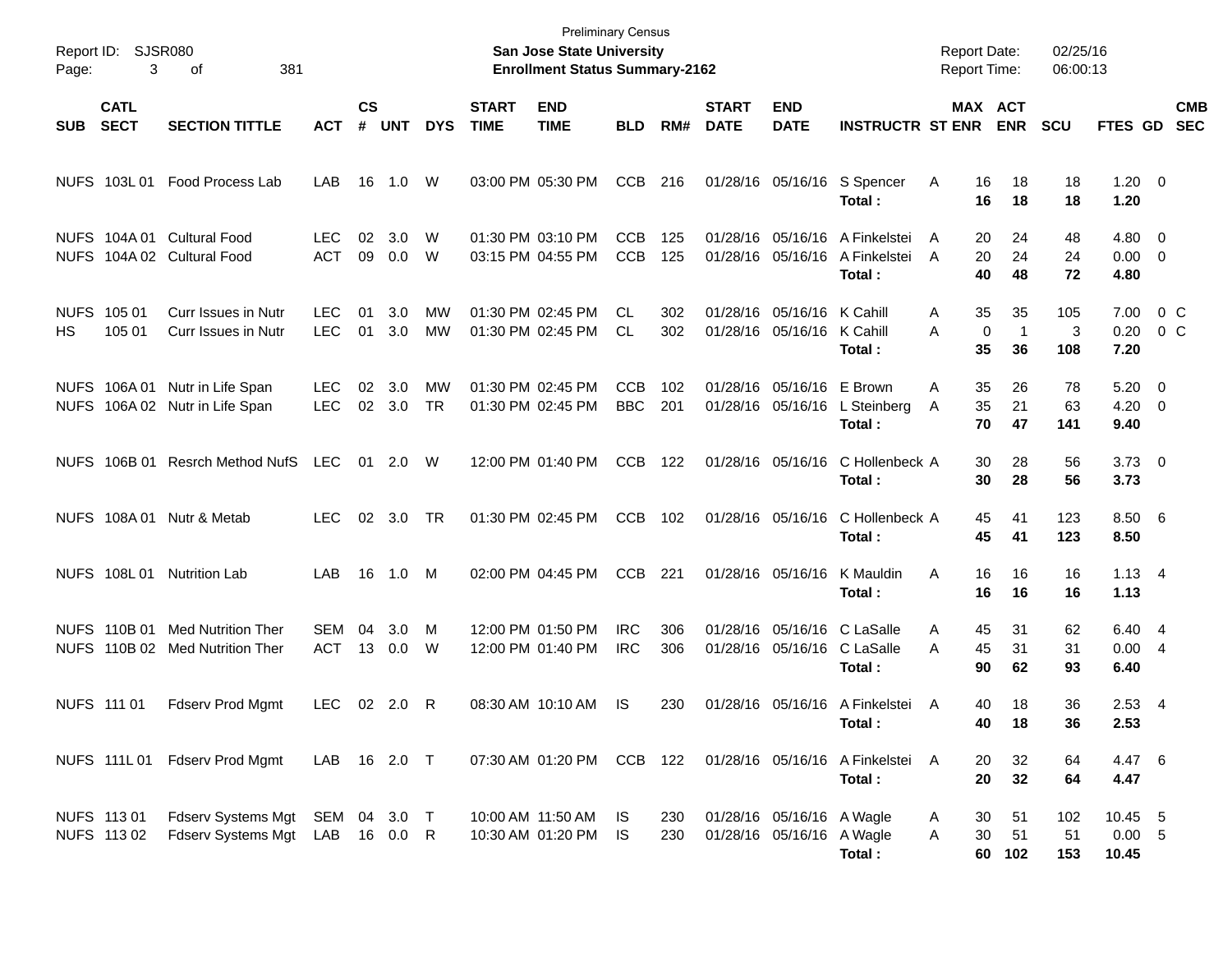| Report ID:<br>Page:                                                                                                                                                                                                                                                        | SJSR080<br>381<br>4<br>οf                                                                                                                                                                                                                                                                                                                                                                                                                                                                                                                                |                            |                                                                      |                                                                                                |                                                                                                               |                             | <b>Preliminary Census</b><br><b>San Jose State University</b><br><b>Enrollment Status Summary-2162</b>                                                                                                                                                                                                                                                                                 |                                                                                                                                                                                                       |                                                                                                                            |                                                                      |                                                                                                           |                                                                                                                                                                                                                                                                                                                                                                                                                                                       | <b>Report Date:</b><br>Report Time:                                                                                                                          |                                                                                                                 | 02/25/16<br>06:00:13                                                                                              |                                                                                                                                                                                                                    |                                                                                                                                                                                                                                                           |
|----------------------------------------------------------------------------------------------------------------------------------------------------------------------------------------------------------------------------------------------------------------------------|----------------------------------------------------------------------------------------------------------------------------------------------------------------------------------------------------------------------------------------------------------------------------------------------------------------------------------------------------------------------------------------------------------------------------------------------------------------------------------------------------------------------------------------------------------|----------------------------|----------------------------------------------------------------------|------------------------------------------------------------------------------------------------|---------------------------------------------------------------------------------------------------------------|-----------------------------|----------------------------------------------------------------------------------------------------------------------------------------------------------------------------------------------------------------------------------------------------------------------------------------------------------------------------------------------------------------------------------------|-------------------------------------------------------------------------------------------------------------------------------------------------------------------------------------------------------|----------------------------------------------------------------------------------------------------------------------------|----------------------------------------------------------------------|-----------------------------------------------------------------------------------------------------------|-------------------------------------------------------------------------------------------------------------------------------------------------------------------------------------------------------------------------------------------------------------------------------------------------------------------------------------------------------------------------------------------------------------------------------------------------------|--------------------------------------------------------------------------------------------------------------------------------------------------------------|-----------------------------------------------------------------------------------------------------------------|-------------------------------------------------------------------------------------------------------------------|--------------------------------------------------------------------------------------------------------------------------------------------------------------------------------------------------------------------|-----------------------------------------------------------------------------------------------------------------------------------------------------------------------------------------------------------------------------------------------------------|
| <b>CATL</b><br><b>SECT</b><br><b>SUB</b>                                                                                                                                                                                                                                   | <b>SECTION TITTLE</b>                                                                                                                                                                                                                                                                                                                                                                                                                                                                                                                                    | <b>ACT</b>                 | <b>CS</b><br>#                                                       | <b>UNT</b>                                                                                     | <b>DYS</b>                                                                                                    | <b>START</b><br><b>TIME</b> | <b>END</b><br><b>TIME</b>                                                                                                                                                                                                                                                                                                                                                              | <b>BLD</b>                                                                                                                                                                                            | RM#                                                                                                                        | <b>START</b><br><b>DATE</b>                                          | <b>END</b><br><b>DATE</b>                                                                                 | <b>INSTRUCTR ST ENR</b>                                                                                                                                                                                                                                                                                                                                                                                                                               |                                                                                                                                                              | MAX ACT<br><b>ENR</b>                                                                                           | SCU                                                                                                               | FTES GD                                                                                                                                                                                                            | <b>CMB</b><br><b>SEC</b>                                                                                                                                                                                                                                  |
| NUFS 114A 01                                                                                                                                                                                                                                                               | Comm Nutrition, Majo LEC                                                                                                                                                                                                                                                                                                                                                                                                                                                                                                                                 |                            |                                                                      | 03 3.0                                                                                         | W                                                                                                             |                             | 09:00 AM 11:45 AM                                                                                                                                                                                                                                                                                                                                                                      | IS.                                                                                                                                                                                                   | 230                                                                                                                        |                                                                      | 01/28/16 05/16/16                                                                                         | G Pereira Pi A<br>Total:                                                                                                                                                                                                                                                                                                                                                                                                                              | 35<br>35                                                                                                                                                     | 35<br>35                                                                                                        | 105<br>105                                                                                                        | 7.35 7<br>7.35                                                                                                                                                                                                     |                                                                                                                                                                                                                                                           |
| NUFS 114B 01                                                                                                                                                                                                                                                               | Comm Nutrition Non-MSEM 04 3.0 T                                                                                                                                                                                                                                                                                                                                                                                                                                                                                                                         |                            |                                                                      |                                                                                                |                                                                                                               |                             | 04:30 PM 07:15 PM                                                                                                                                                                                                                                                                                                                                                                      | IS                                                                                                                                                                                                    | 230                                                                                                                        |                                                                      | 01/28/16 05/16/16                                                                                         | L Sweeney<br>Total:                                                                                                                                                                                                                                                                                                                                                                                                                                   | 45<br>A<br>45                                                                                                                                                | 18<br>18                                                                                                        | 54<br>54                                                                                                          | $3.65$ 1<br>3.65                                                                                                                                                                                                   |                                                                                                                                                                                                                                                           |
| NUFS 115 01<br>NUFS 115 02                                                                                                                                                                                                                                                 | <b>Issues in Food Tox</b><br><b>Issues in Food Tox</b>                                                                                                                                                                                                                                                                                                                                                                                                                                                                                                   | SEM<br>SEM                 | 04<br>04                                                             | 3.0<br>3.0                                                                                     | TR<br>TR                                                                                                      |                             | 09:00 AM 10:15 AM<br>10:30 AM 11:45 AM                                                                                                                                                                                                                                                                                                                                                 | CCB<br><b>CCB</b>                                                                                                                                                                                     | 102<br>102                                                                                                                 |                                                                      | 01/28/16 05/16/16   Chou<br>01/28/16 05/16/16                                                             | I Chou<br>Total:                                                                                                                                                                                                                                                                                                                                                                                                                                      | 30<br>A<br>30<br>A<br>60                                                                                                                                     | 31<br>30<br>61                                                                                                  | 93<br>90<br>183                                                                                                   | $6.20 \quad 0$<br>$6.00 \quad 0$<br>12.20                                                                                                                                                                          |                                                                                                                                                                                                                                                           |
| NUFS 116 01<br>GERO 116 01                                                                                                                                                                                                                                                 | Aging and Nutr<br>Aging and Nutr                                                                                                                                                                                                                                                                                                                                                                                                                                                                                                                         | <b>LEC</b><br><b>LEC</b>   | 02<br>02                                                             | 3.0<br>3.0                                                                                     | $\top$<br>$\top$                                                                                              |                             | 03:00 PM 05:45 PM<br>03:00 PM 05:45 PM                                                                                                                                                                                                                                                                                                                                                 | CCB<br><b>CCB</b>                                                                                                                                                                                     | 102<br>102                                                                                                                 |                                                                      | 01/28/16 05/16/16 C Haas<br>01/28/16 05/16/16 C Haas                                                      | Total:                                                                                                                                                                                                                                                                                                                                                                                                                                                | 40<br>A<br>A<br>40                                                                                                                                           | 40<br>$\mathbf 0$<br>0<br>40                                                                                    | 120<br>$\mathbf 0$<br>120                                                                                         | 8.05<br>0.00<br>8.05                                                                                                                                                                                               | 1 C<br>$0\,$ C                                                                                                                                                                                                                                            |
| NUFS 124 01                                                                                                                                                                                                                                                                | Disordr Eat & Nut Th                                                                                                                                                                                                                                                                                                                                                                                                                                                                                                                                     | SEM 04 3.0                 |                                                                      |                                                                                                | МW                                                                                                            |                             | 10:30 AM 11:45 AM                                                                                                                                                                                                                                                                                                                                                                      | CCB                                                                                                                                                                                                   | 102                                                                                                                        |                                                                      | 01/28/16 05/16/16                                                                                         | E Brown<br>Total:                                                                                                                                                                                                                                                                                                                                                                                                                                     | 40<br>A<br>40                                                                                                                                                | 48<br>48                                                                                                        | 144<br>144                                                                                                        | $9.65$ 1<br>9.65                                                                                                                                                                                                   |                                                                                                                                                                                                                                                           |
| NUFS 139 01<br>NUFS 139 02<br>NUFS 139 03<br>NUFS 139 04<br>NUFS 139 05<br>NUFS 139 06<br>NUFS 139 07<br>NUFS 139 08<br>NUFS 139 09<br>NUFS 139 10<br>NUFS 139 11<br>NUFS 139 12<br>NUFS 139 13<br>NUFS 139 14<br>NUFS 139 15<br>NUFS 139 16<br>NUFS 139 17<br>NUFS 139 18 | Hunger & Environ Nut SEM<br>Hunger & Environ Nut SEM<br>Hunger & Environ Nut SEM<br>Hunger & Environ Nut SEM<br>Hunger & Environ Nut SEM<br>Hunger & Environ Nut SEM<br>Hunger & Environ Nut SEM<br>Hunger & Environ Nut SEM<br>Hunger & Environ Nut SEM<br>Hunger & Environ Nut SEM<br>Hunger & Environ Nut SEM<br>Hunger & Environ Nut SEM<br>Hunger & Environ Nut SEM 04<br>Hunger & Environ Nut SEM 04 3.0<br>Hunger & Environ Nut SEM 04<br>Hunger & Environ Nut SEM 04 3.0<br>Hunger & Environ Nut SEM 04 3.0<br>Hunger & Environ Nut SEM 04 3.0 M |                            | 04<br>04<br>04<br>04<br>04<br>04<br>04<br>04<br>04<br>04<br>04<br>04 | 3.0<br>3.0<br>3.0<br>3.0<br>3.0<br>3.0<br>3.0<br>3.0<br>3.0<br>3.0<br>3.0<br>3.0<br>3.0<br>3.0 | МW<br>МW<br>MW<br>MW<br>MW<br>МW<br>МW<br>M<br><b>TR</b><br>TR<br><b>TR</b><br>T<br>W<br>- W<br>W<br>TR<br>TR |                             | 01:30 PM 02:45 PM<br>03:00 PM 04:15 PM<br>10:30 AM 11:45 AM<br>04:30 PM 05:45 PM<br>09:00 AM 10:15 AM<br>10:30 AM 11:45 AM<br>10:30 AM 11:45 AM<br>05:30 PM 08:15 PM<br>12:00 PM 01:15 PM<br>01:30 PM 02:45 PM<br>10:30 AM 11:45 AM<br>05:30 PM 08:15 PM<br>03:00 PM 05:45 PM<br>06:00 PM 08:45 PM<br>05:30 PM 08:15 PM<br>09:00 AM 10:15 AM<br>03:00 PM 04:15 PM<br>01:30 PM 04:15 PM | <b>BBC</b><br><b>BBC</b><br>CL<br>IS.<br>MН<br>MН<br><b>SH</b><br><b>CCB</b><br><b>CCB</b><br><b>CCB</b><br><b>CCB</b><br><b>CL</b><br><b>CL</b><br>CL<br><b>CCB</b><br>CL<br><b>SH</b><br><b>CCB</b> | 201<br>201<br>302<br>230<br>332<br>332<br>444<br>102<br>102<br>122<br>101<br>302<br>302<br>302<br>102<br>302<br>242<br>122 | 01/28/16<br>01/28/16<br>01/28/16<br>01/28/16<br>01/28/16<br>01/28/16 | 01/28/16 05/16/16 G Acker<br>05/16/16 G Acker<br>01/28/16 05/16/16 K Cahill<br>01/28/16 05/16/16 K Harvey | 01/28/16 05/16/16 K Knoblaugh A<br>01/28/16 05/16/16 K Knoblaugh A<br>01/28/16 05/16/16 E MacKusick A<br>05/16/16 E MacKusick A<br>05/16/16 A Reisenauer A<br>05/16/16 A Reisenauer A<br>05/16/16 L Steinberg<br>05/16/16 A Whitson<br>01/28/16 05/16/16 A Whitson<br>01/28/16 05/16/16 A Whitson<br>01/28/16 05/16/16 A Gossard<br>01/28/16 05/16/16 A Reisenauer A<br>01/28/16 05/16/16 D Singamsett A<br>01/28/16 05/16/16 E MacKusick A<br>Total: | 30<br>A<br>30<br>Α<br>A<br>30<br>30<br>A<br>29<br>29<br>30<br>30<br>30<br>30<br>30<br>A<br>30<br>A<br>30<br>A<br>30<br>A<br>30<br>Α<br>30<br>30<br>30<br>538 | 31<br>30<br>31<br>29<br>29<br>28<br>30<br>29<br>36<br>30<br>32<br>29<br>27<br>30<br>26<br>33<br>30<br>21<br>531 | 93<br>90<br>93<br>87<br>87<br>84<br>90<br>87<br>108<br>90<br>96<br>87<br>81<br>90<br>78<br>99<br>90<br>63<br>1593 | $6.20 \quad 0$<br>$6.00 \quad 0$<br>6.20<br>5.80<br>5.80<br>$5.60$ 0<br>$6.00 \quad 0$<br>5.80 0<br>7.20<br>6.00<br>6.40<br>5.80<br>5.40<br>6.05<br>$5.20 \t 0$<br>$6.60$ 0<br>$6.00 \t 0$<br>$4.20 \ 0$<br>106.25 | $\overline{\phantom{0}}$<br>$\overline{\phantom{0}}$<br>$\overline{\phantom{0}}$<br>$\overline{\phantom{0}}$<br>$\overline{\phantom{0}}$<br>$\overline{\phantom{0}}$<br>$\overline{\phantom{0}}$<br>$\overline{\mathbf{0}}$<br>$\overline{\phantom{0}}$ 1 |
| NUFS 144 01<br>NUFS 144 02                                                                                                                                                                                                                                                 | <b>Food Culture</b><br><b>Food Culture</b>                                                                                                                                                                                                                                                                                                                                                                                                                                                                                                               | <b>LEC</b><br>LEC 02 3.0 M |                                                                      | 02 3.0 MW                                                                                      |                                                                                                               |                             | 09:00 AM 10:15 AM<br>05:30 PM 08:15 PM                                                                                                                                                                                                                                                                                                                                                 | CL<br>CL                                                                                                                                                                                              | 302<br>302                                                                                                                 |                                                                      | 01/28/16 05/16/16 K Cahill<br>01/28/16 05/16/16 K Cahill                                                  |                                                                                                                                                                                                                                                                                                                                                                                                                                                       | 30<br>A<br>30<br>Α                                                                                                                                           | 32<br>31                                                                                                        | 96<br>93                                                                                                          | 6.40 0<br>$6.20\ 0$                                                                                                                                                                                                |                                                                                                                                                                                                                                                           |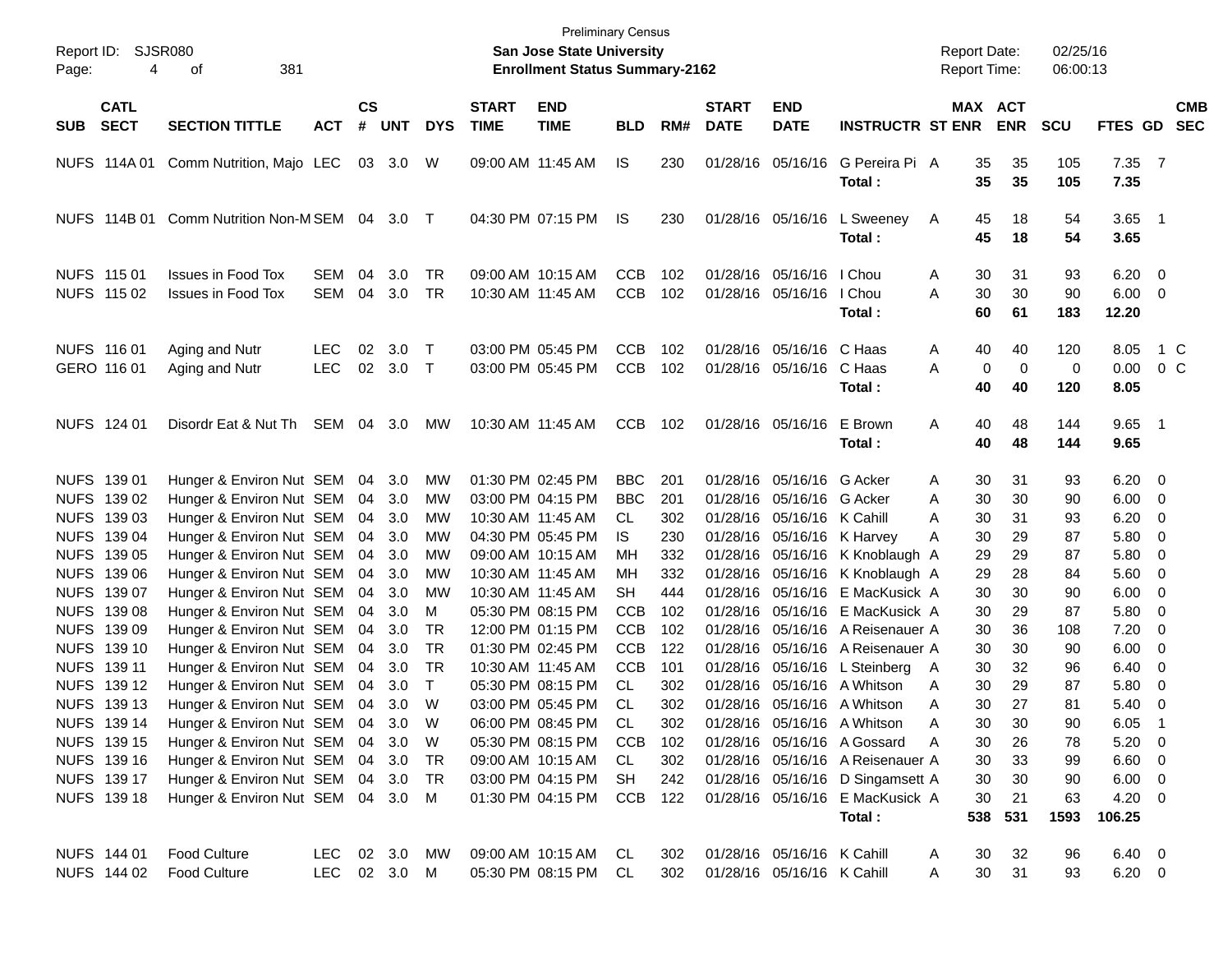| Report ID:<br>Page: | 5                          | SJSR080<br>381<br>οf      |            |                    |            |            |                             | <b>Preliminary Census</b><br><b>San Jose State University</b><br><b>Enrollment Status Summary-2162</b> |                |     |                             |                           |                                  |     | <b>Report Date:</b><br>Report Time: |                              | 02/25/16<br>06:00:13 |         |                          |
|---------------------|----------------------------|---------------------------|------------|--------------------|------------|------------|-----------------------------|--------------------------------------------------------------------------------------------------------|----------------|-----|-----------------------------|---------------------------|----------------------------------|-----|-------------------------------------|------------------------------|----------------------|---------|--------------------------|
| <b>SUB</b>          | <b>CATL</b><br><b>SECT</b> | <b>SECTION TITTLE</b>     | <b>ACT</b> | $\mathsf{cs}$<br># | <b>UNT</b> | <b>DYS</b> | <b>START</b><br><b>TIME</b> | <b>END</b><br><b>TIME</b>                                                                              | <b>BLD</b>     | RM# | <b>START</b><br><b>DATE</b> | <b>END</b><br><b>DATE</b> | <b>INSTRUCTR ST ENR</b>          |     |                                     | <b>MAX ACT</b><br><b>ENR</b> | <b>SCU</b>           | FTES GD | <b>CMB</b><br><b>SEC</b> |
|                     | NUFS 144 03                | <b>Food Culture</b>       | <b>LEC</b> | 02                 | 3.0        | <b>MW</b>  |                             | 03:00 PM 04:15 PM                                                                                      | IS             | 230 | 01/28/16                    | 05/16/16                  | K Harvey                         | A   | 30                                  | 30                           | 90                   | 6.00    | 0                        |
| <b>NUFS</b>         | 144 04                     | <b>Food Culture</b>       | LEC        | 02                 | 3.0        | <b>TR</b>  |                             | 07:30 AM 08:45 AM                                                                                      | <b>CCB</b>     | 102 | 01/28/16                    | 05/16/16                  | A Whitson                        | A   | 30                                  | 29                           | 87                   | 5.80    | 0                        |
| <b>NUFS</b>         | 144 05                     | <b>Food Culture</b>       | <b>LEC</b> | 02                 | 3.0        | <b>TR</b>  |                             | 10:30 AM 11:45 AM                                                                                      | <b>BBC</b>     | 201 | 01/28/16                    | 05/16/16                  | D Singamsett A                   |     | 30                                  | 31                           | 93                   | 6.20    | 0                        |
| <b>NUFS</b>         | 144 06                     | <b>Food Culture</b>       | <b>LEC</b> | 02                 | 3.0        | <b>TR</b>  |                             | 12:00 PM 01:15 PM                                                                                      | <b>BBC</b>     | 201 | 01/28/16                    | 05/16/16                  | D Singamsett A                   |     | 30                                  | 31                           | 93                   | 6.20    | $\mathbf 0$              |
| <b>NUFS</b>         | 144 07                     | <b>Food Culture</b>       | <b>LEC</b> | 02                 | 3.0        | <b>TR</b>  |                             | 01:30 PM 02:45 PM                                                                                      | <b>BBC</b>     | 225 | 01/28/16                    | 05/16/16                  | D Singamsett A                   |     | 30                                  | 30                           | 90                   | 6.00    | 0                        |
| <b>NUFS</b>         | 144 08                     | <b>Food Culture</b>       | <b>LEC</b> | 02                 | 3.0        | <b>TR</b>  |                             | 03:00 PM 04:15 PM                                                                                      | <b>BBC</b>     | 201 | 01/28/16                    | 05/16/16                  | L Steinberg                      | A   | 30                                  | 30                           | 90                   | 6.00    | 0                        |
| <b>NUFS</b>         | 144 09                     | <b>Food Culture</b>       | <b>LEC</b> | 02                 | 3.0        | T          |                             | 05:30 PM 08:15 PM                                                                                      | <b>CCB</b>     | 122 | 01/28/16                    | 05/16/16                  | L Steinberg                      | A   | 30                                  | 31                           | 93                   | 6.20    | $\mathbf 0$              |
| <b>NUFS</b>         | 144 10                     | <b>Food Culture</b>       | <b>LEC</b> | 02                 | 3.0        | <b>TR</b>  |                             | 12:00 PM 01:15 PM                                                                                      | <b>CL</b>      | 302 | 01/28/16                    | 05/16/16                  | S Spencer                        | A   | 30                                  | 33                           | 99                   | 6.60    | $\mathbf 0$              |
| <b>NUFS</b>         | 144 11                     | <b>Food Culture</b>       | <b>LEC</b> | 02                 | 3.0        | <b>TR</b>  |                             | 01:30 PM 02:45 PM                                                                                      | <b>CL</b>      | 302 | 01/28/16                    | 05/16/16                  | S Spencer                        | A   | 30                                  | 33                           | 99                   | 6.60    | 0                        |
| <b>NUFS</b>         | 144 12                     | <b>Food Culture</b>       | <b>LEC</b> | 02                 | 3.0        | R          |                             | 03:00 PM 05:45 PM                                                                                      | <b>CL</b>      | 302 | 01/28/16                    | 05/16/16                  | L Wiley                          | A   | 30                                  | 32                           | 96                   | 6.40    | 0                        |
| <b>NUFS</b>         | 144 13                     | <b>Food Culture</b>       | <b>LEC</b> | 02                 | 3.0        | R          |                             | 06:00 PM 08:45 PM                                                                                      | <b>CL</b>      | 302 | 01/28/16                    | 05/16/16                  | L Wiley                          | A   | 30                                  | 32                           | 96                   | 6.40    | $\mathbf 0$              |
| <b>NUFS</b>         | 144 14                     | <b>Food Culture</b>       | <b>LEC</b> | 02                 | 3.0        | <b>TR</b>  |                             | 07:30 AM 08:45 AM                                                                                      | <b>CL</b>      | 302 | 01/28/16                    | 05/16/16                  | S Sinha                          | A   | 30                                  | 23                           | 69                   | 4.60    | $\mathbf 0$              |
| <b>NUFS</b>         | 144 15                     | <b>Food Culture</b>       | <b>LEC</b> | 02                 | 3.0        | W          |                             | 05:30 PM 08:15 PM                                                                                      | <b>BBC</b>     | 201 | 01/28/16                    | 05/16/16                  | F Tabib                          | A   | 30                                  | 32                           | 96                   | 6.40    | $\mathbf 0$              |
| <b>NUFS</b>         | 144 16                     | <b>Food Culture</b>       | <b>LEC</b> | 02                 | 3.0        | <b>TR</b>  |                             | 09:00 AM 10:15 AM                                                                                      | <b>BBC</b>     | 201 | 01/28/16                    | 05/16/16                  | S Spencer                        | A   | 30                                  | 31                           | 93                   | 6.20    | 0                        |
| <b>NUFS</b>         | 144 17                     | <b>Food Culture</b>       | LEC        |                    | 3.0        |            |                             |                                                                                                        |                |     |                             |                           |                                  | X   | 0                                   | $\mathbf 0$                  | 0                    | 0.00    | $\mathbf 0$              |
|                     | NUFS 144 18                | <b>Food Culture</b>       | <b>LEC</b> | 02                 | 3.0        | <b>TR</b>  |                             | 01:30 PM 02:45 PM                                                                                      | CL             | 234 | 01/28/16                    | 05/16/16                  | L Wiley                          | A   | 30                                  | 34                           | 102                  | 6.80    | $\mathbf 0$              |
|                     |                            |                           |            |                    |            |            |                             |                                                                                                        |                |     |                             |                           | Total:                           |     | 510                                 | 525                          | 1575                 | 105.00  |                          |
| <b>NUFS</b>         | 16301                      | Phys Fit + Nutrit         | <b>LEC</b> | 02                 | 3.0        | <b>TR</b>  |                             | 10:30 AM 11:45 AM                                                                                      | <b>SH</b>      | 312 | 01/28/16                    | 05/16/16                  | E Brown                          | A   | 32                                  | 19                           | 57                   | 3.80    | 0 <sup>o</sup>           |
| KIN                 | 16301                      | Phys Fit + Nutrit         | <b>LEC</b> | 02                 | 3.0        | <b>TR</b>  |                             | 10:30 AM 11:45 AM                                                                                      | <b>SH</b>      | 312 | 01/28/16                    | 05/16/16                  | E Brown                          | A   | 0                                   | 15                           | 45                   | 3.00    | 0 <sup>o</sup>           |
| <b>NUFS</b>         | 163 02                     | Phys Fit + Nutrit         | <b>LEC</b> | 02                 | 3.0        | <b>TR</b>  |                             | 10:30 AM 11:45 AM                                                                                      | <b>BBC</b>     | 225 | 01/28/16                    | 05/16/16                  | E Brown                          | A   | 32                                  | 12                           | 36                   | 2.40    | 0 <sup>o</sup>           |
| KIN                 | 163 02                     | Phys Fit + Nutrit         | <b>LEC</b> | 02                 | 3.0        | <b>TR</b>  |                             | 10:30 AM 11:45 AM                                                                                      | <b>BBC</b>     | 225 | 01/28/16                    | 05/16/16                  | E Brown                          | A   | 0                                   | 20                           | 60                   | 4.00    | 0 <sup>o</sup>           |
| <b>NUFS</b>         | 163 03                     | Phys Fit + Nutrit         | <b>LEC</b> | 02                 | 3.0        | <b>TR</b>  |                             | 12:00 PM 01:15 PM                                                                                      | <b>SH</b>      | 242 | 01/28/16                    | 05/16/16                  | E Brown                          | Α   | 32                                  | 17                           | 51                   | 3.40    | $0\,C$                   |
| KIN                 | 163 03                     | Phys Fit + Nutrit         | <b>LEC</b> | 02                 | 3.0        | <b>TR</b>  |                             | 12:00 PM 01:15 PM                                                                                      | <b>SH</b>      | 242 | 01/28/16                    | 05/16/16                  | E Brown                          | A   | 0                                   | 13                           | 39                   | 2.60    | 0 <sup>o</sup>           |
| <b>NUFS</b>         | 163 04                     | Phys Fit + Nutrit         | <b>LEC</b> | 02                 | 3.0        | <b>TR</b>  |                             | 12:00 PM 01:15 PM                                                                                      | <b>BBC</b>     | 225 | 01/28/16                    | 05/16/16                  | E Brown                          | Α   | 32                                  | 17                           | 51                   | 3.40    | 0 <sup>o</sup>           |
| KIN                 | 163 04                     | Phys Fit + Nutrit         | <b>LEC</b> | 02                 | 3.0        | <b>TR</b>  |                             | 12:00 PM 01:15 PM                                                                                      | <b>BBC</b>     | 225 | 01/28/16                    | 05/16/16                  | E Brown                          | A   | 0                                   | 14                           | 42                   | 2.80    | $0\quad C$               |
| <b>NUFS</b>         | 163 05                     | Phys Fit + Nutrit         | <b>LEC</b> | 02                 | 3.0        | <b>MW</b>  |                             | 09:00 AM 10:15 AM                                                                                      | <b>CCB</b>     | 102 | 01/28/16                    | 05/16/16                  | A Bloom                          | Α   | 32                                  | 19                           | 57                   | 3.80    | $0\,C$                   |
| KIN                 | 163 05                     | Phys Fit + Nutrit         | <b>LEC</b> | 02                 | 3.0        | <b>MW</b>  |                             | 09:00 AM 10:15 AM                                                                                      | <b>CCB</b>     | 102 | 01/28/16                    | 05/16/16                  | A Bloom                          | A   | 0                                   | 13                           | 39                   | 2.60    | $0\quad C$               |
| <b>NUFS</b>         | 163 06                     | Phys Fit + Nutrit         | <b>LEC</b> | 02                 | 3.0        | МW         |                             | 09:00 AM 10:15 AM                                                                                      | <b>SH</b>      | 242 | 01/28/16                    | 05/16/16                  | A Bloom                          | Α   | 32                                  | 13                           | 39                   | 2.60    | $0\quad C$               |
| <b>KIN</b>          | 163 06                     | Phys Fit + Nutrit         | <b>LEC</b> | 02                 | 3.0        | MW         |                             | 09:00 AM 10:15 AM                                                                                      | <b>SH</b>      | 242 | 01/28/16                    | 05/16/16 A Bloom          |                                  | A   | 0                                   | 17                           | 51                   | 3.40    | $0\,C$                   |
|                     | NUFS 163 07                | Phys Fit + Nutrit         | <b>LEC</b> | 02                 | 3.0        | <b>MW</b>  |                             | 10:30 AM 11:45 AM                                                                                      | <b>CCB</b>     | 122 |                             | 01/28/16 05/16/16 A Bloom |                                  | Α   | 32                                  | 21                           | 63                   | 4.20    | 0 <sup>o</sup>           |
| KIN                 | 163 07                     | Phys Fit + Nutrit         | <b>LEC</b> | $02\,$             | 3.0        | МW         |                             | 10:30 AM 11:45 AM                                                                                      | <b>CCB</b>     | 122 |                             | 01/28/16 05/16/16 A Bloom |                                  | Α   | 0                                   | 11                           | 33                   | 2.25    | 1 C                      |
|                     | NUFS 163 08                | Phys Fit + Nutrit         | <b>LEC</b> |                    | 02 3.0     | MW         |                             | 10:30 AM 11:45 AM                                                                                      | <b>BBC</b>     | 201 |                             | 01/28/16 05/16/16 A Bloom |                                  | A   | 32                                  | 15                           | 45                   | 3.00    | $0\,C$                   |
| <b>KIN</b>          | 16308                      | Phys Fit + Nutrit         | <b>LEC</b> |                    | 02 3.0     | MW         | 10:30 AM 11:45 AM           |                                                                                                        | <b>BBC</b> 201 |     |                             | 01/28/16 05/16/16 A Bloom |                                  | Α   | 0                                   | 17                           | 51                   | 3.40    | $0\,C$                   |
|                     |                            |                           |            |                    |            |            |                             |                                                                                                        |                |     |                             |                           | Total:                           |     | 256                                 | 253                          | 759                  | 50.65   |                          |
|                     | NUFS 180 01                | <b>Individual Studies</b> | <b>SUP</b> |                    | 36 1.0     | <b>TBA</b> |                             |                                                                                                        |                |     |                             |                           | 01/28/16 05/16/16 C Hollenbeck A |     | 20                                  | $\mathbf 1$                  | 1                    | 0.07    | - 0                      |
|                     | NUFS 180 02                | <b>Individual Studies</b> | <b>SUP</b> |                    | 36 2.0     | <b>TBA</b> |                             |                                                                                                        |                |     |                             |                           | 01/28/16 05/16/16 C Hollenbeck A |     | 20                                  | 2                            | 4                    | 0.27    | 0                        |
|                     | NUFS 180 03                | <b>Individual Studies</b> | <b>SUP</b> |                    | 36 1.0     | TBA        |                             |                                                                                                        |                |     |                             |                           | 01/28/16 05/16/16 C Barmore      | - A | 20                                  | 0                            | 0                    | 0.00    | $\overline{0}$           |
|                     |                            |                           |            |                    |            |            |                             |                                                                                                        |                |     |                             |                           |                                  |     |                                     |                              |                      |         |                          |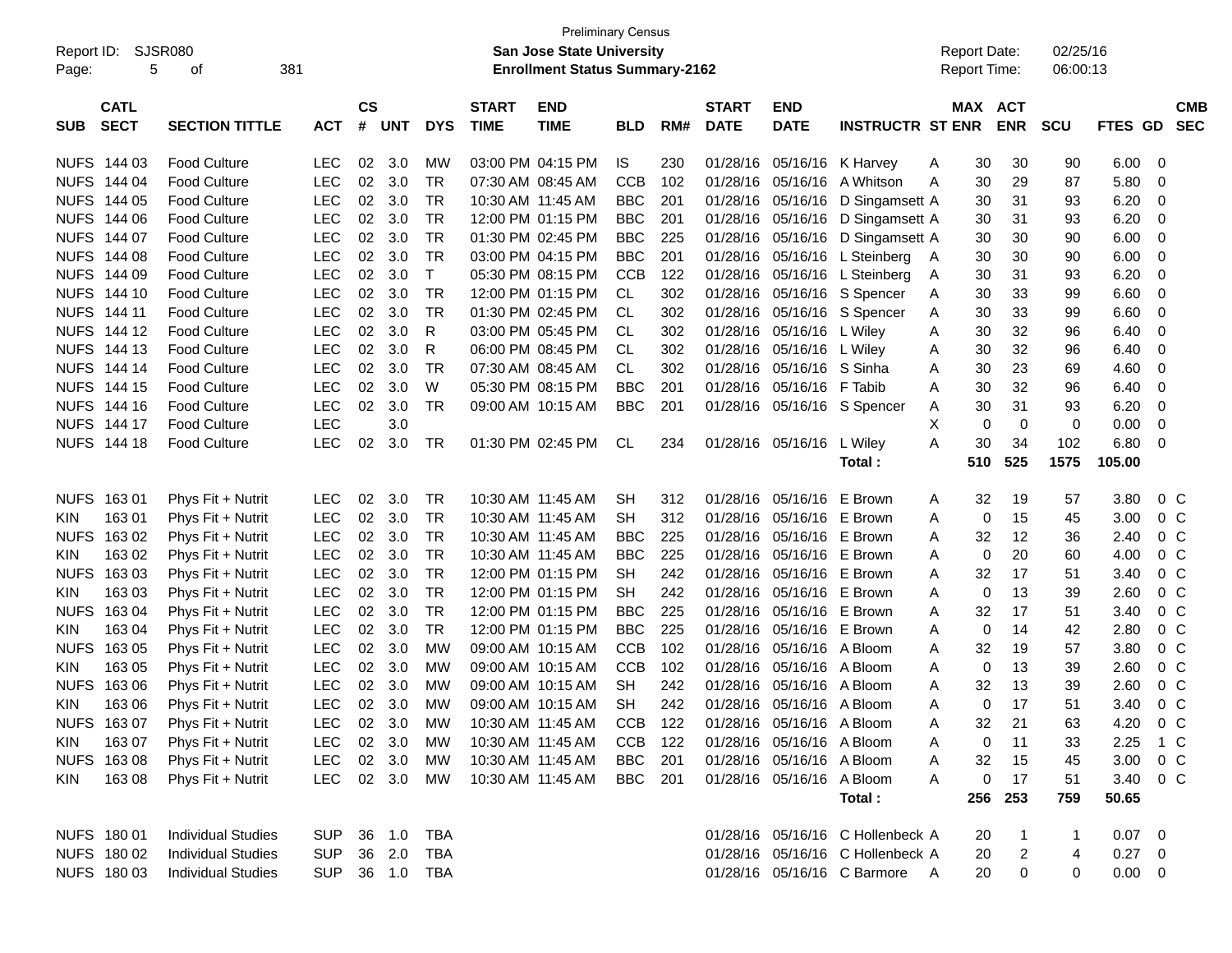| Report ID:<br>Page: | SJSR080<br>6               | 381<br>оf                                    |              |                    |            |            |                             | <b>Preliminary Census</b><br><b>San Jose State University</b><br><b>Enrollment Status Summary-2162</b> |            |     |                             |                           |                                                                         |                | <b>Report Date:</b><br><b>Report Time:</b> |                | 02/25/16<br>06:00:13 |                   |                |                          |
|---------------------|----------------------------|----------------------------------------------|--------------|--------------------|------------|------------|-----------------------------|--------------------------------------------------------------------------------------------------------|------------|-----|-----------------------------|---------------------------|-------------------------------------------------------------------------|----------------|--------------------------------------------|----------------|----------------------|-------------------|----------------|--------------------------|
| <b>SUB</b>          | <b>CATL</b><br><b>SECT</b> | <b>SECTION TITTLE</b>                        | <b>ACT</b>   | $\mathsf{cs}$<br># | <b>UNT</b> | <b>DYS</b> | <b>START</b><br><b>TIME</b> | <b>END</b><br><b>TIME</b>                                                                              | <b>BLD</b> | RM# | <b>START</b><br><b>DATE</b> | <b>END</b><br><b>DATE</b> | <b>INSTRUCTR ST ENR</b>                                                 |                | MAX ACT                                    | <b>ENR</b>     | <b>SCU</b>           | <b>FTES GD</b>    |                | <b>CMB</b><br><b>SEC</b> |
|                     | NUFS 180 04                | <b>Individual Studies</b>                    | <b>SUP</b>   | 36                 | 2.0        | <b>TBA</b> |                             |                                                                                                        |            |     | 01/28/16                    | 05/16/16                  | C Barmore                                                               | A              | 20                                         | $\overline{1}$ | 2                    | 0.13              | - 0            |                          |
|                     | NUFS 180 05                | <b>Individual Studies</b>                    | <b>SUP</b>   | 36                 | 3.0        | <b>TBA</b> |                             |                                                                                                        |            |     | 01/28/16                    | 05/16/16                  | A Wagle                                                                 | A              | 20                                         | 11             | 33                   | 2.20              | - 0            |                          |
|                     | NUFS 180 06                | <b>Individual Studies</b>                    | <b>SUP</b>   | 36                 | 4.0        | <b>TBA</b> |                             |                                                                                                        |            |     | 01/28/16                    | 05/16/16                  | A Wagle                                                                 | A              | 20                                         | 0              | 0                    | 0.00              | - 0            |                          |
|                     | NUFS 180 07                | <b>Individual Studies</b>                    | <b>SUP</b>   | 36                 | 5.0        | <b>TBA</b> |                             |                                                                                                        |            |     | 01/28/16                    | 05/16/16                  | A Wagle                                                                 | A              | 20                                         | 0              | 0                    | 0.00              | - 0            |                          |
|                     | NUFS 180 08                | <b>Individual Studies</b>                    | <b>SUP</b>   | 36                 | 6.0        | <b>TBA</b> |                             |                                                                                                        |            |     | 01/28/16                    | 05/16/16                  | A Wagle                                                                 | A              | 20                                         | 0              | 0                    | 0.00              | - 0            |                          |
|                     | NUFS 180 09                | <b>Individual Studies</b>                    | <b>SUP</b>   | 36                 | 1.0        | <b>TBA</b> |                             |                                                                                                        |            |     | 01/28/16                    | 05/16/16                  | A Wagle                                                                 | A              | 20                                         | 0              | 0                    | 0.00              | - 0            |                          |
|                     | NUFS 180 10                | <b>Individual Studies</b>                    | <b>SUP</b>   | 36                 | 2.0        | <b>TBA</b> |                             |                                                                                                        |            |     | 01/28/16                    | 05/16/16                  | A Wagle                                                                 | A              | 20                                         | 0              | 0                    | 0.00              | - 0            |                          |
|                     |                            |                                              |              |                    |            |            |                             |                                                                                                        |            |     |                             |                           | Total:                                                                  |                | 200                                        | 15             | 40                   | 2.67              |                |                          |
|                     | NUFS 190 01                | <b>Nutrition Education</b>                   | <b>LEC</b>   | 01                 | 2.0        | M          |                             | 10:00 AM 11:40 AM                                                                                      | IS.        | 230 | 01/28/16                    | 05/16/16                  | G Pereira Pi A<br>Total:                                                |                | 35<br>35                                   | 26<br>26       | 52<br>52             | 3.47<br>3.47      | - 0            |                          |
|                     |                            |                                              |              |                    |            |            |                             |                                                                                                        |            |     |                             |                           |                                                                         |                |                                            |                |                      |                   |                |                          |
| NUFS 191 01         |                            | Nutr Counseling                              | <b>LEC</b>   | 03                 | 1.0        | F          |                             | 12:45 PM 02:25 PM                                                                                      | <b>CCB</b> | 122 | 01/28/16                    | 05/16/16                  | E Herb                                                                  | A              | 20                                         | 18             | 18                   | 1.20              | 0              |                          |
|                     | NUFS 191 02                | Nutr Counseling                              | <b>LEC</b>   | 03                 | 1.0        | F          |                             | 02:30 PM 04:10 PM                                                                                      | <b>CCB</b> | 122 | 01/28/16                    | 05/16/16                  | E Herb                                                                  | A              | 20                                         | 18             | 18                   | 1.23              | $\overline{2}$ |                          |
|                     | NUFS 191 03                | <b>Nutr Counseling</b>                       | <b>LEC</b>   | 03                 | 1.0        | M          |                             | 12:00 PM 01:40 PM                                                                                      | <b>CCB</b> | 128 | 01/28/16                    | 05/16/16                  | E Herb<br>Total:                                                        | A              | 15<br>55                                   | 13<br>49       | 13<br>49             | 0.88<br>3.32      | $\overline{1}$ |                          |
|                     | NUFS 192 01                | Fld Exp NufS/Pkg                             | <b>SUP</b>   | 36                 | 1.0        | <b>TBA</b> |                             |                                                                                                        |            |     | 01/28/16                    | 05/16/16 A Wagle          |                                                                         |                | 20                                         | 0              | 0                    | 0.00              | - 0            |                          |
|                     | NUFS 192 02                | Fld Exp NufS/Pkg                             | <b>SUP</b>   | 36                 | 2.0        | <b>TBA</b> |                             |                                                                                                        |            |     | 01/28/16                    | 05/16/16 A Wagle          |                                                                         | A<br>A         | 40                                         | 19             | 38                   | 2.53              | - 0            |                          |
|                     | NUFS 192 03                | Fld Exp NufS/Pkg                             | <b>SUP</b>   | 36                 | 3.0        | <b>TBA</b> |                             |                                                                                                        |            |     | 01/28/16                    | 05/16/16                  | A Wagle                                                                 | A              | 20                                         | 0              | 0                    | 0.00              | - 0            |                          |
|                     | NUFS 192 04                | Fld Exp NufS/Pkg                             | <b>SUP</b>   | 36                 | 4.0        | <b>TBA</b> |                             |                                                                                                        |            |     | 01/28/16                    | 05/16/16                  | A Wagle                                                                 | A              | 20                                         | $\mathbf 1$    | 4                    | 0.27              | - 0            |                          |
|                     | NUFS 192 05                | Fld Exp NufS/Pkg                             | <b>SUP</b>   | 36                 | 5.0        | <b>TBA</b> |                             |                                                                                                        |            |     | 01/28/16                    | 05/16/16                  | A Wagle                                                                 | A              | 20                                         | 0              | 0                    | 0.00              | - 0            |                          |
|                     | NUFS 192 06                | Fld Exp NufS/Pkg                             | <b>SUP</b>   | 36                 | 6.0        | <b>TBA</b> |                             |                                                                                                        |            |     | 01/28/16                    | 05/16/16                  | A Wagle                                                                 | A              | 20                                         | 0              | 0                    | 0.00              | - 0            |                          |
|                     | NUFS 192 07                | Fld Exp NufS/Pkg                             | <b>SUP</b>   | 36                 | 2.0        | <b>TBA</b> |                             |                                                                                                        |            |     | 01/28/16                    | 05/16/16                  | E Brown                                                                 | A              | 20                                         | 16             | 32                   | 2.13              | - 0            |                          |
|                     | NUFS 192 08                | Fld Exp NufS/Pkg                             | <b>SUP</b>   | 36                 | 2.0        | <b>TBA</b> |                             |                                                                                                        |            |     | 01/28/16                    | 05/16/16 C Haas           |                                                                         | A              | 20                                         | 15             | 30                   | 2.00              | - 0            |                          |
|                     | NUFS 192 09                | Fld Exp NufS/Pkg                             | <b>SUP</b>   | 36                 | 4.0        | <b>TBA</b> |                             |                                                                                                        |            |     | 01/28/16                    |                           | 05/16/16 F Yambrach                                                     | A              | 20                                         | 3              | 12                   | 0.80              | 0              |                          |
|                     | NUFS 192 10                | Fld Exp NufS/Pkg                             | <b>SUP</b>   | 36                 | 5.0        | <b>TBA</b> |                             |                                                                                                        |            |     | 01/28/16                    |                           | 05/16/16 F Yambrach                                                     | A              | 20                                         | 0              | 0                    | 0.00              | 0              |                          |
|                     | NUFS 192 11                | Fld Exp NufS/Pkg                             | <b>SUP</b>   | 36                 | 6.0        | <b>TBA</b> |                             |                                                                                                        |            |     | 01/28/16                    |                           | 05/16/16 F Yambrach                                                     | $\overline{A}$ | 20                                         | 0              | 0                    | 0.00              | - 0            |                          |
|                     |                            |                                              |              |                    |            |            |                             |                                                                                                        |            |     |                             |                           | Total:                                                                  |                | 240                                        | 54             | 116                  | 7.73              |                |                          |
|                     |                            | NUFS 217 01 Issues Nutr/Fd/Pkg               |              |                    |            |            |                             |                                                                                                        |            |     |                             |                           | SEM 05 3.0 W 03:00 PM 05:45 PM CCB 122 01/28/16 05/16/16 G Pereira Pi A |                |                                            | 18 11          | 33                   | 2.75 11           |                |                          |
|                     |                            |                                              |              |                    |            |            |                             |                                                                                                        |            |     |                             |                           | Total :                                                                 |                | 18                                         | 11             | 33                   | 2.75              |                |                          |
|                     |                            | NUFS 219B 01 Adv Nutr and Metab SEM 05 3.0 R |              |                    |            |            |                             | 03:00 PM 05:45 PM CCB 122 01/28/16 05/16/16 C LaSalle                                                  |            |     |                             |                           |                                                                         | A              | 18                                         | 7              | 21                   | 1.70 <sub>6</sub> |                |                          |
|                     |                            |                                              |              |                    |            |            |                             |                                                                                                        |            |     |                             |                           | Total :                                                                 |                | 18                                         | $\overline{7}$ | 21                   | 1.70              |                |                          |
|                     | NUFS 220A 01 Adv Mnt       |                                              | SEM 05 3.0 M |                    |            |            |                             | 06:00 PM 08:45 PM CCB 122 01/28/16 05/16/16 H Kiehl                                                    |            |     |                             |                           |                                                                         | A              | 18                                         | 6              | 18                   | $1.30$ 2          |                |                          |
|                     |                            |                                              |              |                    |            |            |                             |                                                                                                        |            |     |                             |                           | Total :                                                                 |                | 18                                         | 6              | 18                   | 1.30              |                |                          |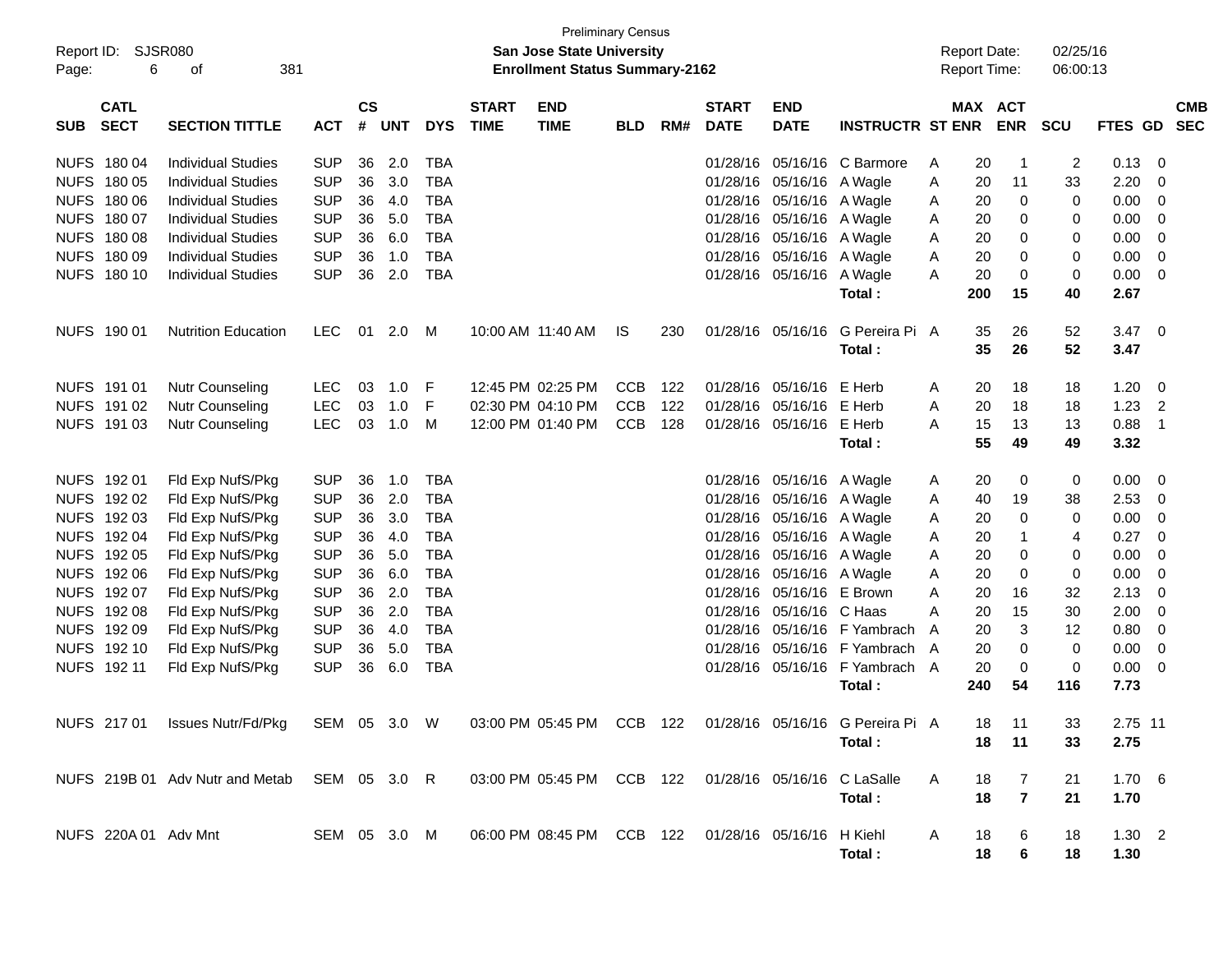| Report ID: SJSR080<br>7<br>Page:         | 381<br>οf                        |            |                              |            |                             | <b>San Jose State University</b><br><b>Enrollment Status Summary-2162</b> | <b>Preliminary Census</b> |     |                             |                           |                                  |   | <b>Report Date:</b><br><b>Report Time:</b> |              | 02/25/16<br>06:00:13 |             |                  |  |
|------------------------------------------|----------------------------------|------------|------------------------------|------------|-----------------------------|---------------------------------------------------------------------------|---------------------------|-----|-----------------------------|---------------------------|----------------------------------|---|--------------------------------------------|--------------|----------------------|-------------|------------------|--|
| <b>CATL</b><br><b>SECT</b><br><b>SUB</b> | <b>SECTION TITTLE</b>            | <b>ACT</b> | <b>CS</b><br>#<br><b>UNT</b> | <b>DYS</b> | <b>START</b><br><b>TIME</b> | <b>END</b><br><b>TIME</b>                                                 | <b>BLD</b>                | RM# | <b>START</b><br><b>DATE</b> | <b>END</b><br><b>DATE</b> | <b>INSTRUCTR ST ENR</b>          |   | MAX ACT                                    | <b>ENR</b>   | <b>SCU</b>           | FTES GD SEC | <b>CMB</b>       |  |
| NUFS 280A 01                             | Dietetic Internship              | <b>SUP</b> | 25<br>1.0                    | TBA        |                             |                                                                           |                           |     | 01/28/16                    |                           | 05/16/16 C LaSalle               | Α | 20                                         | 6            | 6                    | 0.43        | 2                |  |
|                                          | NUFS 280A 02 Dietetic Internship | <b>SUP</b> | 25<br>3.0                    | TBA        |                             |                                                                           |                           |     |                             |                           | 01/28/16 05/16/16 C LaSalle      | Α | 20                                         | 0            | 0                    | 0.00        | 0                |  |
|                                          | NUFS 280A 03 Dietetic Internship | <b>SUP</b> | 6.0<br>25                    | <b>TBA</b> |                             |                                                                           |                           |     | 01/28/16                    |                           | 05/16/16 C LaSalle               | A | 20                                         | 0            | 0                    | 0.00        | 0                |  |
|                                          | NUFS 280A 04 Dietetic Internship | <b>SUP</b> | 9.0<br>25                    | <b>TBA</b> |                             |                                                                           |                           |     | 01/28/16                    |                           | 05/16/16 C LaSalle               | A | 20                                         | 0            | 0                    | 0.00        | 0                |  |
|                                          | NUFS 280A 05 Dietetic Internship | <b>SUP</b> | 25 12.0                      | <b>TBA</b> |                             |                                                                           |                           |     | 01/28/16                    |                           | 05/16/16 C LaSalle               | A | 20                                         | 0            | 0                    | 0.00        | 0                |  |
|                                          | NUFS 280A 06 Dietetic Internship | <b>SUP</b> | 25<br>6.0                    | <b>TBA</b> |                             |                                                                           |                           |     |                             |                           | 01/28/16 05/16/16 L Steinberg    | A | 20                                         | 0            | 0                    | 0.00        | 0                |  |
|                                          | NUFS 280A 07 Dietetic Internship | <b>SUP</b> | 25 12.0                      | <b>TBA</b> |                             |                                                                           |                           |     |                             |                           | 01/28/16 05/16/16 L Steinberg    | Α | 20                                         | $\mathbf{1}$ | 12                   | 1.00        | -1               |  |
|                                          | NUFS 280A 08 Dietetic Internship | <b>SUP</b> | 25<br>6.0                    | <b>TBA</b> |                             |                                                                           |                           |     | 01/28/16                    | 05/16/16 C Haas           |                                  | Α | 20                                         | 0            | 0                    | 0.00        | 0                |  |
|                                          | NUFS 280A 09 Dietetic Internship | <b>SUP</b> | 25 12.0                      | <b>TBA</b> |                             |                                                                           |                           |     | 01/28/16                    | 05/16/16 C Haas           |                                  | A | 20                                         | 0            | 0                    | 0.00        | 0                |  |
|                                          | NUFS 280A 10 Dietetic Internship | <b>SUP</b> | 25<br>6.0                    | <b>TBA</b> |                             |                                                                           |                           |     | 01/28/16                    |                           | 05/16/16 K Mauldin               | A | 20                                         | 0            | 0                    | 0.00        | 0                |  |
| <b>NUFS 280A11</b>                       | Dietetic Internship              | <b>SUP</b> | 25 12.0                      | <b>TBA</b> |                             |                                                                           |                           |     | 01/28/16                    |                           | 05/16/16 K Mauldin               | A | 20                                         | $\mathbf 1$  | 12                   | 1.00        | -1               |  |
|                                          | NUFS 280A 12 Dietetic Internship | <b>SUP</b> | 6.0<br>25                    | <b>TBA</b> |                             |                                                                           |                           |     | 01/28/16                    |                           | 05/16/16 G Pereira Pi A          |   | 20                                         | 0            | 0                    | 0.00        | 0                |  |
|                                          | NUFS 280A 13 Dietetic Internship | <b>SUP</b> | 25 12.0                      | <b>TBA</b> |                             |                                                                           |                           |     | 01/28/16                    |                           | 05/16/16 G Pereira Pi A          |   | 20                                         | 2            | 24                   | 2.00        | 2                |  |
|                                          | NUFS 280A 14 Dietetic Internship | <b>SUP</b> | 25<br>6.0                    | <b>TBA</b> |                             |                                                                           |                           |     |                             | 01/28/16 05/16/16 A Wagle |                                  | Α | 20                                         | $\mathbf 1$  | 6                    | 0.50        | -1               |  |
|                                          | NUFS 280A 15 Dietetic Internship | <b>SUP</b> | 25 12.0                      | <b>TBA</b> |                             |                                                                           |                           |     |                             | 01/28/16 05/16/16 A Wagle |                                  | A | 20                                         | $\mathbf{1}$ | 12                   | 1.00        | -1               |  |
|                                          |                                  |            |                              |            |                             |                                                                           |                           |     |                             |                           | Total:                           |   | 300                                        | 12           | 72                   | 5.93        |                  |  |
|                                          |                                  |            |                              |            |                             |                                                                           |                           |     |                             |                           |                                  |   |                                            |              |                      |             |                  |  |
| NUFS 298 01                              | <b>Special Studies</b>           | <b>SUP</b> | 25<br>1.0                    | TBA        |                             |                                                                           |                           |     |                             | 01/28/16 05/16/16 E Brown |                                  | A | 10                                         | 0            | 0                    | 0.00        | 0                |  |
| NUFS 298 02                              | <b>Special Studies</b>           | <b>SUP</b> | 25<br>2.0                    | <b>TBA</b> |                             |                                                                           |                           |     |                             | 01/28/16 05/16/16 E Brown |                                  | Α | 10                                         | 0            | 0                    | 0.00        | 0                |  |
| NUFS 298 03                              | <b>Special Studies</b>           | <b>SUP</b> | 25<br>3.0                    | <b>TBA</b> |                             |                                                                           |                           |     |                             | 01/28/16 05/16/16 E Brown |                                  | Α | 10                                         | 0            | 0                    | 0.00        | 0                |  |
| NUFS 298 04                              | <b>Special Studies</b>           | <b>SUP</b> | 25<br>1.0                    | <b>TBA</b> |                             |                                                                           |                           |     |                             | 01/28/16 05/16/16 C Haas  |                                  | A | 10                                         | 0            | 0                    | 0.00        | 0                |  |
| NUFS 298 05                              | <b>Special Studies</b>           | <b>SUP</b> | 25<br>2.0                    | <b>TBA</b> |                             |                                                                           |                           |     |                             | 01/28/16 05/16/16 C Haas  |                                  | A | 10                                         | 0            | 0                    | 0.00        | 0                |  |
| NUFS 298 06                              | <b>Special Studies</b>           | <b>SUP</b> | 3.0<br>25                    | <b>TBA</b> |                             |                                                                           |                           |     | 01/28/16                    | 05/16/16 C Haas           |                                  | A | 10                                         | 0            | 0                    | 0.00        | 0                |  |
| NUFS 298 07                              | <b>Special Studies</b>           | <b>SUP</b> | 25<br>1.0                    | <b>TBA</b> |                             |                                                                           |                           |     | 01/28/16                    |                           | 05/16/16 C Hollenbeck A          |   | 10                                         | 0            | 0                    | 0.00        | 0                |  |
| NUFS 298 08                              | <b>Special Studies</b>           | <b>SUP</b> | 25<br>2.0                    | <b>TBA</b> |                             |                                                                           |                           |     |                             |                           | 01/28/16 05/16/16 C Hollenbeck A |   | 10                                         | 0            | 0                    | 0.00        | 0                |  |
| NUFS 298 09                              | <b>Special Studies</b>           | <b>SUP</b> | 3.0<br>25                    | <b>TBA</b> |                             |                                                                           |                           |     | 01/28/16                    |                           | 05/16/16 C Hollenbeck A          |   | 10                                         | 0            | 0                    | 0.00        | 0                |  |
| NUFS 298 10                              | <b>Special Studies</b>           | <b>SUP</b> | 25<br>1.0                    | <b>TBA</b> |                             |                                                                           |                           |     | 01/28/16                    |                           | 05/16/16 C LaSalle               | A | 10                                         | 1            | $\mathbf{1}$         | 0.08        | -1               |  |
| NUFS 298 11                              | <b>Special Studies</b>           | <b>SUP</b> | 2.0<br>25                    | <b>TBA</b> |                             |                                                                           |                           |     | 01/28/16                    |                           | 05/16/16 C LaSalle               | A | 10                                         | -1           | $\overline{c}$       | 0.17        | -1               |  |
| NUFS 298 12                              | <b>Special Studies</b>           | <b>SUP</b> | 3.0<br>25                    | <b>TBA</b> |                             |                                                                           |                           |     | 01/28/16                    |                           | 05/16/16 C LaSalle               | A | 10                                         | $\mathbf 1$  | 3                    | 0.25        | -1               |  |
| NUFS 298 13                              | <b>Special Studies</b>           | <b>SUP</b> | 25<br>1.0                    | <b>TBA</b> |                             |                                                                           |                           |     |                             |                           | 01/28/16 05/16/16 K Mauldin      | A | 10                                         | 3            | 3                    | 0.25        | 3                |  |
| NUFS 298 14                              | <b>Special Studies</b>           |            | SUP 25 2.0                   | <b>TBA</b> |                             |                                                                           |                           |     |                             |                           | 01/28/16 05/16/16 K Mauldin      | Α | 10                                         | 2            | 4                    | 0.33        | $\boldsymbol{2}$ |  |
| NUFS 298 15                              | <b>Special Studies</b>           | <b>SUP</b> | 25<br>3.0                    | TBA        |                             |                                                                           |                           |     |                             |                           | 01/28/16 05/16/16 K Mauldin      | Α | 10                                         | 0            | 0                    | 0.00        | 0                |  |
| NUFS 298 16                              | <b>Special Studies</b>           | <b>SUP</b> | 1.0<br>25                    | <b>TBA</b> |                             |                                                                           |                           |     |                             |                           | 01/28/16 05/16/16 G Pereira Pi A |   | 10                                         | 0            | 0                    | 0.00        | 0                |  |
| NUFS 298 17                              | <b>Special Studies</b>           | <b>SUP</b> | 2.0<br>25                    | <b>TBA</b> |                             |                                                                           |                           |     |                             |                           | 01/28/16 05/16/16 G Pereira Pi A |   | 10                                         |              | 2                    | 0.17        | -1               |  |
| NUFS 298 18                              | <b>Special Studies</b>           | <b>SUP</b> | 3.0<br>25                    | <b>TBA</b> |                             |                                                                           |                           |     |                             |                           | 01/28/16 05/16/16 G Pereira Pi A |   | 10                                         | 0            | 0                    | 0.00        | 0                |  |
| NUFS 298 19                              | <b>Special Studies</b>           | <b>SUP</b> | 25<br>1.0                    | <b>TBA</b> |                             |                                                                           |                           |     |                             | 01/28/16 05/16/16 A Wagle |                                  | Α | 10                                         | 3            | 3                    | 0.25        | 3                |  |
| <b>NUFS 298 20</b>                       | <b>Special Studies</b>           | <b>SUP</b> | 2.0<br>25                    | <b>TBA</b> |                             |                                                                           |                           |     |                             | 01/28/16 05/16/16 A Wagle |                                  | Α | 10                                         | 0            | 0                    | 0.00        | 0                |  |
| NUFS 298 21                              | <b>Special Studies</b>           | <b>SUP</b> | 3.0<br>25                    | <b>TBA</b> |                             |                                                                           |                           |     |                             | 01/28/16 05/16/16 A Wagle |                                  | Α | 10                                         | 0            | 0                    | 0.00        | 0                |  |
| <b>NUFS 298 22</b>                       | <b>Special Studies</b>           | <b>SUP</b> | 25 1.0 TBA                   |            |                             |                                                                           |                           |     |                             |                           | 01/28/16 05/16/16 F Yambrach A   |   | 10                                         | 0            | 0                    | $0.00 \t 0$ |                  |  |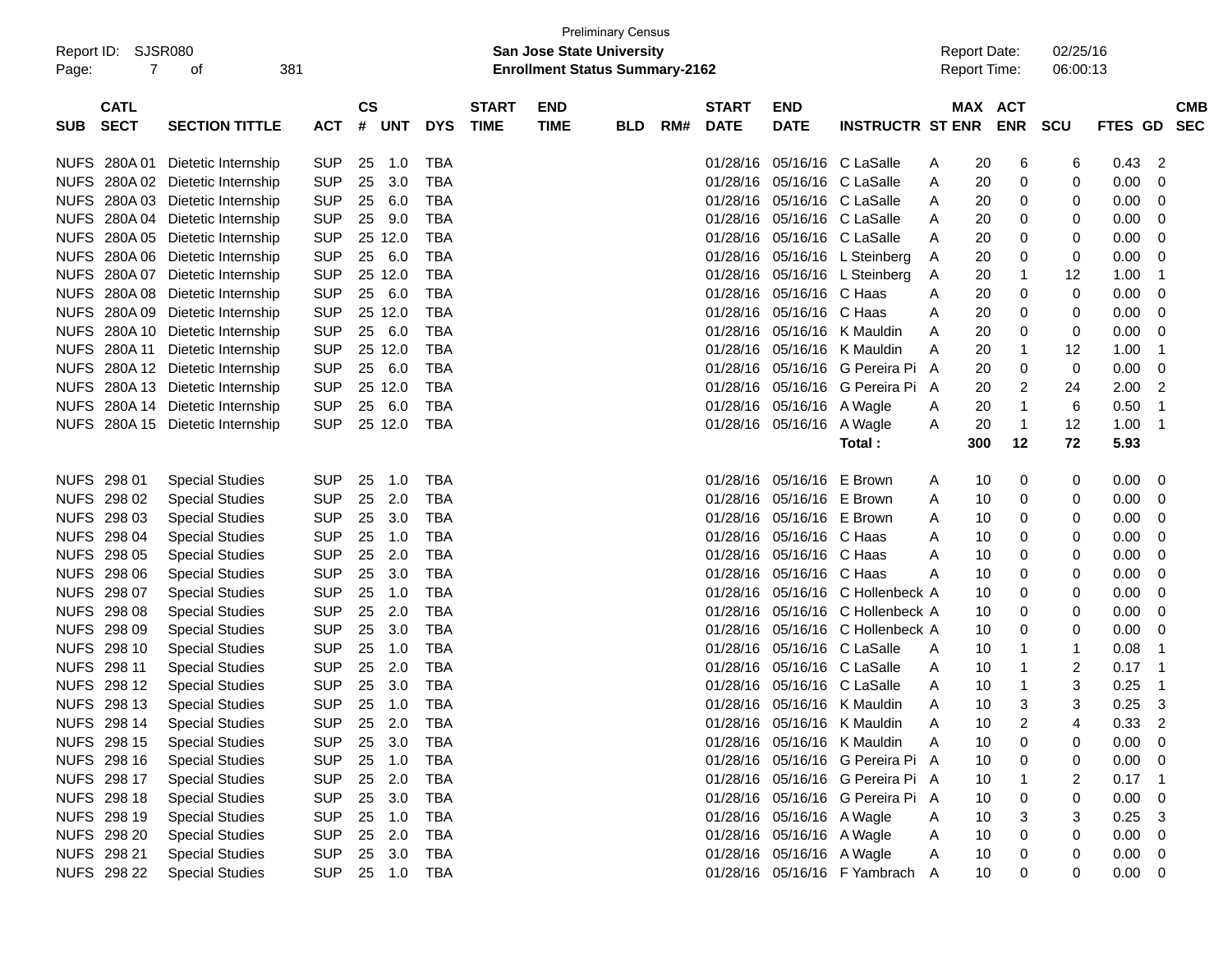| Report ID:<br>Page: | SJSR080<br>8               | 381<br>οf                     |              |                    |          |            |                             | <b>Preliminary Census</b><br><b>San Jose State University</b><br><b>Enrollment Status Summary-2162</b> |            |     |                             |                           |                                |   | <b>Report Date:</b><br><b>Report Time:</b> |                | 02/25/16<br>06:00:13 |                |                          |                          |
|---------------------|----------------------------|-------------------------------|--------------|--------------------|----------|------------|-----------------------------|--------------------------------------------------------------------------------------------------------|------------|-----|-----------------------------|---------------------------|--------------------------------|---|--------------------------------------------|----------------|----------------------|----------------|--------------------------|--------------------------|
| <b>SUB</b>          | <b>CATL</b><br><b>SECT</b> | <b>SECTION TITTLE</b>         | ACT          | $\mathsf{cs}$<br># | UNT      | <b>DYS</b> | <b>START</b><br><b>TIME</b> | <b>END</b><br><b>TIME</b>                                                                              | <b>BLD</b> | RM# | <b>START</b><br><b>DATE</b> | <b>END</b><br><b>DATE</b> | <b>INSTRUCTR ST ENR</b>        |   | MAX ACT                                    | <b>ENR</b>     | <b>SCU</b>           | FTES GD        |                          | <b>CMB</b><br><b>SEC</b> |
|                     | NUFS 298 23                | <b>Special Studies</b>        | <b>SUP</b>   | 25                 | 2.0      | <b>TBA</b> |                             |                                                                                                        |            |     | 01/28/16                    | 05/16/16                  | F Yambrach A                   |   | 10                                         | 0              | 0                    | 0.00           | $\overline{\mathbf{0}}$  |                          |
|                     | NUFS 298 24                | <b>Special Studies</b>        | <b>SUP</b>   | 25                 | 3.0      | <b>TBA</b> |                             |                                                                                                        |            |     |                             | 01/28/16 05/16/16         | F Yambrach A                   |   | 10                                         | 0              | 0                    | 0.00           | - 0                      |                          |
|                     |                            |                               |              |                    |          |            |                             |                                                                                                        |            |     |                             |                           | Total:                         |   | 240                                        | 12             | 18                   | 1.50           |                          |                          |
|                     | NUFS 299 01                | Mas Thesis or Proj            | <b>SUP</b>   | 25                 | 1.0      | <b>TBA</b> |                             |                                                                                                        |            |     | 01/28/16                    |                           | 05/16/16 C Hollenbeck A        |   | 10                                         | 0              | 0                    | 0.00           | $\overline{\mathbf{0}}$  |                          |
|                     | NUFS 299 02                | Mas Thesis or Proj            | <b>SUP</b>   | 25                 | 2.0      | <b>TBA</b> |                             |                                                                                                        |            |     | 01/28/16                    |                           | 05/16/16 C Hollenbeck A        |   | 10                                         | 0              | 0                    | 0.00           | $\overline{0}$           |                          |
| <b>NUFS</b>         | 299 03                     | Mas Thesis or Proj            | <b>SUP</b>   | 25                 | 3.0      | <b>TBA</b> |                             |                                                                                                        |            |     | 01/28/16                    |                           | 05/16/16 C Hollenbeck A        |   | 10                                         | 0              | 0                    | 0.00           | $\overline{0}$           |                          |
| <b>NUFS</b>         | 299 04                     | Mas Thesis or Proj            | <b>SUP</b>   | 25                 | 4.0      | <b>TBA</b> |                             |                                                                                                        |            |     | 01/28/16                    |                           | 05/16/16 C Hollenbeck A        |   | 10                                         | 0              | 0                    | 0.00           | 0                        |                          |
| <b>NUFS</b>         | 299 05                     | Mas Thesis or Proj            | <b>SUP</b>   | 25                 | 5.0      | <b>TBA</b> |                             |                                                                                                        |            |     | 01/28/16                    |                           | 05/16/16 C Hollenbeck A        |   | 10                                         | 0              | 0                    | 0.00           | 0                        |                          |
| <b>NUFS</b>         | 299 06                     | Mas Thesis or Proj            | <b>SUP</b>   | 25                 | 6.0      | <b>TBA</b> |                             |                                                                                                        |            |     | 01/28/16                    |                           | 05/16/16 C Hollenbeck A        |   | 10                                         | 0              | 0                    | 0.00           | 0                        |                          |
| <b>NUFS</b>         | 299 07                     | Mas Thesis or Proj            | <b>SUP</b>   | 25                 | 1.0      | <b>TBA</b> |                             |                                                                                                        |            |     | 01/28/16                    |                           | 05/16/16 C LaSalle             | A | 10                                         | 0              | 0                    | 0.00           | 0                        |                          |
| <b>NUFS</b>         | 299 08                     | Mas Thesis or Proj            | <b>SUP</b>   | 25                 | 2.0      | <b>TBA</b> |                             |                                                                                                        |            |     | 01/28/16                    |                           | 05/16/16 C LaSalle             | A | 10                                         | 0              | 0                    | 0.00           | 0                        |                          |
| <b>NUFS</b>         | 299 09                     | Mas Thesis or Proj            | <b>SUP</b>   | 25                 | 3.0      | <b>TBA</b> |                             |                                                                                                        |            |     | 01/28/16                    |                           | 05/16/16 C LaSalle             | A | 10                                         | 0              | 0                    | 0.00           | 0                        |                          |
| <b>NUFS</b>         | 299 10                     | Mas Thesis or Proj            | <b>SUP</b>   | 25                 | 4.0      | <b>TBA</b> |                             |                                                                                                        |            |     | 01/28/16                    |                           | 05/16/16 C LaSalle             | A | 10                                         | 0              | 0                    | 0.00           | 0                        |                          |
| <b>NUFS</b>         | 299 11                     | Mas Thesis or Proj            | <b>SUP</b>   | 25                 | 5.0      | <b>TBA</b> |                             |                                                                                                        |            |     | 01/28/16                    |                           | 05/16/16 C LaSalle             | A | 10                                         | 0              | 0                    | 0.00           | 0                        |                          |
| <b>NUFS</b>         | 299 12                     | Mas Thesis or Proj            | <b>SUP</b>   | 25                 | 6.0      | <b>TBA</b> |                             |                                                                                                        |            |     | 01/28/16                    |                           | 05/16/16 C LaSalle             | A | 10                                         | 0              | 0                    | 0.00           | 0                        |                          |
| <b>NUFS</b>         | 299 13                     | Mas Thesis or Proj            | <b>SUP</b>   | 25                 | 1.0      | <b>TBA</b> |                             |                                                                                                        |            |     | 01/28/16                    |                           | 05/16/16 K Mauldin             | A | 10                                         | 0              | 0                    | 0.00           | 0                        |                          |
| <b>NUFS</b>         | 299 14                     | Mas Thesis or Proj            | <b>SUP</b>   | 25                 | 2.0      | <b>TBA</b> |                             |                                                                                                        |            |     | 01/28/16                    |                           | 05/16/16 K Mauldin             | A | 10                                         | 0              | 0                    | 0.00           | 0                        |                          |
| <b>NUFS</b>         | 299 15                     | Mas Thesis or Proj            | <b>SUP</b>   | 25                 | 3.0      | <b>TBA</b> |                             |                                                                                                        |            |     | 01/28/16                    |                           | 05/16/16 K Mauldin             | A | 10                                         | 0              | 0                    | 0.00           | 0                        |                          |
| <b>NUFS</b>         | 299 16                     | Mas Thesis or Proj            | <b>SUP</b>   | 25                 | 4.0      | <b>TBA</b> |                             |                                                                                                        |            |     | 01/28/16                    |                           | 05/16/16 K Mauldin             | A | 10                                         | 0              | 0                    | 0.00           | 0                        |                          |
| <b>NUFS</b>         | 299 17                     | Mas Thesis or Proj            | <b>SUP</b>   | 25                 | 5.0      | <b>TBA</b> |                             |                                                                                                        |            |     | 01/28/16                    |                           | 05/16/16 K Mauldin             | A | 10                                         | 0              | 0                    | 0.00           | 0                        |                          |
| <b>NUFS</b>         | 299 18                     | Mas Thesis or Proj            | <b>SUP</b>   | 25                 | 6.0      | <b>TBA</b> |                             |                                                                                                        |            |     | 01/28/16                    |                           | 05/16/16 K Mauldin             | A | 10                                         | 0              | 0                    | 0.00           | 0                        |                          |
| <b>NUFS</b>         | 299 19                     | Mas Thesis or Proj            | <b>SUP</b>   | 25                 | 1.0      | <b>TBA</b> |                             |                                                                                                        |            |     | 01/28/16                    |                           | 05/16/16 G Pereira Pi A        |   | 10                                         | 0              | 0                    | 0.00           | 0                        |                          |
| <b>NUFS</b>         | 299 20                     | Mas Thesis or Proj            | <b>SUP</b>   | 25                 | 2.0      | <b>TBA</b> |                             |                                                                                                        |            |     | 01/28/16                    |                           | 05/16/16 G Pereira Pi A        |   | 10                                         | 0              | 0                    | 0.00           | 0                        |                          |
| <b>NUFS</b>         | 299 21                     | Mas Thesis or Proj            | <b>SUP</b>   | 25                 | 3.0      | <b>TBA</b> |                             |                                                                                                        |            |     | 01/28/16                    |                           | 05/16/16 G Pereira Pi A        |   | 10                                         | 0              | 0                    | 0.00           | 0                        |                          |
| <b>NUFS</b>         | 299 22                     | Mas Thesis or Proj            | <b>SUP</b>   | 25                 | 4.0      | <b>TBA</b> |                             |                                                                                                        |            |     | 01/28/16                    |                           | 05/16/16 G Pereira Pi A        |   | 10                                         | 0              | 0                    | 0.00           | 0                        |                          |
| <b>NUFS</b>         | 299 23                     | Mas Thesis or Proj            | <b>SUP</b>   | 25                 | 5.0      | <b>TBA</b> |                             |                                                                                                        |            |     | 01/28/16                    |                           | 05/16/16 G Pereira Pi A        |   | 10                                         | 0              | 0                    | 0.00           | - 0                      |                          |
| <b>NUFS</b>         | 299 24                     | Mas Thesis or Proj            | <b>SUP</b>   | 25                 | 6.0      | <b>TBA</b> |                             |                                                                                                        |            |     | 01/28/16                    |                           | 05/16/16 G Pereira Pi A        |   | 10                                         | 0              | 0                    | 0.00           | 0                        |                          |
| <b>NUFS</b>         | 299 25                     | Mas Thesis or Proj            | <b>SUP</b>   | 25                 | 1.0      | <b>TBA</b> |                             |                                                                                                        |            |     | 01/28/16                    |                           | 05/16/16 F Yambrach A          |   | 10                                         | 0              | 0                    | 0.00           | 0                        |                          |
|                     | NUFS 299 26                | Mas Thesis or Proj            | <b>SUP</b>   | 25                 | 2.0      | <b>TBA</b> |                             |                                                                                                        |            |     | 01/28/16                    |                           | 05/16/16 F Yambrach A          |   | 10                                         | $\Omega$       | 0                    | 0.00           | 0                        |                          |
|                     | NUFS 299 27                | Mas Thesis or Proj            | SUP 25 3.0   |                    |          | <b>TBA</b> |                             |                                                                                                        |            |     |                             |                           | 01/28/16 05/16/16 F Yambrach A |   | 10                                         | 0              | 0                    | 0.00           | $\overline{\phantom{0}}$ |                          |
|                     | NUFS 299 28                | Mas Thesis or Proj            | <b>SUP</b>   |                    | 25 4.0   | TBA        |                             |                                                                                                        |            |     |                             |                           | 01/28/16 05/16/16 F Yambrach A |   | 10                                         | 0              | 0                    | $0.00 \quad 0$ |                          |                          |
|                     | NUFS 299 29                | Mas Thesis or Proj            | <b>SUP</b>   |                    | 25 5.0   | TBA        |                             |                                                                                                        |            |     |                             |                           | 01/28/16 05/16/16 F Yambrach A |   | 10                                         | 0              | 0                    | $0.00 \quad 0$ |                          |                          |
|                     | NUFS 299 30                | Mas Thesis or Proj            | <b>SUP</b>   |                    | 25 6.0   | TBA        |                             |                                                                                                        |            |     |                             |                           | 01/28/16 05/16/16 F Yambrach A |   | 10                                         | 0              | 0                    | $0.00 \quad 0$ |                          |                          |
|                     |                            |                               |              |                    |          |            |                             |                                                                                                        |            |     |                             |                           | Total:                         |   | 300                                        | 0              | 0                    | 0.00           |                          |                          |
|                     |                            | PKG 141B 01 Pkg Materials II  | LEC          |                    | 02 3.0 M |            |                             | 10:30 AM 12:10 PM IS                                                                                   |            | 115 |                             |                           | 01/28/16 05/16/16 F Yambrach A |   | 20                                         | 18             | 36                   | 3.65           | 1 C                      |                          |
|                     |                            | NUFS 141B 01 Pkg Materials II | LEC.         |                    | 02 3.0   | M          |                             | 10:30 AM 12:10 PM IS                                                                                   |            | 115 |                             |                           | 01/28/16 05/16/16 F Yambrach A |   | 0                                          | $\overline{2}$ | 4                    | 0.40           | $0\,$ C                  |                          |
|                     |                            | PKG 141B 02 Pkg Materials II  | ACT 13 0.0 W |                    |          |            |                             | 10:30 AM 12:10 PM IS                                                                                   |            | 114 |                             |                           | 01/28/16 05/16/16 F Yambrach A |   | 20                                         | 18             | 18                   | $0.00 \t1 C$   |                          |                          |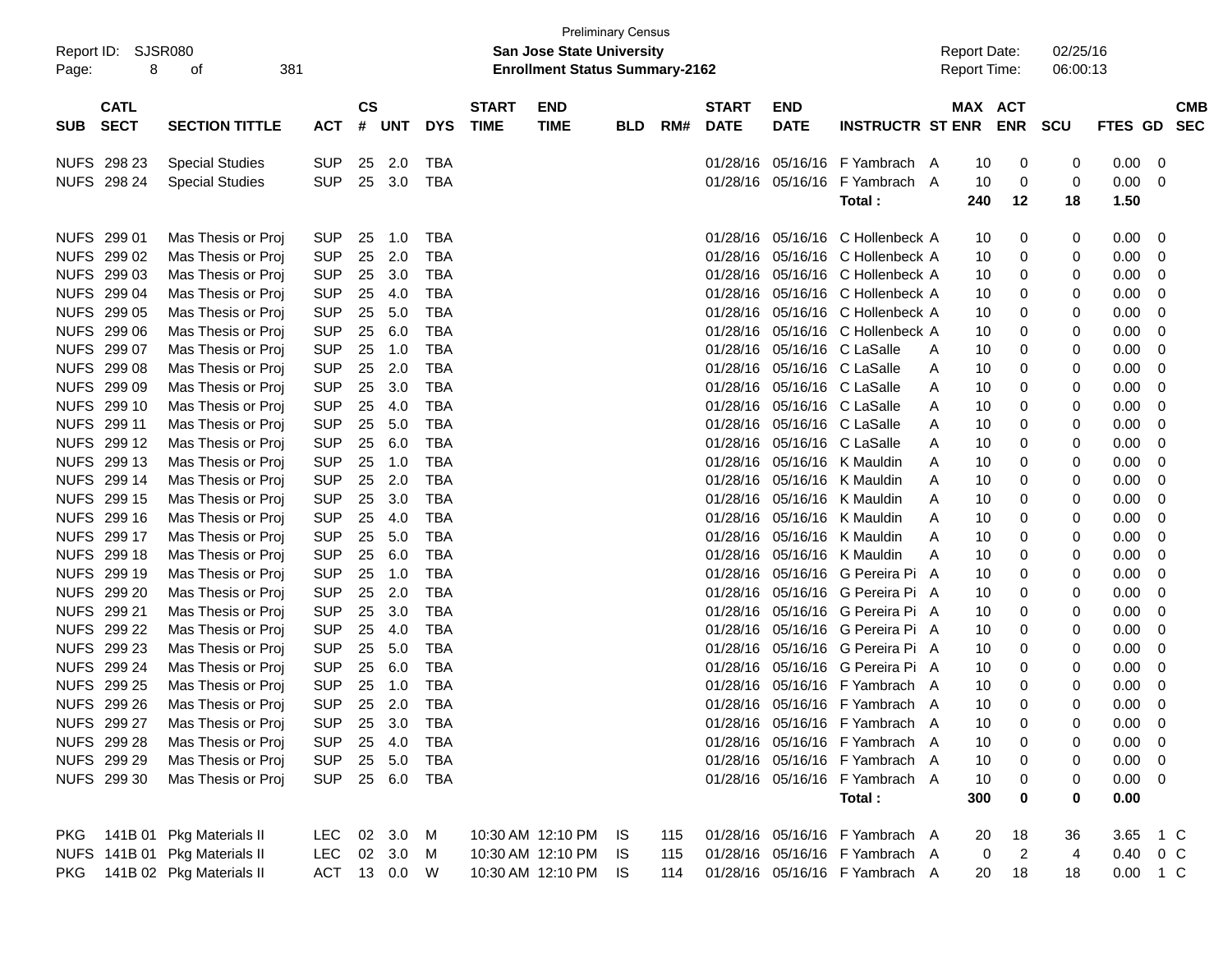| Report ID:<br>Page:                                                              | 9                                                        | SJSR080<br>381<br>οf                                                                                                                                                       |                                                                                  |                                  |                                        |                                                                                  |                             | <b>Preliminary Census</b><br><b>San Jose State University</b><br><b>Enrollment Status Summary-2162</b> |                          |                          |                                                                      |                                                                                     |                                                                                                                                             | <b>Report Date:</b><br><b>Report Time:</b>                     |                                                           | 02/25/16<br>06:00:13                                           |                                                                    |                                                                               |
|----------------------------------------------------------------------------------|----------------------------------------------------------|----------------------------------------------------------------------------------------------------------------------------------------------------------------------------|----------------------------------------------------------------------------------|----------------------------------|----------------------------------------|----------------------------------------------------------------------------------|-----------------------------|--------------------------------------------------------------------------------------------------------|--------------------------|--------------------------|----------------------------------------------------------------------|-------------------------------------------------------------------------------------|---------------------------------------------------------------------------------------------------------------------------------------------|----------------------------------------------------------------|-----------------------------------------------------------|----------------------------------------------------------------|--------------------------------------------------------------------|-------------------------------------------------------------------------------|
| <b>SUB</b>                                                                       | <b>CATL</b><br><b>SECT</b>                               | <b>SECTION TITTLE</b>                                                                                                                                                      | <b>ACT</b>                                                                       | $\mathsf{cs}$<br>#               | <b>UNT</b>                             | <b>DYS</b>                                                                       | <b>START</b><br><b>TIME</b> | <b>END</b><br><b>TIME</b>                                                                              | <b>BLD</b>               | RM#                      | <b>START</b><br><b>DATE</b>                                          | <b>END</b><br><b>DATE</b>                                                           | <b>INSTRUCTR ST ENR</b>                                                                                                                     |                                                                | MAX ACT<br><b>ENR</b>                                     | <b>SCU</b>                                                     | FTES GD                                                            | <b>CMB</b><br><b>SEC</b>                                                      |
|                                                                                  |                                                          | NUFS 141B 02 Pkg Materials II                                                                                                                                              | <b>ACT</b>                                                                       | 13                               | 0.0                                    | W                                                                                |                             | 10:30 AM 12:10 PM                                                                                      | IS.                      | 114                      |                                                                      | 01/28/16 05/16/16                                                                   | F Yambrach A<br>Total:                                                                                                                      | 40                                                             | $\overline{c}$<br>0<br>40                                 | $\overline{2}$<br>60                                           | 0.00<br>4.05                                                       | $0\,$ C                                                                       |
| <b>PKG</b><br><b>NUFS</b><br><b>PKG</b>                                          | 158 01<br>158 01<br>158 02<br>NUFS 158 02                | Protective Pkg Dsgn<br>Protective Pkg Dsgn<br>Protective Pkg Dsgn<br>Protective Pkg Dsgn                                                                                   | <b>LEC</b><br><b>LEC</b><br><b>ACT</b><br><b>ACT</b>                             | 02<br>02<br>07<br>07             | 3.0<br>3.0<br>0.0<br>0.0               | $\mathsf T$<br>$\top$<br>R<br>R                                                  |                             | 05:00 PM 06:40 PM<br>05:00 PM 06:40 PM<br>05:00 PM 06:40 PM<br>05:00 PM 06:40 PM                       | IS.<br>IS.<br>IS.<br>IS  | 115<br>115<br>114<br>114 | 01/28/16<br>01/28/16                                                 | 05/16/16 E Tang<br>05/16/16 E Tang<br>01/28/16 05/16/16 E Tang<br>01/28/16 05/16/16 | E Tang<br>Total:                                                                                                                            | 20<br>A<br>$\Omega$<br>A<br>A<br>20<br>A<br>$\mathbf{0}$<br>40 | 19<br>$\overline{7}$<br>19<br>$\overline{7}$<br>52        | 38<br>14<br>19<br>$\overline{7}$<br>78                         | 3.80<br>1.40<br>0.00<br>0.00<br>5.20                               | $0\,$ C<br>0 <sup>o</sup><br>$0\,$ C<br>$0\,C$                                |
| <b>PKG</b><br><b>NUFS</b>                                                        | 169 01<br>169 01                                         | Food Pkg<br>Food Pkg                                                                                                                                                       | <b>LEC</b><br><b>LEC</b>                                                         | 02<br>02                         | 3.0<br>3.0                             | <b>TR</b><br><b>TR</b>                                                           |                             | 10:30 AM 11:45 AM<br>10:30 AM 11:45 AM                                                                 | <b>BBC</b><br><b>BBC</b> | 203<br>203               | 01/28/16<br>01/28/16                                                 | 05/16/16<br>05/16/16                                                                | F Yambrach<br>F Yambrach A<br>Total:                                                                                                        | 40<br>A<br>$\mathbf 0$<br>40                                   | 24<br>0<br>24                                             | 72<br>$\mathbf 0$<br>72                                        | 4.85<br>0.00<br>4.85                                               | 1 C<br>$0\,C$                                                                 |
| <b>PKG</b><br><b>NUFS</b><br><b>PKG</b>                                          | 170 01<br>170 01<br>170 02<br>NUFS 170 02                | Pkg Develmt and Mgt LEC<br>Pkg Develmt and Mgt LEC<br>Pkg Develmt and Mgt ACT<br>Pkg Develmt and Mgt ACT                                                                   |                                                                                  | 02<br>02<br>07<br>07             | 3.0<br>3.0<br>0.0<br>0.0               | M<br>M<br>M<br>M                                                                 |                             | 03:00 PM 04:40 PM<br>03:00 PM 04:40 PM<br>04:45 PM 06:25 PM<br>04:45 PM 06:25 PM                       | IS.<br>IS.<br>IS<br>IS   | 115<br>115<br>114<br>114 | 01/28/16<br>01/28/16<br>01/28/16                                     | 05/16/16<br>05/16/16                                                                | F Yambrach A<br>F Yambrach<br>05/16/16 F Yambrach A<br>01/28/16 05/16/16 F Yambrach A<br>Total:                                             | 20<br>$\Omega$<br>A<br>20<br>$\mathbf 0$<br>40                 | 21<br>$\overline{1}$<br>21<br>$\mathbf 1$<br>44           | 42<br>2<br>21<br>$\overline{1}$<br>66                          | 4.20<br>0.20<br>0.00<br>0.00<br>4.40                               | 0 <sup>o</sup><br>0 <sup>o</sup><br>$0\,C$<br>$0\,C$                          |
| <b>PKG</b><br><b>PKG</b><br><b>PKG</b><br><b>PKG</b><br><b>PKG</b><br><b>PKG</b> | 180 01<br>180 02<br>180 03<br>180 04<br>180 05<br>180 06 | <b>Individual Studies</b><br><b>Individual Studies</b><br><b>Individual Studies</b><br><b>Individual Studies</b><br><b>Individual Studies</b><br><b>Individual Studies</b> | <b>SUP</b><br><b>SUP</b><br><b>SUP</b><br><b>SUP</b><br><b>SUP</b><br><b>SUP</b> | 36<br>36<br>36<br>36<br>36<br>36 | 1.0<br>2.0<br>3.0<br>4.0<br>5.0<br>6.0 | <b>TBA</b><br><b>TBA</b><br><b>TBA</b><br><b>TBA</b><br><b>TBA</b><br><b>TBA</b> |                             |                                                                                                        |                          |                          | 01/28/16<br>01/28/16<br>01/28/16<br>01/28/16<br>01/28/16<br>01/28/16 | 05/16/16                                                                            | 05/16/16 F Yambrach<br>F Yambrach A<br>05/16/16 F Yambrach A<br>05/16/16 F Yambrach<br>05/16/16 F Yambrach<br>05/16/16 F Yambrach<br>Total: | 20<br>A<br>20<br>40<br>20<br>A<br>20<br>A<br>20<br>A<br>140    | 0<br>$\Omega$<br>37<br>$\Omega$<br>0<br>$\mathbf 0$<br>37 | $\mathbf 0$<br>0<br>111<br>$\Omega$<br>0<br>$\mathbf 0$<br>111 | $0.00 \t 0$<br>0.00<br>7.45<br>0.00<br>0.00<br>$0.00 \t 0$<br>7.45 | $\overline{0}$<br>$\overline{1}$<br>$\overline{\mathbf{0}}$<br>$\overline{0}$ |

**Department : Nutrition & Food Science Department Total : 4457 2887 7457 501.67 Lower Division : 582 369 898 59.87 Upper Division : 2981 2470 6397 428.62 Graduate Division : 894 48 162 13.18**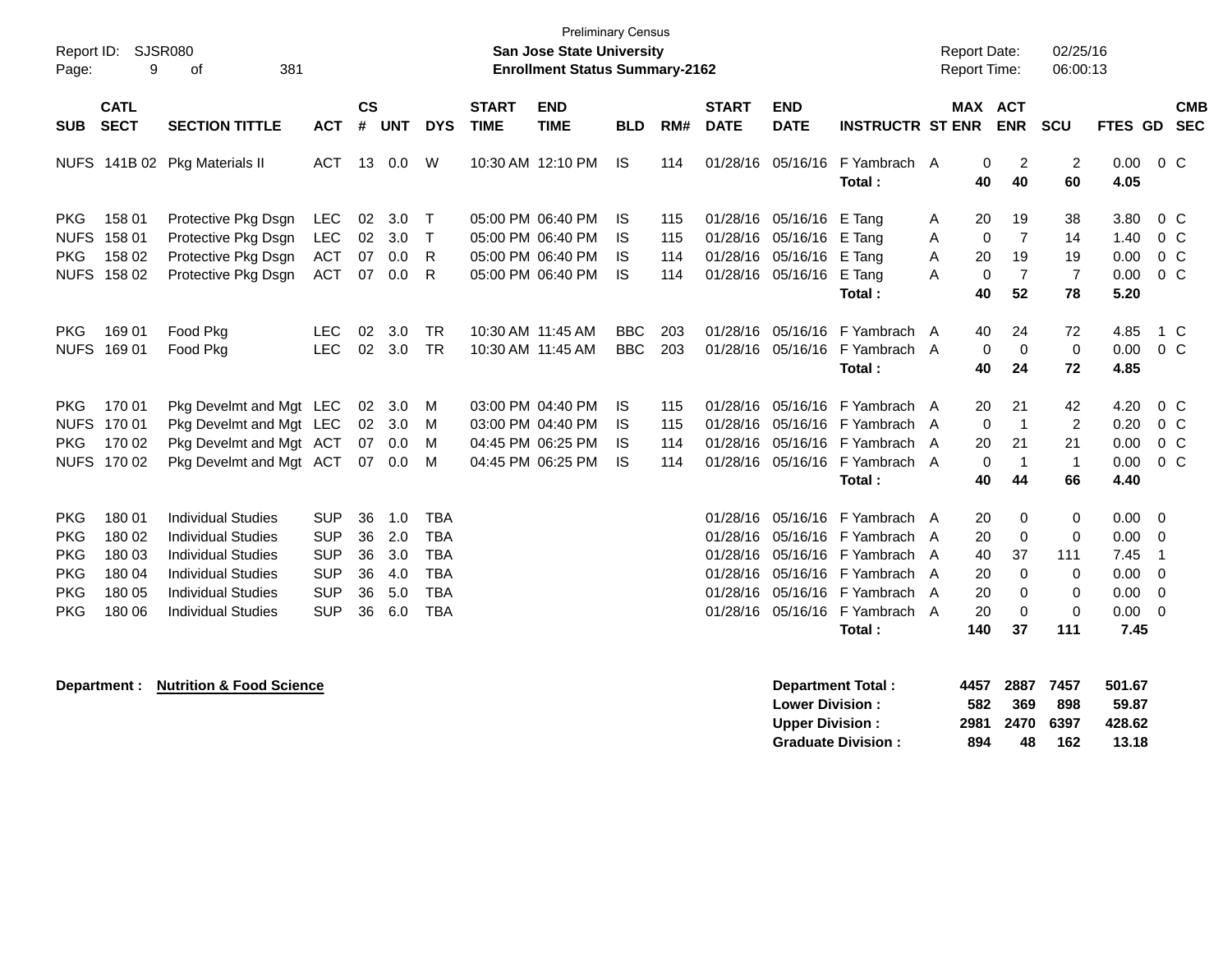| Report ID:<br>Page:     | 10                         | <b>SJSR080</b><br>381<br>оf                                 |              |                    |            |            |                             | <b>Preliminary Census</b><br><b>San Jose State University</b><br><b>Enrollment Status Summary-2162</b> |            |     |                             |                            |                                                         |   | <b>Report Date:</b><br>Report Time: |                | 02/25/16<br>06:00:13 |           |     |                          |
|-------------------------|----------------------------|-------------------------------------------------------------|--------------|--------------------|------------|------------|-----------------------------|--------------------------------------------------------------------------------------------------------|------------|-----|-----------------------------|----------------------------|---------------------------------------------------------|---|-------------------------------------|----------------|----------------------|-----------|-----|--------------------------|
| <b>SUB</b>              | <b>CATL</b><br><b>SECT</b> | <b>SECTION TITTLE</b>                                       | <b>ACT</b>   | $\mathsf{cs}$<br># | <b>UNT</b> | <b>DYS</b> | <b>START</b><br><b>TIME</b> | <b>END</b><br><b>TIME</b>                                                                              | <b>BLD</b> | RM# | <b>START</b><br><b>DATE</b> | <b>END</b><br><b>DATE</b>  | <b>INSTRUCTR ST ENR</b>                                 |   | MAX ACT                             | <b>ENR</b>     | <b>SCU</b>           | FTES GD   |     | <b>CMB</b><br><b>SEC</b> |
| College<br>Department : |                            | <b>Applied Sciences &amp; Arts</b><br><b>Health Science</b> |              |                    |            |            |                             |                                                                                                        |            |     |                             |                            |                                                         |   |                                     |                |                      |           |     |                          |
| HS                      | 1 0 1                      | <b>Understand Health</b>                                    | LEC          | 02                 | 3.0        | MW         |                             | 09:00 AM 10:15 AM                                                                                      | <b>SH</b>  | 346 | 01/28/16                    | 05/16/16                   | M McCarthy A                                            |   | 40                                  | 36             | 108                  | 7.20      | - 0 |                          |
| HS                      | 1 0 2                      | <b>Understand Health</b>                                    | <b>LEC</b>   | 02                 | 3.0        | MW         | 10:30 AM 11:45 AM           |                                                                                                        | <b>SH</b>  | 346 | 01/28/16                    | 05/16/16                   | M McCarthy A                                            |   | 40                                  | 39             | 117                  | 7.80      | 0   |                          |
| НS                      | 1 0 3                      | <b>Understand Health</b>                                    | <b>LEC</b>   | 02                 | 3.0        | MW         |                             | 12:00 PM 01:15 PM                                                                                      | <b>SH</b>  | 346 | 01/28/16                    | 05/16/16                   | M McCarthy A                                            |   | 40                                  | 37             | 111                  | 7.40      | 0   |                          |
| HS                      | 1 0 5                      | <b>Understand Health</b>                                    | <b>LEC</b>   | 02                 | 3.0        | <b>TR</b>  |                             | 10:30 AM 11:45 AM                                                                                      | <b>SH</b>  | 346 | 01/28/16                    | 05/16/16                   | L Mai                                                   | A | 40                                  | 40             | 120                  | 8.00      | 0   |                          |
|                         |                            |                                                             |              |                    |            |            |                             |                                                                                                        |            |     |                             |                            | Total:                                                  |   | 160                                 | 152            | 456                  | 30.40     |     |                          |
| HS                      | 15 01                      | Human Life Span                                             | LEC          | 02                 | 3.0        | <b>TR</b>  |                             | 12:00 PM 01:15 PM                                                                                      | HB         | 407 | 01/28/16                    | 05/16/16                   | L Mai                                                   | A | 40                                  | 27             | 81                   | 5.40      |     | $0\,C$                   |
| <b>GERO</b>             | 15 01                      | Human Life Span                                             | <b>LEC</b>   | 02                 | 3.0        | <b>TR</b>  |                             | 12:00 PM 01:15 PM                                                                                      | HB         | 407 | 01/28/16                    | 05/16/16                   | L Mai                                                   | Α | 0                                   | 3              | 9                    | 0.60      |     | 0 <sup>C</sup>           |
| <b>RECL</b>             | 15 01                      | Human Life Span                                             | <b>LEC</b>   | 02                 | 3.0        | <b>TR</b>  |                             | 12:00 PM 01:15 PM                                                                                      | HB         | 407 | 01/28/16                    | 05/16/16                   | L Mai                                                   | Α | 0                                   | 7              | 21                   | 1.40      |     | 0 <sup>C</sup>           |
| HS                      | 15 02                      | Human Life Span                                             | <b>LEC</b>   | 02                 | 3.0        | МW         | 10:30 AM 11:45 AM           |                                                                                                        | HB         | 407 | 01/28/16                    | 05/16/16                   | F Noonis                                                | A | 40                                  | 34             | 102                  | 6.80      |     | 0 <sup>C</sup>           |
| GERO                    | 15 02                      | Human Life Span                                             | <b>LEC</b>   | 02                 | 3.0        | МW         | 10:30 AM 11:45 AM           |                                                                                                        | HB         | 407 | 01/28/16                    | 05/16/16                   | F Noonis                                                | A | 0                                   | 3              | 9                    | 0.60      |     | 0 <sup>C</sup>           |
| <b>RECL</b>             | 15 02                      | Human Life Span                                             | <b>LEC</b>   | 02                 | 3.0        | <b>MW</b>  | 10:30 AM 11:45 AM           |                                                                                                        | HB         | 407 | 01/28/16                    | 05/16/16                   | F Noonis                                                | Α | 0                                   | $\overline{1}$ | 3                    | 0.20      |     | 0 <sup>C</sup>           |
| HS                      | 15 04                      | Human Life Span                                             | <b>LEC</b>   | 02                 | 3.0        | <b>TR</b>  |                             | 03:00 PM 04:15 PM                                                                                      | HB         | 407 | 01/28/16                    | 05/16/16                   |                                                         | A | 40                                  | 37             | 111                  | 7.40      |     | 0 <sup>C</sup>           |
| GERO                    | 15 04                      | Human Life Span                                             | <b>LEC</b>   | 02                 | 3.0        | <b>TR</b>  |                             | 03:00 PM 04:15 PM                                                                                      | HB         | 407 | 01/28/16                    | 05/16/16                   |                                                         | Α | 0                                   | $\overline{1}$ | 3                    | 0.20      |     | 0 <sup>C</sup>           |
| <b>RECL</b>             | 15 04                      | Human Life Span                                             | <b>LEC</b>   | 02                 | 3.0        | <b>TR</b>  |                             | 03:00 PM 04:15 PM                                                                                      | HB         | 407 |                             | 01/28/16 05/16/16          |                                                         | Α | 0                                   | $\overline{1}$ | 3                    | 0.20      |     | 0 <sup>C</sup>           |
|                         |                            |                                                             |              |                    |            |            |                             |                                                                                                        |            |     |                             |                            | Total:                                                  |   | 120                                 | 114            | 342                  | 22.80     |     |                          |
| HS                      | 25 01                      | <b>Hith Team Building</b>                                   | LEC          | 02                 | 3.0        | М          |                             | 03:00 PM 05:45 PM                                                                                      | MН         | 324 | 01/28/16                    | 05/16/16                   | J Ferris                                                | Α | 40                                  | 33             | 99                   | 6.60      |     | $0\,C$                   |
| GERO                    | 25 01                      | <b>Hith Team Building</b>                                   | <b>LEC</b>   | 02                 | 3.0        | M          |                             | 03:00 PM 05:45 PM                                                                                      | MН         | 324 | 01/28/16                    | 05/16/16                   | J Ferris                                                | A | 0                                   | 0              | 0                    | 0.00      |     | 0 <sup>C</sup>           |
| HS                      | 25 02                      | <b>Hith Team Building</b>                                   | LEC          | 02                 | 3.0        | M          |                             | 06:00 PM 08:45 PM                                                                                      | MН         | 324 | 01/28/16                    | 05/16/16                   | D McClure                                               | A | 40                                  | 25             | 75                   | 5.00      |     | 0 <sup>C</sup>           |
| <b>GERO</b>             | 25 02                      | <b>Hith Team Building</b>                                   | <b>LEC</b>   | 02                 | 3.0        | M          |                             | 06:00 PM 08:45 PM                                                                                      | MН         | 324 | 01/28/16                    | 05/16/16                   | D McClure                                               | A | 0                                   | $\mathbf 0$    | 0                    | 0.00      |     | 0 <sup>C</sup>           |
| HS                      | 25 03                      | <b>Hith Team Building</b>                                   | <b>LEC</b>   | 02                 | 3.0        | W          |                             | 03:00 PM 05:45 PM                                                                                      | <b>SH</b>  | 241 | 01/28/16                    | 05/16/16                   | D McClure                                               | Α | 40                                  | 39             | 117                  | 7.80      |     | 0 <sup>C</sup>           |
| GERO                    | 25 03                      | <b>Hith Team Building</b>                                   | <b>LEC</b>   | 02                 | 3.0        | W          |                             | 03:00 PM 05:45 PM                                                                                      | <b>SH</b>  | 241 |                             | 01/28/16 05/16/16          | D McClure                                               | A | 0                                   | $\mathbf 0$    | 0                    | 0.00      |     | 0 <sup>C</sup>           |
|                         |                            |                                                             |              |                    |            |            |                             |                                                                                                        |            |     |                             |                            | Total:                                                  |   | 120                                 | 97             | 291                  | 19.40     |     |                          |
| HS                      | 67 01                      | Intro Health Stat                                           | <b>LEC</b>   | 01                 | 3.0        | MW         |                             | 09:00 AM 10:15 AM                                                                                      | МH         | 322 | 01/28/16                    | 05/16/16                   | B Gerstman A                                            |   | 25                                  | 10             | 30                   | 2.00      | 0   |                          |
| HS                      | 67 02                      | Intro Health Stat                                           | <b>LEC</b>   | 01                 | 3.0        | <b>MW</b>  | 10:30 AM 11:45 AM           |                                                                                                        | MН         | 322 | 01/28/16                    | 05/16/16                   | B Gerstman A                                            |   | 25                                  | 23             | 69                   | 4.60      | 0   |                          |
| HS                      | 6703                       | Intro Health Stat                                           | <b>LEC</b>   | 01                 | 3.0        | <b>TR</b>  |                             | 09:00 AM 10:15 AM                                                                                      | MН         | 322 |                             | 01/28/16 05/16/16 R Knight |                                                         | Α | 25                                  | 19             | 57                   | 3.80      | 0   |                          |
| HS                      | 67 04                      | Intro Health Stat                                           | <b>LEC</b>   |                    | 01 3.0     | TR         |                             | 10:30 AM 11:45 AM MH                                                                                   |            | 322 |                             | 01/28/16 05/16/16 R Knight |                                                         | A | 25                                  | 26             | 78                   | 5.20      | 0   |                          |
|                         |                            |                                                             |              |                    |            |            |                             |                                                                                                        |            |     |                             |                            | Total:                                                  |   | 100                                 | 78             | 234                  | 15.60     |     |                          |
| HS                      | 74 01                      | <b>Healthy Comms</b>                                        |              |                    |            |            |                             | LEC 02 3.0 MW 01:30 PM 02:45 PM BBC 204 01/28/16 05/16/16 K Roe                                        |            |     |                             |                            |                                                         | A |                                     | 105 103        | 309                  | $20.60$ 0 |     |                          |
|                         |                            |                                                             |              |                    |            |            |                             |                                                                                                        |            |     |                             |                            | Total:                                                  |   |                                     | 105 103        | 309                  | 20.60     |     |                          |
| HS                      | 103 01                     | <b>Health Policy</b>                                        | LEC 01 3.0 T |                    |            |            |                             |                                                                                                        |            |     |                             |                            | 06:00 PM 08:45 PM YUH 124 01/28/16 05/16/16 C Cherney A |   | 100                                 | 63             | 189                  | 12.65 1   |     |                          |
|                         |                            |                                                             |              |                    |            |            |                             |                                                                                                        |            |     |                             |                            | Total:                                                  |   | 100                                 | 63             | 189                  | 12.65     |     |                          |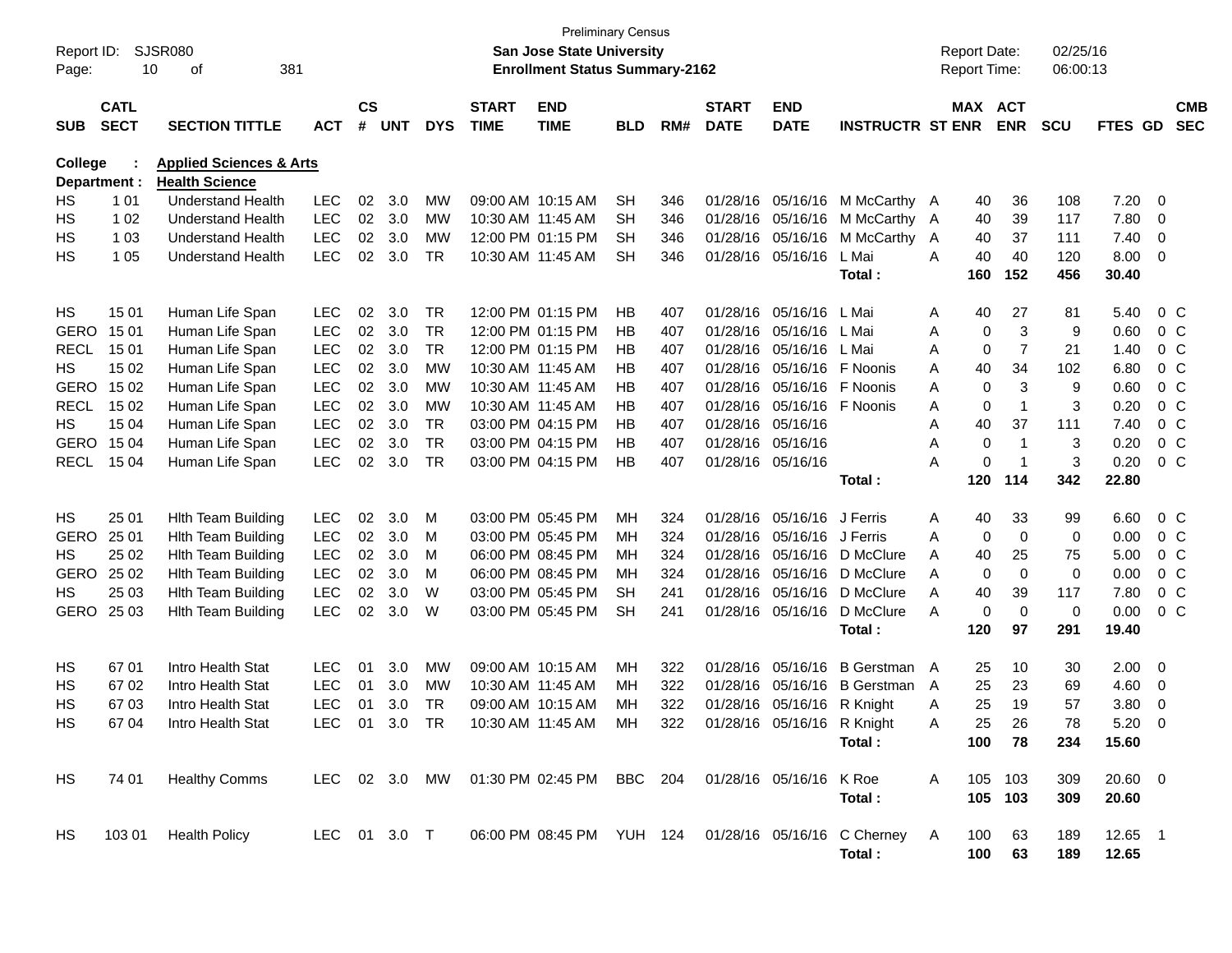| Report ID:<br>Page:                       | 11                                   | <b>SJSR080</b><br>381<br>οf                                                          |                                               |                    |                          |                |                             | <b>Preliminary Census</b><br><b>San Jose State University</b><br><b>Enrollment Status Summary-2162</b> |                                     |                   |                                  |                                           |                                            | <b>Report Date:</b><br><b>Report Time:</b> |                       | 02/25/16<br>06:00:13  |                               |                                                                   |                          |
|-------------------------------------------|--------------------------------------|--------------------------------------------------------------------------------------|-----------------------------------------------|--------------------|--------------------------|----------------|-----------------------------|--------------------------------------------------------------------------------------------------------|-------------------------------------|-------------------|----------------------------------|-------------------------------------------|--------------------------------------------|--------------------------------------------|-----------------------|-----------------------|-------------------------------|-------------------------------------------------------------------|--------------------------|
| <b>SUB</b>                                | <b>CATL</b><br><b>SECT</b>           | <b>SECTION TITTLE</b>                                                                | <b>ACT</b>                                    | $\mathsf{cs}$<br># | <b>UNT</b>               | <b>DYS</b>     | <b>START</b><br><b>TIME</b> | <b>END</b><br><b>TIME</b>                                                                              | <b>BLD</b>                          | RM#               | <b>START</b><br><b>DATE</b>      | <b>END</b><br><b>DATE</b>                 | <b>INSTRUCTR ST ENR</b>                    | MAX ACT                                    | <b>ENR</b>            | <b>SCU</b>            | FTES GD                       |                                                                   | <b>CMB</b><br><b>SEC</b> |
| HS                                        | 104 01                               | Com Hlth Promo                                                                       | <b>LEC</b>                                    | 02                 | 3.0                      | МW             |                             | 01:30 PM 02:45 PM                                                                                      | <b>BBC</b>                          | 004               | 01/28/16                         | 05/16/16                                  | R Rinck<br>Total:                          | A<br>100<br>100                            | 72<br>72              | 216<br>216            | 14.40 0<br>14.40              |                                                                   |                          |
| HS<br>HS<br><b>HS</b>                     | 159 01<br>159 02<br>159 03           | Hith Prgm Planning<br>Hith Prgm Planning<br>Hith Prgm Planning                       | <b>LEC</b><br><b>SEM</b><br><b>LEC</b>        | 01<br>05           | 3.0<br>0.0<br>3.0        | MW<br>MW       |                             | 01:30 PM 02:20 PM<br>02:30 PM 02:55 PM                                                                 | <b>BBC</b><br><b>BBC</b>            | 105<br>105        | 01/28/16<br>01/28/16             | 05/16/16<br>05/16/16                      | F Noonis<br>F Noonis                       | 25<br>Α<br>25<br>Α<br>X<br>0               | 26<br>26<br>0         | 52<br>26<br>0         | 5.20<br>0.00<br>0.00          | $\overline{0}$<br>$\overline{0}$<br>$\overline{0}$                |                          |
| <b>HS</b><br><b>HS</b><br><b>HS</b><br>HS | 159 04<br>159 05<br>159 06<br>159 07 | Hith Prgm Planning<br>Hith Prgm Planning<br>Hith Prgm Planning<br>Hith Prgm Planning | <b>SEM</b><br>LEC<br><b>SEM</b><br><b>LEC</b> | 01<br>05<br>01     | 0.0<br>3.0<br>0.0<br>3.0 | MW<br>MW<br>МW |                             | 01:30 PM 02:20 PM<br>02:30 PM 02:55 PM<br>01:30 PM 02:20 PM                                            | MH<br><b>MH</b><br><b>HB</b>        | 322<br>332<br>407 | 01/28/16<br>01/28/16<br>01/28/16 | 05/16/16<br>05/16/16<br>05/16/16          | K Roe<br>K Roe<br>A Buckner-Ca A           | X<br>0<br>A<br>25<br>25<br>A<br>25         | 0<br>26<br>26<br>27   | 0<br>52<br>26<br>54   | 0.00<br>5.20<br>0.00<br>5.40  | $\overline{0}$<br>$\overline{0}$<br>$\mathbf 0$<br>$\overline{0}$ |                          |
| <b>HS</b>                                 | 159 08                               | Hith Prgm Planning                                                                   | <b>SEM</b>                                    | 05                 | 0.0                      | МW             |                             | 02:30 PM 02:55 PM                                                                                      | HB                                  | 407               | 01/28/16                         | 05/16/16                                  | A Buckner-Ca A<br>Total:                   | 25<br>150                                  | 27<br>158             | 27<br>237             | 0.00<br>15.80                 | $\overline{0}$                                                    |                          |
| HS<br>HS<br>HS                            | 161 01<br>161 02<br>161 03           | Epidemiology<br>Epidemiology<br>Epidemiology                                         | <b>LEC</b><br><b>SEM</b><br>LEC               | 01<br>05<br>01     | 3.0<br>0.0<br>3.0        | W<br>W<br>W    |                             | 03:00 PM 04:50 PM<br>05:00 PM 05:50 PM<br>03:00 PM 04:50 PM                                            | MH<br><b>MH</b><br><b>MH</b>        | 324<br>324<br>322 | 01/28/16<br>01/28/16<br>01/28/16 | 05/16/16<br>05/16/16<br>05/16/16          | M Worthen<br>M Worthen<br>A Sapp           | 25<br>Α<br>25<br>A<br>25<br>Α              | 26<br>26<br>28        | 52<br>26<br>56        | 5.20<br>0.00<br>5.60          | $\overline{0}$<br>$\overline{0}$<br>$\overline{0}$                |                          |
| HS<br>HS<br>HS                            | 161 04<br>161 05<br>161 06           | Epidemiology<br>Epidemiology<br>Epidemiology                                         | <b>SEM</b><br>LEC<br>SEM                      | 05<br>01<br>05     | 0.0<br>3.0<br>0.0        | W<br>M<br>M    |                             | 05:00 PM 05:50 PM<br>03:00 PM 04:50 PM<br>05:00 PM 05:50 PM                                            | <b>MH</b><br><b>MH</b><br><b>MH</b> | 322<br>322<br>322 | 01/28/16<br>01/28/16             | 05/16/16<br>05/16/16<br>01/28/16 05/16/16 | A Sapp<br>M Worthen<br>M Worthen<br>Total: | 25<br>Α<br>25<br>A<br>25<br>A<br>150       | 28<br>27<br>27<br>162 | 28<br>54<br>27<br>243 | 0.00<br>5.40<br>0.00<br>16.20 | $\overline{0}$<br>$\overline{0}$<br>$\overline{0}$                |                          |
| HS                                        | 162 01                               | Health Org & Admin                                                                   | <b>LEC</b>                                    | 02                 | 3.0                      | W              |                             | 06:00 PM 08:45 PM                                                                                      | <b>YUH</b>                          | 124               |                                  | 01/28/16 05/16/16                         | A Santiago<br>Total:                       | Α<br>100<br>100                            | 100<br>100            | 300<br>300            | 20.00<br>20.00                | $\overline{\phantom{0}}$                                          |                          |
| HS<br><b>HS</b>                           | 164 01<br>164 02                     | Hith & Soc Mrkting<br>Hith & Soc Mrkting                                             | <b>LEC</b><br>SEM                             | 01<br>05           | 3.0<br>0.0               | M<br>M         |                             | 03:00 PM 04:45 PM<br>05:00 PM 05:50 PM                                                                 | <b>BBC</b><br><b>BBC</b>            | 004<br>004        | 01/28/16                         | 05/16/16<br>01/28/16 05/16/16             | N Zhang<br>N Zhang<br>Total:               | 75<br>Α<br>75<br>A<br>150                  | 24<br>24<br>48        | 48<br>24<br>72        | 4.80<br>0.00<br>4.80          | $\overline{\mathbf{0}}$<br>$\overline{0}$                         |                          |
| HS<br><b>HS</b>                           | 165 01<br>165 02                     | <b>Hlth Professional</b><br><b>Hith Professional</b>                                 | <b>LEC</b><br>SEM                             | 01<br>05           | 3.0<br>0.0               | M<br>M         |                             | 06:00 PM 07:50 PM<br>08:00 PM 08:50 PM                                                                 | <b>BBC</b><br><b>BBC</b>            | 004<br>004        | 01/28/16                         | 05/16/16<br>01/28/16 05/16/16             | J McCabe<br>J McCabe<br>Total:             | Α<br>100<br>A<br>100<br>200                | 94<br>94<br>188       | 188<br>94<br>282      | 18.80<br>0.00<br>18.80        | $\overline{\mathbf{0}}$<br>0                                      |                          |
| <b>HS</b>                                 |                                      | 166A 01 Field Exp Sem                                                                | SEM 05 3.0 F                                  |                    |                          |                |                             | 09:00 AM 11:45 AM SH                                                                                   |                                     | 346               |                                  | 01/28/16 05/16/16 K Roe                   | Total:                                     | 45<br>A<br>45                              | 40<br>40              | 120<br>120            | $8.00 \t 0$<br>8.00           |                                                                   |                          |
| <b>HS</b>                                 |                                      | 166B 01 Field Exp Hlth Sci                                                           |                                               |                    |                          | SUP 36 3.0 TBA |                             |                                                                                                        |                                     |                   |                                  | 01/28/16 05/16/16 J Jones                 | Total:                                     | 45<br>A<br>45                              | 40<br>40              | 120<br>120            | 8.00 0<br>8.00                |                                                                   |                          |
| HS                                        | 167 01                               | <b>Biostatistics</b>                                                                 |                                               |                    |                          | LEC 01 3.0 TR  |                             | 12:00 PM 01:15 PM YUH 124 01/28/16 05/16/16 E Houts                                                    |                                     |                   |                                  |                                           |                                            | 125<br>A                                   | 90                    | 180                   | 18.00 0                       |                                                                   |                          |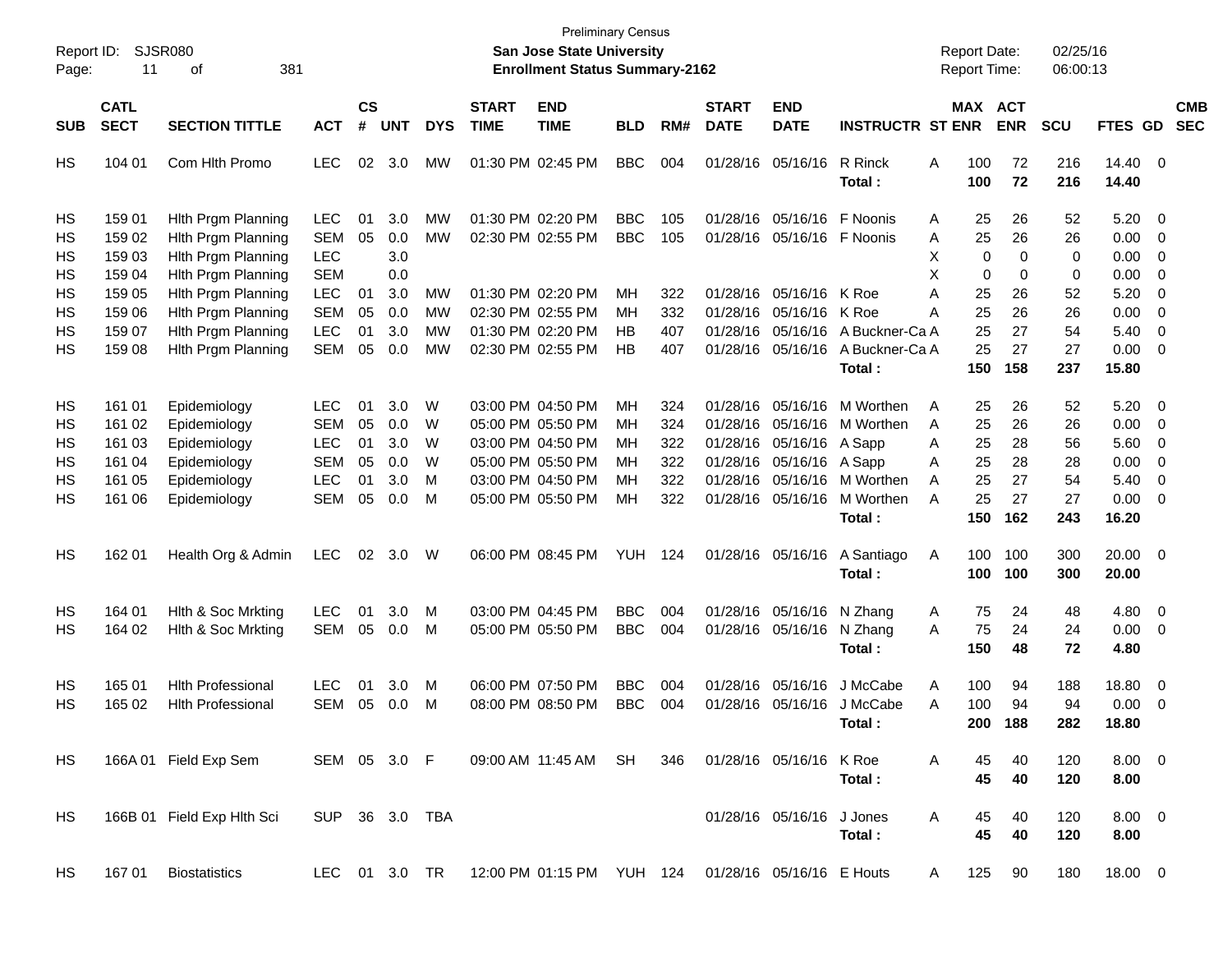| Page:      | Report ID: SJSR080<br>12   | 381<br>of                                    |                          |                |            |             |                             | <b>Preliminary Census</b><br>San Jose State University<br><b>Enrollment Status Summary-2162</b> |          |            |                             |                                                |                                  | <b>Report Date:</b><br>Report Time: |                              | 02/25/16<br>06:00:13 |                 |                              |            |
|------------|----------------------------|----------------------------------------------|--------------------------|----------------|------------|-------------|-----------------------------|-------------------------------------------------------------------------------------------------|----------|------------|-----------------------------|------------------------------------------------|----------------------------------|-------------------------------------|------------------------------|----------------------|-----------------|------------------------------|------------|
| <b>SUB</b> | <b>CATL</b><br><b>SECT</b> | <b>SECTION TITTLE</b>                        | <b>ACT</b>               | <b>CS</b><br># | <b>UNT</b> | <b>DYS</b>  | <b>START</b><br><b>TIME</b> | <b>END</b><br><b>TIME</b>                                                                       | BLD      | RM#        | <b>START</b><br><b>DATE</b> | <b>END</b><br><b>DATE</b>                      | <b>INSTRUCTR ST ENR</b>          |                                     | <b>MAX ACT</b><br><b>ENR</b> | <b>SCU</b>           | FTES GD SEC     |                              | <b>CMB</b> |
| HS         | 16702                      | <b>Biostatistics</b>                         | <b>SEM</b>               | 05             | 0.0<br>0.0 | W           |                             | 02:00 PM 03:15 PM                                                                               | MН       | 321        |                             | 01/28/16 05/16/16 E Houts<br>01/28/16 05/16/16 | E Houts                          | A<br>25                             | 3                            | 3                    | 0.00            | - 0                          |            |
| HS<br>НS   | 16703<br>167 04            | <b>Biostatistics</b><br><b>Biostatistics</b> | <b>SEM</b><br><b>SEM</b> | 05<br>05       | 0.0        | W<br>$\top$ |                             | 12:00 PM 01:15 PM<br>02:00 PM 03:15 PM                                                          | мн<br>мн | 332<br>332 |                             | 01/28/16 05/16/16                              | E Houts                          | 25<br>A<br>25<br>A                  | 23<br>23                     | 23<br>23             | 0.00<br>0.00    | 0<br>$\overline{\mathbf{0}}$ |            |
| HS         | 167 05                     | <b>Biostatistics</b>                         | <b>SEM</b>               | 05             | 0.0        | R           |                             | 03:15 PM 04:30 PM                                                                               | мн       | 332        |                             | 01/28/16 05/16/16                              | E Houts                          | 25<br>A                             | 14                           | 14                   | 0.00            | $\overline{\mathbf{0}}$      |            |
| HS         | 16706                      | <b>Biostatistics</b>                         | <b>SEM</b>               | 05             | 0.0        | R           |                             | 02:00 PM 03:15 PM                                                                               | мн       | 332        |                             | 01/28/16 05/16/16 E Houts                      |                                  | 25<br>A                             | 27                           | 27                   | 0.00            | $\overline{\mathbf{0}}$      |            |
|            |                            |                                              |                          |                |            |             |                             |                                                                                                 |          |            |                             |                                                | Total:                           | 250                                 | 180                          | 270                  | 18.00           |                              |            |
| HS         | 171 01                     | Managed Hith Care                            | <b>LEC</b>               | 02             | 3.0        | $\top$      |                             | 06:00 PM 08:45 PM                                                                               | MН       | 324        |                             | 01/28/16 05/16/16                              | R Gill<br>Total:                 | 45<br>A<br>45                       | 43<br>43                     | 129<br>129           | 8.60<br>8.60    | $\overline{\mathbf{0}}$      |            |
| HS         | 172 01                     | Contemp Env Hith                             | <b>LEC</b>               | 02             | 3.0        | MW          |                             | 12:00 PM 01:15 PM                                                                               | MН       | 322        |                             | 01/28/16 05/16/16                              | <b>B</b> Delaveau                | 30<br>A                             | 30                           | 90                   | 6.00            | $\overline{\mathbf{0}}$      |            |
| HS         | 172 02                     | Contemp Env Hith                             | <b>LEC</b>               | 02             | 3.0        | $\top$      |                             | 06:00 PM 08:45 PM                                                                               | мн       | 322        |                             | 01/28/16 05/16/16                              | A Chan<br>Total:                 | A<br>30<br>60                       | 13<br>43                     | 39<br>129            | 2.65<br>8.65    | $\overline{1}$               |            |
| HS         | 173 01                     | Comp Healthcare Sys LEC                      |                          |                | 02 3.0 R   |             |                             | 06:00 PM 08:45 PM                                                                               | MН       | 324        |                             | 01/28/16 05/16/16                              | A Shaw<br>Total:                 | 45<br>A<br>45                       | 36<br>36                     | 108<br>108           | 7.20<br>7.20    | $\overline{0}$               |            |
| HS         | 175 01                     | Lgl/Ethcl--HC Adm                            | <b>LEC</b>               |                | 02 3.0     | W           |                             | 06:00 PM 08:45 PM                                                                               | MН       | 324        |                             | 01/28/16 05/16/16                              | T Pitkin<br>Total:               | 45<br>A<br>45                       | 46<br>46                     | 138<br>138           | 9.20<br>9.20    | $\overline{0}$               |            |
| HS         | 180 01                     | <b>Indiv Studies</b>                         | <b>SUP</b>               | 36             | 1.0        | <b>TBA</b>  |                             |                                                                                                 |          |            |                             | 01/28/16 05/16/16 R Rinck                      |                                  | 12<br>A                             | 12                           | 12                   | 0.80            | - 0                          |            |
| НS         | 180 02                     | <b>Indiv Studies</b>                         | <b>SUP</b>               | 36             | 2.0        | <b>TBA</b>  |                             |                                                                                                 |          |            |                             | 01/28/16 05/16/16 R Rinck                      |                                  | A                                   | 6<br>11                      | 22                   | 1.47            | $\overline{\mathbf{0}}$      |            |
| НS         | 180 03                     | <b>Indiv Studies</b>                         | <b>SUP</b>               | 36             | 1.0        | <b>TBA</b>  |                             |                                                                                                 |          |            |                             |                                                | 01/28/16 05/16/16 E Romero       | 15<br>A                             | 3                            | 3                    | 0.20            | $\overline{0}$               |            |
| НS         | 180 04                     | <b>Indiv Studies</b>                         | <b>SUP</b>               | 36             | 2.0        | <b>TBA</b>  |                             |                                                                                                 |          |            |                             |                                                | 01/28/16 05/16/16 E Romero       | 15<br>A                             | 3                            | 6                    | 0.40            | $\overline{0}$               |            |
| HS         | 180 05                     | <b>Indiv Studies</b>                         | <b>SUP</b>               | 36             | 1.0        | <b>TBA</b>  |                             |                                                                                                 |          |            |                             |                                                | 01/28/16 05/16/16 A Buckner-Ca A |                                     | 5<br>$\mathbf 1$             | 1                    | 0.08            | $\overline{1}$               |            |
| HS         | 180 06                     | <b>Indiv Studies</b>                         | <b>SUP</b>               | 36             | 1.0        | <b>TBA</b>  |                             |                                                                                                 |          |            |                             | 01/28/16 05/16/16 N Zhang                      | Total:                           | A<br>58                             | 5<br>$\overline{4}$<br>34    | $\overline{4}$<br>48 | 0.28<br>3.23    | $\overline{1}$               |            |
| HS         | 184 01                     | Directed Reading                             | <b>SUP</b>               | 36             | 3.0        | TBA         |                             |                                                                                                 |          |            |                             | 01/28/16 05/16/16                              | R Rinck                          | 100<br>A                            | 72                           | 216                  | 14.40           | $\overline{\phantom{0}}$     |            |
|            |                            |                                              |                          |                |            |             |                             |                                                                                                 |          |            |                             |                                                | Total:                           | 100                                 | 72                           | 216                  | 14.40           |                              |            |
| HS.        |                            | 262 01 Health Care Org                       | LEC 02 2.0 R             |                |            |             |                             | 06:00 PM 08:45 PM HB                                                                            |          | 407        |                             | 01/28/16 05/16/16 N Zhang                      | Total:                           | 30<br>A<br>30                       | 15<br>15                     | 30<br>30             | 2.50 15<br>2.50 |                              |            |
| HS         |                            | 265 01 Env Health                            | LEC 01 3.0 M             |                |            |             |                             | 03:00 PM 05:45 PM BBC 225                                                                       |          |            |                             | 01/28/16 05/16/16 L Khatib                     |                                  | 30<br>A                             | 26                           | 78                   | 6.50 26         |                              |            |
|            |                            |                                              |                          |                |            |             |                             |                                                                                                 |          |            |                             |                                                | Total:                           | 30                                  | 26                           | 78                   | 6.50            |                              |            |
| HS         |                            | 267 01 Cmp Pub Healt Sta                     | SEM 05 3.0 R             |                |            |             |                             | 03:00 PM 05:45 PM MH 322                                                                        |          |            |                             | 01/28/16 05/16/16 A Sapp                       | Total:                           | 30<br>A<br>30                       | 18<br>18                     | 54<br>54             | 4.50 18<br>4.50 |                              |            |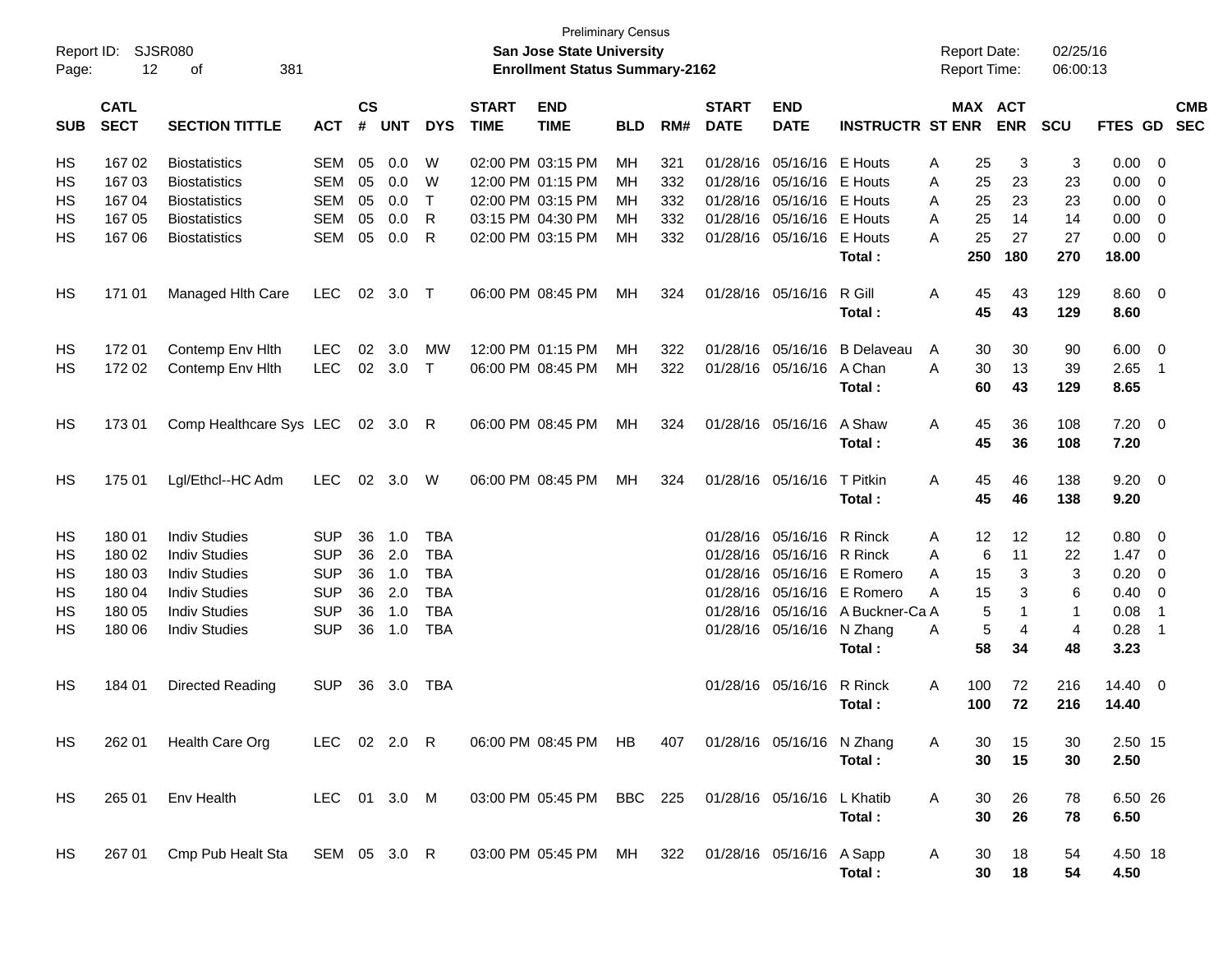| Report ID:<br>Page:    | SJSR080<br>13              |                             |                          |                    |            |                          | <b>Preliminary Census</b><br><b>San Jose State University</b><br><b>Enrollment Status Summary-2162</b> |                           |            |     |                               |                                                  | <b>Report Date:</b><br><b>Report Time:</b>            |                            | 02/25/16<br>06:00:13       |                             |                                                           |                          |
|------------------------|----------------------------|-----------------------------|--------------------------|--------------------|------------|--------------------------|--------------------------------------------------------------------------------------------------------|---------------------------|------------|-----|-------------------------------|--------------------------------------------------|-------------------------------------------------------|----------------------------|----------------------------|-----------------------------|-----------------------------------------------------------|--------------------------|
| <b>SUB</b>             | <b>CATL</b><br><b>SECT</b> | <b>SECTION TITTLE</b>       | <b>ACT</b>               | $\mathsf{cs}$<br># | <b>UNT</b> | <b>DYS</b>               | <b>START</b><br><b>TIME</b>                                                                            | <b>END</b><br><b>TIME</b> | <b>BLD</b> | RM# | <b>START</b><br><b>DATE</b>   | <b>END</b><br><b>DATE</b>                        | <b>INSTRUCTR ST ENR</b>                               | MAX ACT                    | <b>ENR</b>                 | <b>SCU</b>                  | FTES GD                                                   | <b>CMB</b><br><b>SEC</b> |
| <b>HS</b>              | 269 01                     | App Data Analysis           | <b>LEC</b>               | 02                 | 3.0        | W                        |                                                                                                        | 03:00 PM 05:45 PM         | CL.        | 238 |                               | 01/28/16 05/16/16                                | E Mamary<br>Total:                                    | 30<br>A<br>30              | 16<br>16                   | 48<br>48                    | 4.00 16<br>4.00                                           |                          |
| <b>HS</b>              | 272 01                     | <b>Hth Prom Plan Eval</b>   | <b>SEM</b>               | 05                 | 3.0        | W                        |                                                                                                        | 06:00 PM 08:45 PM         | <b>MH</b>  | 322 |                               | 01/28/16 05/16/16                                | A Buckner-Ca A<br>Total:                              | 30<br>30                   | 12<br>12                   | 36<br>36                    | 3.00 12<br>3.00                                           |                          |
| <b>HS</b>              | 27701                      | Multi Com Health Pro SEM    |                          | 05                 | 3.0        | M                        |                                                                                                        | 06:00 PM 08:45 PM         | MH         | 322 | 01/28/16 05/16/16             |                                                  | M Allen<br>Total:                                     | 30<br>A<br>30              | 22<br>22                   | 66<br>66                    | 5.50 22<br>5.50                                           |                          |
| <b>HS</b>              | 291A01                     | <b>Fldwrk Seminar</b>       | SEM                      | 04                 | 1.0        | $\top$                   |                                                                                                        | 06:00 PM 08:45 PM         | HB         | 407 | 01/28/16 05/16/16             |                                                  | J Jones<br>Total:                                     | 30<br>A<br>30              | 13<br>13                   | 13<br>13                    | 1.08 13<br>1.08                                           |                          |
| <b>HS</b>              | 293 01                     | <b>Public Health Leader</b> | LEC                      | 02                 | 3.0        | W                        |                                                                                                        | 06:00 PM 08:45 PM         | HB         | 407 | 01/28/16 05/16/16             |                                                  | M Allen<br>Total:                                     | 30<br>A<br>30              | 16<br>16                   | 32<br>32                    | 4.00 16<br>4.00                                           |                          |
| <b>HS</b><br><b>HS</b> | 298 01<br>298 02           | Spec Study<br>Spec Study    | <b>SUP</b><br><b>SUP</b> | 25<br>25           | 3.0<br>3.0 | <b>TBA</b><br><b>TBA</b> |                                                                                                        |                           |            |     | 01/28/16<br>01/28/16 05/16/16 | 05/16/16                                         | A Buckner-Ca A<br>Total:                              | 3<br>20<br>A<br>23         | 0<br>$\blacktriangleleft$  | 3<br>0<br>3                 | 0.25<br>$\overline{\phantom{0}}$ 1<br>$0.00 \t 0$<br>0.25 |                          |
|                        | Department :               | <b>Health Science</b>       |                          |                    |            |                          |                                                                                                        |                           |            |     |                               | <b>Lower Division:</b><br><b>Upper Division:</b> | <b>Department Total:</b><br><b>Graduate Division:</b> | 2511<br>605<br>1643<br>263 | 2008<br>544<br>1325<br>139 | 4809<br>1632<br>2817<br>360 | 328.07<br>108.80<br>187.93<br>31.33                       |                          |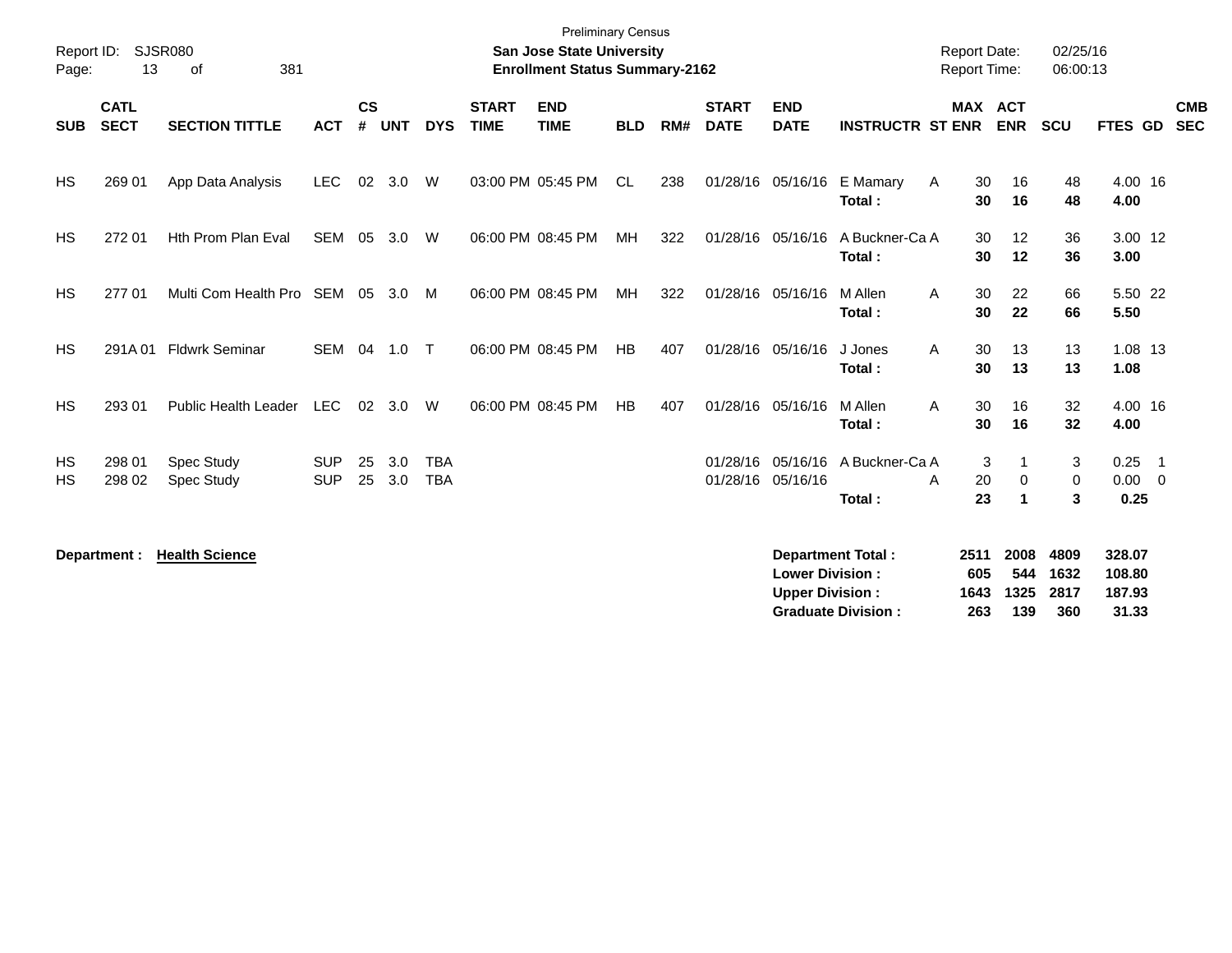| Page:       | SJSR080<br>Report ID:<br>381<br>14<br>οf |                                                                |            |                        |              |            |              | <b>Preliminary Census</b><br><b>San Jose State University</b><br><b>Enrollment Status Summary-2162</b> |                 |            |              |                                             |                         | <b>Report Date:</b><br><b>Report Time:</b> |         |            | 02/25/16<br>06:00:13 |                |                  |            |
|-------------|------------------------------------------|----------------------------------------------------------------|------------|------------------------|--------------|------------|--------------|--------------------------------------------------------------------------------------------------------|-----------------|------------|--------------|---------------------------------------------|-------------------------|--------------------------------------------|---------|------------|----------------------|----------------|------------------|------------|
|             | <b>CATL</b>                              |                                                                |            | $\mathbf{c}\mathbf{s}$ |              |            | <b>START</b> | <b>END</b>                                                                                             |                 |            | <b>START</b> | <b>END</b>                                  |                         |                                            | MAX ACT |            |                      |                |                  | <b>CMB</b> |
| <b>SUB</b>  | <b>SECT</b>                              | <b>SECTION TITTLE</b>                                          | <b>ACT</b> | #                      | <b>UNT</b>   | <b>DYS</b> | <b>TIME</b>  | <b>TIME</b>                                                                                            | <b>BLD</b>      | RM#        | <b>DATE</b>  | <b>DATE</b>                                 | <b>INSTRUCTR ST ENR</b> |                                            |         | <b>ENR</b> | <b>SCU</b>           | <b>FTES GD</b> |                  | <b>SEC</b> |
| College     |                                          | <b>Applied Sciences &amp; Arts</b>                             |            |                        |              |            |              |                                                                                                        |                 |            |              |                                             |                         |                                            |         |            |                      |                |                  |            |
|             | Department :                             | <b>Health Professions</b><br>HPRF 100W 01 Writing Workshop     | SEM        |                        | 3.0          |            |              |                                                                                                        |                 |            |              |                                             |                         |                                            | 0       |            | 0                    | 0.00           |                  |            |
| HS          |                                          | 100W 01 Writing Workshop                                       | SEM        |                        | 3.0          |            |              |                                                                                                        |                 |            |              |                                             |                         | X<br>х                                     | 0       | 0<br>0     | 0                    | 0.00           | - 0<br>0         |            |
|             |                                          | NURS 100W 01 Writing Workshop                                  | SEM        |                        | 3.0          |            |              |                                                                                                        |                 |            |              |                                             |                         | х                                          | 0       | 0          | 0                    | 0.00           | 0                |            |
| <b>NUFS</b> |                                          | 100W 01 Writing Workshop                                       | SEM        |                        | 3.0          |            |              |                                                                                                        |                 |            |              |                                             |                         | х                                          | 0       | 0          | 0                    | 0.00           | 0                |            |
| <b>OCTH</b> |                                          | 100W 01 Writing Workshop                                       | SEM        |                        | 3.0          |            |              |                                                                                                        |                 |            |              |                                             |                         | х                                          | 0       | 0          | 0                    | 0.00           | 0                |            |
| HPRF        |                                          | 100W 02 Writing Workshop                                       | SEM        |                        | 3.0          |            |              |                                                                                                        |                 |            |              |                                             |                         | х                                          | 0       | 0          | 0                    | 0.00           | 0                |            |
| HS          |                                          | 100W 02 Writing Workshop                                       | SEM        |                        | 3.0          |            |              |                                                                                                        |                 |            |              |                                             |                         | х                                          | 0       | 0          | 0                    | 0.00           | 0                |            |
|             |                                          | NURS 100W 02 Writing Workshop                                  | SEM        |                        | 3.0          |            |              |                                                                                                        |                 |            |              |                                             |                         | х                                          | 0       | 0          | 0                    | 0.00           | 0                |            |
| <b>NUFS</b> |                                          | 100W 02 Writing Workshop                                       | SEM        |                        | 3.0          |            |              |                                                                                                        |                 |            |              |                                             |                         | х                                          | 0       | 0          | 0                    | 0.00           | 0                |            |
|             |                                          | OCTH 100W 02 Writing Workshop                                  | SEM        |                        | 3.0          |            |              |                                                                                                        |                 |            |              |                                             |                         | х                                          | 0       | 0          | 0                    | 0.00           | 0                |            |
| <b>HPRF</b> |                                          | 100W 03 Writing Workshop                                       | SEM        | 04                     | 3.0          | TR         |              | 01:30 PM 02:45 PM                                                                                      | SН              | 346        |              | 01/28/16 05/16/16 L Jacoby                  |                         | A                                          | 25      | 4          | 12                   | 0.80           | $0\,C$           |            |
| HS          |                                          | 100W 03 Writing Workshop                                       | SEM        | 04                     | 3.0          | TR         |              | 01:30 PM 02:45 PM                                                                                      | SН              | 346        |              | 01/28/16 05/16/16 L Jacoby                  |                         | A                                          | 0       | 15         | 45                   | 3.00           | $0\,C$           |            |
|             |                                          | NURS 100W 03 Writing Workshop                                  | SEM        | 04                     | 3.0          | TR         |              | 01:30 PM 02:45 PM                                                                                      | SН              | 346        | 01/28/16     | 05/16/16 L Jacoby                           |                         | A                                          | 0       | 2          | 6                    | 0.40           | $0\,C$           |            |
| <b>NUFS</b> |                                          | 100W 03 Writing Workshop                                       | SEM        | 04                     | 3.0          | TR         |              | 01:30 PM 02:45 PM                                                                                      | SН              | 346        | 01/28/16     | 05/16/16 L Jacoby                           |                         | A                                          | 0       | 2          | 6                    | 0.40           | $0\,C$           |            |
|             |                                          | OCTH 100W 03 Writing Workshop                                  | SEM        | 04                     | 3.0          | TR         |              | 01:30 PM 02:45 PM                                                                                      | <b>SH</b>       | 346        | 01/28/16     | 05/16/16 L Jacoby                           |                         | A                                          | 0       | 0          | 0                    | 0.00           | $0\,C$           |            |
| HPRF        |                                          | 100W 04 Writing Workshop                                       | SEM        | 04                     | 3.0          | <b>MW</b>  |              | 09:00 AM 10:15 AM                                                                                      | <b>SPX</b>      | 152        | 01/28/16     |                                             | 05/16/16 N Williams     | A                                          | 25      | 3          | 9                    | 0.60           | $0\,C$           |            |
| HS          |                                          | 100W 04 Writing Workshop                                       | SEM        | 04                     | 3.0          | <b>MW</b>  |              | 09:00 AM 10:15 AM                                                                                      | <b>SPX</b>      | 152        | 01/28/16     |                                             | 05/16/16 N Williams     | A                                          | 0       | 20         | 60                   | 4.00           | $0\,C$           |            |
|             |                                          | NURS 100W 04 Writing Workshop                                  | SEM        | 04                     | 3.0          | <b>MW</b>  |              | 09:00 AM 10:15 AM                                                                                      | <b>SPX</b>      | 152        | 01/28/16     |                                             | 05/16/16 N Williams     | A                                          | 0       | -1         | 3                    | 0.20           | $0\,C$           |            |
| <b>NUFS</b> |                                          | 100W 04 Writing Workshop                                       | SEM        | 04                     | 3.0          | <b>MW</b>  |              | 09:00 AM 10:15 AM                                                                                      | <b>SPX</b>      | 152        | 01/28/16     |                                             | 05/16/16 N Williams     | A                                          | 0       | -1         | 3                    | 0.20           | $0\,C$           |            |
|             |                                          | OCTH 100W 04 Writing Workshop                                  | SEM        | 04                     | 3.0          | <b>MW</b>  |              | 09:00 AM 10:15 AM                                                                                      | <b>SPX</b>      | 152        | 01/28/16     |                                             | 05/16/16 N Williams     | A                                          | 0       | 0          | 0                    | 0.00           | $0\,C$           |            |
| HPRF        |                                          | 100W 05 Writing Workshop                                       | SEM        | 04                     | 3.0          | м          |              | 03:00 PM 05:54 PM                                                                                      | <b>SPX</b>      | 152        | 01/28/16     |                                             | 05/16/16 N Williams     | A                                          | 25      | 5          | 15                   | 1.00           | $0\,C$           |            |
| HS          |                                          | 100W 05 Writing Workshop                                       | SEM        | 04                     | 3.0          | м          |              | 03:00 PM 05:54 PM                                                                                      | <b>SPX</b>      | 152        | 01/28/16     |                                             | 05/16/16 N Williams     | A                                          | 0       | 13         | 39                   | 2.60           | $0\,C$           |            |
|             |                                          | NURS 100W 05 Writing Workshop                                  | SEM        | 04                     | 3.0          | м          |              | 03:00 PM 05:54 PM                                                                                      | <b>SPX</b>      | 152        | 01/28/16     |                                             | 05/16/16 N Williams     | A                                          | 0       | 4          | 12                   | 0.80           | $0\,C$           |            |
| <b>NUFS</b> |                                          | 100W 05 Writing Workshop                                       | SEM        | 04                     | 3.0          | м          |              | 03:00 PM 05:54 PM                                                                                      | <b>SPX</b>      | 152        | 01/28/16     |                                             | 05/16/16 N Williams     | A                                          | 0       | 4          | 12                   | 0.80           | $0\,C$           |            |
| <b>OCTH</b> |                                          | 100W 05 Writing Workshop                                       | SEM        | 04                     | 3.0          | м          |              | 03:00 PM 05:54 PM                                                                                      | <b>SPX</b>      | 152        | 01/28/16     |                                             | 05/16/16 N Williams     | A                                          | 0       | 0          | 0                    | 0.00           | $0\,C$           |            |
| <b>HPRF</b> |                                          | 100W 06 Writing Workshop                                       | SEM        | 04                     | 3.0          | TR         |              | 12:00 PM 01:15 PM                                                                                      | <b>SH</b>       | 346        | 01/28/16     | 05/16/16 A Shaw                             |                         | A                                          | 25      | 9          | 27                   | 1.80           | $0\,C$           |            |
| HS          |                                          | 100W 06 Writing Workshop                                       | SEM        | 04                     | 3.0          | TR         |              | 12:00 PM 01:15 PM                                                                                      | SН              | 346        | 01/28/16     | 05/16/16 A Shaw                             |                         | A                                          | 0       | 10<br>3    | 30                   | 2.00           | $0\,C$           |            |
|             |                                          | NURS 100W 06 Writing Workshop                                  | SEM<br>SEM | 04                     | 3.0<br>- 3.0 | TR<br>TR   |              | 12:00 PM 01:15 PM<br>12:00 PM 01:15 PM                                                                 | <b>SH</b><br>SН | 346<br>346 | 01/28/16     | 05/16/16 A Shaw<br>01/28/16 05/16/16 A Shaw |                         | A                                          | 0       |            | 9<br>q               | 0.60<br>0.60   | $0\,C$<br>$0\,C$ |            |
|             |                                          | NUFS 100W 06 Writing Workshop<br>OCTH 100W 06 Writing Workshop | SEM 04     | 04                     | 3.0          | TR         |              | 12:00 PM 01:15 PM SH                                                                                   |                 | 346        |              | 01/28/16 05/16/16 A Shaw                    |                         | A                                          | 0<br>0  | 0          | 0                    | 0.00           | $0\,$ C          |            |
|             |                                          | HPRF 100W 07 Writing Workshop                                  | SEM        |                        | 3.0          |            |              |                                                                                                        |                 |            |              |                                             |                         | A                                          | 0       | 0          | 0                    | 0.00           | -0               |            |
| HS          |                                          | 100W 07 Writing Workshop                                       | SEM        |                        | 3.0          |            |              |                                                                                                        |                 |            |              |                                             |                         | х<br>X                                     | 0       | 0          | 0                    | 0.00           | - 0              |            |
|             |                                          | NURS 100W 07 Writing Workshop                                  | SEM        |                        | 3.0          |            |              |                                                                                                        |                 |            |              |                                             |                         | X                                          | 0       | 0          | 0                    | 0.00           | $\overline{0}$   |            |
|             |                                          | NUFS 100W 07 Writing Workshop                                  | SEM        |                        | 3.0          |            |              |                                                                                                        |                 |            |              |                                             |                         | X                                          | 0       | 0          | 0                    | 0.00           | 0                |            |
|             |                                          | OCTH 100W 07 Writing Workshop                                  | SEM        |                        | 3.0          |            |              |                                                                                                        |                 |            |              |                                             |                         | X                                          | 0       | 0          | 0                    | 0.00           | 0                |            |
| HPRF        |                                          | 100W 08 Writing Workshop                                       | SEM        | 04                     | 3.0          | TR         |              | 09:00 AM 10:15 AM                                                                                      | SPX 152         |            |              | 01/28/16 05/16/16 L Jacoby                  |                         | A                                          | 25      | 6          | 18                   | 1.20           | 0 C              |            |
| HS.         |                                          | 100W 08 Writing Workshop                                       | SEM        | 04                     | 3.0          | TR         |              | 09:00 AM 10:15 AM                                                                                      | SPX 152         |            |              | 01/28/16 05/16/16 L Jacoby                  |                         | A                                          | 0       | 11         | 33                   | 2.20           | $0\,C$           |            |
|             |                                          |                                                                |            |                        |              |            |              |                                                                                                        |                 |            |              |                                             |                         |                                            |         |            |                      |                |                  |            |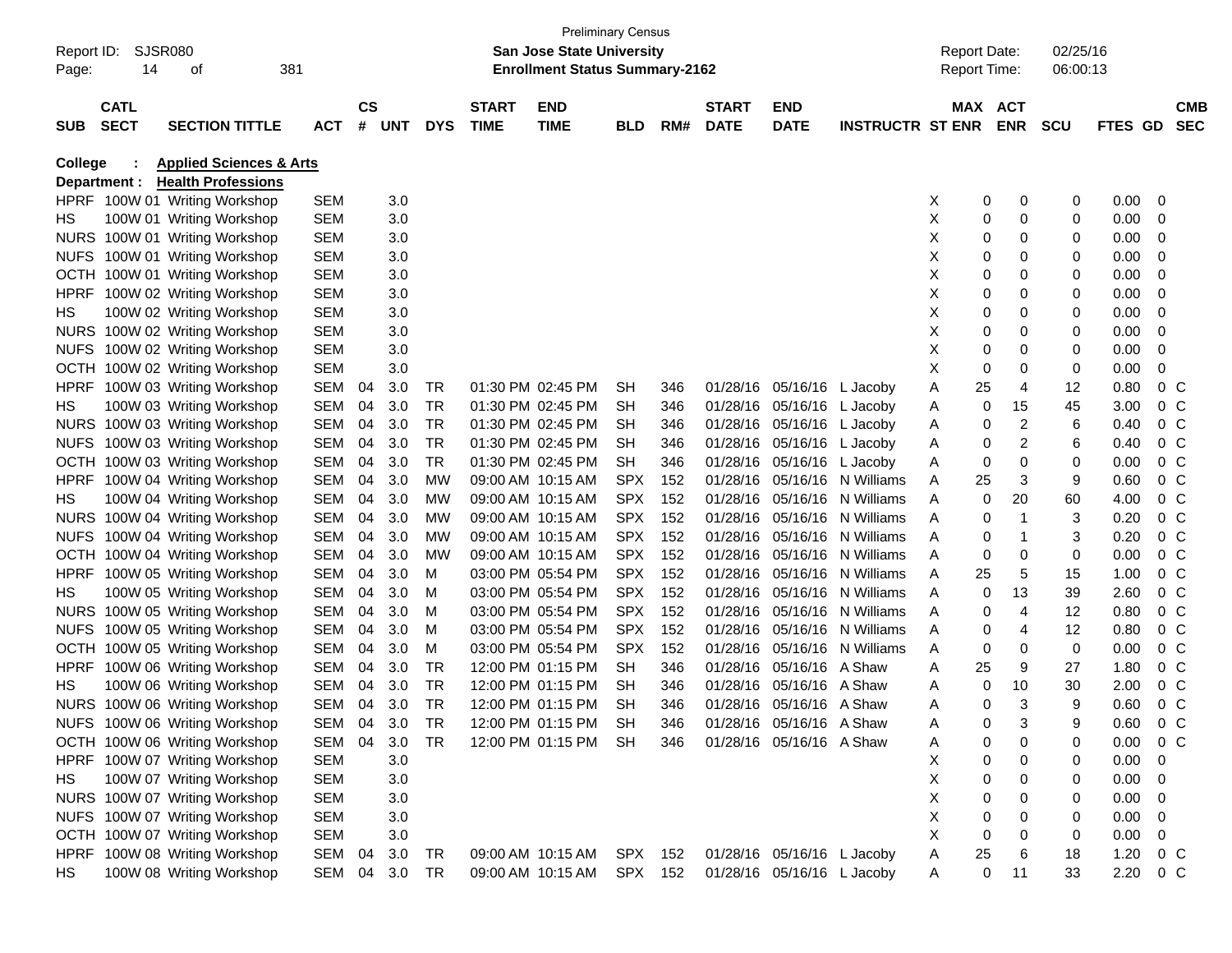|            | <b>Preliminary Census</b> |                               |            |               |            |              |                   |                                       |            |     |              |                            |                             |                     |                     |            |             |                |
|------------|---------------------------|-------------------------------|------------|---------------|------------|--------------|-------------------|---------------------------------------|------------|-----|--------------|----------------------------|-----------------------------|---------------------|---------------------|------------|-------------|----------------|
| Report ID: | SJSR080                   |                               |            |               |            |              |                   | San Jose State University             |            |     |              |                            |                             | <b>Report Date:</b> |                     | 02/25/16   |             |                |
| Page:      | 15<br>381<br>οf           |                               |            |               |            |              |                   | <b>Enrollment Status Summary-2162</b> |            |     |              |                            |                             | <b>Report Time:</b> |                     | 06:00:13   |             |                |
|            |                           |                               |            |               |            |              |                   |                                       |            |     |              |                            |                             |                     |                     |            |             |                |
|            | <b>CATL</b>               |                               |            | $\mathsf{cs}$ |            |              | <b>START</b>      | <b>END</b>                            |            |     | <b>START</b> | <b>END</b>                 |                             |                     | MAX ACT             |            |             | <b>CMB</b>     |
| <b>SUB</b> | <b>SECT</b>               | <b>SECTION TITTLE</b>         | ACT        | #             | <b>UNT</b> | <b>DYS</b>   | <b>TIME</b>       | <b>TIME</b>                           | <b>BLD</b> | RM# | <b>DATE</b>  | <b>DATE</b>                | <b>INSTRUCTR ST ENR</b>     |                     | <b>ENR</b>          | <b>SCU</b> | FTES GD SEC |                |
|            |                           | NURS 100W 08 Writing Workshop | SEM        | 04            | 3.0        | TR           | 09:00 AM 10:15 AM |                                       | <b>SPX</b> | 152 |              | 01/28/16 05/16/16 L Jacoby |                             | Α                   | 7<br>0              | 21         | 1.40        | $0\,$ C        |
|            |                           | NUFS 100W 08 Writing Workshop | <b>SEM</b> | 04            | 3.0        | <b>TR</b>    | 09:00 AM 10:15 AM |                                       | <b>SPX</b> | 152 |              | 01/28/16 05/16/16          | L Jacoby                    | Α                   | 0<br>0              | 0          | 0.00        | 0 <sup>o</sup> |
|            |                           | OCTH 100W 08 Writing Workshop | <b>SEM</b> | 04            | 3.0        | <b>TR</b>    | 09:00 AM 10:15 AM |                                       | <b>SPX</b> | 152 |              | 01/28/16 05/16/16          | L Jacoby                    |                     | 0<br>0              | 0          | 0.00        | $0\,C$         |
|            |                           | HPRF 100W 09 Writing Workshop | <b>SEM</b> |               | 3.0        |              |                   |                                       |            |     |              |                            |                             | Α<br>х              | 0<br>0              | 0          | 0.00        | 0              |
| HS         |                           | 100W 09 Writing Workshop      | <b>SEM</b> |               | 3.0        |              |                   |                                       |            |     |              |                            |                             | х                   | 0<br>0              | 0          | 0.00        | 0              |
|            |                           |                               |            |               |            |              |                   |                                       |            |     |              |                            |                             |                     |                     |            |             |                |
|            |                           | NURS 100W 09 Writing Workshop | <b>SEM</b> |               | 3.0        |              |                   |                                       |            |     |              |                            |                             | х                   | 0<br>0              | 0          | 0.00        | 0              |
|            |                           | NUFS 100W 09 Writing Workshop | <b>SEM</b> |               | 3.0        |              |                   |                                       |            |     |              |                            |                             | х                   | 0<br>0              | 0          | 0.00        | 0              |
|            |                           | OCTH 100W 09 Writing Workshop | <b>SEM</b> |               | 3.0        |              |                   |                                       |            |     |              |                            |                             | х                   | 0<br>0              | 0          | 0.00        | 0              |
|            |                           | HPRF 100W 10 Writing Workshop | <b>SEM</b> | 04            | 3.0        | R            |                   | 06:00 PM 08:45 PM                     | HB         | 408 | 01/28/16     | 05/16/16                   | J Jones                     | 25<br>Α             | 5                   | 15         | 1.00        | $0\,$ C        |
| HS         |                           | 100W 10 Writing Workshop      | <b>SEM</b> | 04            | 3.0        | R            |                   | 06:00 PM 08:45 PM                     | HB         | 408 |              | 01/28/16 05/16/16          | J Jones                     | Α                   | 14<br>0             | 42         | 2.80        | 0 <sup>o</sup> |
|            |                           | NURS 100W 10 Writing Workshop | <b>SEM</b> | 04            | 3.0        | R            |                   | 06:00 PM 08:45 PM                     | HB         | 408 |              | 01/28/16 05/16/16          | J Jones                     | Α                   | 3<br>0              | 9          | 0.60        | 0 <sup>o</sup> |
|            |                           | NUFS 100W 10 Writing Workshop | <b>SEM</b> | 04            | 3.0        | R            |                   | 06:00 PM 08:45 PM                     | HB         | 408 | 01/28/16     | 05/16/16                   | J Jones                     | Α                   | 3<br>0              | 9          | 0.60        | 0 <sup>o</sup> |
|            |                           | OCTH 100W 10 Writing Workshop | <b>SEM</b> | 04            | 3.0        | R            |                   | 06:00 PM 08:45 PM                     | HB         | 408 |              | 01/28/16 05/16/16 J Jones  |                             | Α                   | 0<br>0              | 0          | 0.00        | $0\,C$         |
|            |                           | HPRF 100W 11 Writing Workshop | <b>SEM</b> |               | 3.0        |              |                   |                                       |            |     |              |                            |                             | х                   | 0<br>0              | 0          | 0.00        | 0              |
| НS         |                           | 100W 11 Writing Workshop      | <b>SEM</b> |               | 3.0        |              |                   |                                       |            |     |              |                            |                             | х                   | 0<br>0              | 0          | 0.00        | 0              |
|            |                           | NURS 100W 11 Writing Workshop | <b>SEM</b> |               | 3.0        |              |                   |                                       |            |     |              |                            |                             | х                   | 0<br>0              | 0          | 0.00        | 0              |
|            |                           | NUFS 100W 11 Writing Workshop | <b>SEM</b> |               | 3.0        |              |                   |                                       |            |     |              |                            |                             | х                   | 0<br>0              | 0          | 0.00        | 0              |
|            |                           | OCTH 100W 11 Writing Workshop | <b>SEM</b> |               | 3.0        |              |                   |                                       |            |     |              |                            |                             | х                   | 0<br>0              | 0          | 0.00        | 0              |
|            |                           | HPRF 100W 12 Writing Workshop | <b>SEM</b> | 04            | 3.0        | TBA          |                   |                                       |            |     |              |                            | 01/28/16 05/16/16 M Duphily | 25<br>Α             | 9                   | 27         | 1.80        | $0\,$ C        |
| НS         |                           | 100W 12 Writing Workshop      | SEM        | 04            | 3.0        | <b>TBA</b>   |                   |                                       |            |     |              | 01/28/16 05/16/16          | M Duphily                   | Α                   | 14<br>0             | 42         | 2.80        | 0 <sup>o</sup> |
|            |                           | NURS 100W 12 Writing Workshop | SEM        | 04            | 3.0        | <b>TBA</b>   |                   |                                       |            |     |              | 01/28/16 05/16/16          | M Duphily                   |                     | $\overline{2}$<br>0 | 6          | 0.45        | 1 C            |
|            |                           | NUFS 100W 12 Writing Workshop | SEM        | 04            | 3.0        | <b>TBA</b>   |                   |                                       |            |     |              | 01/28/16 05/16/16          | M Duphily                   |                     | 0<br>0              | 0          | 0.00        | 0 <sup>o</sup> |
|            |                           | OCTH 100W 12 Writing Workshop | SEM        | 04            | 3.0        | <b>TBA</b>   |                   |                                       |            |     |              | 01/28/16 05/16/16          | M Duphily                   | Α                   | 0<br>0              | 0          | 0.00        | 0 <sup>o</sup> |
|            |                           | HPRF 100W 13 Writing Workshop | <b>SEM</b> |               | 3.0        |              |                   |                                       |            |     |              |                            |                             | х                   | 0<br>0              | 0          | 0.00        | 0              |
| НS         |                           | 100W 13 Writing Workshop      | <b>SEM</b> |               | 3.0        |              |                   |                                       |            |     |              |                            |                             | х                   | 0<br>0              | 0          | 0.00        | 0              |
|            |                           | NURS 100W 13 Writing Workshop | <b>SEM</b> |               | 3.0        |              |                   |                                       |            |     |              |                            |                             | х                   | 0<br>0              | 0          | 0.00        | 0              |
|            |                           | NUFS 100W 13 Writing Workshop | <b>SEM</b> |               | 3.0        |              |                   |                                       |            |     |              |                            |                             | х                   | 0<br>0              | 0          | 0.00        | 0              |
|            |                           | OCTH 100W 13 Writing Workshop | <b>SEM</b> |               | 3.0        |              |                   |                                       |            |     |              |                            |                             | х                   | 0<br>0              | 0          | 0.00        | 0              |
|            |                           | HPRF 100W 14 Writing Workshop | SEM        | 04            | 3.0        | R            | 08:00 AM 10:45 AM |                                       | <b>HGH</b> | 120 |              | 01/28/16 05/16/16          | A Petty                     | 25<br>Α             | 0                   | 0          | 0.00        | $0\,$ C        |
| НS         |                           | 100W 14 Writing Workshop      | <b>SEM</b> | 04            | 3.0        | R            | 08:00 AM 10:45 AM |                                       | HGH 120    |     |              | 01/28/16 05/16/16 A Petty  |                             | Α                   | 21<br>0             | 63         | 4.20        | 0 <sup>o</sup> |
|            |                           | NURS 100W 14 Writing Workshop | SEM        | 04            | 3.0        | $\mathsf{R}$ |                   | 08:00 AM 10:45 AM                     | HGH        | 120 |              | 01/28/16 05/16/16 A Petty  |                             | Α                   | 0<br>0              | 0          | 0.00        | $0\,C$         |
|            |                           | NUFS 100W 14 Writing Workshop | SEM        | 04            | 3.0        | R            | 08:00 AM 10:45 AM |                                       | HGH 120    |     |              | 01/28/16 05/16/16 A Petty  |                             | Α                   | 0<br>0              | 0          | 0.00        | $0\,C$         |
|            |                           | OCTH 100W 14 Writing Workshop | SEM        | 04            | 3.0        | R            |                   | 08:00 AM 10:45 AM                     | HGH 120    |     |              | 01/28/16 05/16/16 A Petty  |                             | A                   | 0<br>0              | 0          | 0.00        | $0\,C$         |
|            |                           | HPRF 100W 15 Writing Workshop | <b>SEM</b> |               | 3.0        |              |                   |                                       |            |     |              |                            |                             | Х                   | 0<br>0              | 0          | 0.00        | 0              |
| HS         |                           | 100W 15 Writing Workshop      | <b>SEM</b> |               | 3.0        |              |                   |                                       |            |     |              |                            |                             | X                   | 0<br>0              | 0          | 0.00        | 0              |
|            |                           | NURS 100W 15 Writing Workshop | <b>SEM</b> |               | 3.0        |              |                   |                                       |            |     |              |                            |                             | х                   | 0<br>0              | 0          | 0.00        | 0              |
|            |                           | NUFS 100W 15 Writing Workshop | <b>SEM</b> |               | 3.0        |              |                   |                                       |            |     |              |                            |                             | X                   | 0<br>0              | 0          | 0.00        | 0              |
|            |                           | OCTH 100W 15 Writing Workshop | <b>SEM</b> |               | $3.0\,$    |              |                   |                                       |            |     |              |                            |                             | X                   | 0<br>0              | 0          | 0.00        | 0              |
|            |                           |                               |            |               |            |              |                   |                                       |            |     |              |                            | Total:                      |                     | 200 194             | 582        | 38.85       |                |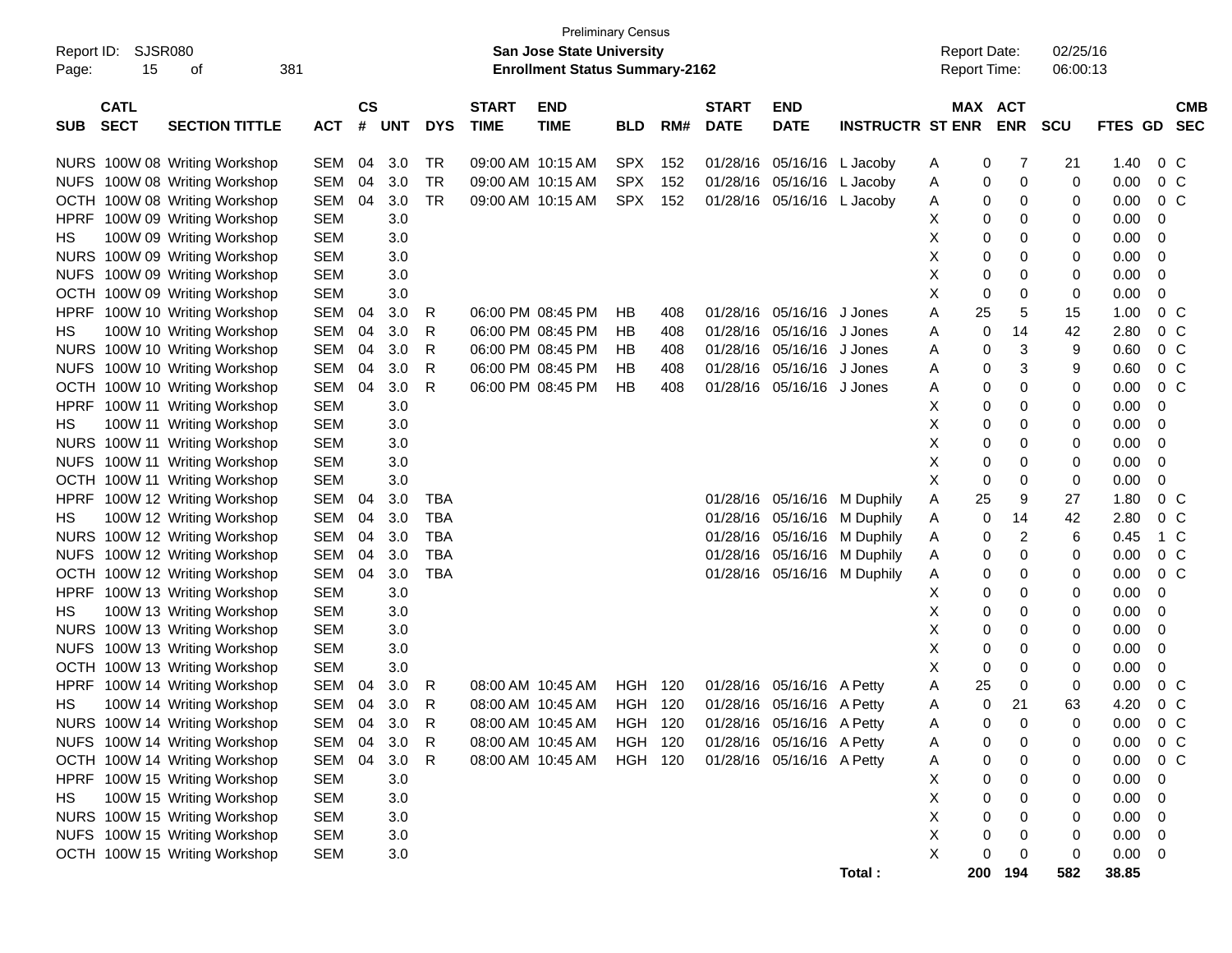| Report ID:<br>Page:                                                                                            | 16                                                                                                                                                                                                                      | <b>SJSR080</b><br>381<br>οf                                                                                                                                                                                                                                                                                                                                                                                                                                                              |                                                                                                                                                                                                                |                                                                                                    |                                                                                                                     |                                                                                                                                                                                |                             | <b>Preliminary Census</b><br><b>San Jose State University</b><br><b>Enrollment Status Summary-2162</b>                                                                                                                                                                                                                                                            |                                                                                                           |                                                                                                                     |                                                                                                                                                                                                          |                                                                                                                                                                                                               |                                                                                                                                                                      | <b>Report Date:</b><br>Report Time:                                               |                                                                                       |                                                                                                                                                                                    | 02/25/16<br>06:00:13                                                                                 |                                                                                                                                      |                                                                                                                                                                                                                                                                                                     |
|----------------------------------------------------------------------------------------------------------------|-------------------------------------------------------------------------------------------------------------------------------------------------------------------------------------------------------------------------|------------------------------------------------------------------------------------------------------------------------------------------------------------------------------------------------------------------------------------------------------------------------------------------------------------------------------------------------------------------------------------------------------------------------------------------------------------------------------------------|----------------------------------------------------------------------------------------------------------------------------------------------------------------------------------------------------------------|----------------------------------------------------------------------------------------------------|---------------------------------------------------------------------------------------------------------------------|--------------------------------------------------------------------------------------------------------------------------------------------------------------------------------|-----------------------------|-------------------------------------------------------------------------------------------------------------------------------------------------------------------------------------------------------------------------------------------------------------------------------------------------------------------------------------------------------------------|-----------------------------------------------------------------------------------------------------------|---------------------------------------------------------------------------------------------------------------------|----------------------------------------------------------------------------------------------------------------------------------------------------------------------------------------------------------|---------------------------------------------------------------------------------------------------------------------------------------------------------------------------------------------------------------|----------------------------------------------------------------------------------------------------------------------------------------------------------------------|-----------------------------------------------------------------------------------|---------------------------------------------------------------------------------------|------------------------------------------------------------------------------------------------------------------------------------------------------------------------------------|------------------------------------------------------------------------------------------------------|--------------------------------------------------------------------------------------------------------------------------------------|-----------------------------------------------------------------------------------------------------------------------------------------------------------------------------------------------------------------------------------------------------------------------------------------------------|
| <b>SUB</b>                                                                                                     | <b>CATL</b><br><b>SECT</b>                                                                                                                                                                                              | <b>SECTION TITTLE</b>                                                                                                                                                                                                                                                                                                                                                                                                                                                                    | <b>ACT</b>                                                                                                                                                                                                     | $\mathsf{cs}$<br>#                                                                                 | <b>UNT</b>                                                                                                          | <b>DYS</b>                                                                                                                                                                     | <b>START</b><br><b>TIME</b> | <b>END</b><br><b>TIME</b>                                                                                                                                                                                                                                                                                                                                         | <b>BLD</b>                                                                                                | RM#                                                                                                                 | <b>START</b><br><b>DATE</b>                                                                                                                                                                              | <b>END</b><br><b>DATE</b>                                                                                                                                                                                     | <b>INSTRUCTR ST ENR</b>                                                                                                                                              |                                                                                   | <b>MAX ACT</b>                                                                        | <b>ENR</b>                                                                                                                                                                         | SCU                                                                                                  | FTES GD                                                                                                                              | <b>CMB</b><br><b>SEC</b>                                                                                                                                                                                                                                                                            |
|                                                                                                                | HPRF 134 01<br>NUFS 134 01                                                                                                                                                                                              | Comp Alt Health<br>Comp Alt Health                                                                                                                                                                                                                                                                                                                                                                                                                                                       | <b>LEC</b><br><b>LEC</b>                                                                                                                                                                                       | 02<br>02                                                                                           | 3.0<br>3.0                                                                                                          | R<br>R                                                                                                                                                                         |                             | 06:00 PM 08:45 PM<br>06:00 PM 08:45 PM                                                                                                                                                                                                                                                                                                                            | <b>CCB</b><br><b>CCB</b>                                                                                  | 102<br>102                                                                                                          | 01/28/16<br>01/28/16                                                                                                                                                                                     | 05/16/16<br>05/16/16                                                                                                                                                                                          | C Haas<br>C Haas<br>Total:                                                                                                                                           | A<br>A                                                                            | 40<br>0<br>40                                                                         | 3<br>35<br>38                                                                                                                                                                      | 9<br>105<br>114                                                                                      | 0.60<br>7.05<br>7.65                                                                                                                 | $0\,C$<br>$1\,C$                                                                                                                                                                                                                                                                                    |
| <b>HPRF</b><br>НS<br><b>HPRF</b><br>НS<br><b>NUFS</b><br><b>HPRF</b><br>НS<br><b>NUFS</b><br><b>HPRF</b><br>НS | 135 01<br>135 01<br>NUFS 135 01<br><b>NURS 135 01</b><br>OCTH 135 01<br>135 02<br>135 02<br>135 02<br>NURS 135 02<br>OCTH 135 02<br>135 04<br>135 04<br>135 04<br><b>NURS 135 04</b><br>OCTH 135 04<br>135 05<br>135 05 | <b>Hith Multiculture</b><br><b>Hith Multiculture</b><br><b>Hith Multiculture</b><br><b>Hith Multiculture</b><br><b>Hith Multiculture</b><br><b>Hith Multiculture</b><br><b>Hith Multiculture</b><br><b>Hith Multiculture</b><br><b>Hith Multiculture</b><br><b>Hith Multiculture</b><br><b>Hith Multiculture</b><br><b>Hith Multiculture</b><br><b>Hith Multiculture</b><br><b>Hith Multiculture</b><br><b>Hith Multiculture</b><br><b>Hith Multiculture</b><br><b>Hith Multiculture</b> | <b>LEC</b><br>LEC<br><b>LEC</b><br>LEC<br><b>LEC</b><br><b>LEC</b><br><b>LEC</b><br><b>LEC</b><br><b>LEC</b><br>LEC<br>LEC<br><b>LEC</b><br><b>LEC</b><br><b>LEC</b><br><b>LEC</b><br><b>LEC</b><br><b>LEC</b> | 03<br>03<br>03<br>03<br>03<br>03<br>03<br>03<br>03<br>03<br>03<br>03<br>03<br>03<br>03<br>03<br>03 | 3.0<br>3.0<br>3.0<br>3.0<br>3.0<br>3.0<br>3.0<br>3.0<br>3.0<br>3.0<br>3.0<br>3.0<br>3.0<br>3.0<br>3.0<br>3.0<br>3.0 | W<br>W<br>W<br>W<br>W<br>Т<br>$\mathsf T$<br>$\top$<br>$\mathsf{T}$<br>$\mathsf{T}$<br><b>TR</b><br><b>TR</b><br><b>TR</b><br><b>TR</b><br><b>TR</b><br><b>TR</b><br><b>TR</b> |                             | 03:00 PM 05:45 PM<br>03:00 PM 05:45 PM<br>03:00 PM 05:45 PM<br>03:00 PM 05:45 PM<br>03:00 PM 05:45 PM<br>06:00 PM 08:45 PM<br>06:00 PM 08:45 PM<br>06:00 PM 08:45 PM<br>06:00 PM 08:45 PM<br>06:00 PM 08:45 PM<br>12:00 PM 01:15 PM<br>12:00 PM 01:15 PM<br>12:00 PM 01:15 PM<br>12:00 PM 01:15 PM<br>12:00 PM 01:15 PM<br>01:30 PM 02:45 PM<br>01:30 PM 02:45 PM | MН<br>MН<br>MН<br>MН<br>MН<br>HB<br>HB<br>HB<br>HB<br>HB<br>MН<br>MН<br>MН<br>MН<br>MН<br>SH<br><b>SH</b> | 523<br>523<br>523<br>523<br>523<br>408<br>408<br>408<br>408<br>408<br>324<br>324<br>324<br>324<br>324<br>242<br>242 | 01/28/16<br>01/28/16<br>01/28/16<br>01/28/16<br>01/28/16<br>01/28/16<br>01/28/16<br>01/28/16<br>01/28/16<br>01/28/16<br>01/28/16<br>01/28/16<br>01/28/16<br>01/28/16<br>01/28/16<br>01/28/16<br>01/28/16 | 05/16/16<br>05/16/16<br>05/16/16<br>05/16/16<br>05/16/16<br>05/16/16<br>05/16/16<br>05/16/16<br>05/16/16<br>05/16/16<br>05/16/16<br>05/16/16 V Ta<br>05/16/16<br>05/16/16<br>05/16/16<br>05/16/16<br>05/16/16 | F Noonis<br>F Noonis<br>F Noonis<br>F Noonis<br>F Noonis<br>M Gloner<br>M Gloner<br>M Gloner<br>M Gloner<br>M Gloner<br>V Ta<br>V Ta<br>V Ta<br>V Ta<br>V Ta<br>V Ta | Α<br>A<br>A<br>A<br>A<br>A<br>A<br>A<br>Α<br>A<br>A<br>Α<br>Α<br>Α<br>A<br>A<br>A | 40<br>0<br>0<br>0<br>0<br>40<br>0<br>0<br>0<br>0<br>40<br>0<br>0<br>0<br>0<br>40<br>0 | 6<br>30<br>$\overline{2}$<br>$\mathbf{1}$<br>$\mathbf{1}$<br>11<br>19<br>8<br>$\mathbf 0$<br>$\mathbf{1}$<br>19<br>17<br>$\mathbf{1}$<br>$\mathbf 0$<br>$\overline{c}$<br>10<br>17 | 18<br>90<br>6<br>3<br>3<br>33<br>57<br>24<br>$\mathbf 0$<br>3<br>57<br>51<br>3<br>0<br>6<br>30<br>51 | 1.20<br>6.00<br>0.40<br>0.20<br>0.20<br>2.25<br>3.80<br>1.60<br>0.00<br>0.20<br>3.80<br>3.40<br>0.20<br>0.00<br>0.40<br>2.00<br>3.40 | 0 <sup>C</sup><br>0 <sup>o</sup><br>0 <sup>o</sup><br>0 <sup>o</sup><br>0 <sup>o</sup><br>1 C<br>0 <sup>o</sup><br>0 <sup>o</sup><br>0 <sub>C</sub><br>0 <sup>o</sup><br>0 <sup>o</sup><br>0 <sup>o</sup><br>0 <sup>o</sup><br>0 <sup>o</sup><br>0 <sup>o</sup><br>0 <sup>o</sup><br>0 <sup>o</sup> |
|                                                                                                                | NUFS 135 05<br><b>NURS 135 05</b><br>OCTH 135 05                                                                                                                                                                        | <b>Hith Multiculture</b><br><b>Hith Multiculture</b><br><b>Hith Multiculture</b>                                                                                                                                                                                                                                                                                                                                                                                                         | <b>LEC</b><br><b>LEC</b><br><b>LEC</b>                                                                                                                                                                         | 03<br>03<br>03                                                                                     | 3.0<br>3.0<br>3.0                                                                                                   | <b>TR</b><br><b>TR</b><br>TR                                                                                                                                                   |                             | 01:30 PM 02:45 PM<br>01:30 PM 02:45 PM<br>01:30 PM 02:45 PM                                                                                                                                                                                                                                                                                                       | <b>SH</b><br>SH<br><b>SH</b>                                                                              | 242<br>242<br>242                                                                                                   | 01/28/16<br>01/28/16<br>01/28/16                                                                                                                                                                         | 05/16/16<br>05/16/16<br>05/16/16                                                                                                                                                                              | V Ta<br>V Ta<br>V Ta<br>Total:                                                                                                                                       | A<br>A<br>A                                                                       | 0<br>0<br>0<br>160                                                                    | $\boldsymbol{9}$<br>$\mathbf 0$<br>$\mathbf 0$<br>154                                                                                                                              | 27<br>$\mathbf 0$<br>0<br>462                                                                        | 1.80<br>0.00<br>0.00<br>30.85                                                                                                        | 0 <sup>o</sup><br>0 <sup>o</sup><br>0 <sup>o</sup>                                                                                                                                                                                                                                                  |
| <b>HPRF</b><br><b>NUFS</b><br>НS                                                                               | 295 01<br>295 01<br>295 01<br>NURS 295 01                                                                                                                                                                               | Research Methodology SEM<br>Research Methodology SEM<br>Research Methodology SEM<br>Research Methodology SEM                                                                                                                                                                                                                                                                                                                                                                             |                                                                                                                                                                                                                | 05<br>05<br>05<br>05                                                                               | 3.0<br>3.0<br>3.0<br>3.0                                                                                            | W<br>W<br>W<br>W                                                                                                                                                               |                             | 06:00 PM 08:50 PM<br>06:00 PM 08:50 PM<br>06:00 PM 08:50 PM<br>06:00 PM 08:50 PM                                                                                                                                                                                                                                                                                  | SН<br><b>SH</b><br><b>SH</b><br><b>SH</b>                                                                 | 242<br>242<br>242<br>242                                                                                            | 01/28/16<br>01/28/16<br>01/28/16<br>01/28/16 05/16/16                                                                                                                                                    | 05/16/16<br>05/16/16<br>05/16/16                                                                                                                                                                              | D Goyal<br>D Goyal<br>D Goyal<br>D Goyal<br>Total:                                                                                                                   | A<br>A<br>A<br>A                                                                  | 12<br>0<br>0<br>0<br>$12 \,$                                                          | 0<br>$\mathbf 0$<br>$\mathbf 0$<br>11<br>11                                                                                                                                        | 0<br>0<br>$\mathbf 0$<br>33<br>33                                                                    | 0.00<br>0.00<br>0.00<br>2.75 11 C<br>2.75                                                                                            | 0 <sup>C</sup><br>$0\,C$<br>0 <sup>o</sup>                                                                                                                                                                                                                                                          |

**Department : Health Professions** 

| Department Total:         | 412 |              | 397 1191 | 80.10 |
|---------------------------|-----|--------------|----------|-------|
| <b>Lower Division:</b>    | n   | $\mathbf{u}$ | o        | 0.00  |
| <b>Upper Division:</b>    | 400 |              | 386 1158 | 77.35 |
| <b>Graduate Division:</b> | 12  | 11           | -33      | 2.75  |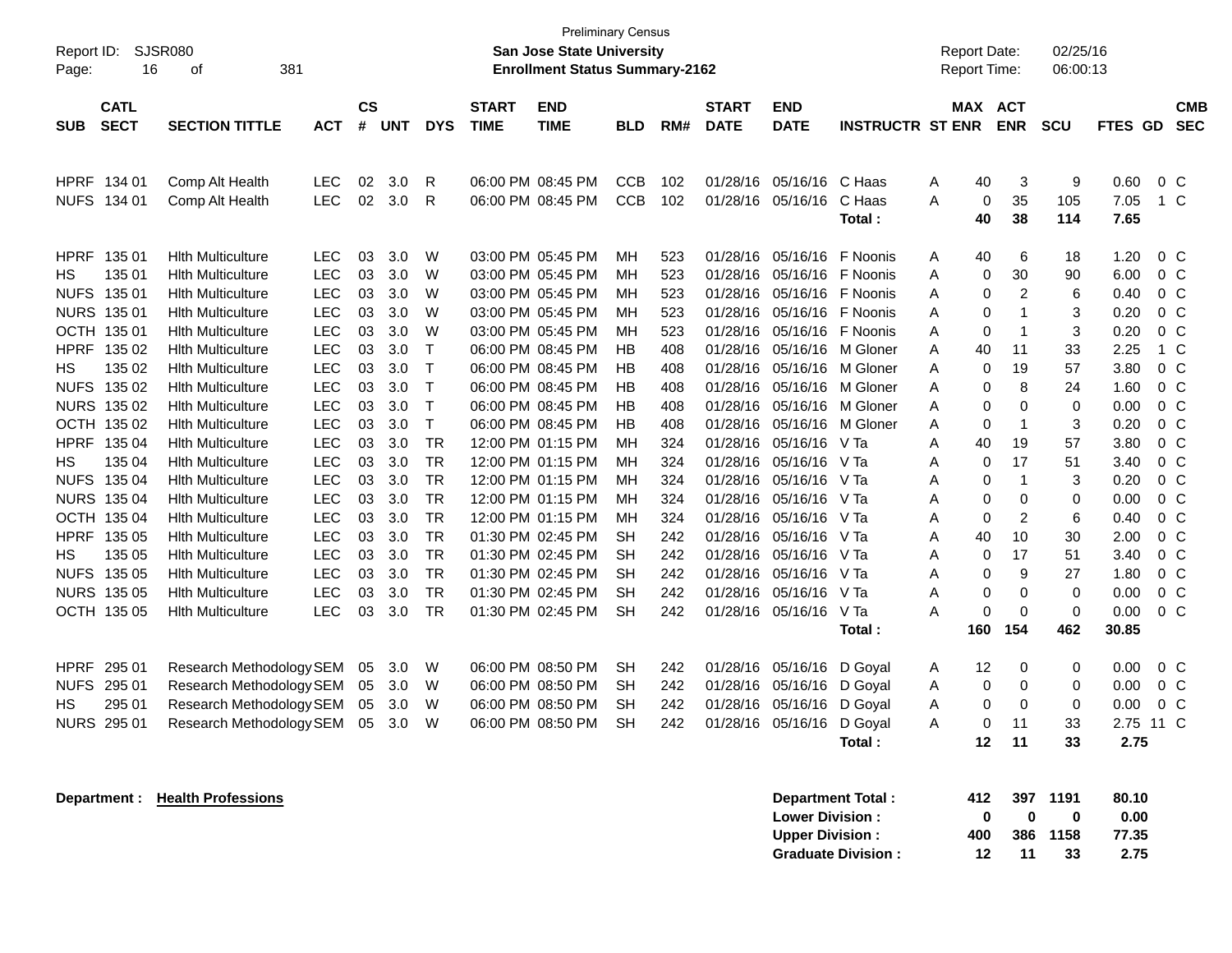| Page:       | Report ID: SJSR080<br>17   | 381<br>οf                                                           |               |                    |            |            |                             | <b>Preliminary Census</b><br>San Jose State University<br><b>Enrollment Status Summary-2162</b> |            |     |                             |                           |                                 |   | <b>Report Date:</b><br><b>Report Time:</b> |                      | 02/25/16<br>06:00:13 |                         |                          |
|-------------|----------------------------|---------------------------------------------------------------------|---------------|--------------------|------------|------------|-----------------------------|-------------------------------------------------------------------------------------------------|------------|-----|-----------------------------|---------------------------|---------------------------------|---|--------------------------------------------|----------------------|----------------------|-------------------------|--------------------------|
| <b>SUB</b>  | <b>CATL</b><br><b>SECT</b> | <b>SECTION TITTLE</b>                                               | <b>ACT</b>    | $\mathsf{cs}$<br># | <b>UNT</b> | <b>DYS</b> | <b>START</b><br><b>TIME</b> | <b>END</b><br><b>TIME</b>                                                                       | <b>BLD</b> | RM# | <b>START</b><br><b>DATE</b> | <b>END</b><br><b>DATE</b> | <b>INSTRUCTR ST ENR</b>         |   | MAX ACT                                    | <b>ENR</b>           | <b>SCU</b>           | <b>FTES GD</b>          | <b>CMB</b><br><b>SEC</b> |
| College     | Department :               | <b>Applied Sciences &amp; Arts</b><br><b>Hospitality Management</b> |               |                    |            |            |                             |                                                                                                 |            |     |                             |                           |                                 |   |                                            |                      |                      |                         |                          |
|             | HSPM 101                   | Intro Hospitality                                                   | <b>LEC</b>    | 02                 | 3.0        | TBA        |                             |                                                                                                 |            |     |                             | 01/28/16 05/16/16 P Wey   |                                 | Α | 50                                         | 48                   | 144                  | $9.60 \quad 0$          |                          |
| <b>HSPM</b> | 1 0 2                      | Intro Hospitality                                                   | <b>LEC</b>    |                    | 02 3.0     | TBA        |                             |                                                                                                 |            |     |                             | 01/28/16 05/16/16         | P Wey<br>Total:                 | A | 50<br>100                                  | 47<br>95             | 141<br>285           | $9.40 \quad 0$<br>19.00 |                          |
|             | HSPM 11 01                 | <b>Restaurant Mgmt</b>                                              | <b>LEC</b>    | 02                 | 3.0        | МW         |                             | 01:30 PM 02:45 PM                                                                               | CL         | 222 |                             | 01/28/16 05/16/16         | T Thompson A<br>Total:          |   | 55<br>55                                   | 34<br>34             | 102<br>102           | $6.80$ 0<br>6.80        |                          |
|             |                            |                                                                     |               |                    |            |            |                             |                                                                                                 |            |     |                             |                           |                                 |   |                                            |                      |                      |                         |                          |
|             | HSPM 1201                  | Cost Ctrl Hosp                                                      | <b>SEM</b>    | 04                 | 3.0        | TBA        |                             |                                                                                                 |            |     |                             | 01/28/16 05/16/16         | J Ha                            | Α | 55                                         | 50                   | 150                  | 10.00                   | 0 <sup>o</sup>           |
|             | NUFS 1201                  | Cost Ctrl Hosp                                                      | SEM           |                    | 04 3.0     | TBA        |                             |                                                                                                 |            |     |                             | 01/28/16 05/16/16         | J Ha<br>Total:                  | A | 0<br>55                                    | $\overline{4}$<br>54 | 12<br>162            | 0.80<br>10.80           | $0\,C$                   |
|             | HSPM 65 01                 | Seminar in HSPM                                                     | LEC.          | 02                 | 1.0 F      |            |                             | 09:00 AM 09:50 AM                                                                               | МH         | 324 |                             | 01/28/16 05/16/16         | T Yen<br>Total:                 | Α | 70<br>70                                   | 37<br>37             | 37<br>37             | $2.47 \quad 0$<br>2.47  |                          |
|             | HSPM 97B 01                | Special Events in HR LEC 01 3.0                                     |               |                    |            | TBA        |                             |                                                                                                 |            |     |                             | 01/28/16 05/16/16         | R Larson<br>Total:              | Α | 32<br>32                                   | 32<br>32             | 96<br>96             | $6.40 \quad 0$<br>6.40  |                          |
|             |                            | HSPM 100W 01 Writing Workshop                                       | <b>SEM</b>    | 04                 | 3.0        | MW         |                             | 09:00 AM 10:15 AM                                                                               | <b>BBC</b> | 225 |                             | 01/28/16 05/16/16         | S NourmaneshA                   |   | 25                                         | 23                   | 69                   | $4.60$ 0                |                          |
|             |                            | HSPM 100W 02 Writing Workshop                                       | SEM           | 04                 | 3.0        | TR         |                             | 09:00 AM 10:15 AM                                                                               | <b>BBC</b> | 225 |                             | 01/28/16 05/16/16         | S NourmaneshA                   |   | 25                                         | 24                   | 72                   | $4.80\ 0$               |                          |
|             |                            |                                                                     |               |                    |            |            |                             |                                                                                                 |            |     |                             |                           | Total:                          |   | 50                                         | 47                   | 141                  | 9.40                    |                          |
|             | HSPM 101 01                | Culture & Intl Iss                                                  | <b>LEC</b>    |                    | 3.0        |            |                             |                                                                                                 |            |     |                             |                           |                                 | X | 0                                          | 0                    | 0                    | $0.00 \t 0$             |                          |
|             | HSPM 101 02                | Culture & Intl Iss                                                  | <b>LEC</b>    | 02                 | 3.0        | МW         |                             | 12:00 PM 01:15 PM                                                                               | <b>BBC</b> | 222 |                             | 01/28/16 05/16/16         | S NourmaneshA                   |   | 55                                         | 59                   | 177                  | 11.80 0                 |                          |
|             |                            |                                                                     |               |                    |            |            |                             |                                                                                                 |            |     |                             |                           | Total :                         |   | 55                                         | 59                   | 177                  | 11.80                   |                          |
|             | HSPM 102 01                | Hotel & Lodging Op                                                  | <b>LEC</b>    |                    | 02 3.0     | TR         |                             | 12:00 PM 01:15 PM                                                                               | CL         | 324 |                             | 01/28/16 05/16/16         | F MemarzadehA                   |   | 60                                         | 55                   | 165                  | $11.00 \t 0$            |                          |
|             |                            |                                                                     |               |                    |            |            |                             |                                                                                                 |            |     |                             |                           | Total :                         |   | 60                                         | 55                   | 165                  | 11.00                   |                          |
|             | HSPM 104 01                | <b>Hospitality Mktg</b>                                             | LEC 02 3.0 MW |                    |            |            |                             | 12:00 PM 01:15 PM                                                                               | CL         | 324 |                             | 01/28/16 05/16/16 Y Huang |                                 | A | 55                                         | 47                   | 141                  | $9.40 \quad 0$          |                          |
|             |                            |                                                                     |               |                    |            |            |                             |                                                                                                 |            |     |                             |                           | Total:                          |   | 55                                         | 47                   | 141                  | 9.40                    |                          |
|             | HSPM 105 01                | Finance in HSPM                                                     | LEC 02 3.0 MW |                    |            |            |                             | 10:30 AM 11:45 AM IS                                                                            |            | 215 |                             |                           | 01/28/16 05/16/16 F MemarzadehA |   | 30                                         | 31                   | 93                   | $6.20 \t 0$             |                          |
|             | HSPM 105 02                | Finance in HSPM                                                     | LEC 02 3.0 TR |                    |            |            |                             | 09:00 AM 10:15 AM                                                                               | SH         | 242 |                             |                           | 01/28/16 05/16/16 F MemarzadehA |   | 30                                         | 33                   | 99                   | $6.60$ 0                |                          |
|             |                            |                                                                     |               |                    |            |            |                             |                                                                                                 |            |     |                             |                           | Total:                          |   | 60                                         | 64                   | 192                  | 12.80                   |                          |
|             | HSPM 107 01                | <b>Legal Hospitality</b>                                            |               |                    |            |            |                             | LEC 02 3.0 MW 10:30 AM 11:45 AM CL                                                              |            |     |                             |                           | 324 01/28/16 05/16/16 J Dworak  | A | 55                                         | 58                   | 174                  | 11.60 0                 |                          |
|             |                            |                                                                     |               |                    |            |            |                             |                                                                                                 |            |     |                             |                           | Total:                          |   | 55                                         | 58                   | 174                  | 11.60                   |                          |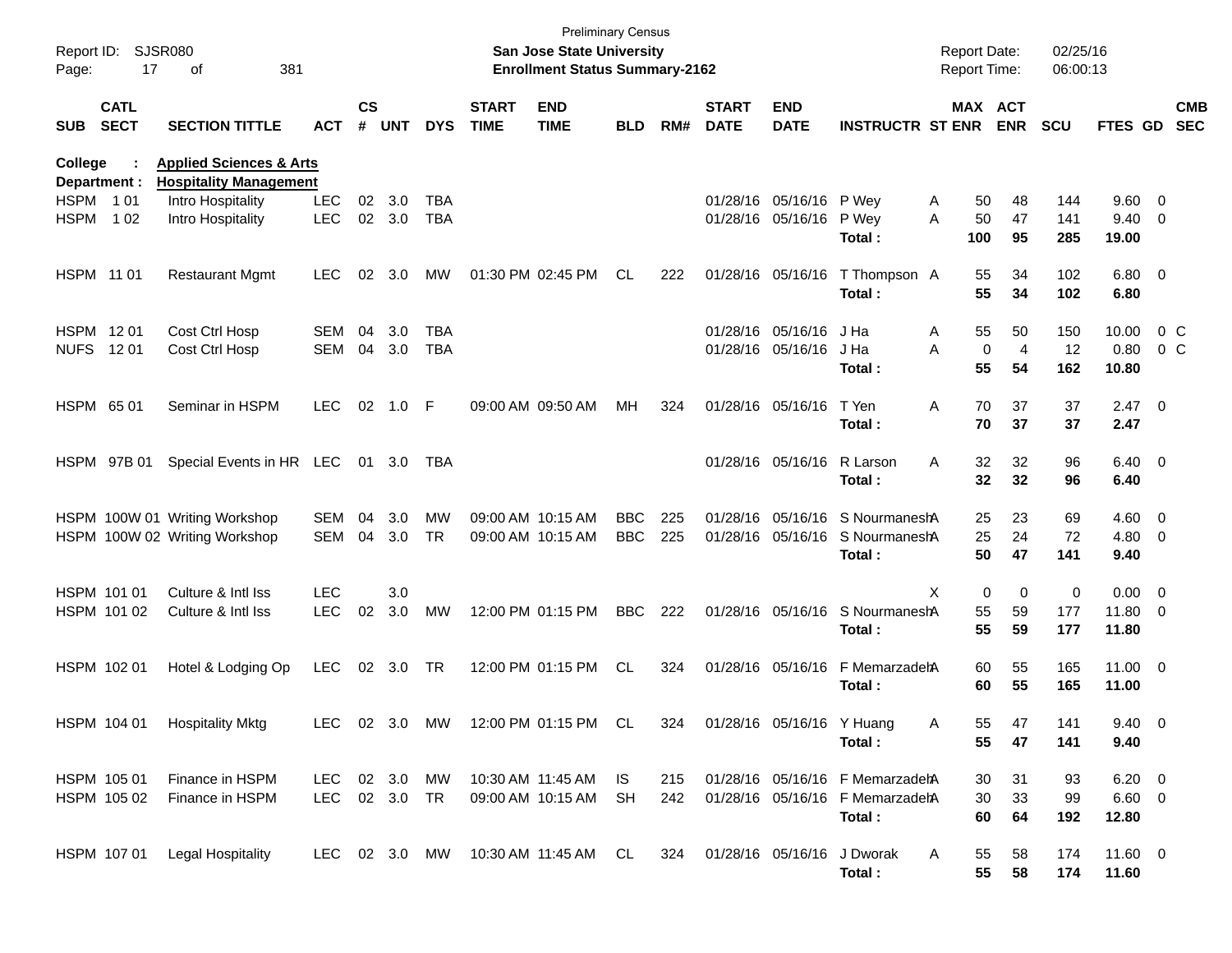| Page:                      | Report ID: SJSR080<br>18   | 381<br>оf                                             |                          |                    |               |            |                             | <b>Preliminary Census</b><br><b>San Jose State University</b><br><b>Enrollment Status Summary-2162</b> |                 |            |                             |                               |                                              | <b>Report Date:</b><br><b>Report Time:</b> |                       | 02/25/16<br>06:00:13 |                                    |                  |                          |
|----------------------------|----------------------------|-------------------------------------------------------|--------------------------|--------------------|---------------|------------|-----------------------------|--------------------------------------------------------------------------------------------------------|-----------------|------------|-----------------------------|-------------------------------|----------------------------------------------|--------------------------------------------|-----------------------|----------------------|------------------------------------|------------------|--------------------------|
| <b>SUB</b>                 | <b>CATL</b><br><b>SECT</b> | <b>SECTION TITTLE</b>                                 | <b>ACT</b>               | $\mathsf{cs}$<br># | <b>UNT</b>    | <b>DYS</b> | <b>START</b><br><b>TIME</b> | <b>END</b><br><b>TIME</b>                                                                              | <b>BLD</b>      | RM#        | <b>START</b><br><b>DATE</b> | <b>END</b><br><b>DATE</b>     | <b>INSTRUCTR ST ENR</b>                      |                                            | MAX ACT<br><b>ENR</b> | <b>SCU</b>           | <b>FTES GD</b>                     |                  | <b>CMB</b><br><b>SEC</b> |
| HSPM 108 01                |                            | <b>HSPM Info Sys</b>                                  | <b>LEC</b>               |                    | 02 3.0        | <b>TBA</b> |                             |                                                                                                        |                 |            |                             | 01/28/16 05/16/16             | P Wey<br>Total:                              | 55<br>Α<br>55                              | 56<br>56              | 168<br>168           | $11.20 \t 0$<br>11.20              |                  |                          |
| HSPM 121 01<br>HSPM 121 02 |                            | <b>HSPM Leadership</b><br><b>HSPM Leadership</b>      | <b>LEC</b><br><b>LEC</b> | 02                 | 3.0<br>3.0    | $\top$     |                             | 06:00 PM 08:45 PM                                                                                      | <b>CCB</b>      | 102        | 01/28/16 05/16/16           |                               | <b>B</b> Ratcliffe<br>Total:                 | Х<br>55<br>A<br>55                         | 0<br>0<br>35<br>35    | 0<br>105<br>105      | $0.00 \t 0$<br>$7.00 \t 0$<br>7.00 |                  |                          |
| HSPM 130 01                |                            | <b>Hospitality Event</b>                              | <b>LEC</b>               | 02                 | 3.0           | M          |                             | 06:00 PM 08:45 PM                                                                                      | CL.             | 324        | 01/28/16 05/16/16           |                               | J Milde<br>Total:                            | 55<br>Α<br>55                              | 55<br>55              | 165<br>165           | $11.00 \t 0$<br>11.00              |                  |                          |
| HSPM 134 01                |                            | HR Management                                         | <b>LEC</b>               | 02                 | 3.0           | TR         |                             | 10:30 AM 11:45 AM                                                                                      | CL.             | 324        | 01/28/16 05/16/16           |                               | T Thompson A<br>Total:                       | 55<br>55                                   | 53<br>53              | 159<br>159           | $10.60 \t 0$<br>10.60              |                  |                          |
| HSPM 140 01                |                            | Mtg, Conv & Event                                     | <b>LEC</b>               | 02                 | 3.0           | TR         |                             | 10:30 AM 11:45 AM                                                                                      | MH              | 324        | 01/28/16 05/16/16           |                               | K Sullivan<br>Total:                         | 50<br>Α<br>50                              | 23<br>23              | 69<br>69             | $4.60$ 0<br>4.60                   |                  |                          |
| HSPM 141 01<br>HSPM 141 02 |                            | <b>Resort Club Mgmt</b><br><b>Resort Club Mgmt</b>    | <b>LEC</b><br><b>LEC</b> | 02                 | 3.0<br>3.0    | W          |                             | 03:00 PM 05:45 PM                                                                                      | <b>SH</b>       | 434        | 01/28/16 05/16/16           |                               | W Dennis<br>Total:                           | Х<br>45<br>A<br>45                         | 0<br>0<br>36<br>36    | 0<br>108<br>108      | $0.00 \t 0$<br>$7.20 \t 0$<br>7.20 |                  |                          |
| HSPM 142 01                |                            | <b>Tradeshow Mgnt</b>                                 | <b>LEC</b>               | 02                 | 3.0           | W          |                             | 06:00 PM 08:45 PM                                                                                      | CL.             | 324        | 01/28/16 05/16/16           |                               | M McMinn<br>Total:                           | Α<br>45<br>45                              | 44<br>44              | 132<br>132           | 8.85 1<br>8.85                     |                  |                          |
| HSPM 148 01<br>HSPM 148 02 |                            | Wine Appreciation<br>Wine Appreciation                | <b>LEC</b><br><b>LEC</b> | 02                 | 3.0<br>02 3.0 | M<br>M     |                             | 06:00 PM 08:45 PM<br>03:00 PM 05:45 PM                                                                 | <b>MH</b><br>MH | 520<br>520 | 01/28/16 05/16/16           | 01/28/16 05/16/16             | D Eriksen<br>D Eriksen<br>Total:             | 72<br>Α<br>72<br>A<br>144                  | 57<br>65<br>122       | 171<br>195<br>366    | 11.45<br>13.00 0<br>24.45          | $\blacksquare$ 1 |                          |
| HSPM 149 01                |                            | <b>Beer Appreciation</b>                              | <b>LEC</b>               | 02                 | 3.0           | R          |                             | 06:00 PM 08:45 PM                                                                                      | MH              | 520        | 01/28/16 05/16/16           |                               | K Sullivan<br>Total:                         | A<br>72<br>72                              | 72<br>72              | 216<br>216           | $14.40 \ 0$<br>14.40               |                  |                          |
| HSPM 152 01                |                            | <b>Hotel Catering</b>                                 | LEC 02 3.0 TR            |                    |               |            |                             | 01:30 PM 02:45 PM CL                                                                                   |                 | 324        |                             |                               | 01/28/16 05/16/16 T Thompson A<br>Total:     | 50<br>50                                   | 34<br>34              | 102<br>102           | 6.80 0<br>6.80                     |                  |                          |
| HSPM 154 01                |                            | Revenue Management LEC 02 3.0 MW 09:00 AM 10:15 AM CL |                          |                    |               |            |                             |                                                                                                        |                 |            |                             | 324 01/28/16 05/16/16 Y Huang | Total:                                       | 40<br>A<br>40                              | 26<br>26              | 78<br>78             | $5.20 \t 0$<br>5.20                |                  |                          |
| HSPM 175 01                |                            | Entrepreneurship                                      | SEM 04 3.0 T             |                    |               |            |                             | 03:00 PM 05:45 PM CL                                                                                   |                 |            |                             |                               | 324 01/28/16 05/16/16 T Thompson A<br>Total: | 40<br>40                                   | 36<br>36              | 108<br>108           | $7.20 \t 0$<br>7.20                |                  |                          |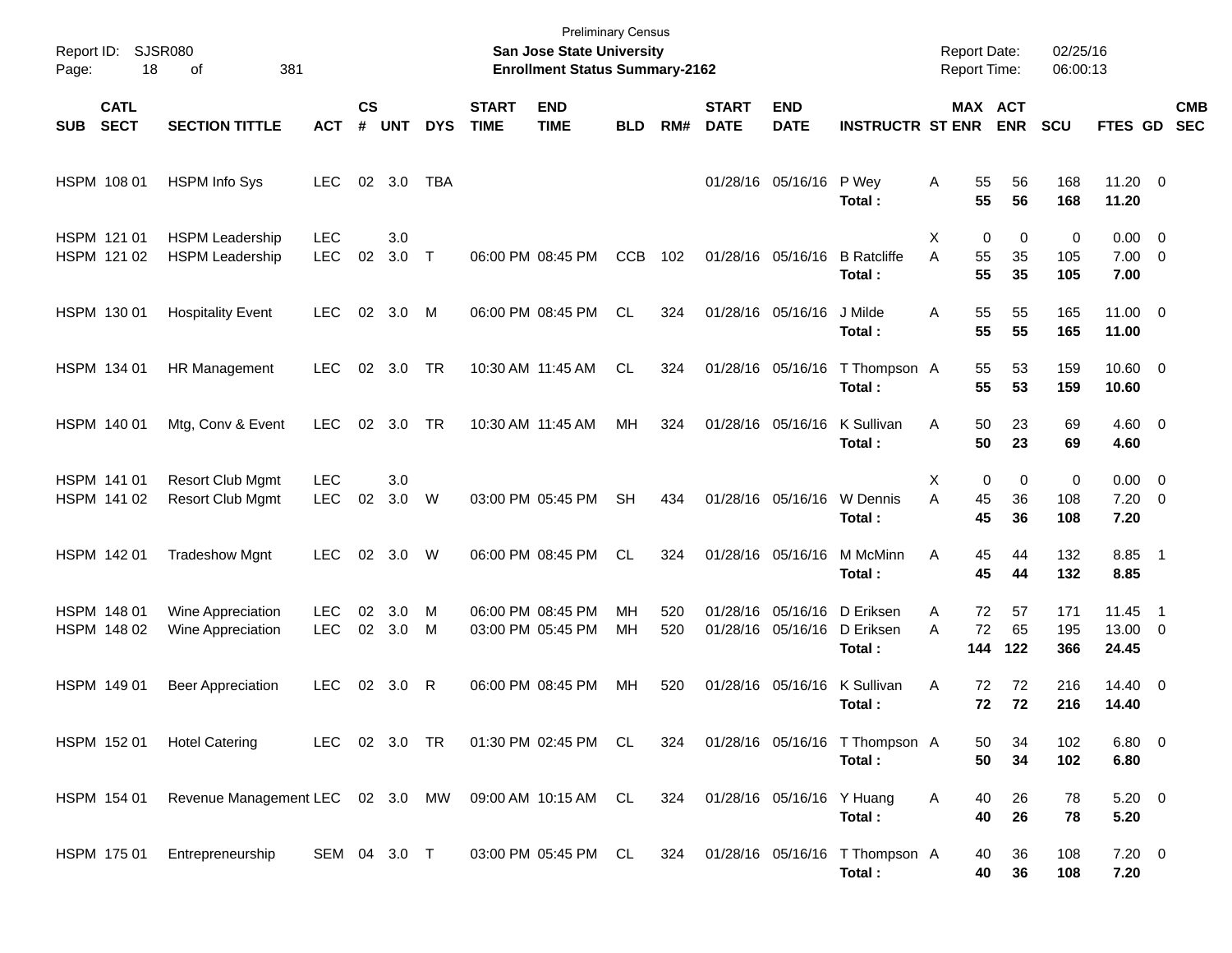| Report ID:<br>Page: | 19                         | SJSR080<br>381<br>οf          |            |                    |            |            |                             | <b>Preliminary Census</b><br><b>San Jose State University</b><br><b>Enrollment Status Summary-2162</b> |            |     |                             |                                                  |                                                       |   | <b>Report Date:</b><br><b>Report Time:</b> |                          | 02/25/16<br>06:00:13     |                                   |                          |
|---------------------|----------------------------|-------------------------------|------------|--------------------|------------|------------|-----------------------------|--------------------------------------------------------------------------------------------------------|------------|-----|-----------------------------|--------------------------------------------------|-------------------------------------------------------|---|--------------------------------------------|--------------------------|--------------------------|-----------------------------------|--------------------------|
| <b>SUB</b>          | <b>CATL</b><br><b>SECT</b> | <b>SECTION TITTLE</b>         | <b>ACT</b> | $\mathsf{cs}$<br># | <b>UNT</b> | <b>DYS</b> | <b>START</b><br><b>TIME</b> | <b>END</b><br><b>TIME</b>                                                                              | <b>BLD</b> | RM# | <b>START</b><br><b>DATE</b> | <b>END</b><br><b>DATE</b>                        | <b>INSTRUCTR ST ENR</b>                               |   | MAX ACT                                    | <b>ENR</b>               | <b>SCU</b>               | FTES GD                           | <b>CMB</b><br><b>SEC</b> |
|                     | HSPM 177 01                | <b>HSPM Service Mgnt</b>      | LEC        | 02                 | 3.0        | MW         |                             | 01:30 PM 02:45 PM                                                                                      | CL         | 324 | 01/28/16                    | 05/16/16                                         | J Ha<br>Total:                                        | A | 50<br>50                                   | 58<br>58                 | 174<br>174               | $11.60 \t 0$<br>11.60             |                          |
|                     | HSPM 180 01                | <b>Individual Studies</b>     | <b>SUP</b> | 36                 | 3.0        | <b>TBA</b> |                             |                                                                                                        |            |     | 01/28/16                    | 05/16/16                                         | T Yen<br>Total:                                       | A | 10<br>10                                   | 3<br>3                   | 9<br>9                   | $0.60 \t 0$<br>0.60               |                          |
|                     | HSPM 191A01                | Intern Level 1                | <b>SUP</b> | 36                 | 2.0        | <b>TBA</b> |                             |                                                                                                        |            |     | 01/28/16                    | 05/16/16                                         | T Yen<br>Total:                                       | A | 40<br>40                                   | 50<br>50                 | 100<br>100               | 6.67 0<br>6.67                    |                          |
|                     | HSPM 191B 01               | Intern Level 2                | <b>SUP</b> | 36                 | 3.0        | <b>TBA</b> |                             |                                                                                                        |            |     | 01/28/16                    | 05/16/16                                         | K Sullivan<br>Total:                                  | A | 60<br>60                                   | 47<br>47                 | 141<br>141               | $9.40 \quad 0$<br>9.40            |                          |
|                     | Department :               | <b>Hospitality Management</b> |            |                    |            |            |                             |                                                                                                        |            |     |                             | <b>Lower Division:</b><br><b>Upper Division:</b> | <b>Department Total:</b><br><b>Graduate Division:</b> |   | 1513<br>312<br>1201<br>0                   | 1332<br>252<br>1080<br>0 | 3872<br>682<br>3190<br>0 | 258.23<br>45.47<br>212.77<br>0.00 |                          |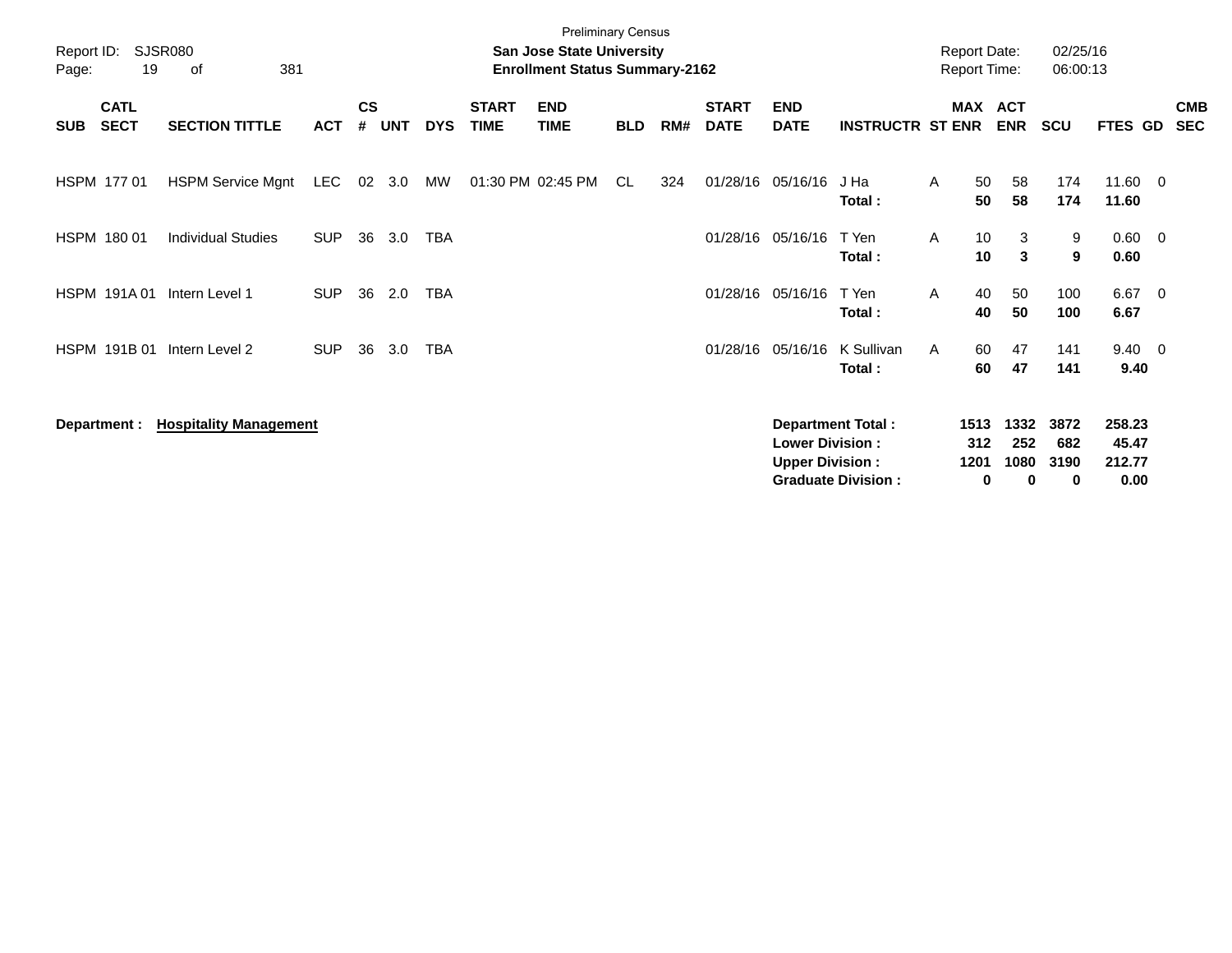| Report ID:<br>Page: | 20                                     | <b>SJSR080</b><br>381<br>of                                       |                             |               |                  |                 |                             | <b>Preliminary Census</b><br><b>San Jose State University</b><br><b>Enrollment Status Summary-2162</b> |                               |      |                             |                                                  |                                                                    |             | <b>Report Date:</b><br><b>Report Time:</b> |                      | 02/25/16<br>06:00:13  |                                                 |                          |
|---------------------|----------------------------------------|-------------------------------------------------------------------|-----------------------------|---------------|------------------|-----------------|-----------------------------|--------------------------------------------------------------------------------------------------------|-------------------------------|------|-----------------------------|--------------------------------------------------|--------------------------------------------------------------------|-------------|--------------------------------------------|----------------------|-----------------------|-------------------------------------------------|--------------------------|
| <b>SUB</b>          | <b>CATL</b><br><b>SECT</b>             | <b>SECTION TITTLE</b>                                             | ACT                         | $\mathsf{cs}$ | # UNT            | <b>DYS</b>      | <b>START</b><br><b>TIME</b> | <b>END</b><br><b>TIME</b>                                                                              | <b>BLD</b>                    | RM#  | <b>START</b><br><b>DATE</b> | <b>END</b><br><b>DATE</b>                        | <b>INSTRUCTR ST ENR</b>                                            |             | MAX ACT                                    | <b>ENR</b>           | <b>SCU</b>            | <b>FTES GD</b>                                  | <b>CMB</b><br><b>SEC</b> |
| College             |                                        | <b>Applied Sciences &amp; Arts</b>                                |                             |               |                  |                 |                             |                                                                                                        |                               |      |                             |                                                  |                                                                    |             |                                            |                      |                       |                                                 |                          |
| ADV.                | Department :<br>91 01                  | Journalism & Mass Communication<br>Intro Advertising              | LEC.                        |               | $02 \quad 3.0$   | МW              |                             | 03:00 PM 04:15 PM                                                                                      | <b>YUH 124</b>                |      |                             | 01/28/16 05/16/16                                | D Ocampo<br>Total:                                                 | A           | 150<br>150                                 | 83<br>83             | 249<br>249            | 16.60 0<br>16.60                                |                          |
| ADV                 | 116 01                                 | Spartan Daily Ad Sta                                              | ACT                         |               | 20 3.0           |                 | MTWR01:30 PM 04:15 PM       |                                                                                                        | DBH                           | 209I |                             | 01/28/16 05/16/16                                | T Hendrick<br>Total:                                               | Α           | 20<br>20                                   | 5<br>5               | 15<br>15              | $1.00 \t 0$<br>1.00                             |                          |
| ADV                 | 121 01                                 | Consumer Advertising LEC                                          |                             |               | 02 3.0 T         |                 |                             | 06:00 PM 08:45 PM                                                                                      | DBH                           | 133  |                             | 01/28/16 05/16/16                                | S Eckstone<br>Total:                                               | A           | 45<br>45                                   | 44<br>44             | 132<br>132            | 8.80 0<br>8.80                                  |                          |
| ADV                 | 122 01                                 | Bus-to-Bus Advertisi                                              | SEM                         | 04            | 3.0              | MW              |                             | 12:00 PM 01:15 PM                                                                                      | DBH                           | 225  |                             | 01/28/16 05/16/16                                | S Eckstone<br>Total:                                               | A           | 20<br>20                                   | 20<br>20             | 60<br>60              | $4.00 \ 0$<br>4.00                              |                          |
| ADV                 | 123 01                                 | Brdcast & New Media SEM 04 3.0                                    |                             |               |                  | M               |                             | 06:00 PM 08:45 PM                                                                                      | DBH                           | 225  |                             | 01/28/16 05/16/16                                | S Eckstone<br>Total:                                               | A           | 20<br>20                                   | 20<br>20             | 60<br>60              | $4.00 \ 0$<br>4.00                              |                          |
| ADV                 | 124 01                                 | Copywriting                                                       | SEM                         | 04            | 3.0              | TR              |                             | 01:30 PM 02:45 PM                                                                                      | DBH                           | 225  |                             | 01/28/16 05/16/16                                | J Delacruz<br>Total:                                               | Α           | 20<br>20                                   | 20<br>20             | 60<br>60              | $4.00 \ 0$<br>4.00                              |                          |
| ADV<br>ADV          | 125 01<br>125 02                       | Ad Layout & Prod<br>Ad Layout & Prod                              | <b>SEM</b><br>SEM           | 04<br>04      | 3.0<br>3.0       | <b>MW</b><br>MW |                             | 12:00 PM 01:15 PM<br>10:30 AM 11:45 AM                                                                 | DBH.<br>DBH.                  |      |                             | 117D 01/28/16 05/16/16<br>117D 01/28/16 05/16/16 | J Delacruz<br>J Delacruz<br>Total :                                | Α<br>A      | 20<br>20<br>40                             | 20<br>19<br>39       | 60<br>57<br>117       | $4.00 \ 0$<br>$3.80\ 0$<br>7.80                 |                          |
| ADV                 | 126 01                                 | Media Planning & Buy SEM 04 3.0 TR                                |                             |               |                  |                 |                             | 04:30 PM 05:45 PM                                                                                      | DBH 225                       |      |                             | 01/28/16 05/16/16                                | T Hendrick<br>Total :                                              | Α           | 20<br>20                                   | 20<br>20             | 60<br>60              | $4.00 \ 0$<br>4.00                              |                          |
| ADV                 | 128 01                                 | Integrtd Mktg Comm                                                | SEM 04 3.0                  |               |                  | МW              |                             | 04:30 PM 05:45 PM                                                                                      | DBH 225                       |      |                             | 01/28/16 05/16/16                                | T Hendrick<br>Total :                                              | Α           | 30<br>30                                   | 18<br>18             | 54<br>54              | 3.60 0<br>3.60                                  |                          |
| ADV                 | 129 01                                 | Campaigns Mgmt                                                    | SEM 04 3.0 TR               |               |                  |                 |                             | 10:30 AM 11:45 AM                                                                                      | DBH                           | 225  |                             |                                                  | 01/28/16 05/16/16 J Delacruz<br>Total:                             | A           | 30<br>30                                   | 28<br>28             | 84<br>84              | $5.60 \quad 0$<br>5.60                          |                          |
|                     | JOUR 61 01<br>JOUR 61 02<br>JOUR 61 03 | Prnt/Mag and Online<br>Prnt/Mag and Online<br>Prnt/Mag and Online | LEC<br>LEC<br>LEC 02 3.0 TR |               | 02 3.0<br>02 3.0 | MW<br>TR        |                             | 12:00 PM 01:15 PM<br>03:00 PM 04:15 PM<br>10:30 AM 11:45 AM                                            | DBH 224<br>DBH 224<br>DBH 222 |      |                             | 01/28/16 05/16/16 T Ulrich                       | 01/28/16 05/16/16 H Kazem<br>01/28/16 05/16/16 R Nichols<br>Total: | A<br>Α<br>A | 20<br>20<br>20<br>60                       | 17<br>17<br>18<br>52 | 51<br>51<br>54<br>156 | $3.40 \ 0$<br>$3.40 \ 0$<br>$3.60 \ 0$<br>10.40 |                          |
|                     | JOUR 95 01                             | Digital News Photo                                                |                             |               |                  | LEC 03 3.0 MW   |                             | 09:00 AM 10:15 AM DBH 225                                                                              |                               |      |                             |                                                  | 01/28/16 05/16/16 D Cheers                                         | A           | 20                                         | 20                   | 60                    | 4.00 0                                          |                          |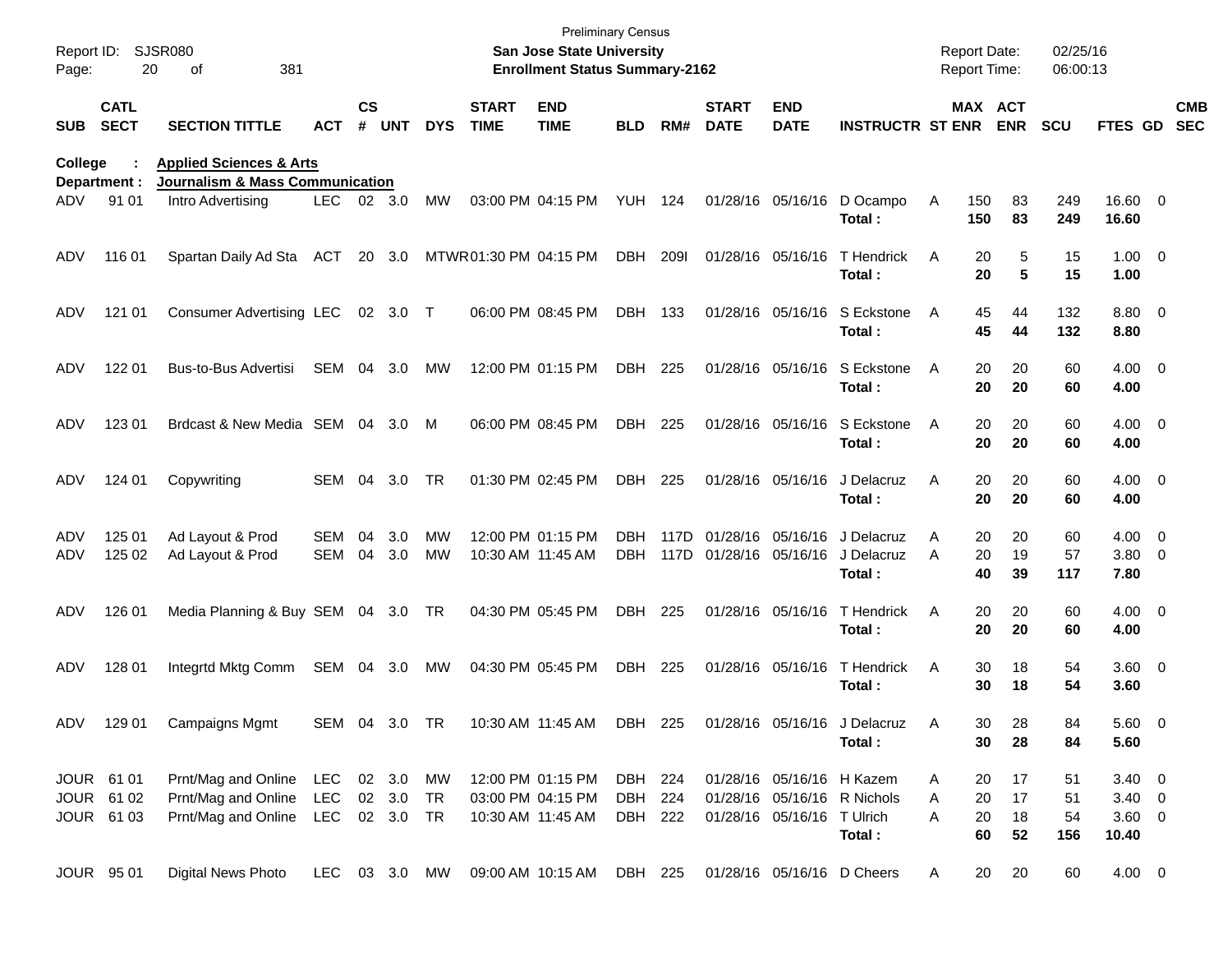| Report ID:<br>21<br>Page:                            | SJSR080<br>381<br>οf                                                 |                                                      |                |                                         |                |                                                 | <b>San Jose State University</b><br><b>Enrollment Status Summary-2162</b>        | <b>Preliminary Census</b>       |                   |                             |                                                             |                                                                       | <b>Report Date:</b><br><b>Report Time:</b> |                                                          | 02/25/16<br>06:00:13        |                                                              |                          |
|------------------------------------------------------|----------------------------------------------------------------------|------------------------------------------------------|----------------|-----------------------------------------|----------------|-------------------------------------------------|----------------------------------------------------------------------------------|---------------------------------|-------------------|-----------------------------|-------------------------------------------------------------|-----------------------------------------------------------------------|--------------------------------------------|----------------------------------------------------------|-----------------------------|--------------------------------------------------------------|--------------------------|
| <b>CATL</b><br><b>SECT</b><br><b>SUB</b>             | <b>SECTION TITTLE</b>                                                | <b>ACT</b>                                           | <b>CS</b><br># | <b>UNT</b>                              | <b>DYS</b>     | <b>START</b><br><b>TIME</b>                     | <b>END</b><br><b>TIME</b>                                                        | <b>BLD</b>                      | RM#               | <b>START</b><br><b>DATE</b> | <b>END</b><br><b>DATE</b>                                   | <b>INSTRUCTR ST ENR</b>                                               |                                            | <b>MAX ACT</b><br><b>ENR</b>                             | <b>SCU</b>                  | FTES GD                                                      | <b>CMB</b><br><b>SEC</b> |
|                                                      |                                                                      |                                                      |                |                                         |                |                                                 |                                                                                  |                                 |                   |                             |                                                             | Total:                                                                |                                            | 20<br>20                                                 | 60                          | 4.00                                                         |                          |
| JOUR 132 01                                          | <b>Feature Reporting</b>                                             | <b>LEC</b>                                           | 04             | 3.0                                     | MW             |                                                 | 10:30 AM 11:45 AM                                                                | DBH 213                         |                   |                             | 01/28/16 05/16/16                                           | R Craig<br>Total:                                                     | A                                          | 20<br>19<br>20<br>19                                     | 57<br>57                    | $3.80\ 0$<br>3.80                                            |                          |
| JOUR 133 01                                          | <b>Editing/News Mgmt</b>                                             | SEM 04 3.0                                           |                |                                         | MW             |                                                 | 03:00 PM 04:15 PM                                                                | DBH 225                         |                   |                             | 01/28/16 05/16/16                                           | W Tillinghas A<br>Total:                                              |                                            | 18<br>20<br>20<br>18                                     | 54<br>54                    | $3.60 \ 0$<br>3.60                                           |                          |
| JOUR 135 01<br>JOUR 135 02                           | Rep/Editing & Mgmt<br>Rep/Editing & Mgmt                             | ACT<br>ACT                                           | 20             | -1.0<br>20 2.0                          |                | MTWR01:30 PM 02:45 PM<br>MTWR03:00 PM 04:15 PM  |                                                                                  | <b>DBH</b><br><b>DBH</b>        | 209<br>209        |                             | 01/28/16 05/16/16 R Craig<br>01/28/16 05/16/16              | R Craig<br>Total:                                                     | A<br>A                                     | 15<br>19<br>15<br>17<br>30<br>36                         | 19<br>17<br>36              | 1.27<br>$2.27 \t 0$<br>3.53                                  | $\overline{\phantom{0}}$ |
| JOUR 136 01                                          | Newspaper and Mag D&EC                                               |                                                      |                | 02 3.0 TR                               |                |                                                 | 04:30 PM 05:45 PM                                                                | DBH                             | 222               |                             | 01/28/16 05/16/16                                           | T Mitchell<br>Total:                                                  | A                                          | 17<br>20<br>20<br>17                                     | 51<br>51                    | $3.40 \ 0$<br>3.40                                           |                          |
| <b>JOUR 13701</b>                                    | Reviewing the Arts                                                   | SEM 05 3.0                                           |                |                                         | TR             | 10:30 AM 11:45 AM                               |                                                                                  | DBH 213                         |                   |                             | 01/28/16 05/16/16                                           | S Fosdick<br>Total:                                                   | A                                          | 20<br>10<br>20<br>10                                     | 30<br>30                    | $2.05$ 1<br>2.05                                             |                          |
| <b>JOUR 165 01</b><br>JOUR 165 02<br>JOUR 165 03     | <b>TV News Staff</b><br><b>TV News Staff</b><br><b>TV News Staff</b> | ACT<br>ACT<br><b>ACT</b>                             | 20<br>20<br>20 | 1.0<br>2.0<br>3.0                       | F              | MWR 01:30 PM 02:45 PM<br>MWR 01:30 PM 02:45 PM  | 08:00 AM 10:30 AM                                                                | DBH<br><b>DBH</b><br><b>DBH</b> | 221<br>221<br>221 |                             | 01/28/16 05/16/16<br>01/28/16 05/16/16<br>01/28/16 05/16/16 | D Martinet<br>D Martinet<br>Total:                                    | A<br>A<br>A                                | 20<br>0<br>20<br>$\mathbf 0$<br>20<br>10<br>60<br>10     | 0<br>0<br>10<br>10          | $0.00 \quad 0$<br>$0.00 \t 0$<br>$2.00 \t 0$<br>2.00         |                          |
| JOUR 166 01<br>JOUR 166 02                           | Converged Newsroom LEC<br>Converged Newsroom ACT 12 0.0              |                                                      | 04             | 3.0                                     |                | MTWR 01:30 PM 02:45 PM<br>MTWR03:00 PM 04:15 PM |                                                                                  | DBH.<br><b>DBH</b>              | 209<br>209        |                             |                                                             | 01/28/16 05/16/16 S Fosdick<br>01/28/16 05/16/16 S Fosdick<br>Total:  | A<br>A                                     | 8<br>20<br>8<br>20<br>40<br>16                           | 16<br>8<br>24               | $1.60 \t 0$<br>$0.00 \t 0$<br>1.60                           |                          |
| <b>JOUR 16701</b>                                    | TV News Magazine                                                     | ACT                                                  |                | 20 3.0                                  | М              |                                                 | 06:00 PM 08:45 PM                                                                | DBH                             | 221               |                             | 01/28/16 05/16/16                                           | D Martinet<br>Total:                                                  | A                                          | 9<br>20<br>20<br>9                                       | 27<br>27                    | $1.80 \ 0$<br>1.80                                           |                          |
| MCOM 63 01<br>MCOM 63 02<br>MCOM 63 03<br>MCOM 63 04 | New Media<br>New Media<br>New Media<br>New Media                     | <b>LEC</b><br><b>LEC</b><br><b>LEC</b><br><b>LEC</b> |                | 02 3.0<br>02 3.0<br>02 3.0<br>02 3.0 TR | TR<br>TR<br>МW |                                                 | 09:00 AM 10:15 AM<br>03:00 PM 04:15 PM<br>03:00 PM 04:15 PM<br>12:00 PM 01:15 PM | DBH<br>DBH<br>DBH<br>DBH 228    | 225<br>225<br>226 |                             | 01/28/16 05/16/16 P Young<br>01/28/16 05/16/16 P Young      | 01/28/16 05/16/16 D Cheers<br>01/28/16 05/16/16 D Nichols<br>Total:   | A<br>Α<br>Α<br>Α                           | 20<br>17<br>20<br>20<br>20<br>20<br>20<br>19<br>80<br>76 | 51<br>60<br>60<br>57<br>228 | $3.40 \ 0$<br>$4.00 \ 0$<br>$4.00 \ 0$<br>$3.80\ 0$<br>15.20 |                          |
| MCOM 70 01<br>MCOM 70 02                             | Vis Comm Mod Media LEC<br>Vis Comm Mod Media LEC 03 3.0              |                                                      |                | 03 3.0                                  | МW<br>MW       |                                                 | 09:00 AM 10:15 AM<br>10:30 AM 11:45 AM                                           | DBH 133<br>DBH 225              |                   |                             |                                                             | 01/28/16 05/16/16 D Nichols<br>01/28/16 05/16/16 D Martinet<br>Total: | A<br>A<br>100                              | 70<br>65<br>30<br>33<br>98                               | 195<br>99<br>294            | 13.00 0<br>$6.60$ 0<br>19.60                                 |                          |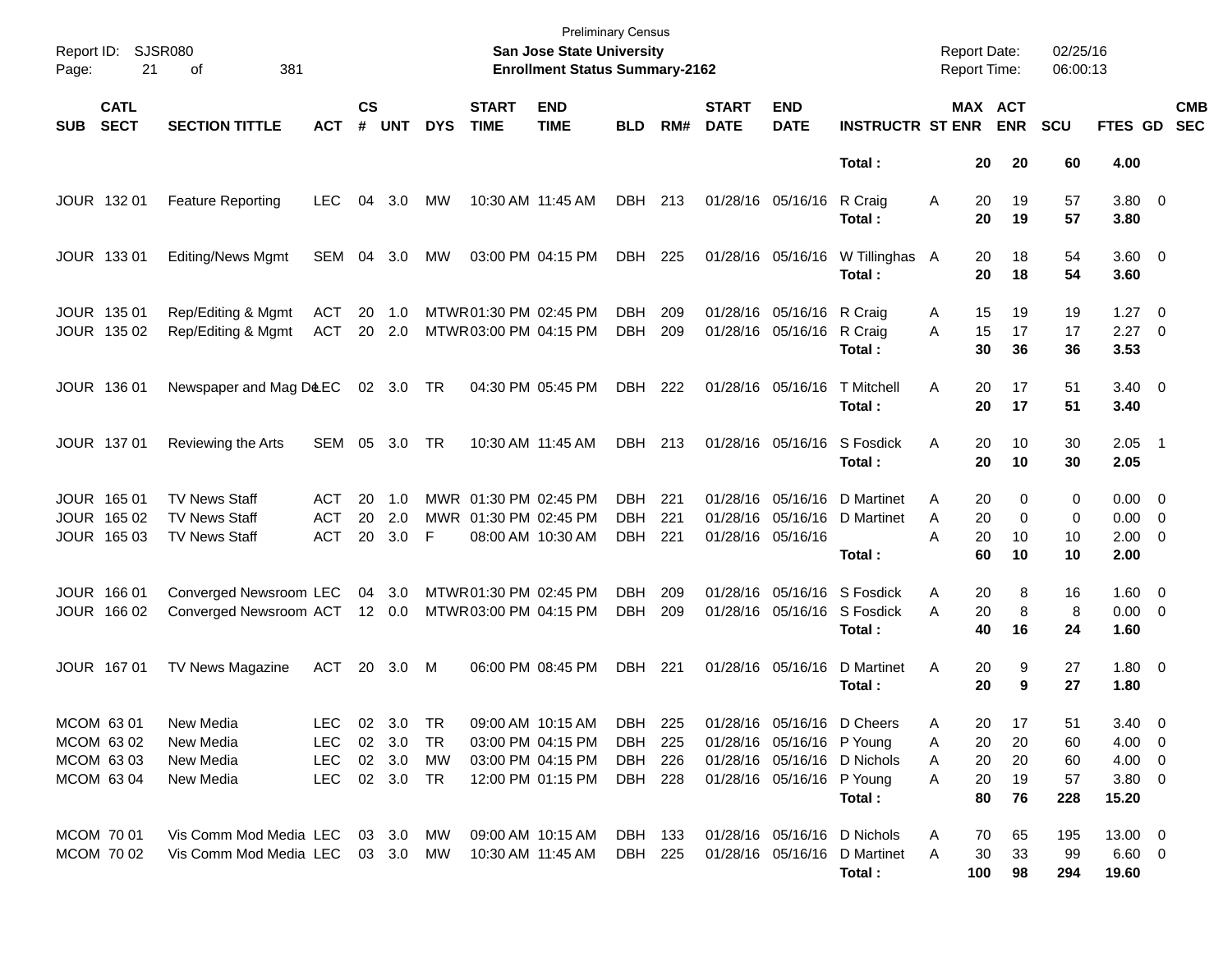| Report ID:<br>22<br>Page:                | SJSR080<br>381<br>οf                                                                                                                                                   |                                        |                            |                                 |                                        |                             | <b>Preliminary Census</b><br><b>San Jose State University</b><br><b>Enrollment Status Summary-2162</b> |                                                             |                                 |                                              |                                                                    |                                                                         | <b>Report Date:</b><br><b>Report Time:</b>                 |                                  | 02/25/16<br>06:00:13              |                                                        |                                                     |                          |
|------------------------------------------|------------------------------------------------------------------------------------------------------------------------------------------------------------------------|----------------------------------------|----------------------------|---------------------------------|----------------------------------------|-----------------------------|--------------------------------------------------------------------------------------------------------|-------------------------------------------------------------|---------------------------------|----------------------------------------------|--------------------------------------------------------------------|-------------------------------------------------------------------------|------------------------------------------------------------|----------------------------------|-----------------------------------|--------------------------------------------------------|-----------------------------------------------------|--------------------------|
| <b>CATL</b><br><b>SECT</b><br><b>SUB</b> | <b>SECTION TITTLE</b>                                                                                                                                                  | <b>ACT</b>                             | $\mathsf{cs}$<br>#         | <b>UNT</b>                      | <b>DYS</b>                             | <b>START</b><br><b>TIME</b> | <b>END</b><br><b>TIME</b>                                                                              | <b>BLD</b>                                                  | RM#                             | <b>START</b><br><b>DATE</b>                  | <b>END</b><br><b>DATE</b>                                          | <b>INSTRUCTR ST ENR</b>                                                 |                                                            | MAX ACT<br><b>ENR</b>            | <b>SCU</b>                        | FTES GD                                                |                                                     | <b>CMB</b><br><b>SEC</b> |
| MCOM 72 01<br>MCOM 72 02<br>MCOM 72 03   | Mcom & Society<br>Mcom & Society<br>Mcom & Society                                                                                                                     | <b>LEC</b><br><b>LEC</b><br><b>LEC</b> | 02<br>02<br>02             | 3.0<br>3.0<br>3.0               | <b>TR</b><br>MW<br>TR                  |                             | 09:00 AM 10:15 AM<br>12:00 PM 01:15 PM<br>10:30 AM 11:45 AM                                            | <b>DBH</b><br>DH<br><b>DBH</b>                              | 133<br>135<br>133               | 01/28/16                                     | 05/16/16<br>01/28/16 05/16/16 M Cabot<br>01/28/16 05/16/16 R Craig | D Nichols<br>Total:                                                     | 70<br>A<br>90<br>A<br>45<br>A<br>205                       | 22<br>65<br>45<br>132            | 66<br>195<br>135<br>396           | 4.40 0<br>13.00<br>9.00<br>26.40                       | $\overline{\mathbf{0}}$<br>$\overline{\phantom{0}}$ |                          |
|                                          | MCOM 100W 01 Wrtg Wkhp in Comm<br>MCOM 100W 02 Wrtg Wkhp in Comm<br>MCOM 100W 03 Wrtg Wkhp in Comm<br>MCOM 100W 04 Wrtg Wkhp in Comm<br>MCOM 100W 05 Wrtg Wkhp in Comm | SEM<br>SEM<br>SEM<br>SEM<br>SEM        | 04<br>04<br>04<br>04<br>04 | 3.0<br>3.0<br>3.0<br>3.0<br>3.0 | <b>TR</b><br>MW<br><b>TR</b><br>F<br>F |                             | 01:30 PM 02:45 PM<br>03:00 PM 04:15 PM<br>03:00 PM 04:15 PM<br>09:00 AM 11:45 AM<br>12:00 PM 02:45 PM  | <b>DBH</b><br><b>DBH</b><br><b>DBH</b><br><b>DBH</b><br>DBH | 224<br>222<br>222<br>224<br>224 | 01/28/16<br>01/28/16<br>01/28/16<br>01/28/16 | 05/16/16<br>05/16/16<br>05/16/16<br>05/16/16<br>01/28/16 05/16/16  | D Nichols<br>T Ulrich<br>T Mitchell<br>R Nichols<br>R Nichols<br>Total: | Α<br>20<br>Α<br>20<br>20<br>A<br>20<br>Α<br>A<br>20<br>100 | 18<br>18<br>20<br>20<br>19<br>95 | 54<br>54<br>60<br>60<br>57<br>285 | 3.60 0<br>3.60 0<br>4.00<br>4.00<br>$3.80\ 0$<br>19.00 | $\overline{\mathbf{0}}$<br>$\overline{\mathbf{0}}$  |                          |
| MCOM 101 01<br>MCOM 101 02               | Media Law & Ethics<br>Media Law & Ethics                                                                                                                               | <b>LEC</b><br><b>LEC</b>               | 03                         | 3.0<br>03 3.0                   | <b>TR</b><br>MW                        | 01:30 PM 02:45 PM           | 03:00 PM 04:15 PM                                                                                      | <b>DBH</b><br><b>DBH</b>                                    | 133<br>133                      |                                              | 01/28/16 05/16/16<br>01/28/16 05/16/16                             | D Tillinghas<br>D Tillinghas<br>Total:                                  | 50<br>A<br>50<br>A<br>100                                  | 36<br>38<br>74                   | 108<br>114<br>222                 | 7.20<br>$7.60 \t 0$<br>14.80                           | $\overline{\phantom{0}}$                            |                          |
| MCOM 104 01                              | Mass Comm Research SEM 04 3.0                                                                                                                                          |                                        |                            |                                 | TR                                     |                             | 03:00 PM 04:15 PM                                                                                      | DBH 133                                                     |                                 |                                              | 01/28/16 05/16/16                                                  | W Tillinghas A<br>Total:                                                | 30<br>30                                                   | 36<br>36                         | 108<br>108                        | $7.20 \t 0$<br>7.20                                    |                                                     |                          |
| MCOM 105 01                              | Diversty & Media                                                                                                                                                       | <b>LEC</b>                             |                            | 02 3.0                          | МW                                     |                             | 01:30 PM 02:45 PM                                                                                      | DBH 133                                                     |                                 |                                              | 01/28/16 05/16/16                                                  | D Nichols<br>Total:                                                     | A<br>70<br>70                                              | 41<br>41                         | 123<br>123                        | $8.20 \ 0$<br>8.20                                     |                                                     |                          |
| MCOM 106 01                              | Global Mass Comm                                                                                                                                                       | <b>LEC</b>                             |                            | 02 3.0                          | MW                                     |                             | 10:30 AM 11:45 AM                                                                                      | DBH                                                         | 133                             |                                              | 01/28/16 05/16/16                                                  | D Tillinghas<br>Total:                                                  | 45<br>A<br>45                                              | 29<br>29                         | 87<br>87                          | 5.80 0<br>5.80                                         |                                                     |                          |
| <b>MCOM 111 01</b>                       | Internship                                                                                                                                                             | SEM                                    |                            | 06 3.0                          | TBA                                    |                             |                                                                                                        |                                                             |                                 |                                              | 01/28/16 05/16/16                                                  | M Cabot<br>Total:                                                       | 50<br>A<br>50                                              | 28<br>28                         | 84<br>84                          | 5.60 0<br>5.60                                         |                                                     |                          |
| MCOM 139 01                              | Specialized Wrtg<br>MCOM 139 02 Specialized Wrtg                                                                                                                       | <b>SEM</b><br>SEM 04 3.0 TR            |                            | 3.0                             |                                        |                             | 03:00 PM 04:15 PM DBH 209B 01/28/16 05/16/16 T Ulrich                                                  |                                                             |                                 |                                              |                                                                    | Total :                                                                 | Χ<br>0<br>20<br>A<br>20                                    | 0<br>13<br>13                    | 0<br>39<br>39                     | $0.00 \t 0$<br>$2.65$ 1<br>2.65                        |                                                     |                          |
| MCOM 163 01                              | Adv Media tech                                                                                                                                                         |                                        |                            |                                 |                                        |                             | LEC 03 3.0 TR  04:30 PM  05:45 PM  DBH  133  01/28/16  05/16/16  P  Young                              |                                                             |                                 |                                              |                                                                    | Total:                                                                  | A<br>20<br>20                                              | 18<br>18                         | 54<br>54                          | $3.65$ 1<br>3.65                                       |                                                     |                          |
|                                          | MCOM 170 01 StrtgcSocialMedia&Bu LEC 01 3.0 W 06:00 PM 08:45 PM DBH 133 01/28/16 05/16/16 M Brito                                                                      |                                        |                            |                                 |                                        |                             |                                                                                                        |                                                             |                                 |                                              |                                                                    | Total:                                                                  | A<br>50<br>50                                              | 23<br>23                         | 69<br>69                          | 4.65 1<br>4.65                                         |                                                     |                          |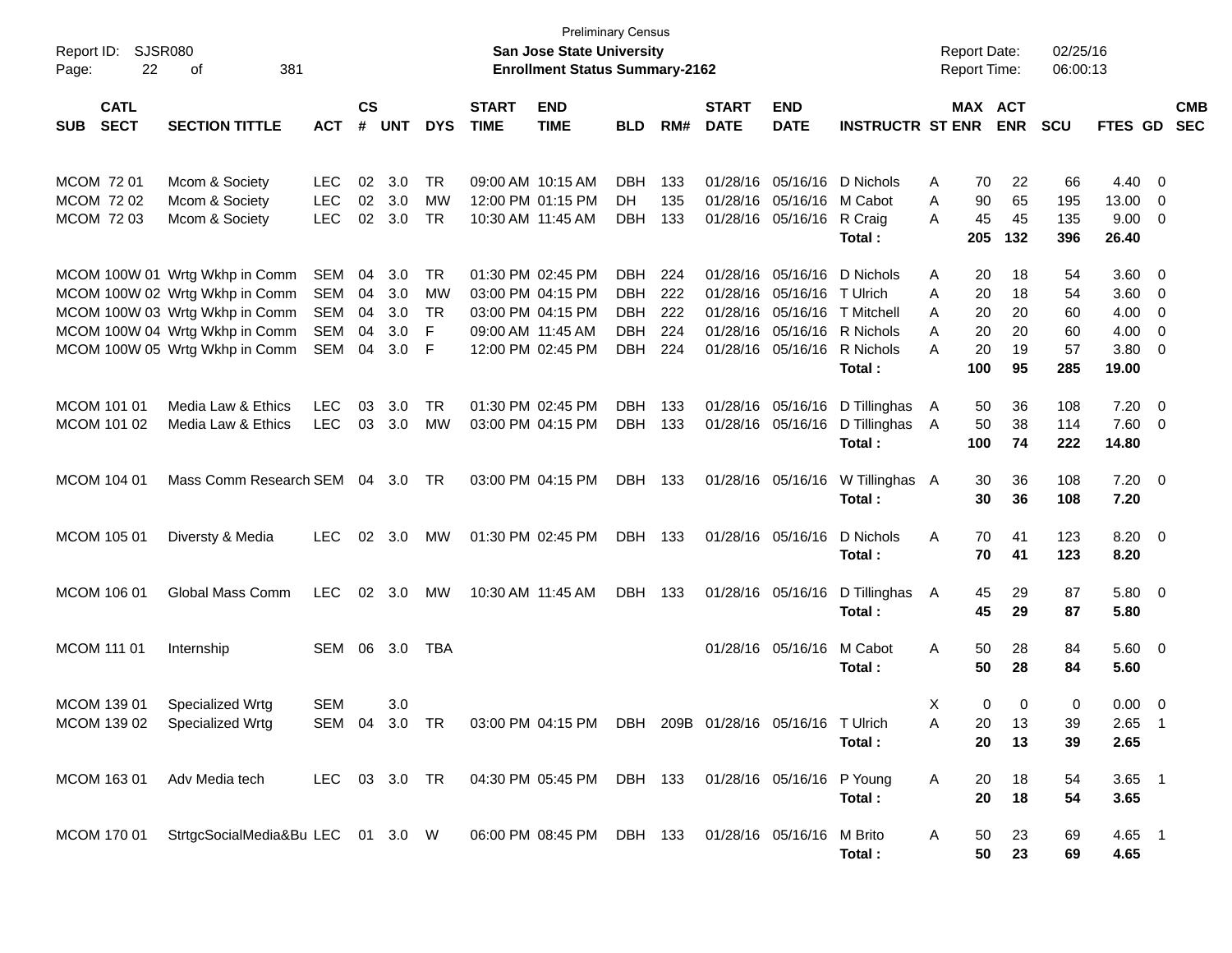| Report ID:<br>Page:                       | 23                         | <b>SJSR080</b><br>381<br>οf                                 |                                        |                    |                   |                                        |                             | <b>Preliminary Census</b><br><b>San Jose State University</b><br><b>Enrollment Status Summary-2162</b> |                |      |                             |                                                                      |                                                       | <b>Report Date:</b><br><b>Report Time:</b> |                      |                       | 02/25/16<br>06:00:13 |                                  |                                                    |                          |
|-------------------------------------------|----------------------------|-------------------------------------------------------------|----------------------------------------|--------------------|-------------------|----------------------------------------|-----------------------------|--------------------------------------------------------------------------------------------------------|----------------|------|-----------------------------|----------------------------------------------------------------------|-------------------------------------------------------|--------------------------------------------|----------------------|-----------------------|----------------------|----------------------------------|----------------------------------------------------|--------------------------|
| <b>SUB</b>                                | <b>CATL</b><br><b>SECT</b> | <b>SECTION TITTLE</b>                                       | <b>ACT</b>                             | $\mathsf{cs}$<br># | <b>UNT</b>        | <b>DYS</b>                             | <b>START</b><br><b>TIME</b> | <b>END</b><br><b>TIME</b>                                                                              | <b>BLD</b>     | RM#  | <b>START</b><br><b>DATE</b> | <b>END</b><br><b>DATE</b>                                            | <b>INSTRUCTR ST ENR</b>                               |                                            |                      | MAX ACT<br><b>ENR</b> | <b>SCU</b>           | FTES GD                          |                                                    | <b>CMB</b><br><b>SEC</b> |
| MCOM 180 01<br>MCOM 180 02<br>MCOM 180 03 |                            | Global Leadership<br>Global Leadership<br>Global Leadership | <b>SUP</b><br><b>SUP</b><br><b>SUP</b> | 36<br>36<br>36     | 1.0<br>2.0<br>3.0 | <b>TBA</b><br><b>TBA</b><br><b>TBA</b> |                             |                                                                                                        |                |      |                             | 01/28/16 05/16/16 R Rucker<br>01/28/16 05/16/16<br>01/28/16 05/16/16 | R Rucker<br>R Rucker                                  | Α<br>Α<br>А                                | 30<br>20<br>30<br>80 | 24<br>3<br>20<br>47   | 24<br>6<br>60        | 1.62<br>0.43<br>4.25             | - 1<br>$\overline{1}$<br>- 5                       |                          |
|                                           | MCOM 199B 01               | Ad & PR Agency II                                           | LAB                                    | 15                 | 3.0               |                                        | MTWR03:00 PM 04:15 PM       |                                                                                                        | <b>DBH</b>     | 117D | 01/28/16 05/16/16           |                                                                      | Total:<br>C Disalvo<br>Total:                         | Α                                          | 30<br>30             | 30<br>30              | 90<br>90<br>90       | 6.30<br>$6.00 \quad 0$<br>6.00   |                                                    |                          |
| MCOM 215 01                               |                            | Media Visionaries                                           | SEM                                    | 05                 | 3.0               | M                                      |                             | 06:00 PM 08:45 PM                                                                                      | <b>DBH</b>     | 133  |                             | 01/28/16 05/16/16                                                    | R Rucker<br>Total:                                    | Α                                          | 20<br>20             | 15<br>15              | 45<br>45             | 3.75 15<br>3.75                  |                                                    |                          |
| MCOM 270 01                               |                            | Comm Law & Policy                                           | SEM                                    | 05                 | 3.0               | $\top$                                 |                             | 06:00 PM 08:45 PM                                                                                      | DBH            | 225  |                             | 01/28/16 05/16/16                                                    | D Tillinghas<br>Total:                                | A                                          | 20<br>20             | 11<br>11              | 33<br>33             | 2.75 11<br>2.75                  |                                                    |                          |
| MCOM 284 01                               |                            | Project Man                                                 | SEM                                    | 05                 | 3.0               | R                                      |                             | 06:00 PM 08:45 PM                                                                                      | DBH            | 225  |                             | 01/28/16 05/16/16                                                    | R Craig<br>Total:                                     | Α                                          | 20<br>20             | 6<br>6                | 18<br>18             | $1.50\ 6$<br>1.50                |                                                    |                          |
| MCOM 295 01                               |                            | Mass Comm Research SEM                                      |                                        | 05                 | 3.0               | W                                      | 06:00 PM 08:45 PM           |                                                                                                        | <b>DBH</b>     | 225  |                             | 01/28/16 05/16/16                                                    | W Tillinghas A<br>Total:                              |                                            | 20<br>20             | 10<br>10              | 30<br>30             | 2.50 10<br>2.50                  |                                                    |                          |
| MCOM 298 01<br>MCOM 298 02                |                            | SP Studies M C<br>SP Studies M C                            | <b>SUP</b><br><b>SUP</b>               | 25<br>25           | 3.0<br>6.0        | <b>TBA</b><br><b>TBA</b>               |                             |                                                                                                        |                |      |                             | 01/28/16 05/16/16<br>01/28/16 05/16/16                               | W Tillinghas A<br>W Tillinghas A<br>Total:            |                                            | 20<br>20<br>40       | 5<br>0<br>5           | 15<br>0<br>15        | 1.25<br>0.00<br>1.25             | - 5<br>$\overline{\mathbf{0}}$                     |                          |
| MCOM 299 01<br>MCOM 299 02                |                            | <b>Mass Comm Thesis</b><br>Mass Comm Thesis                 | <b>SUP</b><br><b>SUP</b>               | 25<br>25           | 3.0<br>6.0        | TBA<br><b>TBA</b>                      |                             |                                                                                                        |                |      |                             | 01/28/16 05/16/16<br>01/28/16 05/16/16                               | S Fosdick<br>S Fosdick<br>Total:                      | A<br>Α                                     | 20<br>20<br>40       | 0<br>0<br>0           | 0<br>0<br>0          | 0.00<br>0.00<br>0.00             | $\overline{\mathbf{0}}$<br>$\overline{\mathbf{0}}$ |                          |
| PR.                                       | 99 01                      | Contempory PR                                               | SEM                                    | 04                 | 3.0               | TR                                     | 09:00 AM 10:15 AM           |                                                                                                        | <b>BBC</b>     | 004  |                             | 01/28/16 05/16/16                                                    | M Cabot<br>Total:                                     | A                                          | 110<br>110           | 51<br>51              | 153<br>153           | 10.20<br>10.20                   | $\overline{\phantom{0}}$                           |                          |
| PR.<br><b>PR</b>                          | 190 01<br>190 02           | <b>Media Writing</b><br><b>Media Writing</b>                | SEM 04 3.0<br>SEM                      |                    | 04 3.0            | TR<br>TR                               |                             | 01:30 PM 02:45 PM<br>10:30 AM 11:45 AM                                                                 | DBH 226<br>DBH | 226  |                             | 01/28/16 05/16/16                                                    | 01/28/16 05/16/16 C Disalvo<br>K Martinelli<br>Total: | Α<br>Α                                     | 20<br>20<br>40       | 19<br>19<br>38        | 57<br>57<br>114      | $3.80\ 0$<br>3.80 0<br>7.60      |                                                    |                          |
| PR.<br>PR.                                | 191 01<br>191 02           | <b>Strategic Writing</b><br><b>Strategic Writing</b>        | SEM 04 3.0<br>SEM                      | 04                 | 3.0               | TR<br><b>TR</b>                        |                             | 01:30 PM 02:45 PM<br>01:30 PM 02:45 PM                                                                 | DBH 222<br>DBH | 228  |                             | 01/28/16 05/16/16                                                    | 01/28/16 05/16/16 K Martinelli<br>M Cabot<br>Total:   | A<br>Α                                     | 20<br>20<br>40       | 16<br>20<br>36        | 48<br>60<br>108      | $3.20 \ 0$<br>$4.00 \ 0$<br>7.20 |                                                    |                          |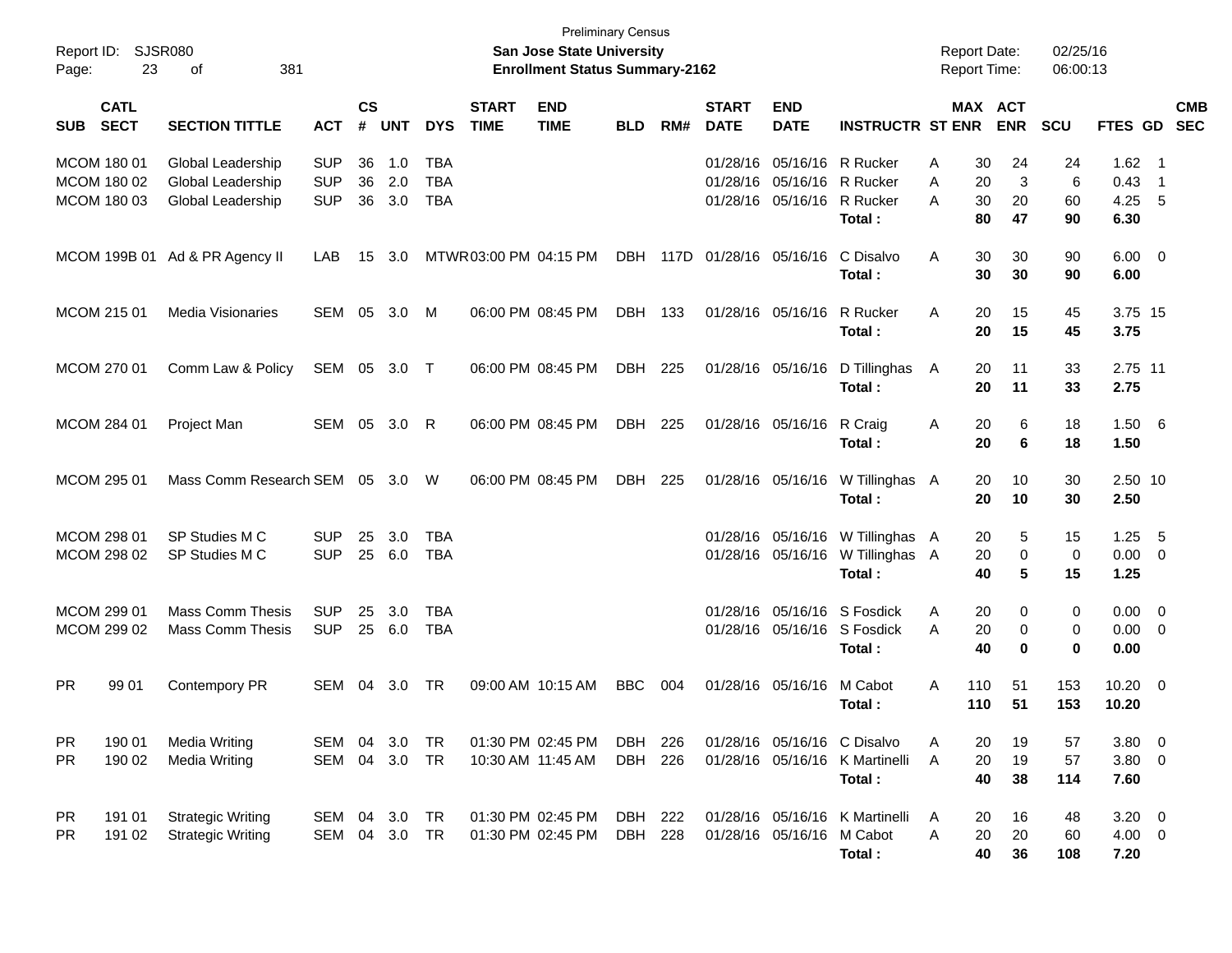| Report ID:<br>Page:    | <b>Preliminary Census</b><br><b>SJSR080</b><br><b>San Jose State University</b><br>24<br>381<br><b>Enrollment Status Summary-2162</b><br>0f |                                            |                          |                |            |                        |                             |                                        |                          |            |                             |                                                  |                                                       |        | <b>Report Date:</b><br><b>Report Time:</b> |                          | 02/25/16<br>06:00:13        |                                     |                          |                          |
|------------------------|---------------------------------------------------------------------------------------------------------------------------------------------|--------------------------------------------|--------------------------|----------------|------------|------------------------|-----------------------------|----------------------------------------|--------------------------|------------|-----------------------------|--------------------------------------------------|-------------------------------------------------------|--------|--------------------------------------------|--------------------------|-----------------------------|-------------------------------------|--------------------------|--------------------------|
| <b>SUB</b>             | <b>CATL</b><br><b>SECT</b>                                                                                                                  | <b>SECTION TITTLE</b>                      | <b>ACT</b>               | <b>CS</b><br># | <b>UNT</b> | <b>DYS</b>             | <b>START</b><br><b>TIME</b> | <b>END</b><br><b>TIME</b>              | <b>BLD</b>               | RM#        | <b>START</b><br><b>DATE</b> | <b>END</b><br><b>DATE</b>                        | <b>INSTRUCTR ST ENR</b>                               |        | <b>MAX</b>                                 | <b>ACT</b><br><b>ENR</b> | <b>SCU</b>                  | <b>FTES GD</b>                      |                          | <b>CMB</b><br><b>SEC</b> |
| <b>PR</b><br><b>PR</b> | 192 01<br>192 02                                                                                                                            | <b>Case Studies</b><br><b>Case Studies</b> | <b>SEM</b><br><b>SEM</b> | 04<br>04       | 3.0<br>3.0 | <b>MW</b><br><b>MW</b> |                             | 10:30 AM 11:45 AM<br>01:30 PM 02:45 PM | <b>DBH</b><br><b>DBH</b> | 226<br>222 | 01/28/16<br>01/28/16        | 05/16/16<br>05/16/16                             | K Martinelli<br>K Martinelli<br>Total:                | A<br>A | 20<br>20<br>40                             | 21<br>23<br>44           | 63<br>69<br>132             | 4.20<br>4.60<br>8.80                | $\overline{0}$<br>- 0    |                          |
| <b>PR</b>              | 193 01                                                                                                                                      | Special Event Manage SEM                   |                          | 04             | 3.0        | MW                     | 01:30 PM 02:45 PM           |                                        | <b>DBH</b>               | 225        | 01/28/16                    | 05/16/16                                         | C Disalvo<br>Total:                                   | A      | 30<br>30                                   | 16<br>16                 | 48<br>48                    | 3.20<br>3.20                        | $\overline{\phantom{0}}$ |                          |
| <b>PR</b>              | 199 01                                                                                                                                      | Campaign Mgmt                              | <b>SEM</b>               | 05             | 3.0        | <b>MW</b>              |                             | 04:30 PM 05:45 PM                      | <b>DBH</b>               | 133        | 01/28/16                    | 05/16/16                                         | C Disalvo<br>Total:                                   | A      | 35<br>35                                   | 35<br>35                 | 105<br>105                  | $7.00 \t 0$<br>7.00                 |                          |                          |
|                        | Department :                                                                                                                                | Journalism & Mass Communication            |                          |                |            |                        |                             |                                        |                          |            |                             | <b>Lower Division:</b><br><b>Upper Division:</b> | <b>Department Total:</b><br><b>Graduate Division:</b> |        | 2140<br>725<br>1255<br>160                 | 1511<br>512<br>952<br>47 | 4366<br>1536<br>2689<br>141 | 296.38<br>102.40<br>182.23<br>11.75 |                          |                          |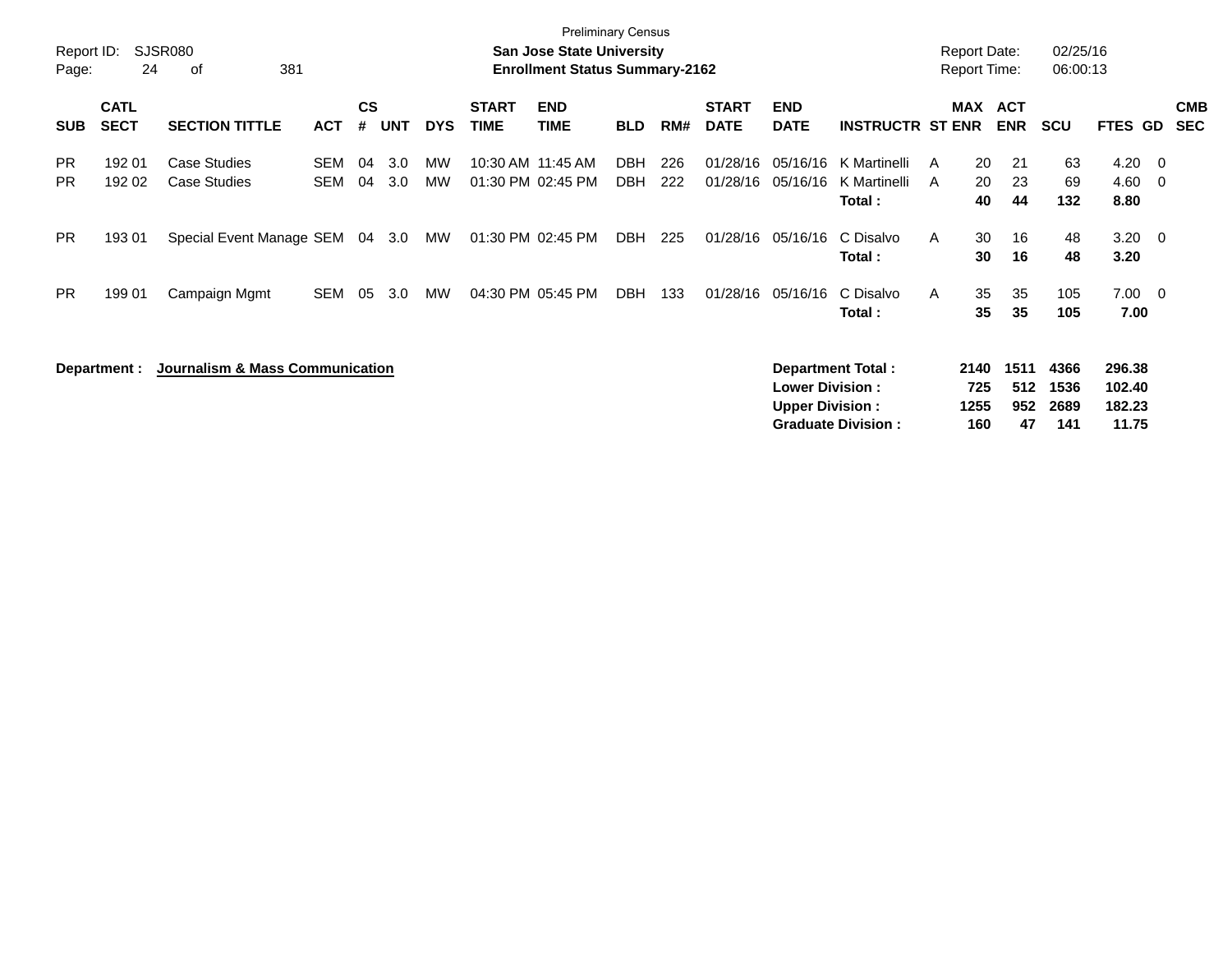| Page:          | Report ID:                 | <b>SJSR080</b><br>25<br>381<br>of                            |                |                    |            |            |                             | San Jose State University<br><b>Enrollment Status Summary-2162</b> | <b>Preliminary Census</b> |     |                             |                           |                                                                       | <b>Report Date:</b> |          | Report Time:          | 02/25/16<br>06:00:13 |                       |                          |                          |
|----------------|----------------------------|--------------------------------------------------------------|----------------|--------------------|------------|------------|-----------------------------|--------------------------------------------------------------------|---------------------------|-----|-----------------------------|---------------------------|-----------------------------------------------------------------------|---------------------|----------|-----------------------|----------------------|-----------------------|--------------------------|--------------------------|
| <b>SUB</b>     | <b>CATL</b><br><b>SECT</b> | <b>SECTION TITTLE</b>                                        | <b>ACT</b>     | $\mathsf{cs}$<br># | <b>UNT</b> | <b>DYS</b> | <b>START</b><br><b>TIME</b> | <b>END</b><br><b>TIME</b>                                          | <b>BLD</b>                | RM# | <b>START</b><br><b>DATE</b> | <b>END</b><br><b>DATE</b> | <b>INSTRUCTR ST ENR</b>                                               |                     |          | MAX ACT<br><b>ENR</b> | <b>SCU</b>           | <b>FTES GD</b>        |                          | <b>CMB</b><br><b>SEC</b> |
| <b>College</b> | Department :               | <b>Applied Sciences &amp; Arts</b><br><b>Justice Studies</b> |                |                    |            |            |                             |                                                                    |                           |     |                             |                           |                                                                       |                     |          |                       |                      |                       |                          |                          |
| FS             | 11 01                      | Survey For Sci                                               | <b>LEC</b>     | 02                 | 3.0        | TBA        |                             |                                                                    |                           |     |                             | 01/28/16 05/16/16         | S Lee<br>Total:                                                       | Α                   | 55<br>55 | 51<br>51              | 153<br>153           | $10.20 \t 0$<br>10.20 |                          |                          |
| <b>FS</b>      | 160 01                     | Spec Topics FS                                               | SEM            | 05                 | 3.0        | TBA        |                             |                                                                    |                           |     |                             | 01/28/16 05/16/16         | S Lee<br>Total:                                                       | Α                   | 35<br>35 | 19<br>19              | 19<br>19             | 3.80 0<br>3.80        |                          |                          |
| FS             | 162 01                     | <b>FS Applications</b>                                       | <b>SEM</b>     |                    | 3.0        |            |                             |                                                                    |                           |     |                             |                           |                                                                       | X                   | 0        | 0                     | 0                    | $0.00 \t 0$           |                          |                          |
| FS             | 162 02                     | <b>FS Applications</b>                                       | <b>ACT</b>     | 07                 | 0.0        | F          |                             | 01:30 PM 03:30 PM                                                  | MН                        | 523 |                             | 01/28/16 05/16/16         | M Juno                                                                | A                   | 45       | 49                    | 49                   | 0.00                  | $\overline{\phantom{0}}$ |                          |
| <b>FS</b>      | 162 03                     | <b>FS Applications</b>                                       | <b>SEM</b>     | 04                 | 3.0        | R          |                             | 01:30 PM 03:30 PM                                                  | MH                        | 523 |                             | 01/28/16 05/16/16         | M Juno<br>Total:                                                      | A                   | 45<br>90 | 49<br>98              | 98<br>147            | 9.80 0<br>9.80        |                          |                          |
| FS             | 164 01                     | Crim Scene Ev Phot                                           | <b>SEM</b>     |                    | 3.0        |            |                             |                                                                    |                           |     |                             |                           |                                                                       | Χ                   | 0        | 0                     | 0                    | $0.00 \t 0$           |                          |                          |
| FS             | 164 02                     | Crim Scene Ev Phot                                           | <b>ACT</b>     |                    | 0.0        |            |                             |                                                                    |                           |     |                             |                           |                                                                       | X                   | 0        | 0                     | 0                    | 0.00                  | $\overline{\phantom{0}}$ |                          |
| FS             | 164 03                     | Crim Scene Ev Phot                                           | <b>SEM</b>     | 05                 | 3.0        | R          |                             | 08:00 AM 10:00 AM                                                  | <b>SH</b>                 | 345 |                             | 01/28/16 05/16/16         | M Juno                                                                | A                   | 40       | 24                    | 48                   | 4.80                  | $\overline{0}$           |                          |
| <b>FS</b>      | 164 04                     | Crim Scene Ev Phot                                           | <b>ACT</b>     | 07                 | 0.0        | F          |                             | 10:00 AM 12:00 PM                                                  | MH                        | 523 |                             | 01/28/16 05/16/16         | M Juno<br>Total:                                                      | A                   | 40<br>80 | 24<br>48              | 24<br>72             | $0.00 \t 0$<br>4.80   |                          |                          |
| FS             | 16701                      | Forensic Mol Biol                                            | <b>LEC</b>     |                    | 0.0        |            |                             |                                                                    |                           |     |                             |                           |                                                                       | Χ                   | 0        | 0                     | 0                    | $0.00 \t 0$           |                          |                          |
| FS             | 167 02                     | Forensic Mol Biol                                            | LAB            |                    | 5.0        |            |                             |                                                                    |                           |     |                             |                           |                                                                       | Χ                   | 0        | 0                     | 0                    | $0.00 \t 0$           |                          |                          |
| FS             | 167 03                     | Forensic Mol Biol                                            | <b>LEC</b>     |                    | 0.0        |            |                             |                                                                    |                           |     |                             |                           |                                                                       | X                   | 0        | 0                     | 0                    | 0.00                  | $\overline{\phantom{0}}$ |                          |
| <b>FS</b>      | 167 04                     | Forensic Mol Biol                                            | LAB            |                    | 5.0        |            |                             |                                                                    |                           |     |                             |                           |                                                                       | X                   | 0        | $\Omega$              | 0                    | 0.00                  | $\overline{\phantom{0}}$ |                          |
| <b>FS</b>      | 167 05                     | Forensic Mol Biol                                            | <b>LEC</b>     |                    | 0.0        |            |                             |                                                                    |                           |     |                             |                           |                                                                       | X                   | 0        | $\Omega$              | 0                    | 0.00                  | $\overline{0}$           |                          |
| <b>FS</b>      | 167 06                     | Forensic Mol Biol                                            | LAB            |                    | 5.0        |            |                             |                                                                    |                           |     |                             |                           |                                                                       | X                   | 0        | $\Omega$              | 0                    | 0.00                  | $\overline{\phantom{0}}$ |                          |
| <b>FS</b>      | 167 07                     | Forensic Mol Biol                                            | <b>LEC</b>     |                    | 5.0        |            |                             |                                                                    |                           |     |                             |                           |                                                                       | X                   | 0        | $\Omega$              | 0                    | 0.00                  | $\overline{\phantom{0}}$ |                          |
| <b>FS</b>      | 167 08                     | Forensic Mol Biol                                            | LAB            |                    | 0.0        |            |                             |                                                                    |                           |     |                             |                           |                                                                       | X                   | 0        | 0                     | 0                    | 0.00                  | $\overline{0}$           |                          |
| FS             | 167 09                     | Forensic Mol Biol                                            | <b>LEC</b>     | 02                 | 0.0        | M          |                             | 06:00 PM 09:20 PM                                                  | MН                        | 523 |                             | 01/28/16 05/16/16         | J Garrido                                                             | Α                   | 40       | 10                    | 40                   | 0.00                  | $\overline{0}$           |                          |
| <b>FS</b>      | 167 10                     | Forensic Mol Biol                                            | LAB            | 16                 | 5.0        | $\top$     |                             | 06:00 PM 09:00 PM                                                  | MН                        | 520 |                             | 01/28/16 05/16/16         | J Garrido<br>Total :                                                  | A                   | 40<br>80 | 10<br>20              | 10<br>50             | 3.33<br>3.33          | $\overline{0}$           |                          |
| FS             | 169 01                     | FS Senior Seminar                                            | SEM 05 3.0 R   |                    |            |            |                             | 04:30 PM 07:15 PM SH                                               |                           | 242 |                             | 01/28/16 05/16/16 M Juno  | Total:                                                                | Α                   | 27<br>27 | 26<br>26              | 78<br>78             | $5.20 \ 0$<br>5.20    |                          |                          |
| JS             | 10 01                      | Intro Just Stud                                              |                |                    |            |            |                             | LEC 01 3.0 MW 10:30 AM 11:45 AM MH                                 |                           | 520 |                             |                           | 01/28/16 05/16/16 G Woods                                             | A                   | 65       | 51                    | 153                  | $10.20 \t 0$          |                          |                          |
| JS             | 10 02                      | Intro Just Stud                                              | LEC 01 3.0 TBA |                    |            |            |                             |                                                                    |                           |     |                             |                           | 01/28/16 05/16/16 D Dexheimer A                                       |                     | 50       | 46                    | 138                  | $9.20 \ 0$            |                          |                          |
|                |                            |                                                              |                |                    |            |            |                             |                                                                    |                           |     |                             |                           | Total:                                                                |                     | 115      | 97                    | 291                  | 19.40                 |                          |                          |
| JS             | 1201                       | Intro to Leg Studie                                          |                |                    |            |            |                             |                                                                    |                           |     |                             |                           | LEC 02 3.0 TR 09:00 AM 10:15 AM MH 520 01/28/16 05/16/16 H Peterson A |                     |          | 55 27                 | 81                   | 5.40 0                |                          |                          |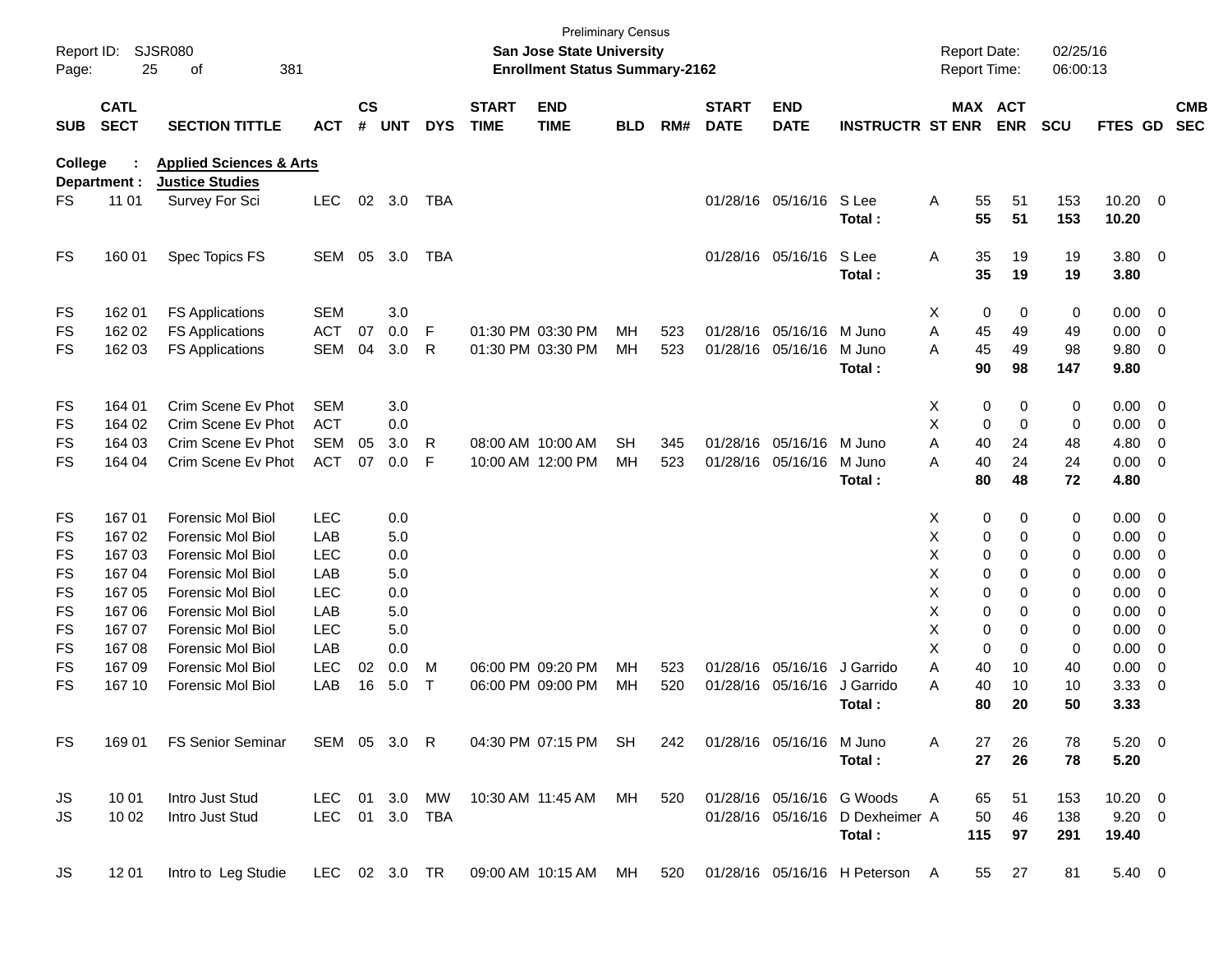| Page:                | Report ID: SJSR080<br>26   | 381<br>оf                                                                                                    |                                                      |                    |                          |                               |                                        | <b>Preliminary Census</b><br><b>San Jose State University</b><br><b>Enrollment Status Summary-2162</b> |                  |            |                             |                                                             |                                    | <b>Report Date:</b><br><b>Report Time:</b>        |                       | 02/25/16<br>06:00:13 |                                                 |                          |
|----------------------|----------------------------|--------------------------------------------------------------------------------------------------------------|------------------------------------------------------|--------------------|--------------------------|-------------------------------|----------------------------------------|--------------------------------------------------------------------------------------------------------|------------------|------------|-----------------------------|-------------------------------------------------------------|------------------------------------|---------------------------------------------------|-----------------------|----------------------|-------------------------------------------------|--------------------------|
| <b>SUB</b>           | <b>CATL</b><br><b>SECT</b> | <b>SECTION TITTLE</b>                                                                                        | <b>ACT</b>                                           | $\mathsf{cs}$<br># | <b>UNT</b>               | <b>DYS</b>                    | <b>START</b><br><b>TIME</b>            | <b>END</b><br><b>TIME</b>                                                                              | <b>BLD</b>       | RM#        | <b>START</b><br><b>DATE</b> | <b>END</b><br><b>DATE</b>                                   | <b>INSTRUCTR ST ENR</b>            |                                                   | MAX ACT<br><b>ENR</b> | <b>SCU</b>           | FTES GD                                         | <b>CMB</b><br><b>SEC</b> |
|                      |                            |                                                                                                              |                                                      |                    |                          |                               |                                        |                                                                                                        |                  |            |                             |                                                             | Total:                             | 55                                                | 27                    | 81                   | 5.40                                            |                          |
| JS                   | 25 01                      | Intro HR & Justice                                                                                           | <b>LEC</b>                                           | 02                 | 3.0                      | МW                            | 09:00 AM 10:15 AM                      |                                                                                                        | МH               | 520        |                             | 01/28/16 05/16/16                                           | L Buckingham A<br>Total:           | 65<br>65                                          | 62<br>62              | 186<br>186           | $12.40 \t 0$<br>12.40                           |                          |
| JS<br>JS<br>JS<br>JS |                            | 100W 01 Writing Workshop<br>100W 02 Writing Workshop<br>100W 03 Writing Workshop<br>100W 04 Writing Workshop | <b>SEM</b><br><b>SEM</b><br><b>SEM</b><br><b>SEM</b> | 04<br>04<br>04     | 3.0<br>3.0<br>3.0<br>3.0 | MW<br><b>TR</b><br><b>TBA</b> | 09:00 AM 10:15 AM<br>03:00 PM 04:15 PM |                                                                                                        | IS<br><b>BBC</b> | 215<br>126 |                             | 01/28/16 05/16/16<br>01/28/16 05/16/16<br>01/28/16 05/16/16 | D Harris<br>D Kameda<br>H Peterson | 27<br>Α<br>27<br>Α<br>X<br>$\mathbf 0$<br>A<br>27 | 26<br>27<br>0<br>26   | 78<br>81<br>0<br>78  | $5.20 \ 0$<br>$5.40 \ 0$<br>$0.00 \t 0$<br>5.20 | $\overline{\phantom{0}}$ |
|                      |                            |                                                                                                              |                                                      |                    |                          |                               |                                        |                                                                                                        |                  |            |                             |                                                             | Total:                             | 81                                                | 79                    | 237                  | 15.80                                           |                          |
| JS<br>JS             | 101 01<br>101 02           | <b>Critical Issues</b><br><b>Critical Issues</b>                                                             | <b>LEC</b><br><b>LEC</b>                             | 01<br>01           | 3.0<br>3.0               | MW<br><b>TR</b>               | 12:00 PM 01:15 PM<br>07:30 AM 08:45 AM |                                                                                                        | МH<br>МH         | 523<br>520 |                             | 01/28/16 05/16/16<br>01/28/16 05/16/16                      | A De Giorgi<br>D Kameda<br>Total:  | 65<br>A<br>55<br>A<br>120                         | 65<br>26<br>91        | 195<br>78<br>273     | 13.00 0<br>$5.20 \ 0$<br>18.20                  |                          |
| JS                   | 102 01                     | Police and Society                                                                                           | LEC.                                                 | 02                 | 3.0                      | R                             | 05:30 PM 08:15 PM                      |                                                                                                        | <b>YUH 124</b>   |            |                             | 01/28/16 05/16/16                                           | E Sills<br>Total:                  | 125<br>Α<br>125                                   | 100<br>100            | 300<br>300           | $20.00 \t 0$<br>20.00                           |                          |
| JS                   | 103 01                     | <b>Courts and Society</b>                                                                                    | <b>LEC</b>                                           |                    | 02 3.0                   | TR                            | 12:00 PM 01:15 PM                      |                                                                                                        | МH               | 520        |                             | 01/28/16 05/16/16                                           | M Stevenson A<br>Total:            | 70<br>70                                          | 48<br>48              | 144<br>144           | 9.60 0<br>9.60                                  |                          |
| JS                   | 104 01                     | Penal Pol & Inst                                                                                             | LEC.                                                 |                    | 02 3.0                   | МW                            | 03:00 PM 04:15 PM                      |                                                                                                        | CL               | 222        |                             | 01/28/16 05/16/16                                           | S Rivera<br>Total:                 | 70<br>Α<br>70                                     | 41<br>41              | 123<br>123           | $8.20 \ 0$<br>8.20                              |                          |
| JS                   | 107 01                     | Justice Mgmt                                                                                                 | <b>LEC</b>                                           |                    | 02 3.0                   | TBA                           |                                        |                                                                                                        |                  |            |                             | 01/28/16 05/16/16                                           | D Dexheimer A<br>Total:            | 50<br>50                                          | 48<br>48              | 144<br>144           | $9.65$ 1<br>9.65                                |                          |
| JS                   | 114 01                     | <b>Research Methods</b>                                                                                      | <b>LEC</b>                                           | 02                 | 3.0                      | MW                            | 04:30 PM 05:45 PM                      |                                                                                                        | <b>CCB</b>       | 101        |                             | 01/28/16 05/16/16                                           | M Vallerga                         | 35<br>A                                           | 21                    | 63                   | $4.20 \ 0$                                      |                          |
| JS                   | 114 02                     | <b>Research Methods</b>                                                                                      | <b>LEC</b>                                           | 02                 | 3.0                      | <b>TR</b>                     | 10:30 AM 11:45 AM                      |                                                                                                        | <b>SH</b>        | 345        |                             | 01/28/16 05/16/16 C Hebert                                  |                                    | 35<br>Α                                           | 27                    | 81                   | $5.40 \ 0$                                      |                          |
| JS                   | 114 03                     | <b>Research Methods</b>                                                                                      | <b>LEC</b>                                           |                    | 3.0                      |                               |                                        |                                                                                                        |                  |            |                             |                                                             |                                    | X<br>$\mathbf 0$                                  | $\mathbf 0$           | 0                    | 0.00                                            | $\overline{\mathbf{0}}$  |
| JS                   | 114 04                     | Research Methods                                                                                             | LEC                                                  | 02                 | 3.0 TR                   |                               |                                        | 01:30 PM 02:45 PM                                                                                      | SH               | 311        |                             |                                                             | 01/28/16 05/16/16 M Vallerga       | 35<br>A                                           | 37                    | 111                  | 7.50                                            | - 2                      |
|                      |                            |                                                                                                              |                                                      |                    |                          |                               |                                        |                                                                                                        |                  |            |                             |                                                             | Total:                             | 105                                               | 85                    | 255                  | 17.10                                           |                          |
| JS                   | 117 01                     | QuaL Resrch Mds                                                                                              | <b>LEC</b>                                           |                    | 3.0                      |                               |                                        |                                                                                                        |                  |            |                             |                                                             |                                    | X                                                 | 0<br>0                | 0                    | $0.00 \t 0$                                     |                          |
|                      |                            |                                                                                                              |                                                      |                    |                          |                               |                                        |                                                                                                        |                  |            |                             |                                                             | Total:                             |                                                   | 0<br>$\bf{0}$         | 0                    | 0.00                                            |                          |
| JS                   |                            | 121 01 Media and Justice                                                                                     | LEC 02 3.0 TBA                                       |                    |                          |                               |                                        |                                                                                                        |                  |            |                             | 01/28/16 05/16/16 S Rivera                                  | Total:                             | A<br>50<br>50                                     | 42<br>42              | 126<br>126           | 8.50 2<br>8.50                                  |                          |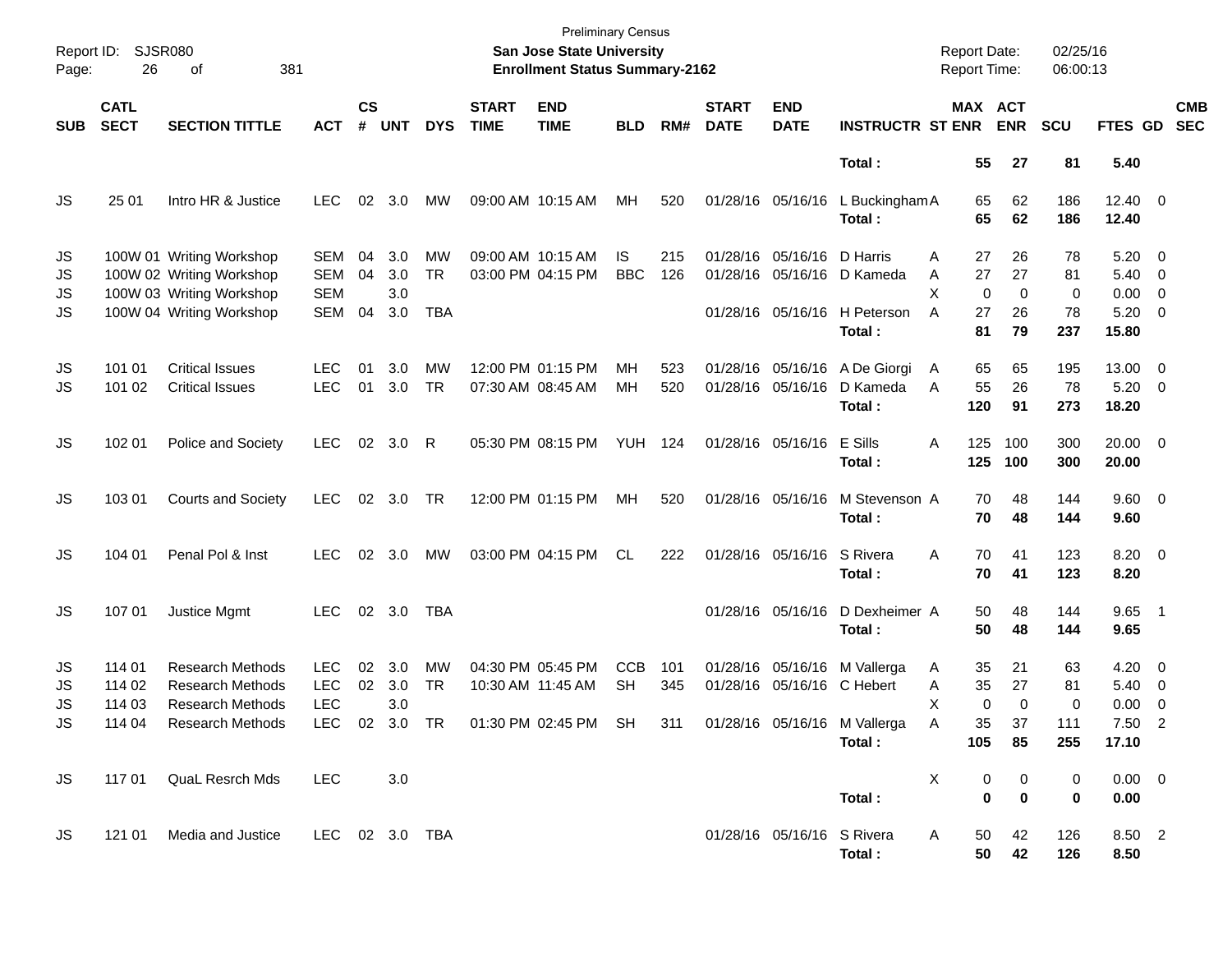| Report ID:<br>Page: | 27                         | SJSR080<br>381<br>of                                                                         |                   |                |                               |                          |                             | <b>Preliminary Census</b><br>San Jose State University<br><b>Enrollment Status Summary-2162</b> |            |     |                             |                            |                                                                                                     | <b>Report Date:</b><br>Report Time:  |                                          | 02/25/16<br>06:00:13     |                                              |                           |
|---------------------|----------------------------|----------------------------------------------------------------------------------------------|-------------------|----------------|-------------------------------|--------------------------|-----------------------------|-------------------------------------------------------------------------------------------------|------------|-----|-----------------------------|----------------------------|-----------------------------------------------------------------------------------------------------|--------------------------------------|------------------------------------------|--------------------------|----------------------------------------------|---------------------------|
| <b>SUB</b>          | <b>CATL</b><br><b>SECT</b> | <b>SECTION TITTLE</b>                                                                        | <b>ACT</b>        | <b>CS</b><br># | <b>UNT</b>                    | <b>DYS</b>               | <b>START</b><br><b>TIME</b> | <b>END</b><br><b>TIME</b>                                                                       | <b>BLD</b> | RM# | <b>START</b><br><b>DATE</b> | <b>END</b><br><b>DATE</b>  | <b>INSTRUCTR ST ENR</b>                                                                             |                                      | MAX ACT<br><b>ENR</b>                    | <b>SCU</b>               |                                              | <b>CMB</b><br>FTES GD SEC |
| JS                  | 122 01                     | Drugs & Society                                                                              | <b>LEC</b>        |                | 01 3.0                        | <b>MW</b>                |                             | 01:30 PM 02:45 PM                                                                               | CL         | 117 |                             | 01/28/16 05/16/16 S Rivera | Total:                                                                                              | 55<br>Α<br>55                        | 51<br>51                                 | 153<br>153               | $10.20 \t 0$<br>10.20                        |                           |
| <b>JS</b>           | 123 01                     | Terrorism & Security                                                                         | LEC               |                | 02 3.0 MW                     |                          |                             | 12:00 PM 01:15 PM                                                                               | MН         | 324 |                             | 01/28/16 05/16/16          | J Guy<br>Total:                                                                                     | 55<br>A<br>55                        | 47<br>47                                 | 141<br>141               | $9.40 \quad 0$<br>9.40                       |                           |
| <b>JS</b>           | 127 01                     | Imm and Justice                                                                              | <b>LEC</b>        | 02             | 3.0                           | <b>TR</b>                |                             | 01:30 PM 02:45 PM                                                                               | МH         | 424 |                             | 01/28/16 05/16/16          | N Perry<br>Total:                                                                                   | 42<br>A<br>42                        | 12<br>12                                 | 36<br>36                 | $2.40 \ 0$<br>2.40                           |                           |
| JS                  | 130 01                     | Sex & Justice                                                                                | <b>LEC</b>        |                | 3.0                           |                          |                             |                                                                                                 |            |     |                             |                            | Total:                                                                                              | Х                                    | 0<br>0<br>$\bf{0}$<br>0                  | 0<br>0                   | $0.00 \t 0$<br>0.00                          |                           |
| <b>JS</b>           | 131 01                     | Intervntn/Mediatn                                                                            | <b>LEC</b>        | 02             | 3.0                           | MW                       |                             | 09:00 AM 10:15 AM                                                                               | МH         | 523 |                             |                            | 01/28/16 05/16/16 V Montelongo A<br>Total:                                                          | 44<br>44                             | 23<br>23                                 | 69<br>69                 | $4.60$ 0<br>4.60                             |                           |
| JS<br>JS<br>JS      | 132 01<br>132 02<br>132 03 | Race Gender Inequali LEC<br>Race Gender Inequali LEC<br>Race Gender Inequali LEC             |                   |                | 02 3.0<br>02 3.0<br>02 3.0 TR | <b>TBA</b><br><b>TBA</b> |                             | 09:00 AM 10:15 AM                                                                               | <b>SH</b>  | 346 |                             |                            | 01/28/16 05/16/16 V Herrera<br>01/28/16 05/16/16 S Martinek<br>01/28/16 05/16/16 D Kameda<br>Total: | 44<br>A<br>44<br>A<br>44<br>A<br>132 | 42<br>41<br>35<br>118                    | 126<br>123<br>105<br>354 | 8.40 0<br>$8.20 \ 0$<br>$7.00 \t 0$<br>23.60 |                           |
| <b>JS</b>           | 136 01                     | Famly & Comm ViolencLEC                                                                      |                   |                | 02 3.0 TBA                    |                          |                             |                                                                                                 |            |     |                             | 01/28/16 05/16/16          | M Lowell<br>Total:                                                                                  | 44<br>Α<br>44                        | 44<br>44                                 | 132<br>132               | 8.85 1<br>8.85                               |                           |
| JS                  | 13701                      | Collaborative Respon LEC 02 3.0 TBA                                                          |                   |                |                               |                          |                             |                                                                                                 |            |     |                             | 01/28/16 05/16/16          | M Lowell<br>Total:                                                                                  | 35<br>Α<br>35                        | 23<br>23                                 | 69<br>69                 | 5.05 9<br>5.05                               |                           |
| <b>JS</b>           | 140 01                     | <b>RCP</b>                                                                                   | <b>LEC</b>        |                | 02 3.0                        | <b>TR</b>                |                             | 03:00 PM 04:15 PM                                                                               | МH         | 223 |                             | 01/28/16 05/16/16          | M Stevenson A<br>Total:                                                                             | 25<br>25                             | 19<br>19                                 | 57<br>57                 | $3.80\ 0$<br>3.80                            |                           |
| JS                  | 141 01                     | <b>RCP Representation</b>                                                                    | <b>SUP</b>        |                | 36 3.0 TR                     |                          |                             | 04:30 PM 05:45 PM                                                                               | МH         | 321 |                             | 01/28/16 05/16/16          | M Stevenson A<br>Total :                                                                            | 10<br>10                             | 9<br>9                                   | 27<br>27                 | $1.80 \ 0$<br>1.80                           |                           |
| JS<br>JS            | 142 01                     | <b>RCP ASCI</b><br>142 02 RCP ASCI                                                           | <b>LEC</b><br>LEC |                | 3.0<br>3.0                    |                          |                             |                                                                                                 |            |     |                             |                            | Total:                                                                                              | X<br>X                               | 0<br>0<br>0<br>0<br>$\bf{0}$<br>$\bf{0}$ | 0<br>0                   | $0.00 \t 0$<br>$0.00 \t 0$<br>0.00           |                           |
| JS                  |                            | 143 01 Evidence & Proced LEC 02 3.0 TR 01:30 PM 02:45 PM MH 520 01/28/16 05/16/16 H Peterson |                   |                |                               |                          |                             |                                                                                                 |            |     |                             |                            | Total:                                                                                              | 55<br>A<br>55                        | 39<br>39                                 | 117<br>117               | 7.80 0<br>7.80                               |                           |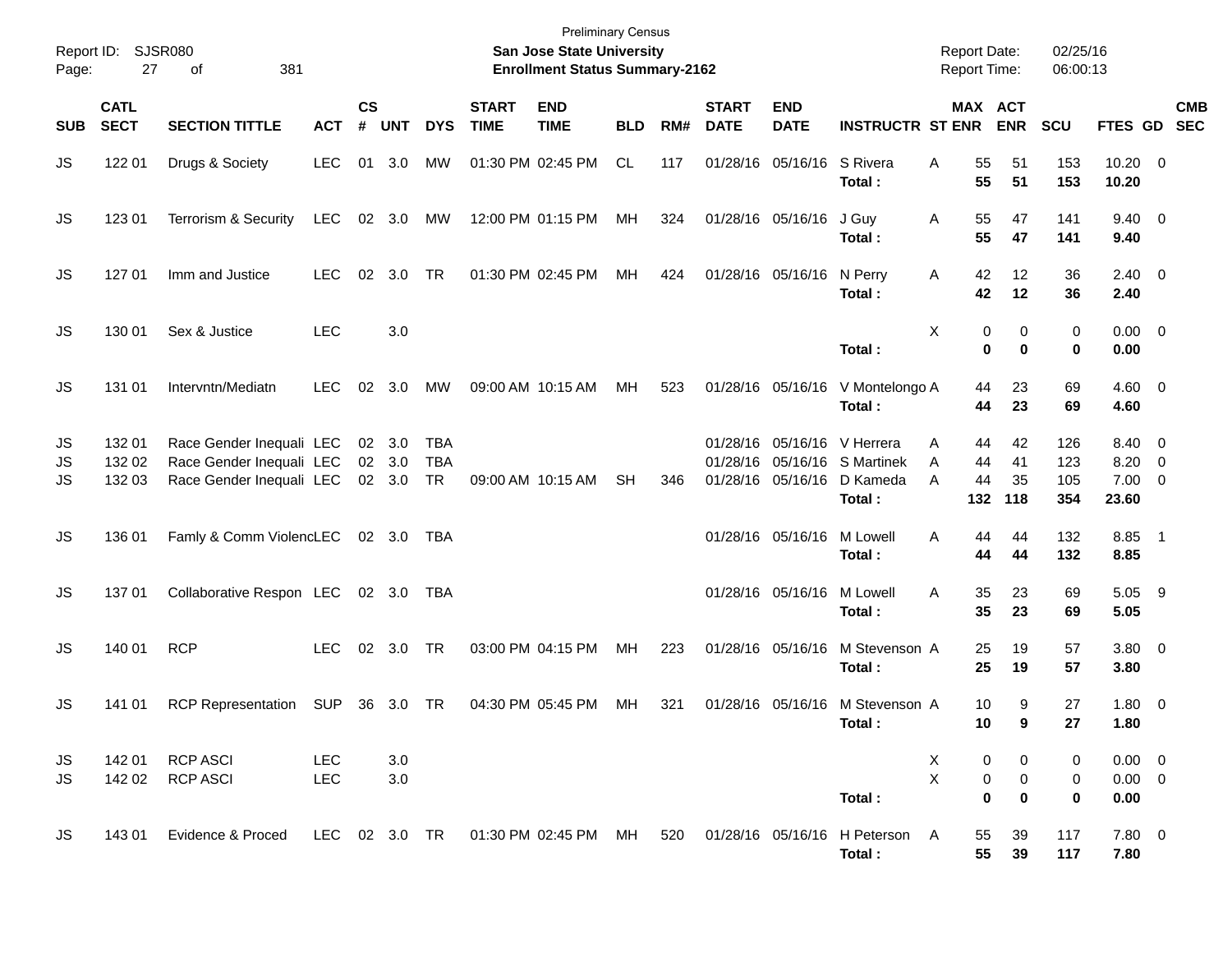| Report ID:<br>Page:  | 28                                   | SJSR080<br>381<br>οf                                                                         |                                                      |                    |                            |                                               |                             | <b>Preliminary Census</b><br>San Jose State University<br><b>Enrollment Status Summary-2162</b> |                  |            |                             |                                                                                                           |                                            | <b>Report Date:</b><br><b>Report Time:</b>            |                       | 02/25/16<br>06:00:13 |                                                          |                           |
|----------------------|--------------------------------------|----------------------------------------------------------------------------------------------|------------------------------------------------------|--------------------|----------------------------|-----------------------------------------------|-----------------------------|-------------------------------------------------------------------------------------------------|------------------|------------|-----------------------------|-----------------------------------------------------------------------------------------------------------|--------------------------------------------|-------------------------------------------------------|-----------------------|----------------------|----------------------------------------------------------|---------------------------|
| <b>SUB</b>           | <b>CATL</b><br><b>SECT</b>           | <b>SECTION TITTLE</b>                                                                        | <b>ACT</b>                                           | $\mathsf{cs}$<br># | <b>UNT</b>                 | <b>DYS</b>                                    | <b>START</b><br><b>TIME</b> | <b>END</b><br><b>TIME</b>                                                                       | <b>BLD</b>       | RM#        | <b>START</b><br><b>DATE</b> | <b>END</b><br><b>DATE</b>                                                                                 | <b>INSTRUCTR ST ENR</b>                    |                                                       | MAX ACT<br><b>ENR</b> | SCU                  |                                                          | <b>CMB</b><br>FTES GD SEC |
| JS                   | 144 01                               | <b>Criminal Law</b>                                                                          | <b>LEC</b>                                           |                    | 02 3.0                     | TR                                            |                             | 10:30 AM 11:45 AM                                                                               | MH               | 520        |                             | 01/28/16 05/16/16                                                                                         | H Peterson<br>Total:                       | 55<br>A<br>55                                         | 44<br>44              | 132<br>132           | 8.80 0<br>8.80                                           |                           |
| JS                   | 150 01                               | Gender and Crime                                                                             | <b>LEC</b>                                           |                    | 3.0                        |                                               |                             |                                                                                                 |                  |            |                             |                                                                                                           | Total:                                     | Х<br>0<br>$\bf{0}$                                    | 0<br>$\bf{0}$         | 0<br>0               | $0.00 \t 0$<br>0.00                                      |                           |
| JS<br>JS             | 151 01<br>151 02                     | Crim Theory<br>Crim Theory                                                                   | LEC<br><b>LEC</b>                                    | 02<br>02           | 3.0<br>3.0                 | $\top$<br><b>TR</b>                           |                             | 04:30 PM 07:15 PM<br>12:00 PM 01:15 PM                                                          | MН<br>MH         | 523<br>523 |                             | 01/28/16 05/16/16 Y Baba                                                                                  | 01/28/16 05/16/16 D Kameda<br>Total:       | 65<br>Α<br>65<br>A<br>130                             | 18<br>68<br>86        | 54<br>204<br>258     | $3.60 \ 0$<br>13.60 0<br>17.20                           |                           |
| JS                   | 152 01                               | Juv Delinquency                                                                              | <b>LEC</b>                                           |                    | 02 3.0                     | TBA                                           |                             |                                                                                                 |                  |            |                             |                                                                                                           | 01/28/16 05/16/16 M Schlegel<br>Total:     | 50<br>A<br>50                                         | 49<br>49              | 147<br>147           | 9.80 0<br>9.80                                           |                           |
| JS                   | 153 01                               | Crime/Life course                                                                            | <b>LEC</b>                                           | 02                 | 3.0                        | <b>TR</b>                                     |                             | 03:00 PM 04:15 PM                                                                               | MH               | 520        |                             | 01/28/16 05/16/16                                                                                         | G Woods<br>Total:                          | 65<br>A<br>65                                         | 22<br>22              | 66<br>66             | $4.40 \quad 0$<br>4.40                                   |                           |
| JS                   | 155 01                               | Victimology                                                                                  | <b>LEC</b>                                           |                    | 02 3.0                     | <b>TBA</b>                                    |                             |                                                                                                 |                  |            |                             |                                                                                                           | 01/28/16 05/16/16 S Martinek<br>Total:     | 50<br>A<br>50                                         | 47<br>47              | 141<br>141           | $9.40 \quad 0$<br>9.40                                   |                           |
| JS                   | 156 01                               | Gngs, Crim & Just                                                                            | <b>LEC</b>                                           | 02                 | 3.0                        | <b>TR</b>                                     |                             | 04:30 PM 05:45 PM                                                                               | MH               | 520        |                             | 01/28/16 05/16/16                                                                                         | G Woods<br>Total:                          | 55<br>A<br>55                                         | 10<br>10              | 30<br>30             | $2.00 \t 0$<br>2.00                                      |                           |
| JS                   | 15701                                | Deviance & Justice                                                                           | <b>LEC</b>                                           |                    | 02 3.0                     | TBA                                           |                             |                                                                                                 |                  |            |                             | 01/28/16 05/16/16                                                                                         | M Schlegel<br>Total:                       | 50<br>A<br>50                                         | 45<br>45              | 135<br>135           | $9.10$ 2<br>9.10                                         |                           |
| JS                   | 158 01                               | <b>Prison Community</b>                                                                      | LEC                                                  | 02                 | 3.0                        | MW                                            | 10:30 AM 11:45 AM           |                                                                                                 | MН               | 523        |                             | 01/28/16 05/16/16                                                                                         | J Randle<br>Total:                         | 55<br>A<br>55                                         | 20<br>20              | 60<br>60             | $4.00 \ 0$<br>4.00                                       |                           |
| JS<br>JS             | 171 01<br>171 02                     | HR and Justice<br>HR and Justice                                                             | LEC<br><b>LEC</b>                                    | 02<br>02           | 3.0<br>3.0                 | <b>TR</b><br><b>MW</b>                        |                             | 12:00 PM 01:15 PM<br>07:30 AM 08:45 AM                                                          | <b>BBC</b><br>MH | 103<br>520 | 01/28/16                    | 05/16/16 N Perry                                                                                          | 01/28/16 05/16/16 L Buckingham A<br>Total: | 44<br>Α<br>44<br>88                                   | 44<br>44<br>88        | 132<br>132<br>264    | 8.80 0<br>8.80 0<br>17.60                                |                           |
| JS                   | 179 01                               | HR Pract and Sem                                                                             |                                                      |                    |                            |                                               |                             | LEC 02 3.0 MW 10:30 AM 11:45 AM                                                                 | ENG 327          |            |                             | 01/28/16 05/16/16 E Kinney                                                                                | Total:                                     | 27<br>A<br>27                                         | 29<br>29              | 87<br>87             | 5.80 0<br>5.80                                           |                           |
| JS<br>JS<br>JS<br>JS | 180 01<br>180 02<br>180 03<br>180 04 | <b>Indiv Studies</b><br><b>Indiv Studies</b><br><b>Indiv Studies</b><br><b>Indiv Studies</b> | <b>SUP</b><br><b>SUP</b><br><b>SUP</b><br><b>SUP</b> |                    | 36 1.0<br>36 2.0<br>36 3.0 | <b>TBA</b><br><b>TBA</b><br>TBA<br>36 3.0 TBA |                             |                                                                                                 |                  |            |                             | 01/28/16 05/16/16 J Lee<br>01/28/16 05/16/16 J Lee<br>01/28/16 05/16/16 J Lee<br>01/28/16 05/16/16 M Juno |                                            | 10<br>A<br>10<br>Α<br>10<br>A<br>10 <sub>1</sub><br>A | 1<br>0<br>3<br>10     | 1<br>0<br>9<br>30    | $0.07$ 0<br>$0.00 \t 0$<br>$0.60 \t 0$<br>$2.15 \quad 3$ |                           |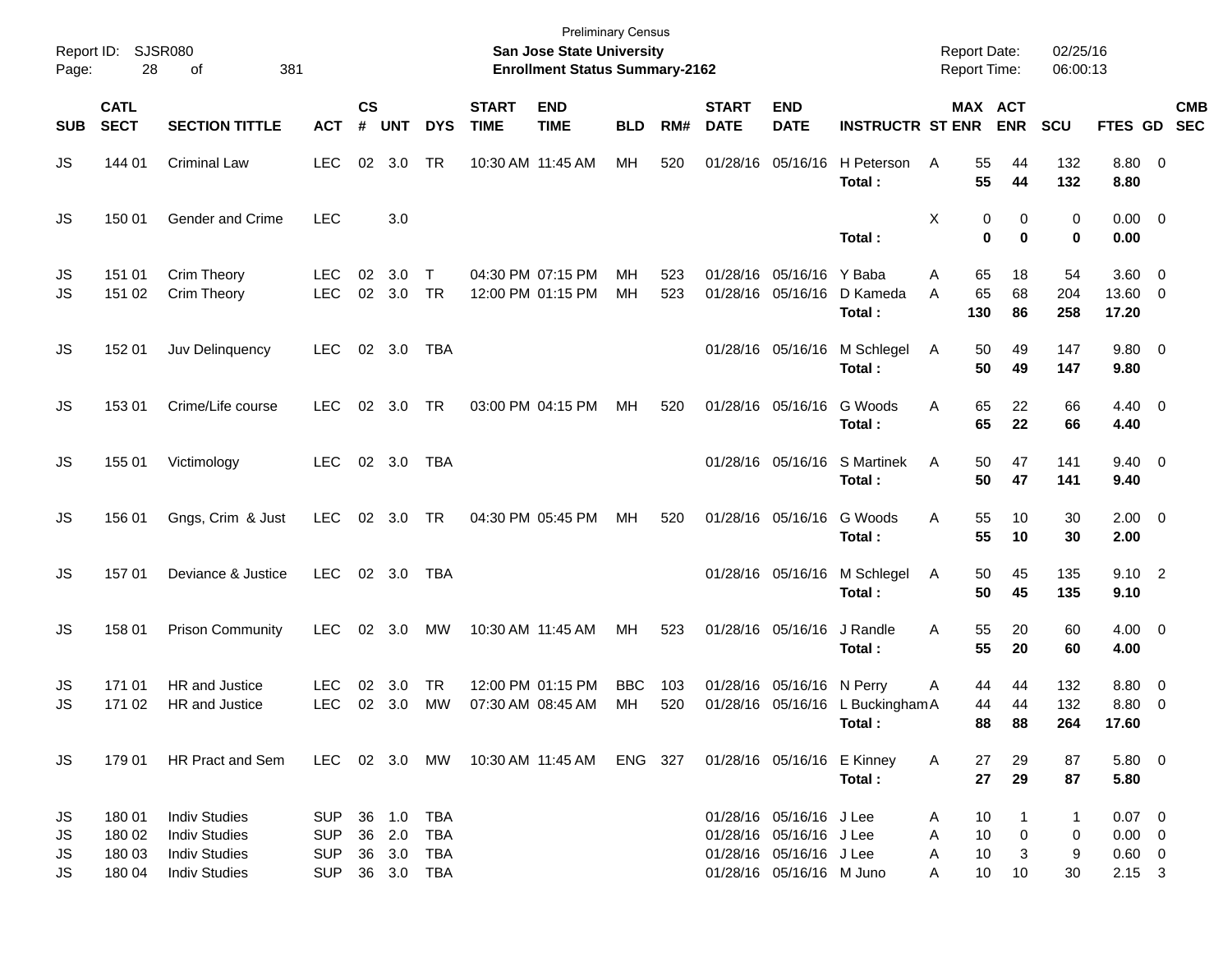| Report ID:<br>Page: | <b>SJSR080</b><br>29       |                                 |              |                    |            |            | <b>Preliminary Census</b><br>San Jose State University<br><b>Enrollment Status Summary-2162</b> |                           |            |     |                             |                           |                               | <b>Report Date:</b> | <b>Report Time:</b> | 02/25/16<br>06:00:13  |             |             |                         |                          |
|---------------------|----------------------------|---------------------------------|--------------|--------------------|------------|------------|-------------------------------------------------------------------------------------------------|---------------------------|------------|-----|-----------------------------|---------------------------|-------------------------------|---------------------|---------------------|-----------------------|-------------|-------------|-------------------------|--------------------------|
| <b>SUB</b>          | <b>CATL</b><br><b>SECT</b> | <b>SECTION TITTLE</b>           | <b>ACT</b>   | $\mathsf{cs}$<br># | <b>UNT</b> | <b>DYS</b> | <b>START</b><br><b>TIME</b>                                                                     | <b>END</b><br><b>TIME</b> | <b>BLD</b> | RM# | <b>START</b><br><b>DATE</b> | <b>END</b><br><b>DATE</b> | <b>INSTRUCTR ST ENR</b>       |                     |                     | MAX ACT<br><b>ENR</b> | <b>SCU</b>  | FTES GD     |                         | <b>CMB</b><br><b>SEC</b> |
|                     |                            |                                 |              |                    |            |            |                                                                                                 |                           |            |     |                             |                           | Total:                        |                     | 40                  | 14                    | 40          | 2.82        |                         |                          |
| JS                  | 181 01                     | Internship in JS                | <b>SUP</b>   | 36                 | 3.0        | <b>TBA</b> |                                                                                                 |                           |            |     |                             | 01/28/16 05/16/16 Y Baba  |                               | A                   | 10                  | 12                    | 36          | 2.40        | $\overline{\mathbf{0}}$ |                          |
| JS                  | 181 02                     | Internship in JS                | <b>SUP</b>   | 36                 | 6.0        | <b>TBA</b> |                                                                                                 |                           |            |     | 01/28/16                    | 05/16/16                  | Y Baba                        | A                   | $\overline{2}$      | 0                     | 0           | 0.00        | - 0                     |                          |
| JS                  | 181 03                     | Internship in JS                | <b>SUP</b>   | 36                 | 3.0        | <b>TBA</b> |                                                                                                 |                           |            |     | 01/28/16                    | 05/16/16                  | S Lee                         | A                   | 10                  | 10                    | 30          | 2.00        | 0                       |                          |
| JS                  | 181 04                     | Internship in JS                | <b>SUP</b>   | 36                 | 6.0        | <b>TBA</b> |                                                                                                 |                           |            |     | 01/28/16                    | 05/16/16                  | S Lee                         | A                   | $\overline{2}$      | $\overline{1}$        | 6           | 0.40        | 0                       |                          |
| JS                  | 181 05                     | Internship in JS                | <b>SUP</b>   | 36                 | 3.0        | <b>TBA</b> |                                                                                                 |                           |            |     | 01/28/16                    | 05/16/16                  | D Harris                      | A                   | 10                  | 11                    | 33          | 2.20        | 0                       |                          |
| JS                  | 181 06                     | Internship in JS                | <b>SUP</b>   | 36                 | 6.0        | <b>TBA</b> |                                                                                                 |                           |            |     | 01/28/16                    | 05/16/16                  | D Harris                      | A                   | $\overline{2}$      | 0                     | 0           | 0.00        | 0                       |                          |
| JS                  | 181 07                     | Internship in JS                | <b>SUP</b>   | 36                 | 3.0        | <b>TBA</b> |                                                                                                 |                           |            |     | 01/28/16                    | 05/16/16                  | E Kinney                      | A                   | 10                  | 11                    | 33          | 2.20        | 0                       |                          |
| JS                  | 181 08                     | Internship in JS                | <b>SUP</b>   | 36                 | 6.0        | <b>TBA</b> |                                                                                                 |                           |            |     | 01/28/16                    | 05/16/16                  | E Kinney                      | A                   | $\overline{2}$      | 0                     | 0           | 0.00        | 0                       |                          |
| JS                  | 181 09                     | Internship in JS                | <b>SUP</b>   | 36                 | 3.0        | <b>TBA</b> |                                                                                                 |                           |            |     |                             | 01/28/16 05/16/16         | A De Giorgi                   | A                   | 10                  | 11                    | 33          | 2.20        | 0                       |                          |
| JS                  | 181 10                     | Internship in JS                | <b>SUP</b>   | 36                 | 6.0        | <b>TBA</b> |                                                                                                 |                           |            |     | 01/28/16                    | 05/16/16                  | A De Giorgi                   | A                   | $\overline{2}$      | 0                     | 0           | 0.00        | 0                       |                          |
| JS                  | 181 11                     | Internship in JS                | <b>SUP</b>   | 36                 | 3.0        | <b>TBA</b> |                                                                                                 |                           |            |     | 01/28/16                    | 05/16/16                  | <b>B</b> Westlake             | A                   | 10                  | 13                    | 39          | 2.60        | 0                       |                          |
| JS                  | 181 12                     | Internship in JS                | <b>SUP</b>   | 36                 | 6.0        | <b>TBA</b> |                                                                                                 |                           |            |     | 01/28/16                    |                           | 05/16/16 B Westlake           | A                   | 2                   | 0                     | 0           | 0.00        | 0                       |                          |
| JS                  | 181 13                     | Internship in JS                | <b>SUP</b>   |                    | 3.0        |            |                                                                                                 |                           |            |     |                             |                           |                               | Х                   | 0                   | 0                     | 0           | 0.00        | 0                       |                          |
| JS                  | 181 14                     | Internship in JS                | <b>SUP</b>   |                    | 6.0        |            |                                                                                                 |                           |            |     |                             |                           |                               | Х                   | 0                   | 0                     | 0           | 0.00        | 0                       |                          |
| JS                  | 181 15                     | Internship in JS                | <b>SUP</b>   |                    | 3.0        |            |                                                                                                 |                           |            |     |                             |                           |                               | X                   | 0                   | 0                     | 0           | 0.00        | 0                       |                          |
| JS                  | 181 16                     | Internship in JS                | <b>SUP</b>   |                    | 6.0        |            |                                                                                                 |                           |            |     |                             |                           |                               | X                   | 0                   | 0                     | $\mathbf 0$ | 0.00        | - 0                     |                          |
|                     |                            |                                 |              |                    |            |            |                                                                                                 |                           |            |     |                             |                           | Total:                        |                     | 72                  | 69                    | 210         | 14.00       |                         |                          |
| JS                  | 18901                      | Sen Sem Cont Prob               | <b>SEM</b>   | 05                 | 3.0        | MW         |                                                                                                 | 10:30 AM 11:45 AM         | <b>BBC</b> | 225 |                             | 01/28/16 05/16/16         | A De Giorgi                   | A                   | 27                  | 30                    | 90          | 6.00        | $\overline{\mathbf{0}}$ |                          |
| JS                  | 18902                      | Sen Sem Cont Prob               | <b>SEM</b>   | 05                 | 3.0        | MW         |                                                                                                 | 04:30 PM 05:45 PM         | <b>SH</b>  | 414 |                             |                           | 01/28/16 05/16/16 A De Giorgi | A                   | 27                  | 27                    | 81          | 5.40        | - 0                     |                          |
| JS                  | 18903                      | Sen Sem Cont Prob               | <b>SEM</b>   |                    | 3.0        |            |                                                                                                 |                           |            |     |                             |                           |                               | Х                   | $\mathbf 0$         | $\mathbf 0$           | 0           | 0.00        | 0                       |                          |
| JS                  | 18904                      | Sen Sem Cont Prob               | <b>SEM</b>   | 05                 | 3.0        | $\top$     |                                                                                                 | 04:30 PM 07:15 PM         | <b>SH</b>  | 315 |                             | 01/28/16 05/16/16         | V Herrera                     | Α                   | 27                  | 28                    | 84          | 5.60        | 0                       |                          |
|                     |                            |                                 |              |                    |            |            |                                                                                                 |                           |            |     |                             |                           | Total :                       |                     | 81                  | 85                    | 255         | 17.00       |                         |                          |
| JS                  | 196 01                     | <b>Collaborative Resp</b>       | <b>LEC</b>   |                    | 3.0        |            |                                                                                                 |                           |            |     |                             |                           |                               | Χ                   | 0                   | 0                     | 0           | 0.00        | $\overline{\mathbf{0}}$ |                          |
| JS                  | 196 02                     | Intro Cybercrime                | <b>LEC</b>   | 01                 | 3.0        | MW         |                                                                                                 | 12:00 PM 01:15 PM         | МH         | 520 |                             | 01/28/16 05/16/16         | <b>B</b> Westlake             | A                   | 65                  | 10                    | 30          | 2.00        | 0                       |                          |
|                     |                            |                                 |              |                    |            |            |                                                                                                 |                           |            |     |                             |                           | Total :                       |                     | 65                  | 10                    | 30          | 2.00        |                         |                          |
| JS                  | 203 01                     | Sem Stats Just                  | SEM          |                    | 05 3.0     | M          |                                                                                                 | 04:30 PM 07:15 PM         | MН         | 526 |                             | 01/28/16 05/16/16         | B Westlake A                  |                     | 15                  | 11                    | 33          | 2.75 11     |                         |                          |
|                     |                            |                                 |              |                    |            |            |                                                                                                 |                           |            |     |                             |                           | Total:                        |                     | 15                  | 11                    | 33          | 2.75        |                         |                          |
| JS                  | 204 01                     | Jus-Org-Eth-Change              | SEM          |                    | 3.0        |            |                                                                                                 |                           |            |     |                             |                           |                               | X                   | 0                   | 0                     | 0           | $0.00 \t 0$ |                         |                          |
| JS                  | 204 02                     | Jus-Org-Eth-Change SEM 05 3.0 F |              |                    |            |            |                                                                                                 | 12:00 PM 02:45 PM MH      |            | 222 | 01/28/16 05/16/16           |                           | S Benson                      | A                   | 20                  | 18                    | 54          | 4.50 18     |                         |                          |
|                     |                            |                                 |              |                    |            |            |                                                                                                 |                           |            |     |                             |                           | Total:                        |                     | 20                  | 18                    | 54          | 4.50        |                         |                          |
| JS                  | 211 01                     | Hist-Issues-Jus                 | SEM 05 3.0 T |                    |            |            |                                                                                                 | 04:30 PM 07:15 PM MH      |            | 526 |                             | 01/28/16 05/16/16 SKil    |                               | A                   | 22                  | 21                    | 63          | 5.25 21     |                         |                          |
|                     |                            |                                 |              |                    |            |            |                                                                                                 |                           |            |     |                             |                           | Total:                        |                     | 22                  | 21                    | 63          | 5.25        |                         |                          |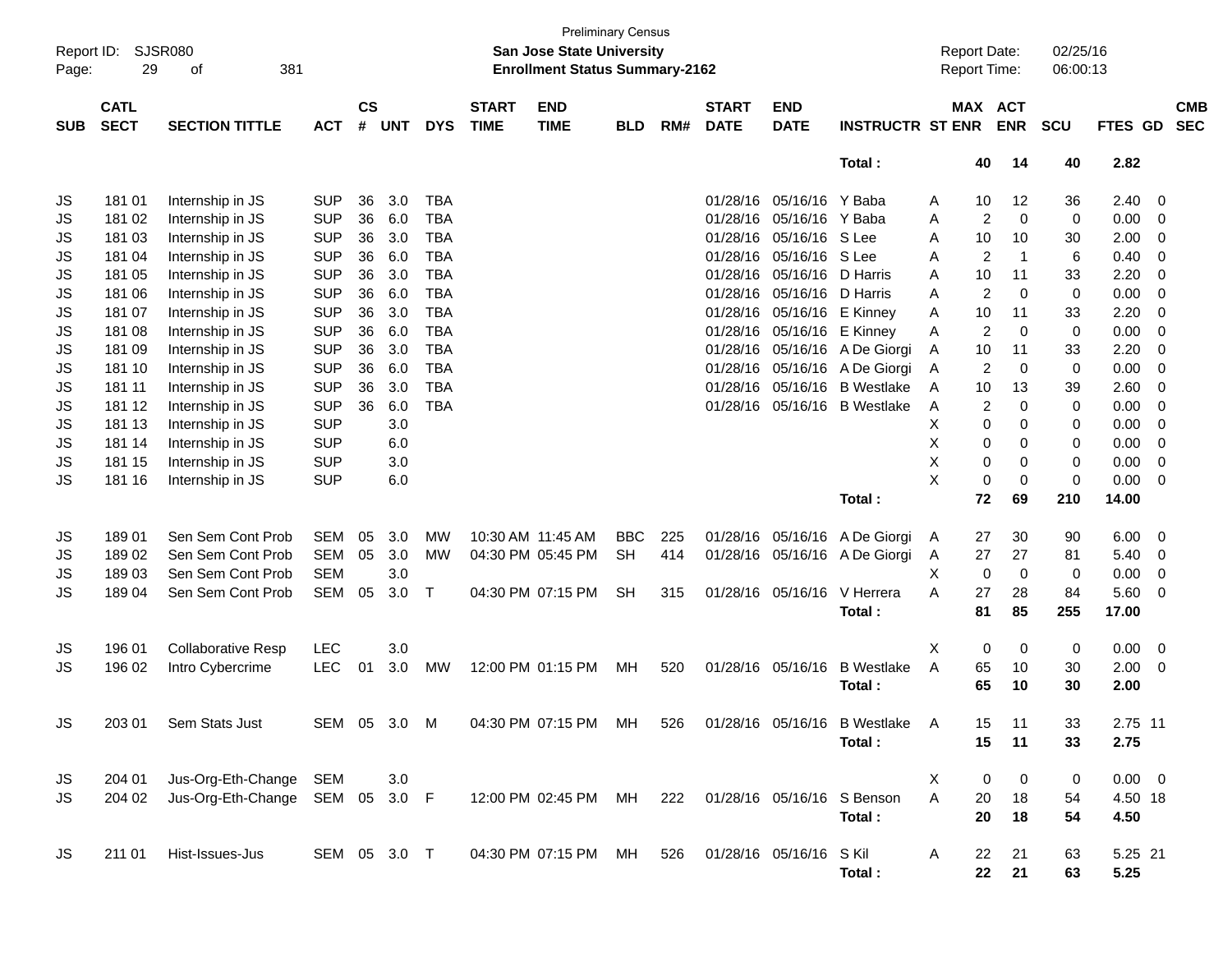| Page:      | Report ID: SJSR080<br>30   | 381<br>of              |            |                    |            |            |                             | <b>Preliminary Census</b><br><b>San Jose State University</b><br><b>Enrollment Status Summary-2162</b> |            |     |                             |                                                  |                                                       |   | <b>Report Date:</b><br>Report Time: |                              | 02/25/16<br>06:00:13       |                                    |                            |                          |
|------------|----------------------------|------------------------|------------|--------------------|------------|------------|-----------------------------|--------------------------------------------------------------------------------------------------------|------------|-----|-----------------------------|--------------------------------------------------|-------------------------------------------------------|---|-------------------------------------|------------------------------|----------------------------|------------------------------------|----------------------------|--------------------------|
| <b>SUB</b> | <b>CATL</b><br><b>SECT</b> | <b>SECTION TITTLE</b>  | <b>ACT</b> | $\mathsf{cs}$<br># | <b>UNT</b> | <b>DYS</b> | <b>START</b><br><b>TIME</b> | <b>END</b><br><b>TIME</b>                                                                              | <b>BLD</b> | RM# | <b>START</b><br><b>DATE</b> | <b>END</b><br><b>DATE</b>                        | <b>INSTRUCTR ST ENR</b>                               |   | MAX ACT                             | <b>ENR</b>                   | <b>SCU</b>                 | <b>FTES GD</b>                     |                            | <b>CMB</b><br><b>SEC</b> |
| JS         | 220 01                     | Crim-Theory            | SEM 05 3.0 |                    |            | R          |                             | 04:30 PM 07:15 PM                                                                                      | MН         | 526 |                             | 01/28/16 05/16/16                                | C Hebert<br>Total:                                    | A | 20<br>20                            | 4<br>$\overline{\mathbf{4}}$ | 12<br>12                   | 1.004<br>1.00                      |                            |                          |
| JS         | 223 01                     | Comp-Crim-Justice      | <b>SEM</b> |                    | 3.0        |            |                             |                                                                                                        |            |     |                             |                                                  | Total:                                                | Χ | 0<br>$\bf{0}$                       | 0<br>$\bf{0}$                | 0<br>$\mathbf 0$           | $0.00 \t 0$<br>0.00                |                            |                          |
| <b>JS</b>  | 281 01                     | Justice Practicum      | <b>SUP</b> |                    | 25 3.0     | <b>TBA</b> |                             |                                                                                                        |            |     |                             | 01/28/16 05/16/16                                | S Kil<br>Total:                                       | Α | 2<br>$\overline{\mathbf{2}}$        | 0<br>$\bf{0}$                | $\pmb{0}$<br>$\mathbf 0$   | $0.00 \t 0$<br>0.00                |                            |                          |
| JS         | 288 01                     | Sem in Spec Topics     | SEM 05 3.0 |                    |            | W          |                             | 04:30 PM 07:15 PM                                                                                      | MН         | 526 |                             | 01/28/16 05/16/16                                | V Herrera<br>Total:                                   | A | 20<br>20                            | 13<br>13                     | 39<br>39                   | 3.25 13<br>3.25                    |                            |                          |
| <b>JS</b>  | 297 01                     | Prgm Eval Proj         | <b>SUP</b> |                    | 25 3.0     | <b>TBA</b> |                             |                                                                                                        |            |     |                             | 01/28/16 05/16/16                                | S Kil<br>Total:                                       | Α | 5<br>5                              | 8<br>8                       | 24<br>24                   | 2.00 8<br>2.00                     |                            |                          |
| JS         | 298 01                     | <b>Special Study</b>   | <b>SUP</b> | 25                 | 1.0        | <b>TBA</b> |                             |                                                                                                        |            |     |                             | 01/28/16 05/16/16                                | S Kil                                                 | Α | $\overline{c}$                      | $\mathbf{1}$                 | $\mathbf{1}$               | 0.08                               | $\overline{\phantom{0}}$ 1 |                          |
| JS         | 298 02                     | <b>Special Study</b>   | <b>SUP</b> | 25                 | 2.0        | <b>TBA</b> |                             |                                                                                                        |            |     |                             | 01/28/16 05/16/16                                | S Kil                                                 | A | $\boldsymbol{2}$                    | 0                            | 0                          | $0.00 \t 0$                        |                            |                          |
| <b>JS</b>  | 298 03                     | <b>Special Study</b>   | <b>SUP</b> | 25                 | 3.0        | <b>TBA</b> |                             |                                                                                                        |            |     |                             | 01/28/16 05/16/16 S Kil                          | Total:                                                | Α | $\overline{c}$<br>6                 | $\mathbf{1}$<br>$\mathbf{2}$ | 3<br>4                     | 0.25<br>0.33                       | $\overline{1}$             |                          |
| JS         | 299 01                     | <b>Masters Thesis</b>  | <b>SUP</b> | 25                 | 3.0        | <b>TBA</b> |                             |                                                                                                        |            |     |                             | 01/28/16 05/16/16                                | S Kil                                                 | Α | $\,$ 5 $\,$                         | 6                            | 18                         | 1.50                               | $6\overline{6}$            |                          |
| <b>JS</b>  | 299 02                     | <b>Masters Thesis</b>  | <b>SUP</b> | 25                 | 6.0        | <b>TBA</b> |                             |                                                                                                        |            |     |                             | 01/28/16 05/16/16                                | S Kil                                                 | Α | 5                                   | 3                            | 18                         | 1.50                               | $\overline{\mathbf{3}}$    |                          |
|            |                            |                        |            |                    |            |            |                             |                                                                                                        |            |     |                             |                                                  | Total:                                                |   | 10                                  | 9                            | 36                         | 3.00                               |                            |                          |
|            | Department :               | <b>Justice Studies</b> |            |                    |            |            |                             |                                                                                                        |            |     |                             | <b>Lower Division:</b><br><b>Upper Division:</b> | <b>Department Total:</b><br><b>Graduate Division:</b> |   | 2773<br>290<br>2363<br>120          | 2071<br>237<br>1748<br>86    | 5954<br>711<br>4978<br>265 | 404.88<br>47.40<br>335.40<br>22.08 |                            |                          |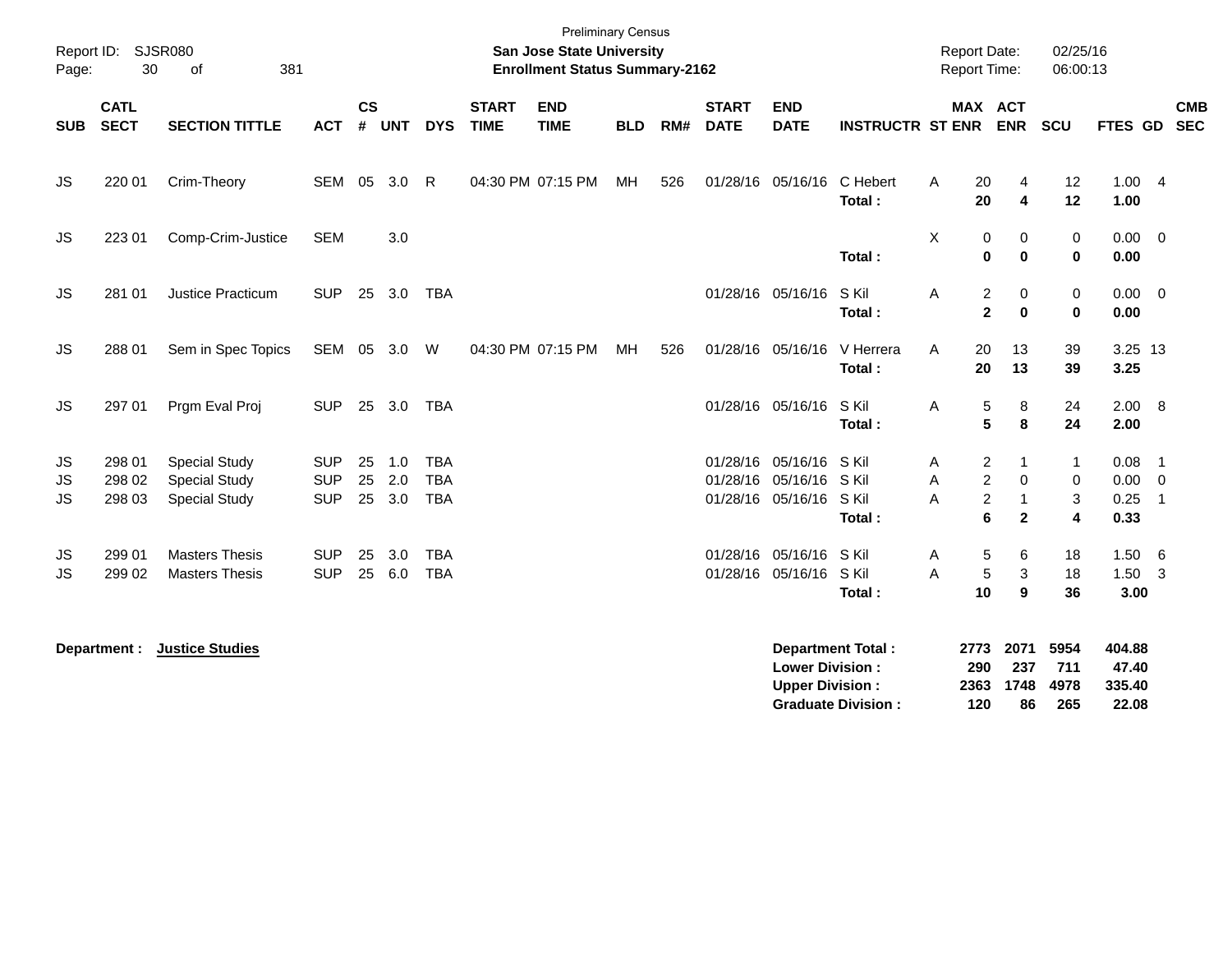| Page:       | Report ID: SJSR080<br>31   | 381<br>οf                                       |                |               |        |            |                             | <b>San Jose State University</b><br><b>Enrollment Status Summary-2162</b> | <b>Preliminary Census</b> |     |                             |                           |                             |   | <b>Report Date:</b><br><b>Report Time:</b> |                | 02/25/16<br>06:00:13 |                  |                          |
|-------------|----------------------------|-------------------------------------------------|----------------|---------------|--------|------------|-----------------------------|---------------------------------------------------------------------------|---------------------------|-----|-----------------------------|---------------------------|-----------------------------|---|--------------------------------------------|----------------|----------------------|------------------|--------------------------|
| <b>SUB</b>  | <b>CATL</b><br><b>SECT</b> | <b>SECTION TITTLE</b>                           | <b>ACT</b>     | $\mathsf{cs}$ | # UNT  | <b>DYS</b> | <b>START</b><br><b>TIME</b> | <b>END</b><br><b>TIME</b>                                                 | <b>BLD</b>                | RM# | <b>START</b><br><b>DATE</b> | <b>END</b><br><b>DATE</b> | <b>INSTRUCTR ST ENR</b>     |   | MAX ACT                                    | <b>ENR</b>     | <b>SCU</b>           | FTES GD          | <b>CMB</b><br><b>SEC</b> |
| College     |                            | <b>Applied Sciences &amp; Arts</b>              |                |               |        |            |                             |                                                                           |                           |     |                             |                           |                             |   |                                            |                |                      |                  |                          |
|             | Department :               | <b>Library &amp; Information Science</b>        |                |               |        |            |                             |                                                                           |                           |     |                             |                           |                             |   |                                            |                |                      |                  |                          |
| <b>INFO</b> | 200 01                     | Inf. Comm                                       | SEM 05         |               | 3.0    | TBA        |                             |                                                                           |                           |     | 01/28/16                    | 05/16/16 Z Liu            |                             | A | 35                                         | 27             | 81                   | 6.75 27          |                          |
| <b>INFO</b> | 200 02                     | Inf. Comm                                       | SEM            | 05            | 3.0    | <b>TBA</b> |                             |                                                                           |                           |     | 01/28/16                    | 05/16/16                  | K Bontenbal                 | A | 35                                         | 29             | 87                   | 7.20 28          |                          |
| <b>INFO</b> | 200 03                     | Inf. Comm                                       | SEM            | 05            | 3.0    | <b>TBA</b> |                             |                                                                           |                           |     |                             | 01/28/16 05/16/16         | K Bontenbal A<br>Total:     |   | 35<br>105                                  | 19<br>75       | 57<br>225            | 4.75 19<br>18.70 |                          |
| <b>INFO</b> | 202 01                     | Inf. Ret. Sys. Des                              | SEM            | 05            | 3.0    | TBA        |                             |                                                                           |                           |     | 01/28/16                    | 05/16/16                  | T San Nicola A              |   | 35                                         | 32             | 96                   | 8.00 32          |                          |
| <b>INFO</b> | 202 02                     | Inf. Ret. Sys. Des                              | <b>SEM</b>     | 05            | 3.0    | <b>TBA</b> |                             |                                                                           |                           |     | 01/28/16                    |                           | 05/16/16 T San Nicola A     |   | 35                                         | 31             | 93                   | 7.75 31          |                          |
| <b>INFO</b> | 202 03                     | Inf. Ret. Sys. Des                              | SEM            | 05            | 3.0    | TBA        |                             |                                                                           |                           |     |                             | 01/28/16 05/16/16 H Chen  |                             | A | 35                                         | 17             | 51                   | 4.25 17          |                          |
|             |                            |                                                 |                |               |        |            |                             |                                                                           |                           |     |                             |                           | Total:                      |   | 105                                        | 80             | 240                  | 20.00            |                          |
| <b>INFO</b> | 203 01                     | Online Learning                                 | SEM            | 02            | 1.0    | TBA        |                             |                                                                           |                           |     | 01/28/16                    | 05/16/16                  | C Runnels                   | A | 35                                         | 30             | 30                   | 2.48 29          |                          |
| <b>INFO</b> | 203 02                     | Online Learning                                 | SEM            |               | 02 1.0 | TBA        |                             |                                                                           |                           |     |                             |                           | 01/28/16 05/16/16 V Steiner | A | 35                                         | 28             | 28                   | 2.33 28          |                          |
|             |                            |                                                 |                |               |        |            |                             |                                                                           |                           |     |                             |                           | Total:                      |   | 70                                         | 58             | 58                   | 4.82             |                          |
| <b>INFO</b> | 204 01                     | Inf. Prof                                       | SEM            | 05            | 3.0    | TBA        |                             |                                                                           |                           |     | 01/28/16                    | 05/16/16                  | C Dee                       | A | 35                                         | 32             | 96                   | 8.00 32          |                          |
| <b>INFO</b> | 204 02                     | Inf. Prof                                       | <b>SEM</b>     | 05            | 3.0    | <b>TBA</b> |                             |                                                                           |                           |     | 01/28/16                    | 05/16/16                  | C Dee                       | A | 35                                         | 30             | 90                   | 7.50 30          |                          |
| <b>INFO</b> | 204 03                     | Inf. Prof                                       | SEM            | 05            | 3.0    | TBA        |                             |                                                                           |                           |     |                             | 01/28/16 05/16/16         | C Dee                       | A | 35                                         | 12             | 36                   | 3.00 12          |                          |
|             |                            |                                                 |                |               |        |            |                             |                                                                           |                           |     |                             |                           | Total :                     |   | 105                                        | 74             | 222                  | 18.50            |                          |
| <b>INFO</b> | 210 01                     | Reference Info Servi                            | SEM            | 05            | 3.0    | <b>TBA</b> |                             |                                                                           |                           |     | 01/28/16                    | 05/16/16                  | M Otero-Bois A              |   | 35                                         | 29             | 29                   | 7.25 29          |                          |
| <b>INFO</b> | 210 02                     | Reference Info Servi                            | SEM            | 05            | 1.0    | <b>TBA</b> |                             |                                                                           |                           |     |                             | 01/28/16 05/16/16 J Tunon |                             | Α | 35                                         | 5              | 5                    | 0.42 5           |                          |
| <b>INFO</b> | 210 03                     | Reference Info Servi                            | <b>SEM</b>     |               | 2.0    |            |                             |                                                                           |                           |     |                             |                           |                             | X | $\mathbf 0$                                | 0              | 0                    | $0.00 \t 0$      |                          |
|             |                            |                                                 |                |               |        |            |                             |                                                                           |                           |     |                             |                           | Total:                      |   | 70                                         | 34             | 34                   | 7.67             |                          |
| <b>INFO</b> | 230 01                     | Iss Acad Libs                                   | <b>SUP</b>     | 36            | 3.0    | TBA        |                             |                                                                           |                           |     |                             | 01/28/16 05/16/16         | T Gilman                    | Α | 35                                         | 13             | 39                   | 3.25 13          |                          |
|             |                            |                                                 |                |               |        |            |                             |                                                                           |                           |     |                             |                           | Total :                     |   | 35                                         | 13             | 39                   | 3.25             |                          |
| <b>INFO</b> | 233 01                     | School Media Cent                               | SEM 05         |               | 3.0    | TBA        |                             |                                                                           |                           |     |                             | 01/28/16 05/16/16         | M Harlan                    | A | 35                                         | 7              | 21                   | $1.75$ 7         |                          |
|             |                            |                                                 |                |               |        |            |                             |                                                                           |                           |     |                             |                           | Total :                     |   | 35                                         | $\overline{7}$ | 21                   | 1.75             |                          |
|             |                            | INFO 240 01 Info Tech Tools & Ap SEM 05 3.0 TBA |                |               |        |            |                             |                                                                           |                           |     |                             | 01/28/16 05/16/16 R Dean  |                             | A | 35                                         | 30             | 90                   | 7.50 30          |                          |
|             |                            |                                                 |                |               |        |            |                             |                                                                           |                           |     |                             |                           | Total:                      |   | 35                                         | 30             | 90                   | 7.50             |                          |
|             | INFO 242 01                | Database Mgmt                                   | SEM 05 3.0 TBA |               |        |            |                             |                                                                           |                           |     |                             | 01/28/16 05/16/16 G Liu   |                             | A | 35                                         | 13             | 39                   | 3.25 13          |                          |
|             |                            |                                                 |                |               |        |            |                             |                                                                           |                           |     |                             |                           | Total:                      |   | 35                                         | 13             | 39                   | 3.25             |                          |
|             | INFO 244 01                | <b>Online Searching</b>                         | SEM 05 3.0 TBA |               |        |            |                             |                                                                           |                           |     |                             |                           | 01/28/16 05/16/16 J Bedord  | A |                                            | 35 14          | 42                   | 3.50 14          |                          |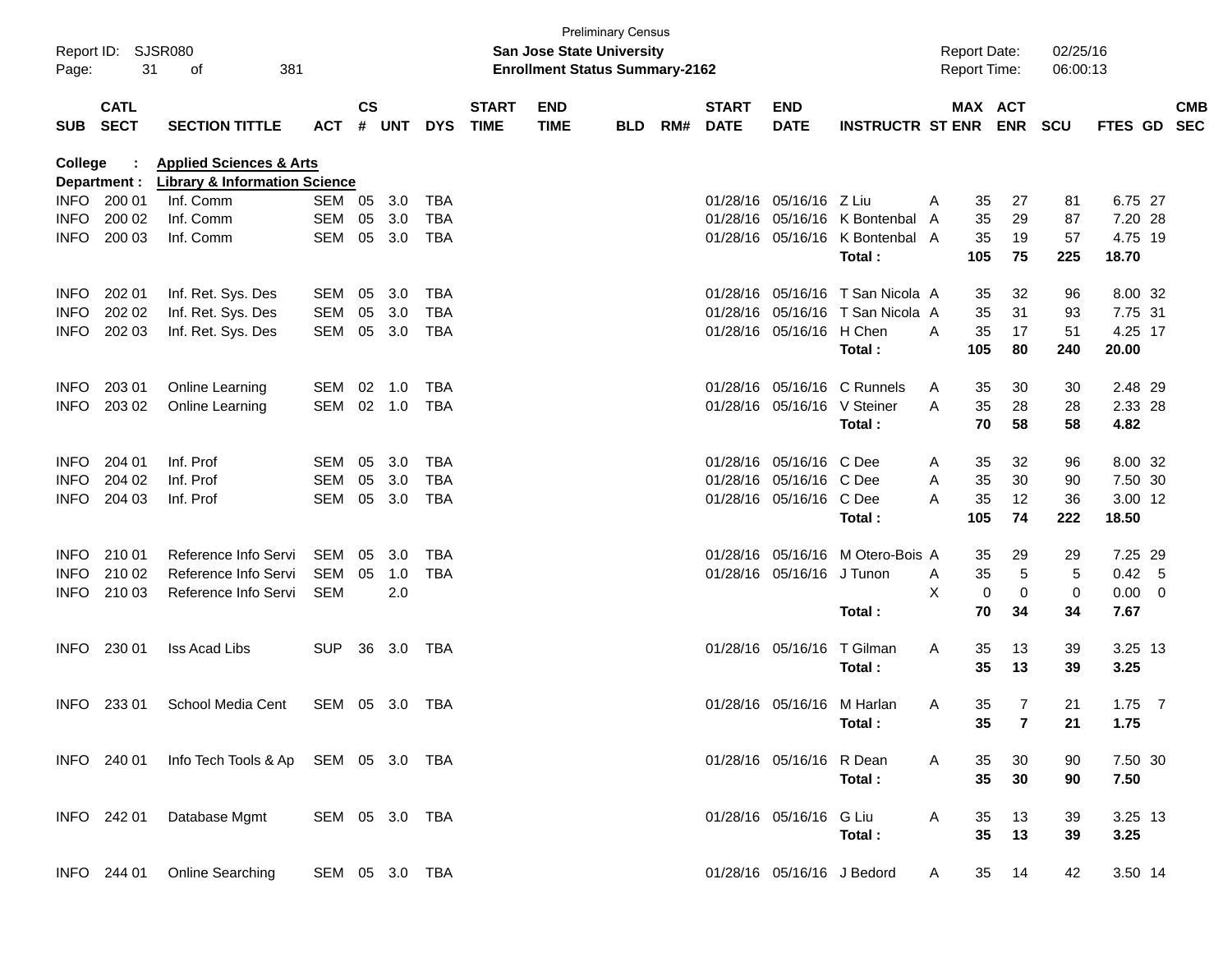| Page:       | Report ID: SJSR080<br>32<br>381<br>of |                                                          |                                     |               |        |            |                             | San Jose State University<br><b>Enrollment Status Summary-2162</b> | <b>Preliminary Census</b> |     |                             |                            |                                                                                                          | <b>Report Date:</b><br>Report Time: |                            | 02/25/16<br>06:00:13 |                                          |            |
|-------------|---------------------------------------|----------------------------------------------------------|-------------------------------------|---------------|--------|------------|-----------------------------|--------------------------------------------------------------------|---------------------------|-----|-----------------------------|----------------------------|----------------------------------------------------------------------------------------------------------|-------------------------------------|----------------------------|----------------------|------------------------------------------|------------|
| SUB         | <b>CATL</b><br><b>SECT</b>            | <b>SECTION TITTLE</b>                                    | <b>ACT</b>                          | $\mathsf{cs}$ | # UNT  | <b>DYS</b> | <b>START</b><br><b>TIME</b> | <b>END</b><br><b>TIME</b>                                          | <b>BLD</b>                | RM# | <b>START</b><br><b>DATE</b> | <b>END</b><br><b>DATE</b>  | <b>INSTRUCTR ST ENR ENR</b>                                                                              |                                     | MAX ACT                    | SCU                  | FTES GD SEC                              | <b>CMB</b> |
|             |                                       |                                                          |                                     |               |        |            |                             |                                                                    |                           |     |                             |                            | Total:                                                                                                   | 35                                  | 14                         | 42                   | 3.50                                     |            |
| <b>INFO</b> | 248 01                                | Beg Cat & Class                                          | SEM 05 3.0                          |               |        | TBA        |                             |                                                                    |                           |     |                             | 01/28/16 05/16/16          | <b>G</b> Cotton<br>Total:                                                                                | 35<br>Α<br>35                       | 28<br>28                   | 84<br>84             | 7.00 28<br>7.00                          |            |
| INFO.       | 250 01                                | Instr Dsgn Info Prof                                     | SEM 05 3.0                          |               |        | TBA        |                             |                                                                    |                           |     |                             | 01/28/16 05/16/16          | D Kovacs<br>Total:                                                                                       | 35<br>Α<br>35                       | 28<br>28                   | 84<br>84             | 7.00 28<br>7.00                          |            |
| INFO.       | 256 01                                | Archv & Mnscpt                                           | SEM 05 3.0                          |               |        | TBA        |                             |                                                                    |                           |     |                             |                            | 01/28/16 05/16/16 D DeLorenzo A<br>Total:                                                                | 35<br>35                            | 22<br>22                   | 66<br>66             | 5.50 22<br>5.50                          |            |
| INFO.       | 259 01                                | Presrv Mgmt                                              | SEM 05 3.0                          |               |        | TBA        |                             |                                                                    |                           |     |                             |                            | 01/28/16 05/16/16 E Holmes<br>Total:                                                                     | 35<br>Α<br>35                       | 12<br>12                   | 36<br>36             | 3.00 12<br>3.00                          |            |
| INFO.       | 260A 01                               | Prgrm and Srvcs for                                      | LEC 02 3.0                          |               |        | TBA        |                             |                                                                    |                           |     |                             | 01/28/16 05/16/16 P Peck   | Total:                                                                                                   | 35<br>Α<br>35                       | 29<br>29                   | 87<br>87             | 7.25 29<br>7.25                          |            |
| <b>INFO</b> | 263 01                                | Matrls For Chldrn                                        | LEC                                 |               | 02 3.0 | TBA        |                             |                                                                    |                           |     |                             | 01/28/16 05/16/16          | J Bodart<br>Total:                                                                                       | 35<br>Α<br>35                       | 7<br>$\overline{7}$        | 21<br>21             | $1.75$ 7<br>1.75                         |            |
| <b>INFO</b> | 266 01                                | <b>Collection Mgmt</b>                                   | SEM 05 3.0 TBA                      |               |        |            |                             |                                                                    |                           |     |                             | 01/28/16 05/16/16          | D Loertscher A<br>Total:                                                                                 | 35<br>35                            | 16<br>16                   | 48<br>48             | 4.00 16<br>4.00                          |            |
|             | INFO 275 01                           | Libr Sev Div Comm                                        | SEM 05 3.0                          |               |        | TBA        |                             |                                                                    |                           |     |                             |                            | 01/28/16 05/16/16 K Rebmann A<br>Total:                                                                  | 35<br>35                            | 16<br>16                   | 48<br>48             | 4.00 16<br>4.00                          |            |
| <b>INFO</b> | 280 01                                | Hist of Bks & Lib                                        | SEM 05 3.0                          |               |        | TBA        |                             |                                                                    |                           |     |                             | 01/28/16 05/16/16          | D Hansen<br>Total:                                                                                       | 35<br>Α<br>35                       | 24<br>24                   | 72<br>72             | 6.00 24<br>6.00                          |            |
| INFO.       | 281 01                                | Colloq Contemp Iss<br>INFO 281 02 Colloq Contemp Iss     | SEM 05 3.0 TBA<br>SEM 05 3.0 TBA    |               |        |            |                             |                                                                    |                           |     |                             |                            | 01/28/16 05/16/16 D DeLorenzo A<br>01/28/16 05/16/16 D Buenting<br>Total:                                | 35<br>$\mathsf{A}$<br>35<br>70      | $\overline{7}$<br>11<br>18 | 21<br>33<br>54       | $1.75$ 7<br>2.75 11<br>4.50              |            |
| INFO        | INFO 282 01<br>282 02<br>INFO 282 03  | Sem in Libr Mgmt<br>Sem in Libr Mgmt<br>Sem in Libr Mgmt | SEM 05 1.0<br>SEM<br>SEM 05 1.0 TBA | 05 1.0        |        | TBA<br>TBA |                             |                                                                    |                           |     |                             |                            | 01/28/16 05/16/16 R Barefoot<br>01/28/16 05/16/16 S Gaffney<br>01/28/16 05/16/16 M Mackenzie A<br>Total: | 35<br>A<br>35<br>Α<br>35<br>105     | 6<br>11<br>10<br>27        | 6<br>11<br>10<br>27  | 0.50 6<br>$0.92$ 11<br>$0.83$ 10<br>2.25 |            |
|             | INFO 283 01                           | <b>Library Market</b>                                    | SEM 05 2.0 TBA                      |               |        |            |                             |                                                                    |                           |     |                             | 01/28/16 05/16/16 C Koontz |                                                                                                          | 35<br>A                             | 17                         | 51                   | 2.83 17                                  |            |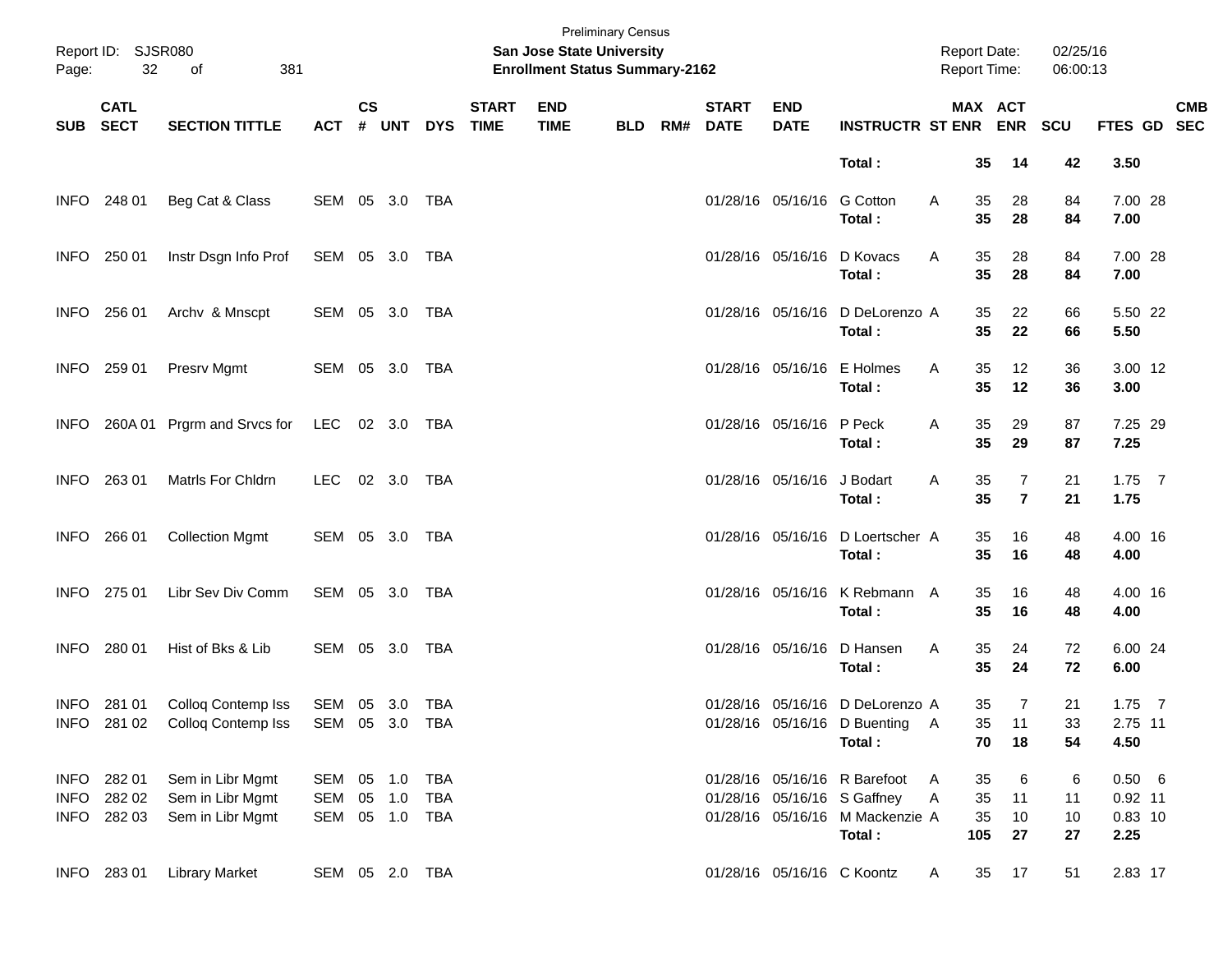| Report ID:<br>Page: | <b>SJSR080</b><br>33       | 381<br>οf                          |                |                    |            |            |                             | <b>San Jose State University</b><br><b>Enrollment Status Summary-2162</b> | <b>Preliminary Census</b> |     |                             |                            |                                      |   | <b>Report Date:</b><br>Report Time: |                      | 02/25/16<br>06:00:13 |                     |                            |            |
|---------------------|----------------------------|------------------------------------|----------------|--------------------|------------|------------|-----------------------------|---------------------------------------------------------------------------|---------------------------|-----|-----------------------------|----------------------------|--------------------------------------|---|-------------------------------------|----------------------|----------------------|---------------------|----------------------------|------------|
| <b>SUB</b>          | <b>CATL</b><br><b>SECT</b> | <b>SECTION TITTLE</b>              | <b>ACT</b>     | $\mathsf{cs}$<br># | <b>UNT</b> | <b>DYS</b> | <b>START</b><br><b>TIME</b> | <b>END</b><br><b>TIME</b>                                                 | <b>BLD</b>                | RM# | <b>START</b><br><b>DATE</b> | <b>END</b><br><b>DATE</b>  | <b>INSTRUCTR ST ENR</b>              |   | MAX ACT                             | <b>ENR</b>           | SCU                  | FTES GD SEC         |                            | <b>CMB</b> |
|                     |                            |                                    |                |                    |            |            |                             |                                                                           |                           |     |                             |                            | Total:                               |   | 35                                  | 17                   | 51                   | 2.83                |                            |            |
| <b>INFO</b>         | 284 01                     | Sem Archiv Rec Mgmt SEM 05 3.0 TBA |                |                    |            |            |                             |                                                                           |                           |     |                             | 01/28/16 05/16/16          | P Franks<br>Total:                   | Α | 35<br>35                            | 10<br>10             | 10<br>10             | 2.50 10<br>2.50     |                            |            |
| <b>INFO</b>         | 285 01                     | Res Meth in Libr                   | SEM            | 05                 | 3.0        | <b>TBA</b> |                             |                                                                           |                           |     | 01/28/16                    | 05/16/16 S Walter          |                                      | A | 35                                  | 17                   | 17                   | 4.20 16             |                            |            |
| <b>INFO</b>         | 285 02                     | Res Meth in Libr                   | <b>SEM</b>     | 05                 | 3.0        | <b>TBA</b> |                             |                                                                           |                           |     | 01/28/16                    | 05/16/16 C Hagar           |                                      | Α | 35                                  | 9                    | 9                    | $2.25$ 9            |                            |            |
| <b>INFO</b>         | 285 03                     | Res Meth in Libr                   | SEM            | 05                 | 3.0        | <b>TBA</b> |                             |                                                                           |                           |     |                             | 01/28/16 05/16/16 L Luo    |                                      | A | 35                                  | $\,6$                | 6                    | 1.50 6              |                            |            |
|                     |                            |                                    |                |                    |            |            |                             |                                                                           |                           |     |                             |                            | Total:                               |   | 105                                 | 32                   | 32                   | 7.95                |                            |            |
| <b>INFO</b>         | 287 01                     | Sem Inf Sci                        | SEM            | 05                 | 1.0        | <b>TBA</b> |                             |                                                                           |                           |     | 01/28/16                    | 05/16/16                   | D Kovacs                             | A | 35                                  | 14                   | 14                   | $1.17$ 14           |                            |            |
| <b>INFO</b>         | 287 02                     | Sem Inf Sci                        | SEM            | 05                 | 3.0        | <b>TBA</b> |                             |                                                                           |                           |     |                             | 01/28/16 05/16/16 T Curtin |                                      | A | 35                                  | 9                    | 9                    | $2.25$ 9            |                            |            |
|                     |                            |                                    |                |                    |            |            |                             |                                                                           |                           |     |                             |                            | Total:                               |   | 70                                  | 23                   | 23                   | 3.42                |                            |            |
| <b>INFO</b>         | 289 01                     | Adv Topics Libr & In               | SUP            |                    | 25 3.0     | TBA        |                             |                                                                           |                           |     |                             | 01/28/16 05/16/16 L Main   |                                      | Α | 60                                  | 40                   | 120                  | 10.00 40            |                            |            |
|                     |                            |                                    |                |                    |            |            |                             |                                                                           |                           |     |                             |                            | Total:                               |   | 60                                  | 40                   | 120                  | 10.00               |                            |            |
| <b>INFO</b>         | 294 02                     | Prof Exp Intern                    | <b>SUP</b>     | 25                 | 2.0        | <b>TBA</b> |                             |                                                                           |                           |     | 01/28/16                    | 05/16/16 W Fisher          |                                      | A | 25                                  | $\overline{c}$       | 4                    | 0.33                | $\overline{2}$             |            |
| <b>INFO</b>         | 294 03                     | Prof Exp Intern                    | <b>SUP</b>     | 25                 | 3.0        | <b>TBA</b> |                             |                                                                           |                           |     | 01/28/16                    |                            | 05/16/16 W Fisher                    | Α | 35                                  | 5                    | 15                   | 1.25                | 5                          |            |
| <b>INFO</b>         | 294 04                     | Prof Exp Intern                    | <b>SUP</b>     | 25                 | 4.0        | <b>TBA</b> |                             |                                                                           |                           |     | 01/28/16                    | 05/16/16 W Fisher          |                                      | A | 25                                  | 0                    | 0                    | 0.00                | $\overline{0}$             |            |
| <b>INFO</b>         | 294 05                     | Prof Exp Intern                    | <b>SUP</b>     | 25                 | 2.0        | <b>TBA</b> |                             |                                                                           |                           |     | 01/28/16                    | 05/16/16 D Faires          |                                      | A | 25                                  | 3                    | 6                    | 0.50                | -3                         |            |
| <b>INFO</b>         | 294 06                     | Prof Exp Intern                    | <b>SUP</b>     | 25                 | 3.0        | <b>TBA</b> |                             |                                                                           |                           |     | 01/28/16                    | 05/16/16 D Faires          |                                      | A | 35                                  | $\overline{c}$       | 6                    | 0.50                | $\overline{2}$             |            |
| INFO                | 294 07                     | Prof Exp Intern                    | <b>SUP</b>     | 25                 | 4.0        | <b>TBA</b> |                             |                                                                           |                           |     |                             | 01/28/16 05/16/16 D Faires | Total:                               | A | 25<br>170                           | $\overline{1}$<br>13 | $\overline{4}$<br>35 | 0.33<br>2.92        | $\overline{1}$             |            |
| INFO.               | 295 01                     | Sch Libr Fieldwork                 | <b>SUP</b>     |                    | 25 3.0     | TBA        |                             |                                                                           |                           |     | 01/28/16 05/16/16           |                            | M Harlan                             | Α | 25                                  | 8                    | 24                   | $1.95$ 7            |                            |            |
|                     |                            |                                    |                |                    |            |            |                             |                                                                           |                           |     |                             |                            | Total:                               |   | 25                                  | 8                    | 24                   | 1.95                |                            |            |
| <b>INFO</b>         | 298 01                     | <b>Special Study</b>               | <b>SUP</b>     | 25                 | 1.0        | <b>TBA</b> |                             |                                                                           |                           |     | 01/28/16                    | 05/16/16                   | D Faires                             | A | 25                                  | 2                    | $\overline{2}$       | $0.17$ 2            |                            |            |
| <b>INFO</b>         | 298 02                     | <b>Special Study</b>               | <b>SUP</b>     |                    | 25 2.0     | <b>TBA</b> |                             |                                                                           |                           |     |                             | 01/28/16 05/16/16 D Faires |                                      | A | 25                                  | $\Omega$             | 0                    | 0.00                | $\overline{0}$             |            |
| <b>INFO</b>         | 298 03                     | <b>Special Study</b>               | <b>SUP</b>     |                    | 25 3.0     | TBA        |                             |                                                                           |                           |     |                             | 01/28/16 05/16/16 D Faires |                                      | A | 25                                  | 3                    | 9                    | 0.70                | $\overline{\phantom{0}}^2$ |            |
| <b>INFO</b>         | 298 04                     | <b>Special Study</b>               | <b>SUP</b>     |                    | 25 3.0     | TBA        |                             |                                                                           |                           |     |                             | 01/28/16 05/16/16 D Faires |                                      | Α | 25                                  | 1                    | 3                    | 0.25                | $\overline{\phantom{0}}$ 1 |            |
| <b>INFO</b>         | 298 05                     | <b>Special Study</b>               | <b>SUP</b>     |                    | 25 3.0     | <b>TBA</b> |                             |                                                                           |                           |     |                             | 01/28/16 05/16/16 D Faires |                                      | A | 25                                  | 0                    | 0                    | $0.00 \t 0$         |                            |            |
| INFO                | 298 06                     | <b>Special Study</b>               | <b>SUP</b>     |                    | 25 3.0     | TBA        |                             |                                                                           |                           |     |                             | 01/28/16 05/16/16 D Faires |                                      | Α | 25                                  | 4                    | 12                   | 1.004               |                            |            |
|                     |                            |                                    |                |                    |            |            |                             |                                                                           |                           |     |                             |                            | Total:                               |   | 150                                 | 10                   | 26                   | 2.12                |                            |            |
|                     | INFO 299 01                | <b>MA Thesis/Project</b>           | SEM 25 3.0 TBA |                    |            |            |                             |                                                                           |                           |     |                             |                            | 01/28/16 05/16/16 D Hansen<br>Total: | A | 6<br>6                              | 0<br>$\pmb{0}$       | 0<br>$\pmb{0}$       | $0.00 \t 0$<br>0.00 |                            |            |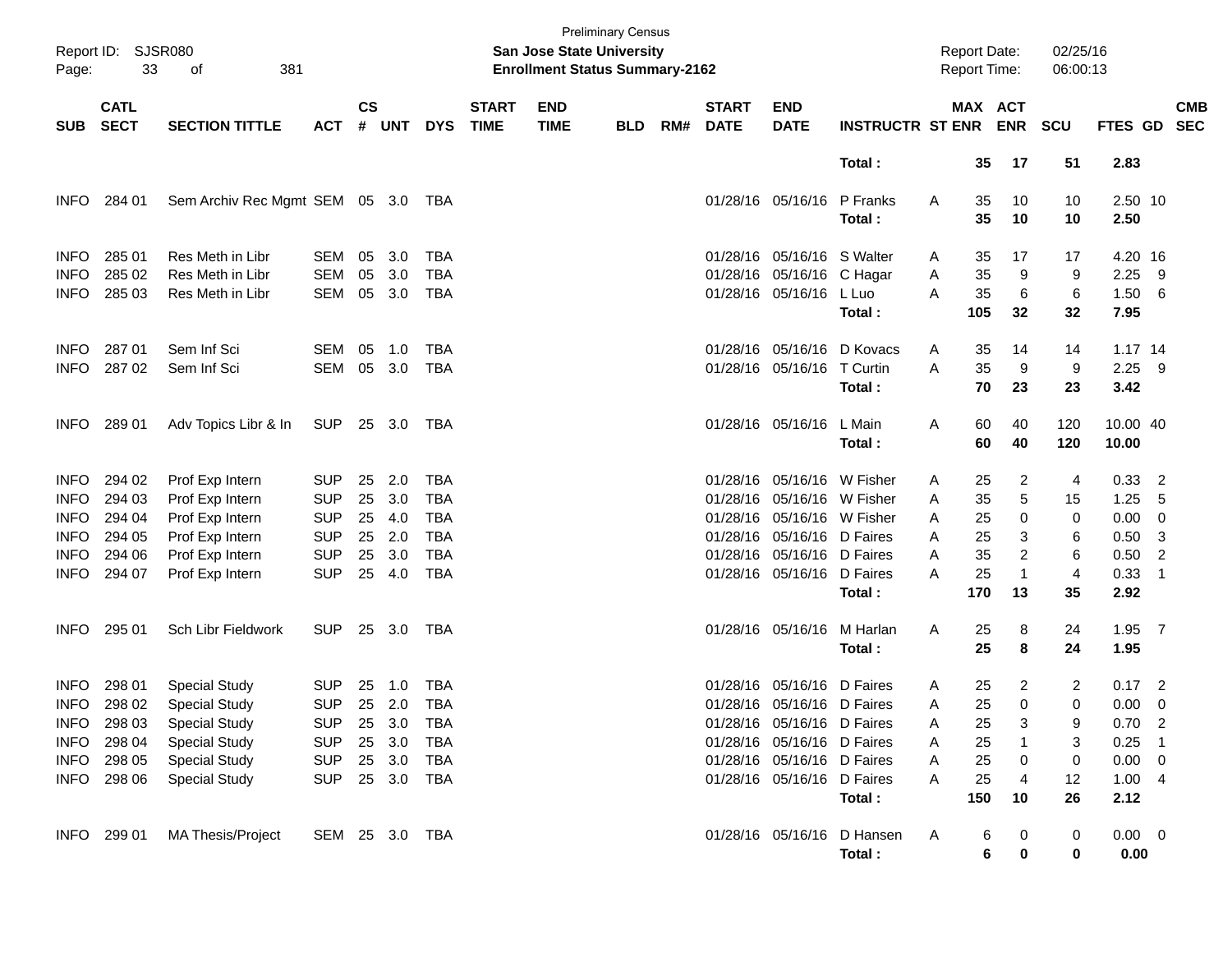|                                          |                                          |            |                |            |                             |                                       | <b>Preliminary Census</b> |     |                             |                           |                                             |              |                          |                  |                |                          |
|------------------------------------------|------------------------------------------|------------|----------------|------------|-----------------------------|---------------------------------------|---------------------------|-----|-----------------------------|---------------------------|---------------------------------------------|--------------|--------------------------|------------------|----------------|--------------------------|
| Report ID:                               | SJSR080                                  |            |                |            |                             | <b>San Jose State University</b>      |                           |     |                             |                           |                                             | Report Date: |                          | 02/25/16         |                |                          |
| 34<br>Page:                              | 381<br>оf                                |            |                |            |                             | <b>Enrollment Status Summary-2162</b> |                           |     |                             |                           |                                             | Report Time: |                          | 06:00:13         |                |                          |
| <b>CATL</b><br><b>SECT</b><br><b>SUB</b> | <b>SECTION TITTLE</b>                    | <b>ACT</b> | CS<br>#<br>UNT | <b>DYS</b> | <b>START</b><br><b>TIME</b> | <b>END</b><br>TIME                    | <b>BLD</b>                | RM# | <b>START</b><br><b>DATE</b> | <b>END</b><br><b>DATE</b> | <b>INSTRUCTR ST ENR</b>                     | MAX          | <b>ACT</b><br><b>ENR</b> | <b>SCU</b>       | <b>FTES GD</b> | <b>CMB</b><br><b>SEC</b> |
| Department :                             | <b>Library &amp; Information Science</b> |            |                |            |                             |                                       |                           |     |                             |                           | Department Total:<br><b>Lower Division:</b> | 1776<br>0    | 778<br>0                 | 1958<br>$\bf{0}$ | 174.87<br>0.00 |                          |
|                                          |                                          |            |                |            |                             |                                       |                           |     |                             |                           | <b>Upper Division:</b>                      | 105          | 75                       | 225              | 18.70          |                          |
|                                          |                                          |            |                |            |                             |                                       |                           |     |                             |                           | <b>Graduate Division:</b>                   | 1671         | 703                      | 1733             | 156.17         |                          |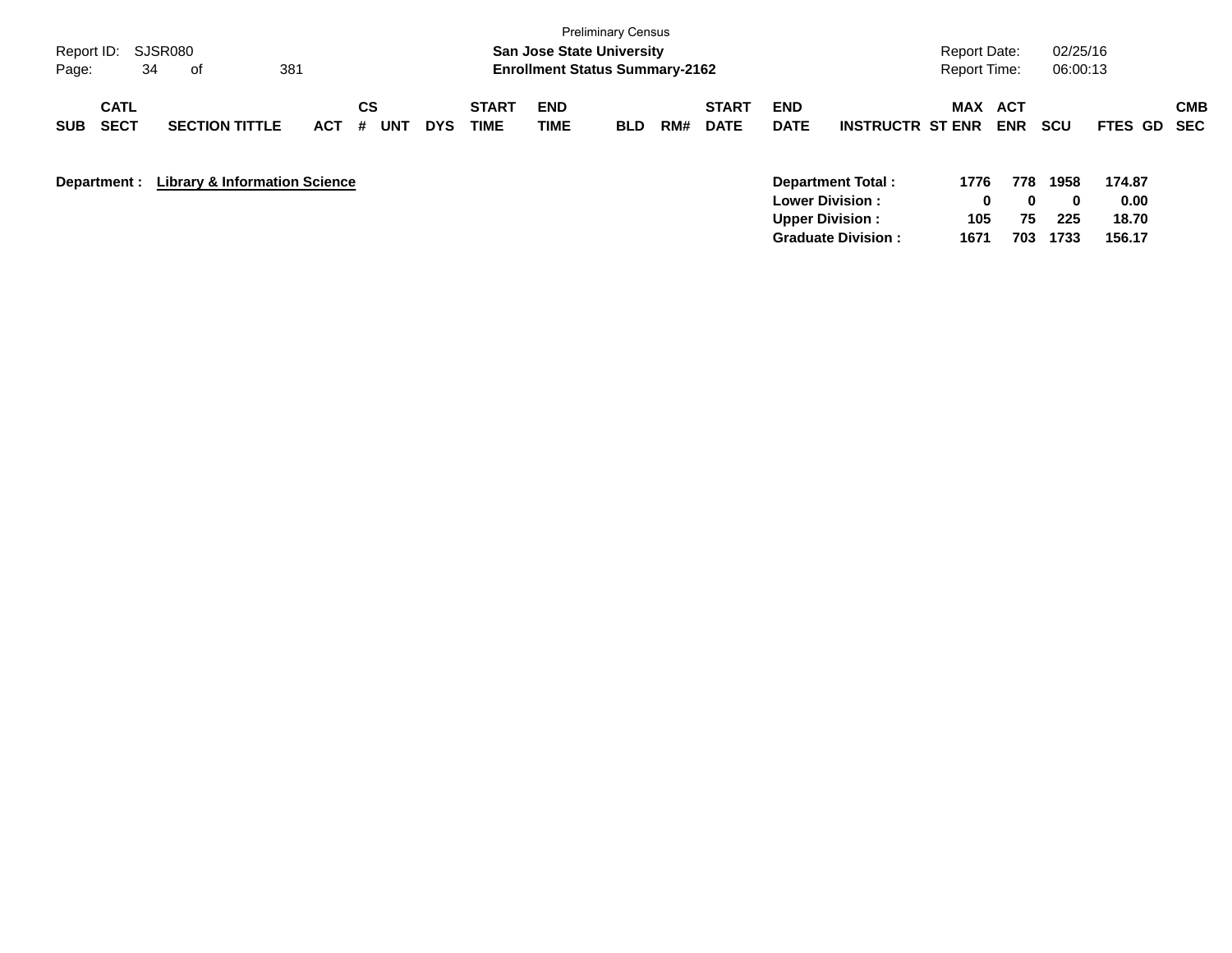|                |              |                                    |            |           |          |            |              | <b>Preliminary Census</b>             |            |     |              |                             |                            |                     |          |                |                |                  |                |            |
|----------------|--------------|------------------------------------|------------|-----------|----------|------------|--------------|---------------------------------------|------------|-----|--------------|-----------------------------|----------------------------|---------------------|----------|----------------|----------------|------------------|----------------|------------|
| Report ID:     |              | SJSR080                            |            |           |          |            |              | San Jose State University             |            |     |              |                             |                            | <b>Report Date:</b> |          |                | 02/25/16       |                  |                |            |
| Page:          | 35           | 381<br>of                          |            |           |          |            |              | <b>Enrollment Status Summary-2162</b> |            |     |              |                             |                            | <b>Report Time:</b> |          |                | 06:00:13       |                  |                |            |
|                | <b>CATL</b>  |                                    |            | <b>CS</b> |          |            | <b>START</b> | <b>END</b>                            |            |     | <b>START</b> | <b>END</b>                  |                            |                     |          | <b>MAX ACT</b> |                |                  |                | <b>CMB</b> |
| <b>SUB</b>     | <b>SECT</b>  | <b>SECTION TITTLE</b>              | <b>ACT</b> |           | # UNT    | <b>DYS</b> | <b>TIME</b>  | <b>TIME</b>                           | <b>BLD</b> | RM# | <b>DATE</b>  | <b>DATE</b>                 | <b>INSTRUCTR ST ENR</b>    |                     |          | <b>ENR</b>     | <b>SCU</b>     | FTES GD          |                | <b>SEC</b> |
|                |              |                                    |            |           |          |            |              |                                       |            |     |              |                             |                            |                     |          |                |                |                  |                |            |
| <b>College</b> |              | <b>Applied Sciences &amp; Arts</b> |            |           |          |            |              |                                       |            |     |              |                             |                            |                     |          |                |                |                  |                |            |
|                | Department : | <b>Military Science</b>            |            |           |          |            |              |                                       |            |     |              |                             |                            |                     |          |                |                |                  |                |            |
| <b>MILS</b>    | 1B 01        | Intro Tac Leadership               | <b>SUP</b> | 77        | 2.0      | <b>MW</b>  |              | 08:00 AM 09:05 AM                     |            |     |              | 01/28/16 05/16/16 T Griffey |                            | Α                   | 30       | 9              | 18             | 1.20             | $\mathbf{0}$   |            |
| <b>MILS</b>    | 1B 02        | Intro Tac Leadership               | <b>LAB</b> | 78        | 0.0      | W          |              | 02:15 PM 05:00 PM                     |            |     |              | 01/28/16 05/16/16           | T Griffey                  | A                   | 30       | 9              | 9              | 0.00             | $\mathbf{0}$   |            |
|                |              |                                    |            |           |          |            |              |                                       |            |     |              |                             | Total:                     |                     | 60       | 18             | 27             | 1.20             |                |            |
| MILS           | 2B 01        | Fnd Tac Ldrshp                     | <b>SUP</b> | 77        | 2.0      | <b>MW</b>  |              | 08:00 AM 09:05 AM                     |            |     |              | 01/28/16 05/16/16           | <b>T</b> Griffey           | A                   | 30       | 11             | 22             | 1.47             | 0              |            |
| <b>MILS</b>    | 2B 02        | Fnd Tac Ldrshp                     | <b>LAB</b> | 78        | 0.0      | W          |              | 02:15 PM 05:00 PM                     |            |     |              | 01/28/16 05/16/16           | T Griffey                  | A                   | 30       | 11             | 11             | 0.00             | $\overline{0}$ |            |
|                |              |                                    |            |           |          |            |              |                                       |            |     |              |                             | Total:                     |                     | 60       | 22             | 33             | 1.47             |                |            |
|                |              |                                    |            |           |          |            |              |                                       |            |     |              |                             |                            |                     |          |                |                |                  |                |            |
| MILS           |              | 130B 01 Appl Tm Ldrshp             | <b>SUP</b> | 77        | 4.0      | <b>TR</b>  |              | 08:30 AM 10:10 AM                     |            |     |              | 01/28/16 05/16/16           | T Griffey                  | Α                   | 30       | 10             | 40             | 2.80             | $\overline{2}$ |            |
| <b>MILS</b>    |              | 130B 02 Appl Tm Ldrshp             | LAB        | 78        | 0.0      | W          |              | 02:15 PM 05:00 PM                     |            |     |              | 01/28/16 05/16/16           | T Griffey                  | A                   | 30       | 10             | 10             | 0.00             | $\overline{2}$ |            |
|                |              |                                    |            |           |          |            |              |                                       |            |     |              |                             | Total:                     |                     | 60       | 20             | 50             | 2.80             |                |            |
| MILS           |              | 140B 01 Ldrshp Cplx Wld            | <b>SUP</b> | 77        | 4.0      | <b>TR</b>  |              | 10:20 AM 12:00 PM                     |            |     | 01/28/16     | 05/16/16 T Griffey          |                            | Α                   | 30       | $\overline{7}$ | 28             | 1.87             | $\overline{0}$ |            |
| <b>MILS</b>    |              | 140B 02 Ldrshp Cplx Wld            | <b>LAB</b> | 78        | 0.0      | W          |              | 02:15 PM 05:00 PM                     |            |     |              | 01/28/16 05/16/16 T Griffey |                            | A                   | 30       | $\overline{7}$ | $\overline{7}$ | 0.00             | $\mathbf{0}$   |            |
|                |              |                                    |            |           |          |            |              |                                       |            |     |              |                             | Total:                     |                     | 60       | 14             | 35             | 1.87             |                |            |
|                |              |                                    |            |           |          |            |              |                                       |            |     |              |                             |                            |                     |          |                |                |                  |                |            |
| <b>MILS</b>    | 180 01       | <b>Individual Studies</b>          | <b>SUP</b> |           | 77 3.0   | <b>TBA</b> |              |                                       |            |     |              | 01/28/16 05/16/16           | T Griffey                  | Α                   | 30       | 0              | 0              | 0.00             | - 0            |            |
|                |              |                                    |            |           |          |            |              |                                       |            |     |              |                             | Total:                     |                     | 30       | $\bf{0}$       | $\bf{0}$       | 0.00             |                |            |
|                |              |                                    |            |           |          |            |              |                                       |            |     |              |                             |                            |                     |          |                |                |                  |                |            |
| <b>MILS</b>    | 199 01       | American Military Hi               | <b>LEC</b> |           | 02 3.0 F |            |              | 02:00 PM 05:00 PM                     |            |     |              | 01/28/16 05/16/16           | <b>T</b> Griffey<br>Total: | A                   | 15<br>15 | 3<br>3         | 9<br>9         | $0.65$ 1<br>0.65 |                |            |
|                |              |                                    |            |           |          |            |              |                                       |            |     |              |                             |                            |                     |          |                |                |                  |                |            |
|                |              |                                    |            |           |          |            |              |                                       |            |     |              |                             |                            |                     |          |                |                |                  |                |            |
|                | Department : | <b>Military Science</b>            |            |           |          |            |              |                                       |            |     |              |                             | <b>Department Total:</b>   |                     | 285      | 77             | 154            | 7.98             |                |            |
|                |              |                                    |            |           |          |            |              |                                       |            |     |              | <b>Lower Division:</b>      |                            |                     | 120      | 40             | 60             | 2.67             |                |            |
|                |              |                                    |            |           |          |            |              |                                       |            |     |              | <b>Upper Division:</b>      |                            |                     | 165      | 37             | 94             | 5.32             |                |            |
|                |              |                                    |            |           |          |            |              |                                       |            |     |              |                             | <b>Graduate Division:</b>  |                     | 0        | $\bf{0}$       | 0              | 0.00             |                |            |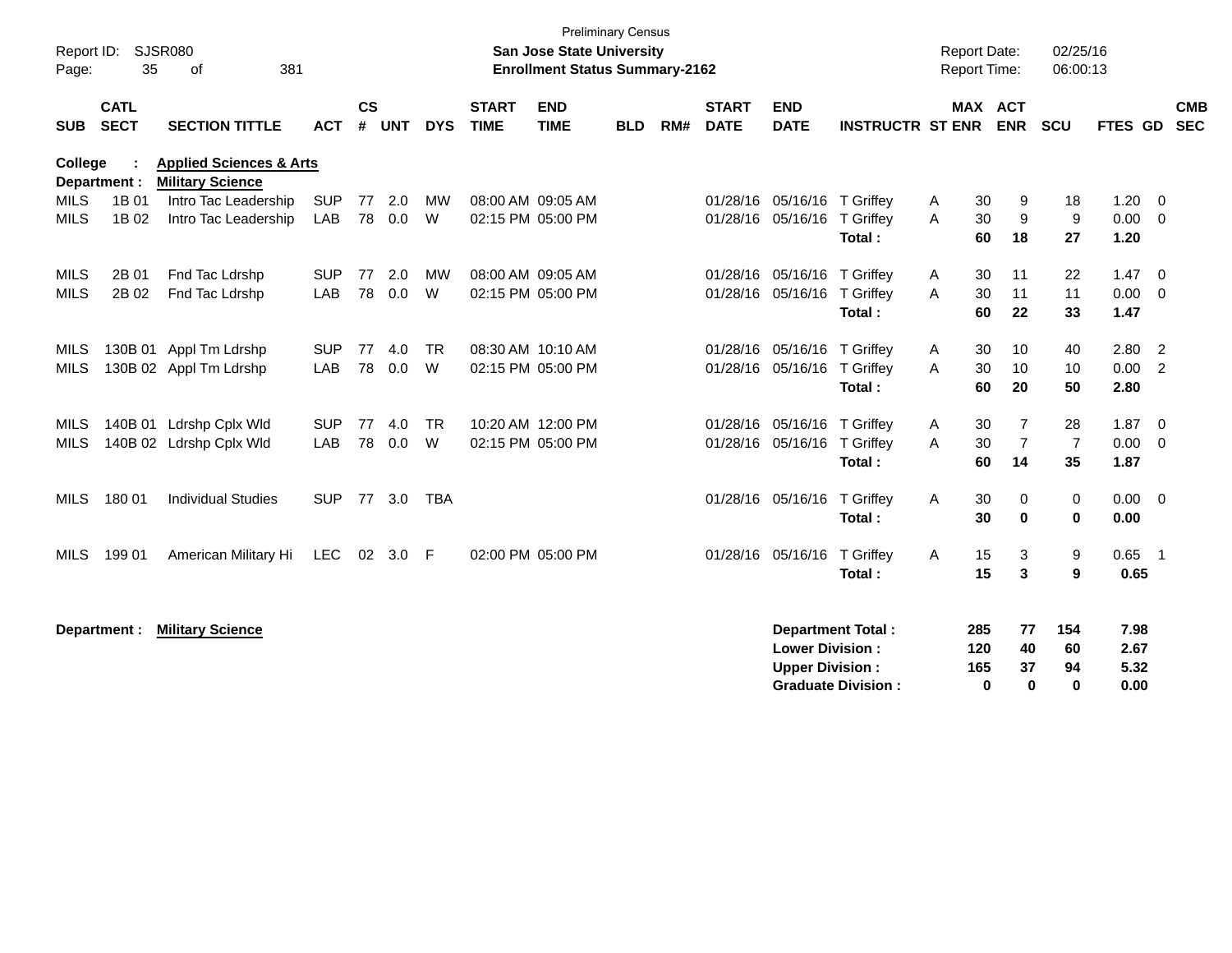| Report ID:<br>Page: | 36                         | <b>SJSR080</b><br>381<br>οf                          |               |                    |            |              |                             | <b>Preliminary Census</b><br>San Jose State University<br><b>Enrollment Status Summary-2162</b> |            |     |                             |                                 |                                  | <b>Report Date:</b><br>Report Time: |                       | 02/25/16<br>06:00:13 |                       |                          |                          |
|---------------------|----------------------------|------------------------------------------------------|---------------|--------------------|------------|--------------|-----------------------------|-------------------------------------------------------------------------------------------------|------------|-----|-----------------------------|---------------------------------|----------------------------------|-------------------------------------|-----------------------|----------------------|-----------------------|--------------------------|--------------------------|
| <b>SUB</b>          | <b>CATL</b><br><b>SECT</b> | <b>SECTION TITTLE</b>                                | <b>ACT</b>    | $\mathsf{cs}$<br># | <b>UNT</b> | <b>DYS</b>   | <b>START</b><br><b>TIME</b> | <b>END</b><br><b>TIME</b>                                                                       | <b>BLD</b> | RM# | <b>START</b><br><b>DATE</b> | <b>END</b><br><b>DATE</b>       | <b>INSTRUCTR ST ENR</b>          |                                     | MAX ACT<br><b>ENR</b> | <b>SCU</b>           | FTES GD               |                          | <b>CMB</b><br><b>SEC</b> |
| College             | Department :               | <b>Applied Sciences &amp; Arts</b><br><b>Nursing</b> |               |                    |            |              |                             |                                                                                                 |            |     |                             |                                 |                                  |                                     |                       |                      |                       |                          |                          |
| NURS 23 01          |                            | Pathophysiology-l                                    | <b>LEC</b>    | 01                 | 3.0        | R            |                             | 03:00 PM 05:50 PM                                                                               | CL         | 222 |                             | 01/28/16 05/16/16               | A Spilker<br>Total:              | 61<br>A<br>61                       | 60<br>60              | 180<br>180           | $12.00 \t 0$<br>12.00 |                          |                          |
| <b>NURS</b> 24 01   |                            | Adult Care Mgmt I                                    | <b>LEC</b>    | 01                 | 4.0        | TF           |                             | 10:30 AM 12:20 PM                                                                               | CL         | 222 |                             | 01/28/16 05/16/16               | K Bawel-Brin A<br>Total:         | 61<br>61                            | 60<br>60              | 240<br>240           | 16.00 0<br>16.00      |                          |                          |
| NURS 33 01          |                            | Prof Role Dev I                                      | <b>LEC</b>    | 02                 | 2.0        | W            |                             | 12:00 PM 01:50 PM                                                                               | HВ         | 408 |                             | 01/28/16 05/16/16 S Guido       |                                  | 30<br>A                             | 30                    | 60                   | $4.00 \ 0$            |                          |                          |
| <b>NURS 3302</b>    |                            | Prof Role Dev I                                      | <b>LEC</b>    |                    | 02 2.0     | W            |                             | 05:00 PM 06:50 PM                                                                               | HВ         | 408 |                             | 01/28/16 05/16/16               | M Haririfar<br>Total :           | 31<br>A<br>61                       | 30<br>60              | 60<br>120            | $4.00 \ 0$<br>8.00    |                          |                          |
|                     | <b>NURS 34A01</b>          | Prof Role Dev II                                     | <b>LEC</b>    | 02                 | 1.0        | -F           |                             | 08:00 AM 10:15 AM                                                                               | HB         | 408 |                             | 01/28/16 05/16/16               | A Spilker                        | 31<br>A                             | 31                    | 31                   | $2.07$ 0              |                          |                          |
|                     | NURS 34A 02                | Prof Role Dev II                                     | <b>LEC</b>    | 02                 | 1.0        | -F           |                             | 01:15 PM 03:30 PM                                                                               | НB         | 408 |                             | 01/28/16 05/16/16               | A Spilker<br>Total:              | 30<br>A<br>61                       | 28<br>59              | 28<br>59             | $1.87 \ 0$<br>3.93    |                          |                          |
| <b>NURS 4301</b>    |                            | Pharmacology                                         | <b>LEC</b>    | 01                 | 3.0        | $\top$       |                             | 01:30 PM 04:20 PM                                                                               | CL         | 222 |                             | 01/28/16 05/16/16               | S Malloy<br>Total:               | 61<br>Α<br>61                       | 60<br>60              | 180<br>180           | $12.00 \t 0$<br>12.00 |                          |                          |
| <b>NURS 44 01</b>   |                            | <b>Adult Care Clin Prac</b>                          | LAB           | 17                 | 3.0        | M            |                             | 07:00 AM 03:00 PM                                                                               | <b>OFF</b> |     |                             | CAMP 01/28/16 05/16/16 M Mistal |                                  | 10<br>A                             | 8                     | 24                   | 1.60 0                |                          |                          |
| NURS 44 02          |                            | <b>Adult Care Clin Prac</b>                          | LAB           | 17                 | 3.0        | M            |                             | 02:00 PM 10:00 PM                                                                               | <b>OFF</b> |     |                             | CAMP 01/28/16 05/16/16 D Law    |                                  | 10<br>A                             | 9                     | 27                   | $1.80 \ 0$            |                          |                          |
| <b>NURS</b>         | 44 03                      | <b>Adult Care Clin Prac</b>                          | LAB           | 17                 | 3.0        | W            |                             | 02:00 PM 10:00 PM                                                                               | <b>OFF</b> |     |                             | CAMP 01/28/16 05/16/16 K Kinner |                                  | 10<br>A                             | 9                     | 27                   | $1.80 \ 0$            |                          |                          |
| <b>NURS</b>         | 44 05                      | <b>Adult Care Clin Prac</b>                          | LAB           | 17 <sup>7</sup>    | 3.0        | $\top$       |                             | 02:00 PM 10:00 PM                                                                               | <b>OFF</b> |     |                             | CAMP 01/28/16 05/16/16 S Rowe   |                                  | 10<br>A                             | 9                     | 27                   | $1.80 \ 0$            |                          |                          |
| <b>NURS</b>         | 44 06                      | Adult Care Clin Prac                                 | LAB           | 17                 | 3.0        | S            |                             | 07:00 AM 03:00 PM                                                                               | <b>OFF</b> |     |                             | CAMP 01/28/16 05/16/16 M Mistal |                                  | 10<br>A                             | 6                     | 18                   | 1.20                  | $\overline{\phantom{0}}$ |                          |
| <b>NURS</b>         | 44 07                      | Adult Care Clin Prac                                 | LAB           | 17                 | 3.0        | $\mathsf{T}$ |                             | 02:00 PM 10:00 PM                                                                               | <b>OFF</b> |     |                             | CAMP 01/28/16 05/16/16 P Mayer  |                                  | 10<br>A                             | 9                     | 27                   | 1.80                  | $\overline{\phantom{0}}$ |                          |
| <b>NURS 44 08</b>   |                            | <b>Adult Care Clin Prac</b>                          | LAB           |                    | 17 3.0     | M            |                             | 02:00 PM 10:30 PM                                                                               | <b>OFF</b> |     |                             | CAMP 01/28/16 05/16/16          | C Keane                          | 10<br>A                             | 9                     | 27                   | $1.80 \ 0$            |                          |                          |
|                     |                            |                                                      |               |                    |            |              |                             |                                                                                                 |            |     |                             |                                 | Total :                          | 70                                  | 59                    | 177                  | 11.80                 |                          |                          |
| <b>NURS 5301</b>    |                            | Skills in Nursing I                                  | <b>LEC</b>    | 02                 | 0.0        | <b>TBA</b>   |                             |                                                                                                 |            |     |                             | 01/28/16 05/16/16 D Nelson      |                                  | 61<br>Α                             | 60                    | 60                   | $0.00 \t 0$           |                          |                          |
| NURS 53 02          |                            | Skills in Nursing I                                  | LAB           |                    | 16 3.0     | WF           |                             | 08:00 AM 10:50 AM                                                                               | HB         | 311 |                             |                                 | 01/28/16 05/16/16 K Bawel-Brin A | 21                                  | 21                    | 42                   | 4.20                  | $\overline{\phantom{0}}$ |                          |
|                     | NURS 53 03                 | Skills in Nursing I                                  | LAB.          |                    | 16 3.0     | WF           |                             | 11:00 AM 01:50 PM                                                                               | HB.        | 311 |                             | 01/28/16 05/16/16 M Agroia      |                                  | 21<br>A                             | 19                    | 38                   | 3.80 0                |                          |                          |
|                     | NURS 53 04                 | Skills in Nursing I                                  | LAB 16 3.0 WF |                    |            |              |                             | 02:00 PM 04:50 PM HB                                                                            |            | 311 |                             |                                 | 01/28/16 05/16/16 C O'Leary-Ke A | 21                                  | 20                    | 40                   | $4.00 \ 0$            |                          |                          |
|                     |                            |                                                      |               |                    |            |              |                             |                                                                                                 |            |     |                             |                                 | Total:                           |                                     | 124 120               | 180                  | 12.00                 |                          |                          |
| NURS 54 01          |                            | <b>Nursing Skills II</b>                             | LEC 02 0.0    |                    |            | TBA          |                             |                                                                                                 |            |     |                             | 01/28/16 05/16/16 C Keane       |                                  | 61<br>A                             | 59                    | 59                   | $0.00 \t 0$           |                          |                          |
|                     | NURS 54 02                 | <b>Nursing Skills II</b>                             | LAB           |                    | 16 2.0     | $\mathsf{R}$ |                             | 08:00 AM 10:50 AM                                                                               | HB.        | 311 |                             | 01/28/16 05/16/16 C Keane       |                                  | 21<br>A                             | 22                    | 22                   | $2.93$ 0              |                          |                          |
|                     | <b>NURS 54 03</b>          | <b>Nursing Skills II</b>                             | LAB           |                    | 16 2.0     | R            |                             | 11:00 AM 01:50 PM                                                                               | HB.        | 311 |                             | 01/28/16 05/16/16 C Keane       |                                  | 20<br>A                             | 17                    | 17                   | $2.27$ 0              |                          |                          |
|                     | <b>NURS 54 04</b>          | <b>Nursing Skills II</b>                             | LAB           |                    | 16 2.0 R   |              |                             | 02:00 PM 04:50 PM                                                                               | HB.        | 311 |                             | 01/28/16 05/16/16 J Barnby      |                                  | 20<br>A                             | 20                    | 20                   | $2.67$ 0              |                          |                          |
|                     |                            |                                                      |               |                    |            |              |                             |                                                                                                 |            |     |                             |                                 | Total :                          |                                     | 122 118               | 118                  | 7.87                  |                          |                          |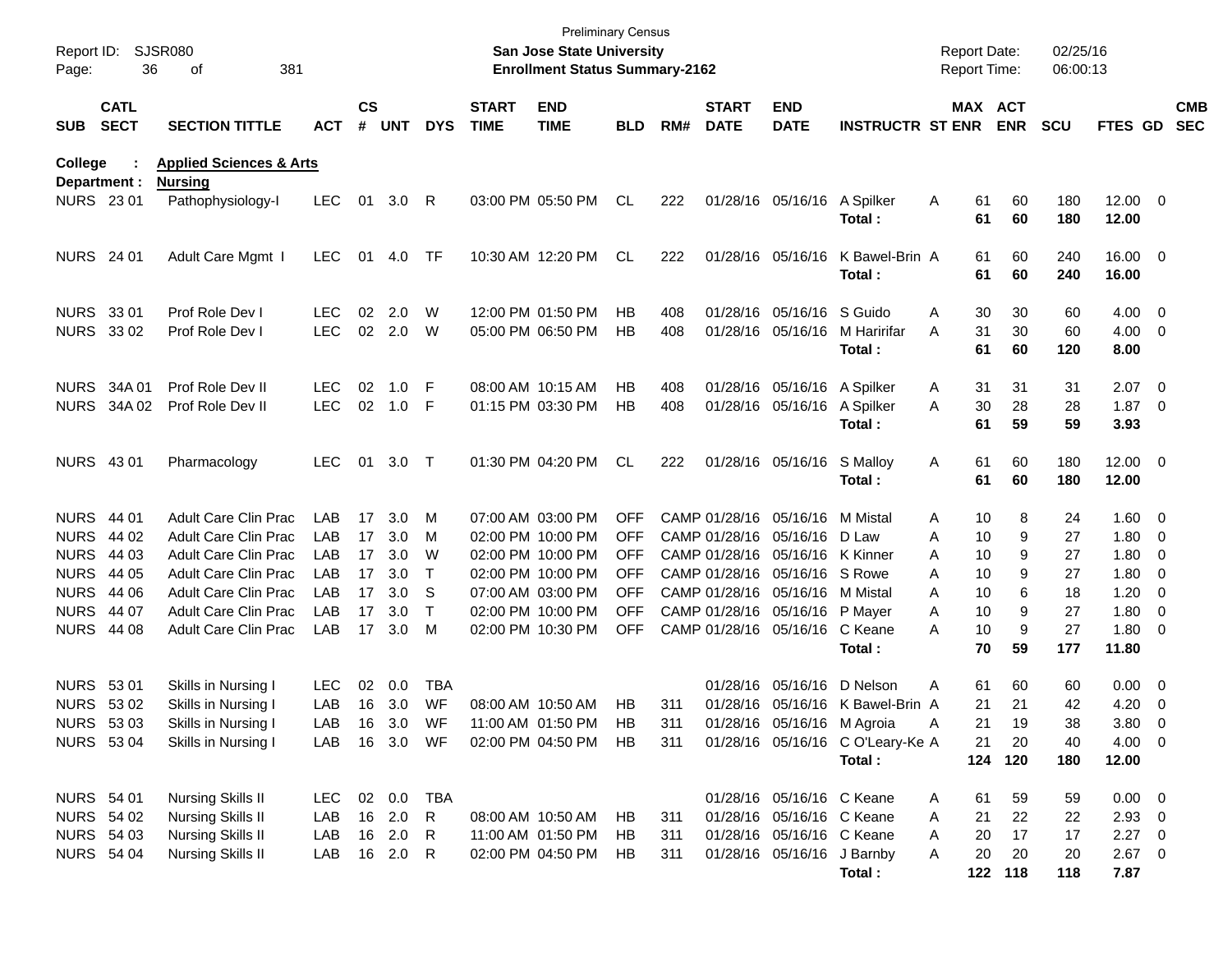| Page:      | Report ID: SJSR080<br>37   | 381<br>οf                           |              |                    |            |            |                             | <b>Preliminary Census</b><br>San Jose State University<br><b>Enrollment Status Summary-2162</b> |            |     |                             |                            |                             | <b>Report Date:</b><br><b>Report Time:</b> |          |                       | 02/25/16<br>06:00:13 |                    |                          |            |
|------------|----------------------------|-------------------------------------|--------------|--------------------|------------|------------|-----------------------------|-------------------------------------------------------------------------------------------------|------------|-----|-----------------------------|----------------------------|-----------------------------|--------------------------------------------|----------|-----------------------|----------------------|--------------------|--------------------------|------------|
| <b>SUB</b> | <b>CATL</b><br><b>SECT</b> | <b>SECTION TITTLE</b>               | <b>ACT</b>   | $\mathsf{cs}$<br># | <b>UNT</b> | <b>DYS</b> | <b>START</b><br><b>TIME</b> | <b>END</b><br><b>TIME</b>                                                                       | <b>BLD</b> | RM# | <b>START</b><br><b>DATE</b> | <b>END</b><br><b>DATE</b>  | <b>INSTRUCTR ST ENR</b>     |                                            |          | MAX ACT<br><b>ENR</b> | <b>SCU</b>           | FTES GD SEC        |                          | <b>CMB</b> |
|            | NURS 124 01                | <b>Theory Overview</b>              | <b>LEC</b>   | 01                 | 3.0        | W          | 09:00 AM 11:45 AM           |                                                                                                 | HB         | 408 |                             | 01/28/16 05/16/16          | S McNiesh<br>Total:         | A                                          | 30<br>30 | 20<br>20              | 60<br>60             | $4.00 \ 0$<br>4.00 |                          |            |
|            | NURS 125 01                | Adult Care Mgmt II                  | <b>LEC</b>   | 01                 | 4.0        | W          |                             | 10:30 AM 12:20 PM                                                                               | CL         | 222 | 01/28/16 05/16/16           |                            | Total :                     | Α                                          | 54<br>54 | 53<br>53              | 212<br>212           | $14.13$ 0<br>14.13 |                          |            |
|            |                            | NURS 126A 01 Pediatric Theory       | <b>LEC</b>   | 01                 | 2.0        | R          |                             | 10:00 AM 11:50 AM                                                                               | CL.        | 222 |                             | 01/28/16 05/16/16          | C Hill<br>Total :           | Α                                          | 64<br>64 | 62<br>62              | 248<br>248           | $8.27$ 0<br>8.27   |                          |            |
|            |                            | NURS 126B 01 Mat/Newborn Theory LEC |              |                    | 01 2.0 R   |            |                             | 01:00 PM 02:50 PM                                                                               | CL         | 222 |                             | 01/28/16 05/16/16          | A Spilker<br>Total:         | A                                          | 64<br>64 | 62<br>62              | 124<br>124           | $8.27$ 0<br>8.27   |                          |            |
|            |                            | NURS 127A 01 Psych / MH Theory      | <b>LEC</b>   |                    | 01 2.0 F   |            |                             | 08:00 AM 09:50 AM                                                                               | <b>IRC</b> | 306 |                             | 01/28/16 05/16/16          | C Mao<br>Total:             | Α                                          | 63<br>63 | 62<br>62              | 124<br>124           | $8.27$ 0<br>8.27   |                          |            |
|            |                            | NURS 127B 01 Community Theory       | LEC.         |                    | 01 2.0 F   |            |                             | 10:00 AM 11:50 AM                                                                               | <b>IRC</b> | 306 |                             | 01/28/16 05/16/16          | L Rauch<br>Total:           | Α                                          | 92<br>92 | 87<br>87              | 174<br>174           | 11.63 1<br>11.63   |                          |            |
|            | NURS 128 01                | EBP in Nursing                      | <b>LEC</b>   | 02                 | 2.0        | R          |                             | 12:00 PM 01:50 PM                                                                               | HB         | 408 |                             | 01/28/16 05/16/16          | C Hill                      | Α                                          | 31       | 35                    | 70                   | $4.67$ 0           |                          |            |
|            | NURS 128 02                | EBP in Nursing                      | <b>LEC</b>   | 02                 | 2.0        | R          |                             | 02:00 PM 03:50 PM                                                                               | HВ         | 408 |                             | 01/28/16 05/16/16          | A Lurati                    | A                                          | 30       | 24                    | 48                   | $3.20 \ 0$         |                          |            |
|            | <b>NURS 128 03</b>         | EBP in Nursing                      | <b>LEC</b>   |                    | 02 2.0     | W          |                             | 01:00 PM 02:50 PM                                                                               | <b>BBC</b> | 225 |                             | 01/28/16 05/16/16          | R Rosenblum A<br>Total:     |                                            | 30<br>91 | 21<br>80              | 42<br>160            | 2.83<br>10.70      | $\overline{\phantom{1}}$ |            |
|            | NURS 133 01                | Prof Role Dev IV                    | <b>LEC</b>   | 02                 | 2.0        | $\top$     |                             | 10:30 AM 12:20 PM                                                                               | HB         | 408 |                             | 01/28/16 05/16/16          | A Lurati                    | A                                          | 27       | 29                    | 58                   | 3.87 0             |                          |            |
|            | NURS 133 02                | Prof Role Dev IV                    | <b>LEC</b>   |                    | 02 2.0 T   |            |                             | 01:00 PM 02:50 PM                                                                               | НB         | 408 |                             | 01/28/16 05/16/16          | A Lurati                    | A                                          | 27       | 24                    | 48                   | $3.20 \ 0$         |                          |            |
|            |                            |                                     |              |                    |            |            |                             |                                                                                                 |            |     |                             |                            | Total:                      |                                            | 54       | 53                    | 106                  | 7.07               |                          |            |
|            | NURS 136 01                | Prof Role Dev III                   | <b>LEC</b>   | 02                 | 2.0        | R          |                             | 08:00 AM 09:50 AM                                                                               | HB         | 408 |                             | 01/28/16 05/16/16          | S McKenna                   | A                                          | 32       | 31                    | 62                   | $4.13 \ 0$         |                          |            |
|            | NURS 136 02                | Prof Role Dev III                   | <b>LEC</b>   |                    | 02 2.0     | R          |                             | 04:00 PM 05:50 PM                                                                               | HВ         | 408 |                             | 01/28/16 05/16/16          | D Nelson                    | A                                          | 32       | 31                    | 62                   | $4.13 \ 0$         |                          |            |
|            |                            |                                     |              |                    |            |            |                             |                                                                                                 |            |     |                             |                            | Total :                     |                                            | 64       | 62                    | 124                  | 8.27               |                          |            |
|            | NURS 137 01                | Prof Role Dev V                     | LEC 02 2.0 F |                    |            |            |                             | 12:30 PM_02:20 PM                                                                               | IRC        | 306 |                             |                            | 01/28/16 05/16/16 T Adelman | A                                          | 46       | 46                    | 92                   | $6.13 \quad 0$     |                          |            |
|            | NURS 137 02                | Prof Role Dev V                     | LEC 02 2.0 F |                    |            |            |                             | 12:30 PM 02:20 PM                                                                               | IRC        | 302 |                             | 01/28/16 05/16/16 C Mao    |                             | A                                          | 46       | 41                    | 82                   | $5.50$ 1           |                          |            |
|            |                            |                                     |              |                    |            |            |                             |                                                                                                 |            |     |                             |                            | Total:                      |                                            | 92       | 87                    | 174                  | 11.63              |                          |            |
|            | NURS 138 01                | Prof Role Dev VI                    | LEC 02 3.0 F |                    |            |            |                             | 09:00 AM 11:50 AM                                                                               | HB.        | 407 |                             | 01/28/16 05/16/16 T Lind   |                             | A                                          | 39       | 39                    | 117                  | $7.80\quad 0$      |                          |            |
|            | NURS 138 02                | Prof Role Dev VI                    | LEC 02 3.0 F |                    |            |            | 09:00 AM 11:50 AM           |                                                                                                 | BBC 225    |     |                             | 01/28/16 05/16/16 R Ballin |                             | A                                          | 39       | 40                    | 120                  | $8.00 \t 0$        |                          |            |
|            |                            |                                     |              |                    |            |            |                             |                                                                                                 |            |     |                             |                            | Total:                      |                                            | 78       | 79                    | 237                  | 15.80              |                          |            |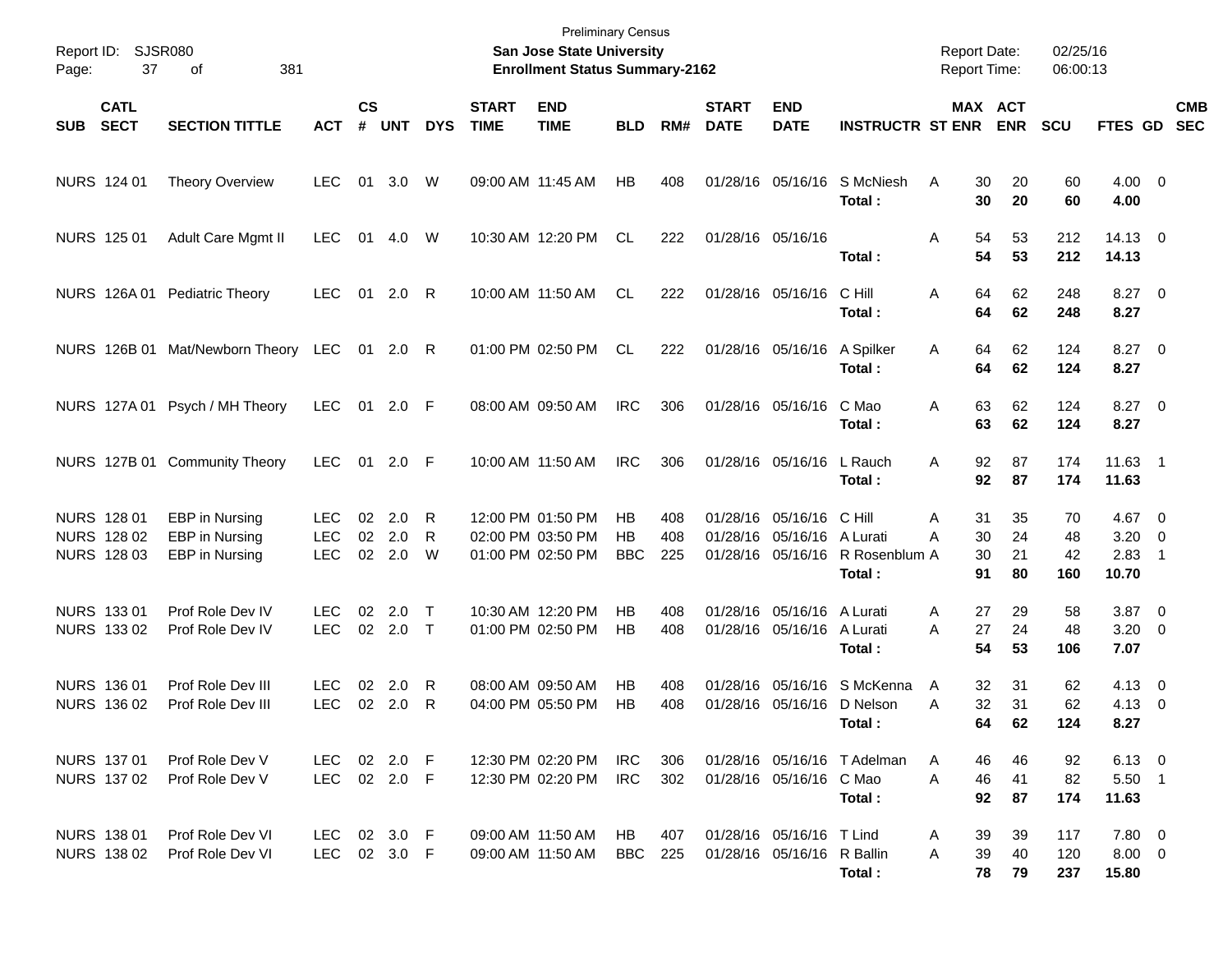| Report ID:<br>Page:                      | SJSR080<br>381<br>38<br>οf                             |            |                    |            |              |                             | <b>Preliminary Census</b><br><b>San Jose State University</b><br><b>Enrollment Status Summary-2162</b> |            |     |                             |                                     |                                    | <b>Report Date:</b><br>Report Time: |                             | 02/25/16<br>06:00:13 |                  |                                  |                          |
|------------------------------------------|--------------------------------------------------------|------------|--------------------|------------|--------------|-----------------------------|--------------------------------------------------------------------------------------------------------|------------|-----|-----------------------------|-------------------------------------|------------------------------------|-------------------------------------|-----------------------------|----------------------|------------------|----------------------------------|--------------------------|
| <b>CATL</b><br><b>SECT</b><br><b>SUB</b> | <b>SECTION TITTLE</b>                                  | <b>ACT</b> | $\mathsf{cs}$<br># | <b>UNT</b> | <b>DYS</b>   | <b>START</b><br><b>TIME</b> | <b>END</b><br><b>TIME</b>                                                                              | <b>BLD</b> | RM# | <b>START</b><br><b>DATE</b> | <b>END</b><br><b>DATE</b>           | <b>INSTRUCTR ST ENR</b>            |                                     | MAX ACT<br><b>ENR</b>       | <b>SCU</b>           | FTES GD          |                                  | <b>CMB</b><br><b>SEC</b> |
| NURS 144 01                              | Clin Nurs Appl                                         | <b>LEC</b> | 02                 | 2.0        | W            |                             | 03:00 PM 04:50 PM                                                                                      | <b>SH</b>  | 242 |                             | 01/28/16 05/16/16                   | D Nelson<br>Total:                 | Α                                   | 30<br>20<br>30<br>20        | 40<br>40             | $2.67$ 0<br>2.67 |                                  |                          |
| NURS 145 01<br>NURS 145 02               | <b>Adult Care Clin II</b><br><b>Adult Care Clin II</b> | LAB<br>LAB | 17                 | 4.0<br>4.0 | <b>RF</b>    |                             | 07:00 AM 03:00 PM                                                                                      | <b>OFF</b> |     |                             | CAMP 01/28/16 05/16/16 D Gaylle     |                                    | A<br>X                              | 10<br>8<br>$\mathbf 0$<br>0 | 32<br>0              | 2.13<br>0.00     | $\overline{0}$<br>$\overline{0}$ |                          |
| NURS 145 03                              | <b>Adult Care Clin II</b>                              | LAB        | 17                 | 4.0        | R            |                             | 07:00 AM 07:00 PM                                                                                      | OFF        |     |                             | CAMP 01/28/16 05/16/16 C Pham       |                                    | Α                                   | 10<br>7                     | 28                   | 1.87             | 0                                |                          |
| NURS 145 04                              | <b>Adult Care Clin II</b>                              | LAB        | 17                 | 4.0        | WR           |                             | 02:00 PM 10:00 PM                                                                                      | <b>OFF</b> |     |                             | CAMP 01/28/16 05/16/16 M Olarte     |                                    | Α                                   | 10<br>10                    | 40                   | 2.67             | 0                                |                          |
| NURS 145 07                              | <b>Adult Care Clin II</b>                              | LAB        | 17                 | 4.0        | <b>RF</b>    |                             | 07:00 AM 03:00 PM                                                                                      | OFF        |     |                             |                                     | CAMP 01/28/16 05/16/16 P Edwards   | A                                   | 10<br>9                     | 36                   | 2.40             | 0                                |                          |
| <b>NURS 14511</b>                        | <b>Adult Care Clin II</b>                              | LAB        | 17                 | 4.0        | WR           |                             | 02:00 PM 10:00 PM                                                                                      | OFF        |     |                             | CAMP 01/28/16 05/16/16              | J Garcia                           | Α                                   | 9<br>10                     | 36                   | 2.40             | 0                                |                          |
| NURS 145 12                              | <b>Adult Care Clin II</b>                              | LAB        | 17                 | 4.0        | WR           |                             | 02:00 PM 10:00 PM                                                                                      | <b>OFF</b> |     |                             | CAMP 01/28/16 05/16/16              | P Mayer                            | 10<br>Α                             | 10                          | 40                   | 2.67             | - 0                              |                          |
|                                          |                                                        |            |                    |            |              |                             |                                                                                                        |            |     |                             |                                     | Total:                             | 60                                  | 53                          | 212                  | 14.13            |                                  |                          |
|                                          | NURS 146A 01 Peds Clinical                             | LAB        | 17                 | 2.0        | W            |                             | 07:00 AM 04:00 PM                                                                                      | OFF        |     |                             | CAMP 01/28/16 05/16/16              | J Barreto                          | Α                                   | 8<br>8                      | 16                   | 1.07             | $\overline{\phantom{0}}$         |                          |
|                                          | NURS 146A 02 Peds Clinical                             | LAB        | 17                 | 2.0        | F            |                             | 07:00 AM 03:00 PM                                                                                      | OFF        |     |                             | CAMP 01/28/16 05/16/16 V Brewer     |                                    | Α                                   | 10<br>9                     | 18                   | 1.20             | $\overline{0}$                   |                          |
|                                          | NURS 146A 03 Peds Clinical                             | LAB        | 17                 | 2.0        | $\mathsf{T}$ |                             | 07:00 AM 03:00 PM                                                                                      | OFF        |     |                             |                                     | CAMP 01/28/16 05/16/16 S McKenna   | A                                   | 10<br>10                    | 20                   | 1.33             | 0                                |                          |
|                                          | NURS 146A 06 Peds Clinical                             | LAB        | 17                 | 2.0        | $\mathsf{T}$ |                             | 02:00 PM 10:00 PM                                                                                      | OFF        |     |                             | CAMP 01/28/16 05/16/16 C Weng       |                                    | Α                                   | 8<br>10                     | 16                   | 1.07             | $\overline{0}$                   |                          |
|                                          | NURS 146A 07 Peds Clinical                             | LAB        | 17                 | 2.0        | W            |                             | 07:00 AM 03:00 PM                                                                                      | <b>OFF</b> |     |                             | CAMP 01/28/16 05/16/16 C Hill       |                                    | Α                                   | 10<br>11                    | 22                   | 1.47             | - 0                              |                          |
| NURS 146A 08                             | <b>Peds Clinical</b>                                   | LAB        | 17                 | 2.0        | F            |                             | 07:00 AM 04:00 PM                                                                                      | OFF        |     |                             |                                     | CAMP 01/28/16 05/16/16 S McKenna   | A                                   | 9<br>10                     | 18                   | 1.20             | $\overline{0}$                   |                          |
|                                          | NURS 146A 11 Peds Clinical                             | LAB        | 17                 | 2.0        | W            |                             | 02:00 PM 10:00 PM                                                                                      | <b>OFF</b> |     |                             | CAMP 01/28/16 05/16/16              | J Ruiz                             | А                                   | 10<br>8                     | 16                   | 1.07             | $\overline{\phantom{0}}$         |                          |
|                                          |                                                        |            |                    |            |              |                             |                                                                                                        |            |     |                             |                                     | Total:                             | 68                                  | 63                          | 126                  | 8.40             |                                  |                          |
|                                          | NURS 146B 01 Mat Hith Clinical                         | LAB        | 17                 | 2.0        | Т            |                             | 02:00 PM 10:00 PM                                                                                      | OFF        |     |                             | CAMP 01/28/16 05/16/16              | J Barnby                           |                                     | 10<br>9                     |                      | 1.20             | - 0                              |                          |
|                                          | NURS 146B 02 Mat Hith Clinical                         | LAB        | 17                 | 2.0        | W            |                             | 07:00 AM 03:00 PM                                                                                      | OFF        |     |                             | CAMP 01/28/16 05/16/16              | J Peters                           | A<br>10<br>Α                        | 10                          | 18<br>20             | 1.33             | 0                                |                          |
|                                          | NURS 146B 04 Mat Hlth Clinical                         | LAB        | 17                 | 2.0        | $\mathsf{T}$ |                             | 07:00 AM 03:00 PM                                                                                      | OFF        |     |                             | CAMP 01/28/16 05/16/16              | T Lind                             | A                                   | 8<br>10                     | 16                   | 1.07             | - 0                              |                          |
|                                          | NURS 146B 06 Mat Hith Clinical                         | LAB        | 17                 | 2.0        | W            |                             | 02:00 PM 10:00 PM                                                                                      | OFF        |     |                             | CAMP 01/28/16 05/16/16              | <b>B</b> Ashaolu                   | A                                   | 10<br>9                     | 18                   | 1.20             | 0                                |                          |
|                                          | NURS 146B 07 Mat Hith Clinical                         | LAB        | 17                 | 2.0        | $\mathsf{T}$ |                             | 07:00 AM 04:00 PM                                                                                      | OFF        |     |                             | CAMP 01/28/16 05/16/16              | D Nelson                           | Α                                   | 8<br>10                     | 16                   | 1.07             | - 0                              |                          |
|                                          | NURS 146B 15 Mat Hith Clinical                         | LAB        | 17                 | 2.0        | F            |                             | 07:00 AM 04:00 PM                                                                                      | OFF        |     |                             |                                     | CAMP 01/28/16 05/16/16 P Gnehm     | Α                                   | 10<br>10                    | 20                   | 1.33             | 0                                |                          |
|                                          | NURS 146B 16 Mat Hith Clinical                         | LAB        | 17                 | 2.0        | W            |                             | 07:00 AM 04:00 PM                                                                                      | OFF        |     |                             | CAMP 01/28/16 05/16/16              | R McDuffie                         | А                                   | 8<br>10                     | 16                   | 1.07             | $\overline{\phantom{0}}$         |                          |
|                                          |                                                        |            |                    |            |              |                             |                                                                                                        |            |     |                             |                                     | Total :                            |                                     | 70<br>62                    | 124                  | 8.27             |                                  |                          |
|                                          |                                                        |            |                    |            |              |                             |                                                                                                        |            |     |                             |                                     |                                    |                                     |                             |                      |                  |                                  |                          |
|                                          | NURS 147A 02 Mental Health Clin                        | LAB.       |                    | 17  2.0  W |              |                             | 08:00 AM 01:50 PM                                                                                      | <b>OFF</b> |     |                             | CAMP 01/28/16 05/16/16 C Mao        |                                    | 10<br>Α                             | 10                          | 20                   | $1.33 \ 0$       |                                  |                          |
|                                          | NURS 147A 03 Mental Health Clin                        | LAB        |                    | 17 2.0     | $\top$       |                             | 08:00 AM 01:50 PM                                                                                      | <b>OFF</b> |     |                             | CAMP 01/28/16 05/16/16 C Mao        |                                    | 10<br>Α                             | 9                           | 18                   | $1.20 \t 0$      |                                  |                          |
|                                          | NURS 147A 04 Mental Health Clin                        | LAB        |                    | 17 2.0     | - W          |                             | 08:00 AM 01:50 PM                                                                                      | <b>OFF</b> |     |                             |                                     | CAMP 01/28/16 05/16/16 D Francisco | A                                   | 9<br>9                      | 18                   | $1.20 \t 0$      |                                  |                          |
|                                          | NURS 147A 05 Mental Health Clin                        | LAB        |                    | 17 2.0     | $\top$       |                             | 02:00 PM 10:00 PM                                                                                      | <b>OFF</b> |     |                             |                                     | CAMP 01/28/16 05/16/16 J Sugiyama  | 10<br>A                             | 9                           | 18                   | $1.20 \t 0$      |                                  |                          |
|                                          | NURS 147A 06 Mental Health Clin                        | LAB        |                    | 17 2.0     | M            |                             | 01:00 PM 10:00 PM                                                                                      | <b>OFF</b> |     |                             |                                     | CAMP 01/28/16 05/16/16 P Gnehm     | Α                                   | 8<br>9                      | 18                   | $1.20 \t 0$      |                                  |                          |
|                                          | NURS 147A 08 Mental Health Clin                        | LAB        |                    | 17 2.0     | M            |                             | 08:00 AM 02:00 PM                                                                                      | <b>OFF</b> |     |                             | CAMP 01/28/16 05/16/16 M Dyer       |                                    | 10<br>Α                             | 9                           | 18                   | $1.20 \t 0$      |                                  |                          |
|                                          | NURS 147A 10 Mental Health Clin                        | LAB        |                    | 2.0        |              |                             |                                                                                                        |            |     |                             |                                     |                                    | Χ                                   | 0<br>0                      | 0                    | $0.00 \t 0$      |                                  |                          |
|                                          | NURS 147A 11 Mental Health Clin                        | LAB        |                    | 17 2.0 S   |              |                             | 07:00 AM 03:00 PM                                                                                      |            |     |                             | OFF CAMP 01/28/16 05/16/16 J Passer |                                    | A                                   | $\overline{7}$<br>0         | 0                    | $0.00 \t 0$      |                                  |                          |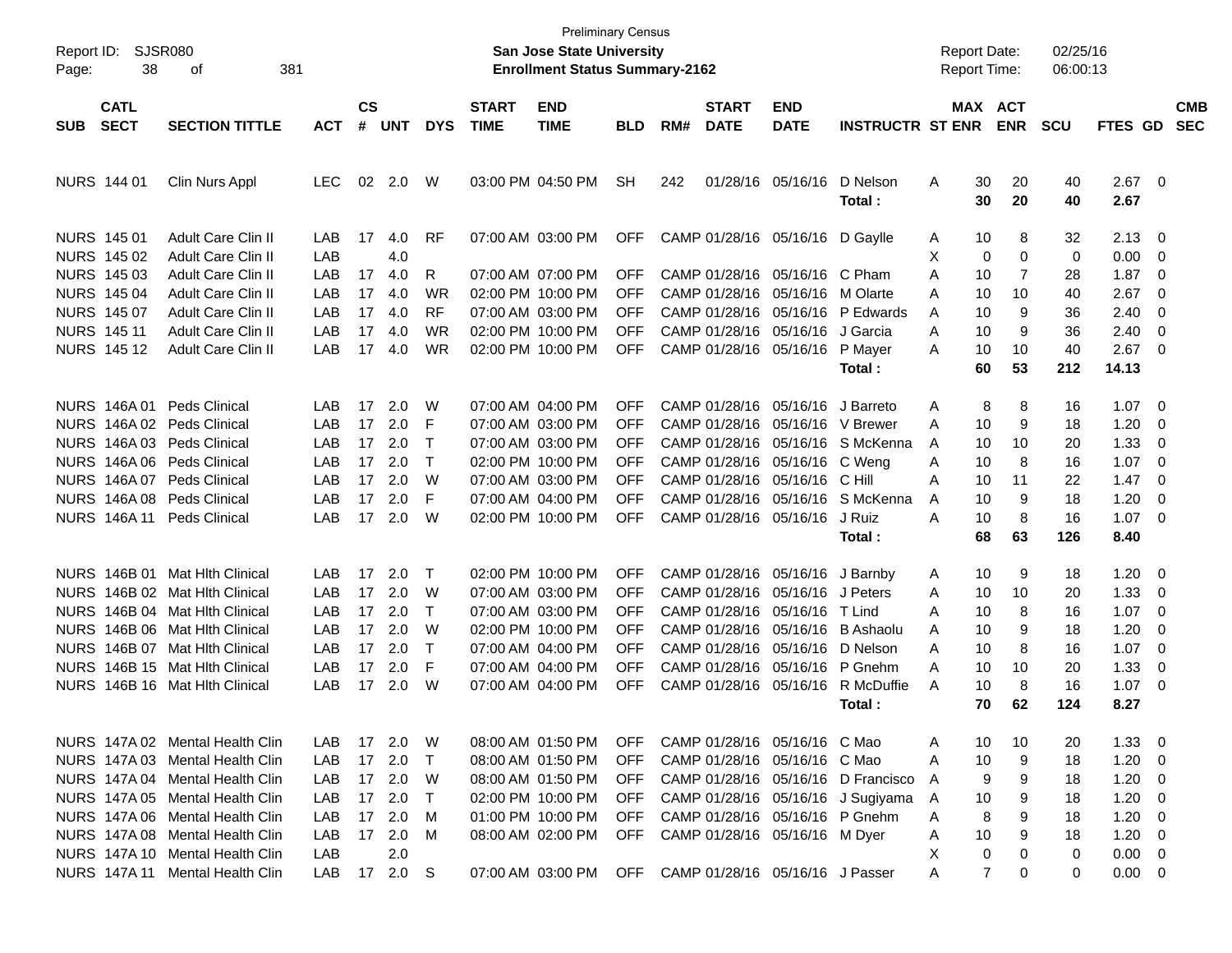| Page:      | Report ID: SJSR080<br>39   | 381<br>of                  |            |                |     |              |                             | <b>San Jose State University</b><br><b>Enrollment Status Summary-2162</b> | <b>Preliminary Census</b> |      |                             |                            |                                  | <b>Report Date:</b><br>Report Time: |                         | 02/25/16<br>06:00:13 |           |                           |
|------------|----------------------------|----------------------------|------------|----------------|-----|--------------|-----------------------------|---------------------------------------------------------------------------|---------------------------|------|-----------------------------|----------------------------|----------------------------------|-------------------------------------|-------------------------|----------------------|-----------|---------------------------|
| <b>SUB</b> | <b>CATL</b><br><b>SECT</b> | <b>SECTION TITTLE</b>      | <b>ACT</b> | <b>CS</b><br># | UNT | <b>DYS</b>   | <b>START</b><br><b>TIME</b> | <b>END</b><br><b>TIME</b>                                                 | <b>BLD</b>                | RM#  | <b>START</b><br><b>DATE</b> | <b>END</b><br><b>DATE</b>  | <b>INSTRUCTR ST ENR</b>          |                                     | MAX ACT<br><b>ENR</b>   | <b>SCU</b>           |           | <b>CMB</b><br>FTES GD SEC |
|            |                            |                            |            |                |     |              |                             |                                                                           |                           |      |                             |                            | Total:                           | 64                                  | 55                      | 110                  | 7.33      |                           |
|            |                            | NURS 147B 01 Com Hith Clin | LAB        | 17             | 3.0 | $\top$       |                             | 08:00 AM 04:50 PM                                                         | <b>OFF</b>                |      |                             | CAMP 01/28/16 05/16/16     | L Rauch                          | 10<br>Α                             | 11                      | 33                   | 2.25      | $\overline{\phantom{0}}$  |
|            |                            | NURS 147B 02 Com Hith Clin | LAB        | 17             | 3.0 | W            |                             | 08:00 AM 04:50 PM                                                         | <b>OFF</b>                |      |                             | CAMP 01/28/16 05/16/16     | D Canham                         | 12<br>A                             | 10                      | 30                   | 2.00      | $\mathbf 0$               |
|            |                            | NURS 147B 05 Com Hith Clin | LAB        | 17             | 3.0 | <b>TBA</b>   |                             |                                                                           |                           |      |                             | 01/28/16 05/16/16          |                                  | 12<br>A                             | 9                       | 27                   | 1.80      | $\overline{0}$            |
|            |                            | NURS 147B 06 Com Hith Clin | LAB        | 17             | 3.0 | $\mathsf{T}$ |                             | 08:00 AM 04:50 PM                                                         | <b>OFF</b>                |      |                             | CAMP 01/28/16 05/16/16     | T Adelman                        | 12<br>A                             | 9                       | 27                   | 1.80      | $\mathbf{0}$              |
|            |                            | NURS 147B 07 Com Hith Clin | LAB        | 17             | 3.0 | $\mathsf{T}$ |                             | 08:00 AM 04:50 PM                                                         | <b>OFF</b>                |      |                             | CAMP 01/28/16 05/16/16     | C Finkbeiner                     | $\overline{A}$<br>10                | 10                      | 30                   | 2.00      | $\mathbf 0$               |
|            |                            | NURS 147B 08 Com Hith Clin | LAB        | 17             | 3.0 | $\mathsf{T}$ |                             | 08:00 AM 05:00 PM                                                         | <b>OFF</b>                |      |                             | CAMP 01/28/16 05/16/16     | D Gennette                       | 10<br>A                             | 10                      | 30                   | 2.00      | $\mathbf 0$               |
|            |                            | NURS 147B 10 Com Hlth Clin | LAB        | 17             | 3.0 | R            |                             | 08:00 AM 04:50 PM                                                         | <b>OFF</b>                |      |                             | CAMP 01/28/16 05/16/16     | L Rauch                          | A<br>11                             | 10                      | 30                   | 2.00      | $\mathbf 0$               |
|            |                            | NURS 147B 12 Com Hith Clin | LAB        | 17             | 3.0 | W            |                             | 08:00 AM 04:50 PM                                                         | <b>OFF</b>                |      |                             | CAMP 01/28/16 05/16/16     | J Martus                         | A<br>11                             | 8                       | 24                   | 1.60      | $\Omega$                  |
|            |                            | NURS 147B 13 Com Hith Clin | LAB        | 17             | 3.0 | R            |                             | 10:00 AM 07:30 PM                                                         | <b>OFF</b>                |      |                             | CAMP 01/28/16 05/16/16     | T Mckinnon                       | 12<br>A                             | 10                      | 30                   | 2.00      | $\mathbf 0$               |
|            |                            |                            |            |                |     |              |                             |                                                                           |                           |      |                             |                            | Total:                           | 100                                 | 87                      | 261                  | 17.45     |                           |
|            |                            | NURS 148A 01 Sen Precept   | <b>PRA</b> | 17             | 4.0 | F            |                             | 12:30 PM 02:50 PM                                                         | НB                        | 401  |                             | 01/28/16 05/16/16          | M Sternlieb                      | Α<br>84                             | 11                      | 44                   | 2.93      | $\mathbf 0$               |
|            |                            | NURS 148A 02 Sen Precept   | <b>PRA</b> | 17             | 4.0 | F            |                             | 12:30 PM 02:50 PM                                                         | НB                        | 418  |                             | 01/28/16 05/16/16          | A Spilker                        | A<br>16                             | 10                      | 40                   | 2.67      | $\overline{0}$            |
|            |                            | NURS 148A 03 Sen Precept   | <b>PRA</b> | 17             | 4.0 | F            |                             | 12:30 PM 02:50 PM                                                         | HB                        |      |                             | 301A 01/28/16 05/16/16     | J Barnby                         | A<br>16                             | 11                      | 44                   | 2.93      | $\mathbf 0$               |
|            |                            | NURS 148A 04 Sen Precept   | <b>PRA</b> | 17             | 4.0 | F            |                             | 12:30 PM 02:50 PM                                                         | IS                        | 118  |                             | 01/28/16 05/16/16          | C Hill                           | 16<br>A                             | 12                      | 48                   | 3.20      | $\Omega$                  |
|            |                            | NURS 148A 05 Sen Precept   | <b>PRA</b> | 17             | 4.0 | F            |                             | 12:30 PM 02:50 PM                                                         | HB                        | 301E |                             | 01/28/16 05/16/16          | P Edwards                        | A<br>16                             | 11                      | 44                   | 2.93      | 0                         |
|            |                            | NURS 148A 06 Sen Precept   | <b>PRA</b> | 17             | 4.0 | F            |                             | 12:30 PM 02:50 PM                                                         | HB                        | 303  |                             |                            | 01/28/16 05/16/16 S McKenna      | A<br>16                             | 12                      | 48                   | 3.20      | $\mathbf 0$               |
|            |                            | NURS 148A 07 Sen Precept   | <b>PRA</b> | 17             | 4.0 | <b>TBA</b>   |                             |                                                                           |                           |      |                             | 01/28/16 05/16/16 A Lurati |                                  | A<br>16                             | 12                      | 48                   | 3.20      | $\mathbf{0}$              |
|            |                            |                            |            |                |     |              |                             |                                                                           |                           |      |                             |                            | Total:                           | 180                                 | 79                      | 316                  | 21.07     |                           |
|            |                            |                            |            |                |     |              |                             |                                                                           |                           |      |                             |                            |                                  |                                     |                         |                      |           |                           |
|            | <b>NURS 180 01</b>         | <b>Indivi Stdies</b>       | <b>SUP</b> | 36             | 1.0 | <b>TBA</b>   |                             |                                                                           |                           |      |                             |                            | 01/28/16 05/16/16 K Abriam-Yag A | 40                                  | 22                      | 22                   | 1.47      | $\overline{0}$            |
|            | NURS 180 02                | <b>Indivi Stdies</b>       | <b>SUP</b> | 36             | 2.0 | <b>TBA</b>   |                             |                                                                           |                           |      |                             |                            | 01/28/16 05/16/16 K Abriam-Yag A | 36                                  | 10                      | 20                   | 1.33      | $\mathbf 0$               |
|            | <b>NURS 180 03</b>         | <b>Indivi Stdies</b>       | <b>SUP</b> | 36             | 3.0 | <b>TBA</b>   |                             |                                                                           |                           |      |                             |                            | 01/28/16 05/16/16 K Abriam-Yag A | 40                                  | $\overline{2}$          | 6                    | 0.40      | 0                         |
|            | <b>NURS 18004</b>          | <b>Indivi Stdies</b>       | <b>SUP</b> | 36             | 4.0 | <b>TBA</b>   |                             |                                                                           |                           |      |                             |                            | 01/28/16 05/16/16 K Abriam-Yag A | 36                                  | $\mathbf 0$             | $\mathbf 0$          | 0.00      | $\overline{0}$            |
|            |                            |                            |            |                |     |              |                             |                                                                           |                           |      |                             |                            | Total:                           | 152                                 | 34                      | 48                   | 3.20      |                           |
|            | <b>NURS 200 01</b>         | <b>Health Care Systms</b>  | SEM 05 3.0 |                |     | - W          |                             | 05:00 PM 07:50 PM                                                         |                           |      |                             | 01/28/16 05/16/16 S Guido  |                                  | 20<br>A                             | 4                       | 12                   | 1.00      | -4                        |
|            |                            |                            |            |                |     |              |                             |                                                                           |                           |      |                             |                            | Total:                           | 20                                  | 4                       | 12                   | 1.00      |                           |
|            |                            |                            |            |                |     |              |                             |                                                                           |                           |      |                             |                            |                                  |                                     |                         |                      |           |                           |
|            | <b>NURS 202 01</b>         | <b>Theoretical Found</b>   | <b>SEM</b> | 05             | 2.0 | M            |                             | 04:30 PM 06:20 PM                                                         | CL                        | 243  |                             | 01/28/16 05/16/16          | D Canham                         | 20<br>A                             | 4                       | 8                    | 0.67      | -4                        |
|            |                            |                            |            |                |     |              |                             |                                                                           |                           |      |                             |                            | Total:                           | 20                                  | 4                       | 8                    | 0.67      |                           |
|            | NURS 297 01                | Master's Project           | <b>SUP</b> | 25             | 1.0 | <b>TBA</b>   |                             |                                                                           |                           |      |                             | 01/28/16 05/16/16          | D Canham                         | Α<br>10                             | 11                      | 11                   | $0.92$ 11 |                           |
|            | NURS 297 02                | Master's Project           | <b>SUP</b> |                | 2.0 |              |                             |                                                                           |                           |      |                             |                            |                                  | X                                   | $\mathbf 0$<br>$\Omega$ | $\Omega$             | 0.00      | $\overline{\mathbf{0}}$   |
|            |                            |                            |            |                |     |              |                             |                                                                           |                           |      |                             |                            | Total :                          | 10                                  | 11                      | 11                   | 0.92      |                           |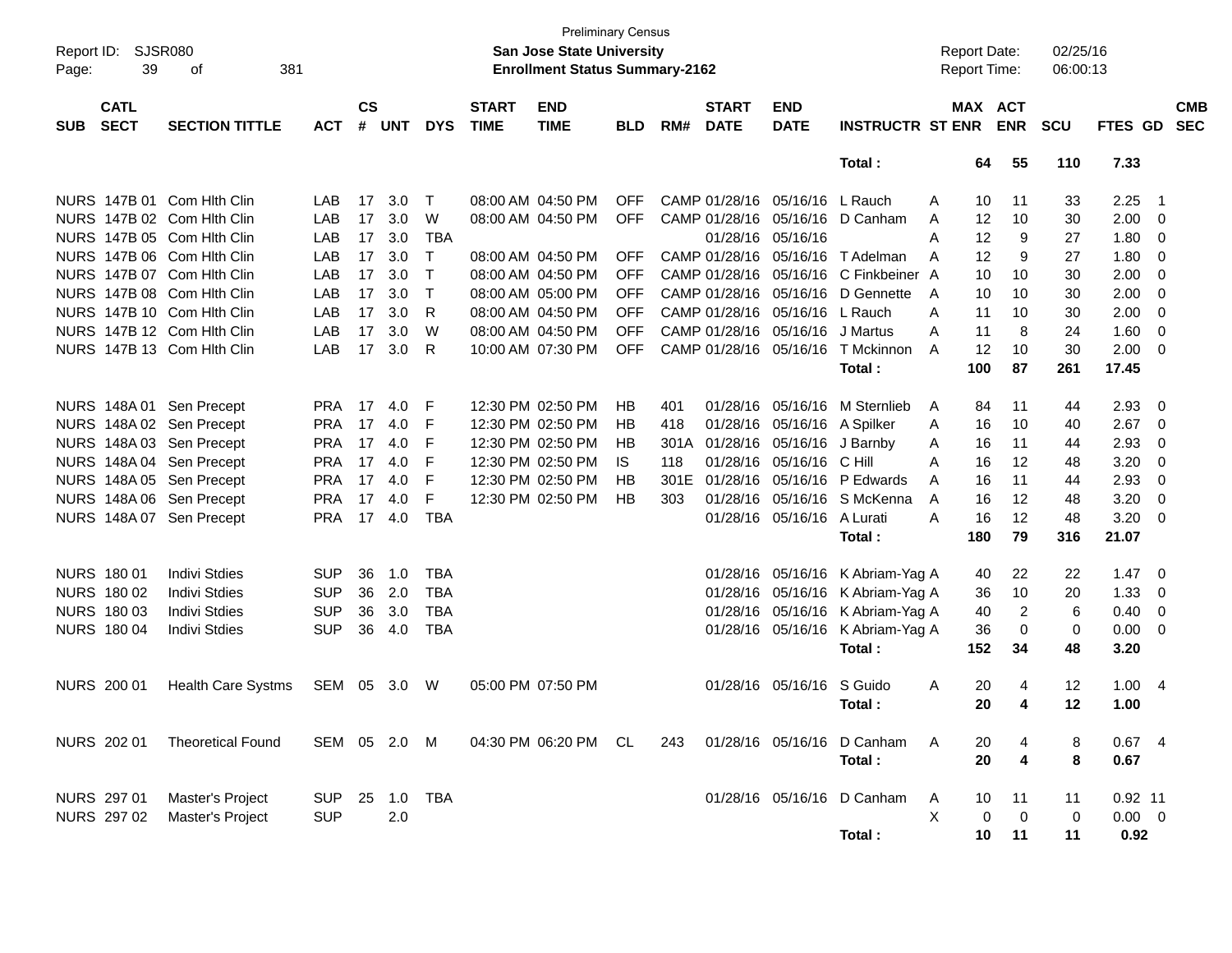| Report ID: SJSR080<br>40<br>Page:        | 0f                    | 381        |                |            |                             | <b>San Jose State University</b><br><b>Enrollment Status Summary-2162</b> | <b>Preliminary Census</b> |     |                             |                                                      | Report Date:<br><b>Report Time:</b> |                   | 02/25/16<br>06:00:13 |                 |                   |
|------------------------------------------|-----------------------|------------|----------------|------------|-----------------------------|---------------------------------------------------------------------------|---------------------------|-----|-----------------------------|------------------------------------------------------|-------------------------------------|-------------------|----------------------|-----------------|-------------------|
| <b>CATL</b><br><b>SECT</b><br><b>SUB</b> | <b>SECTION TITTLE</b> | <b>ACT</b> | CS<br>UNT<br># | <b>DYS</b> | <b>START</b><br><b>TIME</b> | <b>END</b><br>TIME                                                        | <b>BLD</b>                | RM# | <b>START</b><br><b>DATE</b> | <b>END</b><br><b>DATE</b><br><b>INSTRUCTR ST ENR</b> | MAX                                 | ACT<br><b>ENR</b> | <b>SCU</b>           | <b>FTES GD</b>  | <b>CMB</b><br>SEC |
| Department :                             | Nursing               |            |                |            |                             |                                                                           |                           |     |                             | <b>Department Total:</b><br><b>Lower Division:</b>   | 2141<br>621                         | 1775<br>596       | 4265<br>1254         | 276.73<br>83.60 |                   |
|                                          |                       |            |                |            |                             |                                                                           |                           |     |                             | <b>Upper Division:</b><br><b>Graduate Division:</b>  | 1490<br>30                          | 1164<br>15        | 2992<br>19           | 191.55<br>1.58  |                   |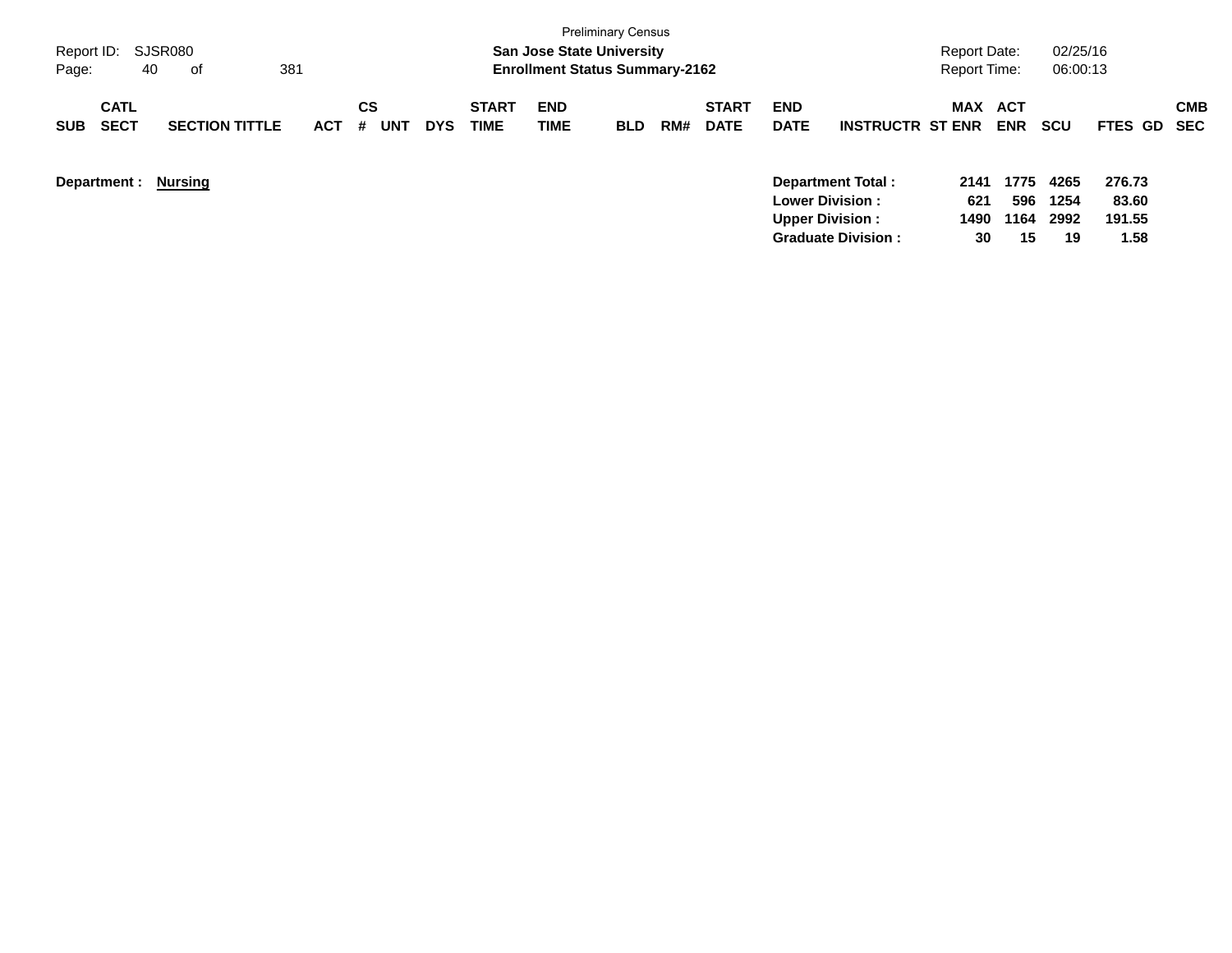| Page:      | Report ID: SJSR080<br>41   | 381<br>0f                                                         |              |               |        |            |                             | <b>Preliminary Census</b><br><b>San Jose State University</b><br><b>Enrollment Status Summary-2162</b> |            |         |                             |                            |                                                            |   | <b>Report Date:</b><br>Report Time: |                       | 02/25/16<br>06:00:13 |             |                          |            |
|------------|----------------------------|-------------------------------------------------------------------|--------------|---------------|--------|------------|-----------------------------|--------------------------------------------------------------------------------------------------------|------------|---------|-----------------------------|----------------------------|------------------------------------------------------------|---|-------------------------------------|-----------------------|----------------------|-------------|--------------------------|------------|
| <b>SUB</b> | <b>CATL</b><br><b>SECT</b> | <b>SECTION TITTLE</b>                                             | <b>ACT</b>   | $\mathsf{cs}$ | # UNT  | <b>DYS</b> | <b>START</b><br><b>TIME</b> | <b>END</b><br><b>TIME</b>                                                                              | <b>BLD</b> | RM#     | <b>START</b><br><b>DATE</b> | <b>END</b><br><b>DATE</b>  | <b>INSTRUCTR ST ENR</b>                                    |   |                                     | MAX ACT<br><b>ENR</b> | <b>SCU</b>           | FTES GD SEC |                          | <b>CMB</b> |
| College    | Department :               | <b>Applied Sciences &amp; Arts</b><br><b>Occupational Therapy</b> |              |               |        |            |                             |                                                                                                        |            |         |                             |                            |                                                            |   |                                     |                       |                      |             |                          |            |
|            | OCTH 180 01                | <b>Indiv Studies</b>                                              | <b>SUP</b>   | 36            | 1.0    | TBA        |                             |                                                                                                        |            |         |                             | 01/28/16 05/16/16          |                                                            | Α | 36                                  | 0                     | 0                    | 0.00        | $\overline{\phantom{0}}$ |            |
|            | OCTH 180 02                | <b>Indiv Studies</b>                                              | <b>SUP</b>   | 36            | 2.0    | <b>TBA</b> |                             |                                                                                                        |            |         |                             | 01/28/16 05/16/16          |                                                            | Α | 36                                  | 0                     | 0                    | 0.00        | $\overline{\mathbf{0}}$  |            |
|            | OCTH 180 03                | <b>Indiv Studies</b>                                              | <b>SUP</b>   | 36            | 3.0    | <b>TBA</b> |                             |                                                                                                        |            |         |                             | 01/28/16 05/16/16          |                                                            | A | 36                                  | 0                     | 0                    | 0.00        | - 0                      |            |
|            | OCTH 180 04                | <b>Indiv Studies</b>                                              | <b>SUP</b>   | 36            | 4.0    | <b>TBA</b> |                             |                                                                                                        |            |         |                             | 01/28/16 05/16/16          |                                                            | A | 36                                  | 0                     | 0                    | 0.00        | $\overline{\mathbf{0}}$  |            |
|            |                            |                                                                   |              |               |        |            |                             |                                                                                                        |            |         |                             |                            | Total:                                                     |   | 144                                 | 0                     | 0                    | 0.00        |                          |            |
|            |                            | OCTH 201A 01 Field Work Exper                                     | <b>SUP</b>   | 25            | 3.0    | TBA        |                             |                                                                                                        |            |         |                             | 01/28/16 05/16/16 C Hunter |                                                            | Α | 5                                   | 6                     | 18                   | 1.50        | - 6                      |            |
|            |                            | OCTH 201A 02 Field Work Exper                                     | <b>SUP</b>   | 25            | 3.0    | TBA        |                             |                                                                                                        |            |         |                             | 01/28/16 05/16/16 C Hunter |                                                            | A | 6                                   | 6                     | 18                   | 1.50        | - 6                      |            |
|            |                            |                                                                   |              |               |        |            |                             |                                                                                                        |            |         |                             |                            | Total:                                                     |   | 11                                  | 12                    | 36                   | 3.00        |                          |            |
|            |                            | OCTH 201B 01 Adv Field Wrk Exp                                    | <b>SUP</b>   | 25            | 3.0    | TBA        |                             |                                                                                                        |            |         |                             | 01/28/16 05/16/16 C Hunter |                                                            | A | 5                                   | 8                     | 24                   | 2.00        | - 8                      |            |
|            |                            | OCTH 201B 02 Adv Field Wrk Exp                                    | <b>SUP</b>   | 25            | 3.0    | TBA        |                             |                                                                                                        |            |         |                             | 01/28/16 05/16/16 C Hunter |                                                            | A | 6                                   | 8                     | 24                   | 2.00 8      |                          |            |
|            |                            |                                                                   |              |               |        |            |                             |                                                                                                        |            |         |                             |                            | Total:                                                     |   | 11                                  | 16                    | 48                   | 4.00        |                          |            |
|            | OCTH 210 01                | Sem in Occup Therapy LEC                                          |              |               | 2.0    |            |                             |                                                                                                        |            |         |                             |                            |                                                            | X | 0                                   | 0                     | 0                    | $0.00 \t 0$ |                          |            |
|            | OCTH 210 02                | Sem in Occup Therapy LEC                                          |              |               | 2.0    |            |                             |                                                                                                        |            |         |                             |                            |                                                            | X | 0                                   | 0                     | 0                    | $0.00 \t 0$ |                          |            |
|            | OCTH 210 03                | Sem in Occup Therapy LEC                                          |              | 02            | 2.0    | M          |                             | 05:00 PM 06:45 PM                                                                                      | <b>CCB</b> | 115     |                             |                            | 01/28/16 05/16/16 R McLaughlin A                           |   | 30                                  | 33                    | 66                   | 5.50 33     |                          |            |
|            | OCTH 210 04                | Sem in Occup Therapy LEC                                          |              |               | 02 2.0 | $\top$     |                             | 05:00 PM 06:45 PM                                                                                      | <b>CCB</b> | 115     |                             |                            | 01/28/16 05/16/16 R McLaughlin A                           |   | 30                                  | 38                    | 76                   | 6.33 38     |                          |            |
|            |                            |                                                                   |              |               |        |            |                             |                                                                                                        |            |         |                             |                            | Total:                                                     |   | 60                                  | 71                    | 142                  | 11.83       |                          |            |
|            | OCTH 216 01                | Evaluation in OT                                                  | SEM          | 05            | 3.0    | M          |                             | 09:00 AM 11:45 AM                                                                                      | <b>CCB</b> | 209     |                             |                            | 01/28/16 05/16/16 H Pendleton A                            |   | 20                                  | 19                    | 57                   | 4.75 19     |                          |            |
|            | OCTH 216 02                | Evaluation in OT                                                  | SEM          | 05            | 3.0    | R          |                             | 09:00 AM 11:45 AM                                                                                      | <b>CCB</b> | 209     |                             |                            | 01/28/16 05/16/16 H Pendleton A                            |   | 20                                  | 20                    | 60                   | 5.00 20     |                          |            |
|            | OCTH 216 03                | Evaluation in OT                                                  | SEM          | 05            | 3.0    | R          |                             | 01:30 PM 04:15 PM                                                                                      | <b>CCB</b> | 209     |                             | 01/28/16 05/16/16 M Chang  |                                                            | Α | 20                                  | 17                    | 51                   | 4.25 17     |                          |            |
|            |                            |                                                                   |              |               |        |            |                             |                                                                                                        |            |         |                             |                            | Total:                                                     |   | 60                                  | 56                    | 168                  | 14.00       |                          |            |
|            | OCTH 222 01                | <b>Funct Kinesiology</b>                                          | SEM 06       |               | 3.0    | TR         |                             | 09:00 AM 10:15 AM                                                                                      | <b>CCB</b> | 101     |                             | 01/28/16 05/16/16          | A George                                                   | A | 20                                  | 18                    | 54                   | 4.50 18     |                          |            |
|            |                            |                                                                   |              |               |        |            |                             |                                                                                                        |            |         |                             |                            | Total:                                                     |   | 20                                  | 18                    | 54                   | 4.50        |                          |            |
|            | OCTH 224 01                | OT in Community I                                                 | LEC 02 3.0 M |               |        |            |                             | 01:30 PM 04:15 PM                                                                                      |            | CCB 101 |                             |                            | 01/28/16 05/16/16 C Glogoski                               | A | 30                                  | 27                    | 81                   | 6.75 27     |                          |            |
|            |                            | OCTH 224 02 OT in Community I LEC 02 3.0 W                        |              |               |        |            |                             |                                                                                                        |            |         |                             |                            | 01:30 PM 04:15 PM CCB 101 01/28/16 05/16/16 M Witte Bewe A |   |                                     | 30 29                 | 87                   | 7.25 29     |                          |            |
|            |                            |                                                                   |              |               |        |            |                             |                                                                                                        |            |         |                             |                            | Total:                                                     |   |                                     | 60 56                 | 168                  | 14.00       |                          |            |
|            |                            | OCTH 226 01 OT with Children                                      | SEM 05 3.0 T |               |        |            |                             | 09:00 AM 11:45 AM CCB 210 01/28/16 05/16/16 S Jiao                                                     |            |         |                             |                            |                                                            | A | 20                                  | 18                    | 54                   | 4.50 18     |                          |            |
|            |                            | OCTH 226 02 OT with Children                                      | SEM 05 3.0 T |               |        |            |                             |                                                                                                        |            |         |                             |                            | 01:30 PM 04:15 PM CCB 210 01/28/16 05/16/16 W Schultz-Kr A |   | 20                                  | 19                    | 57                   | 4.75 19     |                          |            |
|            |                            |                                                                   |              |               |        |            |                             |                                                                                                        |            |         |                             |                            | Total:                                                     |   |                                     | 40 37                 | 111                  | 9.25        |                          |            |
|            |                            | OCTH 234 01 OT in Community II SEM 05 3.0 M                       |              |               |        |            |                             |                                                                                                        |            |         |                             |                            | 09:00 AM 11:45 AM CCB 115 01/28/16 05/16/16 C Glogoski A   |   |                                     | 20 20                 | 60                   | 5.00 20     |                          |            |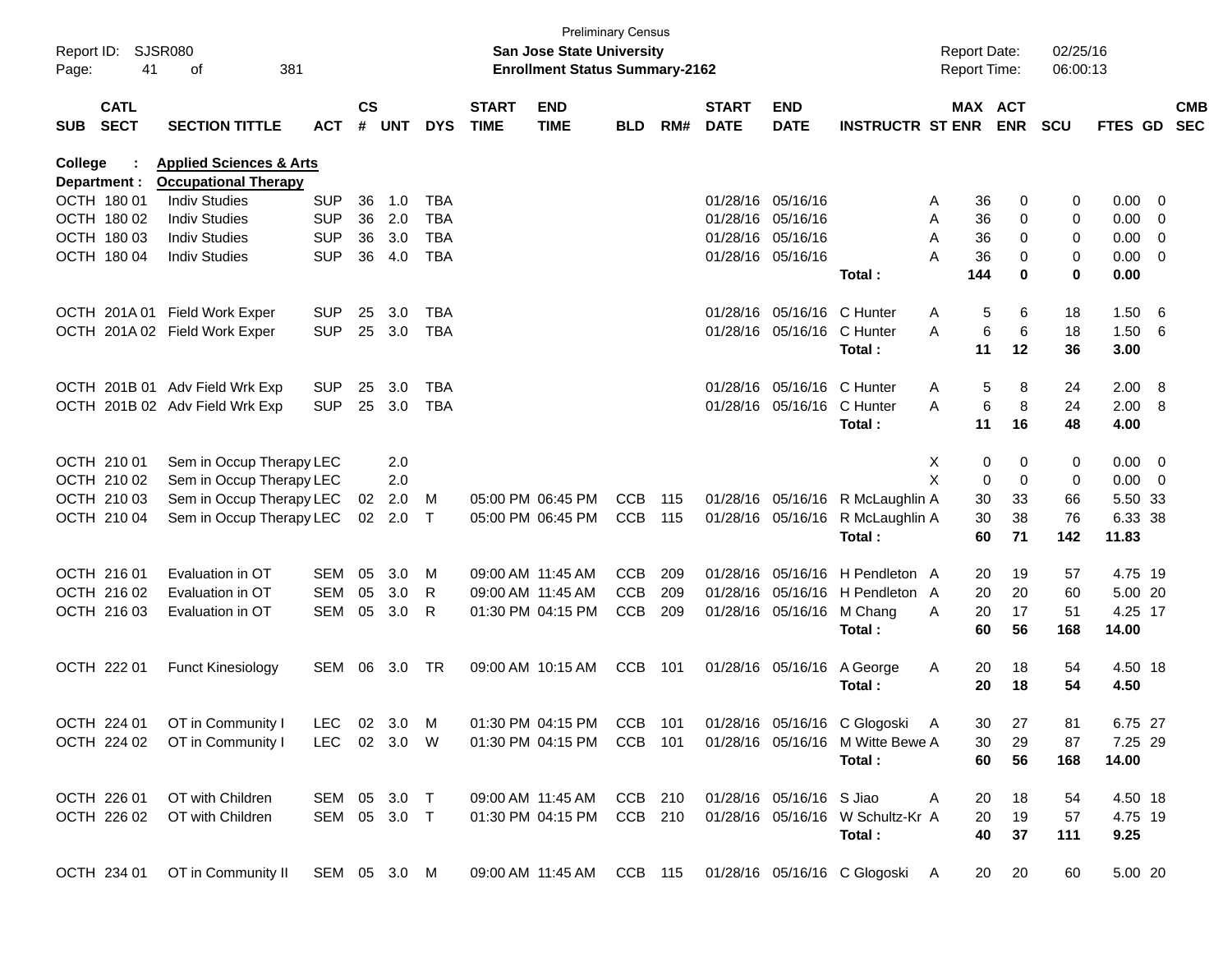| Report ID:<br>42<br>Page:                                                              | SJSR080<br>381<br>οf                                                                                                             |                                                                    |                                   |                                            |                                                       |                             | <b>Preliminary Census</b><br><b>San Jose State University</b><br><b>Enrollment Status Summary-2162</b>                     |                                                                 |                                   |                             |                                                                           |                                                                                                                                                | <b>Report Date:</b><br><b>Report Time:</b>            |                                        | 02/25/16<br>06:00:13                    |                                                                               |                          |
|----------------------------------------------------------------------------------------|----------------------------------------------------------------------------------------------------------------------------------|--------------------------------------------------------------------|-----------------------------------|--------------------------------------------|-------------------------------------------------------|-----------------------------|----------------------------------------------------------------------------------------------------------------------------|-----------------------------------------------------------------|-----------------------------------|-----------------------------|---------------------------------------------------------------------------|------------------------------------------------------------------------------------------------------------------------------------------------|-------------------------------------------------------|----------------------------------------|-----------------------------------------|-------------------------------------------------------------------------------|--------------------------|
| <b>CATL</b><br><b>SECT</b><br><b>SUB</b>                                               | <b>SECTION TITTLE</b>                                                                                                            | <b>ACT</b>                                                         | <b>CS</b><br>#                    | <b>UNT</b>                                 | <b>DYS</b>                                            | <b>START</b><br><b>TIME</b> | <b>END</b><br><b>TIME</b>                                                                                                  | <b>BLD</b>                                                      | RM#                               | <b>START</b><br><b>DATE</b> | <b>END</b><br><b>DATE</b>                                                 | <b>INSTRUCTR ST ENR</b>                                                                                                                        |                                                       | MAX ACT<br><b>ENR</b>                  | <b>SCU</b>                              | FTES GD                                                                       | <b>CMB</b><br><b>SEC</b> |
| OCTH 234 02                                                                            | OT in Community II                                                                                                               | SEM                                                                | 05                                | 3.0                                        | W                                                     |                             | 09:00 AM 11:45 AM                                                                                                          | <b>CCB</b>                                                      | 210                               |                             | 01/28/16 05/16/16                                                         | L Andonian<br>Total:                                                                                                                           | A<br>20<br>40                                         | 20<br>40                               | 60<br>120                               | 5.00 20<br>10.00                                                              |                          |
| OCTH 236 01                                                                            | OT with Youth                                                                                                                    | SEM                                                                | 05                                | 3.0                                        | W                                                     |                             | 01:30 PM 04:15 PM                                                                                                          | <b>CCB</b>                                                      | 210                               |                             | 01/28/16 05/16/16                                                         | C Hunter<br>Total:                                                                                                                             | A<br>20<br>20                                         | 18<br>18                               | 54<br>54                                | 4.50 18<br>4.50                                                               |                          |
| OCTH 245 01<br>OCTH 245 02<br>OCTH 245 03                                              | Intro to Research<br>Intro to Research<br>Intro to Research                                                                      | <b>LEC</b><br><b>LEC</b><br><b>LEC</b>                             | 02<br>02<br>02                    | 3.0<br>3.0<br>3.0                          | $\mathsf{T}$<br>W<br>R                                |                             | 01:30 PM 04:15 PM<br>09:00 AM 11:45 AM<br>01:30 PM 04:15 PM                                                                | <b>CCB</b><br>CCB<br>CCB                                        | 101<br>115<br>101                 |                             | 01/28/16 05/16/16<br>01/28/16 05/16/16<br>01/28/16 05/16/16               | M Chang<br>J Smith<br>E Cara<br>Total:                                                                                                         | 20<br>A<br>20<br>A<br>20<br>А<br>60                   | 18<br>17<br>20<br>55                   | 54<br>51<br>60<br>165                   | 4.50 18<br>4.25 17<br>5.00 20<br>13.75                                        |                          |
| OCTH 246 01<br>OCTH 246 02                                                             | OT w Young Adults<br>OT w Young Adults                                                                                           | <b>SEM</b><br>SEM                                                  | 05<br>05                          | 3.0<br>3.0                                 | M<br>M                                                |                             | 09:00 AM 11:45 AM<br>01:30 PM 04:15 PM                                                                                     | <b>CCB</b><br>CCB                                               | 210<br>210                        |                             | 01/28/16 05/16/16                                                         | 01/28/16 05/16/16 A George<br>A George<br>Total:                                                                                               | 20<br>A<br>20<br>A<br>40                              | 20<br>20<br>40                         | 60<br>60<br>120                         | 5.00 20<br>5.00 20<br>10.00                                                   |                          |
| OCTH 256 01<br>OCTH 256 02                                                             | OT Mid Age Adults<br>OT Mid Age Adults                                                                                           | <b>SEM</b><br>SEM                                                  | 05<br>05                          | 3.0<br>3.0                                 | R<br>R                                                |                             | 09:00 AM 11:45 AM<br>01:30 PM 04:15 PM                                                                                     | <b>CCB</b><br><b>CCB</b>                                        | 210<br>210                        |                             | 01/28/16 05/16/16 S Jiao<br>01/28/16 05/16/16                             | J Smith<br>Total :                                                                                                                             | 20<br>Α<br>20<br>А<br>40                              | 20<br>20<br>40                         | 60<br>60<br>120                         | 5.00 20<br>5.00 20<br>10.00                                                   |                          |
| OCTH 266 01<br>OCTH 266 02<br>OCTH 266 03<br>OCTH 266 04                               | OT & Older Adults<br>OT & Older Adults<br>OT & Older Adults<br>OT & Older Adults                                                 | <b>SEM</b><br><b>SEM</b><br><b>SEM</b><br>SEM                      | 05<br>05<br>05<br>05              | 3.0<br>3.0<br>3.0<br>3.0                   | $\mathsf{T}$<br>$\mathsf{T}$<br>W<br>W                |                             | 09:00 AM 11:45 AM<br>01:30 PM 04:15 PM<br>09:00 AM 11:45 AM<br>01:30 PM 04:15 PM                                           | CCB<br>CCB<br>CCB<br>CCB                                        | 209<br>209<br>209<br>209          |                             | 01/28/16 05/16/16 E Cara<br>01/28/16 05/16/16 E Cara<br>01/28/16 05/16/16 | 01/28/16 05/16/16 C Glogoski<br>C Glogoski<br>Total:                                                                                           | 20<br>Α<br>20<br>A<br>20<br>A<br>20<br>A<br>80        | 20<br>20<br>20<br>20<br>80             | 60<br>60<br>60<br>60<br>240             | 5.00 20<br>5.00 20<br>5.00 20<br>5.00 20<br>20.00                             |                          |
| OCTH 276 01<br>OCTH 276 02<br>OCTH 276 03<br>OCTH 276 04                               | Pract & Seminar 1A<br>Pract & Seminar 1A<br>Pract & Seminar 1A<br>Pract & Seminar 1A                                             | <b>SEM</b><br>LAB<br><b>SEM</b><br>LAB                             | 17<br>17<br>05<br>17 <sup>2</sup> | 0.0<br>3.0<br>0.0<br>3.0                   | $\mathsf{T}$<br><b>TBA</b><br>R<br><b>TBA</b>         |                             | 05:00 PM 07:30 PM<br>05:00 PM 07:30 PM                                                                                     | <b>CCB</b><br><b>CCB</b>                                        | 209<br>115                        | 01/28/16                    | 05/16/16<br>01/28/16 05/16/16                                             | 01/28/16 05/16/16 A George<br>01/28/16 05/16/16 A George<br>G Teaford<br>G Teaford<br>Total :                                                  | 20<br>A<br>20<br>A<br>A<br>20<br>20<br>Α<br>80        | 19<br>19<br>18<br>18<br>74             | 57<br>10<br>45<br>9<br>121              | $0.00$ 19<br>4.75 19<br>$0.00$ 18<br>4.50 18<br>9.25                          |                          |
| OCTH 286 01<br>OCTH 286 02<br>OCTH 286 03<br>OCTH 286 04<br>OCTH 286 05<br>OCTH 286 06 | Seminar & Pract IB<br>Seminar & Pract IB<br>Seminar & Pract IB<br>Seminar & Pract IB<br>Seminar & Pract IB<br>Seminar & Pract IB | SEM<br><b>SUP</b><br>SEM<br><b>SUP</b><br><b>SEM</b><br><b>SUP</b> | 05<br>23<br>05<br>23<br>05        | -4.0<br>0.0<br>4.0<br>0.0<br>4.0<br>23 0.0 | TR<br>TR<br><b>TR</b><br><b>TR</b><br><b>TR</b><br>TR |                             | 09:00 AM 10:15 AM<br>10:30 AM 11:45 AM<br>01:30 PM 02:45 PM<br>03:30 PM 04:45 PM<br>02:00 PM 03:15 PM<br>03:30 PM 04:45 PM | CCB<br>CCB<br><b>CCB</b><br><b>CCB</b><br><b>CCB</b><br>CCB 115 | - 115<br>222<br>115<br>222<br>222 |                             | 01/28/16 05/16/16 S Jiao<br>01/28/16 05/16/16 S Jiao                      | 01/28/16 05/16/16 L Andonian<br>01/28/16 05/16/16 L Andonian<br>01/28/16 05/16/16 M Tipton-Bur A<br>01/28/16 05/16/16 M Tipton-Bur A<br>Total: | 14<br>14<br>A<br>14<br>14<br>A<br>14<br>Α<br>14<br>84 | 13<br>13<br>13<br>13<br>13<br>13<br>78 | 39<br>52<br>39<br>52<br>39<br>52<br>273 | 4.33 13<br>$0.00$ 13<br>4.33 13<br>$0.00$ 13<br>4.33 13<br>$0.00$ 13<br>13.00 |                          |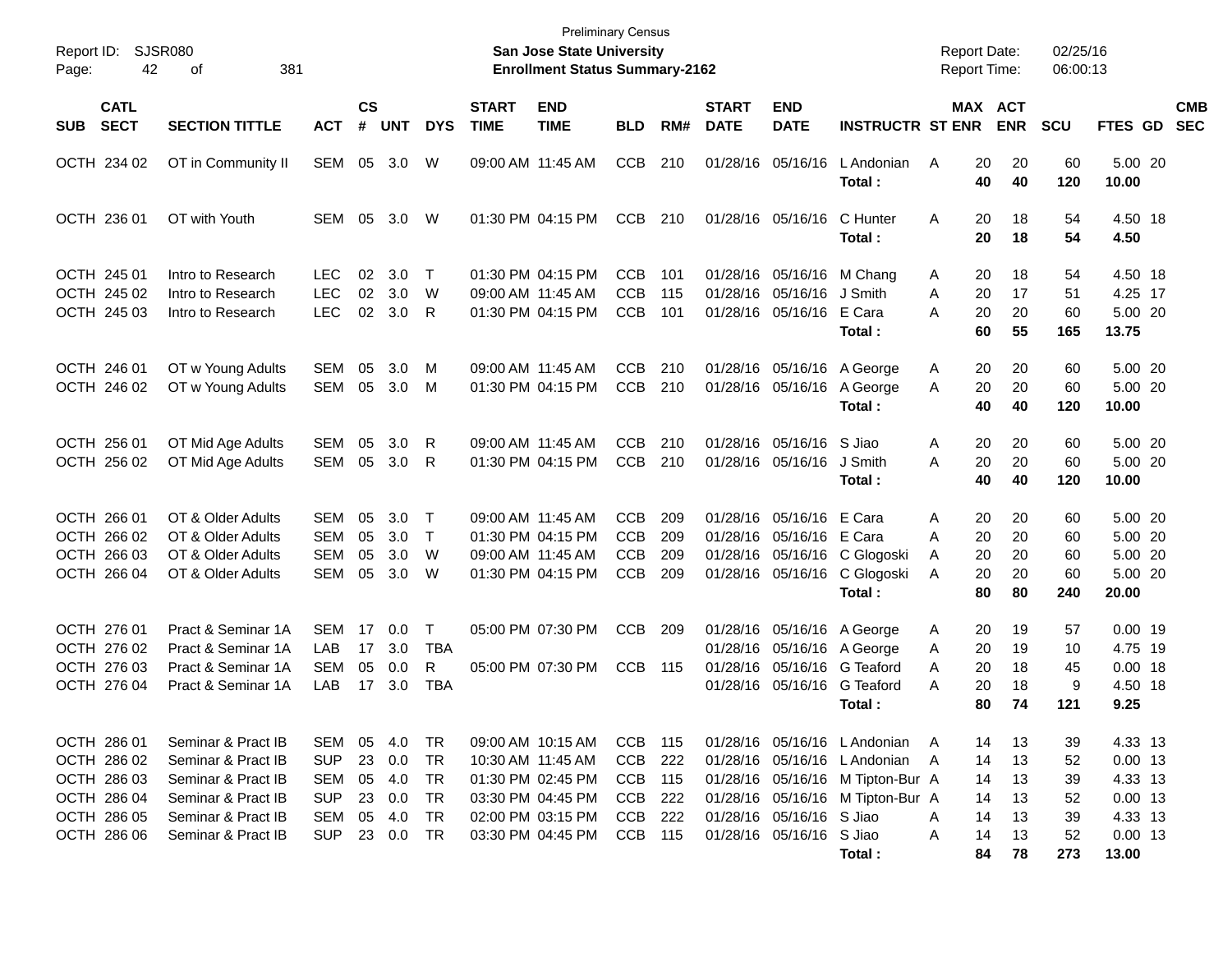| Report ID:<br>43<br>Page:                 | SJSR080<br>381<br>оf                                                                             |                                  |                    |                   |                          |                             | <b>Preliminary Census</b><br><b>San Jose State University</b><br><b>Enrollment Status Summary-2162</b> |                                        |                   |                                  |                                                  |                                                       | <b>Report Date:</b><br><b>Report Time:</b> |                                                    | 02/25/16<br>06:00:13    |                                        |                                        |                          |
|-------------------------------------------|--------------------------------------------------------------------------------------------------|----------------------------------|--------------------|-------------------|--------------------------|-----------------------------|--------------------------------------------------------------------------------------------------------|----------------------------------------|-------------------|----------------------------------|--------------------------------------------------|-------------------------------------------------------|--------------------------------------------|----------------------------------------------------|-------------------------|----------------------------------------|----------------------------------------|--------------------------|
| <b>CATL</b><br><b>SECT</b><br><b>SUB</b>  | <b>SECTION TITTLE</b>                                                                            | <b>ACT</b>                       | $\mathsf{cs}$<br># | <b>UNT</b>        | <b>DYS</b>               | <b>START</b><br><b>TIME</b> | <b>END</b><br><b>TIME</b>                                                                              | <b>BLD</b>                             | RM#               | <b>START</b><br><b>DATE</b>      | <b>END</b><br><b>DATE</b>                        | <b>INSTRUCTR ST ENR</b>                               | <b>MAX</b>                                 | <b>ACT</b><br><b>ENR</b>                           | <b>SCU</b>              | FTES GD                                |                                        | <b>CMB</b><br><b>SEC</b> |
| OCTH 295 01<br>OCTH 295 02<br>OCTH 295 03 | Adv Research Meth<br>Adv Research Meth<br>Adv Research Meth                                      | <b>LEC</b><br>LEC.<br><b>LEC</b> | 02<br>02<br>02     | 3.0<br>3.0<br>3.0 | M<br>M<br>W              |                             | 09:00 AM 11:45 AM<br>01:30 PM 04:15 PM<br>09:00 AM 11:45 AM                                            | <b>CCB</b><br><b>CCB</b><br><b>CCB</b> | 101<br>115<br>101 | 01/28/16<br>01/28/16<br>01/28/16 | 05/16/16<br>05/16/16<br>05/16/16                 | M Chang<br>D Bolding<br>M Chang<br>Total:             | 27<br>A<br>26<br>A<br>27<br>A<br>80        | 31<br>28<br>23<br>82                               | 93<br>84<br>69<br>246   | 7.75 31<br>7.00 28<br>5.75 23<br>20.50 |                                        |                          |
| OCTH 295B 01<br>OCTH<br><b>OCTH</b>       | Adv Res Method in OT LEC<br>295B 02 Adv Res Method in OT LEC<br>295B 03 Adv Res Method in OT LEC |                                  |                    | 3.0<br>3.0<br>3.0 |                          |                             |                                                                                                        |                                        |                   |                                  |                                                  | Total:                                                | X<br>X<br>X                                | 0<br>0<br>0<br>0<br>0<br>0<br>$\bf{0}$<br>$\bf{0}$ | 0<br>0<br>0<br>$\bf{0}$ | 0.00<br>0.00<br>0.00<br>0.00           | $\overline{\phantom{0}}$<br>- 0<br>- 0 |                          |
| OCTH 298 01<br>OCTH 298 02                | Sup Study OT<br>Sup Study OT                                                                     | <b>SUP</b><br><b>SUP</b>         | 25<br>25           | 1.0<br>1.0        | <b>TBA</b><br><b>TBA</b> |                             |                                                                                                        |                                        |                   | 01/28/16<br>01/28/16             | 05/16/16<br>05/16/16                             | L Andonian<br>Total:                                  | 25<br>Α<br>A<br>26                         | 16<br>0<br>16                                      | 16<br>0<br>16           | 1.33 16<br>$0.00 \t 0$<br>1.33         |                                        |                          |
| Department :                              | <b>Occupational Therapy</b>                                                                      |                                  |                    |                   |                          |                             |                                                                                                        |                                        |                   |                                  | <b>Lower Division:</b><br><b>Upper Division:</b> | <b>Department Total:</b><br><b>Graduate Division:</b> | 956<br>144<br>812                          | 789<br>0<br>0<br>0<br>789                          | 2202<br>0<br>0<br>2202  | 172.92<br>0.00<br>0.00<br>172.92       |                                        |                          |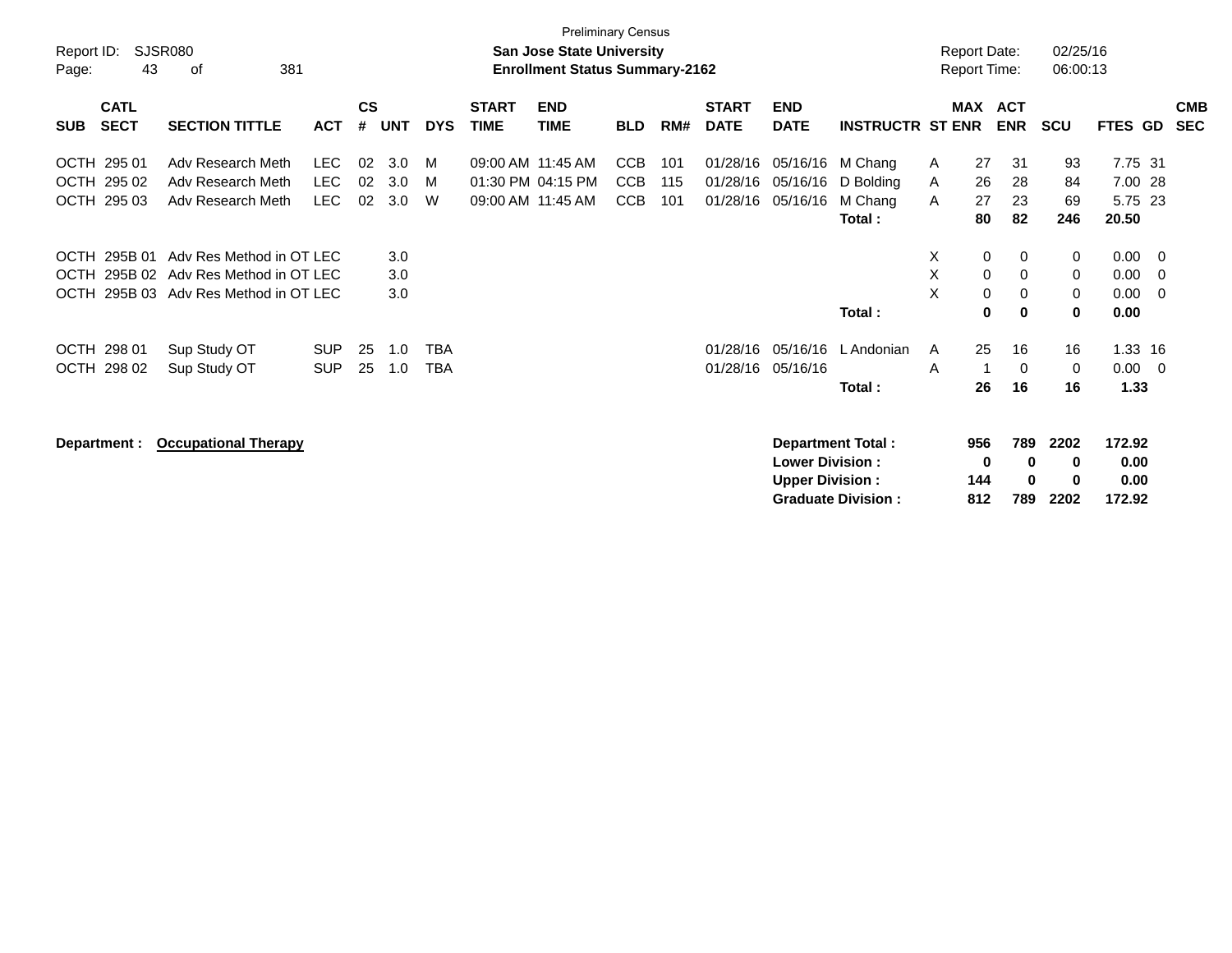| Report ID:<br>Page: | 44                         | SJSR080<br>381<br>οf                              |              |                    |            |               |                             | San Jose State University<br><b>Enrollment Status Summary-2162</b> | <b>Preliminary Census</b> |     |                             |                           |                         |   | <b>Report Date:</b><br>Report Time: |                | 02/25/16<br>06:00:13 |                |                         |                          |
|---------------------|----------------------------|---------------------------------------------------|--------------|--------------------|------------|---------------|-----------------------------|--------------------------------------------------------------------|---------------------------|-----|-----------------------------|---------------------------|-------------------------|---|-------------------------------------|----------------|----------------------|----------------|-------------------------|--------------------------|
| <b>SUB</b>          | <b>CATL</b><br><b>SECT</b> | <b>SECTION TITTLE</b>                             | <b>ACT</b>   | $\mathsf{cs}$<br># | <b>UNT</b> | <b>DYS</b>    | <b>START</b><br><b>TIME</b> | <b>END</b><br><b>TIME</b>                                          | <b>BLD</b>                | RM# | <b>START</b><br><b>DATE</b> | <b>END</b><br><b>DATE</b> | <b>INSTRUCTR ST ENR</b> |   | MAX ACT                             | <b>ENR</b>     | <b>SCU</b>           | FTES GD        |                         | <b>CMB</b><br><b>SEC</b> |
| <b>College</b>      | Department :               | <b>Applied Sciences &amp; Arts</b>                |              |                    |            |               |                             |                                                                    |                           |     |                             |                           |                         |   |                                     |                |                      |                |                         |                          |
| <b>KIN</b>          | 1 0 1                      | <b>Kinesiology</b><br><b>Adapted Phys Activit</b> | <b>ACT</b>   |                    | 1.0        |               |                             |                                                                    |                           |     |                             |                           |                         | Х | 0                                   | 0              | 0                    | 0.00           | - 0                     |                          |
| <b>KIN</b>          | 1 0 2                      | <b>Adapted Phys Activit</b>                       | <b>ACT</b>   | 11                 | 1.0        | TR            |                             | 10:30 AM 11:20 AM                                                  | YUH                       | 126 |                             | 01/28/16 05/16/16         | J Schachner             | A | 10                                  | 7              | $\overline{7}$       | 0.48           | -1                      |                          |
|                     |                            |                                                   |              |                    |            |               |                             |                                                                    |                           |     |                             |                           | Total:                  |   | 10                                  | $\overline{7}$ | $\overline{7}$       | 0.48           |                         |                          |
| KIN                 | 2A 01                      | Begin Swimming                                    | ACT          | -11                | 1.0        | МW            |                             | 10:30 AM 11:20 AM                                                  | <b>SPX</b>                | 180 |                             | 01/28/16 05/16/16 C May   |                         | Α | 25                                  | 25             | 25                   | 1.67           | $\overline{\mathbf{0}}$ |                          |
| <b>KIN</b>          | 2A 02                      | Begin Swimming                                    | <b>ACT</b>   | 11                 | 1.0        | <b>TR</b>     |                             | 09:30 AM 10:20 AM                                                  | <b>SPX</b>                | 180 |                             | 01/28/16 05/16/16 K Bruga |                         | A | 25                                  | 20             | 20                   | 1.33           | 0                       |                          |
| <b>KIN</b>          | 2A 03                      | Begin Swimming                                    | <b>ACT</b>   | 11                 | 1.0        | <b>TR</b>     |                             | 10:30 AM 11:20 AM                                                  | <b>SPX</b>                | 180 |                             | 01/28/16 05/16/16 K Bruga |                         | Α | 25                                  | 26             | 26                   | 1.73           | 0                       |                          |
| <b>KIN</b>          | 2A 04                      | Begin Swimming                                    | <b>ACT</b>   | -11                | 1.0        | <b>MW</b>     |                             | 11:30 AM 12:20 PM                                                  | <b>SPX</b>                | 180 |                             | 01/28/16 05/16/16         | C May                   | Α | 25                                  | 25             | 25                   | 1.67           | $\overline{0}$          |                          |
| <b>KIN</b>          | 2A 05                      | Begin Swimming                                    | <b>ACT</b>   | 11                 | 1.0        | TR.           |                             | 11:30 AM 12:20 PM                                                  | <b>SPX</b>                | 180 |                             | 01/28/16 05/16/16 K Bruga |                         | A | 25                                  | 25             | 25                   | 1.67           | - 0                     |                          |
| <b>KIN</b>          | 2A 06                      | <b>Begin Swimming</b>                             | <b>ACT</b>   | 11                 | 1.0        | <b>MW</b>     |                             | 08:30 AM 09:20 AM                                                  | <b>SPX</b>                | 180 |                             | 01/28/16 05/16/16         | C May                   | A | 25                                  | 19             | 19                   | 1.27           | - 0                     |                          |
|                     |                            |                                                   |              |                    |            |               |                             |                                                                    |                           |     |                             |                           | Total:                  |   | 150                                 | 140            | 140                  | 9.33           |                         |                          |
| KIN                 | 2B 01                      | Inter Swimming                                    | <b>ACT</b>   | 11                 | 1.0        | MW            |                             | 09:30 AM 10:20 AM                                                  | <b>SPX</b>                | 180 |                             | 01/28/16 05/16/16         | C May                   | Α | 15                                  | 14             | 14                   | 0.95           | - 1                     |                          |
|                     |                            |                                                   |              |                    |            |               |                             |                                                                    |                           |     |                             |                           | Total:                  |   | 15                                  | 14             | 14                   | 0.95           |                         |                          |
| <b>KIN</b>          | 2C 01                      | Adv Swim                                          | <b>ACT</b>   | 11                 | 1.0        | MW            |                             | 09:30 AM 10:20 AM                                                  | SPX                       | 180 |                             | 01/28/16 05/16/16         | C May                   | Α | 10                                  | 11             | 11                   | $0.73 \ 0$     |                         |                          |
|                     |                            |                                                   |              |                    |            |               |                             |                                                                    |                           |     |                             |                           | Total:                  |   | 10                                  | 11             | 11                   | 0.73           |                         |                          |
| <b>KIN</b>          | 801                        | Scuba Diving                                      | LEC          | 02                 | 2.0        | W             |                             | 06:00 PM 08:30 PM                                                  | <b>SPX</b>                | 163 |                             | 01/28/16 05/16/16 F Barry |                         | A | 25                                  | 23             | 23                   | $3.07\ 0$      |                         |                          |
| <b>KIN</b>          | 802                        | Scuba Diving                                      | LAB          | 16                 | 0.0        | <b>TBA</b>    |                             |                                                                    | <b>SPX</b>                | 180 |                             | 01/28/16 05/16/16 F Barry |                         | Α | 25                                  | 23             | 23                   | 0.00           | 0                       |                          |
| <b>KIN</b>          | 803                        | Scuba Diving                                      | <b>LEC</b>   | 02                 | 2.0        | R             |                             | 06:00 PM 08:30 PM                                                  | <b>SPX</b>                | 163 |                             | 01/28/16 05/16/16 F Barry |                         | Α | 25                                  | 14             | 14                   | 1.87           | 0                       |                          |
| <b>KIN</b>          | 804                        | Scuba Diving                                      | LAB          | 16                 | 0.0        | <b>TBA</b>    |                             |                                                                    | <b>SPX</b>                | 180 |                             | 01/28/16 05/16/16 F Barry |                         | Α | 25                                  | 14             | 14                   | 0.00           | 0                       |                          |
| <b>KIN</b>          | 805                        | Scuba Diving                                      | <b>LEC</b>   |                    | 2.0        |               |                             |                                                                    |                           |     |                             |                           |                         | х | $\mathbf 0$                         | $\mathbf 0$    | 0                    | 0.00           | 0                       |                          |
| <b>KIN</b>          | 806                        | Scuba Diving                                      | LAB          |                    | 0.0        |               |                             |                                                                    |                           |     |                             |                           |                         | X | 0                                   | $\mathbf 0$    | 0                    | 0.00           | $\overline{0}$          |                          |
|                     |                            |                                                   |              |                    |            |               |                             |                                                                    |                           |     |                             |                           | Total:                  |   | 100                                 | 74             | 74                   | 4.93           |                         |                          |
| <b>KIN</b>          | 9A 01                      | <b>Begin Sailing</b>                              | <b>ACT</b>   |                    | 1.0        |               |                             |                                                                    |                           |     |                             |                           |                         | X | 0                                   | 0              | 0                    | 0.00           | $\overline{\mathbf{0}}$ |                          |
| <b>KIN</b>          | 9A 02                      | <b>Begin Sailing</b>                              | <b>ACT</b>   | 11                 | 1.0        | T             |                             | 01:30 PM 04:20 PM                                                  | <b>SPX</b>                | 180 |                             | 01/28/16 05/16/16         | S Reekie                | Α | 22                                  | 11             | 11                   | 0.73           | $\overline{0}$          |                          |
|                     |                            |                                                   |              |                    |            |               |                             |                                                                    |                           |     |                             |                           | Total :                 |   | 22                                  | 11             | 11                   | 0.73           |                         |                          |
| KIN                 |                            | 10A 01 Beg Kayaking                               | ACT 11 1.0 F |                    |            |               |                             | 01:00 PM 04:00 PM SPX 180 01/28/16 05/16/16 S Reekie               |                           |     |                             |                           |                         | A | 18                                  | -13            | 13                   | $0.87 \quad 0$ |                         |                          |
|                     |                            |                                                   |              |                    |            |               |                             |                                                                    |                           |     |                             |                           | Total:                  |   | 18                                  | 13             | 13                   | 0.87           |                         |                          |
| KIN                 |                            | 11A 01 Begin Rowing                               |              |                    |            | ACT 11 1.0 TR |                             | 09:00 AM 10:30 AM SPX 180 01/28/16 05/16/16 S Reekie               |                           |     |                             |                           |                         | A | 25                                  | 6              | 6                    | $0.42$ 1       |                         |                          |
|                     |                            |                                                   |              |                    |            |               |                             |                                                                    |                           |     |                             |                           | Total:                  |   | 25                                  | 6              | 6                    | 0.42           |                         |                          |
| KIN                 |                            | 14A 01 Begin Volleyball                           |              |                    |            | ACT 11 1.0 TR |                             | 01:30 PM 02:20 PM SPX 107A 01/28/16 05/16/16 C May                 |                           |     |                             |                           |                         | A | 40                                  | 40             | 40                   | $2.67$ 0       |                         |                          |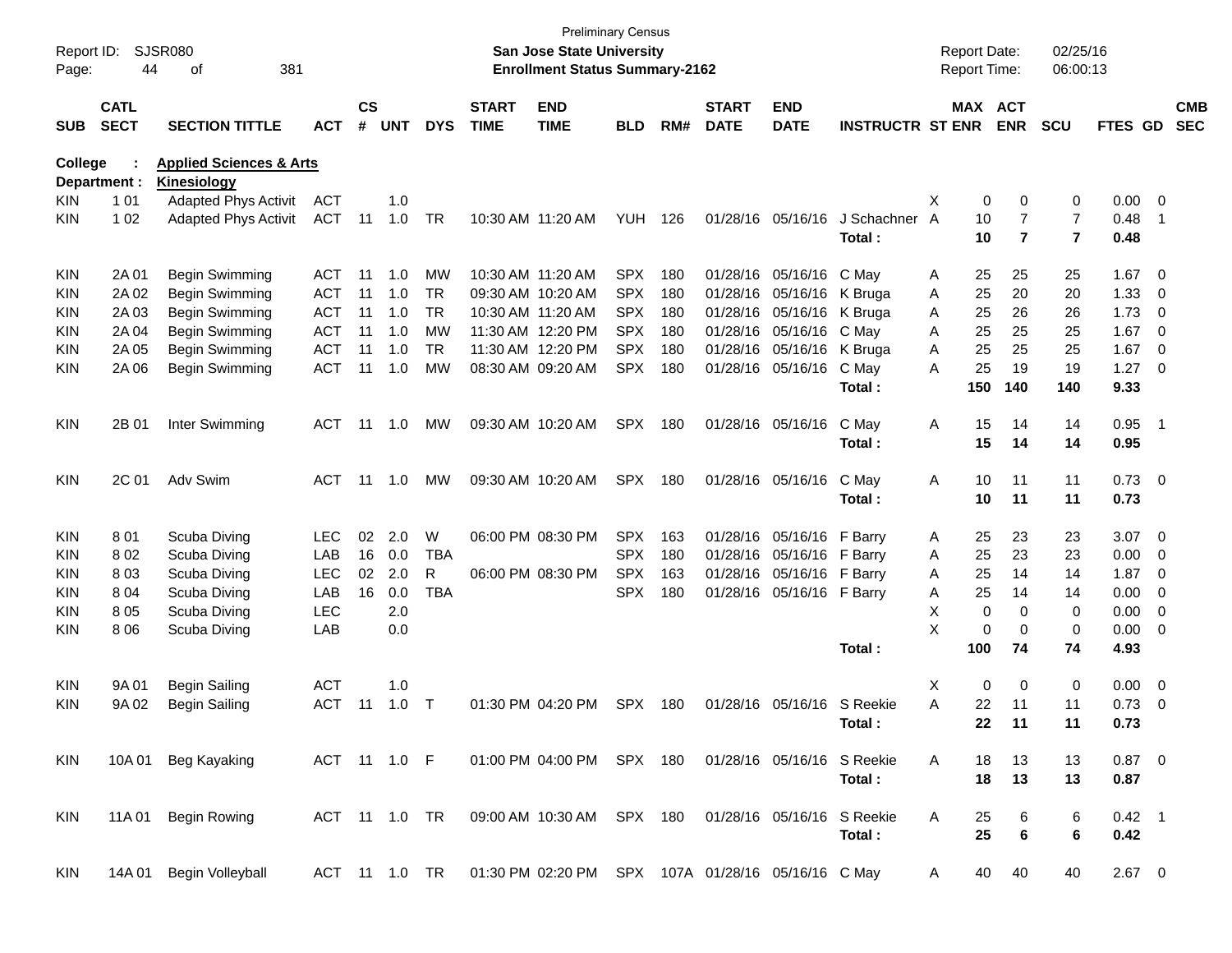| Report ID: |             | <b>Preliminary Census</b><br><b>SJSR080</b><br><b>San Jose State University</b><br>381<br>45<br><b>Enrollment Status Summary-2162</b><br>οf |            |               |                |             |                   |                   |            |      |                        |                                  |                         |   |                     | <b>Report Date:</b> | 02/25/16   |                |                            |            |
|------------|-------------|---------------------------------------------------------------------------------------------------------------------------------------------|------------|---------------|----------------|-------------|-------------------|-------------------|------------|------|------------------------|----------------------------------|-------------------------|---|---------------------|---------------------|------------|----------------|----------------------------|------------|
| Page:      |             |                                                                                                                                             |            |               |                |             |                   |                   |            |      |                        |                                  |                         |   | <b>Report Time:</b> |                     | 06:00:13   |                |                            |            |
|            |             |                                                                                                                                             |            |               |                |             |                   |                   |            |      |                        |                                  |                         |   |                     |                     |            |                |                            |            |
|            | <b>CATL</b> |                                                                                                                                             |            | $\mathsf{cs}$ |                |             | <b>START</b>      | <b>END</b>        |            |      | <b>START</b>           | <b>END</b>                       |                         |   | <b>MAX</b>          | <b>ACT</b>          |            |                |                            | <b>CMB</b> |
| SUB        | <b>SECT</b> | <b>SECTION TITTLE</b>                                                                                                                       | <b>ACT</b> | #             | <b>UNT</b>     | <b>DYS</b>  | <b>TIME</b>       | <b>TIME</b>       | <b>BLD</b> | RM#  | <b>DATE</b>            | <b>DATE</b>                      | <b>INSTRUCTR ST ENR</b> |   |                     | <b>ENR</b>          | <b>SCU</b> | <b>FTES GD</b> |                            | <b>SEC</b> |
| <b>KIN</b> | 14A 02      | Begin Volleyball                                                                                                                            | <b>ACT</b> | 11            | 1.0            | TR          |                   | 02:30 PM 03:20 PM | <b>SPX</b> |      | 107A 01/28/16          | 05/16/16                         | C May                   | Α | 40                  | 40                  | 40         | 2.67           | - 0                        |            |
| <b>KIN</b> | 14A 03      | Begin Volleyball                                                                                                                            | <b>ACT</b> | 11            | 1.0            | <b>TR</b>   |                   | 10:30 AM 11:20 AM | <b>SPX</b> |      | 107A 01/28/16          | 05/16/16                         | O Crespo                | Α | 40                  | 40                  | 40         | 2.67           | 0                          |            |
| <b>KIN</b> | 14A 04      | Begin Volleyball                                                                                                                            | <b>ACT</b> | 11            | 1.0            | <b>TR</b>   |                   | 11:30 AM 12:20 PM | <b>SPX</b> |      | 107A 01/28/16          | 05/16/16                         | O Crespo                | A | 40                  | 38                  | 38         | 2.53           | 0                          |            |
| <b>KIN</b> | 14A 05      | Begin Volleyball                                                                                                                            | <b>ACT</b> | 11            | 1.0            | <b>MW</b>   |                   | 11:30 AM 12:20 PM | SPX.       |      | 107A 01/28/16          | 05/16/16                         | -K Li                   | A | 40                  | 40                  | 40         | 2.67           | 0                          |            |
| <b>KIN</b> | 14A 06      | Begin Volleyball                                                                                                                            | <b>ACT</b> | 11            | 1.0            | МW          |                   | 12:30 PM 01:20 PM | SPX.       |      | 107A 01/28/16          | 05/16/16                         | K Li                    | Α | 40                  | 41                  | 41         | 2.73           | 0                          |            |
| <b>KIN</b> | 14A 07      | <b>Begin Volleyball</b>                                                                                                                     | ACT        | 11            | 1.0            | МW          |                   | 01:30 PM 02:20 PM | SPX.       |      | 107A 01/28/16          | 05/16/16                         | O Crespo                | Α | 40                  | 40                  | 40         | 2.68           | $\overline{1}$             |            |
|            |             |                                                                                                                                             |            |               |                |             |                   |                   |            |      |                        |                                  | Total:                  |   | 280                 | 279                 | 279        | 18.62          |                            |            |
|            |             |                                                                                                                                             |            |               |                |             |                   |                   |            |      |                        |                                  |                         |   |                     |                     |            |                |                            |            |
| <b>KIN</b> | 14B 01      | Inter Volleyball                                                                                                                            | ACT        | 11            | 1.0            | TR          |                   | 03:30 PM 04:20 PM | <b>SPX</b> |      | 107A 01/28/16          | 05/16/16                         | C May                   | Α | 40                  | 37                  | 37         | 2.47           | - 0                        |            |
| <b>KIN</b> | 14B 02      | Inter Volleyball                                                                                                                            | <b>ACT</b> | 11            | 1.0            | <b>MW</b>   |                   | 10:30 AM 11:20 AM | <b>SPX</b> |      | 107A 01/28/16          | 05/16/16                         | R MontgomeryA           |   | 40                  | 33                  | 33         | 2.20           | 0                          |            |
| <b>KIN</b> | 14B 03      | Inter Volleyball                                                                                                                            | <b>ACT</b> | 11            | 1.0            | <b>TR</b>   |                   | 12:30 PM 01:20 PM | SPX.       |      | 107A 01/28/16          | 05/16/16                         | O Crespo                | Α | 40                  | 37                  | 37         | 2.47           | 0                          |            |
| <b>KIN</b> | 14B 04      | Inter Volleyball                                                                                                                            | <b>ACT</b> | 11            | 1.0            | МW          |                   | 02:30 PM 03:20 PM | <b>SPX</b> |      | 107A 01/28/16          | 05/16/16                         | O Crespo                | A | 40                  | 27                  | 27         | 1.80           | 0                          |            |
| <b>KIN</b> | 14B 05      | Inter Volleyball                                                                                                                            | <b>ACT</b> | 11            | 1.0            | $\mathsf F$ |                   | 12:30 PM 02:20 PM | SPX.       |      | 107A 01/28/16          | 05/16/16                         | S Wallace               | A | 40                  | 23                  | 23         | 1.53           | 0                          |            |
|            |             |                                                                                                                                             |            |               |                |             |                   |                   |            |      |                        |                                  | Total:                  |   | 200                 | 157                 | 157        | 10.47          |                            |            |
|            |             |                                                                                                                                             |            |               |                |             |                   |                   |            |      |                        |                                  |                         |   |                     |                     |            |                |                            |            |
| <b>KIN</b> | 14C 01      | Adv Volleyball                                                                                                                              | <b>ACT</b> |               | 1.0            |             |                   |                   |            |      |                        |                                  |                         | X | 0                   | 0                   | 0          | 0.00           | - 0                        |            |
| <b>KIN</b> | 14C 02      | Adv Volleyball                                                                                                                              | <b>ACT</b> | 11            | 1.0            | MW          |                   | 03:30 PM 04:20 PM | <b>SPX</b> |      | 107A 01/28/16 05/16/16 |                                  | O Crespo                | A | 40                  | 35                  | 35         | 2.33           | - 0                        |            |
|            |             |                                                                                                                                             |            |               |                |             |                   |                   |            |      |                        |                                  | Total:                  |   | 40                  | 35                  | 35         | 2.33           |                            |            |
|            |             |                                                                                                                                             |            |               |                |             |                   |                   |            |      |                        |                                  |                         |   |                     |                     |            |                |                            |            |
| <b>KIN</b> | 15A 01      | <b>Beg Basketball</b>                                                                                                                       | ACT        | 11            | 1.0            | MW          | 10:30 AM 11:20 AM |                   | <b>YUH</b> | 106  | 01/28/16               | 05/16/16                         | T Wilburn               | A | 24                  | 29                  | 29         | 1.93           | 0                          |            |
| <b>KIN</b> | 15A 02      | Beg Basketball                                                                                                                              | <b>ACT</b> | 11            | 1.0            | <b>TR</b>   |                   | 09:30 AM 10:20 AM | <b>YUH</b> | 106  | 01/28/16               | 05/16/16                         | T Wilburn               | A | 24                  | 30                  | 30         | 2.00           | 0                          |            |
| <b>KIN</b> | 15A 03      | Beg Basketball                                                                                                                              | <b>ACT</b> | 11            | 1.0            | МW          |                   | 09:30 AM 10:20 AM | <b>YUH</b> | 106  | 01/28/16               | 05/16/16                         | T Wilburn               | A | 24                  | 29                  | 29         | 1.93           | 0                          |            |
|            |             |                                                                                                                                             |            |               |                |             |                   |                   |            |      |                        |                                  | Total:                  |   | 72                  | 88                  | 88         | 5.87           |                            |            |
|            |             |                                                                                                                                             |            |               |                |             |                   |                   |            |      |                        |                                  |                         |   |                     |                     |            |                |                            |            |
| <b>KIN</b> | 18A 01      | <b>Beg Handball</b>                                                                                                                         | <b>ACT</b> | 11            | 1.0            | W           |                   | 06:00 PM 07:50 PM | EC         | RQB. | 01/28/16               | 05/16/16                         | R Chavez                | A | 20                  | 16                  | 16         | 1.07           | $\overline{\mathbf{0}}$    |            |
|            |             |                                                                                                                                             |            |               |                |             |                   |                   |            |      |                        |                                  | Total:                  |   | 20                  | 16                  | 16         | 1.07           |                            |            |
| <b>KIN</b> | 19A 01      | <b>Begin Soccer</b>                                                                                                                         | ACT        | 11            | 1.0            | W           | 09:30 AM 11:20 AM |                   | YUH        | 106  | 01/28/16               | 05/16/16                         | M Behler                | A | 30                  | 34                  | 34         | 2.28           | $\overline{1}$             |            |
| <b>KIN</b> | 19A 02      | <b>Begin Soccer</b>                                                                                                                         | ACT        | 11            | 1.0            | Т           |                   | 09:30 AM 11:20 AM | <b>YUH</b> | 106  | 01/28/16               | 05/16/16                         | M Behler                | Α | 30                  | 27                  | 27         | 1.82           | $\overline{1}$             |            |
|            |             |                                                                                                                                             |            |               |                |             |                   |                   |            |      |                        |                                  | Total:                  |   | 60                  | 61                  | 61         | 4.10           |                            |            |
|            |             |                                                                                                                                             |            |               |                |             |                   |                   |            |      |                        |                                  |                         |   |                     |                     |            |                |                            |            |
| <b>KIN</b> | 20A 01      | Begin Badminton                                                                                                                             | ACT        |               | 11  1.0        | - F         |                   | 08:30 AM 10:20 AM |            |      |                        | SPX 107B 01/28/16 05/16/16 L Cai |                         | Α | 24                  | 32                  | 32         | $2.13 \t 0$    |                            |            |
| <b>KIN</b> | 20A 02      | Begin Badminton                                                                                                                             | ACT        | 11            | 1.0            | МW          |                   | 08:30 AM 09:20 AM | SPX        |      |                        | 107B 01/28/16 05/16/16 L Cai     |                         | A | 24                  | 28                  | 28         | 1.87           | $\overline{0}$             |            |
| KIN        | 20A 03      | Begin Badminton                                                                                                                             | ACT        | 11            | 1.0            | <b>TR</b>   |                   | 08:30 AM 09:20 AM | SPX        |      |                        | 107B 01/28/16 05/16/16 G Chen    |                         | A | 24                  | 24                  | 24         | 1.60           | $\overline{0}$             |            |
| <b>KIN</b> | 20A 04      | Begin Badminton                                                                                                                             | <b>ACT</b> |               | $11 \quad 1.0$ | TR          |                   | 09:30 AM 10:20 AM | <b>SPX</b> |      |                        | 107B 01/28/16 05/16/16 L Cai     |                         | A | 24                  | 26                  | 26         | 1.75           | $\overline{\phantom{0}}$ 1 |            |
|            |             |                                                                                                                                             |            |               |                |             |                   |                   |            |      |                        |                                  | Total:                  |   | 96                  | 110                 | 110        | 7.35           |                            |            |
|            |             |                                                                                                                                             |            |               |                |             |                   |                   |            |      |                        |                                  |                         |   |                     |                     |            |                |                            |            |
| KIN        | 20B 01      | Inter Badminton                                                                                                                             | ACT        |               | 11  1.0        | MW          |                   | 09:30 AM 10:20 AM |            |      |                        | SPX 107B 01/28/16 05/16/16 L Cai |                         | A | 24                  | 23                  | 23         | $1.53 \t 0$    |                            |            |
| <b>KIN</b> | 20B 02      | Inter Badminton                                                                                                                             | <b>ACT</b> |               | 11 1.0 F       |             |                   | 10:30 AM 12:20 PM |            |      |                        | SPX 107B 01/28/16 05/16/16 L Cai |                         | A | 12                  | 13                  | 13         | $0.87 \ 0$     |                            |            |
|            |             |                                                                                                                                             |            |               |                |             |                   |                   |            |      |                        |                                  |                         |   |                     |                     |            |                |                            |            |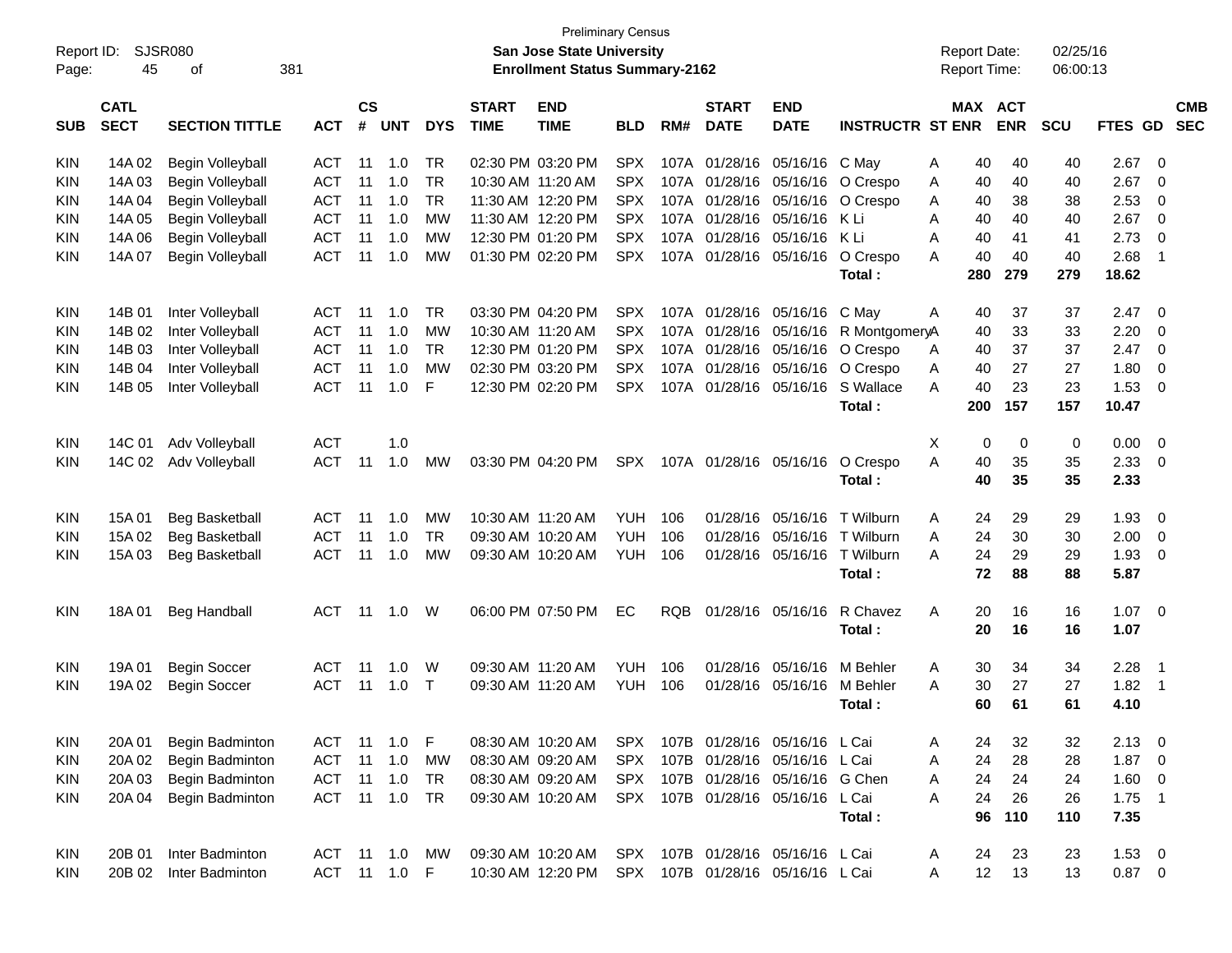| Page:                                  | Report ID: SJSR080<br>46            | 381<br>οf                                                                                    |                                            |                    |               |             |                             | San Jose State University<br><b>Enrollment Status Summary-2162</b>                       | <b>Preliminary Census</b>           |            |                             |                                                                                                                  |                                | <b>Report Date:</b><br><b>Report Time:</b> |                                 | 02/25/16<br>06:00:13        |                                                 |                                                        |
|----------------------------------------|-------------------------------------|----------------------------------------------------------------------------------------------|--------------------------------------------|--------------------|---------------|-------------|-----------------------------|------------------------------------------------------------------------------------------|-------------------------------------|------------|-----------------------------|------------------------------------------------------------------------------------------------------------------|--------------------------------|--------------------------------------------|---------------------------------|-----------------------------|-------------------------------------------------|--------------------------------------------------------|
| <b>SUB</b>                             | <b>CATL</b><br><b>SECT</b>          | <b>SECTION TITTLE</b>                                                                        | <b>ACT</b>                                 | $\mathsf{cs}$<br># | <b>UNT</b>    | <b>DYS</b>  | <b>START</b><br><b>TIME</b> | <b>END</b><br><b>TIME</b>                                                                | <b>BLD</b>                          | RM#        | <b>START</b><br><b>DATE</b> | <b>END</b><br><b>DATE</b>                                                                                        | <b>INSTRUCTR ST ENR</b>        | MAX ACT                                    | <b>ENR</b>                      | <b>SCU</b>                  | FTES GD                                         | <b>CMB</b><br><b>SEC</b>                               |
|                                        |                                     |                                                                                              |                                            |                    |               |             |                             |                                                                                          |                                     |            |                             |                                                                                                                  | Total:                         | 36                                         | 36                              | 36                          | 2.40                                            |                                                        |
| <b>KIN</b>                             | 20C 01                              | Adv Badminton                                                                                | ACT                                        |                    | 11  1.0  F    |             |                             | 10:30 AM 12:20 PM                                                                        | <b>SPX</b>                          |            | 107B 01/28/16 05/16/16      |                                                                                                                  | L Cai<br>Total:                | 12<br>Α<br>12                              | 12<br>12                        | 12<br>12                    | $0.80 \ 0$<br>0.80                              |                                                        |
| <b>KIN</b><br><b>KIN</b>               | 21A 01<br>21A 02                    | <b>Begin Tennis</b><br><b>Begin Tennis</b>                                                   | ACT<br><b>ACT</b>                          | -11<br>11          | 1.0<br>1.0    | м<br>W      |                             | 08:30 AM 10:20 AM<br>07:30 AM 09:20 AM                                                   | <b>YUH</b><br><b>YUH</b>            | 106<br>106 |                             | 01/28/16 05/16/16 S Butler<br>01/28/16 05/16/16                                                                  | S Butler<br>Total:             | 25<br>A<br>25<br>A<br>50                   | 16<br>14<br>30                  | 16<br>14<br>30              | $1.07 \t 0$<br>$0.93$ 0<br>2.00                 |                                                        |
| <b>KIN</b>                             | 21B 01                              | Inter Tennis                                                                                 | ACT 11 1.0 W                               |                    |               |             |                             | 09:30 AM 11:20 AM                                                                        | <b>YUH 106</b>                      |            |                             | 01/28/16 05/16/16                                                                                                | S Butler<br>Total:             | 15<br>Α<br>15                              | 13<br>13                        | 13<br>13                    | $0.87$ 0<br>0.87                                |                                                        |
| <b>KIN</b>                             | 21C 01                              | <b>Advance Tennis</b>                                                                        | ACT 11 1.0 W                               |                    |               |             |                             | 09:30 AM 11:20 AM                                                                        | YUH                                 | 106        |                             | 01/28/16 05/16/16                                                                                                | S Butler<br>Total:             | 10<br>Α<br>10                              | 3<br>3                          | 3<br>3                      | $0.20 \ 0$<br>0.20                              |                                                        |
| <b>KIN</b>                             | 22A 01                              | <b>Begin Racquetball</b>                                                                     | ACT 11 1.0 T                               |                    |               |             |                             | 06:00 PM 07:50 PM                                                                        | EC                                  | <b>RQB</b> |                             | 01/28/16 05/16/16                                                                                                | R Kwok<br>Total:               | Α<br>15<br>15                              | 17<br>17                        | 17<br>17                    | $1.13 \ 0$<br>1.13                              |                                                        |
| <b>KIN</b>                             | 22B 01                              | Inter Racqueball                                                                             | ACT 11 1.0 T                               |                    |               |             |                             | 06:00 PM 07:50 PM                                                                        | EC                                  | <b>RQB</b> |                             | 01/28/16 05/16/16                                                                                                | R Kwok<br>Total:               | 5<br>Α<br>5                                | 3<br>3                          | 3<br>3                      | $0.20 \ 0$<br>0.20                              |                                                        |
| <b>KIN</b><br>KIN                      | 23A 01<br>23A 02                    | <b>Begin Archery</b><br><b>Begin Archery</b>                                                 | ACT<br><b>ACT</b>                          | 11                 | 1.0<br>11 1.0 | $\top$<br>R |                             | 12:30 PM 02:20 PM<br>12:30 PM 02:20 PM                                                   | <b>YUH</b><br><b>YUH</b>            | 106<br>106 |                             | 01/28/16 05/16/16<br>01/28/16 05/16/16                                                                           | K Bruga<br>K Bruga<br>Total:   | 20<br>A<br>25<br>A<br>45                   | 21<br>29<br>50                  | 21<br>29<br>50              | $1.40 \quad 0$<br>$1.93 \ 0$<br>3.33            |                                                        |
| <b>KIN</b>                             | 23B 01                              | Inter Archery                                                                                | ACT 11 1.0 T                               |                    |               |             |                             | 12:30 PM 02:20 PM                                                                        | YUH                                 | 106        |                             | 01/28/16 05/16/16                                                                                                | K Bruga<br>Total:              | Α<br>5<br>5                                | 8<br>8                          | 8<br>8                      | $0.53$ 0<br>0.53                                |                                                        |
| <b>KIN</b><br><b>KIN</b><br>KIN<br>KIN | 24A 01<br>24A 02<br>24A03<br>24A 04 | <b>Begin Bowling</b><br><b>Begin Bowling</b><br><b>Begin Bowling</b><br><b>Begin Bowling</b> | ACT<br>ACT<br>ACT 11 1.0 T<br>ACT 11 1.0 R | 11                 | 1.0<br>11 1.0 | м<br>м      |                             | 01:00 PM 02:50 PM<br>03:00 PM 04:50 PM<br>01:30 PM 03:20 PM YUH 106<br>02:30 PM 04:20 PM | <b>YUH</b><br>YUH<br><b>YUH 106</b> | 106<br>106 |                             | 01/28/16 05/16/16 Z Deges<br>01/28/16 05/16/16 Z Deges<br>01/28/16 05/16/16 Z Deges<br>01/28/16 05/16/16 Z Deges | Total:                         | 30<br>A<br>30<br>Α<br>30<br>A<br>30<br>A   | 34<br>31<br>33<br>30<br>120 128 | 34<br>31<br>33<br>30<br>128 | 2.27<br>$2.07$ 0<br>2.22<br>$2.00 \t 0$<br>8.55 | $\overline{\phantom{0}}$<br>$\overline{\phantom{0}}$ 1 |
| KIN                                    | 24B 01                              | Inter Bowling                                                                                | ACT 11 1.0 W                               |                    |               |             |                             | 02:30 PM 04:20 PM YUH 106                                                                |                                     |            |                             | 01/28/16 05/16/16 Z Deges                                                                                        | Total:                         | 30<br>Α<br>30                              | 26<br>26                        | 26<br>26                    | $1.73 \t 0$<br>1.73                             |                                                        |
| KIN<br>KIN                             | 25A 01<br>25A 02                    | Begin Golf<br><b>Begin Golf</b>                                                              | ACT 11 1.0 W<br>ACT 11 1.0 M               |                    |               |             |                             | 09:30 AM 11:20 AM<br>09:30 AM 11:20 AM                                                   | <b>YUH 106</b><br><b>YUH 106</b>    |            |                             | 01/28/16 05/16/16 M Behler                                                                                       | 01/28/16 05/16/16 M ZimmermanA | 25<br>25<br>A                              | 23<br>23                        | 23<br>23                    | $1.53 \t 0$<br>$1.53 \t 0$                      |                                                        |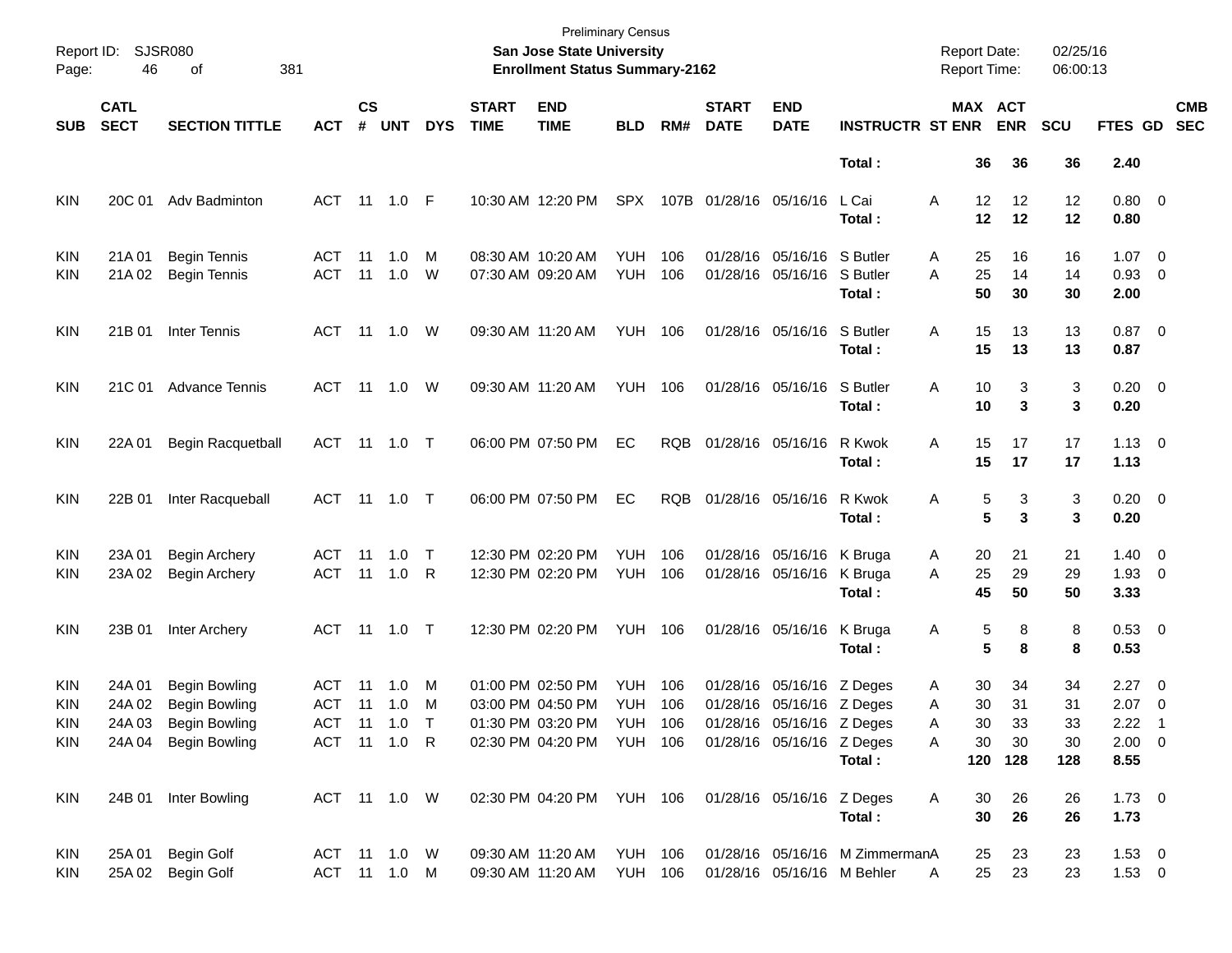| Report ID:<br>Page: | 47                         | SJSR080<br>381<br>οf      |               |                             |                |            |                             | <b>San Jose State University</b><br><b>Enrollment Status Summary-2162</b> | <b>Preliminary Census</b> |            |                             |                           |                                                                          | <b>Report Date:</b><br><b>Report Time:</b> |                       | 02/25/16<br>06:00:13 |                    |                          |                          |
|---------------------|----------------------------|---------------------------|---------------|-----------------------------|----------------|------------|-----------------------------|---------------------------------------------------------------------------|---------------------------|------------|-----------------------------|---------------------------|--------------------------------------------------------------------------|--------------------------------------------|-----------------------|----------------------|--------------------|--------------------------|--------------------------|
| <b>SUB</b>          | <b>CATL</b><br><b>SECT</b> | <b>SECTION TITTLE</b>     | <b>ACT</b>    | $\mathbf{c}\mathbf{s}$<br># | <b>UNT</b>     | <b>DYS</b> | <b>START</b><br><b>TIME</b> | <b>END</b><br><b>TIME</b>                                                 | <b>BLD</b>                | RM#        | <b>START</b><br><b>DATE</b> | <b>END</b><br><b>DATE</b> | <b>INSTRUCTR ST ENR</b>                                                  |                                            | MAX ACT<br><b>ENR</b> | <b>SCU</b>           | FTES GD            |                          | <b>CMB</b><br><b>SEC</b> |
|                     |                            |                           |               |                             |                |            |                             |                                                                           |                           |            |                             |                           |                                                                          |                                            |                       |                      |                    |                          |                          |
| KIN                 | 25A 03                     | Begin Golf                | ACT           |                             | $11 \quad 1.0$ | R          | 09:30 AM 11:20 AM           |                                                                           | <b>YUH</b>                | 106        |                             | 01/28/16 05/16/16         | M Behler<br>Total :                                                      | Α<br>75                                    | 25<br>26<br>72        | 26<br>72             | $1.73 \ 0$<br>4.80 |                          |                          |
| <b>KIN</b>          | 27A 01                     | <b>Begin Table Tennis</b> | ACT           | 11                          | 1.0            | TR         |                             | 08:30 AM 09:20 AM                                                         | <b>SPX</b>                |            |                             | 107A 01/28/16 05/16/16    | L Cai                                                                    | 40<br>A                                    | 39                    | 39                   | $2.60 \t 0$        |                          |                          |
| KIN                 | 27A 02                     | <b>Begin Table Tennis</b> | ACT           | 11                          | 1.0            | TR         |                             | 09:30 AM 10:20 AM                                                         | <b>SPX</b>                |            | 107A 01/28/16 05/16/16      |                           | G Chen                                                                   | A                                          | 40<br>40              | 40                   | 2.67               | $\overline{\phantom{0}}$ |                          |
| KIN                 | 27A 03                     | <b>Begin Table Tennis</b> | <b>ACT</b>    | 11                          | 1.0            | F          |                             | 08:30 AM 10:20 AM                                                         | <b>SPX</b>                |            |                             | 107A 01/28/16 05/16/16    | G Chen                                                                   | 40<br>A                                    | 39                    | 39                   | 2.60               | 0                        |                          |
| KIN                 | 27A 04                     | <b>Begin Table Tennis</b> | <b>ACT</b>    | 11                          | 1.0            | F          |                             | 10:30 AM 12:20 PM                                                         | <b>SPX</b>                |            |                             | 107A 01/28/16 05/16/16    | G Chen                                                                   | 40<br>A                                    | 40                    | 40                   | 2.67               | $\overline{\phantom{0}}$ |                          |
|                     |                            |                           |               |                             |                |            |                             |                                                                           |                           |            |                             |                           | Total :                                                                  | 160                                        | 158                   | 158                  | 10.53              |                          |                          |
| KIN                 | 28A 01                     | <b>Beg Gymnastics</b>     | ACT           | 11                          | 1.0            | MW         |                             | 08:30 AM 09:20 AM                                                         | <b>SPX</b>                | 231        |                             | 01/28/16 05/16/16         | C Brown                                                                  | A                                          | 32<br>30              | 32                   | 2.13               | $\overline{\phantom{0}}$ |                          |
| KIN                 | 28A 02                     | <b>Beg Gymnastics</b>     | ACT           | 11                          | 1.0            | <b>MW</b>  |                             | 09:30 AM 10:20 AM                                                         | <b>SPX</b>                | 231        |                             | 01/28/16 05/16/16         | C Brown                                                                  | A                                          | 30<br>28              | 28                   | $1.87 \t 0$        |                          |                          |
|                     |                            |                           |               |                             |                |            |                             |                                                                           |                           |            |                             |                           | Total :                                                                  | 60                                         | 60                    | 60                   | 4.00               |                          |                          |
| KIN                 | 29 01                      | Cardio Kickboxing         | ACT           | 11                          | 1.0            | TR         |                             | 01:30 PM 02:20 PM                                                         | EC                        | AER        |                             | 01/28/16 05/16/16         | F Ghiasvand A                                                            |                                            | 32<br>30              | 32                   | $2.13 \ 0$         |                          |                          |
|                     |                            |                           |               |                             |                |            |                             |                                                                           |                           |            |                             |                           | Total :                                                                  |                                            | 30<br>32              | 32                   | 2.13               |                          |                          |
| <b>KIN</b>          | 30 01                      | Pilates                   | ACT           | 11                          | 1.0            | MW         |                             | 07:30 AM 08:20 AM                                                         | ЕC                        | AER.       |                             | 01/28/16 05/16/16         | J Linafelter                                                             | Α                                          | 30<br>27              | 27                   | $1.82$ 1           |                          |                          |
| KIN                 | 30 02                      | Pilates                   | <b>ACT</b>    | 11                          | 1.0            | МW         |                             | 08:30 AM 09:20 AM                                                         | ЕC                        | <b>AER</b> |                             | 01/28/16 05/16/16         | J Linafelter                                                             | A                                          | 26<br>30              | 26                   | 1.73               | $\overline{\phantom{0}}$ |                          |
| KIN                 | 30 03                      | <b>Pilates</b>            | <b>ACT</b>    | 11                          | 1.0            | <b>MW</b>  |                             | 09:30 AM 10:20 AM                                                         | ЕC                        | <b>AER</b> |                             | 01/28/16 05/16/16         | J Linafelter                                                             | A                                          | 30<br>31              | 31                   | $2.07$ 0           |                          |                          |
|                     |                            |                           |               |                             |                |            |                             |                                                                           |                           |            |                             |                           | Total:                                                                   | 90                                         | 84                    | 84                   | 5.62               |                          |                          |
| <b>KIN</b>          | 31 01                      | <b>Body Sculpting</b>     | ACT           | 11                          | 1.0            | TR         |                             | 07:30 AM 08:20 AM                                                         | ЕC                        | AER.       |                             | 01/28/16 05/16/16         | L Pate                                                                   | A                                          | 53<br>50              | 53                   | 3.53               | $\overline{\phantom{0}}$ |                          |
| KIN                 | 31 02                      | <b>Body Sculpting</b>     | ACT           | 11                          | 1.0            | TR         |                             | 09:30 AM 10:20 AM                                                         | EC                        | AER.       |                             | 01/28/16 05/16/16         | L Pate                                                                   | 50<br>Α                                    | 51                    | 51                   | 3.40               | $\overline{\mathbf{0}}$  |                          |
| KIN                 | 31 03                      | <b>Body Sculpting</b>     | <b>ACT</b>    | 11                          | 1.0            | TR         |                             | 12:30 PM 01:20 PM                                                         | ЕC                        | AER        |                             | 01/28/16 05/16/16         | L Pate                                                                   | 50<br>Α                                    | 51                    | 51                   | 3.40               | $\overline{\mathbf{0}}$  |                          |
| KIN                 | 31 04                      | <b>Body Sculpting</b>     | ACT           | 11                          | 1.0            | TR         |                             | 02:30 PM 03:20 PM                                                         | ЕC                        | <b>AER</b> |                             | 01/28/16 05/16/16         | M Behler                                                                 | 50<br>Α                                    | 47                    | 47                   | 3.13               | - 0                      |                          |
|                     |                            |                           |               |                             |                |            |                             |                                                                           |                           |            |                             |                           | Total :                                                                  | 200                                        | 202                   | 202                  | 13.47              |                          |                          |
| <b>KIN</b>          | 32 01                      | Aerobics                  | ACT           | 11                          | 1.0            | MW         |                             | 07:30 AM 08:20 AM                                                         | <b>SPX</b>                |            | 107A 01/28/16 05/16/16      |                           | F Ghiasvand A                                                            |                                            | 50<br>43              | 43                   | 2.88               | $\overline{\phantom{0}}$ |                          |
| KIN                 | 32 02                      | Aerobics                  | ACT           | 11                          | 1.0            | TR         |                             | 08:30 AM 09:20 AM                                                         | ЕC                        | <b>AER</b> |                             | 01/28/16 05/16/16         | L Pate                                                                   | 50<br>A                                    | 50                    | 50                   | 3.33               | $\overline{\mathbf{0}}$  |                          |
| KIN                 | 32 03                      | Aerobics                  | <b>ACT</b>    | 11                          | 1.0            | MW         |                             | 10:30 AM 11:20 AM                                                         | EC                        | <b>AER</b> |                             | 01/28/16 05/16/16 K Li    |                                                                          | 50<br>Α                                    | 49                    | 49                   | 3.27               | - 0                      |                          |
| KIN                 | 32 04                      | Aerobics                  | ACT           |                             |                | TR         |                             | 11:30 AM 12:20 PM                                                         | EC.                       | AER        |                             | 01/28/16 05/16/16 L Pate  |                                                                          | Α                                          | 50<br>48              | 48                   | 3.20               | - 0                      |                          |
| KIN                 | 32 05                      | Aerobics                  | <b>ACT</b>    |                             | 1.0            |            |                             |                                                                           |                           |            |                             |                           |                                                                          | X                                          | 0<br>$\mathbf 0$      | 0                    | $0.00 \t 0$        |                          |                          |
|                     |                            |                           |               |                             |                |            |                             |                                                                           |                           |            |                             |                           | Total :                                                                  |                                            | 200 190               | 190                  | 12.68              |                          |                          |
| KIN                 | 33 01                      | Adv Aerobic Act           |               |                             |                |            |                             |                                                                           |                           |            |                             |                           | ACT 11 1.0 MW 08:30 AM 09:20 AM SPX 107A 01/28/16 05/16/16 F Ghiasvand A |                                            | 30<br>8               | 8                    | $0.53$ 0           |                          |                          |
|                     |                            |                           |               |                             |                |            |                             |                                                                           |                           |            |                             |                           | Total:                                                                   |                                            | 8<br>30               | 8                    | 0.53               |                          |                          |
| KIN                 | 34 01                      | <b>Step Training</b>      | ACT           |                             | 1.0            |            |                             |                                                                           |                           |            |                             |                           |                                                                          | X.                                         | 0<br>0                | 0                    | $0.00 \quad 0$     |                          |                          |
| <b>KIN</b>          | 34 02                      | <b>Step Training</b>      | ACT 11 1.0 TR |                             |                |            |                             |                                                                           |                           |            |                             |                           | 07:30 AM 08:20 AM SPX 107A 01/28/16 05/16/16 F Ghiasvand A               |                                            | 50<br>37              | 37                   | $2.47 \t 0$        |                          |                          |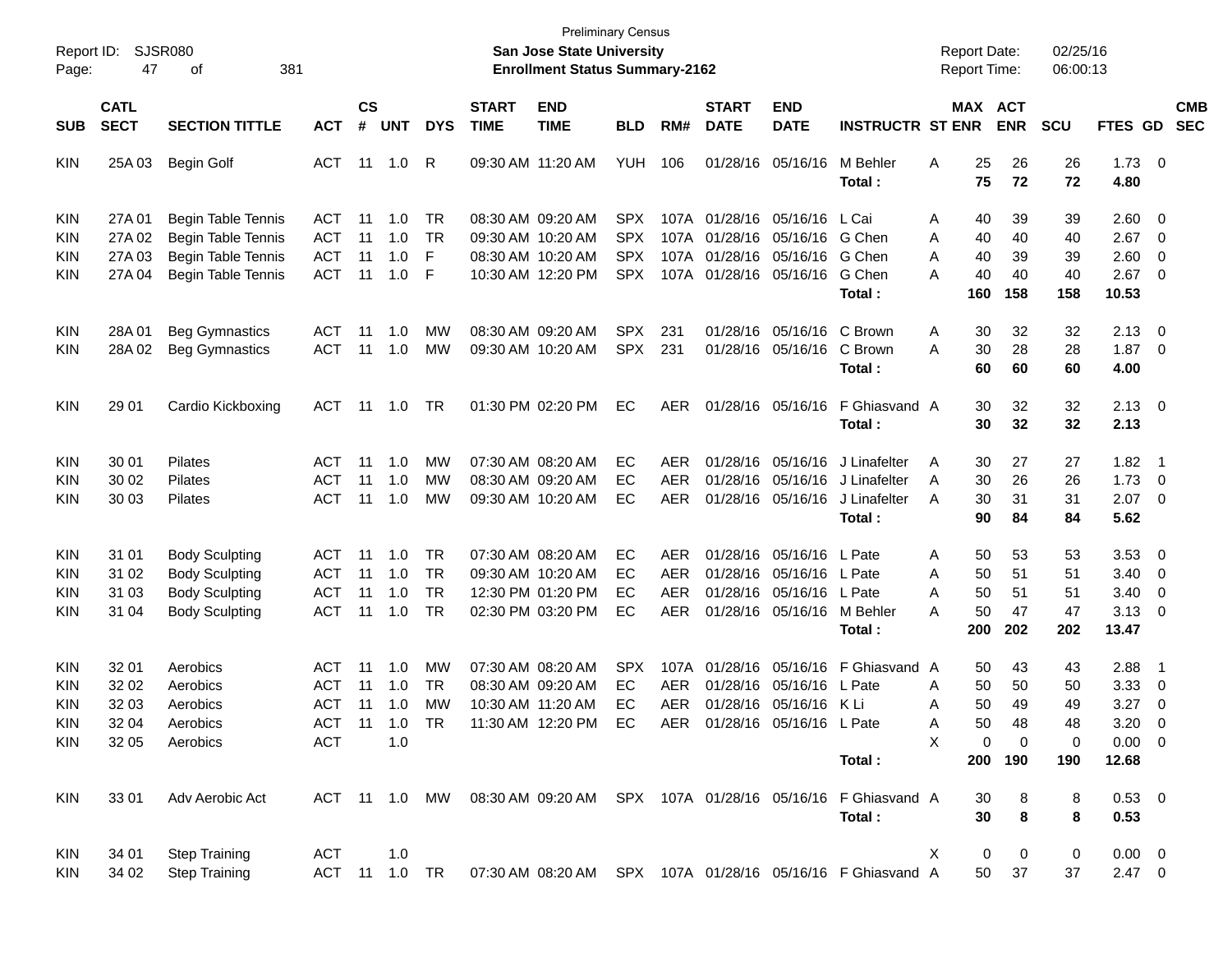| Page:      | Report ID:<br>SJSR080<br>48<br>381<br>οf<br><b>CATL</b> |                         |            |                    |               |            |                             | <b>San Jose State University</b><br><b>Enrollment Status Summary-2162</b> | <b>Preliminary Census</b> |     |                             |                           |                         | <b>Report Date:</b><br>Report Time: |             | 02/25/16<br>06:00:13 |          |                |                          |
|------------|---------------------------------------------------------|-------------------------|------------|--------------------|---------------|------------|-----------------------------|---------------------------------------------------------------------------|---------------------------|-----|-----------------------------|---------------------------|-------------------------|-------------------------------------|-------------|----------------------|----------|----------------|--------------------------|
| <b>SUB</b> | <b>SECT</b>                                             | <b>SECTION TITTLE</b>   | <b>ACT</b> | $\mathsf{cs}$<br># | <b>UNT</b>    | <b>DYS</b> | <b>START</b><br><b>TIME</b> | <b>END</b><br><b>TIME</b>                                                 | <b>BLD</b>                | RM# | <b>START</b><br><b>DATE</b> | <b>END</b><br><b>DATE</b> | <b>INSTRUCTR ST ENR</b> | <b>MAX ACT</b>                      | <b>ENR</b>  | <b>SCU</b>           | FTES GD  |                | <b>CMB</b><br><b>SEC</b> |
|            |                                                         |                         |            |                    |               |            |                             |                                                                           |                           |     |                             |                           | Total:                  | 50                                  | 37          | 37                   | 2.47     |                |                          |
| KIN        | 35A01                                                   | Begin Wt Training       | <b>ACT</b> | 11                 | 1.0           | МW         |                             | 07:30 AM 08:20 AM                                                         | YUH                       | 126 | 01/28/16                    | 05/16/16                  | R MontgomeryA           | 32                                  | 28          | 28                   | 1.87     | 0              |                          |
| KIN        | 35A 02                                                  | Begin Wt Training       | <b>ACT</b> | -11                | 1.0           | МW         |                             | 08:30 AM 09:20 AM                                                         | <b>YUH</b>                | 126 | 01/28/16                    | 05/16/16                  | R MontgomeryA           | 32                                  | 29          | 29                   | 1.93     | 0              |                          |
| KIN        | 35A03                                                   | Begin Wt Training       | <b>ACT</b> | -11                | 1.0           | <b>TR</b>  |                             | 02:30 PM 03:20 PM                                                         | <b>YUH</b>                | 126 | 01/28/16                    | 05/16/16                  | M Marsall<br>A          | 32                                  | 33          | 33                   | 2.20     | 0              |                          |
| KIN        | 35A 04                                                  | Begin Wt Training       | <b>ACT</b> | 11                 | 1.0           | <b>TR</b>  |                             | 07:30 AM 08:20 AM                                                         | <b>YUH</b>                | 126 | 01/28/16                    | 05/16/16 S Butler         | A                       | 32                                  | 30          | 30                   | 2.00     | 0              |                          |
| KIN        | 35A 05                                                  | Begin Wt Training       | <b>ACT</b> | 11                 | 1.0           | <b>TR</b>  |                             | 08:30 AM 09:20 AM                                                         | <b>YUH</b>                | 126 | 01/28/16                    | 05/16/16 S Butler         | A                       | 32                                  | 31          | 31                   | 2.07     | 0              |                          |
| KIN        | 35A 06                                                  | Begin Wt Training       | <b>ACT</b> | -11                | 1.0           | <b>TR</b>  |                             | 09:30 AM 10:20 AM                                                         | <b>YUH</b>                | 126 | 01/28/16                    | 05/16/16 S Butler         | A                       | 32                                  | 31          | 31                   | 2.07     | 0              |                          |
| KIN        | 35A 07                                                  | Begin Wt Training       | <b>ACT</b> | 11                 | 1.0           | <b>TR</b>  |                             | 12:30 PM 01:20 PM                                                         | <b>YUH</b>                | 126 | 01/28/16                    | 05/16/16 S Butler         | A                       | 32                                  | 32          | 32                   | 2.13     | 0              |                          |
| KIN        | 35A 08                                                  | Begin Wt Training       | <b>ACT</b> | 11                 | 1.0           | TR         |                             | 01:30 PM 02:20 PM                                                         | <b>YUH</b>                | 126 | 01/28/16                    |                           | 05/16/16 M Marsall<br>A | 32                                  | 33          | 33                   | 2.20     | 0              |                          |
| KIN        | 35A 09                                                  | Begin Wt Training       | <b>ACT</b> |                    | 1.0           |            |                             |                                                                           |                           |     |                             |                           | X                       | $\mathbf 0$                         | $\mathbf 0$ | 0                    | 0.00     | 0              |                          |
| KIN        | 35A 10                                                  | Begin Wt Training       | <b>ACT</b> | 11                 | 1.0           | <b>TR</b>  |                             | 03:30 PM 04:20 PM                                                         | <b>YUH</b>                | 126 | 01/28/16                    | 05/16/16                  | J Fonda<br>A            | 32                                  | 31          | 31                   | 2.07     | 0              |                          |
|            |                                                         |                         |            |                    |               |            |                             |                                                                           |                           |     |                             |                           | Total :                 | 288                                 | 278         | 278                  | 18.53    |                |                          |
|            |                                                         |                         |            |                    |               |            |                             |                                                                           |                           |     |                             |                           |                         |                                     |             |                      |          |                |                          |
| KIN        | 35B 01                                                  | Inter Wt Training       | ACT        | -11                | 1.0           | МW         |                             | 09:30 AM 10:20 AM                                                         | YUH                       | 126 | 01/28/16 05/16/16           |                           | R MontgomeryA           | 22                                  | 20          | 20                   | 1.33     | - 0            |                          |
|            |                                                         |                         |            |                    |               |            |                             |                                                                           |                           |     |                             |                           | Total:                  | 22                                  | 20          | 20                   | 1.33     |                |                          |
|            |                                                         |                         |            |                    |               |            |                             |                                                                           |                           |     |                             |                           |                         |                                     |             |                      |          |                |                          |
| KIN        | 35C 01                                                  | Adv Wgt Training        | ACT        | -11                | 1.0           | МW         |                             | 09:30 AM 10:20 AM                                                         | <b>YUH 126</b>            |     | 01/28/16 05/16/16           |                           | R MontgomeryA           | 10                                  | 9           | 9                    | 0.60     | - 0            |                          |
|            |                                                         |                         |            |                    |               |            |                             |                                                                           |                           |     |                             |                           | Total:                  | 10                                  | 9           | 9                    | 0.60     |                |                          |
|            | 37 01                                                   |                         | ACT        |                    | 1.0           | TR         |                             | 11:30 AM 12:20 PM                                                         | YUH                       | 106 | 01/28/16 05/16/16           |                           | J Fonda<br>A            | 30                                  |             | 31                   | 2.07     | - 0            |                          |
| KIN        |                                                         | <b>Fitness Walking</b>  |            | -11                |               |            |                             |                                                                           |                           |     |                             |                           |                         | 30                                  | 31<br>31    | 31                   | 2.07     |                |                          |
|            |                                                         |                         |            |                    |               |            |                             |                                                                           |                           |     |                             |                           | Total :                 |                                     |             |                      |          |                |                          |
| KIN        | 38 01                                                   | Begin Jogging           | <b>ACT</b> |                    | 1.0           |            |                             |                                                                           |                           |     |                             |                           | Х                       | 0                                   | 0           | 0                    | 0.00     | 0              |                          |
| KIN        | 38 02                                                   | Begin Jogging           | <b>ACT</b> | 11                 | 1.0           | <b>TR</b>  |                             | 08:30 AM 09:20 AM                                                         | <b>YUH</b>                | 106 | 01/28/16                    | 05/16/16                  | J Fonda<br>A            | 30                                  | 26          | 26                   | 1.73     | 0              |                          |
| <b>KIN</b> | 38 03                                                   | Begin Jogging           | <b>ACT</b> | 11                 | 1.0           | TR         |                             | 10:30 AM 11:20 AM                                                         | <b>YUH</b>                | 106 | 01/28/16                    | 05/16/16 J Fonda          | A                       | 30                                  | 29          | 29                   | 1.93     | 0              |                          |
| <b>KIN</b> | 38 04                                                   | Begin Jogging           | <b>ACT</b> |                    | 1.0           |            |                             |                                                                           |                           |     |                             |                           | X                       | 0                                   | $\mathbf 0$ | 0                    | 0.00     | 0              |                          |
| KIN        | 38 05                                                   | Begin Jogging           | <b>ACT</b> | 11                 | 1.0           | TR         |                             | 08:30 AM 09:20 AM                                                         | <b>SPX</b>                |     | 107A 01/28/16               | 05/16/16                  | J longi<br>A            | 30                                  | 22          | 22                   | 1.47     | 0              |                          |
| KIN        | 38 06                                                   | Begin Jogging           | <b>ACT</b> | -11                | 1.0           | <b>TR</b>  |                             | 09:30 AM 10:20 AM                                                         | <b>SPX</b>                |     | 107A 01/28/16               | 05/16/16                  | A<br>J longi            | 30                                  | 26          | 26                   | 1.73     | 0              |                          |
|            |                                                         |                         |            |                    |               |            |                             |                                                                           |                           |     |                             |                           | Total :                 | 120                                 | 103         | 103                  | 6.87     |                |                          |
|            |                                                         |                         |            |                    |               |            |                             |                                                                           |                           |     |                             |                           |                         |                                     |             |                      |          |                |                          |
| <b>KIN</b> | 45A 01                                                  | Beg Lindy & Swing       | ACT 11 1.0 |                    |               | MW         |                             | 08:30 AM 09:20 AM                                                         | SPX 178                   |     |                             | 01/28/16 05/16/16 A Ayers | A                       | 50                                  | 11          | 11                   | 0.73     | 0 <sup>C</sup> |                          |
|            | DANC 45A 01                                             | Beg Lindy & Swing       | ACT 11     |                    | 1.0           | MW         |                             | 08:30 AM 09:20 AM                                                         | SPX 178                   |     |                             | 01/28/16 05/16/16 A Ayers | Α                       | 0                                   | 4           | $\overline{4}$       | 0.27     | 0 <sup>C</sup> |                          |
|            |                                                         |                         |            |                    |               |            |                             |                                                                           |                           |     |                             |                           | Total:                  | 50                                  | 15          | 15                   | 1.00     |                |                          |
|            |                                                         |                         |            |                    |               |            |                             |                                                                           |                           |     |                             |                           |                         |                                     |             |                      |          |                |                          |
| KIN        | 46A 01                                                  | <b>Beg Social Dance</b> | ACT 11 1.0 |                    |               | MW         |                             | 09:30 AM 10:20 AM                                                         | SPX 178                   |     |                             | 01/28/16 05/16/16 A Ayers | A                       | 50                                  | 20          | 20                   | 1.33     | 0 <sup>C</sup> |                          |
| DANC       | 46A 01                                                  | <b>Beg Social Dance</b> | <b>ACT</b> | 11                 | 1.0           | MW         |                             | 09:30 AM 10:20 AM                                                         | SPX 178                   |     |                             | 01/28/16 05/16/16 A Ayers | A                       | 0                                   | 3           | 3                    | 0.20     | 0 <sup>C</sup> |                          |
| <b>KIN</b> | 46A 02                                                  | <b>Beg Social Dance</b> | ACT        | 11                 | 1.0           | MW         |                             | 10:30 AM 11:20 AM                                                         | SPX 178                   |     |                             | 01/28/16 05/16/16 A Ayers | A                       | 50                                  | 46          | 46                   | 3.07     | $0\,C$         |                          |
|            | DANC 46A 02                                             | <b>Beg Social Dance</b> |            |                    | ACT 11 1.0 MW |            |                             | 10:30 AM 11:20 AM                                                         | SPX 178                   |     |                             | 01/28/16 05/16/16 A Ayers | A                       | 0                                   | 5           | 5                    | 0.33 0 C |                |                          |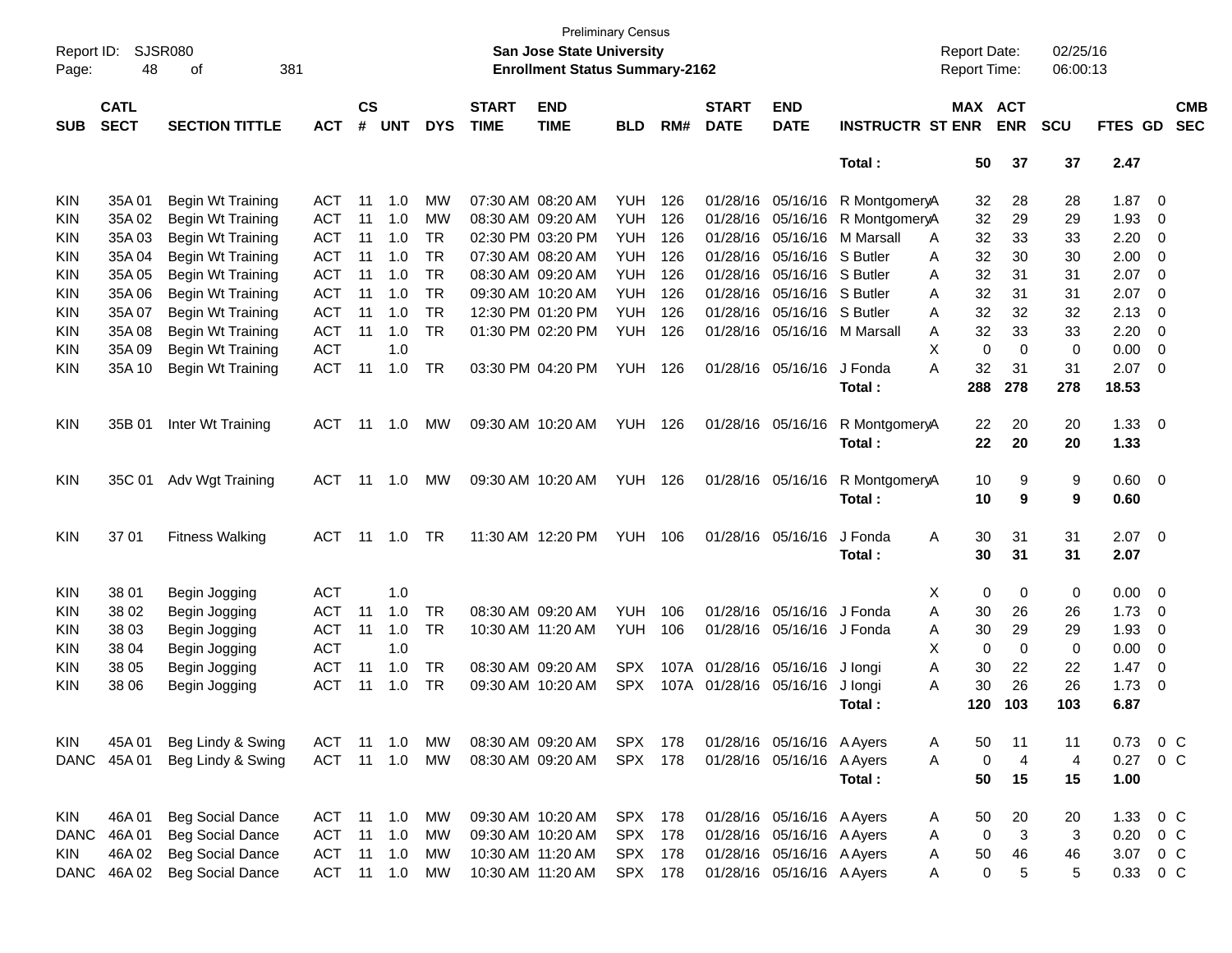| Report ID:<br>Page: | 49                         | SJSR080<br>381<br>οf    |            |                    |                |            |                             | <b>Preliminary Census</b><br>San Jose State University<br><b>Enrollment Status Summary-2162</b> |                |     |                             |                               |                              |   | <b>Report Date:</b><br><b>Report Time:</b> |                | 02/25/16<br>06:00:13 |                |                          |                          |
|---------------------|----------------------------|-------------------------|------------|--------------------|----------------|------------|-----------------------------|-------------------------------------------------------------------------------------------------|----------------|-----|-----------------------------|-------------------------------|------------------------------|---|--------------------------------------------|----------------|----------------------|----------------|--------------------------|--------------------------|
| <b>SUB</b>          | <b>CATL</b><br><b>SECT</b> | <b>SECTION TITTLE</b>   | <b>ACT</b> | $\mathsf{cs}$<br># | <b>UNT</b>     | <b>DYS</b> | <b>START</b><br><b>TIME</b> | <b>END</b><br><b>TIME</b>                                                                       | <b>BLD</b>     | RM# | <b>START</b><br><b>DATE</b> | <b>END</b><br><b>DATE</b>     | <b>INSTRUCTR ST ENR</b>      |   | MAX ACT                                    | <b>ENR</b>     | <b>SCU</b>           | <b>FTES GD</b> |                          | <b>CMB</b><br><b>SEC</b> |
| <b>KIN</b>          | 46A03                      | <b>Beg Social Dance</b> | <b>ACT</b> | 11                 | 1.0            | <b>MW</b>  |                             | 11:30 AM 12:20 PM                                                                               | <b>SPX</b>     | 178 | 01/28/16                    | 05/16/16                      | A Ayers                      | A | 50                                         | 21             | 21                   | 1.42           |                          | 1 C                      |
| <b>DANC</b>         | 46A03                      | <b>Beg Social Dance</b> | <b>ACT</b> | 11                 | 1.0            | MW         |                             | 11:30 AM 12:20 PM                                                                               | <b>SPX</b>     | 178 | 01/28/16                    | 05/16/16                      | A Ayers                      | A | 0                                          | 0              | 0                    | 0.00           |                          | 0 <sup>C</sup>           |
| KIN                 | 46A 04                     | <b>Beg Social Dance</b> | <b>ACT</b> | 11                 | 1.0            | MW         |                             | 01:30 PM 02:20 PM                                                                               | <b>SPX</b>     | 178 | 01/28/16                    | 05/16/16                      | A Ayers                      | A | 50                                         | 36             | 36                   | 2.40           |                          | 0 <sup>C</sup>           |
| <b>DANC</b>         | 46A 04                     | <b>Beg Social Dance</b> | <b>ACT</b> | 11                 | 1.0            | MW         |                             | 01:30 PM 02:20 PM                                                                               | <b>SPX</b>     | 178 | 01/28/16                    | 05/16/16 A Ayers              |                              | A | 0                                          | 7              | 7                    | 0.47           |                          | $0\,C$                   |
| KIN                 | 46A 05                     | <b>Beg Social Dance</b> | <b>ACT</b> |                    | 1.0            |            |                             |                                                                                                 |                |     |                             |                               |                              | X | 0                                          | 0              | 0                    | 0.00           | 0                        |                          |
| <b>DANC</b>         | 46A 05                     | <b>Beg Social Dance</b> | <b>ACT</b> |                    | 1.0            |            |                             |                                                                                                 |                |     |                             |                               |                              | X | 0                                          | 0              | 0                    | 0.00           | - 0                      |                          |
| KIN                 | 46A 06                     | <b>Beg Social Dance</b> | <b>ACT</b> |                    | 1.0            |            |                             |                                                                                                 |                |     |                             |                               |                              | X | 0                                          | 0              | 0                    | 0.00           | $\overline{\mathbf{0}}$  |                          |
| <b>DANC</b>         | 46A 06                     | <b>Beg Social Dance</b> | <b>ACT</b> |                    | 1.0            |            |                             |                                                                                                 |                |     |                             |                               |                              | X | 0                                          | 0              | 0                    | 0.00           | - 0                      |                          |
|                     |                            |                         |            |                    |                |            |                             |                                                                                                 |                |     |                             |                               | Total:                       |   | 200                                        | 138            | 138                  | 9.22           |                          |                          |
| <b>KIN</b>          | 47A 01                     | Beg W Coast Swing       | ACT        | 11                 | 1.0            | TR         |                             | 01:30 PM 02:20 PM                                                                               | SPX 178        |     | 01/28/16 05/16/16           |                               | H Schmitt                    | A | 50                                         | 20             | 20                   | 1.33           | $\overline{\phantom{0}}$ |                          |
|                     |                            |                         |            |                    |                |            |                             |                                                                                                 |                |     |                             |                               | Total:                       |   | 50                                         | 20             | 20                   | 1.33           |                          |                          |
| <b>KIN</b>          | 48A01                      | Beg Latin Dance         | <b>ACT</b> | 11                 | 1.0            | <b>TR</b>  |                             | 08:30 AM 09:20 AM                                                                               | <b>SPX</b>     | 178 | 01/28/16                    | 05/16/16                      | O David                      | A | 50                                         | 32             | 32                   | 2.13           |                          | $0\,C$                   |
| <b>DANC</b>         | 48A01                      | Beg Latin Dance         | <b>ACT</b> | 11                 | 1.0            | <b>TR</b>  |                             | 08:30 AM 09:20 AM                                                                               | <b>SPX</b>     | 178 | 01/28/16                    | 05/16/16                      | O David                      | A | 0                                          | $\mathbf{1}$   | $\mathbf{1}$         | 0.07           |                          | 0 <sup>C</sup>           |
| KIN                 | 48A 02                     | Beg Latin Dance         | <b>ACT</b> | 11                 | 1.0            | <b>TR</b>  |                             | 09:30 AM 10:20 AM                                                                               | <b>SPX</b>     | 178 | 01/28/16                    | 05/16/16                      | O David                      | A | 50                                         | 40             | 40                   | 2.67           |                          | 0 <sup>C</sup>           |
| <b>DANC</b>         | 48A02                      | Beg Latin Dance         | <b>ACT</b> | 11                 | 1.0            | <b>TR</b>  |                             | 09:30 AM 10:20 AM                                                                               | <b>SPX</b>     | 178 | 01/28/16                    | 05/16/16                      | O David                      | A | 0                                          | $\overline{4}$ | 4                    | 0.27           |                          | 0 <sup>C</sup>           |
| KIN                 | 48A03                      | Beg Latin Dance         | <b>ACT</b> | 11                 | 1.0            | <b>TR</b>  |                             | 10:30 AM 11:20 AM                                                                               | <b>SPX</b>     | 178 | 01/28/16                    | 05/16/16                      | O David                      | A | 50                                         | 44             | 44                   | 2.95           |                          | 1 C                      |
| <b>DANC</b>         | 48A03                      | Beg Latin Dance         | <b>ACT</b> | 11                 | 1.0            | <b>TR</b>  |                             | 10:30 AM 11:20 AM                                                                               | <b>SPX</b>     | 178 | 01/28/16                    | 05/16/16                      | O David                      | A | $\mathbf 0$                                | 3              | 3                    | 0.20           |                          | 0 <sup>C</sup>           |
| KIN                 | 48A 04                     | Beg Latin Dance         | <b>ACT</b> | 11                 | 1.0            | <b>MW</b>  |                             | 02:30 PM 03:20 PM                                                                               | <b>SPX</b>     | 178 | 01/28/16                    | 05/16/16                      | A Ayers                      | Α | 50                                         | 39             | 39                   | 2.60           |                          | 0 <sup>C</sup>           |
| <b>DANC</b>         | 48A 04                     | Beg Latin Dance         | <b>ACT</b> | 11                 | 1.0            | MW         |                             | 02:30 PM 03:20 PM                                                                               | SPX 178        |     |                             | 01/28/16 05/16/16             | A Ayers                      | Α | 0                                          | $\overline{c}$ | 2                    | 0.13           |                          | $0\,C$                   |
|                     |                            |                         |            |                    |                |            |                             |                                                                                                 |                |     |                             |                               | Total:                       |   | 200                                        | 165            | 165                  | 11.02          |                          |                          |
| <b>KIN</b>          | 50 01                      | Tai Chi                 | <b>ACT</b> | 11                 | 1.0            | MW         |                             | 10:30 AM 11:20 AM                                                                               | SPX            |     |                             | 107B 01/28/16 05/16/16 G Chen |                              | A | 50                                         | 49             | 49                   | 3.27           | $\overline{\mathbf{0}}$  |                          |
| KIN                 | 50 02                      | Tai Chi                 | <b>ACT</b> |                    | 1.0            |            |                             |                                                                                                 |                |     |                             |                               |                              | X | 0                                          | $\mathbf 0$    | 0                    | 0.00           | $\overline{\mathbf{0}}$  |                          |
| KIN                 | 50 03                      | Tai Chi                 | <b>ACT</b> | 11                 | 1.0            | MW         |                             | 03:30 PM 04:20 PM                                                                               | SPX            |     |                             | 107B 01/28/16 05/16/16        | C Weng                       | A | 50                                         | 40             | 40                   | 2.67           | - 0                      |                          |
|                     |                            |                         |            |                    |                |            |                             |                                                                                                 |                |     |                             |                               | Total:                       |   | 100                                        | 89             | 89                   | 5.93           |                          |                          |
| <b>KIN</b>          | 51A 01                     | Begin Aikido            | <b>ACT</b> | 11                 | 1.0            | MW         |                             | 09:30 AM 10:20 AM                                                                               | YUH            | 208 | 01/28/16                    | 05/16/16                      | S Olliges                    | A | 30                                         | 27             | 27                   | 1.83           | $\overline{2}$           |                          |
| KIN                 | 51A02                      | Begin Aikido            | ACT        | 11                 | 1.0            | <b>MW</b>  | 10:30 AM 11:20 AM           |                                                                                                 | YUH            | 208 |                             | 01/28/16 05/16/16             | S Olliges                    | A | 20                                         | 18             | 18                   | 1.20           | $\mathbf 0$              |                          |
|                     |                            |                         |            |                    |                |            |                             |                                                                                                 |                |     |                             |                               | Total:                       |   | 50                                         | 45             | 45                   | 3.03           |                          |                          |
| <b>KIN</b>          |                            | 51B 01 Int Aikido       |            |                    |                |            |                             | ACT 11 1.0 MW 10:30 AM 11:20 AM YUH 208                                                         |                |     |                             | 01/28/16 05/16/16 S Olliges   |                              | A | 10                                         | 4              | 4                    | $0.28$ 1       |                          |                          |
|                     |                            |                         |            |                    |                |            |                             |                                                                                                 |                |     |                             |                               | Total:                       |   | 10                                         | 4              | 4                    | 0.28           |                          |                          |
| KIN                 | 52A 01                     | Begin Judo              | ACT 11 1.0 |                    |                | TR         |                             | 09:30 AM 10:20 AM                                                                               | YUH 208        |     |                             |                               | 01/28/16 05/16/16 D Williams | A | 30                                         | 26             | 26                   | $1.73 \t 0$    |                          |                          |
| <b>KIN</b>          | 52A 02                     | Begin Judo              | ACT        |                    | $11 \quad 1.0$ | TR         | 10:30 AM 11:20 AM           |                                                                                                 | <b>YUH 208</b> |     |                             | 01/28/16 05/16/16             | D Williams                   | A | 30                                         | 25             | 25                   | $1.67$ 0       |                          |                          |
| <b>KIN</b>          | 52A 03                     | Begin Judo              | ACT 11 1.0 |                    |                | MW         |                             | 01:30 PM 02:20 PM                                                                               | <b>YUH 208</b> |     |                             |                               | 01/28/16 05/16/16 S Nakano   | A | 30                                         | 30             | 30                   | $2.02$ 1       |                          |                          |
|                     |                            |                         |            |                    |                |            |                             |                                                                                                 |                |     |                             |                               | Total:                       |   | 90                                         | 81             | 81                   | 5.42           |                          |                          |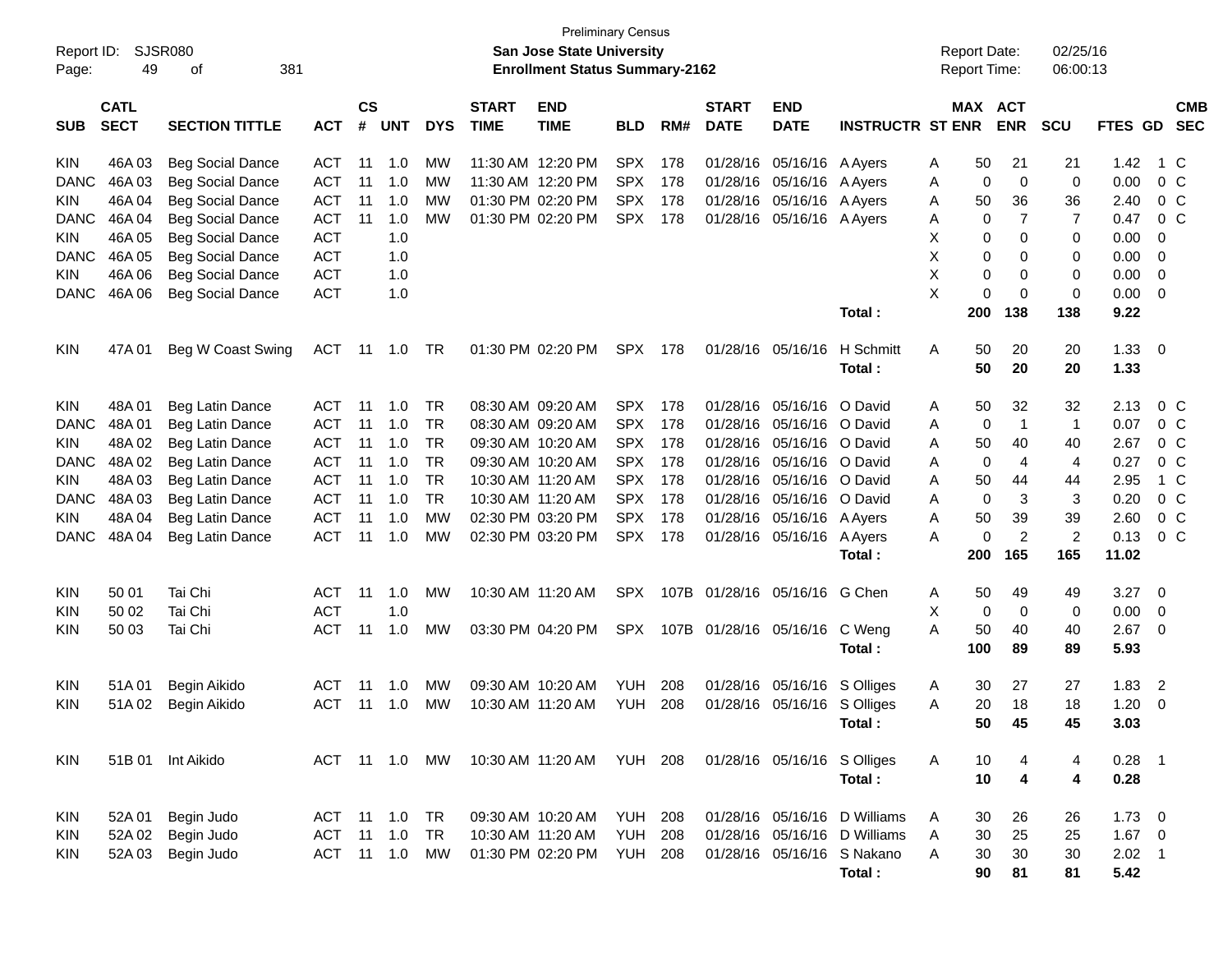| Report ID:<br>Page:                                         | 50                                                    | SJSR080<br>381<br>οf                                                                                                 |                                                                               |                                      |                                 |                |                                                             | <b>Preliminary Census</b><br><b>San Jose State University</b><br><b>Enrollment Status Summary-2162</b> |                                                   |                   |                             |                                                      |                                                                                                                                          | <b>Report Date:</b><br><b>Report Time:</b>               |                                      | 02/25/16<br>06:00:13            |                                                               |                                                            |                          |
|-------------------------------------------------------------|-------------------------------------------------------|----------------------------------------------------------------------------------------------------------------------|-------------------------------------------------------------------------------|--------------------------------------|---------------------------------|----------------|-------------------------------------------------------------|--------------------------------------------------------------------------------------------------------|---------------------------------------------------|-------------------|-----------------------------|------------------------------------------------------|------------------------------------------------------------------------------------------------------------------------------------------|----------------------------------------------------------|--------------------------------------|---------------------------------|---------------------------------------------------------------|------------------------------------------------------------|--------------------------|
| <b>SUB</b>                                                  | <b>CATL</b><br><b>SECT</b>                            | <b>SECTION TITTLE</b>                                                                                                | <b>ACT</b>                                                                    | $\mathbf{c}\mathbf{s}$<br>$\pmb{\#}$ | <b>UNT</b>                      | <b>DYS</b>     | <b>START</b><br><b>TIME</b>                                 | <b>END</b><br><b>TIME</b>                                                                              | <b>BLD</b>                                        | RM#               | <b>START</b><br><b>DATE</b> | <b>END</b><br><b>DATE</b>                            | <b>INSTRUCTR ST ENR</b>                                                                                                                  |                                                          | MAX ACT<br><b>ENR</b>                | <b>SCU</b>                      | FTES GD                                                       |                                                            | <b>CMB</b><br><b>SEC</b> |
| <b>KIN</b>                                                  | 52B 01                                                | Inter Judo                                                                                                           | ACT                                                                           | 11                                   | 1.0                             | TR             | 08:30 AM 09:20 AM                                           |                                                                                                        | <b>YUH 208</b>                                    |                   |                             | 01/28/16 05/16/16                                    | D Williams<br>Total :                                                                                                                    | A<br>20<br>20                                            | 13<br>13                             | 13<br>13                        | $0.87$ 0<br>0.87                                              |                                                            |                          |
| <b>KIN</b>                                                  | 52C 01                                                | Competitive Judo                                                                                                     | ACT                                                                           |                                      | 11  1.0                         | TBA            |                                                             |                                                                                                        | <b>YUH</b>                                        | 208               |                             | 01/28/16 05/16/16 Y Uchida                           | Total :                                                                                                                                  | 35<br>A<br>35                                            | 16<br>16                             | 16<br>16                        | $1.08$ 1<br>1.08                                              |                                                            |                          |
| <b>KIN</b><br><b>KIN</b>                                    | 53A 01<br>53A02                                       | Begin Karate<br>Begin Karate                                                                                         | ACT<br>ACT                                                                    | 11<br>11                             | 1.0<br>1.0 F                    | -F             | 08:30 AM 10:20 AM                                           | 10:30 AM 12:20 PM                                                                                      | YUH<br><b>YUH</b>                                 | 106<br>106        |                             | 01/28/16 05/16/16                                    | 01/28/16 05/16/16 J Keeling<br>J Keeling<br>Total :                                                                                      | 30<br>A<br>30<br>A<br>60                                 | 33<br>26<br>59                       | 33<br>26<br>59                  | $2.20 \t 0$<br>$1.73 \t 0$<br>3.93                            |                                                            |                          |
| <b>KIN</b><br><b>KIN</b>                                    | 53B 01<br>53B 02                                      | <b>Inter Karate</b><br><b>Inter Karate</b>                                                                           | ACT<br>ACT                                                                    | 11<br>11                             | 1.0<br>1.0                      | -F<br>- F      | 08:30 AM 10:20 AM                                           | 10:30 AM 12:20 PM                                                                                      | YUH<br>YUH                                        | 106<br>106        |                             | 01/28/16 05/16/16                                    | 01/28/16 05/16/16 J Keeling<br>J Keeling<br>Total :                                                                                      | 10<br>A<br>10<br>A<br>20                                 | 3<br>$\overline{c}$<br>5             | 3<br>2<br>5                     | $0.20 \ 0$<br>$0.13 \quad 0$<br>0.33                          |                                                            |                          |
| <b>KIN</b><br><b>KIN</b><br><b>KIN</b>                      | 54A 01<br>54A 02<br>54A 03                            | Begin Tae Kwon Do<br>Begin Tae Kwon Do<br>Begin Tae Kwon Do                                                          | ACT<br>ACT<br>ACT                                                             | 11<br>11<br>11                       | 1.0<br>1.0<br>1.0               | МW<br>МW<br>TR | 07:30 AM 08:20 AM<br>08:30 AM 09:20 AM<br>07:30 AM 08:20 AM |                                                                                                        | <b>YUH</b><br><b>YUH</b><br><b>YUH</b>            | 208<br>208<br>208 |                             |                                                      | 01/28/16 05/16/16 J Schachner A<br>01/28/16 05/16/16 J Schachner A<br>01/28/16 05/16/16 J Schachner A<br>Total :                         | 30<br>20<br>30<br>80                                     | 27<br>22<br>20<br>69                 | 27<br>22<br>20<br>69            | $1.80 \t 0$<br>$1.47 \quad 0$<br>$1.33 \ 0$<br>4.60           |                                                            |                          |
| <b>KIN</b>                                                  | 54B 01                                                | Int Tae Kwon Do                                                                                                      | ACT                                                                           | 11                                   | 1.0                             | МW             | 08:30 AM 09:20 AM                                           |                                                                                                        | <b>YUH 208</b>                                    |                   |                             | 01/28/16 05/16/16                                    | J Schachner A<br>Total :                                                                                                                 | 10<br>10                                                 | 7<br>$\overline{7}$                  | 7<br>$\overline{7}$             | $0.47 \quad 0$<br>0.47                                        |                                                            |                          |
| <b>KIN</b><br><b>KIN</b>                                    | 55A 01<br>55A 02                                      | Begin Self-Defense<br>Begin Self-Defense                                                                             | ACT<br>ACT                                                                    | 11                                   | 1.0<br>11  1.0                  | МW<br>TR       | 12:30 PM 01:20 PM                                           | 12:30 PM 01:20 PM                                                                                      | <b>YUH</b><br>YUH                                 | 208<br>208        |                             | 01/28/16 05/16/16 G Chen<br>01/28/16 05/16/16 G Chen | Total :                                                                                                                                  | 30<br>A<br>30<br>A<br>60                                 | 38<br>40<br>78                       | 38<br>40<br>78                  | $2.53$ 0<br>$2.67$ 0<br>5.20                                  |                                                            |                          |
| <b>KIN</b><br><b>KIN</b><br>KIN<br>KIN<br><b>KIN</b><br>KIN | 61A01<br>61A 02<br>61A03<br>61A 04<br>61A 05<br>61A06 | Begin Hatha Yoga<br>Begin Hatha Yoga<br>Begin Hatha Yoga<br>Begin Hatha Yoga<br>Begin Hatha Yoga<br>Begin Hatha Yoga | <b>ACT</b><br><b>ACT</b><br><b>ACT</b><br>ACT<br>ACT 11 1.0 F<br>ACT 11 1.0 F | 11<br>11                             | 1.0<br>1.0<br>1.0<br>11  1.0  T | - F<br>-F      | 07:30 AM 09:20 AM                                           | 11:30 AM 01:20 PM<br>01:30 PM 03:20 PM<br>07:30 AM 09:20 AM EC<br>09:30 AM 11:20 AM                    | <b>YUH</b><br><b>YUH</b><br><b>YUH 208</b><br>EC. | 208<br>208        |                             | 01/28/16 05/16/16 S Olliges                          | 01/28/16 05/16/16 S Caughlan<br>01/28/16 05/16/16 S Caughlan<br>AER 01/28/16 05/16/16 J Linafelter<br>AER 01/28/16 05/16/16 J Linafelter | Х<br>50<br>A<br>50<br>A<br>50<br>A<br>50<br>A<br>50<br>A | 0<br>0<br>35<br>50<br>50<br>45<br>49 | 0<br>35<br>50<br>50<br>45<br>49 | $0.00 \t 0$<br>2.33<br>3.33<br>3.33<br>$3.03$ 2<br>$3.27 \ 0$ | $\overline{\phantom{0}}$<br>$\overline{\mathbf{0}}$<br>- 0 |                          |
| <b>KIN</b><br>KIN                                           | 61A 07<br>61A08                                       | Begin Hatha Yoga<br>Begin Hatha Yoga                                                                                 | ACT<br>ACT 11 1.0 R                                                           |                                      | 1.0                             |                |                                                             |                                                                                                        |                                                   |                   |                             |                                                      | 01:30 PM 03:20 PM YUH 208 01/28/16 05/16/16 J Linafelter<br>Total :                                                                      | Χ<br>A<br>50<br>300                                      | 0<br>0<br>49<br>278                  | 0<br>49<br>278                  | $0.00 \t 0$<br>$3.27 \ 0$<br>18.57                            |                                                            |                          |
| KIN<br>KIN                                                  |                                                       | 61B 01 Int Hatha Yoga<br>61B 02 Int Hatha Yoga                                                                       | ACT<br>ACT 11 1.0 F                                                           |                                      | 1.0                             |                |                                                             |                                                                                                        |                                                   |                   |                             |                                                      | 09:30 AM 11:20 AM YUH 208 01/28/16 05/16/16 S Caughlan A                                                                                 | X.<br>30                                                 | 0<br>0<br>28                         | 0<br>28                         | $0.00 \quad 0$<br>$1.87 \t 0$                                 |                                                            |                          |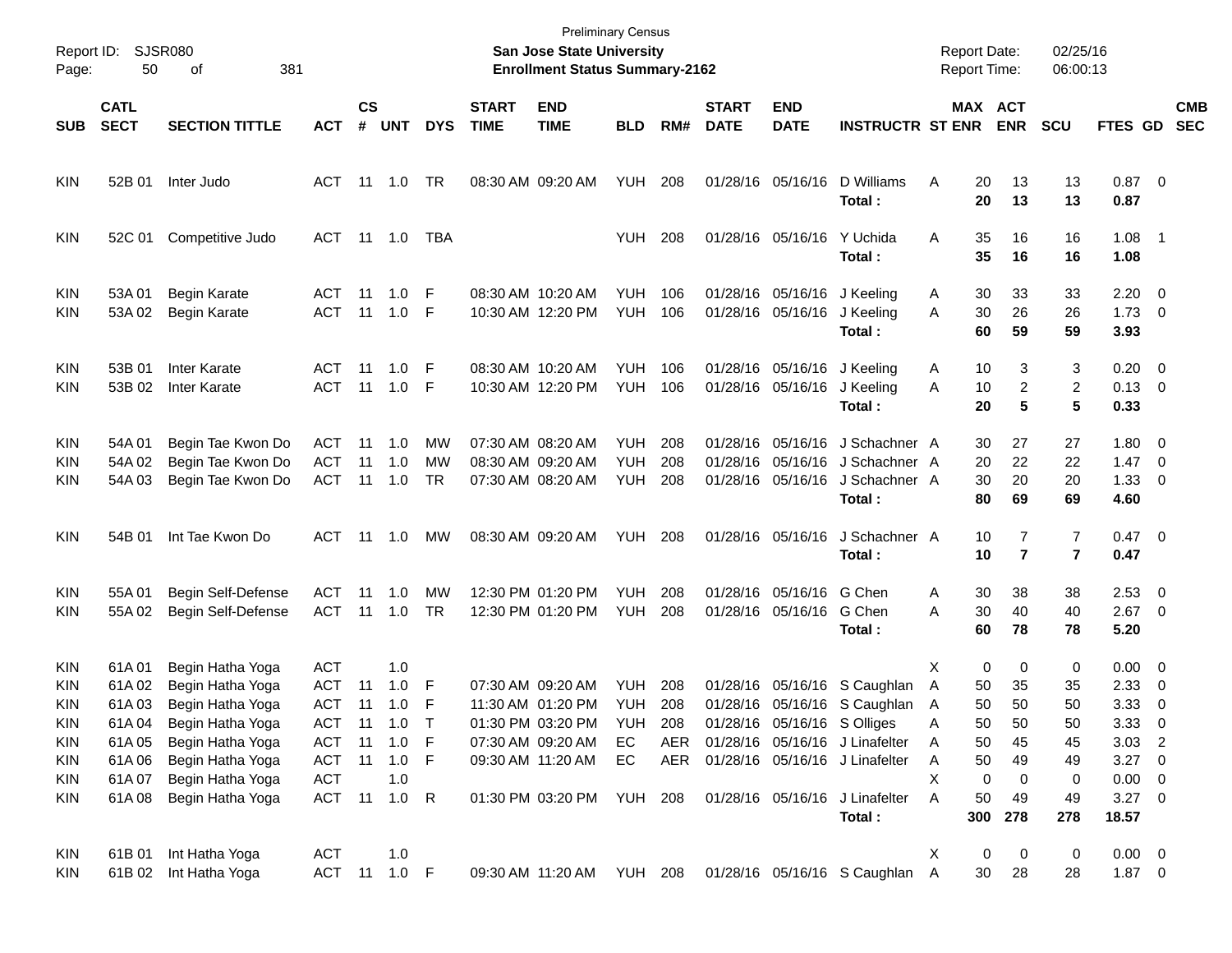| Page:      | <b>SJSR080</b><br>Report ID:<br>381<br>51<br>οf |                          |                |                    |                |              |                             | <b>San Jose State University</b><br><b>Enrollment Status Summary-2162</b> | <b>Preliminary Census</b> |     |                             |                             |                               |   | <b>Report Date:</b><br><b>Report Time:</b> |            | 02/25/16<br>06:00:13 |                |                          |                          |
|------------|-------------------------------------------------|--------------------------|----------------|--------------------|----------------|--------------|-----------------------------|---------------------------------------------------------------------------|---------------------------|-----|-----------------------------|-----------------------------|-------------------------------|---|--------------------------------------------|------------|----------------------|----------------|--------------------------|--------------------------|
| <b>SUB</b> | <b>CATL</b><br><b>SECT</b>                      | <b>SECTION TITTLE</b>    | <b>ACT</b>     | $\mathsf{cs}$<br># | <b>UNT</b>     | <b>DYS</b>   | <b>START</b><br><b>TIME</b> | <b>END</b><br><b>TIME</b>                                                 | <b>BLD</b>                | RM# | <b>START</b><br><b>DATE</b> | <b>END</b><br><b>DATE</b>   | <b>INSTRUCTR ST ENR</b>       |   | MAX ACT                                    | <b>ENR</b> | <b>SCU</b>           | FTES GD        |                          | <b>CMB</b><br><b>SEC</b> |
|            |                                                 |                          |                |                    |                |              |                             |                                                                           |                           |     |                             |                             | Total:                        |   | 30                                         | 28         | 28                   | 1.87           |                          |                          |
| <b>KIN</b> | 62A 01                                          | Begin Ice Skating        | ACT            | 11                 | 1.0            | $\top$       |                             | 09:30 AM 11:10 AM                                                         | <b>YUH</b>                | 106 |                             | 01/28/16 05/16/16           | G Chen                        | Α | 50                                         | 42         | 42                   | 2.80 0         |                          |                          |
| <b>KIN</b> | 62A 02                                          | Begin Ice Skating        | <b>ACT</b>     | 11                 | 1.0            | F            |                             | 08:20 AM 10:00 AM                                                         | <b>YUH</b>                | 106 |                             | 01/28/16 05/16/16           | G Chen                        | Α | 50                                         | 46         | 46                   | $3.07$ 0       |                          |                          |
|            |                                                 |                          |                |                    |                |              |                             |                                                                           |                           |     |                             |                             | Total:                        |   | 100                                        | 88         | 88                   | 5.87           |                          |                          |
| <b>KIN</b> | 63A 01                                          | <b>Beg Hiking</b>        | ACT            | -11                | 1.0            | - F          |                             | 01:00 PM 03:50 PM                                                         | <b>SPX</b>                | 163 |                             | 01/28/16 05/16/16           | K Kirkendall                  | A | 20                                         | 25         | 25                   | $1.67$ 0       |                          |                          |
|            |                                                 |                          |                |                    |                |              |                             |                                                                           |                           |     |                             |                             | Total:                        |   | 20                                         | 25         | 25                   | 1.67           |                          |                          |
| <b>KIN</b> | 65A01                                           | Begin Ice Hockey         | ACT            | 11                 | 1.0            | R            | 09:30 AM 11:10 AM           |                                                                           | <b>YUH</b>                | 106 |                             | 01/28/16 05/16/16           | G Chen                        | Α | 50                                         | 15         | 15                   | $1.02$ 1       |                          |                          |
| <b>KIN</b> | 65A 02                                          | Begin Ice Hockey         | <b>ACT</b>     | 11                 | 1.0            | -F           |                             | 09:50 AM 11:30 AM                                                         | <b>YUH</b>                | 106 |                             | 01/28/16 05/16/16           | G Chen                        | A | 50                                         | 22         | 22                   | $1.47 \quad 0$ |                          |                          |
|            |                                                 |                          |                |                    |                |              |                             |                                                                           |                           |     |                             |                             | Total:                        |   | 100                                        | 37         | 37                   | 2.48           |                          |                          |
| <b>KIN</b> | 68 01                                           | Visl Rep Sprt Cult       | <b>LEC</b>     | 02                 | 3.0            | МW           |                             | 01:30 PM 02:45 PM                                                         | <b>SPX</b>                | 151 |                             | 01/28/16 05/16/16           | D Murphy                      | Α | 30                                         | 29         | 87                   | 5.80 0         |                          |                          |
|            |                                                 |                          |                |                    |                |              |                             |                                                                           |                           |     |                             |                             | Total:                        |   | 30                                         | 29         | 87                   | 5.80           |                          |                          |
| <b>KIN</b> | 69 01                                           | <b>Stress Management</b> | <b>LEC</b>     | 02                 | 3.0            | MW           |                             | 09:00 AM 10:15 AM                                                         | <b>YUH</b>                | 236 |                             | 01/28/16 05/16/16           | K Jeffery                     | Α | 30                                         | 30         | 90                   | $6.00 \quad 0$ |                          |                          |
| KIN        | 69 02                                           | <b>Stress Management</b> | <b>LEC</b>     | 02                 | 3.0            | <b>TR</b>    |                             | 07:30 AM 08:45 AM                                                         | <b>YUH</b>                | 236 |                             | 01/28/16 05/16/16           | M Gonzalez                    | A | 30                                         | 27         | 81                   | 5.40           | $\overline{\phantom{0}}$ |                          |
| KIN        | 6903                                            | <b>Stress Management</b> | <b>LEC</b>     | 02                 | 3.0            | <b>TR</b>    |                             | 09:00 AM 10:15 AM                                                         | <b>YUH</b>                | 236 |                             |                             | 01/28/16 05/16/16 K Russell   | A | 30                                         | 30         | 90                   | 6.00           | $\overline{\phantom{0}}$ |                          |
| KIN        | 69 04                                           | <b>Stress Management</b> | <b>LEC</b>     | 02                 | 3.0            | $\mathsf{T}$ |                             | 05:30 PM 08:15 PM                                                         | <b>YUH</b>                | 236 |                             | 01/28/16 05/16/16           | T Beggs                       | A | 30                                         | 35         | 105                  | 7.00           | $\overline{\phantom{0}}$ |                          |
| <b>KIN</b> | 69 05                                           | <b>Stress Management</b> | <b>LEC</b>     | 02 <sub>2</sub>    | 3.0            | R            |                             | 05:30 PM 08:15 PM                                                         | YUH                       | 236 |                             | 01/28/16 05/16/16           | T Beggs                       | Α | 30                                         | 24         | 72                   | 4.80           | $\overline{\phantom{0}}$ |                          |
|            |                                                 |                          |                |                    |                |              |                             |                                                                           |                           |     |                             |                             | Total:                        |   | 150                                        | 146        | 438                  | 29.20          |                          |                          |
| <b>KIN</b> | 70 01                                           | Intro to Kinesiology     | <b>LEC</b>     | 02                 | 3.0            | MW           |                             | 08:30 AM 09:20 AM                                                         | <b>YUH</b>                | 124 |                             | 01/28/16 05/16/16           | S Bernstein                   | A | 100                                        | 99         | 198                  | 19.80 0        |                          |                          |
| KIN        | 70 02                                           | Intro to Kinesiology     | <b>ACT</b>     | 11                 | 0.0            | M            |                             | 09:30 AM 11:20 AM                                                         | <b>BBC</b>                | 126 |                             |                             | 01/28/16 05/16/16 J Schmidt   | A | 20                                         | 20         | 20                   | 0.00           | $\overline{\phantom{0}}$ |                          |
| KIN        | 70 03                                           | Intro to Kinesiology     | <b>ACT</b>     | 11                 | 0.0            | W            |                             | 09:30 AM 11:20 AM                                                         | <b>BBC</b>                | 126 |                             |                             | 01/28/16 05/16/16 J Schmidt   | A | 20                                         | 19         | 19                   | 0.00           | $\overline{\mathbf{0}}$  |                          |
| KIN        | 70 04                                           | Intro to Kinesiology     | <b>ACT</b>     | 11                 | 0.0            | M            |                             | 09:30 AM 11:20 AM                                                         | <b>SPX</b>                | 153 |                             |                             | 01/28/16 05/16/16 S Bernstein | A | 20                                         | 19         | 19                   | 0.00           | $\overline{\phantom{0}}$ |                          |
| KIN        | 70 05                                           | Intro to Kinesiology     | <b>ACT</b>     | 11                 | 0.0            | W            |                             | 09:30 AM 11:20 AM                                                         | <b>SPX</b>                | 153 |                             |                             | 01/28/16 05/16/16 S Bernstein | A | 20                                         | 20         | 20                   | 0.00           | $\overline{0}$           |                          |
| <b>KIN</b> | 70 06                                           | Intro to Kinesiology     | <b>ACT</b>     | 11                 | 0.0            | W            |                             | 01:30 PM 03:20 PM                                                         | <b>BBC</b>                | 126 |                             | 01/28/16 05/16/16           | J Schmidt                     | A | 20                                         | 21         | 21                   | 0.00           | $\overline{\phantom{0}}$ |                          |
|            |                                                 |                          |                |                    |                |              |                             |                                                                           |                           |     |                             |                             | Total :                       |   | 200                                        | 198        | 297                  | 19.80          |                          |                          |
| <b>KIN</b> | 80 01                                           | Indivdl Movement         | ACT            |                    | $11 \quad 1.0$ | TBA          |                             |                                                                           |                           |     |                             | 01/28/16 05/16/16 G Chen    |                               | Α | 2                                          |            | 1                    | $0.07$ 0       |                          |                          |
| <b>KIN</b> | 80 02                                           | <b>Indivdl Movement</b>  | ACT            | 11                 | 1.0            | <b>TBA</b>   |                             |                                                                           |                           |     |                             |                             | 01/28/16 05/16/16 D Williams  | Α | 2                                          | 6          | 6                    | $0.40 \ 0$     |                          |                          |
| <b>KIN</b> | 80 03                                           | <b>Indivdl Movement</b>  | ACT            |                    | 11 1.0         | TBA          |                             |                                                                           |                           |     |                             |                             | 01/28/16 05/16/16 J Keeling   | Α | 2                                          |            | 1                    | $0.07$ 0       |                          |                          |
| <b>KIN</b> | 80 04                                           | <b>Indivdl Movement</b>  | ACT 11 1.0 TBA |                    |                |              |                             |                                                                           |                           |     |                             | 01/28/16 05/16/16 L Pate    |                               | Α | $\overline{\mathbf{c}}$                    | 3          | 3                    | $0.20 \ 0$     |                          |                          |
|            |                                                 |                          |                |                    |                |              |                             |                                                                           |                           |     |                             |                             | Total:                        |   | 8                                          | 11         | 11                   | 0.73           |                          |                          |
| KIN        |                                                 | 100W 01 Writing Workshop | SEM 04 3.0     |                    |                | MW           |                             | 07:30 AM 08:45 AM                                                         | SPX 163                   |     |                             | 01/28/16 05/16/16 S Olliges |                               | A | 25                                         | 21         | 63                   | $4.20 \ 0$     |                          |                          |
| <b>KIN</b> |                                                 | 100W 02 Writing Workshop |                |                    | SEM 04 3.0 M   |              |                             | 01:30 PM 04:15 PM                                                         | BBC 126                   |     |                             | 01/28/16 05/16/16 S Olliges |                               | Α | 25                                         | 25         | 75                   | $5.00 \t 0$    |                          |                          |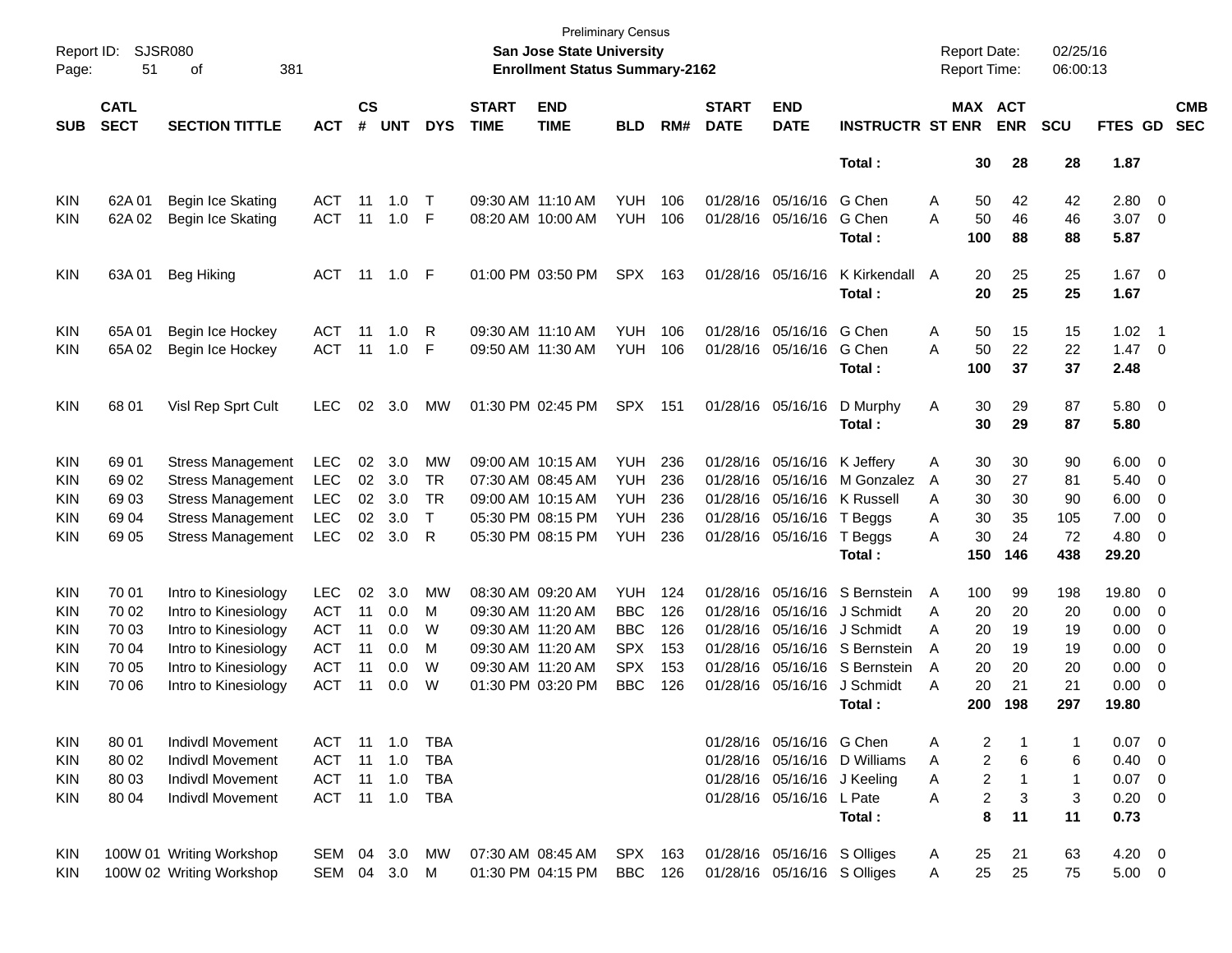| Report ID:<br>Page: | 52                         | <b>SJSR080</b><br>381<br>οf                              |                     |                |            |            |                             | <b>Preliminary Census</b><br><b>San Jose State University</b><br><b>Enrollment Status Summary-2162</b> |                                  |     |                             |                            |                                 |   |     | <b>Report Date:</b><br><b>Report Time:</b> | 02/25/16<br>06:00:13 |                |                          |            |
|---------------------|----------------------------|----------------------------------------------------------|---------------------|----------------|------------|------------|-----------------------------|--------------------------------------------------------------------------------------------------------|----------------------------------|-----|-----------------------------|----------------------------|---------------------------------|---|-----|--------------------------------------------|----------------------|----------------|--------------------------|------------|
| <b>SUB</b>          | <b>CATL</b><br><b>SECT</b> | <b>SECTION TITTLE</b>                                    | <b>ACT</b>          | <b>CS</b><br># | <b>UNT</b> | <b>DYS</b> | <b>START</b><br><b>TIME</b> | <b>END</b><br><b>TIME</b>                                                                              | <b>BLD</b>                       | RM# | <b>START</b><br><b>DATE</b> | <b>END</b><br><b>DATE</b>  | <b>INSTRUCTR ST ENR</b>         |   |     | <b>MAX ACT</b><br><b>ENR</b>               | <b>SCU</b>           | FTES GD SEC    |                          | <b>CMB</b> |
| KIN                 |                            | 100W 03 Writing Workshop                                 | SEM                 | 04             | 3.0        | MW         |                             | 12:00 PM 01:15 PM                                                                                      | <b>SH</b>                        | 242 |                             | 01/28/16 05/16/16 A Medina |                                 | A | 25  | 23                                         | 69                   | 4.60           | $\overline{\mathbf{0}}$  |            |
| <b>KIN</b>          |                            | 100W 04 Writing Workshop                                 | SEM                 | 04             | 3.0        | <b>MW</b>  | 10:30 AM 11:45 AM           |                                                                                                        | <b>YUH</b>                       | 236 |                             | 01/28/16 05/16/16          | P Toney                         | A | 25  | 25                                         | 75                   | 5.00           | $\overline{0}$           |            |
| <b>KIN</b>          |                            | 100W 05 Writing Workshop                                 | SEM                 | 04             | 3.0        | TR         |                             | 01:30 PM 02:45 PM                                                                                      | <b>SPX</b>                       | 163 |                             | 01/28/16 05/16/16          | A Shaw                          | A | 25  | 25                                         | 75                   | 5.00           | 0                        |            |
|                     |                            |                                                          |                     |                |            |            |                             |                                                                                                        |                                  |     |                             |                            | Total:                          |   | 125 | 119                                        | 357                  | 23.80          |                          |            |
| KIN                 | 101 01                     | Sport in America                                         | <b>LEC</b>          |                | 3.0        |            |                             |                                                                                                        |                                  |     |                             |                            |                                 | X | 0   | 0                                          | 0                    | 0.00           | $\overline{\mathbf{0}}$  |            |
| KIN                 | 101 02                     | Sport in America                                         | <b>LEC</b>          | 02             | 3.0        | TR         | 10:30 AM 11:45 AM           |                                                                                                        | <b>SH</b>                        | 242 |                             | 01/28/16 05/16/16          | V Andrews                       | A | 40  | 36                                         | 108                  | 7.20           | $\overline{0}$           |            |
| KIN                 | 101 03                     | Sport in America                                         | <b>LEC</b>          | 02             | 3.0        | W          |                             | 12:00 PM 02:45 PM                                                                                      | <b>SPX</b>                       | 160 |                             |                            | 01/28/16 05/16/16 V Andrews     | A | 40  | 20                                         | 60                   | 4.00           | 0                        |            |
| <b>KIN</b>          | 101 04                     | Sport in America                                         | <b>LEC</b>          |                | 02 3.0     | TR         |                             | 09:00 AM 10:15 AM                                                                                      | <b>SPX</b>                       | 151 |                             | 01/28/16 05/16/16          | M Crockett                      | A | 40  | 36                                         | 108                  | 7.20           | 0                        |            |
|                     |                            |                                                          |                     |                |            |            |                             |                                                                                                        |                                  |     |                             |                            | Total:                          |   | 120 | 92                                         | 276                  | 18.40          |                          |            |
| KIN                 | 106 01                     | Adv Scuba & Aquc Tec LEC                                 |                     |                | 02 3.0     | T          |                             | 06:00 PM 08:30 PM                                                                                      | <b>SPX</b>                       | 163 |                             | 01/28/16 05/16/16 F Barry  |                                 | A | 25  | 23                                         | 23                   | 4.70           | $\overline{\phantom{0}}$ |            |
| <b>KIN</b>          | 106 02                     | Adv Scuba & Aquc Tec ACT 11 0.0                          |                     |                |            | TBA        |                             |                                                                                                        | <b>SPX</b>                       | 180 |                             | 01/28/16 05/16/16 F Barry  |                                 | A | 25  | 23                                         | 46                   | 0.00           | $\overline{2}$           |            |
|                     |                            |                                                          |                     |                |            |            |                             |                                                                                                        |                                  |     |                             |                            | Total:                          |   | 50  | 46                                         | 69                   | 4.70           |                          |            |
| <b>KIN</b>          | 107 01                     | <b>Adapted Aquatics</b>                                  | ACT                 |                | 11 1.0     | TBA        |                             |                                                                                                        |                                  |     |                             | 01/28/16 05/16/16          | <b>B</b> Manrubia               | A | 25  | 22                                         | 22                   | $1.47 \quad 0$ |                          |            |
|                     |                            |                                                          |                     |                |            |            |                             |                                                                                                        |                                  |     |                             |                            | Total:                          |   | 25  | 22                                         | 22                   | 1.47           |                          |            |
| KIN                 | 145A 01                    | Phys Act Old Adult                                       | <b>SEM</b>          | 05             | 3.0        | TR         |                             | 11:30 AM 12:20 PM                                                                                      | SPX                              | 153 |                             | 01/28/16 05/16/16          | J Schachner A                   |   | 20  | 10                                         | 20                   | 2.00           | $\overline{\phantom{0}}$ |            |
| KIN                 |                            | 145A 02 Phys Act Old Adult                               | LAB                 | 17             | 0.0        | <b>TBA</b> |                             |                                                                                                        |                                  |     |                             |                            | 01/28/16 05/16/16 J Schachner A |   | 10  | 9                                          | 9                    | 0.00           | $\overline{\mathbf{0}}$  |            |
| <b>KIN</b>          |                            | 145A 03 Phys Act Old Adult                               | LAB                 | 17             | 0.0        | <b>TBA</b> |                             |                                                                                                        |                                  |     |                             | 01/28/16 05/16/16          | J Schachner A                   |   | 10  | -1                                         | $\mathbf 1$          | 0.00           | 0                        |            |
|                     |                            |                                                          |                     |                |            |            |                             |                                                                                                        |                                  |     |                             |                            | Total:                          |   | 40  | 20                                         | 30                   | 2.00           |                          |            |
| KIN                 | 14701                      | Biomechanical Asmt o LEC                                 |                     | 02             | 3.0        | м          |                             | 08:30 AM 09:20 AM                                                                                      | <b>SPX</b>                       | 151 |                             | 01/28/16 05/16/16          | J Kao                           | A | 20  | 18                                         | 18                   | 3.60           | $\overline{\mathbf{0}}$  |            |
| <b>KIN</b>          | 147 02                     | Biomechanical Asmt o LAB                                 |                     |                | 15 0.0     | MW         |                             | 09:30 AM 11:20 AM                                                                                      | <b>SPX</b>                       | 172 |                             | 01/28/16 05/16/16          | J Kao                           | A | 20  | 18                                         | 36                   | 0.00           | $\overline{\mathbf{0}}$  |            |
|                     |                            |                                                          |                     |                |            |            |                             |                                                                                                        |                                  |     |                             |                            | Total :                         |   | 40  | 36                                         | 54                   | 3.60           |                          |            |
| <b>KIN</b>          | 153 01                     | Spt Fac Evnt Mgt                                         | <b>LEC</b>          |                | 02 3.0     | <b>MW</b>  | 01:30 PM 02:45 PM           |                                                                                                        | <b>SPX</b>                       | 163 |                             | 01/28/16 05/16/16          | C Armstrong A                   |   | 40  | 43                                         | 129                  | 8.75 3         |                          |            |
|                     |                            |                                                          |                     |                |            |            |                             |                                                                                                        |                                  |     |                             |                            | Total :                         |   | 40  | 43                                         | 129                  | 8.75           |                          |            |
| KIN                 |                            | 154B 01 ECG Interp & Test                                |                     |                |            |            |                             | LEC 02 3.0 MW 10:30 AM 11:20 AM                                                                        | YUH                              | 233 |                             | 01/28/16 05/16/16          | P Plato                         | A | 20. | 23                                         | 46                   | 4.85           | - 5                      |            |
| KIN                 |                            | 154B 02 ECG Interp & Test                                | ACT 13 0.0 MW       |                |            |            |                             | 11:30 AM 12:20 PM YUH 233                                                                              |                                  |     |                             | 01/28/16 05/16/16 P Plato  |                                 | Α | 20  | 23                                         | 23                   | 0.00 5         |                          |            |
|                     |                            |                                                          |                     |                |            |            |                             |                                                                                                        |                                  |     |                             |                            | Total:                          |   | 40  | 46                                         | 69                   | 4.85           |                          |            |
|                     |                            |                                                          |                     |                |            |            |                             |                                                                                                        |                                  |     |                             |                            |                                 |   |     |                                            |                      |                |                          |            |
| KIN                 | 155 01                     | <b>Exercise Physiology</b>                               | LEC.                |                | 02 3.0     | МW         |                             | 09:30 AM 10:20 AM                                                                                      | <b>YUH 124</b>                   |     |                             | 01/28/16 05/16/16 C Cisar  |                                 | A | 90  | 79                                         | 158                  | 15.80 0        |                          |            |
| <b>KIN</b>          | 155 02                     | <b>Exercise Physiology</b>                               | ACT                 |                | 07 0.0     | M          |                             | 07:30 AM 09:20 AM                                                                                      | YUH                              | 233 |                             | 01/28/16 05/16/16 C Cisar  |                                 | Α | 20  | 20                                         | 20                   | $0.00 \t 0$    |                          |            |
| <b>KIN</b>          | 155 03                     | <b>Exercise Physiology</b>                               | ACT                 |                | 07 0.0     | W          |                             | 07:30 AM 09:20 AM                                                                                      | <b>YUH 233</b>                   |     |                             | 01/28/16 05/16/16 C Cisar  |                                 | A | 20  | 19                                         | 19                   | $0.00 \quad 0$ |                          |            |
| <b>KIN</b>          | 155 04<br>155 05           | <b>Exercise Physiology</b><br><b>Exercise Physiology</b> | ACT<br>ACT 07 0.0 R |                | 07 0.0     | $\top$     |                             | 07:30 AM 09:20 AM                                                                                      | <b>YUH 233</b><br><b>YUH 233</b> |     |                             | 01/28/16 05/16/16 C Cisar  |                                 | A | 20  | 20                                         | 20                   | $0.00 \t 0$    |                          |            |
| <b>KIN</b>          |                            |                                                          |                     |                |            |            |                             | 07:30 AM 09:20 AM                                                                                      |                                  |     |                             | 01/28/16 05/16/16 C Cisar  |                                 | A | 20  | 20                                         | 20                   | $0.00 \t 0$    |                          |            |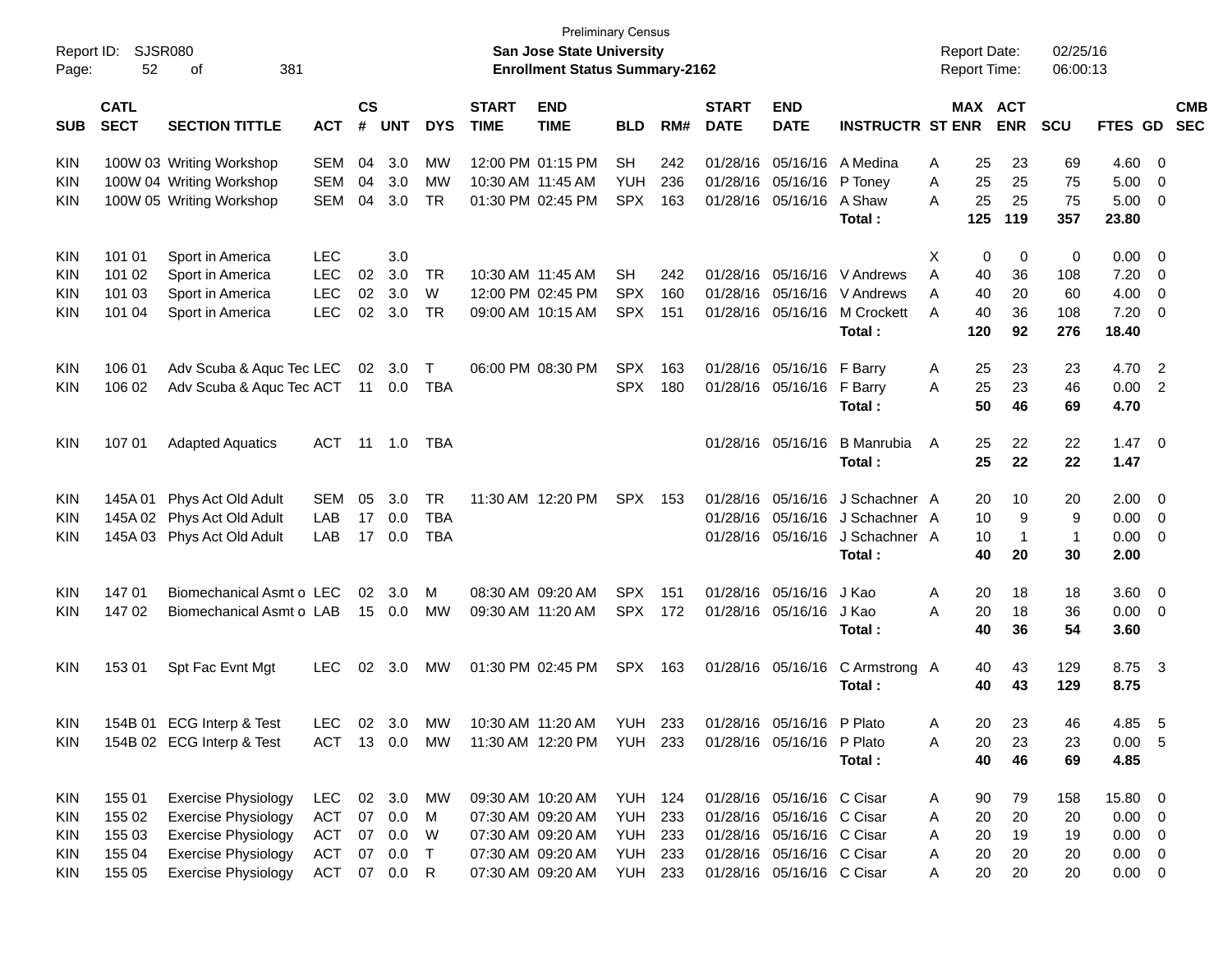| Page:      | <b>SJSR080</b><br>Report ID:<br>381<br>53<br>οf |                                                                                           |               |                    |            |              |                             | <b>Preliminary Census</b><br>San Jose State University<br><b>Enrollment Status Summary-2162</b> |            |     |                             |                           |                                 | <b>Report Date:</b><br><b>Report Time:</b> |                       | 02/25/16<br>06:00:13 |                    |                          |                          |
|------------|-------------------------------------------------|-------------------------------------------------------------------------------------------|---------------|--------------------|------------|--------------|-----------------------------|-------------------------------------------------------------------------------------------------|------------|-----|-----------------------------|---------------------------|---------------------------------|--------------------------------------------|-----------------------|----------------------|--------------------|--------------------------|--------------------------|
| <b>SUB</b> | <b>CATL</b><br><b>SECT</b>                      | <b>SECTION TITTLE</b>                                                                     | <b>ACT</b>    | $\mathsf{cs}$<br># | <b>UNT</b> | <b>DYS</b>   | <b>START</b><br><b>TIME</b> | <b>END</b><br><b>TIME</b>                                                                       | <b>BLD</b> | RM# | <b>START</b><br><b>DATE</b> | <b>END</b><br><b>DATE</b> | <b>INSTRUCTR ST ENR</b>         |                                            | MAX ACT<br><b>ENR</b> | <b>SCU</b>           | <b>FTES GD</b>     |                          | <b>CMB</b><br><b>SEC</b> |
|            |                                                 |                                                                                           |               |                    |            |              |                             |                                                                                                 |            |     |                             |                           | Total:                          |                                            | 170 158               | 237                  | 15.80              |                          |                          |
| <b>KIN</b> | 156 01                                          | Intro Adapted Act                                                                         | <b>LEC</b>    |                    | 3.0        |              |                             |                                                                                                 |            |     |                             |                           |                                 | X                                          | 0<br>0                | 0                    | $0.00 \t 0$        |                          |                          |
| <b>KIN</b> | 156 02                                          | Intro Adapted Act                                                                         | <b>LEC</b>    | 02                 | 3.0        | M            |                             | 04:00 PM 06:45 PM                                                                               | SPX        | 151 |                             | 01/28/16 05/16/16         | N Megginson A<br>Total:         | 30<br>30                                   | 33<br>33              | 99<br>99             | $6.60$ 0<br>6.60   |                          |                          |
| <b>KIN</b> | 157 01                                          | <b>Physiol Assessment</b>                                                                 | <b>LEC</b>    | 02                 | 3.0        | $\top$       |                             | 10:30 AM 11:20 AM                                                                               | YUH.       | 233 |                             | 01/28/16 05/16/16         | L Wilkin                        | 20<br>Α                                    | 23                    | 23                   | 4.65               | $\blacksquare$ 1         |                          |
| <b>KIN</b> | 157 02                                          | <b>Physiol Assessment</b>                                                                 | LAB           | 15                 | 0.0        | TR           |                             | 11:30 AM 01:20 PM                                                                               | <b>YUH</b> | 233 |                             | 01/28/16 05/16/16         | L Wilkin<br>Total:              | 20<br>Α<br>40                              | 23<br>46              | 46<br>69             | $0.00$ 1<br>4.65   |                          |                          |
| KIN        | 158 01                                          | <b>Biomechanics</b>                                                                       | LEC.          | 02                 | 3.0        | TR           |                             | 08:00 AM 08:50 AM                                                                               | <b>YUH</b> | 124 |                             | 01/28/16 05/16/16         | J Kao                           | 100<br>Α                                   | 109                   | 218                  | 21.80 0            |                          |                          |
| KIN        | 158 02                                          | <b>Biomechanics</b>                                                                       | <b>ACT</b>    | 07                 | 0.0        | $\mathsf{T}$ |                             | 09:30 AM 11:20 AM                                                                               | <b>BBC</b> | 126 |                             |                           | 01/28/16 05/16/16 A Tomimbang A | 20                                         | 23                    | 23                   | $0.00 \t 0$        |                          |                          |
| KIN        | 158 03                                          | <b>Biomechanics</b>                                                                       | <b>ACT</b>    | 07                 | 0.0        | R            |                             | 09:30 AM 11:20 AM                                                                               | <b>BBC</b> | 126 |                             | 01/28/16 05/16/16         | A Tomimbang A                   | 20                                         | 20                    | 20                   | 0.00               | $\overline{\phantom{0}}$ |                          |
| KIN        | 158 04                                          | <b>Biomechanics</b>                                                                       | <b>ACT</b>    | 07                 | 0.0        | $\mathsf{T}$ |                             | 11:30 AM 01:20 PM                                                                               | <b>BBC</b> | 126 |                             | 01/28/16 05/16/16         | A Tomimbang A                   | 20                                         | 21                    | 21                   | 0.00               | $\overline{\phantom{0}}$ |                          |
| KIN        | 158 05                                          | <b>Biomechanics</b>                                                                       | <b>ACT</b>    | 07                 | 0.0        | R            |                             | 11:30 AM 01:20 PM                                                                               | <b>BBC</b> | 126 |                             | 01/28/16 05/16/16         | A Tomimbang A                   | 20                                         | 23                    | 23                   | 0.00               | $\overline{\phantom{0}}$ |                          |
| KIN        | 158 06                                          | <b>Biomechanics</b>                                                                       | <b>ACT</b>    | 07                 | 0.0        | $\top$       |                             | 09:30 AM 11:20 AM                                                                               | <b>SPX</b> | 153 |                             | 01/28/16 05/16/16         | J Kao                           | 20<br>A                                    | 22                    | 22                   | $0.00 \t 0$        |                          |                          |
|            |                                                 |                                                                                           |               |                    |            |              |                             |                                                                                                 |            |     |                             |                           | Total:                          | 200                                        | 218                   | 327                  | 21.80              |                          |                          |
| <b>KIN</b> | 160 01                                          | Hist of Sport & PE                                                                        | LEC.          | 02                 | 3.0        | TR           |                             | 12:00 PM 01:15 PM                                                                               | <b>SPX</b> | 151 |                             | 01/28/16 05/16/16         | V Andrews<br>Total:             | Α<br>40<br>40                              | 37<br>37              | 111<br>111           | $7.40 \ 0$<br>7.40 |                          |                          |
| <b>KIN</b> | 161 01                                          | <b>Philos of Sport</b>                                                                    | LEC.          |                    | 02 3.0     | МW           |                             | 10:30 AM 11:45 AM                                                                               | SPX 151    |     |                             | 01/28/16 05/16/16         | D Bohigian                      | 40<br>A                                    | 42                    | 126                  | 8.40 0             |                          |                          |
|            |                                                 |                                                                                           |               |                    |            |              |                             |                                                                                                 |            |     |                             |                           | Total:                          | 40                                         | 42                    | 126                  | 8.40               |                          |                          |
| <b>KIN</b> | 164 02                                          | Soc-cult Perspectv                                                                        | <b>LEC</b>    | 02                 | 3.0        | TR           |                             | 01:30 PM 02:45 PM                                                                               | <b>SPX</b> | 151 |                             | 01/28/16 05/16/16         | V Andrews                       | Α<br>40                                    | 38                    | 114                  | 7.65               | $\overline{\phantom{1}}$ |                          |
| <b>KIN</b> | 164 03                                          | Soc-cult Perspectv                                                                        | <b>LEC</b>    | 02                 | 3.0        | MW           |                             | 12:00 PM 01:15 PM                                                                               | <b>SPX</b> | 163 |                             | 01/28/16 05/16/16         | S Bernstein                     | 40<br>A                                    | 34                    | 102                  | 6.90 2             |                          |                          |
|            |                                                 |                                                                                           |               |                    |            |              |                             |                                                                                                 |            |     |                             |                           | Total:                          | 80                                         | 72                    | 216                  | 14.55              |                          |                          |
| <b>KIN</b> | 165 01                                          | Motor Development                                                                         | <b>LEC</b>    |                    | 3.0        |              |                             |                                                                                                 |            |     |                             |                           |                                 | X                                          | 0<br>$\mathbf 0$      | 0                    | $0.00 \t 0$        |                          |                          |
| KIN        | 165 02                                          | Motor Development                                                                         | <b>LEC</b>    | 02                 | 3.0        | TR           |                             | 07:30 AM 08:45 AM                                                                               | <b>SPX</b> | 151 |                             | 01/28/16 05/16/16 V Payne |                                 | 40<br>Α                                    | 33                    | 99                   | 6.70               | $\overline{\phantom{0}}$ |                          |
| <b>KIN</b> | 165 03                                          | Motor Development                                                                         | LEC           |                    | 02 3.0 TR  |              |                             | 10:30 AM 11:45 AM                                                                               | SPX 151    |     |                             | 01/28/16 05/16/16 V Payne |                                 | 40<br>Α                                    | 35                    | 105                  | $7.00 \t 0$        |                          |                          |
| KIN.       | 165 04                                          | Motor Development LEC 02 3.0 MW 10:30 AM 11:45 AM SPX 163 01/28/16 05/16/16 J Schachner A |               |                    |            |              |                             |                                                                                                 |            |     |                             |                           |                                 | 40                                         | 41                    | 123                  | $8.25$ 1           |                          |                          |
|            |                                                 |                                                                                           |               |                    |            |              |                             |                                                                                                 |            |     |                             |                           | Total:                          |                                            | 120 109               | 327                  | 21.95              |                          |                          |
| KIN        | 166 01                                          | Motor Learning                                                                            | LEC 02 3.0 TR |                    |            |              |                             | 09:00 AM 09:50 AM                                                                               | SPX 160    |     |                             |                           | 01/28/16 05/16/16 E Wughalter A | 60                                         | 61                    | 122                  | 12.25 1            |                          |                          |
| KIN        | 166 02                                          | Motor Learning                                                                            | ACT           |                    | 07 0.0     | $\top$       |                             | 10:00 AM 11:50 AM                                                                               | SPX 172    |     |                             |                           | 01/28/16 05/16/16 S Wallace     | A<br>20                                    | 18                    | 18                   | $0.00 \t 0$        |                          |                          |
| <b>KIN</b> | 166 03                                          | Motor Learning                                                                            | ACT 07 0.0 R  |                    |            |              |                             | 10:00 AM 11:50 AM                                                                               | SPX 172    |     |                             |                           | 01/28/16 05/16/16 S Wallace     | 20<br>A                                    | 19                    | 19                   | $0.00$ 1           |                          |                          |
| KIN        | 166 04                                          | Motor Learning                                                                            | ACT 07 0.0 R  |                    |            |              |                             | 03:00 PM 04:50 PM SPX 172                                                                       |            |     |                             | 01/28/16 05/16/16 J Smith |                                 | 20<br>A                                    | 24                    | 24                   | $0.00 \t 0$        |                          |                          |
|            |                                                 |                                                                                           |               |                    |            |              |                             |                                                                                                 |            |     |                             |                           | Total:                          |                                            | 120 122               | 183                  | 12.25              |                          |                          |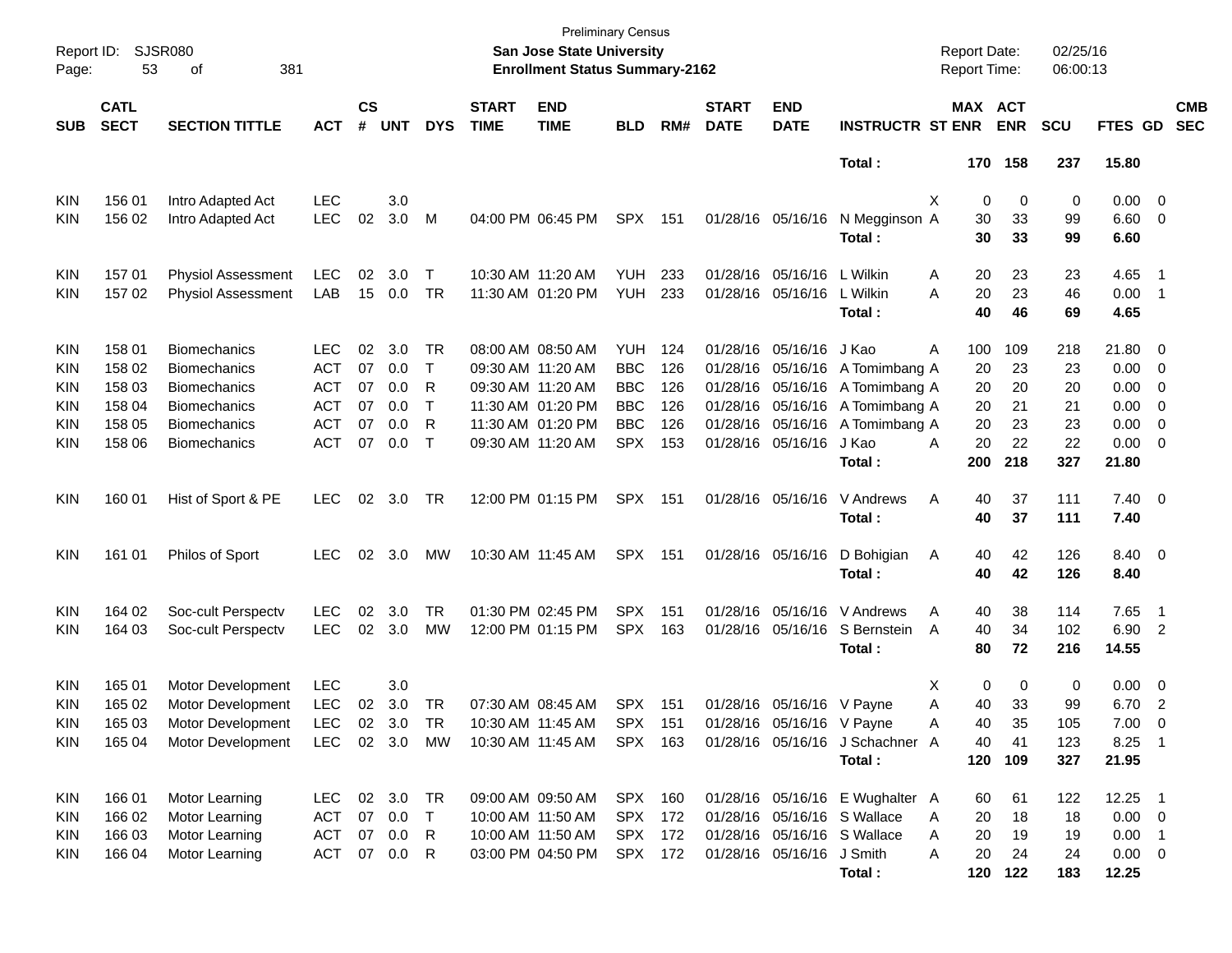| Page:      | <b>SJSR080</b><br>Report ID:<br>381<br>54<br>οf |                                                                                                   |               |                    |            |            |                             | <b>Preliminary Census</b><br>San Jose State University<br><b>Enrollment Status Summary-2162</b> |            |     |                             |                             |                                  | <b>Report Date:</b><br><b>Report Time:</b> |             |                         | 02/25/16<br>06:00:13 |                |                          |                          |
|------------|-------------------------------------------------|---------------------------------------------------------------------------------------------------|---------------|--------------------|------------|------------|-----------------------------|-------------------------------------------------------------------------------------------------|------------|-----|-----------------------------|-----------------------------|----------------------------------|--------------------------------------------|-------------|-------------------------|----------------------|----------------|--------------------------|--------------------------|
| <b>SUB</b> | <b>CATL</b><br><b>SECT</b>                      | <b>SECTION TITTLE</b>                                                                             | <b>ACT</b>    | $\mathsf{cs}$<br># | <b>UNT</b> | <b>DYS</b> | <b>START</b><br><b>TIME</b> | <b>END</b><br><b>TIME</b>                                                                       | <b>BLD</b> | RM# | <b>START</b><br><b>DATE</b> | <b>END</b><br><b>DATE</b>   | <b>INSTRUCTR ST ENR</b>          |                                            |             | MAX ACT<br><b>ENR</b>   | <b>SCU</b>           | FTES GD        |                          | <b>CMB</b><br><b>SEC</b> |
|            |                                                 |                                                                                                   |               |                    |            |            |                             |                                                                                                 |            |     |                             |                             |                                  |                                            |             |                         |                      |                |                          |                          |
| <b>KIN</b> | 168 01                                          | Psych of Coaching                                                                                 | <b>LEC</b>    | 02                 | 3.0        | МW         |                             | 12:00 PM 01:15 PM                                                                               | SPX        | 151 |                             | 01/28/16 05/16/16           | D Murphy<br>Total:               | A                                          | 40<br>40    | 42<br>42                | 126<br>126           | 8.75 7<br>8.75 |                          |                          |
| <b>KIN</b> | 169 01                                          | Divrsty/Stress/Hlth                                                                               | <b>SEM</b>    | 05                 | 3.0        | MW         |                             | 12:00 PM 01:15 PM                                                                               | YUH        | 236 |                             | 01/28/16 05/16/16 K Jeffery |                                  | A                                          | 30          | 30                      | 90                   | 6.00           |                          | $0\,$ C                  |
| HS         | 169 01                                          | Divrsty/Stress/Hlth                                                                               | <b>SEM</b>    | 05                 | 3.0        | MW         |                             | 12:00 PM 01:15 PM                                                                               | <b>YUH</b> | 236 |                             | 01/28/16 05/16/16 K Jeffery |                                  | A                                          | 0           | 16                      | 48                   | 3.20           |                          | 0 <sup>o</sup>           |
| KIN        | 169 02                                          | Divrsty/Stress/Hlth                                                                               | <b>SEM</b>    | 05                 | 3.0        | MW         |                             | 01:30 PM 02:45 PM                                                                               | <b>YUH</b> | 236 |                             | 01/28/16 05/16/16 K Jeffery |                                  | A                                          | 30          | 24                      | 72                   | 4.85           |                          | 1 C                      |
| HS         | 169 02                                          | Divrsty/Stress/Hlth                                                                               | <b>SEM</b>    | 05                 | 3.0        | MW         |                             | 01:30 PM 02:45 PM                                                                               | <b>YUH</b> | 236 |                             | 01/28/16 05/16/16 K Jeffery |                                  | A                                          | 0           | 9                       | 27                   | 1.80           |                          | 0 <sup>o</sup>           |
| KIN        | 169 03                                          | Divrsty/Stress/Hlth                                                                               | <b>SEM</b>    | 05                 | 3.0        | <b>TR</b>  |                             | 10:30 AM 11:45 AM                                                                               | <b>YUH</b> | 236 |                             | 01/28/16 05/16/16           | D Murphy                         | A                                          | 30          | 25                      | 75                   | 5.00           |                          | 0 <sup>o</sup>           |
| HS         | 169 03                                          | Divrsty/Stress/Hlth                                                                               | <b>SEM</b>    | 05                 | 3.0        | <b>TR</b>  |                             | 10:30 AM 11:45 AM                                                                               | <b>YUH</b> | 236 |                             | 01/28/16 05/16/16           | D Murphy                         | A                                          | $\mathbf 0$ | $\overline{4}$          | 12                   | 0.80           |                          | 0 <sup>o</sup>           |
| KIN        | 169 04                                          | Divrsty/Stress/Hlth                                                                               | <b>SEM</b>    | 05                 | 3.0        | <b>TR</b>  |                             | 12:00 PM 01:15 PM                                                                               | <b>YUH</b> | 236 |                             | 01/28/16 05/16/16           | <b>M</b> Crockett                | Α                                          | 30          | 25                      | 75                   | 5.00           |                          | 0 <sup>o</sup>           |
| HS         | 169 04                                          | Divrsty/Stress/Hlth                                                                               | <b>SEM</b>    | 05                 | 3.0        | <b>TR</b>  |                             | 12:00 PM 01:15 PM                                                                               | <b>YUH</b> | 236 |                             | 01/28/16 05/16/16           | M Crockett                       | A                                          | $\mathbf 0$ | 5                       | 15                   | 1.00           |                          | 0 <sup>o</sup>           |
| KIN        | 169 05                                          | Divrsty/Stress/Hlth                                                                               | <b>SEM</b>    | 05                 | 3.0        | <b>TR</b>  |                             | 01:30 PM 02:45 PM                                                                               | <b>YUH</b> | 236 |                             | 01/28/16 05/16/16           | M Crockett                       | A                                          | 30          | 26                      | 78                   | 5.20           |                          | 0 <sup>o</sup>           |
| HS         | 169 05                                          | Divrsty/Stress/Hlth                                                                               | <b>SEM</b>    | 05                 | 3.0        | <b>TR</b>  |                             | 01:30 PM 02:45 PM                                                                               | <b>YUH</b> | 236 |                             | 01/28/16 05/16/16           | <b>M Crockett</b>                | A                                          | 0           | 5                       | 15                   | 1.00           |                          | 0 <sup>o</sup>           |
|            |                                                 |                                                                                                   |               |                    |            |            |                             |                                                                                                 |            |     |                             |                             | Total:                           |                                            | 150         | 169                     | 507                  | 33.85          |                          |                          |
| <b>KIN</b> |                                                 |                                                                                                   | <b>SUP</b>    | 36                 | 1.0        | TBA        |                             |                                                                                                 |            |     |                             | 01/28/16 05/16/16           | R Schmidlein A                   |                                            | 15          |                         |                      | $0.00 \t 0$    |                          |                          |
|            |                                                 | 170B 01 Fld Exp Teach                                                                             |               |                    |            |            |                             |                                                                                                 |            |     |                             | 01/28/16 05/16/16           |                                  |                                            |             | 0                       | 0                    |                |                          |                          |
| <b>KIN</b> |                                                 | 170B 02 Fld Exp Teach                                                                             | <b>SUP</b>    | 36                 | 1.0        | TBA        |                             |                                                                                                 |            |     |                             |                             | R Schmidlein A                   |                                            | 15          | 0                       | 0                    | $0.00 \t 0$    |                          |                          |
|            |                                                 |                                                                                                   |               |                    |            |            |                             |                                                                                                 |            |     |                             |                             | Total:                           |                                            | 30          | 0                       | 0                    | 0.00           |                          |                          |
| <b>KIN</b> |                                                 | 170C 01 Fieldwork-Adapted                                                                         | <b>SUP</b>    | 36                 | 1.0        | TBA        |                             |                                                                                                 |            |     |                             | 01/28/16 05/16/16           | N Megginson A                    |                                            | 2           | 0                       | 0                    | $0.00 \t 0$    |                          |                          |
| <b>KIN</b> |                                                 | 170C 02 Fieldwork-Adapted                                                                         | <b>SUP</b>    | 36                 | 2.0        | <b>TBA</b> |                             |                                                                                                 |            |     |                             | 01/28/16 05/16/16           | N Megginson A                    |                                            | 2           | 0                       | 0                    | 0.00           | $\overline{\phantom{0}}$ |                          |
| <b>KIN</b> |                                                 | 170C 03 Fieldwork-Adapted                                                                         | <b>SUP</b>    | 36                 | 3.0        | <b>TBA</b> |                             |                                                                                                 |            |     |                             | 01/28/16 05/16/16           | N Megginson A                    |                                            | 2           | 0                       | 0                    | $0.00 \t 0$    |                          |                          |
|            |                                                 |                                                                                                   |               |                    |            |            |                             |                                                                                                 |            |     |                             |                             | Total:                           |                                            | 6           | 0                       | 0                    | 0.00           |                          |                          |
|            |                                                 |                                                                                                   |               |                    |            |            |                             |                                                                                                 |            |     |                             |                             |                                  |                                            |             |                         |                      |                |                          |                          |
| <b>KIN</b> |                                                 | 170D 01 Fldwrk Sport Mngmt                                                                        | <b>SUP</b>    | 36                 | 1.0        | TBA        |                             |                                                                                                 |            |     |                             | 01/28/16 05/16/16           | <b>B</b> Shifflett               | A                                          | 2           | 1                       | 1                    | $0.07$ 0       |                          |                          |
| <b>KIN</b> |                                                 | 170D 02 Fldwrk Sport Mngmt                                                                        | <b>SUP</b>    | 36                 | 2.0        | <b>TBA</b> |                             |                                                                                                 |            |     |                             | 01/28/16 05/16/16           | <b>B</b> Shifflett               | Α                                          | 2           | 0                       | 0                    | 0.00           | $\overline{\mathbf{0}}$  |                          |
| <b>KIN</b> |                                                 | 170D 03 Fldwrk Sport Mngmt                                                                        | <b>SUP</b>    | 36                 | 3.0        | <b>TBA</b> |                             |                                                                                                 |            |     |                             | 01/28/16 05/16/16           | <b>B</b> Shifflett               | Α                                          | 2           | $\overline{\mathbf{c}}$ | 6                    | 0.40           | $\overline{\phantom{0}}$ |                          |
|            |                                                 |                                                                                                   |               |                    |            |            |                             |                                                                                                 |            |     |                             |                             | Total :                          |                                            | 6           | 3                       | $\overline{7}$       | 0.47           |                          |                          |
| <b>KIN</b> | 172 01                                          | Elem Sch Programs                                                                                 | LEC 02 3.0 TR |                    |            |            |                             | 11:30 AM 12:20 PM                                                                               | <b>SPX</b> | 163 |                             |                             | 01/28/16 05/16/16 R Schmidlein A |                                            | 22.         | 20                      | 40                   | $4.00 \quad 0$ |                          |                          |
| KIN.       |                                                 | 172 02 Elem Sch Programs ACT 11 0.0 TR 12:30 PM 01:20 PM SPX 163 01/28/16 05/16/16 R Schmidlein A |               |                    |            |            |                             |                                                                                                 |            |     |                             |                             |                                  |                                            | 22          | 20                      | 20                   | $0.00 \t 0$    |                          |                          |
|            |                                                 |                                                                                                   |               |                    |            |            |                             |                                                                                                 |            |     |                             |                             | Total:                           |                                            | 44          | 40                      | 60                   | 4.00           |                          |                          |
|            |                                                 | 174 01 Assess Psychomotor LEC 02 3.0 W 04:00 PM 06:30 PM YUH 236 01/28/16 05/16/16 N Megginson A  |               |                    |            |            |                             |                                                                                                 |            |     |                             |                             |                                  |                                            |             |                         |                      |                |                          |                          |
| <b>KIN</b> |                                                 |                                                                                                   |               |                    |            |            |                             |                                                                                                 |            |     |                             |                             |                                  |                                            | 30          | 31                      | 93                   | $6.20 \quad 0$ |                          |                          |
|            |                                                 |                                                                                                   |               |                    |            |            |                             |                                                                                                 |            |     |                             |                             | Total:                           |                                            | 30          | 31                      | 93                   | 6.20           |                          |                          |
| <b>KIN</b> | 175 01                                          | Meas & Eval in Kines LEC 02 3.0 MW 09:30 AM 10:20 AM CL                                           |               |                    |            |            |                             |                                                                                                 |            | 222 |                             |                             | 01/28/16 05/16/16 B Shifflett    | A                                          | 75          | 49                      | 98                   | $9.80\ 0$      |                          |                          |
| KIN.       | 175 02                                          | Meas & Eval in Kines ACT 13 0.0 F                                                                 |               |                    |            |            |                             | 10:00 AM 11:50 AM CL                                                                            |            | 111 |                             |                             | 01/28/16 05/16/16 B Shifflett    | A                                          |             | 25 21                   | 21                   | $0.00 \t 0$    |                          |                          |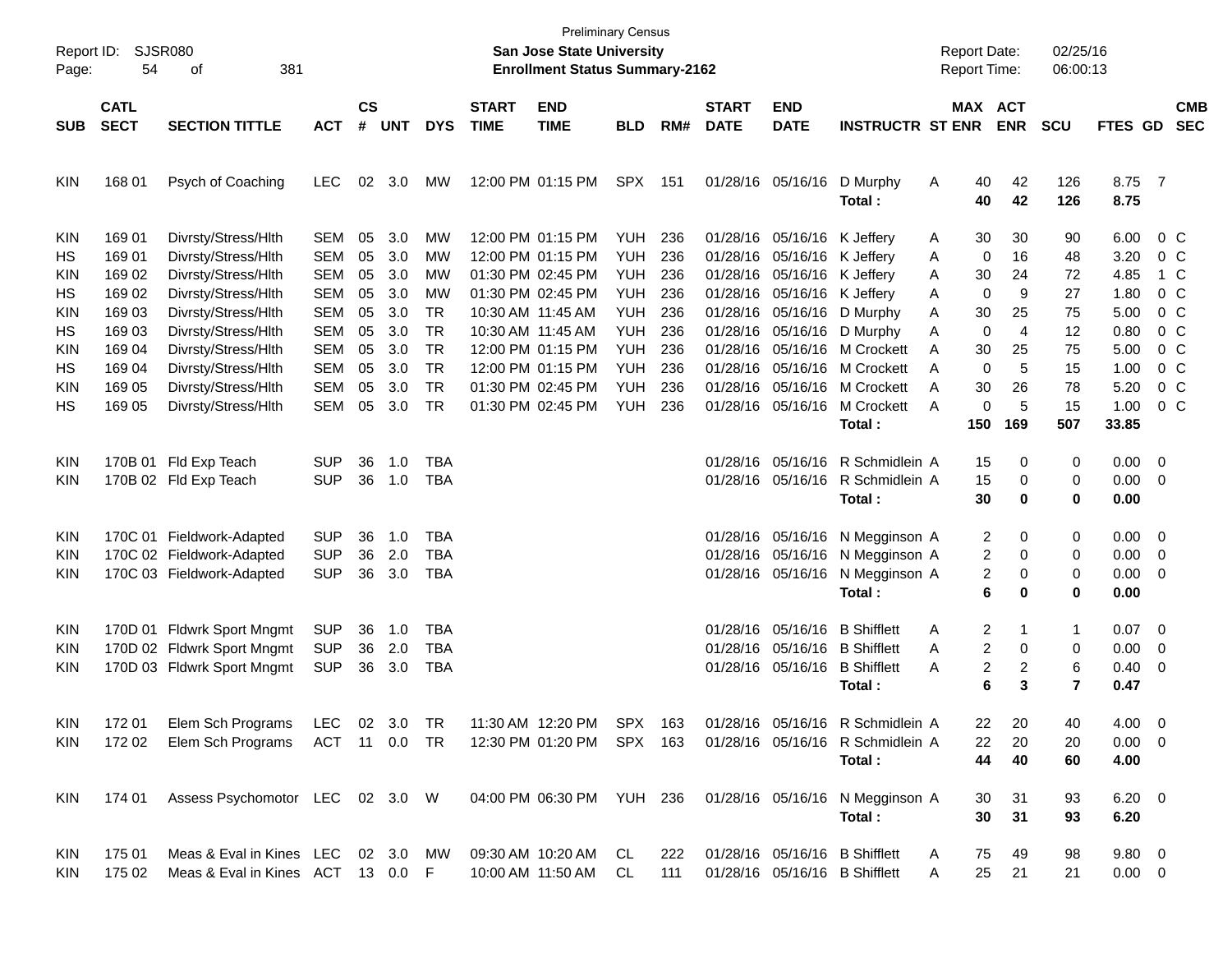| Report ID:<br>Page: | 55                         | SJSR080<br>381<br>οf              |                          |                             |                      |                          |                             | San Jose State University<br><b>Enrollment Status Summary-2162</b> | <b>Preliminary Census</b> |      |                             |                                                        |                                  |   | <b>Report Date:</b> | <b>Report Time:</b>   | 02/25/16<br>06:00:13 |              |        |                          |
|---------------------|----------------------------|-----------------------------------|--------------------------|-----------------------------|----------------------|--------------------------|-----------------------------|--------------------------------------------------------------------|---------------------------|------|-----------------------------|--------------------------------------------------------|----------------------------------|---|---------------------|-----------------------|----------------------|--------------|--------|--------------------------|
| <b>SUB</b>          | <b>CATL</b><br><b>SECT</b> | <b>SECTION TITTLE</b>             | <b>ACT</b>               | $\mathbf{c}\mathbf{s}$<br># | UNT                  | <b>DYS</b>               | <b>START</b><br><b>TIME</b> | <b>END</b><br><b>TIME</b>                                          | <b>BLD</b>                | RM#  | <b>START</b><br><b>DATE</b> | <b>END</b><br><b>DATE</b>                              | <b>INSTRUCTR ST ENR</b>          |   |                     | MAX ACT<br><b>ENR</b> | <b>SCU</b>           | FTES GD      |        | <b>CMB</b><br><b>SEC</b> |
|                     |                            |                                   |                          |                             |                      |                          |                             |                                                                    |                           |      |                             |                                                        |                                  |   |                     |                       |                      |              |        |                          |
| KIN                 | 175 03                     | Meas & Eval in Kines ACT          |                          |                             | 13 0.0               | F                        |                             | 12:00 PM 01:50 PM                                                  | SPX 172                   |      |                             |                                                        | 01/28/16 05/16/16 F Ghiasvand A  |   | 25                  | 16                    | 16                   | 0.00         | - 0    |                          |
| <b>KIN</b>          | 175 04                     | Meas & Eval in Kines              | ACT                      |                             | 13 0.0               | F                        |                             | 02:00 PM 03:50 PM                                                  | SPX                       | 172  |                             |                                                        | 01/28/16 05/16/16 F Ghiasvand A  |   | 25                  | 12                    | 12                   | 0.00         | - 0    |                          |
|                     |                            |                                   |                          |                             |                      |                          |                             |                                                                    |                           |      |                             |                                                        | Total:                           |   | 150                 | 98                    | 147                  | 9.80         |        |                          |
| KIN                 | 17701                      | Mvt Exp Children                  | <b>LEC</b>               | 02                          | 3.0                  | $\top$                   |                             | 03:00 PM 04:50 PM                                                  | SPX                       | -153 |                             | 01/28/16 05/16/16 D Daum                               |                                  | A | 20                  | 20                    | 40                   | 4.00         | - 0    |                          |
| <b>KIN</b>          | 17702                      | Mvt Exp Children                  | <b>ACT</b>               |                             | 13 0.0               | $\top$                   |                             | 05:00 PM 06:50 PM                                                  | SPX                       | 153  |                             | 01/28/16 05/16/16                                      | D Daum                           | A | 20                  | 20                    | 20                   | 0.00         | - 0    |                          |
|                     |                            |                                   |                          |                             |                      |                          |                             |                                                                    |                           |      |                             |                                                        | Total:                           |   | 40                  | 40                    | 60                   | 4.00         |        |                          |
|                     |                            |                                   |                          |                             |                      |                          |                             |                                                                    |                           |      |                             |                                                        |                                  |   |                     |                       |                      |              |        |                          |
| KIN                 | 179 01                     | Dsgn/Asmt Movement LEC            |                          |                             | 3.0                  |                          |                             |                                                                    |                           |      |                             |                                                        |                                  | Χ | 0                   | 0                     | 0                    | 0.00         | - 0    |                          |
| <b>KIN</b>          | 179 02                     | Dsgn/Asmt Movement LEC            |                          | 02                          | 3.0 T                |                          |                             | 04:00 PM 06:45 PM                                                  | SPX                       | 151  |                             | 01/28/16 05/16/16                                      | R Schmidlein A                   |   | 22                  | 17                    | 51                   | 3.55         | - 3    |                          |
|                     |                            |                                   |                          |                             |                      |                          |                             |                                                                    |                           |      |                             |                                                        | Total:                           |   | 22                  | 17                    | 51                   | 3.55         |        |                          |
| KIN                 | 180 01                     | <b>Ind Studies</b>                | <b>SUP</b>               | 36                          | 1.0                  | TBA                      |                             |                                                                    |                           |      |                             | 01/28/16 05/16/16                                      |                                  | Α | 2                   | 0                     | 0                    | 0.00         | - 0    |                          |
| KIN                 | 180 02                     | <b>Ind Studies</b>                | <b>SUP</b>               | 36                          | 2.0                  | <b>TBA</b>               |                             |                                                                    |                           |      |                             | 01/28/16 05/16/16                                      |                                  | Α | 2                   | 0                     | 0                    | 0.00         | - 0    |                          |
| <b>KIN</b>          | 180 03                     | <b>Ind Studies</b>                | <b>SUP</b>               | 36                          | 3.0                  | <b>TBA</b>               |                             |                                                                    |                           |      |                             | 01/28/16 05/16/16                                      |                                  | A | 2                   | 0                     | 0                    | 0.00         | 0      |                          |
| KIN                 | 180 04                     | <b>Ind Studies</b>                | <b>SUP</b>               | 36                          | 4.0                  | TBA                      |                             |                                                                    |                           |      |                             | 01/28/16 05/16/16                                      |                                  | A | 2                   | 0                     | 0                    | 0.00         | 0      |                          |
| KIN                 | 180 05                     | <b>Ind Studies</b>                | <b>SUP</b>               | 36                          | 1.0                  | <b>TBA</b>               |                             |                                                                    |                           |      |                             | 01/28/16 05/16/16 K Han                                |                                  | A | $\overline{c}$      | 2                     | $\overline{c}$       | 0.13         | - 0    |                          |
| KIN                 | 180 06                     | <b>Ind Studies</b>                | <b>SUP</b>               | 36                          | 1.0                  | <b>TBA</b>               |                             |                                                                    |                           |      |                             |                                                        | 01/28/16 05/16/16 F Ghiasvand    | A | 2                   | -1                    | 1                    | 0.07         | - 0    |                          |
| KIN                 | 180 07                     | <b>Ind Studies</b>                | <b>SUP</b>               | 36                          | 1.0                  | <b>TBA</b>               |                             |                                                                    |                           |      |                             | 01/28/16 05/16/16 C Cisar                              |                                  | A | 2                   | -1                    | 1                    | 0.07         | - 0    |                          |
| KIN                 | 180 08                     | <b>Ind Studies</b>                | <b>SUP</b>               | 36                          | 1.0                  | <b>TBA</b>               |                             |                                                                    |                           |      |                             |                                                        | 01/28/16 05/16/16 R Schmidlein A |   | 2                   | 4                     | 4                    | 0.27         | - 0    |                          |
| KIN                 | 180 09                     | <b>Ind Studies</b>                | <b>SUP</b>               | 36                          | 1.0                  | <b>TBA</b>               |                             |                                                                    |                           |      |                             |                                                        | 01/28/16 05/16/16 E Wughalter    | A | 2                   | 4                     | 4                    | 0.27         | - 0    |                          |
| KIN                 | 180 10                     | <b>Ind Studies</b>                | <b>SUP</b>               | 36                          | 2.0                  | <b>TBA</b>               |                             |                                                                    |                           |      |                             | 01/28/16 05/16/16 P Plato                              |                                  | A | 2                   | -1                    | 2                    | 0.13         | - 0    |                          |
| KIN                 | 180 11                     | <b>Ind Studies</b>                | <b>SUP</b>               | 36                          | 2.0                  | <b>TBA</b>               |                             |                                                                    |                           |      |                             | 01/28/16 05/16/16 K Han                                |                                  | A | 2                   | 10                    | 20                   | 1.33         | - 0    |                          |
| <b>KIN</b>          | 180 12                     | <b>Ind Studies</b>                | <b>SUP</b>               | 36                          | 2.0                  | <b>TBA</b>               |                             |                                                                    |                           |      |                             |                                                        | 01/28/16 05/16/16 E Wughalter    | A | 2                   | 3                     | 6                    | 0.40         | - 0    |                          |
| <b>KIN</b>          | 180 13                     | <b>Ind Studies</b>                | <b>SUP</b>               | 36                          | 2.0                  | <b>TBA</b>               |                             |                                                                    |                           |      |                             |                                                        | 01/28/16 05/16/16 R Schmidlein A |   | 2                   | -1                    | 2                    | 0.13         | - 0    |                          |
| KIN                 | 180 14                     | <b>Ind Studies</b>                | <b>SUP</b>               | 36                          | 3.0                  | <b>TBA</b>               |                             |                                                                    |                           |      |                             |                                                        | 01/28/16 05/16/16 E Wughalter A  |   | 2                   | 12                    | 36                   | 2.40         | 0      |                          |
| KIN                 | 180 15                     | <b>Ind Studies</b>                | <b>SUP</b>               | 36                          | 3.0                  | <b>TBA</b>               |                             |                                                                    |                           |      |                             | 01/28/16 05/16/16 J Chin                               |                                  | Α | 2                   | $\overline{1}$        | 3                    | 0.20         | 0      |                          |
| <b>KIN</b>          | 180 16                     | <b>Ind Studies</b>                | <b>SUP</b>               | 36                          | 3.0                  | <b>TBA</b>               |                             |                                                                    |                           |      |                             |                                                        | 01/28/16 05/16/16 T Semerjian    | A | 2                   | 5                     | 15                   | 1.00         | 0      |                          |
| <b>KIN</b>          | 180 17                     | <b>Ind Studies</b>                | <b>SUP</b>               | 36                          | 3.0                  | TBA                      |                             |                                                                    |                           |      |                             |                                                        | 01/28/16 05/16/16 J Schachner A  |   | 2                   | 5<br>2                | 15                   | 1.00         | 0      |                          |
| <b>KIN</b>          | 180 18                     | <b>Ind Studies</b><br>Ind Studies | <b>SUP</b><br><b>SUP</b> | 36                          | 3.0                  | <b>TBA</b><br><b>TBA</b> |                             |                                                                    |                           |      |                             | 01/28/16 05/16/16 C Cisar<br>01/28/16 05/16/16 P Plato |                                  | A | $\overline{c}$<br>2 |                       | 6<br>9               | 0.40<br>0.60 | 0<br>0 |                          |
| KIN<br>KIN          | 180 19<br>180 20           | Ind Studies                       | <b>SUP</b>               |                             | 36 3.0<br>36 3.0 TBA |                          |                             |                                                                    |                           |      |                             | 01/28/16 05/16/16 K Jeffery                            |                                  | A | 2                   | -1                    | 3                    | $0.20 \ 0$   |        |                          |
| KIN                 | 180 21                     | Ind Studies                       | <b>SUP</b>               |                             | 36 2.0               | TBA                      |                             |                                                                    |                           |      |                             |                                                        | 01/28/16 05/16/16 N Megginson A  | A | 2                   | $\mathbf 1$           | 2                    | $0.13 \ 0$   |        |                          |
| KIN                 | 180 22                     | Ind Studies                       | <b>SUP</b>               |                             | 36 2.0               | TBA                      |                             |                                                                    |                           |      |                             | 01/28/16 05/16/16                                      |                                  | A | 2                   | 0                     | 0                    | $0.00 \t 0$  |        |                          |
| KIN                 | 180 23                     | Ind Studies                       | <b>SUP</b>               |                             | 36 1.0               | TBA                      |                             |                                                                    |                           |      |                             |                                                        | 01/28/16 05/16/16 J Schachner A  |   | 2                   |                       | 1                    | $0.07$ 0     |        |                          |
| KIN                 | 180 24                     | Ind Studies                       | <b>SUP</b>               |                             | 36 1.0               | TBA                      |                             |                                                                    |                           |      |                             | 01/28/16 05/16/16 J Kao                                |                                  | A | 2                   | -1                    | 1                    | $0.07$ 0     |        |                          |
| KIN                 | 180 25                     | Ind Studies                       | <b>SUP</b>               |                             | 36 1.0               | TBA                      |                             |                                                                    |                           |      |                             | 01/28/16 05/16/16                                      |                                  | A | $\overline{2}$      | 0                     | 0                    | $0.00 \t 0$  |        |                          |
| KIN                 | 180 26                     | Ind Studies                       | <b>SUP</b>               |                             | 36 3.0               | TBA                      |                             |                                                                    |                           |      |                             |                                                        | 01/28/16 05/16/16 S Reekie       | A | $\overline{a}$      | 3                     | 9                    | 0.60 0       |        |                          |
| KIN                 | 180 27                     | Ind Studies                       | SUP 36 3.0 TBA           |                             |                      |                          |                             |                                                                    |                           |      |                             |                                                        | 01/28/16 05/16/16 N Megginson A  |   | $\overline{2}$      | 3                     | 9                    | $0.60 \t 0$  |        |                          |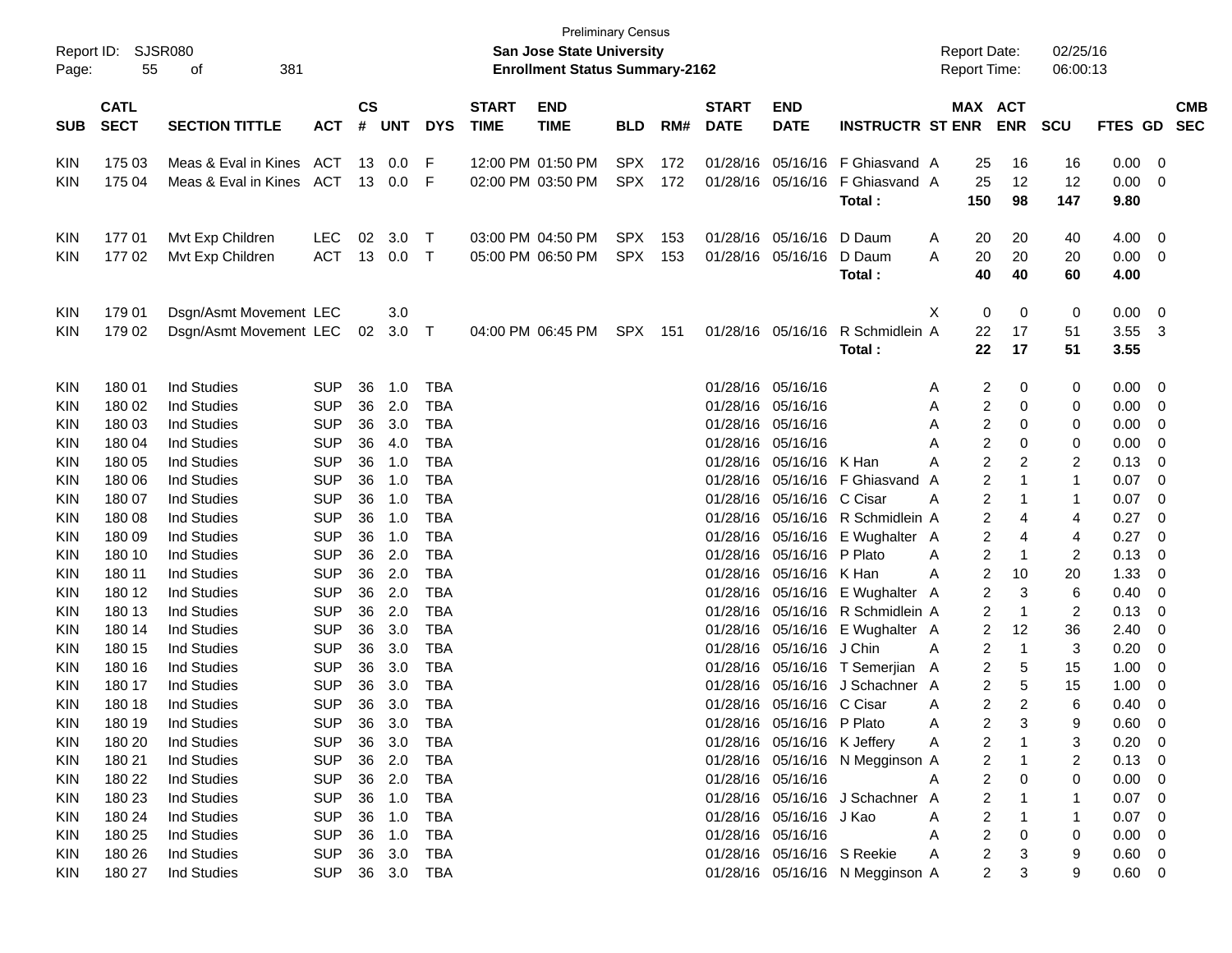| Page:                                                | <b>SJSR080</b><br>Report ID:<br>381<br>56<br>οf |                                                                                              |                                                      |                             |                                      |                          |                             | San Jose State University<br><b>Enrollment Status Summary-2162</b> | <b>Preliminary Census</b>              |                   |                             |                                                             |                                                                                                                                  |                  | <b>Report Date:</b>  | <b>Report Time:</b>   | 02/25/16<br>06:00:13 |                                                      |                          |                          |
|------------------------------------------------------|-------------------------------------------------|----------------------------------------------------------------------------------------------|------------------------------------------------------|-----------------------------|--------------------------------------|--------------------------|-----------------------------|--------------------------------------------------------------------|----------------------------------------|-------------------|-----------------------------|-------------------------------------------------------------|----------------------------------------------------------------------------------------------------------------------------------|------------------|----------------------|-----------------------|----------------------|------------------------------------------------------|--------------------------|--------------------------|
| <b>SUB</b>                                           | <b>CATL</b><br><b>SECT</b>                      | <b>SECTION TITTLE</b>                                                                        | <b>ACT</b>                                           | $\mathsf{cs}$<br>$\pmb{\#}$ | <b>UNT</b>                           | <b>DYS</b>               | <b>START</b><br><b>TIME</b> | <b>END</b><br><b>TIME</b>                                          | <b>BLD</b>                             | RM#               | <b>START</b><br><b>DATE</b> | <b>END</b><br><b>DATE</b>                                   | <b>INSTRUCTR ST ENR</b>                                                                                                          |                  |                      | MAX ACT<br><b>ENR</b> | <b>SCU</b>           | FTES GD                                              |                          | <b>CMB</b><br><b>SEC</b> |
| <b>KIN</b>                                           | 180 28                                          | <b>Ind Studies</b>                                                                           | <b>SUP</b>                                           | 36                          | 3.0                                  | TBA                      |                             |                                                                    |                                        |                   |                             | 01/28/16 05/16/16                                           | Total :                                                                                                                          | Α                | 2<br>56              | 0<br>65               | 0<br>151             | $0.00 \t 0$<br>10.07                                 |                          |                          |
| <b>KIN</b><br><b>KIN</b>                             | 185 01<br>185 02<br>185 03                      | Senior Seminar<br>Senior Seminar<br>Senior Seminar                                           | <b>SEM</b><br><b>SEM</b><br><b>SEM</b>               | 05<br>05<br>05              | 1.0<br>1.0<br>1.0                    | $\top$<br>M<br>W         |                             | 09:00 AM 09:50 AM<br>12:30 PM 01:20 PM<br>12:30 PM 01:20 PM        | <b>SPX</b><br><b>SPX</b><br><b>SPX</b> | 172<br>172<br>172 |                             | 01/28/16 05/16/16<br>01/28/16 05/16/16<br>01/28/16 05/16/16 | L Wilkin<br>T Semerjian                                                                                                          | A<br>A           | 25<br>25<br>25       | 25<br>27<br>26        | 25<br>27<br>26       | $1.67 \t 0$<br>$1.80 \ 0$<br>1.73                    | $\overline{\phantom{0}}$ |                          |
| <b>KIN</b><br>KIN                                    | 185 04                                          | Senior Seminar                                                                               | <b>SEM</b>                                           | 05                          | 1.0                                  | R                        |                             | 09:00 AM 09:50 AM                                                  | <b>SPX</b>                             | 172               |                             | 01/28/16 05/16/16                                           | T Semerjian<br>L Wilkin<br>Total:                                                                                                | A<br>A           | 25<br>100            | 22<br>100             | 22<br>100            | $1.47 \ 0$<br>6.67                                   |                          |                          |
| <b>KIN</b>                                           | 18701                                           | Clin Ex Physiol                                                                              | LEC.                                                 | 02                          | 3.0                                  | TR                       |                             | 01:30 PM 02:45 PM                                                  | YUH                                    | 233               |                             | 01/28/16 05/16/16                                           | L Wilkin<br>Total:                                                                                                               | Α                | 40<br>40             | 40<br>40              | 120<br>120           | 8.15 3<br>8.15                                       |                          |                          |
| <b>KIN</b>                                           | 18801                                           | Prev Care Ath Inj                                                                            | <b>LEC</b>                                           | 02                          | 2.0                                  | TR                       |                             | 09:30 AM 10:20 AM                                                  | <b>SPX</b>                             | 163               |                             | 01/28/16 05/16/16                                           | K Han<br>Total:                                                                                                                  | Α                | 40<br>40             | 40<br>40              | 80<br>80             | 5.33 0<br>5.33                                       |                          |                          |
| <b>KIN</b><br><b>KIN</b>                             | 18901<br>18902                                  | Care & Prev Lab<br>Care & Prev Lab                                                           | LAB<br>LAB                                           | 15                          | 1.0<br>15 1.0                        | M<br>W                   |                             | 12:30 PM 02:20 PM<br>12:30 PM 02:20 PM                             | <b>YUH</b><br><b>YUH</b>               | 128<br>128        |                             | 01/28/16 05/16/16<br>01/28/16 05/16/16                      | J longi<br>J longi<br>Total:                                                                                                     | A<br>A           | 20<br>20<br>40       | 16<br>13<br>29        | 16<br>13<br>29       | $1.07 \t 0$<br>$0.87$ 0<br>1.93                      |                          |                          |
| <b>KIN</b><br><b>KIN</b><br><b>KIN</b>               |                                                 | 191B 01 Adv Assess Upr Ext<br>191B 02 Adv Assess Upr Ext<br>191B 03 Adv Assess Upr Ext       | LEC.<br>LAB<br>LAB                                   | 02<br>15<br>15              | 3.0<br>0.0<br>0.0                    | MW<br>M<br>W             |                             | 09:30 AM 10:20 AM<br>10:30 AM 12:20 PM<br>10:30 AM 12:20 PM        | <b>SPX</b><br><b>YUH</b><br><b>YUH</b> | 151<br>128<br>128 |                             | 01/28/16 05/16/16<br>01/28/16 05/16/16<br>01/28/16 05/16/16 | J longi<br>J longi<br>J longi<br>Total:                                                                                          | A<br>A<br>A      | 40<br>20<br>20<br>80 | 31<br>19<br>12<br>62  | 62<br>19<br>12<br>93 | $6.20 \quad 0$<br>$0.00 \t 0$<br>$0.00 \t 0$<br>6.20 |                          |                          |
| <b>KIN</b><br><b>KIN</b><br><b>KIN</b>               | 195 01<br>195 02<br>195 03                      | Therapeutic Modaliti<br><b>Therapeutic Modaliti</b><br>Therapeutic Modaliti                  | LEC.<br>ACT<br>ACT                                   | 01<br>11<br>11              | 3.0<br>0.0<br>0.0                    | TR<br>$\top$<br>R        |                             | 10:30 AM 11:20 AM<br>11:30 AM 01:20 PM<br>11:30 AM 01:20 PM        | <b>SPX</b><br><b>YUH</b><br><b>YUH</b> | 163<br>128<br>128 |                             | 01/28/16 05/16/16<br>01/28/16 05/16/16<br>01/28/16 05/16/16 | K Han<br>K Han<br>K Han<br>Total :                                                                                               | A<br>A<br>Α      | 40<br>20<br>20<br>80 | 29<br>18<br>11<br>58  | 58<br>18<br>11<br>87 | 5.80 0<br>$0.00 \t 0$<br>$0.00 \t 0$<br>5.80         |                          |                          |
| <b>KIN</b>                                           |                                                 | 197B 01 Practicum Ath Trn II                                                                 | <b>SUP</b>                                           | 36                          | 1.0                                  | W                        |                             | 07:30 AM 08:20 AM                                                  | YUH                                    | 128               |                             | 01/28/16 05/16/16                                           | J longi<br>Total:                                                                                                                | Α                | 12<br>12             | 12<br>12              | 12<br>12             | $0.80 \ 0$<br>0.80                                   |                          |                          |
| KIN.                                                 |                                                 | 197D 01 Practicum Ath Trn IV SUP 36 1.0 R                                                    |                                                      |                             |                                      |                          |                             | 07:30 AM 08:20 AM YUH 128                                          |                                        |                   |                             | 01/28/16 05/16/16 K Han                                     | Total:                                                                                                                           | A                | 12<br>12             | 17<br>17              | 17<br>17             | $1.13 \ 0$<br>1.13                                   |                          |                          |
| <b>KIN</b><br><b>KIN</b><br><b>KIN</b><br><b>KIN</b> | 198 01<br>198 02<br>198 03<br>198 04            | Internship Kinesiolo<br>Internship Kinesiolo<br>Internship Kinesiolo<br>Internship Kinesiolo | <b>SUP</b><br><b>SUP</b><br><b>SUP</b><br><b>SUP</b> | 36<br>36                    | 36 1.0<br>2.0<br>3.0<br>36  4.0  TBA | <b>TBA</b><br>TBA<br>TBA |                             |                                                                    |                                        |                   |                             |                                                             | 01/28/16 05/16/16 B Shifflett<br>01/28/16 05/16/16 B Shifflett<br>01/28/16 05/16/16 B Shifflett<br>01/28/16 05/16/16 B Shifflett | A<br>A<br>A<br>A | 10<br>10<br>10<br>10 | 34<br>14<br>25<br>3   | 34<br>28<br>75<br>12 | $2.27$ 0<br>$1.87 \ 0$<br>$5.00 \t 0$<br>$0.80 \t 0$ |                          |                          |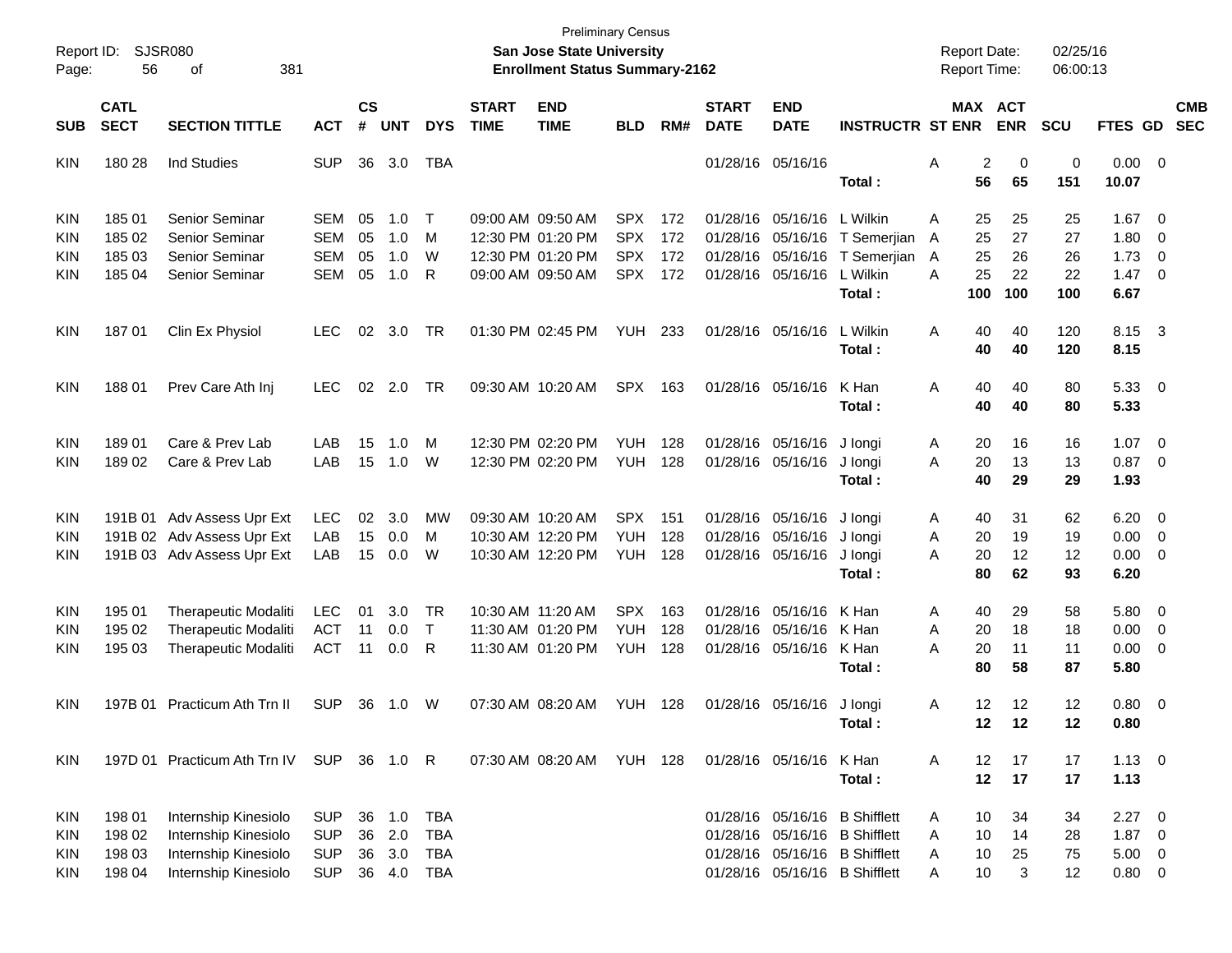| Page:                                  | Report ID: SJSR080<br>57   | 381<br>of                                                      |                                        |                    |                            |                                 |                             | <b>Preliminary Census</b><br>San Jose State University<br><b>Enrollment Status Summary-2162</b> |                |     |                             |                           |                                                                                                           | <b>Report Date:</b><br><b>Report Time:</b> |                                                              | 02/25/16<br>06:00:13 |                                            |            |
|----------------------------------------|----------------------------|----------------------------------------------------------------|----------------------------------------|--------------------|----------------------------|---------------------------------|-----------------------------|-------------------------------------------------------------------------------------------------|----------------|-----|-----------------------------|---------------------------|-----------------------------------------------------------------------------------------------------------|--------------------------------------------|--------------------------------------------------------------|----------------------|--------------------------------------------|------------|
| <b>SUB</b>                             | <b>CATL</b><br><b>SECT</b> | <b>SECTION TITTLE</b>                                          | <b>ACT</b>                             | $\mathsf{cs}$<br># | <b>UNT</b>                 | <b>DYS</b>                      | <b>START</b><br><b>TIME</b> | <b>END</b><br><b>TIME</b>                                                                       | <b>BLD</b>     | RM# | <b>START</b><br><b>DATE</b> | <b>END</b><br><b>DATE</b> | <b>INSTRUCTR ST ENR</b>                                                                                   |                                            | MAX ACT<br><b>ENR</b>                                        | <b>SCU</b>           | FTES GD SEC                                | <b>CMB</b> |
|                                        |                            |                                                                |                                        |                    |                            |                                 |                             |                                                                                                 |                |     |                             |                           | Total:                                                                                                    |                                            | 76<br>40                                                     | 149                  | 9.93                                       |            |
| <b>KIN</b>                             | 250 01                     | <b>Fund Quant Resrch</b>                                       | SEM 05 3.0 R                           |                    |                            |                                 |                             | 07:00 PM 09:45 PM                                                                               | SPX 151        |     |                             | 01/28/16 05/16/16         | J Kao<br>Total:                                                                                           | Α                                          | 23<br>22<br>22<br>23                                         | 69<br>69             | 5.75 23<br>5.75                            |            |
| <b>KIN</b>                             | 251 01                     | <b>Fund Qual Resrch</b>                                        | SEM                                    | 05                 | 3.0                        | W                               |                             | 04:00 PM 06:45 PM                                                                               | SPX 151        |     |                             | 01/28/16 05/16/16         | T Butryn<br>Total:                                                                                        | Α                                          | 22<br>22<br>22<br>22                                         | 66<br>66             | 5.50 22<br>5.50                            |            |
| <b>KIN</b>                             | 256 01                     | Environmental Ex Phy SEM 05 3.0 T                              |                                        |                    |                            |                                 |                             | 04:00 PM 06:45 PM                                                                               | YUH 233        |     |                             | 01/28/16 05/16/16         | C Cisar<br>Total:                                                                                         | 15<br>A<br>15                              | 15<br>15                                                     | 45<br>45             | 3.75 15<br>3.75                            |            |
| <b>KIN</b>                             | 259 01                     | Adv APA Internship                                             | <b>SUP</b>                             |                    | 25 3.0                     | TBA                             |                             |                                                                                                 |                |     |                             | 01/28/16 05/16/16         | <b>B</b> Shifflett<br>Total:                                                                              | Α                                          | 2<br>0<br>$\mathbf 2$<br>$\bf{0}$                            | 0<br>0               | $0.00 \t 0$<br>0.00                        |            |
| <b>KIN</b>                             | 266 01                     | Prin & Conc Mot Lrng SEM 05 3.0 M                              |                                        |                    |                            |                                 |                             | 04:00 PM 06:45 PM                                                                               | <b>YUH 236</b> |     |                             | 01/28/16 05/16/16         | E Wughalter A<br>Total:                                                                                   |                                            | 30<br>33<br>30<br>33                                         | 99<br>99             | 8.25 33<br>8.25                            |            |
| <b>KIN</b>                             | 267 01                     | Adv Sport Psych                                                | SEM 05 3.0                             |                    |                            | R                               |                             | 04:00 PM 06:45 PM                                                                               | SPX 153        |     |                             | 01/28/16 05/16/16         | T Semerjian A<br>Total:                                                                                   | 15<br>15                                   | 11<br>11                                                     | 33<br>33             | 2.75 11<br>2.75                            |            |
| <b>KIN</b>                             | 269 01                     | Res/Prac/Mgmt/Inj -                                            | SEM 05 2.0                             |                    |                            | W                               |                             | 05:00 PM 06:50 PM                                                                               | SPX 153        |     |                             | 01/28/16 05/16/16         | M Tsuruike<br>Total:                                                                                      | 15<br>A<br>15                              | 12<br>12                                                     | 24<br>24             | 2.00 12<br>2.00                            |            |
| <b>KIN</b>                             | 273 01                     | Res/Prac Ther Modali SEM 05 2.0 T                              |                                        |                    |                            |                                 |                             | 07:00 PM 08:50 PM                                                                               | <b>YUH 128</b> |     |                             | 01/28/16 05/16/16         | M Tsuruike<br>Total:                                                                                      | 15<br>A<br>15                              | 11<br>11                                                     | 22<br>22             | 1.83 11<br>1.83                            |            |
| <b>KIN</b><br><b>KIN</b><br><b>KIN</b> | 280 01<br>280 02<br>280 03 | Adv Fldwk Sprt Mgt<br>Adv Fldwk Sprt Mgt<br>Adv Fldwk Sprt Mgt | <b>SUP</b><br><b>SUP</b><br><b>SUP</b> | 25<br>25<br>25     | 1.0<br>2.0<br>3.0          | TBA<br><b>TBA</b><br><b>TBA</b> |                             |                                                                                                 |                |     |                             |                           | 01/28/16 05/16/16 B Shifflett<br>01/28/16 05/16/16 B Shifflett<br>01/28/16 05/16/16 B Shifflett<br>Total: | Α<br>Α<br>Α                                | 2<br>0<br>2<br>0<br>2<br>$\mathbf 1$<br>6<br>$\mathbf 1$     | 0<br>0<br>3<br>3     | $0.00 \t 0$<br>$0.00 \t 0$<br>0.25<br>0.25 | -1         |
| KIN                                    | 281 01                     | <b>Legal Aspects Sprt</b>                                      | SEM 05 3.0 M                           |                    |                            |                                 |                             | 04:00 PM 06:45 PM SPX 163                                                                       |                |     |                             |                           | 01/28/16 05/16/16 C Armstrong A<br>Total:                                                                 |                                            | 15<br>11<br>15<br>11                                         | 33<br>33             | 2.75 11<br>2.75                            |            |
| KIN                                    | 284 01                     | Finance Aspt Sport                                             | SEM 05 3.0 T                           |                    |                            |                                 |                             | 07:00 PM 09:45 PM SPX 151                                                                       |                |     |                             |                           | 01/28/16 05/16/16 C Armstrong A<br>Total:                                                                 |                                            | 15<br>9<br>15<br>$\boldsymbol{9}$                            | 27<br>27             | $2.25$ 9<br>2.25                           |            |
| KIN<br>KIN                             | 285 01<br>285 02           | Internship Kinesiolo<br>Internship Kinesiolo                   | <b>SUP</b><br>SUP                      |                    | 25 1.0 TBA<br>25  2.0  TBA |                                 |                             |                                                                                                 |                |     |                             |                           | 01/28/16 05/16/16 B Shifflett<br>01/28/16 05/16/16 B Shifflett                                            | A<br>Α                                     | 2<br>$\overline{a}$<br>$\overline{c}$<br>$\mathsf{O}\xspace$ | $\overline{2}$<br>0  | $0.17$ 2<br>$0.00 \t 0$                    |            |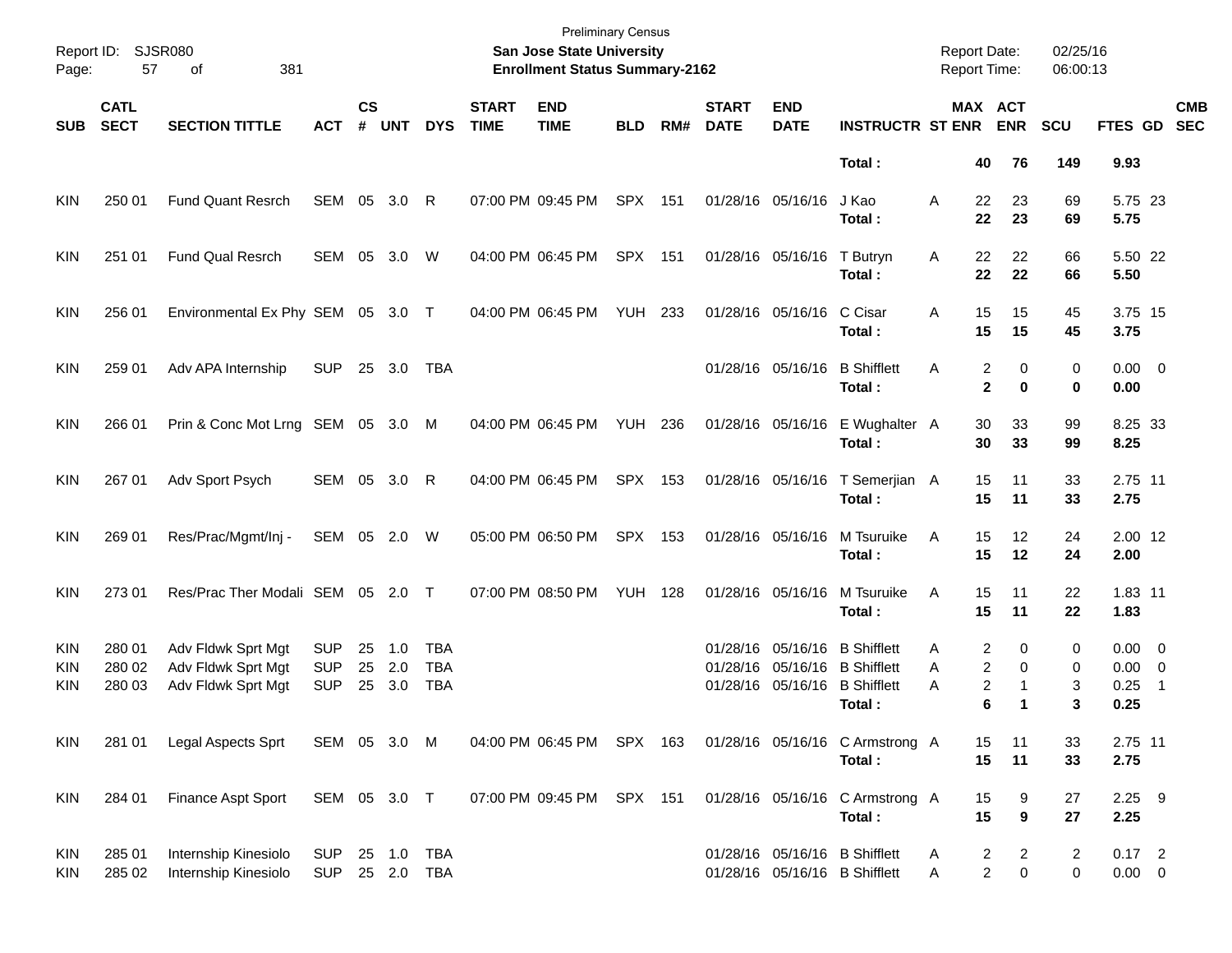| Page:      | Report ID: SJSR080<br>58   | 381<br>оf                                 |            |                |            |            |                             | <b>San Jose State University</b><br><b>Enrollment Status Summary-2162</b> | <b>Preliminary Census</b> |     |                             |                               |                                 | <b>Report Date:</b><br><b>Report Time:</b> |                         |              | 02/25/16<br>06:00:13 |             |                            |            |
|------------|----------------------------|-------------------------------------------|------------|----------------|------------|------------|-----------------------------|---------------------------------------------------------------------------|---------------------------|-----|-----------------------------|-------------------------------|---------------------------------|--------------------------------------------|-------------------------|--------------|----------------------|-------------|----------------------------|------------|
| SUB        | <b>CATL</b><br><b>SECT</b> | <b>SECTION TITTLE</b>                     | <b>ACT</b> | <b>CS</b><br># | <b>UNT</b> | <b>DYS</b> | <b>START</b><br><b>TIME</b> | <b>END</b><br><b>TIME</b>                                                 | <b>BLD</b>                | RM# | <b>START</b><br><b>DATE</b> | <b>END</b><br><b>DATE</b>     | <b>INSTRUCTR ST ENR</b>         | MAX ACT                                    |                         | <b>ENR</b>   | <b>SCU</b>           | FTES GD SEC |                            | <b>CMB</b> |
|            |                            |                                           |            |                |            |            |                             |                                                                           |                           |     |                             |                               |                                 |                                            |                         |              |                      |             |                            |            |
| <b>KIN</b> | 285 03                     | Internship Kinesiolo                      | <b>SUP</b> |                | 25 3.0     | TBA        |                             |                                                                           |                           |     |                             | 01/28/16 05/16/16 B Shifflett |                                 | Α                                          | 2                       | 7            | 21                   | 1.75        | $\overline{7}$             |            |
|            |                            |                                           |            |                |            |            |                             |                                                                           |                           |     |                             |                               | Total:                          |                                            | 6                       | 9            | 23                   | 1.92        |                            |            |
| <b>KIN</b> | 286 01                     | Independent Study                         | <b>SUP</b> | 25             | 1.0        | <b>TBA</b> |                             |                                                                           |                           |     |                             | 01/28/16 05/16/16             |                                 | Α                                          | 2                       | 0            | 0                    | 0.00        | $\overline{0}$             |            |
| <b>KIN</b> | 286 02                     | Independent Study                         | <b>SUP</b> | 25             | 2.0        | <b>TBA</b> |                             |                                                                           |                           |     |                             | 01/28/16 05/16/16             |                                 | A                                          | $\overline{c}$          | 0            | 0                    | 0.00        | $\overline{\mathbf{0}}$    |            |
| <b>KIN</b> | 286 03                     | Independent Study                         | <b>SUP</b> | 25             | 3.0        | <b>TBA</b> |                             |                                                                           |                           |     |                             | 01/28/16 05/16/16             |                                 | Α                                          | $\overline{c}$          | 0            | 0                    | 0.00        | $\overline{0}$             |            |
| <b>KIN</b> | 286 04                     | Independent Study                         | <b>SUP</b> | 25             | 1.0        | <b>TBA</b> |                             |                                                                           |                           |     |                             | 01/28/16 05/16/16 T Butryn    |                                 | Α                                          | 2                       |              | $\mathbf 1$          | 0.08        | - 1                        |            |
| <b>KIN</b> | 286 05                     | Independent Study                         | <b>SUP</b> | 25             | 1.0        | <b>TBA</b> |                             |                                                                           |                           |     |                             | 01/28/16 05/16/16             |                                 | Α                                          | $\overline{c}$          | 0            | 0                    | 0.00        | $\overline{0}$             |            |
| <b>KIN</b> | 286 06                     | Independent Study                         | <b>SUP</b> | 25             | 2.0        | <b>TBA</b> |                             |                                                                           |                           |     | 01/28/16 05/16/16           |                               |                                 | A                                          | $\overline{c}$          | 0            | 0                    | 0.00        | $\overline{0}$             |            |
| <b>KIN</b> | 286 07                     | Independent Study                         | <b>SUP</b> | 25             | 3.0        | <b>TBA</b> |                             |                                                                           |                           |     |                             |                               | 01/28/16 05/16/16 C Armstrong   | A                                          | $\overline{\mathbf{c}}$ |              | 3                    | 0.25        | - 1                        |            |
| <b>KIN</b> | 286 08                     | Independent Study                         | <b>SUP</b> | 25             | 3.0        | <b>TBA</b> |                             |                                                                           |                           |     | 01/28/16 05/16/16           |                               |                                 | Α                                          | 2                       | 0            | 0                    | 0.00        | $\overline{0}$             |            |
| <b>KIN</b> | 286 09                     | Independent Study                         | <b>SUP</b> | 25             | 3.0        | <b>TBA</b> |                             |                                                                           |                           |     |                             | 01/28/16 05/16/16             |                                 | Α                                          | $\overline{c}$          | 0            | 0                    | 0.00        | $\overline{0}$             |            |
| <b>KIN</b> | 286 10                     | Independent Study                         | <b>SUP</b> | 25             | 3.0        | <b>TBA</b> |                             |                                                                           |                           |     |                             | 01/28/16 05/16/16             |                                 | A                                          | $\overline{c}$          | 0            | 0                    | 0.00        | 0                          |            |
| <b>KIN</b> | 286 11                     | Independent Study                         | <b>SUP</b> | 25             | 3.0        | <b>TBA</b> |                             |                                                                           |                           |     |                             | 01/28/16 05/16/16             |                                 | А                                          | $\overline{c}$          | 0            | 0                    | 0.00        | $\overline{0}$             |            |
|            |                            |                                           |            |                |            |            |                             |                                                                           |                           |     |                             |                               | Total:                          |                                            | 22                      | $\mathbf{2}$ | 4                    | 0.33        |                            |            |
| <b>KIN</b> |                            | 292B 01 Sem Sport Medicine I SEM 05 2.0 W |            |                |            |            |                             | 07:00 PM 08:50 PM                                                         | SPX 153                   |     |                             | 01/28/16 05/16/16             | M Tsuruike                      | A                                          | 15                      | 10           | 20                   | 1.67 10     |                            |            |
|            |                            |                                           |            |                |            |            |                             |                                                                           |                           |     |                             |                               | Total:                          |                                            | 15                      | 10           | 20                   | 1.67        |                            |            |
|            |                            |                                           |            |                |            |            |                             |                                                                           |                           |     |                             |                               |                                 |                                            |                         |              |                      |             |                            |            |
| <b>KIN</b> |                            | 293B 01 Fieldwork AT II                   | <b>SEM</b> | 05             | 3.0        | <b>TBA</b> |                             |                                                                           |                           |     |                             |                               | 01/28/16 05/16/16 M Tsuruike    | A                                          | 15                      | 13           | 13                   | 3.25 13     |                            |            |
| KIN        |                            | 293B 02 Fieldwork AT II                   | <b>SUP</b> |                | 25 0.0     | <b>TBA</b> |                             |                                                                           |                           |     |                             |                               | 01/28/16 05/16/16 M Tsuruike    | A                                          | 15                      | 13           | 26                   | $0.00$ 13   |                            |            |
|            |                            |                                           |            |                |            |            |                             |                                                                           |                           |     |                             |                               | Total:                          |                                            | 30                      | 26           | 39                   | 3.25        |                            |            |
| <b>KIN</b> |                            | 293D 01 Fieldwork AT IV                   | <b>SEM</b> | 05             | 3.0        | <b>TBA</b> |                             |                                                                           |                           |     |                             |                               | 01/28/16 05/16/16 M Tsuruike    | A                                          | 15                      | 12           | 12                   | 3.00 12     |                            |            |
| KIN        |                            | 293D 02 Fieldwork AT IV                   | <b>SUP</b> |                | 25 0.0     | <b>TBA</b> |                             |                                                                           |                           |     |                             |                               | 01/28/16 05/16/16 M Tsuruike    | A                                          | 15                      | 12           | 24                   | $0.00$ 12   |                            |            |
|            |                            |                                           |            |                |            |            |                             |                                                                           |                           |     |                             |                               | Total:                          |                                            | 30                      | 24           | 36                   | 3.00        |                            |            |
|            |                            |                                           |            |                |            |            |                             |                                                                           |                           |     |                             |                               |                                 |                                            |                         |              |                      |             |                            |            |
| <b>KIN</b> | 298 01                     | Spec Studies P E                          | <b>SUP</b> | 25             | 3.0        | TBA        |                             |                                                                           |                           |     |                             | 01/28/16 05/16/16 T Butryn    |                                 | A                                          | 1                       | 2            | 6                    | 0.50        | $\overline{\phantom{0}}$   |            |
| <b>KIN</b> | 298 02                     | Spec Studies P E                          | <b>SUP</b> | 25             | 3.0        | <b>TBA</b> |                             |                                                                           |                           |     |                             | 01/28/16 05/16/16 A Medina    |                                 | A                                          | 1                       | 3            | 9                    | 0.75        | 3                          |            |
| KIN        | 298 03                     | Spec Studies P E                          | <b>SUP</b> | 25             | 3.0        | <b>TBA</b> |                             |                                                                           |                           |     |                             |                               | 01/28/16 05/16/16 E Wughalter A |                                            | -1                      | 5            | 15                   | 1.25        | -5                         |            |
| KIN        | 298 04                     | Spec Studies P E                          | SUP 25 3.0 |                |            | <b>TBA</b> |                             |                                                                           |                           |     |                             |                               | 01/28/16 05/16/16 M Tsuruike    | - A                                        |                         | 5            | 15                   | 1.25        | $-5$                       |            |
| <b>KIN</b> | 298 05                     | Spec Studies P E                          | <b>SUP</b> | 25             | 3.0        | TBA        |                             |                                                                           |                           |     |                             |                               | 01/28/16 05/16/16 C Armstrong A |                                            |                         | 3            | 9                    | 0.75        | - 3                        |            |
| <b>KIN</b> | 298 06                     | Spec Studies P E                          | <b>SUP</b> | 25             | 3.0        | <b>TBA</b> |                             |                                                                           |                           |     |                             | 01/28/16 05/16/16 C Cisar     |                                 | A                                          |                         | 3            | 9                    | 0.75        | $\overline{\mathbf{3}}$    |            |
| <b>KIN</b> | 298 07                     | Spec Studies P E                          | <b>SUP</b> | 25             | 3.0        | <b>TBA</b> |                             |                                                                           |                           |     |                             |                               | 01/28/16 05/16/16 T Semerjian   | A                                          |                         |              | 3                    | 0.25        | $\overline{\phantom{0}}$ 1 |            |
| <b>KIN</b> | 298 08                     | Spec Studies P E                          | <b>SUP</b> | 25             | 3.0        | <b>TBA</b> |                             |                                                                           |                           |     |                             | 01/28/16 05/16/16 J longi     |                                 | Α                                          |                         | 2            | 6                    | 0.50        | $\overline{\phantom{0}}$   |            |
| KIN        | 298 09                     | Spec Studies P E                          | <b>SUP</b> | 25             | 3.0        | <b>TBA</b> |                             |                                                                           |                           |     |                             |                               | 01/28/16 05/16/16 M Masucci     | Α                                          |                         |              | 3                    | 0.25        | $\overline{\phantom{0}}$ 1 |            |
| KIN        | 298 10                     | Spec Studies P E                          | <b>SUP</b> | 25             | 3.0        | TBA        |                             |                                                                           |                           |     |                             | 01/28/16 05/16/16 K Han       |                                 | Α                                          |                         |              | 3                    | 0.25        | $\overline{\phantom{0}}$ 1 |            |
| <b>KIN</b> | 298 11                     | Spec Studies P E                          | <b>SUP</b> | 25             | 3.0        | TBA        |                             |                                                                           |                           |     |                             | 01/28/16 05/16/16 P Plato     |                                 | Α                                          |                         | 3            | 9                    | $0.75$ 3    |                            |            |
| <b>KIN</b> | 298 12                     | Spec Studies P E                          | <b>SUP</b> |                | 25 3.0 TBA |            |                             |                                                                           |                           |     |                             | 01/28/16 05/16/16             |                                 | A                                          |                         | 0            | 0                    | $0.00 \t 0$ |                            |            |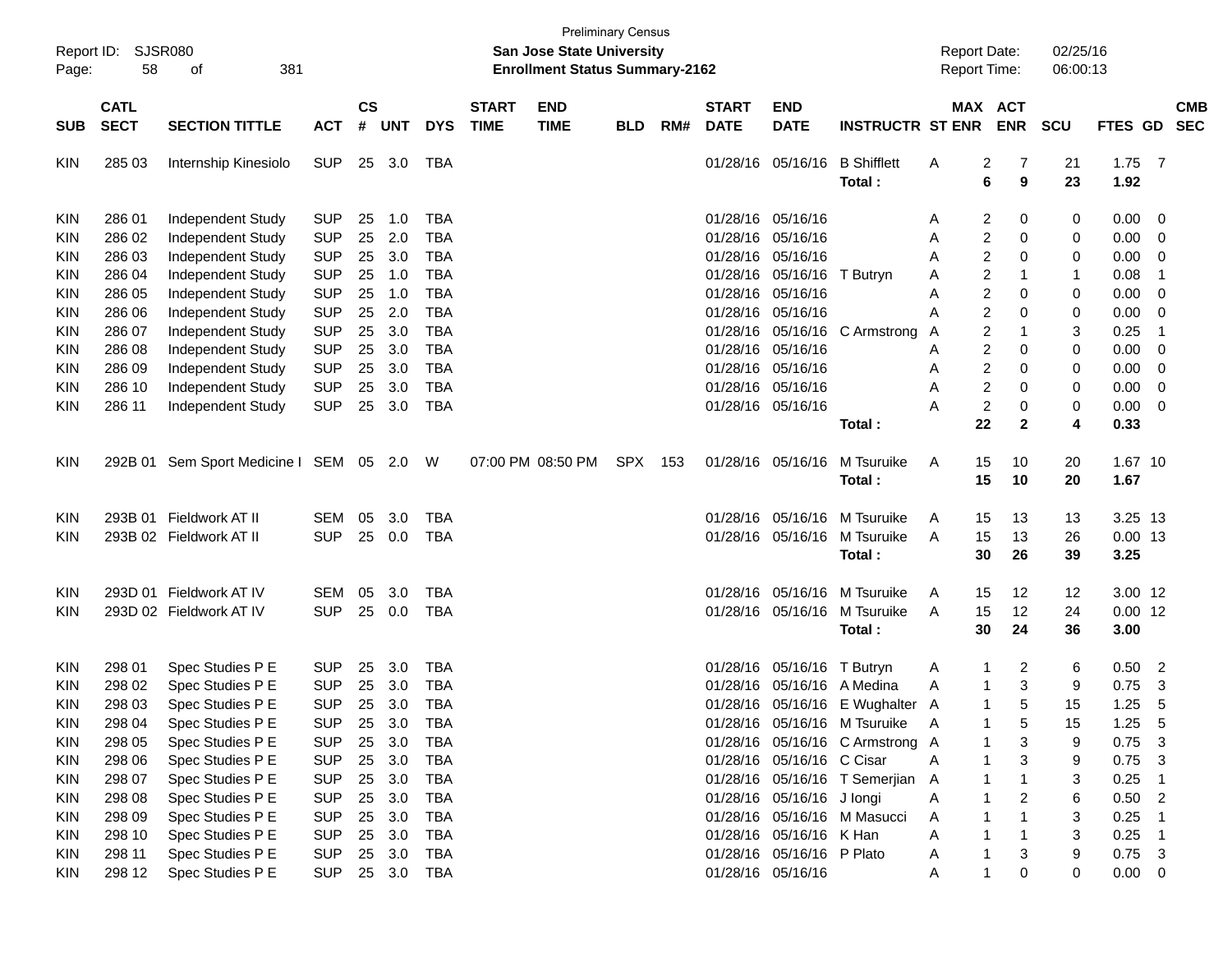| Report ID:<br>Page: | 59                         | <b>SJSR080</b><br>of  | 381        |                    |            |             |                             | <b>San Jose State University</b><br><b>Enrollment Status Summary-2162</b> | <b>Preliminary Census</b> |     |                             |                                                  |                                                       |   | <b>Report Date:</b><br><b>Report Time:</b> |                             | 02/25/16<br>06:00:13        |                                     |                          |            |
|---------------------|----------------------------|-----------------------|------------|--------------------|------------|-------------|-----------------------------|---------------------------------------------------------------------------|---------------------------|-----|-----------------------------|--------------------------------------------------|-------------------------------------------------------|---|--------------------------------------------|-----------------------------|-----------------------------|-------------------------------------|--------------------------|------------|
| <b>SUB</b>          | <b>CATL</b><br><b>SECT</b> | <b>SECTION TITTLE</b> | <b>ACT</b> | $\mathsf{cs}$<br># | <b>UNT</b> | <b>DYS</b>  | <b>START</b><br><b>TIME</b> | <b>END</b><br><b>TIME</b>                                                 | <b>BLD</b>                | RM# | <b>START</b><br><b>DATE</b> | <b>END</b><br><b>DATE</b>                        | <b>INSTRUCTR ST ENR</b>                               |   | MAX ACT                                    | <b>ENR</b>                  | <b>SCU</b>                  | FTES GD                             | <b>SEC</b>               | <b>CMB</b> |
|                     |                            |                       |            |                    |            |             |                             |                                                                           |                           |     |                             |                                                  | Total:                                                |   | 12 <sub>2</sub>                            | 29                          | 87                          | 7.25                                |                          |            |
| <b>KIN</b>          | 299 01                     | <b>Masters Thesis</b> | <b>SUP</b> | 25                 | 1.0        | <b>TBA</b>  |                             |                                                                           |                           |     | 01/28/16                    | 05/16/16                                         |                                                       | A | 1                                          | 0                           | 0                           | 0.00                                | - 0                      |            |
| <b>KIN</b>          | 299 02                     | <b>Masters Thesis</b> | <b>SUP</b> | 25                 | 2.0        | <b>TBA</b>  |                             |                                                                           |                           |     | 01/28/16                    | 05/16/16                                         | P Plato                                               | A | 1                                          |                             | 2                           | 0.17                                |                          |            |
| <b>KIN</b>          | 299 03                     | <b>Masters Thesis</b> | <b>SUP</b> | 25                 | 3.0        | <b>TBA</b>  |                             |                                                                           |                           |     | 01/28/16                    | 05/16/16                                         | T Butryn                                              | Α | 1                                          |                             | 3                           | 0.25                                | - 1                      |            |
| <b>KIN</b>          | 299 04                     | <b>Masters Thesis</b> | <b>SUP</b> | 25                 | 6.0        | <b>TBA</b>  |                             |                                                                           |                           |     | 01/28/16                    | 05/16/16                                         |                                                       | A | 1                                          | 0                           | 0                           | 0.00                                | - 0                      |            |
| <b>KIN</b>          | 299 05                     | <b>Masters Thesis</b> | <b>SUP</b> | 25                 | 2.0        | <b>TBA</b>  |                             |                                                                           |                           |     | 01/28/16                    | 05/16/16                                         |                                                       | Α | 1                                          | 0                           | 0                           | 0.00                                | - 0                      |            |
| <b>KIN</b>          | 299 06                     | <b>Masters Thesis</b> | <b>SUP</b> | 25                 | 3.0        | <b>TBA</b>  |                             |                                                                           |                           |     | 01/28/16                    | 05/16/16                                         | J Chin                                                | A |                                            | $\overline{2}$              | 6                           | 0.50                                | $\overline{2}$           |            |
| <b>KIN</b>          | 299 07                     | <b>Masters Thesis</b> | <b>SUP</b> | 25                 | 3.0        | <b>TBA</b>  |                             |                                                                           |                           |     | 01/28/16                    | 05/16/16                                         | T Semerjian                                           | A | 1                                          |                             | 3                           | 0.25                                |                          |            |
| <b>KIN</b>          | 299 08                     | <b>Masters Thesis</b> | <b>SUP</b> | 25                 | 6.0        | <b>TBA</b>  |                             |                                                                           |                           |     | 01/28/16                    | 05/16/16                                         | T Butryn                                              | A | 1                                          |                             | 6                           | 0.50                                | - 1                      |            |
|                     |                            |                       |            |                    |            |             |                             |                                                                           |                           |     |                             |                                                  | Total:                                                |   | 8                                          | 6                           | 20                          | 1.67                                |                          |            |
|                     | KNED 184Y 01               | Stdt Tchg II          | <b>SUP</b> | 25                 | 4.0        | $\top$      |                             | 07:00 PM 08:50 PM                                                         | SPX                       | 153 | 01/28/16                    | 05/16/16                                         | D Daum                                                | A | 10                                         | 5                           | 20                          | 1.33                                | $\overline{\phantom{0}}$ |            |
|                     |                            |                       |            |                    |            |             |                             |                                                                           |                           |     |                             |                                                  | Total:                                                |   | 10                                         | 5                           | 20                          | 1.33                                |                          |            |
|                     | KNED 184Z 01               | Stdt Tchg III         | <b>SUP</b> | 25                 | 4.0        | Т           |                             | 07:00 PM 08:50 PM                                                         | <b>SPX</b>                | 153 | 01/28/16                    | 05/16/16                                         | D Daum                                                | A | 10                                         | $\overline{2}$              | 8                           | 0.53                                | $\overline{\mathbf{0}}$  |            |
| <b>KNED</b>         |                            | 184Z 02 Stdt Tchg III | <b>SUP</b> | 25                 | 5.0        | $\mathsf T$ |                             | 07:00 PM 08:50 PM                                                         | <b>SPX</b>                | 153 | 01/28/16                    | 05/16/16                                         | D Daum                                                | A | 10                                         | 0                           | 0                           | 0.00                                | $\overline{\mathbf{0}}$  |            |
|                     |                            |                       |            |                    |            |             |                             |                                                                           |                           |     |                             |                                                  | Total:                                                |   | 20                                         | $\mathbf{2}$                | 8                           | 0.53                                |                          |            |
|                     | Department :               | <b>Kinesiology</b>    |            |                    |            |             |                             |                                                                           |                           |     |                             | <b>Lower Division:</b><br><b>Upper Division:</b> | <b>Department Total:</b><br><b>Graduate Division:</b> |   | 7462<br>4799<br>2368<br>295                | 6737<br>4276<br>2207<br>254 | 9993<br>4725<br>4618<br>650 | 678.97<br>315.33<br>309.47<br>54.17 |                          |            |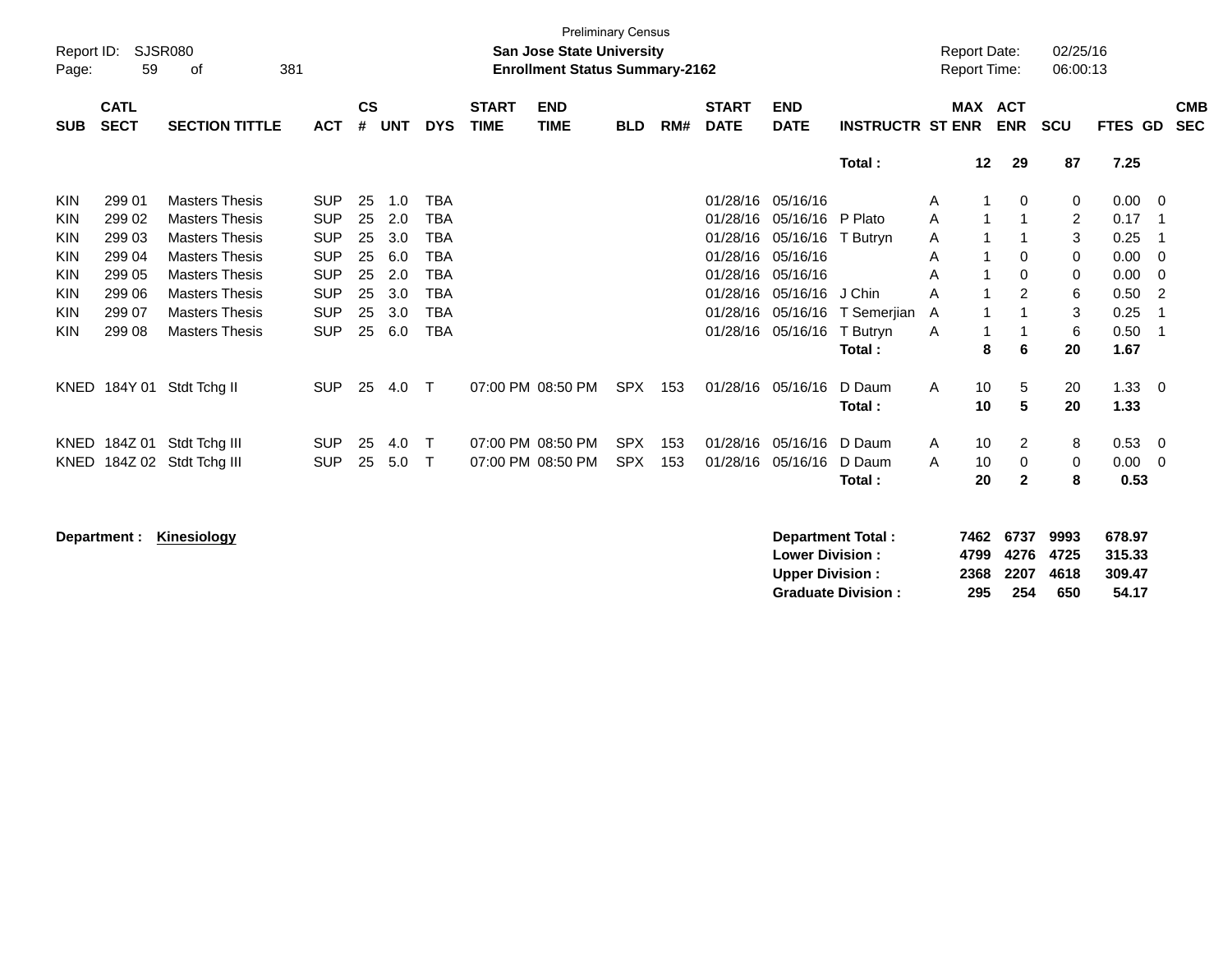| Report ID:<br>Page: | 60                         | <b>SJSR080</b><br>381<br>of                                                   |               |               |        |            |                             | <b>Preliminary Census</b><br>San Jose State University<br><b>Enrollment Status Summary-2162</b> |                |       |                             |                           |                             | <b>Report Date:</b><br><b>Report Time:</b> |             |                       | 02/25/16<br>06:00:13 |                     |            |
|---------------------|----------------------------|-------------------------------------------------------------------------------|---------------|---------------|--------|------------|-----------------------------|-------------------------------------------------------------------------------------------------|----------------|-------|-----------------------------|---------------------------|-----------------------------|--------------------------------------------|-------------|-----------------------|----------------------|---------------------|------------|
| <b>SUB</b>          | <b>CATL</b><br><b>SECT</b> | <b>SECTION TITTLE</b>                                                         | <b>ACT</b>    | $\mathsf{cs}$ | # UNT  | <b>DYS</b> | <b>START</b><br><b>TIME</b> | <b>END</b><br><b>TIME</b>                                                                       | <b>BLD</b>     | RM#   | <b>START</b><br><b>DATE</b> | <b>END</b><br><b>DATE</b> | <b>INSTRUCTR ST ENR</b>     |                                            |             | MAX ACT<br><b>ENR</b> | <b>SCU</b>           | FTES GD SEC         | <b>CMB</b> |
| College             | Department :               | <b>Applied Sciences &amp; Arts</b><br><b>Recreation &amp; Leisure Studies</b> |               |               |        |            |                             |                                                                                                 |                |       |                             |                           |                             |                                            |             |                       |                      |                     |            |
|                     | RECL 10 02                 | Creat Meaning Life                                                            | <b>LEC</b>    | 02            | 3.0    | TR         |                             | 09:00 AM 10:15 AM                                                                               | CL.            | 324   |                             |                           | 01/28/16 05/16/16 M Duphily | A                                          | 60          | 43                    | 129                  | 8.60 0              |            |
| RECL                | 10 04                      | Creat Meaning Life                                                            | <b>LEC</b>    | 02            | 3.0    | TBA        |                             |                                                                                                 |                |       |                             | 01/28/16 05/16/16         | M Duphily<br>Total:         | A                                          | 60<br>120   | 58<br>101             | 174<br>303           | 11.60 0<br>20.20    |            |
| RECL                | 90 01                      | <b>Rec Parks Tourism</b>                                                      | <b>LEC</b>    | 02            | 3.0    | TR         |                             | 09:00 AM 10:15 AM                                                                               | YUH            | - 243 |                             | 01/28/16 05/16/16         | C Bullock<br>Total:         | A                                          | 40<br>40    | 11<br>11              | 33<br>33             | $2.20 \t 0$<br>2.20 |            |
| <b>RECL</b>         | 97A 01                     | <b>Event Planning</b>                                                         | <b>LEC</b>    |               | 3.0    |            |                             |                                                                                                 |                |       |                             |                           |                             | Χ                                          | 0           | 0                     | 0                    | $0.00 \t 0$         |            |
| RECL                | 97A 02                     | <b>Event Planning</b>                                                         | <b>ACT</b>    |               | 0.0    |            |                             |                                                                                                 |                |       |                             |                           |                             | X                                          | 0           | 0                     | 0                    | $0.00 \t 0$         |            |
|                     |                            |                                                                               |               |               |        |            |                             |                                                                                                 |                |       |                             |                           | Total:                      |                                            | $\bf{0}$    | 0                     | 0                    | 0.00                |            |
|                     |                            | RECL 100W 01 Writing Workshop                                                 | SEM 04        |               | 3.0    | TBA        |                             |                                                                                                 |                |       |                             | 01/28/16 05/16/16         | M Duphily<br>Total:         | Α                                          | 25<br>25    | 24<br>24              | 72<br>72             | $4.80$ 0<br>4.80    |            |
|                     | RECL 110 01                | Leisure, Life                                                                 | <b>LEC</b>    | 02            | 3.0    | MW         |                             | 09:00 AM 10:15 AM                                                                               | <b>HB</b>      | 407   |                             | 01/28/16 05/16/16         | P Toney<br>Total:           | Α                                          | 40<br>40    | 26<br>26              | 78<br>78             | $5.20 \ 0$<br>5.20  |            |
|                     | RECL 111 01                | Leis Cult & Ident                                                             | <b>LEC</b>    | 02            | 3.0    | MW         |                             | 01:30 PM 02:45 PM                                                                               | <b>YUH 243</b> |       |                             | 01/28/16 05/16/16         | L Levine<br>Total:          | A                                          | 40<br>40    | 38<br>38              | 114<br>114           | 7.60 0<br>7.60      |            |
|                     | RECL 112 01                | Intro to RT                                                                   | <b>LEC</b>    | 02            | 3.0    | TR         |                             | 01:30 PM 02:45 PM                                                                               | <b>YUH 243</b> |       |                             | 01/28/16 05/16/16         | C Bullock<br>Total:         | Α                                          | 40<br>40    | 25<br>25              | 75<br>75             | $5.00 \t 0$<br>5.00 |            |
|                     | RECL 132 01                | Rec Program Plan                                                              | <b>LEC</b>    | 02            | 3.0    | MW         |                             | 12:00 PM 01:15 PM                                                                               | <b>YUH 243</b> |       |                             | 01/28/16 05/16/16         | L Levine<br>Total:          | Α                                          | 40<br>40    | 40<br>40              | 120<br>120           | $8.00 \t 0$<br>8.00 |            |
|                     | RECL 135 01                | Rec Areas & Facilit                                                           | SEM 04        |               | 3.0    | $\top$     |                             | 12:00 PM 02:45 PM                                                                               | <b>SH</b>      | 345   |                             | 01/28/16 05/16/16         | W Spain<br>Total:           | A                                          | 40<br>40    | 33<br>33              | 99<br>99             | $6.60$ 0<br>6.60    |            |
|                     | RECL 136 01                | Rec & Park Admin                                                              | LEC           |               | 02 3.0 |            |                             |                                                                                                 |                |       |                             | 01/28/16 05/16/16         |                             | X                                          | 0           | 0                     | 0                    | $0.00 \t 0$         |            |
|                     | RECL 136 02                | Rec & Park Admin                                                              | LEC 02 3.0 TR |               |        |            |                             | 10:30 AM_11:45 AM  SH                                                                           |                | 413   | 01/28/16 05/16/16           |                           |                             | A                                          | 40          | 42                    | 126                  | 8.40 0              |            |
|                     |                            |                                                                               |               |               |        |            |                             |                                                                                                 |                |       |                             |                           | Total:                      |                                            | 40          | 42                    | 126                  | 8.40                |            |
|                     | RECL 140 01                | Spec RT Intervention ACT                                                      |               |               | 1.0    |            |                             |                                                                                                 |                |       |                             |                           |                             | X                                          | 0           | 0                     | 0                    | $0.00 \t 0$         |            |
|                     |                            |                                                                               |               |               |        |            |                             |                                                                                                 |                |       |                             |                           | Total:                      |                                            | $\mathbf 0$ | $\mathbf 0$           | 0                    | 0.00                |            |
|                     | RECL 143 01                | Festivals & Events                                                            | <b>LEC</b>    |               | 3.0    |            |                             |                                                                                                 |                |       |                             |                           |                             | X                                          | 0           | 0                     | 0                    | $0.00 \t 0$         |            |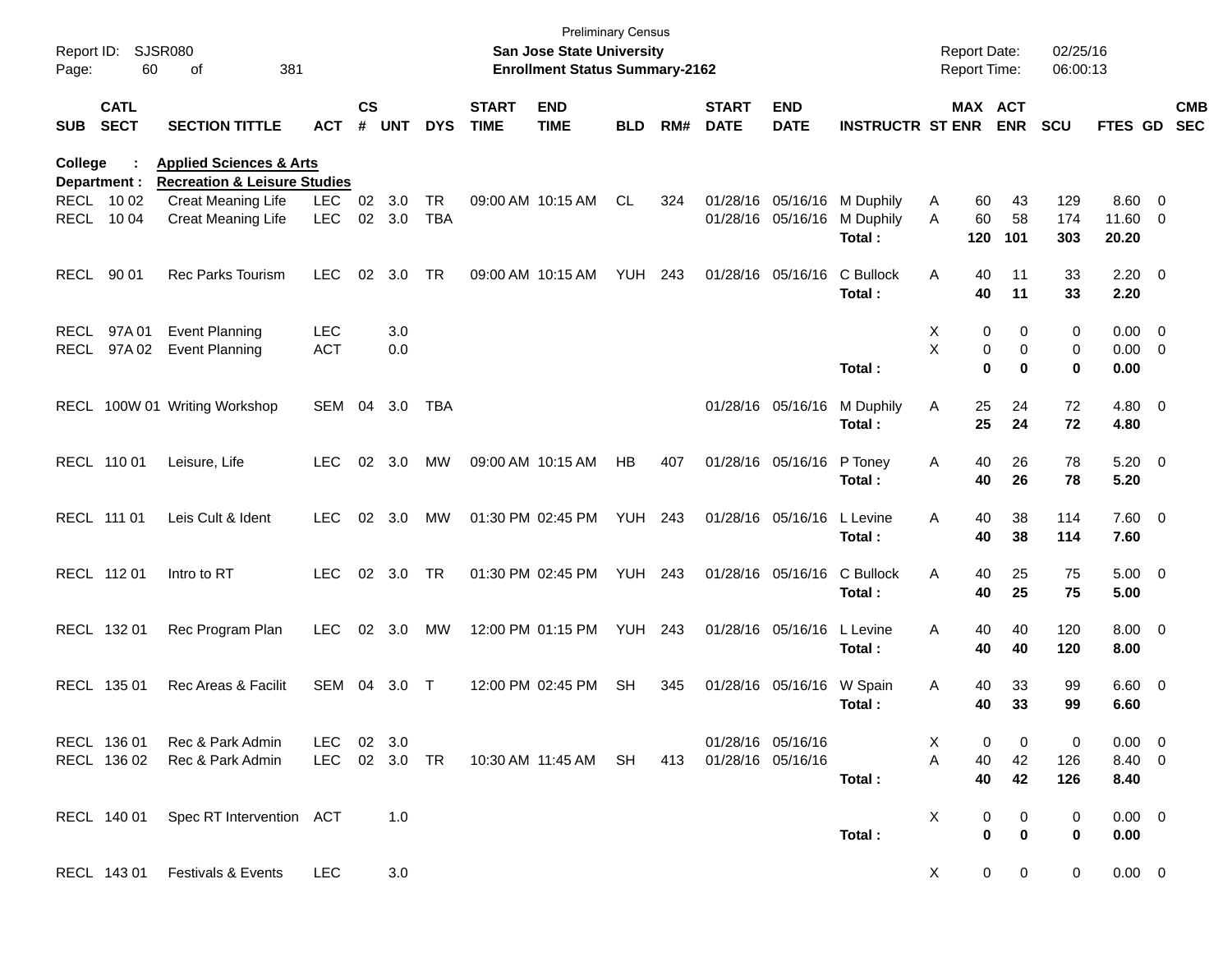| Report ID:<br>Page: | 61                                        | <b>SJSR080</b><br>381<br>of                                    |                                        |                    |            |                          |                             | <b>Preliminary Census</b><br><b>San Jose State University</b><br><b>Enrollment Status Summary-2162</b> |                |     |                             |                                                             |                                       | <b>Report Date:</b><br>Report Time: |                                   | 02/25/16<br>06:00:13 |                                          |                          |
|---------------------|-------------------------------------------|----------------------------------------------------------------|----------------------------------------|--------------------|------------|--------------------------|-----------------------------|--------------------------------------------------------------------------------------------------------|----------------|-----|-----------------------------|-------------------------------------------------------------|---------------------------------------|-------------------------------------|-----------------------------------|----------------------|------------------------------------------|--------------------------|
| <b>SUB</b>          | <b>CATL</b><br><b>SECT</b>                | <b>SECTION TITTLE</b>                                          | <b>ACT</b>                             | $\mathsf{cs}$<br># | <b>UNT</b> | <b>DYS</b>               | <b>START</b><br><b>TIME</b> | <b>END</b><br><b>TIME</b>                                                                              | <b>BLD</b>     | RM# | <b>START</b><br><b>DATE</b> | <b>END</b><br><b>DATE</b>                                   | <b>INSTRUCTR ST ENR</b>               |                                     | <b>MAX ACT</b><br><b>ENR</b>      | <b>SCU</b>           | FTES GD                                  | <b>CMB</b><br><b>SEC</b> |
|                     |                                           |                                                                |                                        |                    |            |                          |                             |                                                                                                        |                |     |                             |                                                             | Total:                                |                                     | 0<br>0                            | 0                    | 0.00                                     |                          |
|                     | RECL 144 01                               | Natural&CulturalInte                                           | <b>LEC</b>                             |                    | 3.0        |                          |                             |                                                                                                        |                |     |                             |                                                             | Total:                                | X                                   | 0<br>0<br>$\mathbf 0$<br>$\bf{0}$ | 0<br>$\mathbf 0$     | $0.00 \t 0$<br>0.00                      |                          |
|                     | RECL 148 01                               | BiofdbckPrinciples&P LEC                                       |                                        | 03 3.0             |            | MW                       |                             | 09:00 AM 10:15 AM                                                                                      | МH             | 324 |                             | 01/28/16 05/16/16                                           | S Ross<br>Total:                      | A<br>30                             | 30<br>30<br>30                    | 90<br>90             | $6.00 \quad 0$<br>6.00                   |                          |
|                     | RECL 152 01                               | Non-Profit Leaders                                             | <b>LEC</b>                             | 02 3.0             |            | W                        |                             | 03:00 PM 05:45 PM                                                                                      | МH             | 235 |                             | 01/28/16 05/16/16                                           | K Bloom<br>Total:                     | 30<br>Α                             | 26<br>30<br>26                    | 78<br>78             | $5.25$ 1<br>5.25                         |                          |
|                     | RECL 153 01<br>RECL 153 02                | Youth Development<br>Youth Development                         | <b>LEC</b><br><b>LEC</b>               | 02                 | 3.0<br>3.0 | $\top$                   |                             | 03:00 PM 05:45 PM                                                                                      | <b>YUH 243</b> |     |                             | 01/28/16 05/16/16                                           | P Toney<br>Total:                     | X<br>A<br>30                        | 0<br>0<br>23<br>30<br>23          | 0<br>69<br>69        | $0.00 \t 0$<br>4.65<br>4.65              | $\overline{\phantom{0}}$ |
|                     | RECL 155 01                               | Outdoor Rec System LEC 02 3.0                                  |                                        |                    |            | МW                       |                             | 01:30 PM 02:45 PM                                                                                      | МH             | 324 |                             | 01/28/16 05/16/16                                           | W Spain<br>Total:                     | Α<br>30<br>30                       | 17<br>17                          | 51<br>51             | $3.40 \ 0$<br>3.40                       |                          |
|                     | RECL 156 01                               | Princ Sust Trav Tour                                           | LEC                                    |                    | 02 3.0 R   |                          |                             | 03:00 PM 05:45 PM                                                                                      | <b>SH</b>      | 345 |                             | 01/28/16 05/16/16                                           | K Bloom<br>Total:                     | A<br>30                             | 20<br>30<br>20                    | 60<br>60             | $4.00 \ 0$<br>4.00                       |                          |
|                     | RECL 160 01                               | Res & Eval in Rec                                              | <b>LEC</b>                             | 03                 | 3.0        | MW                       |                             | 10:30 AM 11:45 AM                                                                                      | <b>SH</b>      | 311 |                             | 01/28/16 05/16/16                                           | J Baur<br>Total:                      | Α<br>30                             | 21<br>30<br>21                    | 63<br>63             | $4.20 \ 0$<br>4.20                       |                          |
|                     | RECL 169 01                               | Practicum in RT                                                | <b>SUP</b>                             | 36 1.0             |            | TBA                      |                             |                                                                                                        |                |     |                             | 01/28/16 05/16/16                                           | K Pham<br>Total:                      | Α                                   | 40<br>13<br>40<br>13              | 13<br>13             | $0.87$ 0<br>0.87                         |                          |
|                     |                                           | RECL 170A 01 Pre-Intern Workshp                                | LEC                                    | 02 1.0             |            | TBA                      |                             |                                                                                                        |                |     |                             | 01/28/16 05/16/16 R Tymn                                    | Total:                                | Α<br>50                             | 36<br>50<br>36                    | 36<br>36             | $2.40 \ 0$<br>2.40                       |                          |
|                     |                                           | RECL 170B 01 Intern in Rec                                     | SUP 36 10.0 TBA                        |                    |            |                          |                             |                                                                                                        |                |     |                             |                                                             | 01/28/16 05/16/16 C Bullock<br>Total: | Α                                   | 12<br>6<br>12<br>6                | 60<br>60             | 4.00 0<br>4.00                           |                          |
|                     |                                           | RECL 170C 01 Intern in TR                                      | SUP 36 10.0 TBA                        |                    |            |                          |                             |                                                                                                        |                |     |                             | 01/28/16 05/16/16 S Ross                                    | Total:                                | 15<br>A<br>15                       | 16<br>16                          | 160<br>160           | 10.67 0<br>10.67                         |                          |
|                     | RECL 180 01<br>RECL 180 02<br>RECL 180 03 | <b>Indiv Study</b><br><b>Indiv Study</b><br><b>Indiv Study</b> | SUP 36 4.0<br><b>SUP</b><br><b>SUP</b> | 36 4.0<br>36 4.0   |            | TBA<br><b>TBA</b><br>TBA |                             |                                                                                                        |                |     |                             | 01/28/16 05/16/16<br>01/28/16 05/16/16<br>01/28/16 05/16/16 |                                       | 10<br>A<br>10<br>Α<br>Α             | 3<br>$\mathbf 0$<br>10<br>0       | 12<br>0<br>0         | 0.80 0<br>$0.00 \t 0$<br>$0.00\quad$ $0$ |                          |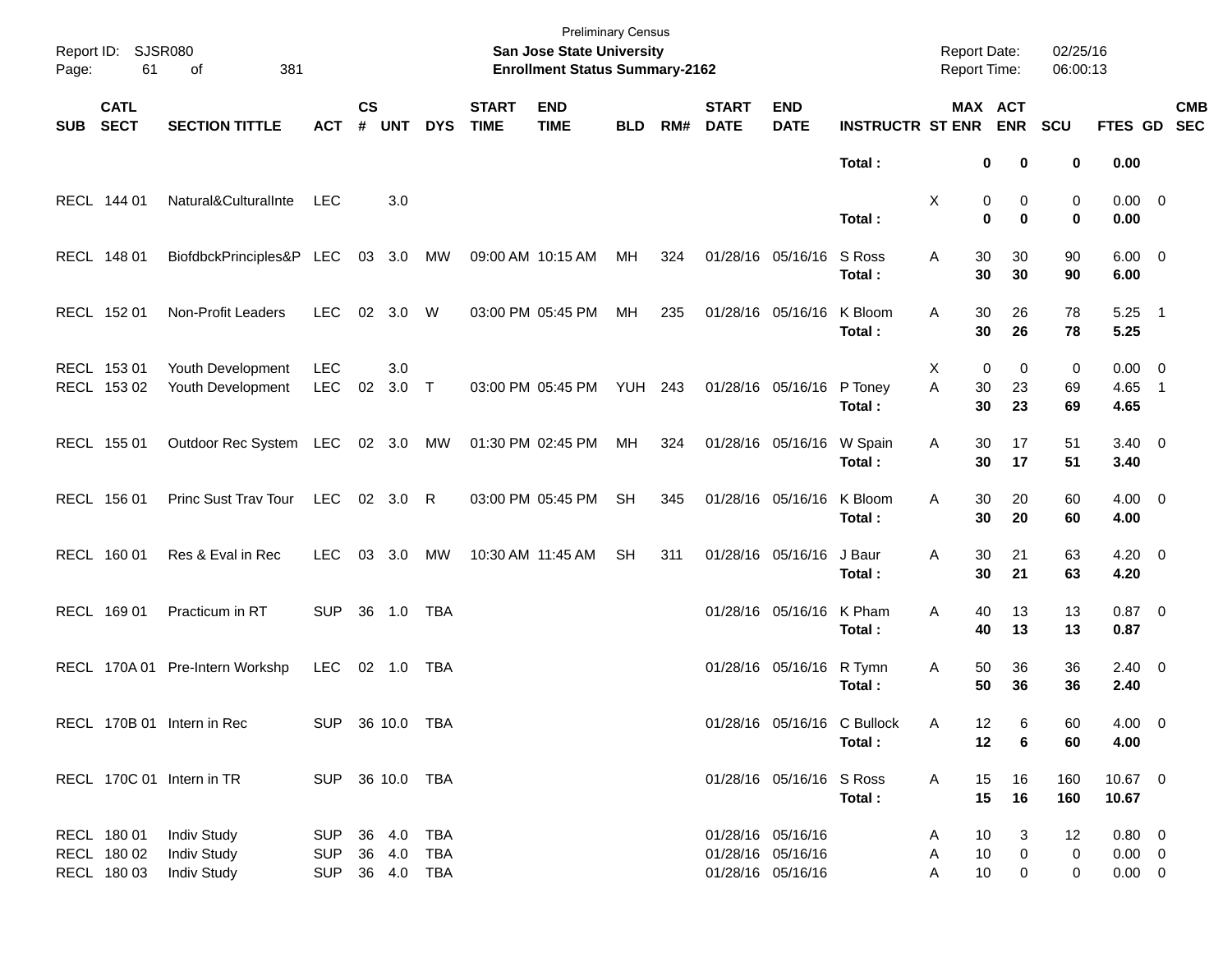| <b>CATL</b><br><b>SECT</b><br><b>SUB</b><br>184 01<br><b>RECL</b><br><b>RECL</b><br>184 02 | <b>SECTION TITTLE</b><br>Directed Reading<br>Directed Reading | ACT<br><b>SUP</b> | <b>CS</b><br>#<br>36 | <b>UNT</b><br>4.0 | <b>DYS</b> | <b>START</b><br><b>TIME</b> | <b>END</b><br><b>TIME</b> | <b>BLD</b> | RM# | <b>START</b><br><b>DATE</b> | <b>END</b><br><b>DATE</b> | <b>INSTRUCTR ST ENR</b> | MAX     | <b>ACT</b><br><b>ENR</b> | <b>SCU</b>  | FTES GD | <b>CMB</b><br><b>SEC</b> |
|--------------------------------------------------------------------------------------------|---------------------------------------------------------------|-------------------|----------------------|-------------------|------------|-----------------------------|---------------------------|------------|-----|-----------------------------|---------------------------|-------------------------|---------|--------------------------|-------------|---------|--------------------------|
|                                                                                            |                                                               |                   |                      |                   |            |                             |                           |            |     |                             |                           |                         |         |                          |             |         |                          |
|                                                                                            |                                                               |                   |                      |                   |            |                             |                           |            |     |                             |                           | Total:                  | 30      | 3                        | 12          | 0.80    |                          |
|                                                                                            |                                                               |                   |                      |                   | TBA        |                             |                           |            |     | 01/28/16                    | 05/16/16                  |                         | 10<br>A | $\mathbf{0}$             | 0           | 0.00    | $\overline{\phantom{0}}$ |
|                                                                                            |                                                               | <b>SUP</b>        | 36                   | 4.0               | TBA        |                             |                           |            |     | 01/28/16                    | 05/16/16                  |                         | 10<br>A | 0                        | 0           | 0.00    | $\overline{\mathbf{0}}$  |
| <b>RECL</b><br>184 03                                                                      | Directed Reading                                              | <b>SUP</b>        | 36                   | 4.0               | TBA        |                             |                           |            |     | 01/28/16                    | 05/16/16                  |                         | 10<br>A | 0                        | 0           | 0.00    | $\overline{0}$           |
|                                                                                            |                                                               |                   |                      |                   |            |                             |                           |            |     |                             |                           | Total:                  | 30      | 0                        | $\mathbf 0$ | 0.00    |                          |
| <b>RECL</b><br>194 01                                                                      | <b>Advanced TR Pract</b>                                      | <b>LEC</b>        | 02                   | 3.0               | МW         |                             | 10:30 AM 11:45 AM         | <b>YUH</b> | 243 | 01/28/16                    | 05/16/16                  | B Grosvenor A           | 25      | 23                       | 69          | 4.60 0  |                          |
| RECL<br>194 02                                                                             | <b>Advanced TR Pract</b>                                      | LEC.              | 02                   | 3.0               | т          |                             | 03:00 PM 05:45 PM         | BBC        | 225 | 01/28/16                    | 05/16/16                  | B Grosvenor A           | 25      | 19                       | 57          | 3.80    | $\overline{0}$           |
|                                                                                            |                                                               |                   |                      |                   |            |                             |                           |            |     |                             |                           | Total:                  | 50      | 42                       | 126         | 8.40    |                          |
| 19701<br><b>RECL</b>                                                                       | RT in psychiatry                                              | <b>LEC</b>        | 02                   | 3.0               | M          |                             | 03:00 PM 04:15 PM         | <b>YUH</b> | 243 | 01/28/16                    | 05/16/16                  | S Ross                  | 35<br>A | 23                       | 46          | 4.60    | $\overline{\phantom{0}}$ |
| RECL<br>19702                                                                              | RT in psychiatry                                              | <b>ACT</b>        | 11                   | 0.0               | M          |                             | 04:30 PM 05:45 PM         | <b>YUH</b> | 243 | 01/28/16                    | 05/16/16                  | S Ross                  | 35<br>A | 24                       | 24          | 0.00    | $\overline{\mathbf{0}}$  |
| <b>RECL</b><br>19703                                                                       | RT in psychiatry                                              | <b>LEC</b>        | 02                   | 3.0               | W          |                             | 03:00 PM 04:15 PM         | <b>YUH</b> | 243 | 01/28/16                    | 05/16/16                  | S Ross                  | 25<br>A | 23                       | 46          | 4.60    | $\overline{\mathbf{0}}$  |
| 197 04<br><b>RECL</b>                                                                      | RT in psychiatry                                              | <b>ACT</b>        | 11                   | 0.0               | W          |                             | 04:30 PM 05:45 PM         | <b>YUH</b> | 243 | 01/28/16                    | 05/16/16                  | S Ross                  | 25<br>A | 22                       | 22          | 0.00    | $\overline{\mathbf{0}}$  |
|                                                                                            |                                                               |                   |                      |                   |            |                             |                           |            |     |                             |                           | Total:                  | 120     | 92                       | 138         | 9.20    |                          |

**Department : Recreation & Leisure Studies** 

| Department Total:         | 952 |     | 685 1976 | 131.83 |
|---------------------------|-----|-----|----------|--------|
| <b>Lower Division:</b>    | 160 | 112 | - 336    | 22.40  |
| Upper Division:           | 792 |     | 573 1640 | 109.43 |
| <b>Graduate Division:</b> | n   | n   | o        | 0.00   |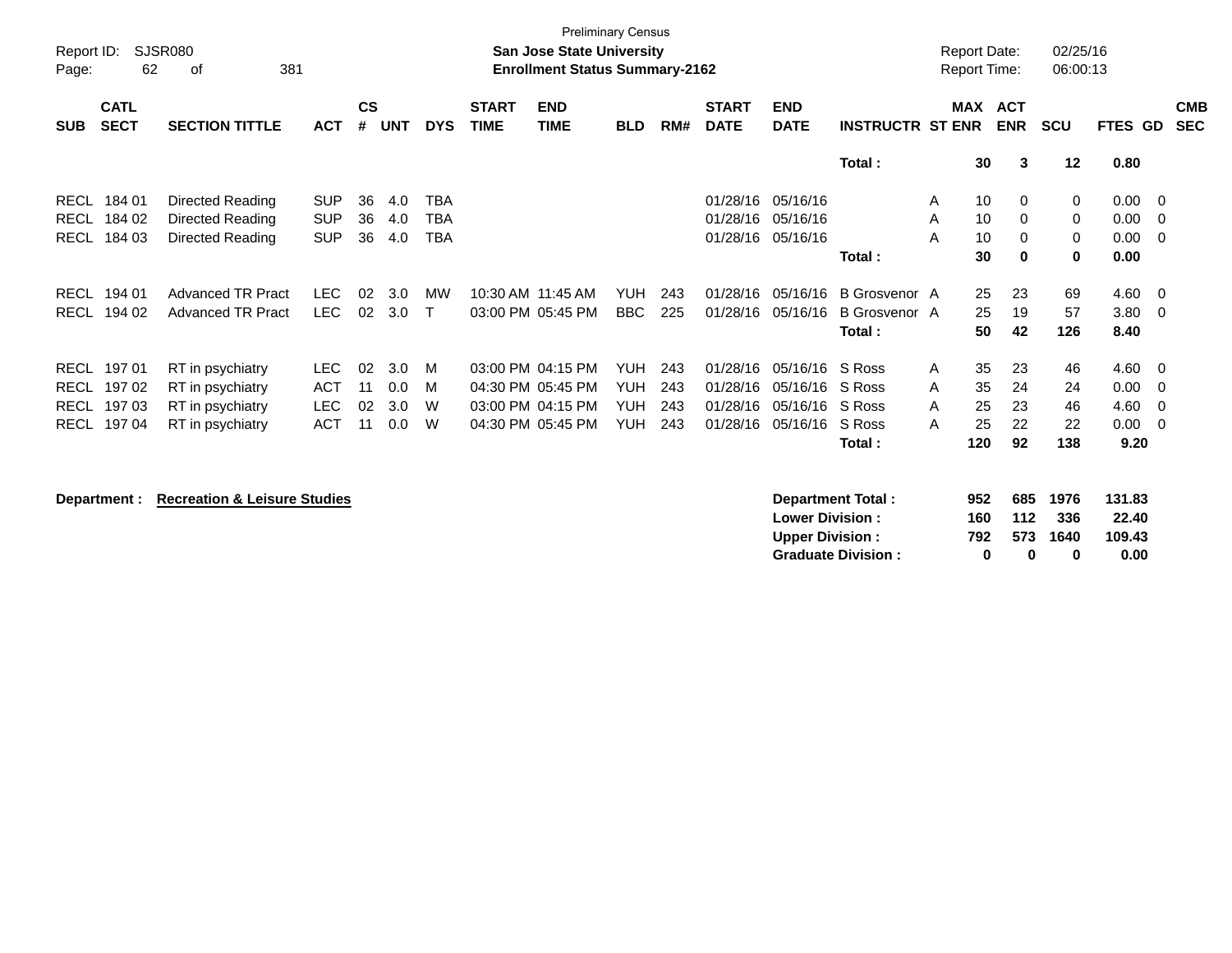| Report ID:<br>Page: | 63                 | <b>SJSR080</b><br>381<br>οf        |            |               |            |              |                   | San Jose State University<br><b>Enrollment Status Summary-2162</b> | <b>Preliminary Census</b> |     |              |                           |                                  | <b>Report Date:</b><br>Report Time: |             |             | 02/25/16<br>06:00:13 |                |                          |                |
|---------------------|--------------------|------------------------------------|------------|---------------|------------|--------------|-------------------|--------------------------------------------------------------------|---------------------------|-----|--------------|---------------------------|----------------------------------|-------------------------------------|-------------|-------------|----------------------|----------------|--------------------------|----------------|
|                     | <b>CATL</b>        |                                    |            | $\mathsf{cs}$ |            |              | <b>START</b>      | <b>END</b>                                                         |                           |     | <b>START</b> | <b>END</b>                |                                  |                                     | MAX ACT     |             |                      |                |                          | <b>CMB</b>     |
| <b>SUB</b>          | <b>SECT</b>        | <b>SECTION TITTLE</b>              | <b>ACT</b> | #             | <b>UNT</b> | <b>DYS</b>   | <b>TIME</b>       | <b>TIME</b>                                                        | <b>BLD</b>                | RM# | <b>DATE</b>  | <b>DATE</b>               | <b>INSTRUCTR ST ENR</b>          |                                     | <b>ENR</b>  |             | <b>SCU</b>           | FTES GD        |                          | <b>SEC</b>     |
| College             |                    | <b>Applied Sciences &amp; Arts</b> |            |               |            |              |                   |                                                                    |                           |     |              |                           |                                  |                                     |             |             |                      |                |                          |                |
|                     | Department :       | <b>Social Work</b>                 |            |               |            |              |                   |                                                                    |                           |     |              |                           |                                  |                                     |             |             |                      |                |                          |                |
|                     | GERO 107 01        | Aging and Society                  | <b>LEC</b> | 02            | 3.0        | $\top$       |                   | 03:00 PM 05:45 PM                                                  | <b>SH</b>                 | 312 |              | 01/28/16 05/16/16 V Silva |                                  | 30<br>A                             |             | 14          | 42                   | 2.80           |                          | 0 <sup>o</sup> |
|                     | SCWK 107 01        | Aging and Society                  | <b>LEC</b> | 02            | 3.0        | $\mathsf{T}$ |                   | 03:00 PM 05:45 PM                                                  | SН                        | 312 |              | 01/28/16 05/16/16 V Silva |                                  | A                                   | $\mathbf 0$ | 6           | 18                   | 1.20           |                          | 0 <sup>o</sup> |
| HS                  | 107 01             | Aging and Society                  | <b>LEC</b> | 02            | 3.0        | $\mathsf{T}$ |                   | 03:00 PM 05:45 PM                                                  | SН                        | 312 |              | 01/28/16 05/16/16 V Silva |                                  | A                                   | $\mathbf 0$ | 10          | 30                   | 2.00           |                          | 0 <sup>o</sup> |
|                     | GERO 107 02        | Aging and Society                  | <b>LEC</b> | 02            | 3.0        | R            |                   | 06:00 PM 08:45 PM                                                  | <b>BBC</b>                | 225 |              | 01/28/16 05/16/16 V Silva |                                  | 30<br>A                             | 11          |             | 33                   | 2.20           |                          | 0 <sup>o</sup> |
|                     | SCWK 107 02        | Aging and Society                  | <b>LEC</b> | 02            | 3.0        | R            |                   | 06:00 PM 08:45 PM                                                  | <b>BBC</b>                | 225 |              | 01/28/16 05/16/16 V Silva |                                  | A                                   | $\mathbf 0$ | 3           | 9                    | 0.60           |                          | 0 <sup>o</sup> |
| HS                  | 107 02             | Aging and Society                  | <b>LEC</b> | 02            | 3.0        | R            |                   | 06:00 PM 08:45 PM                                                  | <b>BBC</b>                | 225 |              | 01/28/16 05/16/16 V Silva |                                  | A                                   | $\mathbf 0$ | 13          | 39                   | 2.60           |                          | 0 <sup>o</sup> |
|                     |                    |                                    |            |               |            |              |                   |                                                                    |                           |     |              |                           | Total:                           | 60                                  |             | 57          | 171                  | 11.40          |                          |                |
|                     | GERO 108 01        | Hith in Later Life                 | <b>LEC</b> | 02            | 3.0        | W            |                   | 03:00 PM 05:45 PM                                                  | <b>DMH</b>                | 165 |              | 01/28/16 05/16/16         | J Bloom                          | 30<br>Α                             |             | 9           | 27                   | 1.80           |                          | 0 <sup>o</sup> |
| HS                  | 108 01             | <b>Hith in Later Life</b>          | <b>LEC</b> | 02            | 3.0        | W            |                   | 03:00 PM 05:45 PM                                                  | <b>DMH</b>                | 165 |              | 01/28/16 05/16/16         | J Bloom                          | A                                   | $\mathbf 0$ | 13          | 39                   | 2.60           |                          | 0 <sup>o</sup> |
|                     |                    |                                    |            |               |            |              |                   |                                                                    |                           |     |              |                           | Total:                           | 30                                  |             | 22          | 66                   | 4.40           |                          |                |
|                     | GERO 117 01        | Soc Pol Serv Aging                 | <b>LEC</b> | 02            | 3.0        | $\mathsf{T}$ |                   | 03:00 PM 05:45 PM                                                  | MН                        | 324 |              | 01/28/16 05/16/16         | J McCabe                         | 35<br>A                             |             | 5           | 15                   | 1.00           |                          | 0 <sup>o</sup> |
| HS                  | 117 01             | Soc Pol Serv Aging                 | <b>LEC</b> | 02            | 3.0        | $\mathsf{T}$ |                   | 03:00 PM 05:45 PM                                                  | MН                        | 324 |              | 01/28/16 05/16/16         | J McCabe                         | Α                                   | 0           | 30          | 90                   | 6.00           | $0\,$ C                  |                |
|                     | GERO 117 02        | Soc Pol Serv Aging                 | <b>LEC</b> |               | 3.0        |              |                   |                                                                    |                           |     |              |                           |                                  | X                                   | 0           | $\mathbf 0$ | 0                    | 0.00           | $\overline{\phantom{0}}$ |                |
| HS                  | 117 02             | Soc Pol Serv Aging                 | <b>LEC</b> |               | 3.0        |              |                   |                                                                    |                           |     |              |                           |                                  | X                                   | 0           | $\mathbf 0$ | 0                    | $0.00 \t 0$    |                          |                |
|                     |                    |                                    |            |               |            |              |                   |                                                                    |                           |     |              |                           | Total:                           | 35                                  |             | 35          | 105                  | 7.00           |                          |                |
|                     | GERO 118 01        | Long Term Care                     | <b>LEC</b> |               | 3.0        |              |                   |                                                                    |                           |     |              |                           |                                  | х                                   | 0           | 0           | 0                    | $0.00 \t 0$    |                          |                |
| HS                  | 118 01             | Long Term Care                     | <b>LEC</b> |               | 3.0        |              |                   |                                                                    |                           |     |              |                           |                                  | X                                   | 0           | 0           | 0                    | $0.00 \t 0$    |                          |                |
|                     |                    |                                    |            |               |            |              |                   |                                                                    |                           |     |              |                           | Total:                           |                                     | $\mathbf 0$ | 0           | 0                    | 0.00           |                          |                |
|                     | GERO 133 01        | Gero Field Work                    | <b>SUP</b> | 36            | 3.0        | <b>TBA</b>   |                   |                                                                    |                           |     |              | 01/28/16 05/16/16         |                                  | 36<br>Α                             |             | 0           | 0                    | $0.00 \t 0$    |                          |                |
|                     |                    |                                    |            |               |            |              |                   |                                                                    |                           |     |              |                           | Total:                           | 36                                  |             | $\mathbf 0$ | 0                    | 0.00           |                          |                |
|                     |                    |                                    |            |               |            |              |                   |                                                                    |                           |     |              |                           |                                  |                                     |             |             |                      |                |                          |                |
|                     |                    | SCWK 100W 01 Writing Workshop      | <b>SEM</b> | 04            | 3.0        | $\top$       |                   | 06:00 PM 08:45 PM                                                  | <b>BBC</b>                | 126 |              | 01/28/16 05/16/16         | J Hubbs                          | 25<br>A                             |             | 27          | 81                   | 5.40 0         |                          |                |
|                     |                    | SCWK 100W 02 Writing Workshop      | <b>SEM</b> | 04            | 3.0        | R            |                   | 06:00 PM 08:45 PM                                                  | CL.                       | 316 |              | 01/28/16 05/16/16         | J Hubbs                          | 25<br>A                             | 19          |             | 57                   | 3.80 0         |                          |                |
|                     |                    |                                    |            |               |            |              |                   |                                                                    |                           |     |              |                           | Total :                          | 50                                  | 46          |             | 138                  | 9.20           |                          |                |
|                     | SCWK 112 01        | Gen Practice II                    | LEC        |               | 02 3.0     | M            |                   | 06:00 PM 08:45 PM                                                  | SH                        | 312 |              |                           | 01/28/16 05/16/16 L Moore-Guer A | 30                                  |             | 30          | 90                   | $6.00 \quad 0$ |                          |                |
|                     | <b>SCWK 112 02</b> | Gen Practice II                    | <b>LEC</b> |               | 02 3.0     | W            |                   | 03:00 PM 05:45 PM                                                  | <b>BBC</b>                | 225 |              |                           | 01/28/16 05/16/16 R Jacobsen A   | 30                                  | 29          |             | 87                   | 5.80 0         |                          |                |
|                     |                    |                                    |            |               |            |              |                   |                                                                    |                           |     |              |                           | Total:                           | 60                                  |             | 59          | 177                  | 11.80          |                          |                |
|                     | SCWK 121 01        | Soc Wel Ins II                     | LEC        |               | 02 3.0     | M            |                   | 03:00 PM 05:45 PM                                                  | SH                        | 312 |              |                           | 01/28/16 05/16/16 G Villagran    | 30<br>A                             | 28          |             | 84                   | 5.60 0         |                          |                |
|                     | SCWK 121 02        | Soc Wel Ins II                     | <b>LEC</b> |               | 02 3.0     | -F           | 09:00 AM 11:45 AM |                                                                    | SH                        | 312 |              |                           | 01/28/16 05/16/16 Y Maxwell      | 30<br>A                             |             | 24          | 72                   | $4.80$ 0       |                          |                |
|                     | SCWK 121 03        | Soc Wel Ins II                     | <b>LEC</b> |               | 02 3.0 W   |              |                   | 12:00 PM 02:45 PM                                                  | <b>SH</b>                 | 312 |              |                           | 01/28/16 05/16/16 M Conroy       | 30<br>A                             |             | 20          | 60                   | 4.00 0         |                          |                |
|                     |                    |                                    |            |               |            |              |                   |                                                                    |                           |     |              |                           | Total:                           | 90                                  |             | 72          | 216                  | 14.40          |                          |                |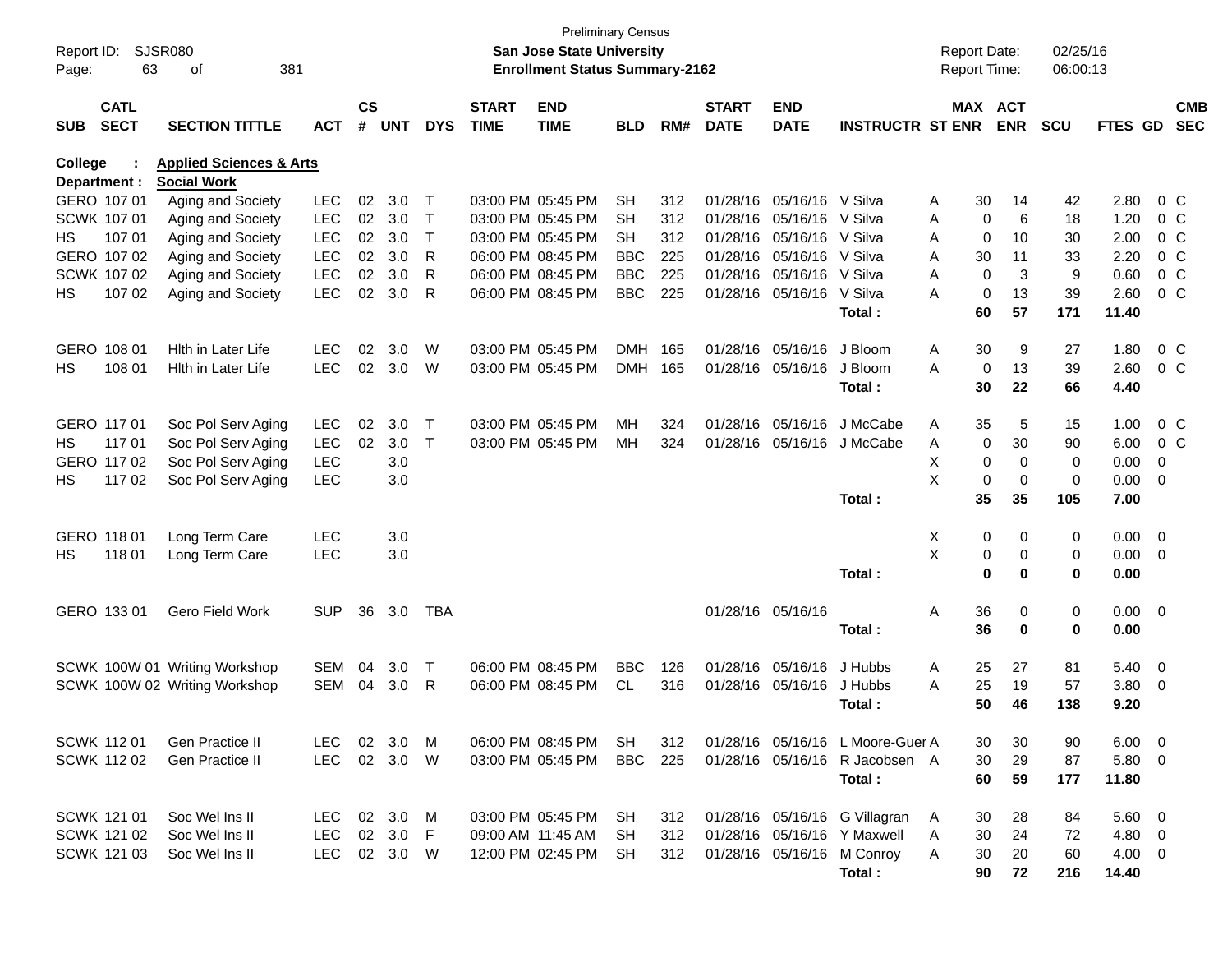| Report ID:                | SJSR080                   |              |                        |            |            |              | <b>Preliminary Census</b><br>San Jose State University |            |     |              |                            |                            |   | <b>Report Date:</b> |            | 02/25/16   |             |                |            |
|---------------------------|---------------------------|--------------|------------------------|------------|------------|--------------|--------------------------------------------------------|------------|-----|--------------|----------------------------|----------------------------|---|---------------------|------------|------------|-------------|----------------|------------|
| 64<br>Page:               | 381<br>οf                 |              |                        |            |            |              | <b>Enrollment Status Summary-2162</b>                  |            |     |              |                            |                            |   | Report Time:        |            | 06:00:13   |             |                |            |
| <b>CATL</b>               |                           |              | $\mathbf{c}\mathbf{s}$ |            |            | <b>START</b> | <b>END</b>                                             |            |     | <b>START</b> | <b>END</b>                 |                            |   | MAX ACT             |            |            |             |                | <b>CMB</b> |
| <b>SECT</b><br><b>SUB</b> | <b>SECTION TITTLE</b>     | <b>ACT</b>   | #                      | <b>UNT</b> | <b>DYS</b> | <b>TIME</b>  | <b>TIME</b>                                            | <b>BLD</b> | RM# | <b>DATE</b>  | <b>DATE</b>                | <b>INSTRUCTR ST ENR</b>    |   |                     | <b>ENR</b> | <b>SCU</b> | FTES GD     |                | <b>SEC</b> |
| SCWK 131 01               | Hm Bhvr Soc Env II        | <b>LEC</b>   | 02                     | 3.0        | W          |              | 12:00 PM 02:45 PM                                      | <b>SH</b>  | 345 |              | 01/28/16 05/16/16          | S Diwan                    | Α | 30                  | 25         | 75         | 5.00        | - 0            |            |
| <b>SCWK 131 02</b>        | Hm Bhvr Soc Env II        | <b>LEC</b>   | 02                     | 3.0        | W          |              | 03:00 PM 05:45 PM                                      | SH         | 312 |              | 01/28/16 05/16/16          | F Krebs                    | A | 30                  | 21         | 63         | 4.20        | 0              |            |
| SCWK 131 03               | Hm Bhyr Soc Env II        | <b>LEC</b>   | 02                     | 3.0        | M          |              | 06:00 PM 08:45 PM                                      | SН         | 345 |              | 01/28/16 05/16/16          | S Diwan                    | A | 30                  | 26         | 78         | 5.20        | 0              |            |
|                           |                           |              |                        |            |            |              |                                                        |            |     |              |                            | Total:                     |   | 90                  | 72         | 216        | 14.40       |                |            |
| <b>SCWK 141 01</b>        | Field Practicum I         | <b>SUP</b>   | 36                     | 4.0        | <b>TBA</b> |              |                                                        |            |     |              | 01/28/16 05/16/16          | R Cresci                   | Α | 1                   | -1         | 4          | $0.27 \t 0$ |                |            |
|                           |                           |              |                        |            |            |              |                                                        |            |     |              |                            | Total:                     |   | 1                   | 1          | 4          | 0.27        |                |            |
| <b>SCWK 142 01</b>        | <b>Field Practicum II</b> | <b>SUP</b>   | 36                     | 4.0        | W          |              | 09:00 AM 10:45 AM                                      | MН         | 321 |              | 01/28/16 05/16/16          | M Blandino                 | A | 35                  | 9          | 36         | 2.40        | $\overline{0}$ |            |
| SCWK 142 02               | <b>Field Practicum II</b> | <b>SUP</b>   |                        | 4.0        |            |              |                                                        |            |     |              |                            |                            | X | 0                   | 0          | 0          | 0.00        | 0              |            |
| <b>SCWK 142 03</b>        | <b>Field Practicum II</b> | <b>SUP</b>   | 36                     | 4.0        | TBA        |              |                                                        |            |     |              | 01/28/16 05/16/16          | L Chin                     | Α | 35                  | 14         | 56         | 3.73        | 0              |            |
| <b>SCWK 142 04</b>        | <b>Field Practicum II</b> | <b>SUP</b>   | 36                     | 4.0        | TBA        |              |                                                        |            |     |              | 01/28/16 05/16/16          | R Bhader                   | A | 35                  | 12         | 48         | 3.20        | 0              |            |
| <b>SCWK 142 05</b>        | <b>Field Practicum II</b> | <b>SUP</b>   | 36                     | 4.0        | <b>TBA</b> |              |                                                        |            |     |              | 01/28/16 05/16/16          | R Bhader                   | A | 35                  | 13         | 52         | 3.47        | 0              |            |
| <b>SCWK 142 06</b>        | <b>Field Practicum II</b> | <b>SUP</b>   | 36                     | 4.0        | <b>TBA</b> |              |                                                        |            |     |              | 01/28/16 05/16/16          | M Curry                    | A | 30                  | 10         | 40         | 2.67        | 0              |            |
|                           |                           |              |                        |            |            |              |                                                        |            |     |              |                            | Total:                     |   | 170                 | 58         | 232        | 15.47       |                |            |
| <b>SCWK 170 01</b>        | Intro Res Methods         | <b>SEM</b>   | 04                     | 3.0        | W          |              | 09:00 AM 11:45 AM                                      | <b>SH</b>  | 312 |              | 01/28/16 05/16/16          | S Lee                      | A | 30                  | 30         | 90         | 6.00        | $\overline{0}$ |            |
| SCWK 170 02               | Intro Res Methods         | <b>SEM</b>   |                        | 3.0        |            |              |                                                        |            |     |              |                            |                            | Х | 0                   | 0          | 0          | 0.00        | 0              |            |
| <b>SCWK 17003</b>         | Intro Res Methods         | <b>SEM</b>   | 04                     | 3.0        | F          |              | 12:00 PM 02:45 PM                                      | CL         | 243 |              | 01/28/16 05/16/16 R Cresci |                            | A | 30                  | 22         | 66         | 4.40        | 0              |            |
| <b>SCWK 170 04</b>        | Intro Res Methods         | <b>SEM</b>   | 04                     | 3.0        | W          |              | 03:00 PM 05:45 PM                                      | SH         | 347 |              | 01/28/16 05/16/16          | S Lee                      | A | 30<br>90            | 28<br>80   | 84         | 5.60        | 0              |            |
|                           |                           |              |                        |            |            |              |                                                        |            |     |              |                            | Total:                     |   |                     |            | 240        | 16.00       |                |            |
| <b>SCWK 175 01</b>        | Senior Seminar            | <b>LEC</b>   | 02                     | 3.0        | F          |              | 09:00 AM 11:45 AM                                      | <b>SH</b>  | 345 |              | 01/28/16 05/16/16          | R Jacobsen                 | A | 30                  | 29         | 87         | 5.80        | $\overline{0}$ |            |
| SCWK 175 02               | Senior Seminar            | <b>LEC</b>   | 02                     | 3.0        | M          |              | 12:00 PM 02:45 PM                                      | HB         | 408 |              | 01/28/16 05/16/16          | Y Maxwell                  | Α | 30                  | 31         | 93         | 6.20        | 0              |            |
| SCWK 175 03               | <b>Senior Seminar</b>     | <b>LEC</b>   |                        | 3.0        |            |              |                                                        |            |     |              |                            |                            | X | 0                   | 0          | 0          | 0.00        | 0              |            |
|                           |                           |              |                        |            |            |              |                                                        |            |     |              |                            | Total:                     |   | 60                  | 60         | 180        | 12.00       |                |            |
| <b>SCWK 180 01</b>        | <b>Individual Studies</b> | <b>SUP</b>   | 36                     | 1.0        | TBA        |              |                                                        |            |     |              | 01/28/16 05/16/16          |                            | A | $\mathbf{1}$        | 0          | 0          | 0.00        | - 0            |            |
| <b>SCWK 180 02</b>        | <b>Individual Studies</b> | <b>SUP</b>   | 36                     | 2.0        | <b>TBA</b> |              |                                                        |            |     |              | 01/28/16 05/16/16          |                            | Α | 30                  | 0          | 0          | 0.00        | 0              |            |
| SCWK 180 03               | <b>Individual Studies</b> | <b>SUP</b>   |                        | 36 3.0     | <b>TBA</b> |              |                                                        |            |     |              | 01/28/16 05/16/16          |                            | A | 30.                 | $\Omega$   | 0          | 0.00        | $\mathbf{0}$   |            |
|                           |                           |              |                        |            |            |              |                                                        |            |     |              |                            | Total:                     |   | 61                  | 0          | 0          | 0.00        |                |            |
| SCWK 204 01               | Soc Pol Analsis           | SEM 05 3.0 W |                        |            |            |              | 06:00 PM 08:45 PM                                      | -SH        | 345 |              |                            | 01/28/16 05/16/16 G Thomas | A | 30                  | 32         | 96         | 8.00 32     |                |            |
| SCWK 204 02               | Soc Pol Analsis           | SEM          |                        | 05 3.0 M   |            |              | 12:00 PM 02:45 PM                                      | SH         | 312 |              |                            | 01/28/16 05/16/16 G Thomas | Α | 30                  | 25         | 75         | 6.25 25     |                |            |
| SCWK 204 03               | Soc Pol Analsis           | SEM 05 3.0 F |                        |            |            |              | 09:00 AM 11:45 AM                                      | CL.        | 324 |              |                            | 01/28/16 05/16/16 G Thomas | Α | 30                  | 26         | 78         | 6.50 26     |                |            |
|                           |                           |              |                        |            |            |              |                                                        |            |     |              |                            | Total:                     |   | 90                  | 83         | 249        | 20.75       |                |            |
| SCWK 214 01               | Hum Be Soc Env II         | SEM 05 3.0 F |                        |            |            |              | 12:00 PM 02:45 PM SH                                   |            | 345 |              | 01/28/16 05/16/16 F Krebs  |                            | A | 30                  | 32         | 96         | 8.00 32     |                |            |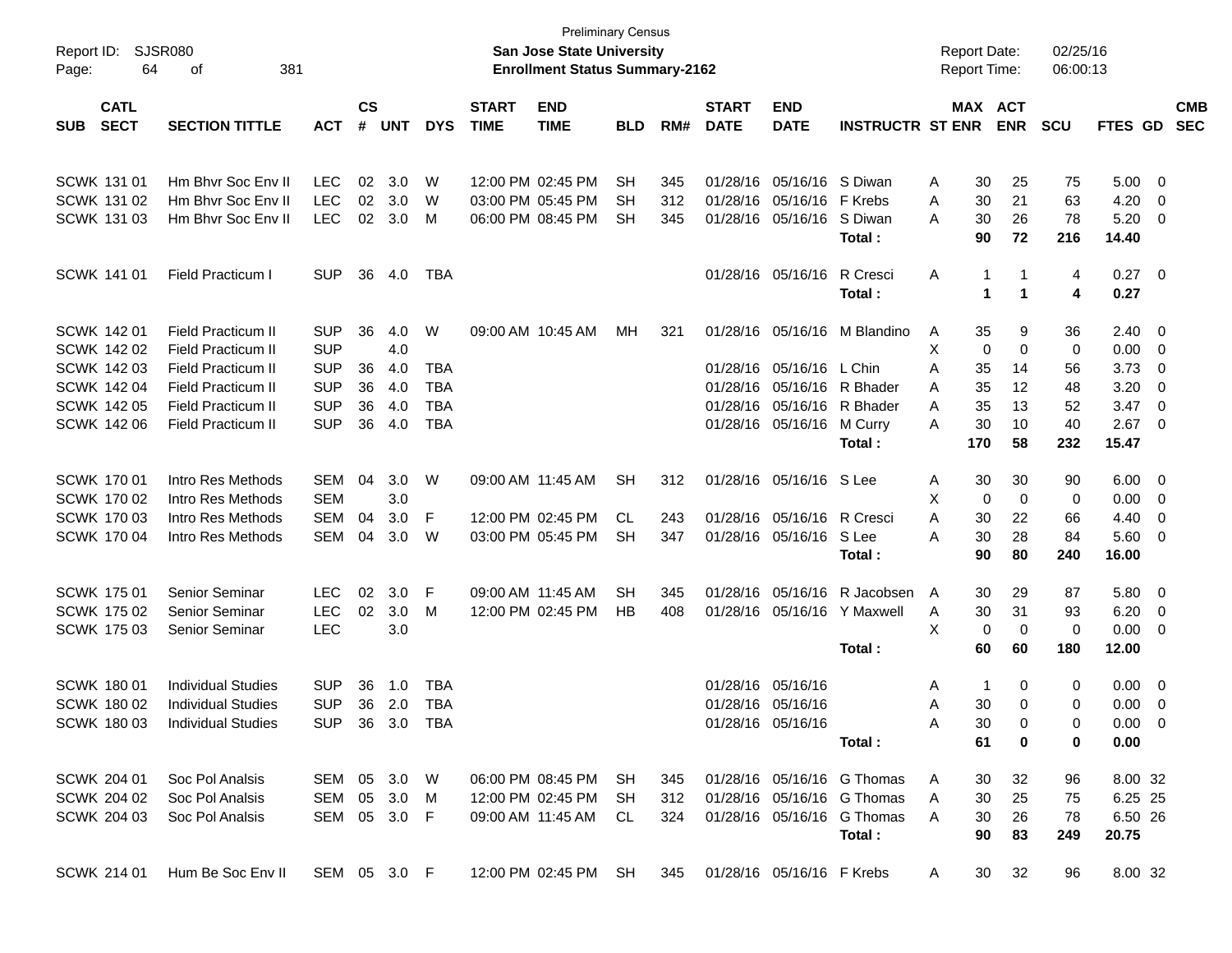| Report ID:<br>65<br>Page:                | <b>SJSR080</b><br>381<br>οf |                |                         |            |            |                             | <b>San Jose State University</b><br><b>Enrollment Status Summary-2162</b> | <b>Preliminary Census</b> |     |                             |                            |                                  | <b>Report Date:</b><br>Report Time: |          |                       | 02/25/16<br>06:00:13 |                  |                            |            |
|------------------------------------------|-----------------------------|----------------|-------------------------|------------|------------|-----------------------------|---------------------------------------------------------------------------|---------------------------|-----|-----------------------------|----------------------------|----------------------------------|-------------------------------------|----------|-----------------------|----------------------|------------------|----------------------------|------------|
| <b>CATL</b><br><b>SECT</b><br><b>SUB</b> | <b>SECTION TITTLE</b>       | <b>ACT</b>     | <b>CS</b><br>$\pmb{\#}$ | <b>UNT</b> | <b>DYS</b> | <b>START</b><br><b>TIME</b> | <b>END</b><br><b>TIME</b>                                                 | <b>BLD</b>                | RM# | <b>START</b><br><b>DATE</b> | <b>END</b><br><b>DATE</b>  | <b>INSTRUCTR ST ENR</b>          |                                     |          | MAX ACT<br><b>ENR</b> | <b>SCU</b>           | FTES GD SEC      |                            | <b>CMB</b> |
|                                          |                             |                |                         |            |            |                             |                                                                           |                           |     |                             |                            |                                  |                                     |          |                       |                      |                  |                            |            |
| SCWK 214 02                              | Hum Be Soc Env II           | SEM            | 05                      | 3.0        | W          |                             | 03:00 PM 05:45 PM                                                         | <b>SH</b>                 | 345 |                             | 01/28/16 05/16/16 S Sen    |                                  | A                                   | 30       | 29                    | 87                   | 7.25 29          |                            |            |
| <b>SCWK 214 03</b>                       | Hum Be Soc Env II           | SEM            | 05                      | 3.0        | M          |                             | 06:00 PM 08:45 PM                                                         | <b>BBC</b>                | 225 |                             | 01/28/16 05/16/16          | S Sen<br>Total:                  | A                                   | 30<br>90 | 23<br>84              | 69<br>252            | 5.75 23<br>21.00 |                            |            |
| SCWK 221 01                              | Trans Gen Prac II           | SEM            | 05                      | 3.0        | M          |                             | 12:00 PM 02:45 PM                                                         | <b>SH</b>                 | 345 |                             | 01/28/16 05/16/16 M Reyes  |                                  | A                                   | 30       | 17                    | 51                   | 4.25 17          |                            |            |
| SCWK 221 02                              | Trans Gen Prac II           | <b>SEM</b>     | 05                      | 3.0        | M          |                             | 06:00 PM 08:45 PM                                                         | HВ                        | 408 |                             | 01/28/16 05/16/16 N Dubus  |                                  | A                                   | 30       | 33                    | 99                   | 8.25 33          |                            |            |
| <b>SCWK 221 03</b>                       | Trans Gen Prac II           | <b>SEM</b>     | 05                      | 3.0        | W          |                             | 06:00 PM 08:45 PM                                                         | SН                        | 312 |                             | 01/28/16 05/16/16          | M Reyes                          | A                                   | 30       | 18                    | 54                   | 4.50 18          |                            |            |
| <b>SCWK 221 04</b>                       | Trans Gen Prac II           | SEM            | 05                      | 3.0        | W          |                             | 12:00 PM 02:45 PM                                                         | CL.                       | 218 |                             | 01/28/16 05/16/16          | M Reyes                          | A                                   | 30       | 24                    | 72                   | 6.00 24          |                            |            |
|                                          |                             |                |                         |            |            |                             |                                                                           |                           |     |                             |                            | Total:                           |                                     | 120      | 92                    | 276                  | 23.00            |                            |            |
| <b>SCWK 222 01</b>                       | Trans Adv Gen I             | SEM            | 05                      | 3.0        | $\top$     |                             | 06:00 PM 08:45 PM                                                         | <b>CL</b>                 | 308 |                             | 01/28/16 05/16/16          | B Goldman-HaA                    |                                     | 30       | 11                    | 33                   | 2.75 11          |                            |            |
|                                          |                             |                |                         |            |            |                             |                                                                           |                           |     |                             |                            | Total:                           |                                     | 30       | 11                    | 33                   | 2.75             |                            |            |
| SCWK 224 01                              | Pract with Sp Sp            | SEM            | 05                      | 3.0        |            |                             |                                                                           |                           |     |                             | 01/28/16 05/16/16          |                                  | X                                   | 0        | 0                     | 0                    | 0.00             | - 0                        |            |
| SCWK 224 02                              | Pract with Sp Sp            | SEM            | 05                      | 3.0        | M          |                             | 06:00 PM 08:45 PM                                                         | MH                        | 234 |                             | 01/28/16 05/16/16          | M Reves                          | A                                   | 30       | 8                     | 24                   | 1.90             | - 6                        |            |
|                                          |                             |                |                         |            |            |                             |                                                                           |                           |     |                             |                            | Total:                           |                                     | 30       | 8                     | 24                   | 1.90             |                            |            |
| SCWK 231 01                              | Soc W Pract II              | <b>SUP</b>     | 23                      | 3.0        | M          |                             | 03:00 PM 05:30 PM                                                         | MН                        | 321 |                             | 01/28/16 05/16/16          | M Blandino                       | A                                   | 30       | 13                    | 39                   | 3.25 13          |                            |            |
| SCWK 231 02                              | Soc W Pract II              | <b>SUP</b>     | 23                      | 3.0        | М          |                             | 03:00 PM 05:45 PM                                                         |                           |     |                             | 01/28/16 05/16/16          | <b>B</b> Tavera                  | A                                   | 30       | 13                    | 39                   | 3.25 13          |                            |            |
| SCWK 231 03                              | Soc W Pract II              | <b>SUP</b>     | 23                      | 3.0        | <b>TBA</b> |                             |                                                                           |                           |     |                             | 01/28/16 05/16/16          | J Jackson                        | A                                   | 30       | 14                    | 42                   | 3.50 14          |                            |            |
| SCWK 231 04                              | Soc W Pract II              | <b>SUP</b>     | 23                      | 3.0        | <b>TBA</b> |                             |                                                                           |                           |     |                             |                            | 01/28/16 05/16/16 A Fimbres-Wi A |                                     | 30       | 16                    | 48                   | 4.00 16          |                            |            |
| SCWK 231 05                              | Soc W Pract II              | <b>SUP</b>     | 23                      | 3.0        | <b>TBA</b> |                             |                                                                           |                           |     |                             | 01/28/16 05/16/16 V Smith  |                                  | A                                   | 30       | 15                    | 45                   | 3.75 15          |                            |            |
| SCWK 231 06                              | Soc W Pract II              | <b>SUP</b>     | 23                      | 3.0        | м          |                             | 08:30 AM 10:00 AM                                                         | МH                        | 321 |                             | 01/28/16 05/16/16 J Rose   |                                  | Α                                   | 30       | 10                    | 30                   | 2.50 10          |                            |            |
| SCWK 231 07                              | Soc W Pract II              | <b>SUP</b>     | 23                      | 3.0        | <b>TBA</b> |                             |                                                                           |                           |     |                             | 01/28/16 05/16/16          |                                  | Α                                   | 30       | $\mathbf 0$           | 0                    | 0.00             | $\overline{\mathbf{0}}$    |            |
| <b>SCWK 231 08</b>                       | Soc W Pract II              | <b>SUP</b>     | 23                      | 3.0        | <b>TBA</b> |                             |                                                                           |                           |     |                             | 01/28/16 05/16/16          | <b>B</b> Watkins                 | A                                   | 30       | 11                    | 33                   | 2.75 11          |                            |            |
| SCWK 231 09                              | Soc W Pract II              | <b>SUP</b>     | 23                      | 3.0        | <b>TBA</b> |                             |                                                                           |                           |     |                             | 01/28/16 05/16/16          |                                  | Α                                   | 30       | 0                     | $\mathbf 0$          | 0.00             | $\overline{\mathbf{0}}$    |            |
| SCWK 231 10                              | Soc W Pract II              | <b>SUP</b>     |                         | 23 5.0     | <b>TBA</b> |                             |                                                                           |                           |     |                             | 01/28/16 05/16/16          | C Shaffar                        | A                                   | 5        | -1                    | 5                    | 0.42             | $\overline{\phantom{0}}$ 1 |            |
|                                          |                             |                |                         |            |            |                             |                                                                           |                           |     |                             |                            | Total :                          |                                     | 275      | 93                    | 281                  | 23.42            |                            |            |
| SCWK 233 01                              | Soc W Pract IV              | <b>SUP</b>     | 23                      | 5.0        | $\top$     |                             | 01:00 PM 02:45 PM                                                         | MH                        | 321 |                             | 01/28/16 05/16/16 L Chin   |                                  | A                                   | 30       | 12                    | 60                   | 5.00 12          |                            |            |
| SCWK 233 02                              | Soc W Pract IV              | <b>SUP</b>     |                         | 23 5.0 T   |            |                             | 01:00 PM 02:45 PM                                                         |                           |     |                             | 01/28/16 05/16/16 B Tavera |                                  | A                                   | 30       | 12                    | 60                   | 5.00 12          |                            |            |
| SCWK 233 03                              | Soc W Pract IV              | <b>SUP</b>     |                         |            | 23 5.0 TBA |                             |                                                                           |                           |     |                             |                            | 01/28/16 05/16/16 J Jackson      | A                                   | 30       | 11                    | 55                   | 4.58 11          |                            |            |
| SCWK 233 04                              | Soc W Pract IV              | <b>SUP</b>     |                         | 23 5.0     | TBA        |                             |                                                                           |                           |     |                             |                            | 01/28/16 05/16/16 A Fimbres-Wi A |                                     | 30       | 10                    | 50                   | 4.17 10          |                            |            |
| SCWK 233 05                              | Soc W Pract IV              | <b>SUP</b>     |                         | 23 5.0     | TBA        |                             |                                                                           |                           |     |                             |                            | 01/28/16 05/16/16 B Watkins      | A                                   | 30       | 13                    | 65                   | 5.42 13          |                            |            |
| SCWK 233 06                              | Soc W Pract IV              | <b>SUP</b>     |                         | 23 5.0     | TBA        |                             |                                                                           |                           |     |                             | 01/28/16 05/16/16 M Curry  |                                  | A                                   | 30       | 11                    | 55                   | 4.58 11          |                            |            |
| SCWK 233 07                              | Soc W Pract IV              | <b>SUP</b>     |                         | 23 5.0     | TBA        |                             |                                                                           |                           |     |                             | 01/28/16 05/16/16 V Smith  |                                  | A                                   | 30       | 11                    | 55                   | 4.58 11          |                            |            |
| <b>SCWK 233 08</b>                       | Soc W Pract IV              | <b>SUP</b>     |                         | 23 5.0     | TBA        |                             |                                                                           |                           |     |                             | 01/28/16 05/16/16          |                                  | A                                   | 30       | 0                     | 0                    | $0.00 \t 0$      |                            |            |
| SCWK 233 09                              | Soc W Pract IV              | <b>SUP</b>     |                         | 23 5.0     | TBA        |                             |                                                                           |                           |     |                             | 01/28/16 05/16/16          |                                  | A                                   | 30       | 0                     | 0                    | $0.00 \t 0$      |                            |            |
| <b>SCWK 233 10</b>                       | Soc W Pract IV              | SUP 23 5.0 TBA |                         |            |            |                             |                                                                           |                           |     |                             | 01/28/16 05/16/16 J Rose   |                                  | A                                   | 30       | 15                    | 75                   | 6.25 15          |                            |            |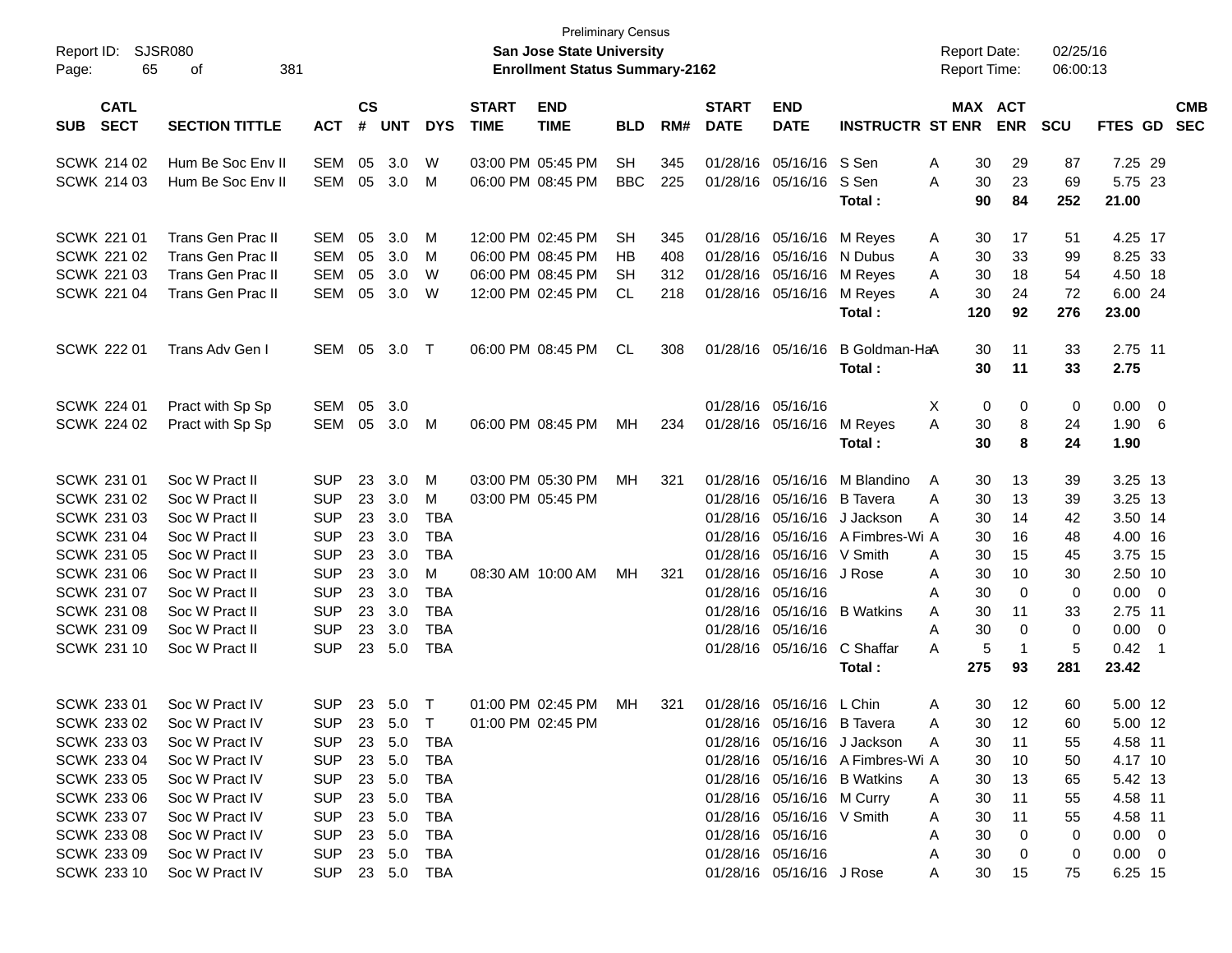| Report ID:<br>Page: | <b>SJSR080</b><br>66       | 381<br>οf                 |              |                    |            |              |                             | <b>Preliminary Census</b><br>San Jose State University<br><b>Enrollment Status Summary-2162</b> |            |     |                             |                            |                                  | <b>Report Date:</b><br><b>Report Time:</b> |                    | 02/25/16<br>06:00:13 |                  |                          |
|---------------------|----------------------------|---------------------------|--------------|--------------------|------------|--------------|-----------------------------|-------------------------------------------------------------------------------------------------|------------|-----|-----------------------------|----------------------------|----------------------------------|--------------------------------------------|--------------------|----------------------|------------------|--------------------------|
| <b>SUB</b>          | <b>CATL</b><br><b>SECT</b> | <b>SECTION TITTLE</b>     | <b>ACT</b>   | $\mathsf{cs}$<br># | <b>UNT</b> | <b>DYS</b>   | <b>START</b><br><b>TIME</b> | <b>END</b><br><b>TIME</b>                                                                       | <b>BLD</b> | RM# | <b>START</b><br><b>DATE</b> | <b>END</b><br><b>DATE</b>  | <b>INSTRUCTR ST ENR</b>          | MAX ACT                                    | <b>ENR</b>         | <b>SCU</b>           | FTES GD          | <b>CMB</b><br><b>SEC</b> |
| SCWK 233 11         |                            | Soc W Pract IV            | <b>SUP</b>   | 23                 | 5.0        | TBA          |                             |                                                                                                 |            |     |                             | 01/28/16 05/16/16          | C Shaffar                        | 30<br>A                                    | 9                  | 45                   | 3.75             | - 9                      |
| SCWK 233 12         |                            | Soc W Pract IV            | <b>SUP</b>   | 23                 | 5.0        | <b>TBA</b>   |                             |                                                                                                 |            |     |                             | 01/28/16 05/16/16          | Total:                           | 30<br>A<br>360                             | $\mathbf 0$<br>104 | 0<br>520             | 0.00<br>43.33    | $\overline{0}$           |
| SCWK 242 01         |                            | <b>Res Meth Data Eval</b> | SEM          | 05                 | 3.0        | W            |                             | 09:00 AM 11:45 AM                                                                               | SН         | 345 |                             | 01/28/16 05/16/16          | A Barden                         | Α<br>30                                    | 24                 | 72                   | 6.00 24          |                          |
| SCWK 242 02         |                            | Res Meth Data Eval        | <b>SEM</b>   | 05                 | 3.0        | W            |                             | 06:00 PM 08:45 PM                                                                               | <b>BBC</b> | 225 |                             | 01/28/16 05/16/16          | K Bahn                           | Α<br>30                                    | 29                 | 87                   | 7.25 29          |                          |
| SCWK 242 03         |                            | Res Meth Data Eval        | <b>SEM</b>   | 05                 | 3.0        | M            |                             | 06:00 PM 08:45 PM                                                                               | <b>SH</b>  | 242 |                             | 01/28/16 05/16/16          | A Wrixon                         | Α<br>30                                    | 24                 | 72                   | 6.00 24          |                          |
| SCWK 242 04         |                            | <b>Res Meth Data Eval</b> | <b>SEM</b>   | 05                 | 3.0        | F            |                             | 09:00 AM 11:45 AM                                                                               | SН         | 242 |                             | 01/28/16 05/16/16 L Nguyen | Total:                           | Α<br>30<br>120                             | 15<br>92           | 45<br>276            | 3.75 15<br>23.00 |                          |
| <b>SCWK 245 01</b>  |                            | Mngmt Hum Serv            | SEM          | 05                 | 3.0        | M            |                             | 09:00 AM 11:45 AM                                                                               | <b>SH</b>  | 345 |                             | 01/28/16 05/16/16          | M Conroy                         | Α<br>30                                    | 11                 | 33                   | 2.75 11          |                          |
|                     |                            |                           |              |                    |            |              |                             |                                                                                                 |            |     |                             |                            | Total:                           | 30                                         | 11                 | 33                   | 2.75             |                          |
| SCWK 260 01         |                            | Pol Prac Child Fam        | <b>SEM</b>   | 05                 | 3.0        | м            |                             | 06:00 PM 08:45 PM                                                                               | <b>BBC</b> | 201 |                             | 01/28/16 05/16/16          | G Thomas                         | A<br>30                                    | 24                 | 72                   | 6.00 24          |                          |
| SCWK 260 02         |                            | Pol Prac Child Fam        | SEM          | 05                 | 3.0        | M            |                             | 12:00 PM 02:45 PM                                                                               | CL         | 218 |                             | 01/28/16 05/16/16          | M Conroy<br>Total:               | 30<br>A<br>60                              | 20<br>44           | 60<br>132            | 5.00 20<br>11.00 |                          |
|                     |                            |                           |              |                    |            |              |                             |                                                                                                 |            |     |                             |                            |                                  |                                            |                    |                      |                  |                          |
| SCWK 280 01         |                            | Pol Prac Hith/MH          | <b>SEM</b>   |                    | 3.0        |              |                             |                                                                                                 |            |     |                             |                            |                                  | X<br>0                                     | 0                  | 0                    | 0.00             | $\overline{\mathbf{0}}$  |
| SCWK 280 02         |                            | Pol Prac Hith/MH          | <b>SEM</b>   |                    | 3.0        |              |                             |                                                                                                 |            |     |                             |                            |                                  | X<br>0                                     | $\mathbf 0$        | $\mathbf 0$          | 0.00             | $\overline{\mathbf{0}}$  |
| <b>SCWK 280 03</b>  |                            | Pol Prac Hith/MH          | <b>SEM</b>   | 05                 | 3.0        | $\mathsf{T}$ |                             | 06:00 PM 08:45 PM                                                                               | <b>SH</b>  | 312 |                             | 01/28/16 05/16/16          | N Dubus                          | Α<br>30                                    | 32                 | 96                   | 8.00 32          |                          |
| SCWK 280 04         |                            | Pol Prac Hith/MH          | <b>SEM</b>   | 05                 | 3.0        | <b>TBA</b>   |                             |                                                                                                 | <b>IRC</b> | 302 |                             | 01/28/16 05/16/16          | N Dubus<br>Total:                | 30<br>Α<br>60                              | 36<br>68           | 108<br>204           | 9.00 36<br>17.00 |                          |
| SCWK 283 01         |                            | <b>Pharmco for Scwkrs</b> | SEM 05       |                    | 3.0        | M            |                             | 12:00 PM 02:45 PM                                                                               | <b>BBC</b> | 225 |                             |                            | 01/28/16 05/16/16 L Arieta Hay A | 30                                         | 14                 | 42                   | 3.50 14          |                          |
|                     |                            |                           |              |                    |            |              |                             |                                                                                                 |            |     |                             |                            | Total:                           | 30                                         | 14                 | 42                   | 3.50             |                          |
| SCWK 287 01         |                            | Gen Prac Sub Abuse        | SEM 05       |                    | 3.0 T      |              |                             | 06:00 PM 08:45 PM                                                                               | <b>SH</b>  | 345 |                             |                            | 01/28/16 05/16/16 L Arieta Hay A | 40                                         | 26                 | 78                   | 6.50 26          |                          |
|                     |                            |                           |              |                    |            |              |                             |                                                                                                 |            |     |                             |                            | Total:                           | 40                                         | 26                 | 78                   | 6.50             |                          |
| <b>SCWK 298 01</b>  |                            | <b>Special Study</b>      | <b>SUP</b>   | 25                 | 3.0        | M            |                             | 03:00 PM 05:45 PM                                                                               | IS         | 215 |                             | 01/28/16 05/16/16 S Diwan  |                                  | 15<br>A                                    | 15                 | 45                   | 3.75 15          |                          |
| SCWK 298 02         |                            | <b>Special Study</b>      | SUP 25 3.0 T |                    |            |              |                             | 03:00 PM 03:45 PM MH                                                                            |            | 321 |                             | 01/28/16 05/16/16 S Sen    |                                  | A                                          | 9<br>9             | 27                   | $2.25$ 9         |                          |
| SCWK 298 03         |                            | <b>Special Study</b>      | <b>SUP</b>   | 25                 | 3.0        | M            |                             | 03:00 PM 04:45 PM                                                                               | SH         | 411 |                             | 01/28/16 05/16/16 M Han    |                                  | 15<br>Α                                    | 15                 | 45                   | 3.75 15          |                          |
| SCWK 298 04         |                            | <b>Special Study</b>      | <b>SUP</b>   | 25                 | 3.0        | $\top$       |                             | 03:00 PM 05:45 PM                                                                               | ENG        | 327 |                             | 01/28/16 05/16/16 S Lee    |                                  | 7<br>Α                                     | 7                  | 21                   | $1.75$ 7         |                          |
| SCWK 298 05         |                            | <b>Special Study</b>      | <b>SUP</b>   | 25                 | 3.0        | $\top$       |                             | 03:00 PM 05:45 PM                                                                               | HB         | 405 |                             | 01/28/16 05/16/16 E Bruce  |                                  | 18<br>Α                                    | 18                 | 54                   | 4.50 18          |                          |
| <b>SCWK 298 06</b>  |                            | <b>Special Study</b>      | <b>SUP</b>   | 25                 | 3.0        | $\top$       |                             | 03:00 PM 05:45 PM                                                                               | HGH        | 120 |                             | 01/28/16 05/16/16 P Lee    |                                  | 13<br>Α                                    | 14                 | 42                   | 3.50 14          |                          |
| <b>SCWK 298 07</b>  |                            | <b>Special Study</b>      | <b>SUP</b>   | 25                 | 3.0        | M            |                             | 03:00 PM 05:45 PM                                                                               | SH         | 314 |                             | 01/28/16 05/16/16 W Sumi   |                                  | Α<br>13                                    | 12                 | 36                   | 3.00 12          |                          |
| <b>SCWK 298 08</b>  |                            | <b>Special Study</b>      | <b>SUP</b>   |                    | 25 3.0 M   |              |                             | 03:00 PM 05:45 PM                                                                               | CL         | 205 |                             |                            | 01/28/16 05/16/16 K Lemon OsteA  | 16                                         | 16                 | 48                   | 4.00 16          |                          |
|                     |                            |                           |              |                    |            |              |                             |                                                                                                 |            |     |                             |                            | Total:                           |                                            | 106 106            | 318                  | 26.50            |                          |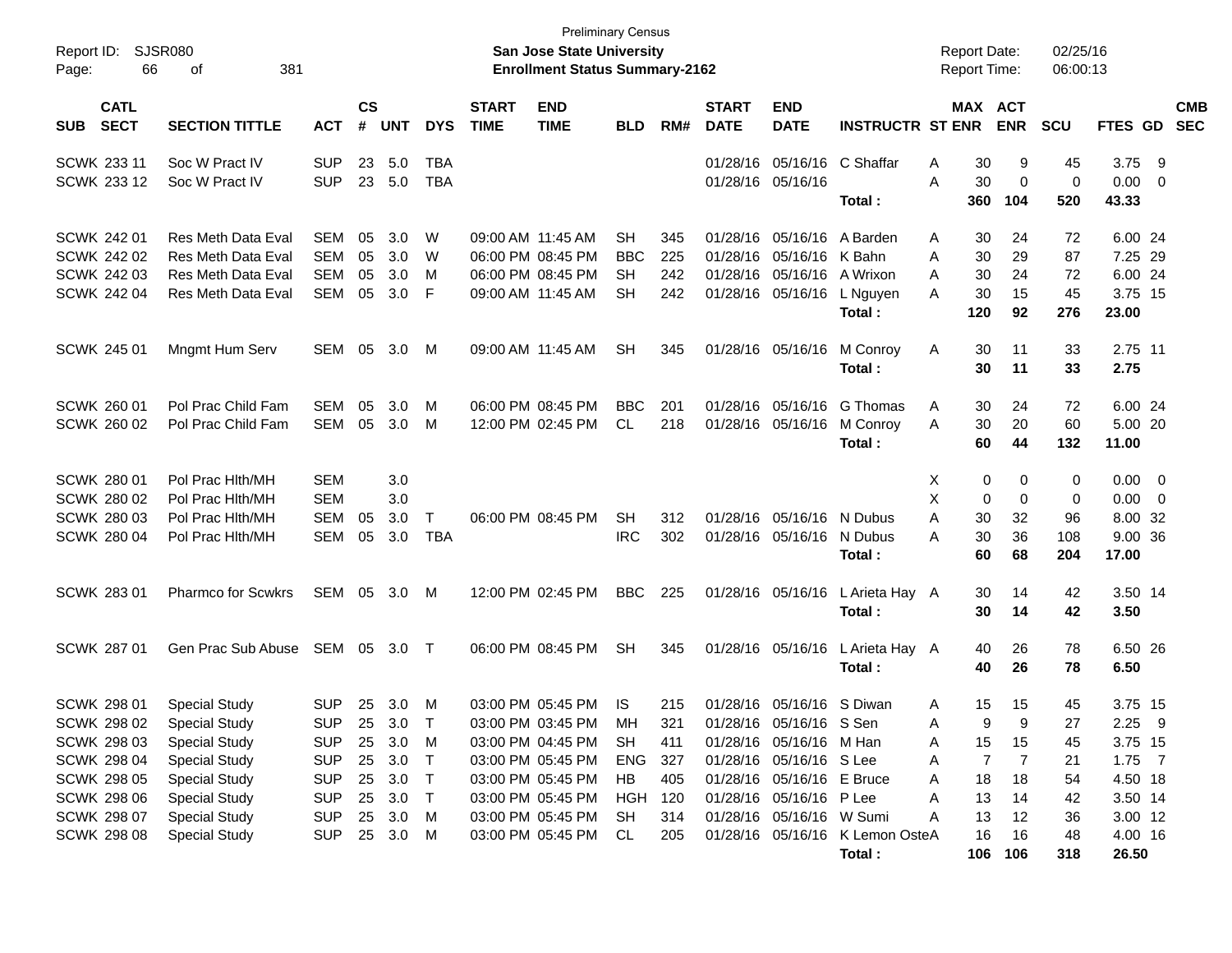|                                          |                       |            |                       |            |                             |                                       | <b>Preliminary Census</b> |     |                             |                           |                           |              |                   |                  |                |                          |
|------------------------------------------|-----------------------|------------|-----------------------|------------|-----------------------------|---------------------------------------|---------------------------|-----|-----------------------------|---------------------------|---------------------------|--------------|-------------------|------------------|----------------|--------------------------|
| Report ID:                               | SJSR080               |            |                       |            |                             | <b>San Jose State University</b>      |                           |     |                             |                           |                           | Report Date: |                   | 02/25/16         |                |                          |
| 67<br>Page:                              | 381<br>of             |            |                       |            |                             | <b>Enrollment Status Summary-2162</b> |                           |     |                             |                           |                           | Report Time: |                   | 06:00:13         |                |                          |
| <b>CATL</b><br><b>SECT</b><br><b>SUB</b> | <b>SECTION TITTLE</b> | <b>ACT</b> | <b>CS</b><br>#<br>UNT | <b>DYS</b> | <b>START</b><br><b>TIME</b> | <b>END</b><br>TIME                    | <b>BLD</b>                | RM# | <b>START</b><br><b>DATE</b> | <b>END</b><br><b>DATE</b> | <b>INSTRUCTR ST ENR</b>   | MAX          | ACT<br><b>ENR</b> | <b>SCU</b>       | <b>FTES GD</b> | <b>CMB</b><br><b>SEC</b> |
| Department :                             | <b>Social Work</b>    |            |                       |            |                             |                                       |                           |     |                             | <b>Lower Division:</b>    | <b>Department Total:</b>  | 2274<br>0    | 1398<br>0         | 4463<br>$\bf{0}$ | 342.73<br>0.00 |                          |
|                                          |                       |            |                       |            |                             |                                       |                           |     |                             | <b>Upper Division:</b>    |                           | 833          | 562               | 1745             | 116.33         |                          |
|                                          |                       |            |                       |            |                             |                                       |                           |     |                             |                           | <b>Graduate Division:</b> | 1441         | 836               | 2718             | 226.40         |                          |